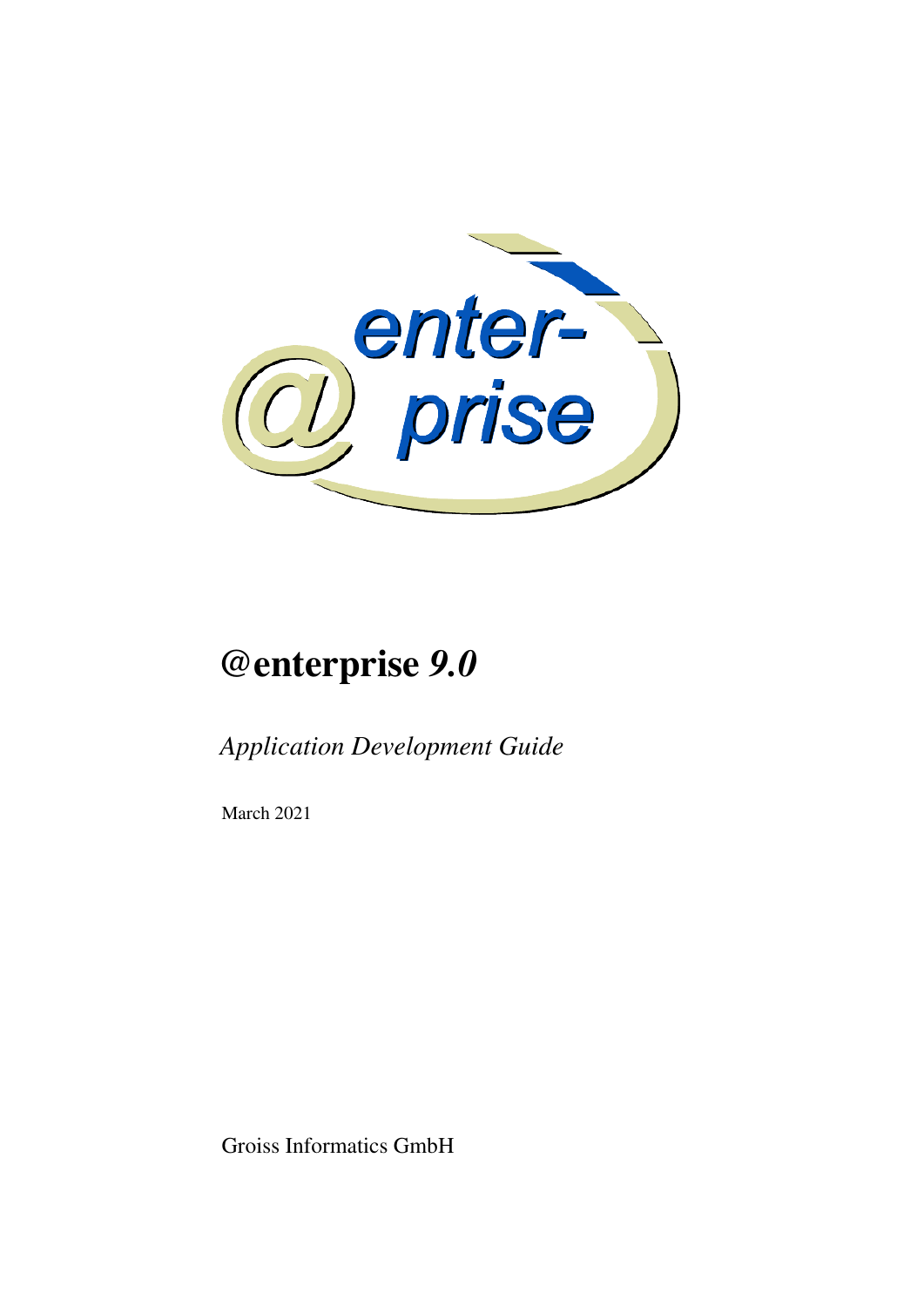## Groiss Informatics GmbH

Strutzmannstraße 10/4 9020 Klagenfurt Austria

Tel: +43 463 504694 - 0 Fax: +43 463 504594 - 10 Email: support@groiss.com

Document Version 9.0.30139

Copyright © 2001 - 2021 Groiss Informatics GmbH. All rights reserved.

The information in this document is subject to change without notice. If you find any problems in the documentation, please report them to us in writing. Groiss Informatics GmbH does not warrant that this document is error-free.

No part of this document may be photocopied, reproduced or translated to another language without the prior written consent of Groiss Informatics GmbH.

@enterprise is a trademark of Groiss Informatics GmbH, other names may be trademarks of their respective companies.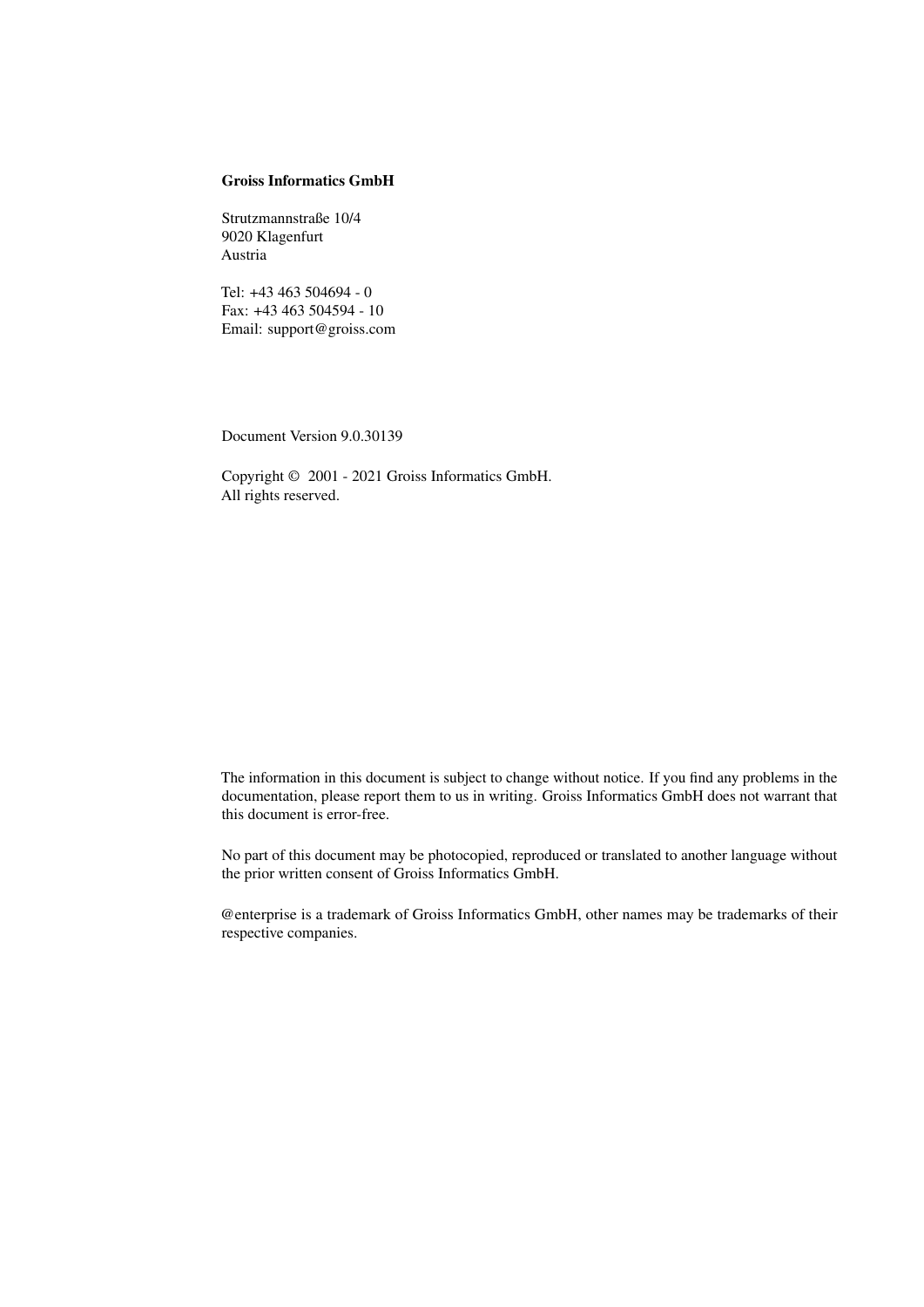# *Contents*

| 1              | <b>Overview</b>                |                                      |  |  |  |  |  |    |  |  |  |  | 9  |
|----------------|--------------------------------|--------------------------------------|--|--|--|--|--|----|--|--|--|--|----|
| $\overline{2}$ |                                | <b>Servlet Methods</b>               |  |  |  |  |  |    |  |  |  |  | 10 |
|                | 2.1                            |                                      |  |  |  |  |  |    |  |  |  |  | 11 |
|                | 2.2                            |                                      |  |  |  |  |  |    |  |  |  |  | 11 |
|                | 2.3                            |                                      |  |  |  |  |  |    |  |  |  |  | 12 |
|                | 2.4                            |                                      |  |  |  |  |  |    |  |  |  |  | 13 |
|                | 2.5                            |                                      |  |  |  |  |  |    |  |  |  |  | 15 |
|                | 2.6                            |                                      |  |  |  |  |  |    |  |  |  |  | 19 |
|                | 2.7                            |                                      |  |  |  |  |  |    |  |  |  |  | 23 |
|                | 2.8                            |                                      |  |  |  |  |  |    |  |  |  |  | 25 |
|                | 2.9                            |                                      |  |  |  |  |  |    |  |  |  |  | 26 |
|                |                                | 2.9.1                                |  |  |  |  |  |    |  |  |  |  | 26 |
|                |                                | 2.9.2                                |  |  |  |  |  |    |  |  |  |  | 27 |
|                |                                | 2.9.3                                |  |  |  |  |  |    |  |  |  |  | 27 |
|                |                                |                                      |  |  |  |  |  |    |  |  |  |  | 28 |
| $\mathbf{3}$   | <b>Persistence Layer</b><br>35 |                                      |  |  |  |  |  |    |  |  |  |  |    |
|                | 3.1                            |                                      |  |  |  |  |  |    |  |  |  |  | 35 |
|                | 3.2                            |                                      |  |  |  |  |  |    |  |  |  |  | 35 |
|                | 3.3                            |                                      |  |  |  |  |  |    |  |  |  |  | 39 |
|                | 3.4                            |                                      |  |  |  |  |  | 40 |  |  |  |  |    |
|                | 3.5                            |                                      |  |  |  |  |  |    |  |  |  |  | 40 |
|                | 3.6                            |                                      |  |  |  |  |  |    |  |  |  |  | 40 |
|                |                                | 3.6.1                                |  |  |  |  |  |    |  |  |  |  | 40 |
|                |                                | 3.6.2                                |  |  |  |  |  |    |  |  |  |  | 41 |
|                |                                | 3.6.3                                |  |  |  |  |  |    |  |  |  |  | 41 |
|                |                                | 3.6.4                                |  |  |  |  |  |    |  |  |  |  | 41 |
| 4              |                                | <b>Utilities and Data Structures</b> |  |  |  |  |  |    |  |  |  |  | 42 |
|                | 4.1                            |                                      |  |  |  |  |  |    |  |  |  |  | 42 |
|                |                                | 4.1.1                                |  |  |  |  |  |    |  |  |  |  | 42 |
|                |                                | 4.1.2                                |  |  |  |  |  |    |  |  |  |  | 42 |
|                |                                | 4.1.3                                |  |  |  |  |  |    |  |  |  |  | 42 |
|                |                                | 4.1.4                                |  |  |  |  |  |    |  |  |  |  | 42 |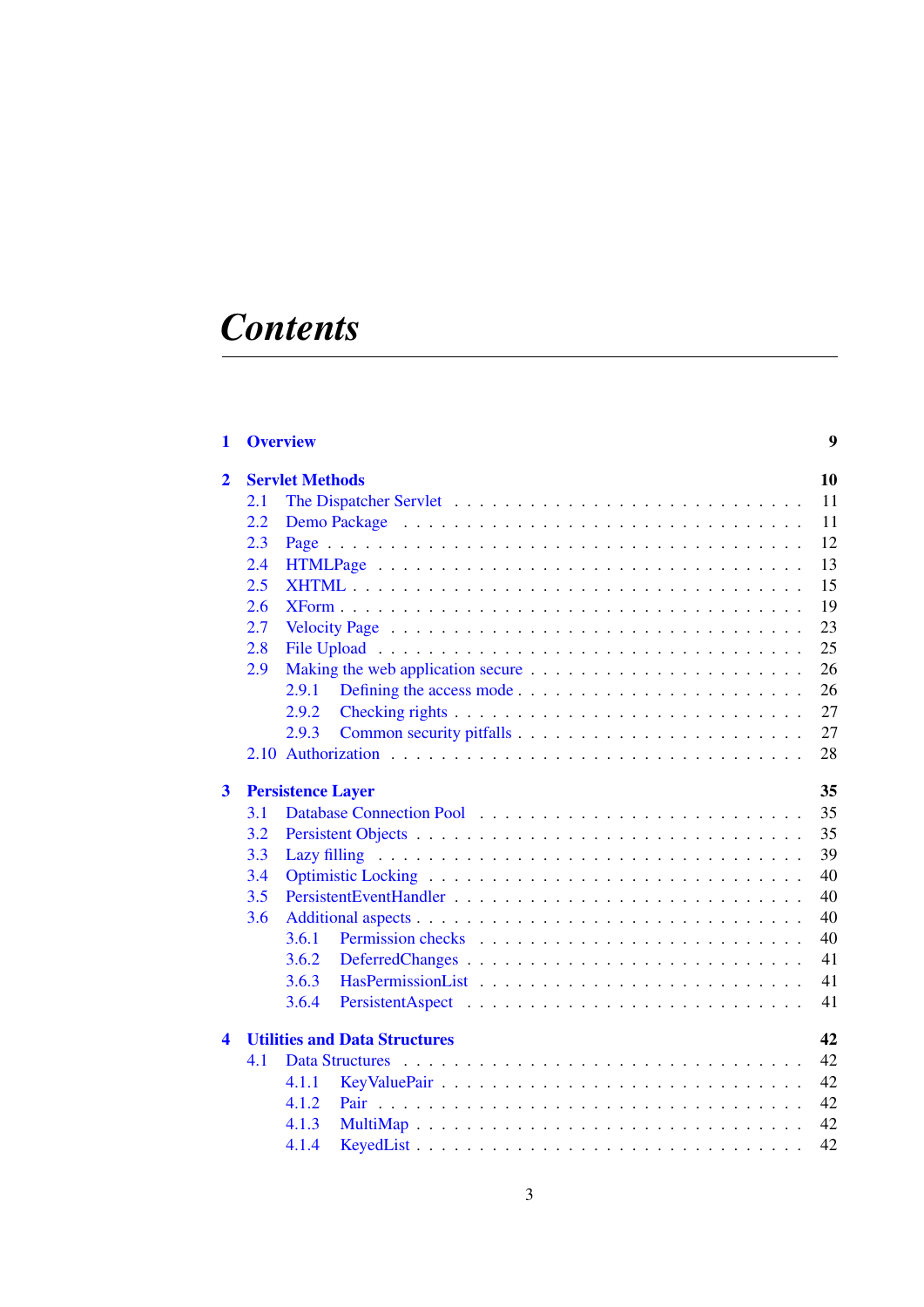|   |     | 43<br>4.1.5                                                               |
|---|-----|---------------------------------------------------------------------------|
|   |     | 43<br>4.1.6                                                               |
|   | 4.2 | 43                                                                        |
|   | 4.3 | 44                                                                        |
|   |     | 44<br>4.3.1                                                               |
|   |     | 44<br>4.3.2                                                               |
|   |     | 45<br>Application dependent calendar-events<br>4.3.3                      |
|   | 4.4 | 45                                                                        |
|   | 4.5 | 46                                                                        |
|   | 4.6 | 47                                                                        |
|   | 4.7 | 49                                                                        |
|   | 4.8 | 51<br>Resource Files                                                      |
|   | 4.9 | 52                                                                        |
| 5 |     | 53<br><b>Structure of Applications in @enterprise</b>                     |
|   | 5.1 | 53                                                                        |
|   | 5.2 | 55                                                                        |
|   | 5.3 | 58                                                                        |
|   | 5.4 | 59                                                                        |
|   |     | 59<br>Using context sensitive help in applications<br>5.4.1               |
|   | 5.5 | 61                                                                        |
|   | 5.6 | 62                                                                        |
|   | 5.7 | 62                                                                        |
|   | 5.8 | 62                                                                        |
|   |     | 62<br>5.8.1                                                               |
|   | 5.9 | 64                                                                        |
| 6 |     | 67<br><b>Organizational Data</b>                                          |
|   | 6.1 | 67                                                                        |
|   | 6.2 | 68                                                                        |
|   | 6.3 | 69                                                                        |
|   | 6.4 | 69<br>Adding tab Additional Info<br>Manuscript Adding tab Additional Info |
|   | 6.5 | 70                                                                        |
| 7 |     | 71<br><b>HTML Components</b>                                              |
| 8 |     | 73<br><b>The Workflow Engine</b>                                          |
|   | 8.1 | 73                                                                        |
|   |     | 76<br>8.1.1                                                               |
|   | 8.2 | 77<br><b>Forms</b>                                                        |
|   | 8.3 | 79                                                                        |
|   |     | 80<br>8.3.1                                                               |
|   |     | 80<br>8.3.2                                                               |
|   |     | 8.3.3<br>Get information about a process instance<br>81                   |
|   |     | 82<br>8.3.4                                                               |
|   |     | 82<br>8.3.5                                                               |
|   |     | 82<br>8.3.6                                                               |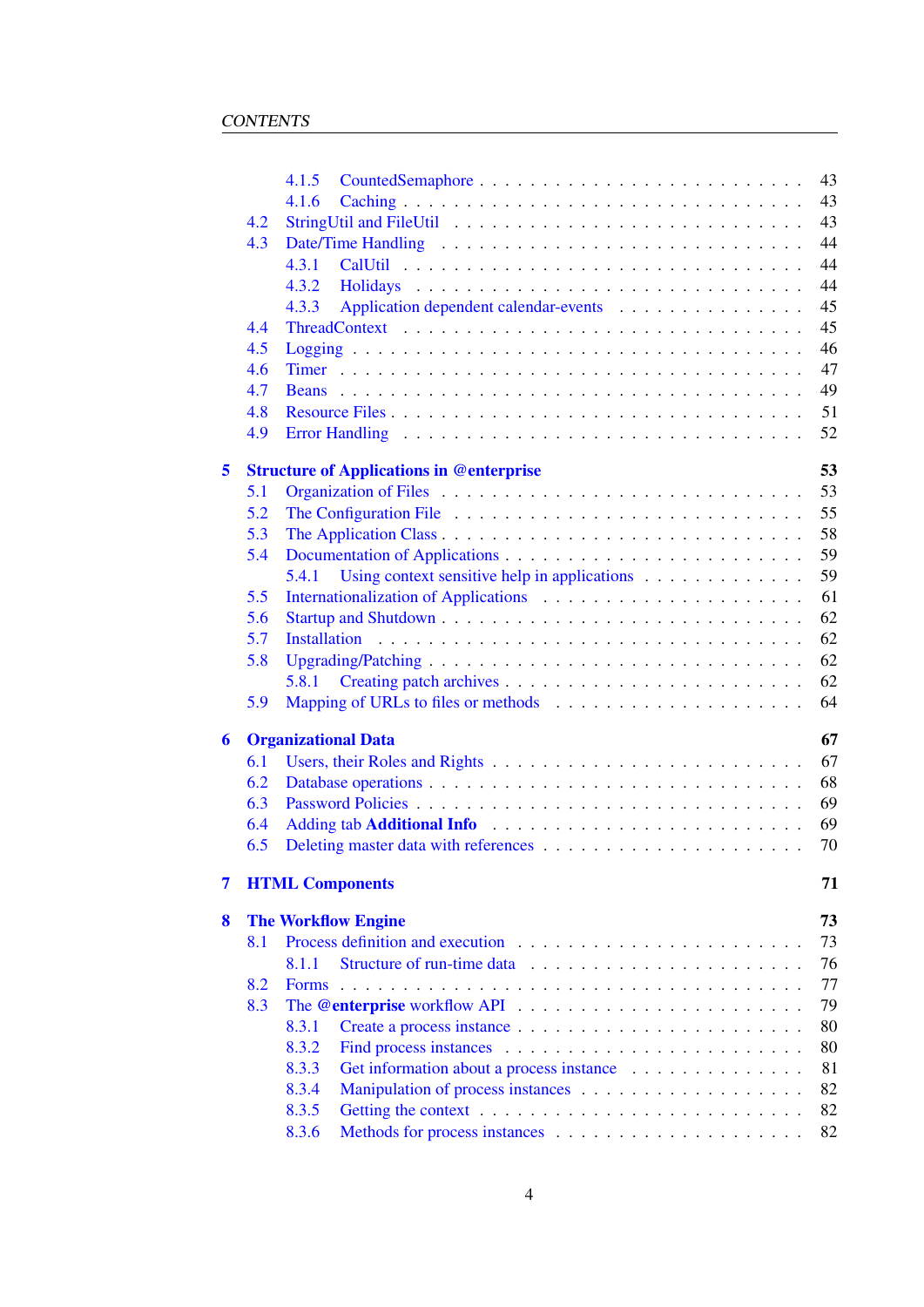| 9 |     | <b>Using the Workflow API</b>                                 | 84 |
|---|-----|---------------------------------------------------------------|----|
|   | 9.1 |                                                               | 84 |
|   |     | 9.1.1                                                         | 85 |
|   |     | 9.1.2                                                         | 87 |
|   | 9.2 |                                                               | 89 |
|   | 9.3 |                                                               | 90 |
|   | 9.4 |                                                               | 91 |
|   |     | Using Form Event Handler with XHTML forms and XForms<br>9.4.1 | 92 |
|   | 9.5 |                                                               | 93 |
|   | 9.6 |                                                               | 93 |
|   | 9.7 | Utilities for building an HTML interface                      | 94 |
|   |     | 9.7.1                                                         | 94 |
|   |     | 9.7.2                                                         | 94 |
|   | 9.8 |                                                               | 95 |
|   | 9.9 |                                                               | 96 |
|   |     |                                                               | 96 |
|   |     | 103                                                           |    |
|   |     | 103                                                           |    |
|   |     | 103                                                           |    |
|   |     | 104                                                           |    |
|   |     | 106                                                           |    |
|   |     | 106                                                           |    |
|   |     | 106                                                           |    |
|   |     | 106                                                           |    |
|   |     | 108                                                           |    |
|   |     | <b>10 Configuring the Worklist Client</b><br><b>110</b>       |    |
|   |     |                                                               |    |
|   |     |                                                               |    |
|   |     | 10.2.1 Replacing the HTML templates in old GUI<br>111         |    |
|   |     | Own layout of main page in smartclient<br>113<br>10.2.2       |    |
|   |     |                                                               |    |
|   |     |                                                               |    |
|   |     |                                                               |    |
|   |     | Adding HTML Code Between the Links 132<br>10.2.6              |    |
|   |     | 10.2.7                                                        |    |
|   |     | 133                                                           |    |
|   |     | 134                                                           |    |
|   |     | 136                                                           |    |
|   |     | 136                                                           |    |
|   |     | 139<br><b>11 Document Management</b>                          |    |
|   |     | 139                                                           |    |
|   |     | 140                                                           |    |
|   |     | 141                                                           |    |
|   |     | 142                                                           |    |
|   |     |                                                               |    |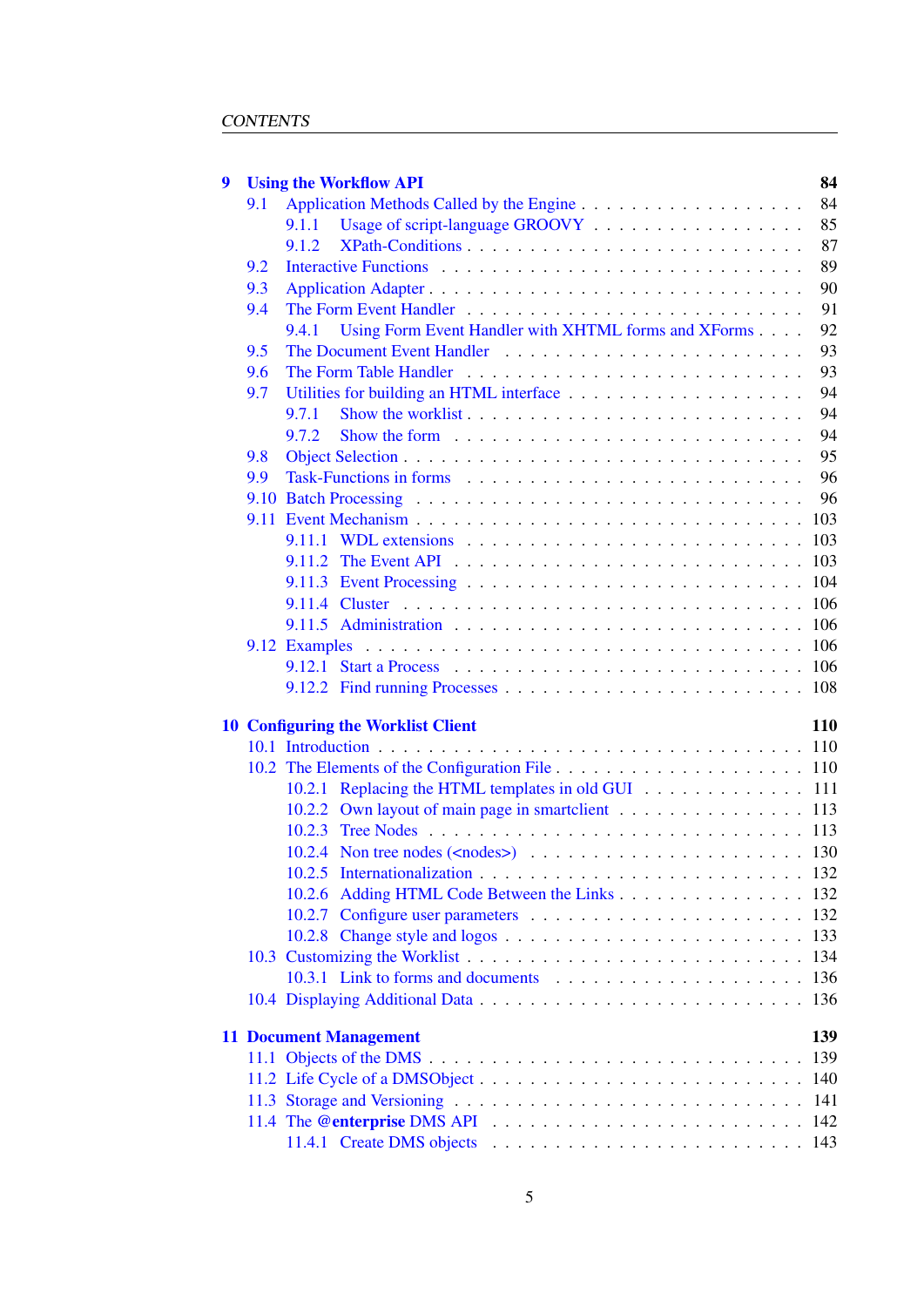|         | 11.4.3                 |                                                     |  |
|---------|------------------------|-----------------------------------------------------|--|
|         | 11.4.4                 |                                                     |  |
|         |                        |                                                     |  |
|         |                        |                                                     |  |
|         |                        |                                                     |  |
|         |                        | 11.5.1 Utilities for DMS related HTML Interface 147 |  |
|         |                        |                                                     |  |
|         |                        |                                                     |  |
|         |                        |                                                     |  |
|         |                        |                                                     |  |
|         |                        |                                                     |  |
|         |                        |                                                     |  |
|         |                        |                                                     |  |
|         |                        |                                                     |  |
|         |                        |                                                     |  |
|         |                        | <b>12 Communication with other Systems</b><br>164   |  |
|         |                        |                                                     |  |
|         |                        |                                                     |  |
|         |                        |                                                     |  |
|         |                        |                                                     |  |
|         |                        |                                                     |  |
|         |                        |                                                     |  |
|         | 12.3.2                 |                                                     |  |
|         |                        |                                                     |  |
|         |                        |                                                     |  |
|         | 12.4 LDAP              |                                                     |  |
|         | 12.4.1                 | Basic Aspects of the Synchronization Mechanism 179  |  |
|         |                        |                                                     |  |
|         |                        |                                                     |  |
|         | <b>13 Web services</b> | 186                                                 |  |
|         |                        |                                                     |  |
|         |                        |                                                     |  |
|         |                        |                                                     |  |
|         |                        | 187                                                 |  |
|         |                        | 187                                                 |  |
|         |                        | 187                                                 |  |
|         |                        | 188                                                 |  |
|         |                        | 188                                                 |  |
|         |                        |                                                     |  |
|         |                        |                                                     |  |
|         |                        |                                                     |  |
| 14 XWDL |                        | 191                                                 |  |
|         |                        | 191                                                 |  |
|         |                        | 191                                                 |  |
|         |                        | 191                                                 |  |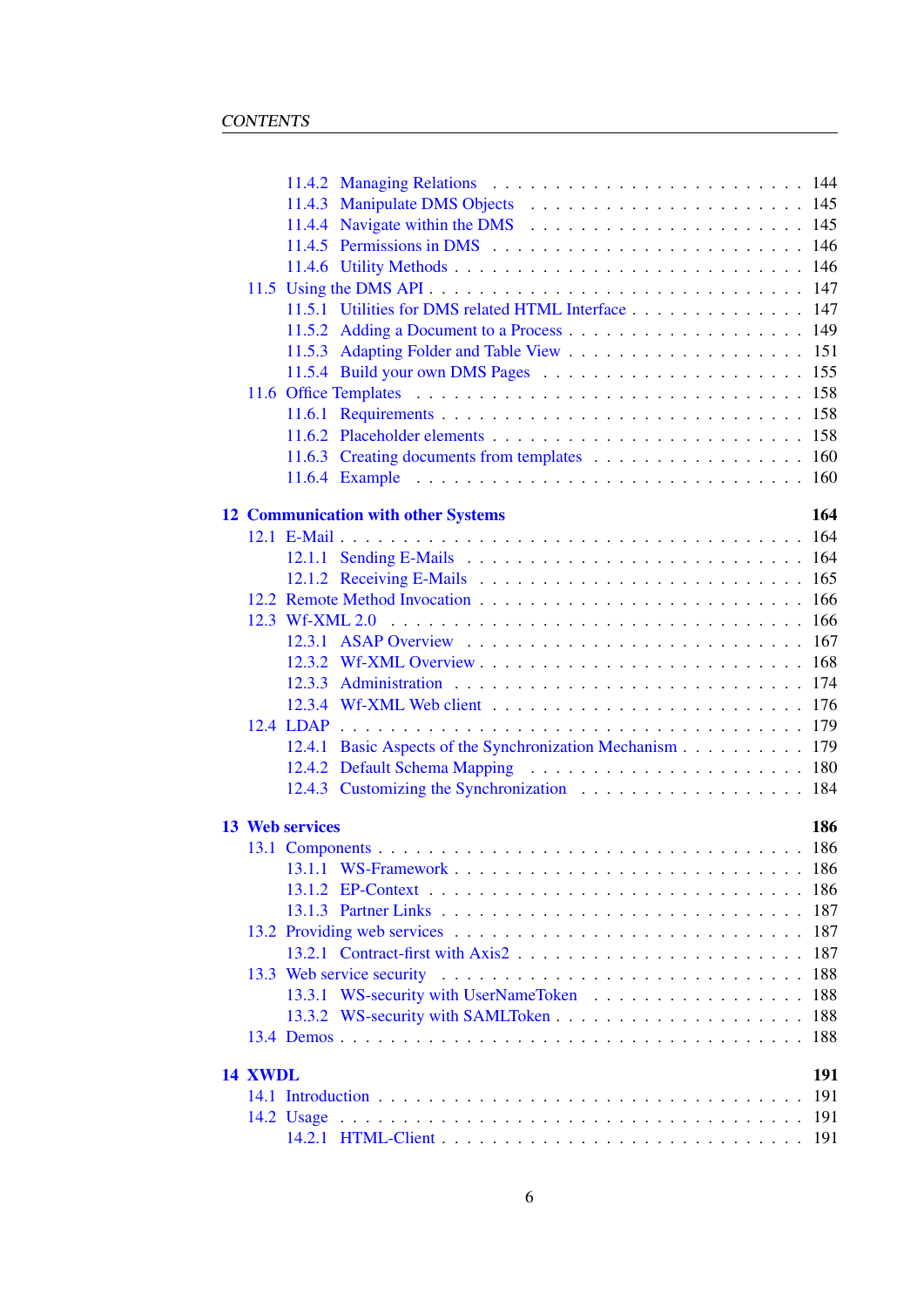| 15 BPMN | 204                                                                                                            |  |
|---------|----------------------------------------------------------------------------------------------------------------|--|
|         | 204                                                                                                            |  |
|         |                                                                                                                |  |
|         |                                                                                                                |  |
|         |                                                                                                                |  |
|         | Form types $\ldots \ldots \ldots \ldots \ldots \ldots \ldots \ldots \ldots \ldots \ldots \ldots 205$<br>15.2.3 |  |
|         | 15.2.4                                                                                                         |  |
|         | 15.2.5                                                                                                         |  |
|         | 15.2.6                                                                                                         |  |
|         | 15.2.7                                                                                                         |  |
|         | 15.2.8                                                                                                         |  |
|         | 15.2.9 Omissions and Aspects for further enhancement 207                                                       |  |
|         |                                                                                                                |  |
|         | 15.3.1 Process definition and form declarations 207                                                            |  |
|         | 15.3.2                                                                                                         |  |
|         |                                                                                                                |  |
|         |                                                                                                                |  |
|         | 15.3.5                                                                                                         |  |
|         |                                                                                                                |  |
|         | 15.3.7                                                                                                         |  |
|         |                                                                                                                |  |
|         |                                                                                                                |  |
|         | 16 Usage of DOJO and JavaScripts<br>216<br>216                                                                 |  |
|         | 16.1 The @enterprise JavaScript library                                                                        |  |
|         |                                                                                                                |  |
|         | 16.2.2 Usage of customized DOJO controls 219                                                                   |  |
|         |                                                                                                                |  |
|         |                                                                                                                |  |
|         |                                                                                                                |  |
|         |                                                                                                                |  |
|         | <b>17 Mobile GUI Client</b><br>233                                                                             |  |
|         | 233                                                                                                            |  |
|         |                                                                                                                |  |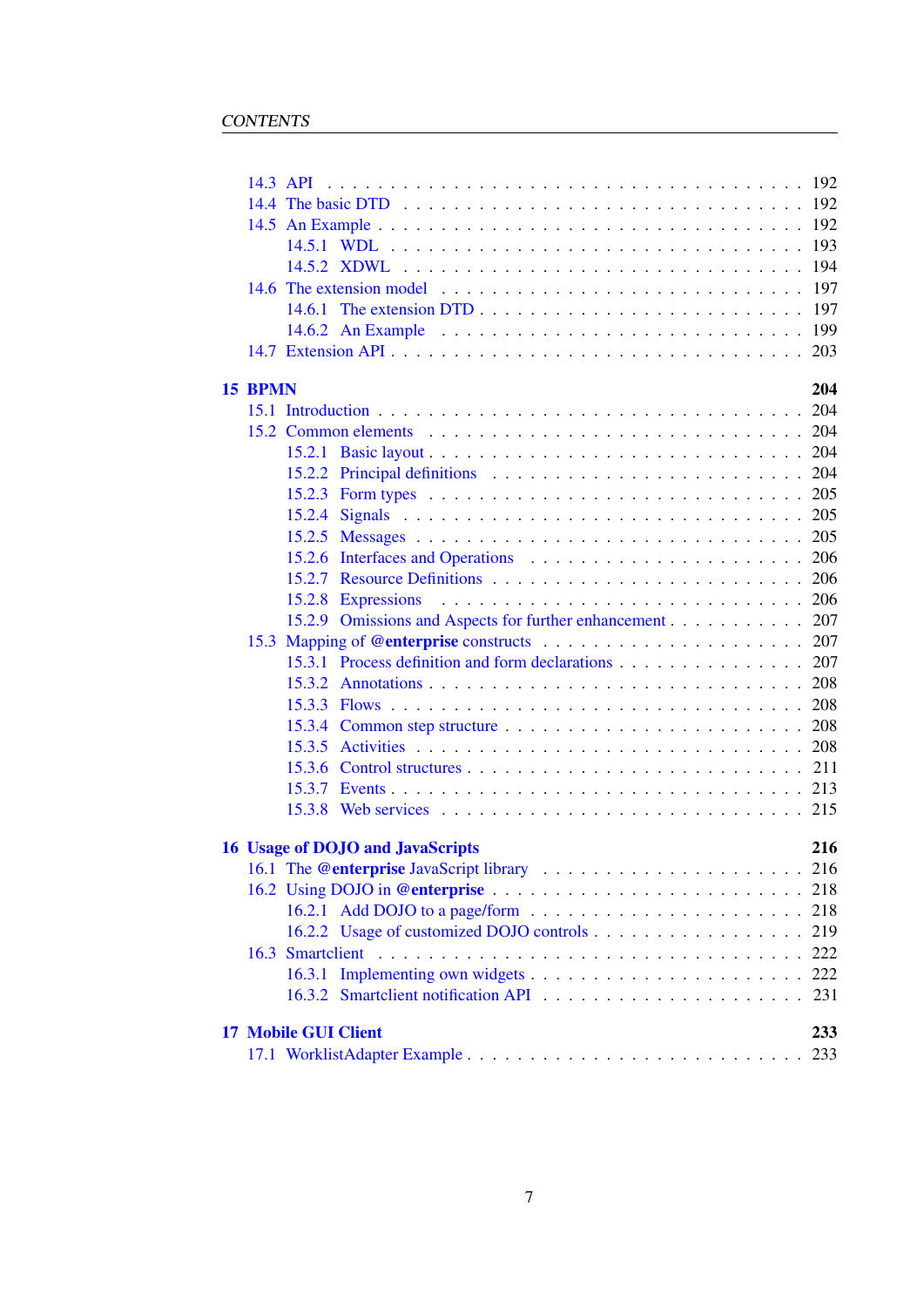| $\mathbf{A}$ |     |         | <b>Database Schema Overview</b>                     | 236 |
|--------------|-----|---------|-----------------------------------------------------|-----|
|              | A.1 |         |                                                     |     |
|              | A.2 |         |                                                     |     |
|              | A.3 |         |                                                     |     |
|              | A.4 |         |                                                     |     |
|              |     | A.4.1   |                                                     |     |
|              |     | $A$ 4 2 |                                                     |     |
|              | A.5 |         |                                                     |     |
|              | A.6 |         |                                                     |     |
|              |     | A.6.1   |                                                     |     |
|              |     | A.6.2   | Additional Tables for Document Management 247       |     |
|              | A.7 |         |                                                     |     |
|              |     | A.7.1   |                                                     |     |
|              |     | A.7.2   |                                                     |     |
|              |     | A.7.3   |                                                     |     |
|              |     | A.7.4   |                                                     |     |
|              |     | A.7.5   |                                                     |     |
|              |     | A.7.6   |                                                     |     |
|              |     | A.7.7   |                                                     |     |
|              |     | A.7.8   |                                                     |     |
|              |     | A.7.9   |                                                     |     |
|              |     |         | A.7.10 Schema for Probabilistic Time Management 254 |     |
|              |     |         |                                                     |     |
|              |     |         |                                                     |     |
|              | A.8 |         |                                                     |     |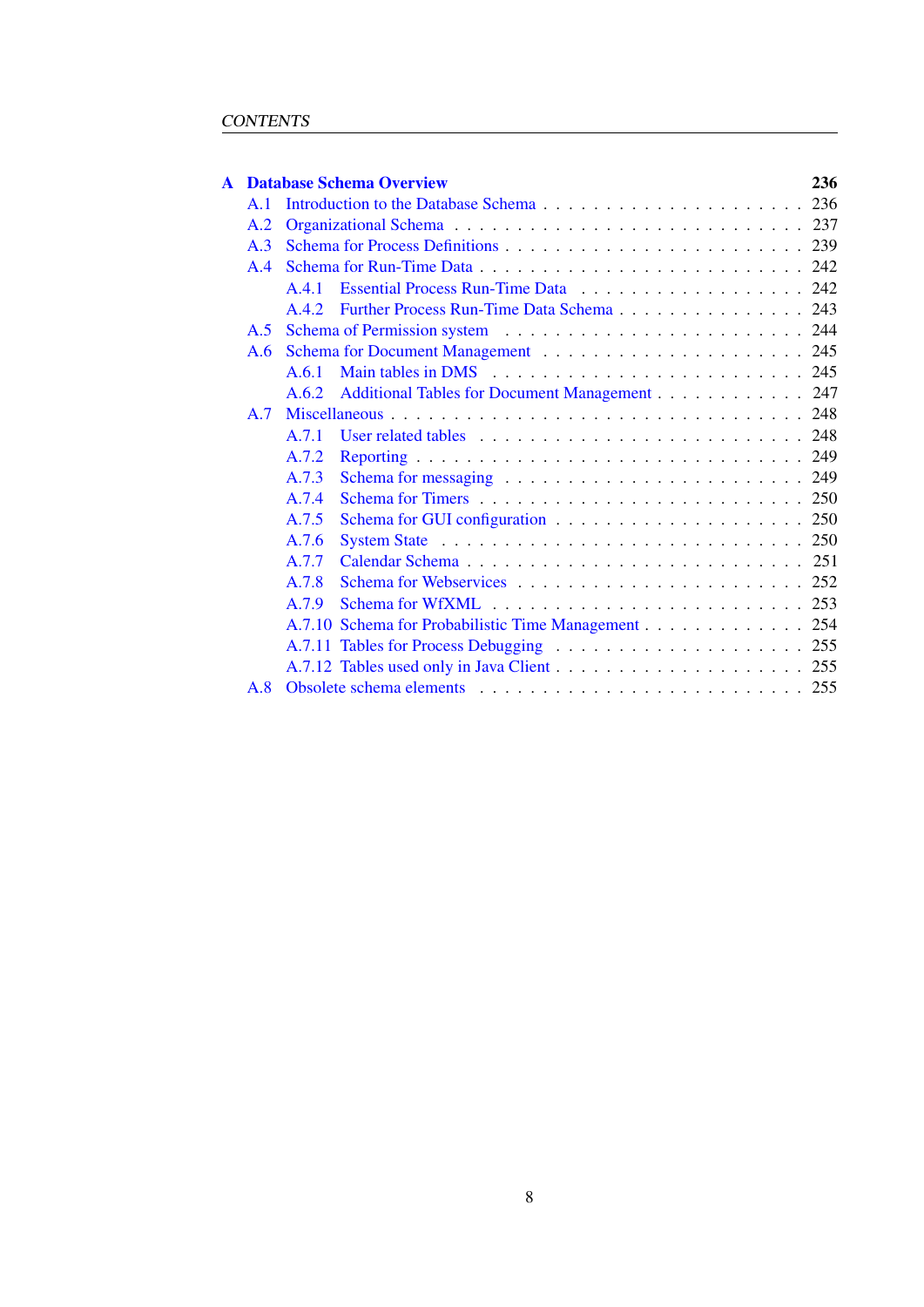## <span id="page-8-0"></span>*1 Overview*

This guide explains how to write workflow applications with @enterprise. @enterprise offers a set of demos combined in the file *demos.zip* of *doc* folder. Within this compressed file a text-file called *README.txt* is available which gives a short description about the demo programs.

This guide contains following chapters:

- Chapter [2](#page-9-0) describes how servlet methods can be written.
- Chapter [3](#page-34-0) describes the layer for persistent objects.
- Data structures and some useful utilities are described in chapter [4.](#page-41-0)
- Chapter 5 describes the structure of @enterprise applications.
- Chapter 6 describes the organizational data.
- In chapter 7 components for writing HTML interfaces are described.
- The workflow engine and its API is described in chapter 8.
- The usage of the workflow API is shown in chapter 9.
- Chapter 10 describes the configuration of the HTML-Client and the implementation of a customized worklist.
- Chapters 11 introduce the document management component and its API.
- Chapter 12 describes the usage of various communication mechanisms like email, RMI, Wf-XML and LDAP in @enterprise.
- The way how Web services can be used in @enterprise is described in Chapter 13.
- The process definition representation XWDL is described in Chapter 14.
- The @enterprise mapping to BPMN is presented in Chapter 15.
- Chapter 16 describes how to deal with the integrated DOJO components.
- The adaption of Mobile GUI Client is described in Chapter 17.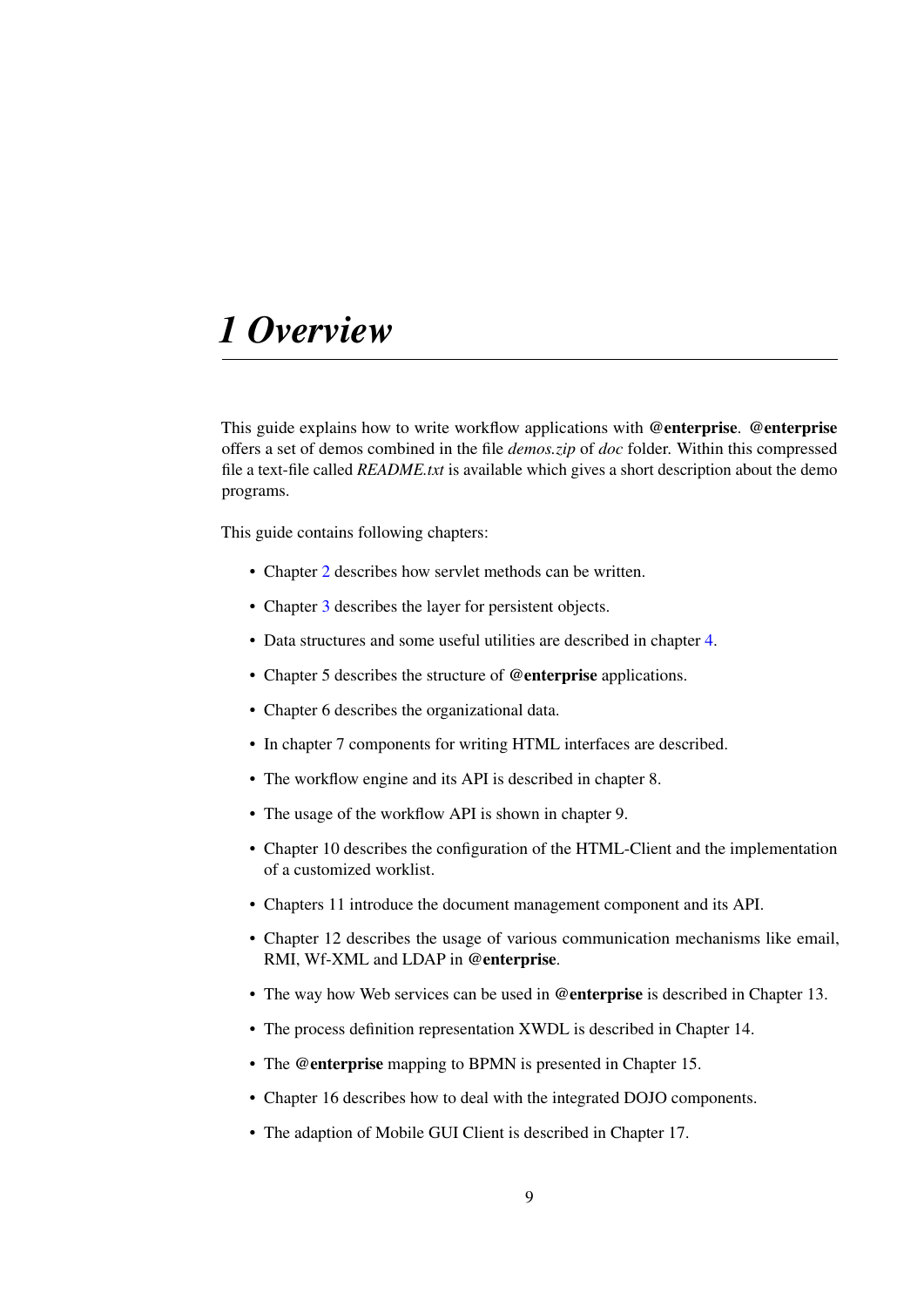## <span id="page-9-0"></span>*2 Servlet Methods*

In this chapter we describe how to write methods for Web applications - receiving input from the browser and writing out to it. Moreover the authorization mechanism is discussed and some utilities for building HTML components are presented.

@enterprise is a Web-based system with an integrated Web-server. The interface between the Web server and the rest of the system is a set of servlets.

For the application programmer there exists a convenient interface to write "servlet methods". These methods must have one of the two following signatures:

```
public void methodX (HttpServletRequest req, HttpServletResponse res)
   throws Exception;
```
public Page methodY (HttpServletRequest req) throws Exception;

HttpServletRequest and HttpServletResponse are interfaces from the package javax.servlet.http (see the Documentation of the Java2 Enterprise Edition [\[1\]](#page-257-0)). The return value Page represents a page sent to the browser and is described below.

The methods are called from the dispatcher servlet of @enterprise via reflection. The URL schema is as follows:

http://host:port/wf/servlet.method/appclass.appmethod?params

appclass is the fully qualified name of the class containing the method appmethod. appmethod is a method having one of the two above signatures.

Why have we defined two interfaces for writing servlet methods? The first interface is the more general, because you can write directly onto the output stream of the response. It is the same as writing a doGet or doPost method of a servlet. However, the second method signature has some advantages:

- It is explicit, that a return value (the page sent to the browser) is necessary.
- The page is sent to the browser, after the method has been completed, and a commit has been performed (This prevents sending half pages when an error occurs.).
- Page is an interface, which can have several implementations with extended functionality, read below about HTMLPage, ActionPage, and XHTMLPage.

The limitation of this approach is that you cannot set Header-Fields of the HTTP-Response, for example Cookies. Now, let us look a little deeper into how the Dispatcher works: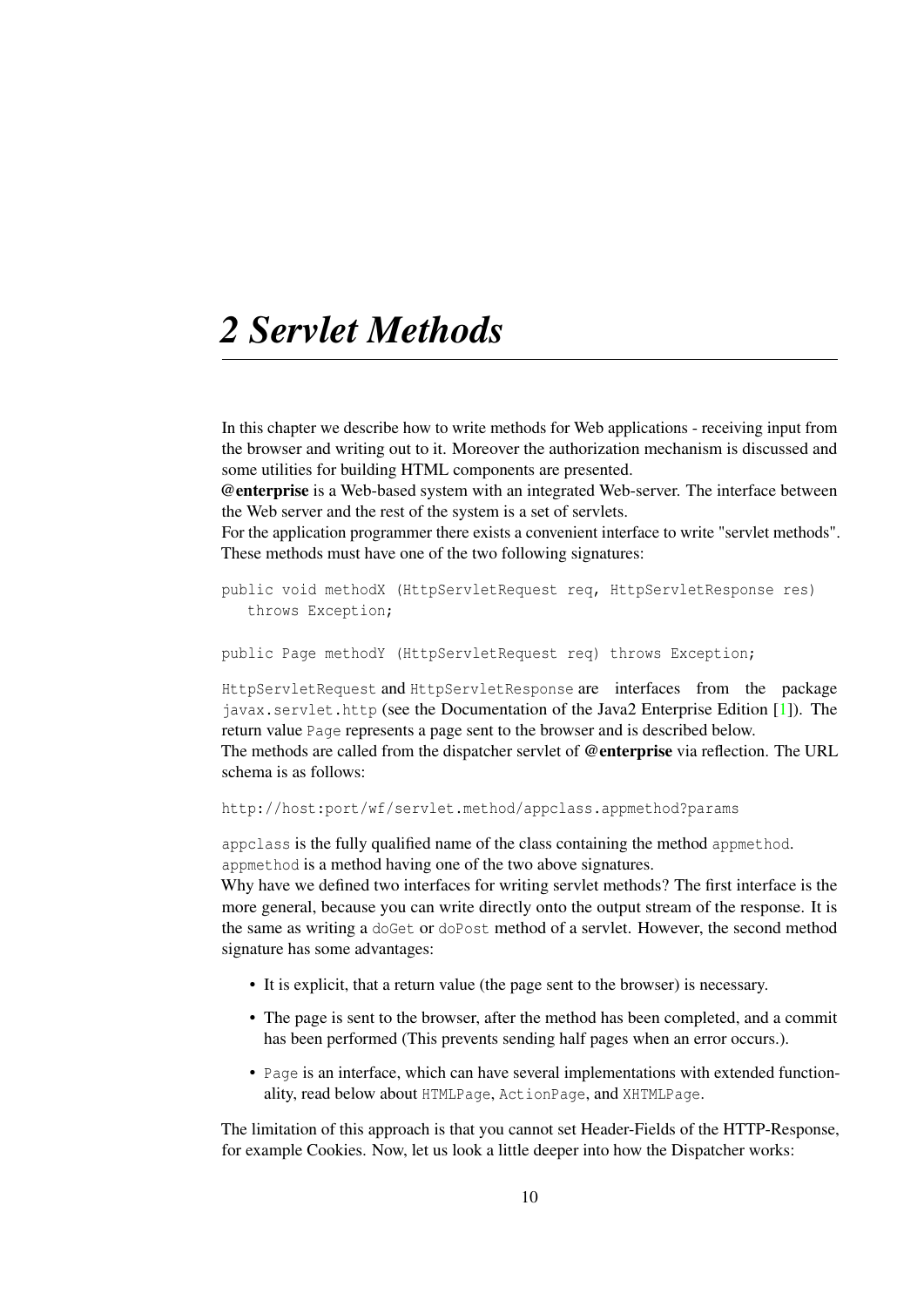## *2.1 The Dispatcher Servlet*

<span id="page-10-0"></span>The Dispatcher servlet handles all requests starting with "/<context-root>/servlet.method/", <context-root> is the context where you have installed @enterprise when using an application server, in standalone mode it is the constant  $\mathbf{w}$ . The Dispatcher performs the following steps:

- 1. Load the session of this request.
- 2. If there is no session and the method is not public, call the sendLoginRequest method of the authorization class.
- 3. Call the method specified in the URL by loading the class and calling the method using reflection.
- 4. If the method terminates normal (without exception) the user transaction associated with this thread is committed and the page together with a HTTP header is sent to the browser.

If the method terminates with an exception, a rollback is performed on the user transaction and an error page is sent to the browser.

The distinction of public and non public methods works via the interface com.groiss.servlet.Public. If your class implements this interface, no authorization is needed. Public is an empty interface, therefore all you have to do when implementing the interface is to write implements Public in the class declaration. When using public methods the internationalization is done with the settings of @enterprise user *guest*.

## *2.2 Demo Package*

<span id="page-10-1"></span>With the @enterprise kit comes a demonstration file demos.zip containing some examples for writing servlet methods. Load the demos using the "Install Application" link in the @enterprise system administration. You can go to the index page by pointing your browser to http://host:port/wf/demo/index.html.

The first of the four examples of the Java class  $Ht$ <sub>D</sub> Demo simply writes out the current date to the browser:

### File **classes/com/groiss/demo/HttpDemo.java**

```
public void showDate(HttpServletRequest req, HttpServletResponse res)
     throws IOException {
   res.getWriter().println("<html><br/>>body>"+ new Date()+"<br/>body></html>");
}
```
The second example uses a form to give some values to the servlet method. The form looks as follows:

### File **classes/alllangs/demo/dateform.html**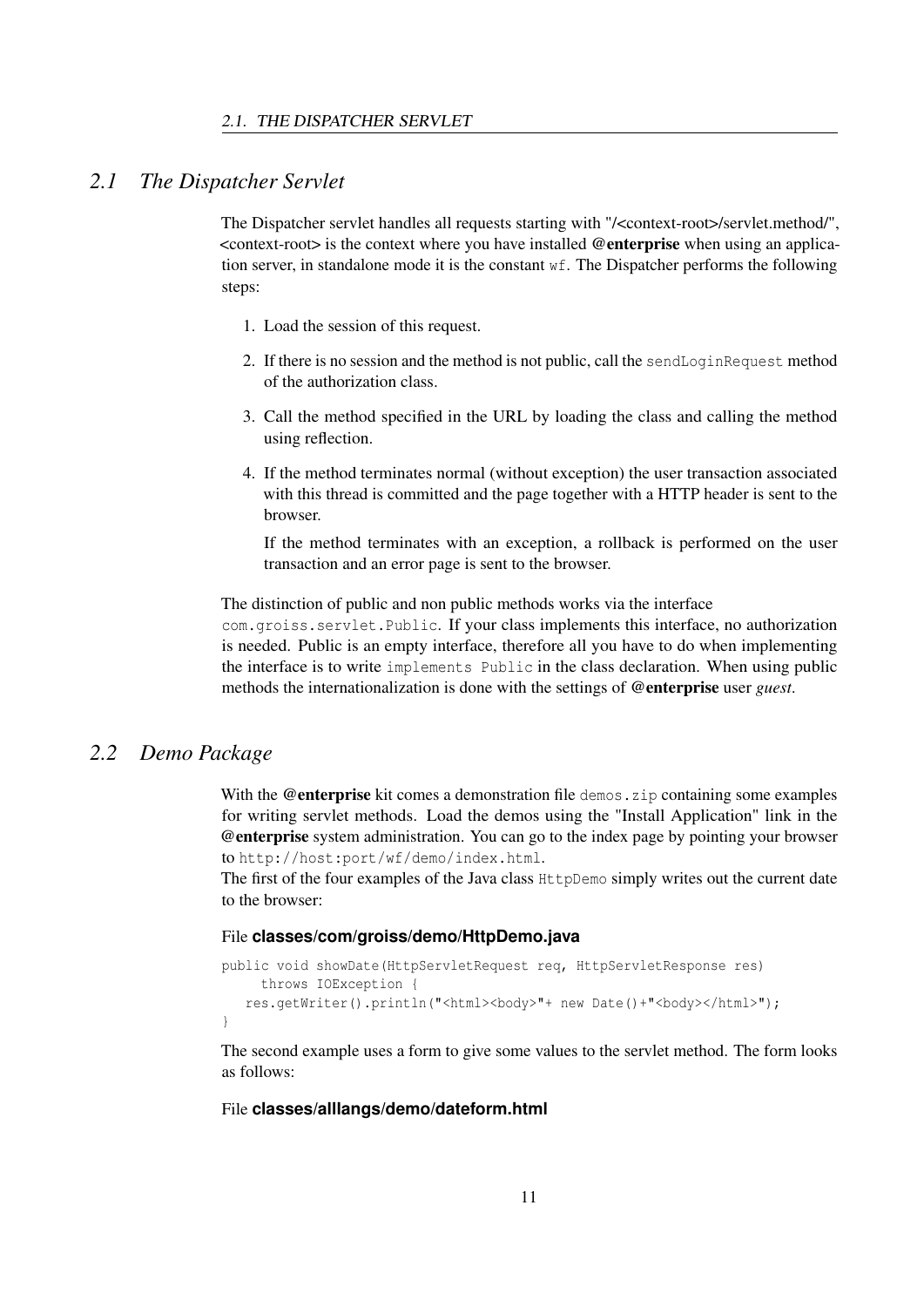```
<!DOCTYPE html>
<h+ml><body>
<form action="../servlet.method/com.groiss.demo.HttpDemo.showNLSDate1">
Language:
<select name=language>
   <option value=de>German
   <option value=en>English
   <option value=es>Spanish
   <option value=fr>French
</select><br>
Format
long: <input type=radio name=format value=long>
short: <input type=radio name=format vlaue=short>
<br>
<input type=submit>
</form>
</body>
</html>
```
The form contains two form fields. The language field to select one of four languages, the format field to select either a long or short date format. The form action is the method showNLSDate1 of the class HttpDemo:

#### File **classes/com/groiss/demo/HttpDemo.java**

```
public void showNLSDate1(HttpServletRequest req, HttpServletResponse res)
    throws Exception {
  String language = req.getParameter("language");
  String format = req.getParameter("format");
  Locale l = new Locate(lanquage, language);SimpleDateFormat df = new SimpleDateFormat(
      ("long".equals(format) ? "EEEE, MMMM dd, yyyy" : "EEE, MMM dd, yyyy"),l);
  res.getWriter().println("<html><body>Date in "+ format + " format in "+ language +
      ":<br>" + df.format(new Date())+"</body></html>");
}
```
The values from the form fields are retrieved with the method  $getParameter()$  of the request object. The result is written to the writer of the response object.

## *2.3 Page*

<span id="page-11-0"></span>The interface Page describes a page sent to the browser, it has the following methods defined:

public String show() throws ApplicationException;

public String getContentType();

The method show returns a String representation of the page and is normally called by the Dispatcher. The method  $qetContentType()$  returns the mime-type of the page, for example "text/html". The interface is implemented by three classes: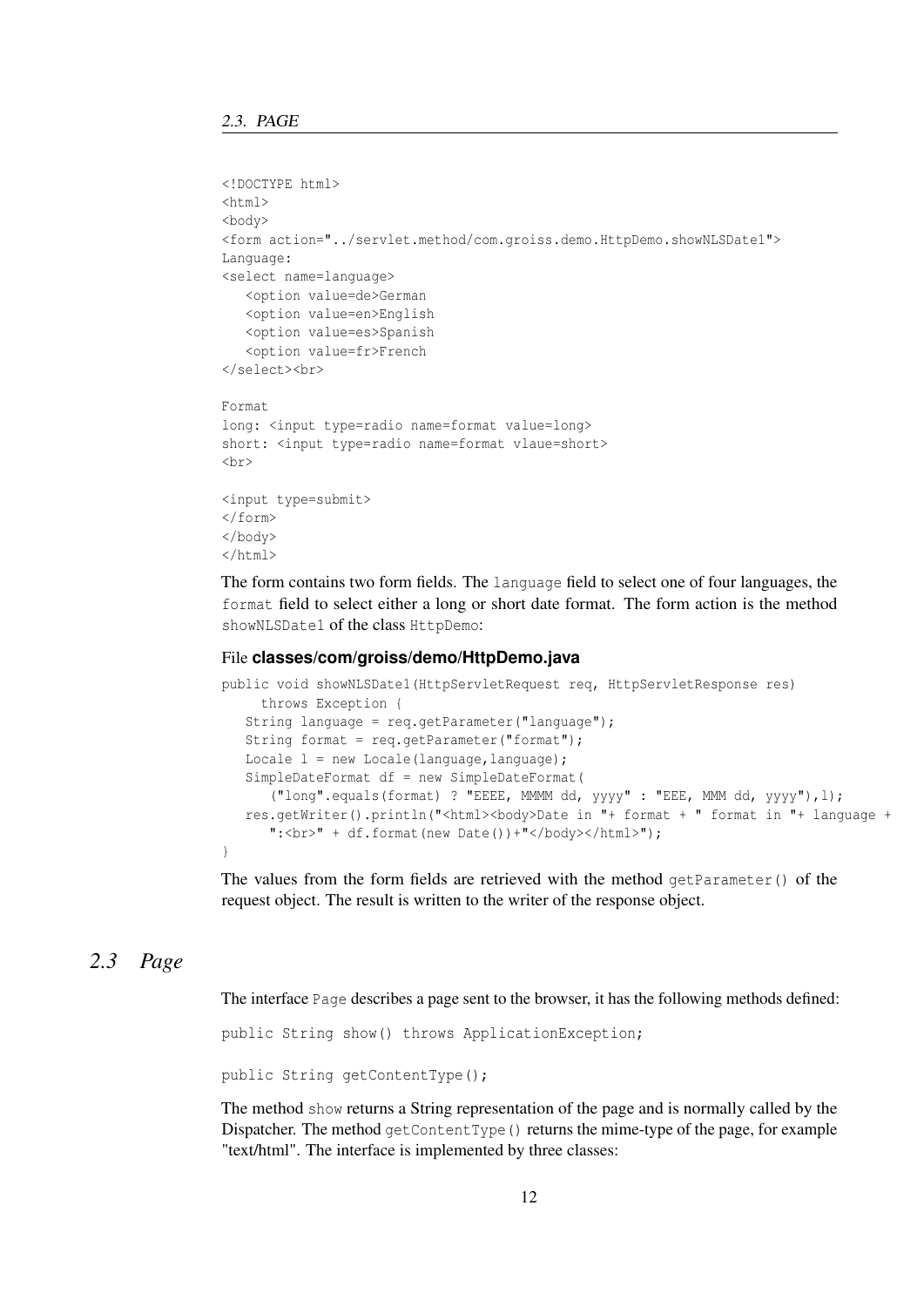- HTMLPage: Used for HTML pages, where a fixed template is loaded and the dynamic parts are substituted from a Java method. See section [2.4](#page-12-0) for details.
- ActionPage: The action page is used for HTML pages containing JavaScript code only, for example a command for closing the browser window.
- XHTMLPage: The XHTMLPage is used for XHTML and XForm pages. XHTML is a reformulation of HTML in XML. The advantage of using XML is that substitutions of XML structures are possible, see section [2.5.](#page-14-0) An example how an XHTMLPage is used in XForms is shown in section [9.4.1.](#page-91-0)
- VelocityPage: Implementation which can handle Velocity-templates. See section [2.7](#page-22-0) for details.
- JSONPage: This implementation is used to send JSON data to the client, e.g.

JSONPage  $p = new JSONPage(new JSONObject(new HashMap() { { put ("a", "b");}}})$ ;

Of course, application programmers can define their own implementations of the Page interface. If any page should use the JavaScript methods of @enterprise, following import must be available within the HEAD-tags:

```
<script src="../servlet.method/
com.groiss.gui.JavascriptLoader.getScripts"></script>
```
## *2.4 HTMLPage*

<span id="page-12-0"></span>When showing HTML pages with dynamically generated content it is useful to separate the fixed HTML code and the parts generated by the program.

Different approaches exist here. Most popular are Active Server Pages (ASP) from Microsoft and Java Server Pages, part of the Java 2 Enterprise Edition. In both frameworks you have to write the code into the HTML pages. Whereas this mechanism is nice for prototyping it has some drawbacks:

- Long HTML/code pages are developed, where the design of the page is hard to see and maintain.
- The placement of utility methods, constants or static variables is unclear.
- Development in an IDE.
- Internationalization of code and HTML text.

In @enterprise we use a different approach. The HTML pages contain placeholders, which are replaces with actual data at run-time.

Replacements are done with the class HTMLPage, which provides the following constructors and methods:

Constructors: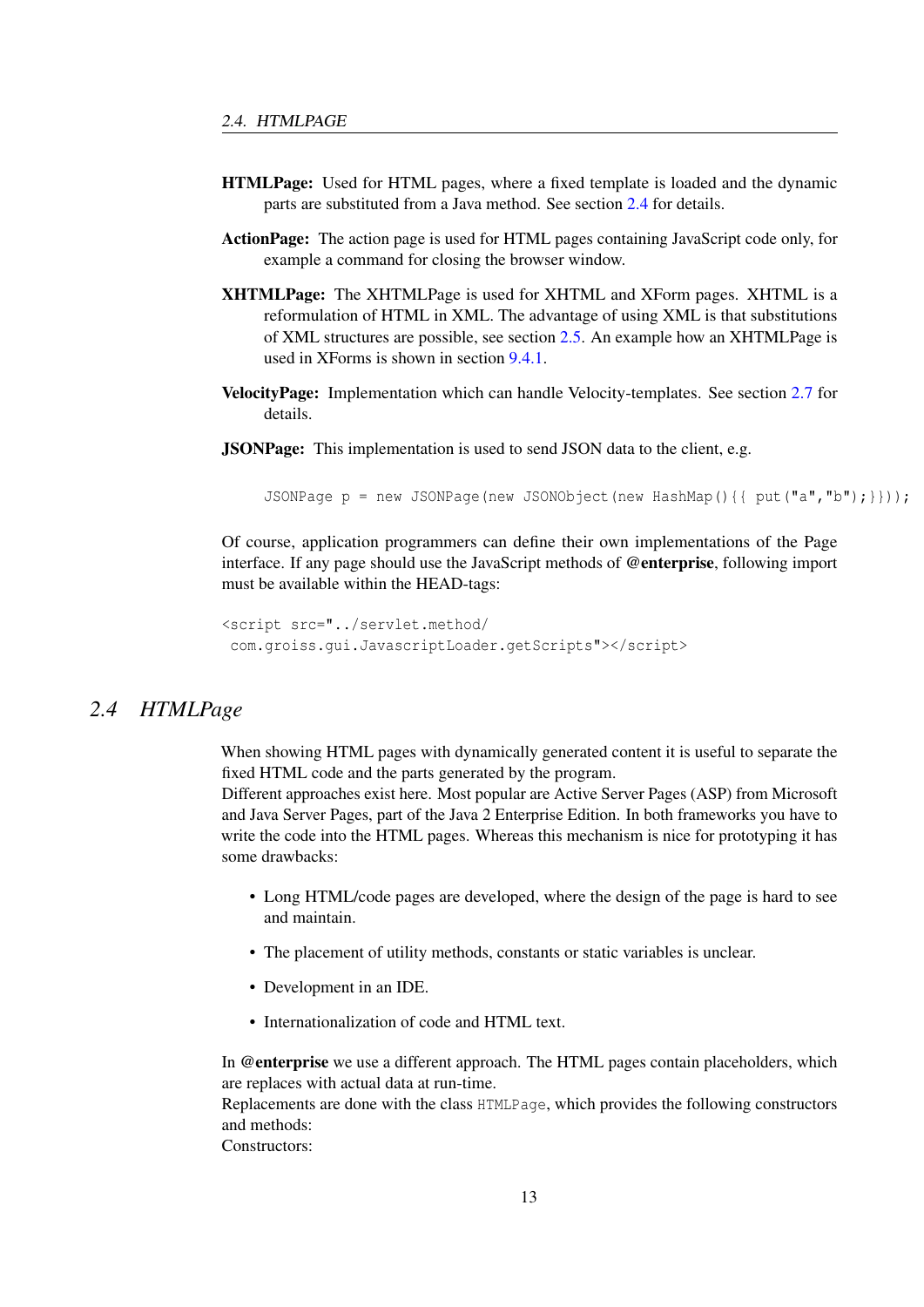• public HTMLPage()

No parameters: An empty page is generated, set the content of the page with setPage(String).

• public HTMLPage(String resource)

The parameter is the name of a resource, normally a file in the class path.

#### Methods:

- substitute(String s1, String s2): The placeholder s1 is substituted by the string s2.
- showPage() returns the page as string.

The class HTMLPage is normally used in the following steps:

- 1. Use the constructor to load the mask,
- 2. make multiple calls of substitute to replace the placeholders,
- 3. return the page to the Dispatcher.

Example: The method showNLSDate can be rewritten using HTMLPage. HTML-mask:

## File **classes/com/groiss/demo/date.html**

```
<html><body>
Date in %format% format in %language%:<br>
%date%
</body>
</html>
```
Placeholders start and end with a "%" character. The Java-method now looks like:

## File **classes/com/groiss/demo/HttpDemo.java**

```
public Page showNLSDate2(HttpServletResponse res) throws Exception {
 String language = req.getParameter("language");
 String format = req.getParameter("format");
 Locale l = new Locate(languages, language);HTMLPage p = new HTMLPage("/com/groiss/demo/Date.html");
 SimpleDateFormat df = new SimpleDateFormat(
     ("long".equals(format) ?
        "EEEE, MMMM dd, yyyy" : "EEE, MMM dd, yyyy"), l);
 p.substitute("format", format );
 p.substitute("language", language );
 p.substitute("date", df.format(new Date()));
 return p;
}
```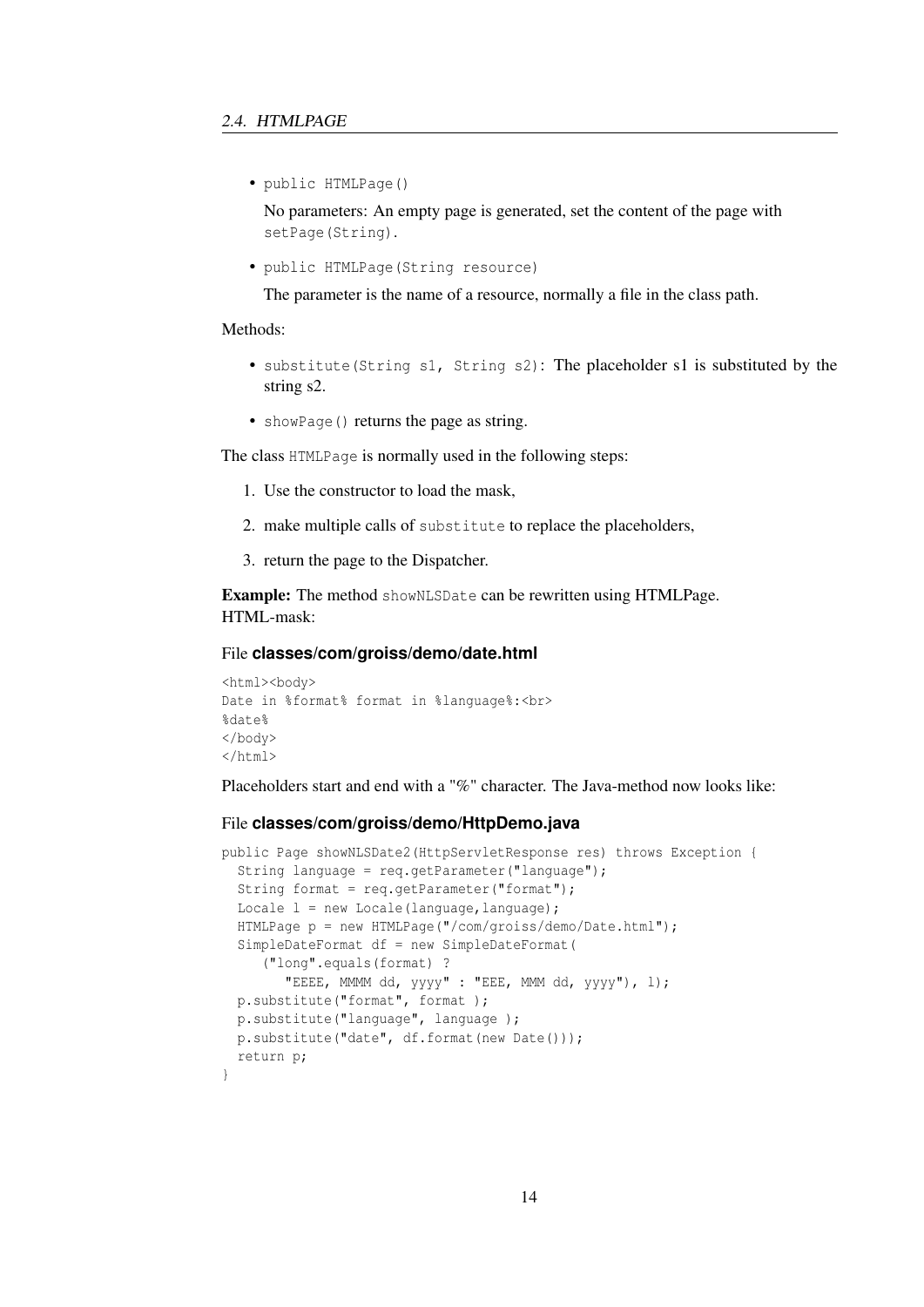## *2.5 XHTML*

<span id="page-14-0"></span>XHTML is a reformulation of HTML in XML, it has been defined and published by the W3C (World Wide Web Consortium), see their Web page [\[2\]](#page-257-1) for details.

Analogous to the HTMLPage we have defined a class XHTMLPage based on XHTML with extended functionality:

- Every XML element with an "id" can be substituted. Therefore, whole parts of the page can be substituted, for example a table element. Making an element invisible is performed by substituting with null.
- It is possible to change elements by setting attributes, for example the background color or the value in an input field.
- It is possible to make the substitutions more than once or not at all. In the page there is a default value (element). A substitution is done when necessary. Multiple substitutions can be performed, because the result of the substitution is again a XML tree.

However, the usage of the XML components has some drawbacks. Only XML elements can be substituted or changed: It is not possible to substitute a part of an URL (for example to fill in an object's oid). Note, that the templates must be syntactically correct XML. For example, a " $lt$ " (less) character in a JavaScript must be written as <.

Hint: Since @enterprise 8.0 it is not possible anymore to write HTML code directly on a page, but sometimes it is necessary that html code should be interpreted. For this purpose the class *ProcessingInstruction* can be used like in following example:

XHTML-mask snippet:

```
<table class="simple" width="100%">
<tr><td width="120px">Name: </td><td><span id="name"/></td></tr>
 <tr>>td valign="top">Description: </td><td><span id="descr"/></td></tr>
</table>
```
## Java method snippet:

```
XHTMLPage page = new XHTMLPage("mask/MyXHTMLPage.xhtml");
page.get("name").setContent("MyText");
ArrayList l = new ArrayList();
l.add(new org.jdom.ProcessingInstruction(
                       Result.PI_DISABLE_OUTPUT_ESCAPING,""));
l.add("<b>This text</b> should be displayed in bold letters");
l.add(new org.jdom.ProcessingInstruction(
                       Result.PI_ENABLE_OUTPUT_ESCAPING, ""));
page.get("descr").setContent(l);
```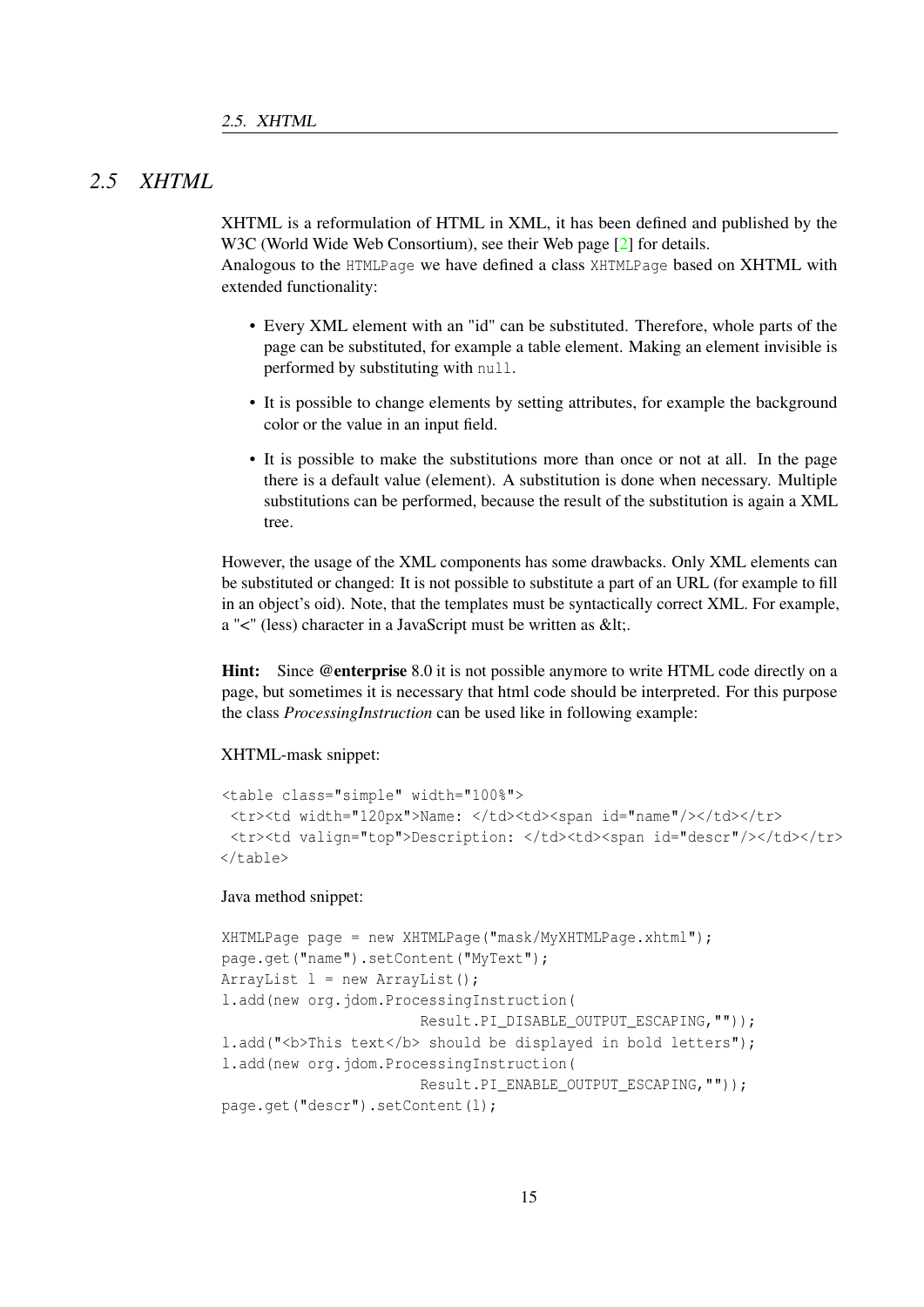### <span id="page-15-0"></span>XHTML forms with Subtables

@enterprise allows the definition of master-detail relations between forms. Master-detail (or 1:n) relations are common in many application areas. Consider the relation of an "order" and the order items as an example.

To model such an relation using @enterprise forms you define first the "detail" form (the "order item" in the previous example) and load it into @enterprise. Next, you define the master-form with a reference to the detail-form.

This reference is defined with the HTML-Tag tablefield, which has the following attributes:

- formtype: The name of the Java class of the subform.
- subformid: An integer value as identification of the subform. There can be more than one subform in a form and they must have different numbers.
- mode: The mode defines how the subforms are edited, two modes are available:
	- subform: The main form contains a table where each line contains a link to a detail mask. An "Add" button is placed under the table. This mode is the default.
	- editable: The main form contains the button "Edit Table". It opens a new window, which allows to edit all lines of the table. You can add and delete lines in this window, too. This mode is useful to edit small tables with only a few columns. This mode is not applicable for:
		- \* subforms in subforms
		- \* XForms
		- \* Forms with object-select fields, e.g. user selection
- buttonlabel: This attribute is optional and is for changing the name of the subformbutton (default *New Table Entry*)
- configid: Reference to a table defined in GUI configuration XML (see chapter [10](#page-109-0) for more details defining a table). The reference consists of the xml-id (created by the @enterprise *GUI-Configuration*) and the node-id, i.e. *<xmlid>.<nodeid>*. Following an example of a subform table in XML:

```
<table id="jobform_subtable">
 <name>Jobform subtable</name>
 <actions>
  \alpha <action id="new" />
  <action id="edit" />
  <action id="delete" />
 </actions>
 <sortable>true</sortable>
 <selection>ROWMULTI</selection>
</table>
```
In case of subforms only some attributes are possible for a subform table: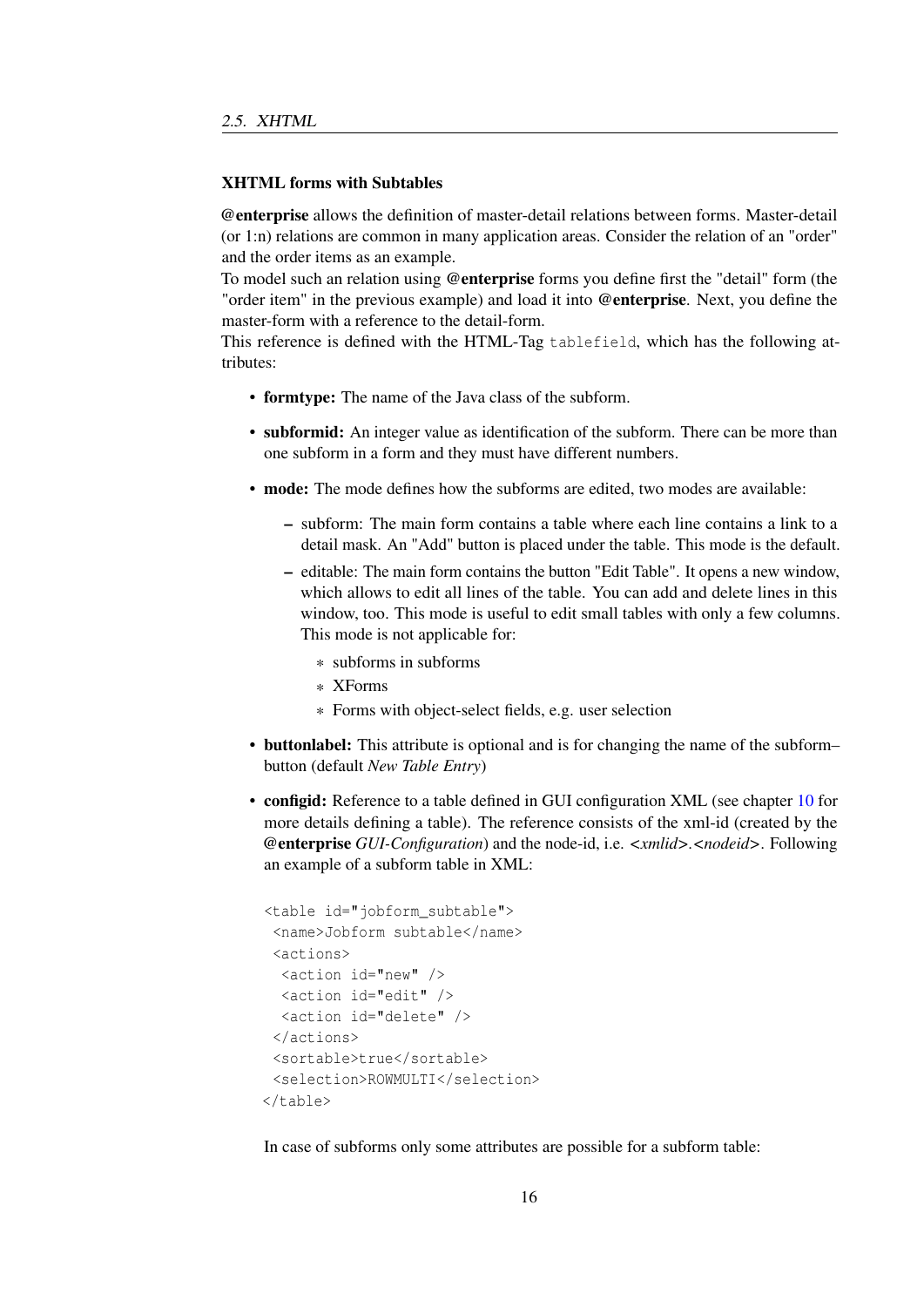- actions: Defines the toolbar actions; *new*, *edit* and *delete* are the default actions. Own actions can be defined within *<nodes>* block as described in chapter [10.2.4.](#page-129-0) If an own function is called following parameters are important for subform tables:
	- \* object: Contains all selected subform entries depending on *selection*.
	- \* \_src: The <classname>:<oid> of the mainform
	- \* id: The id of the subform (= attribute *subformid*)
- selection: ROWMULTI, ROWONE or NONE; defines the selection mode of table entries.
- sortable: true or false; if true, the subtable is sortable.
- class: A css class can be defined. It is possible that the subtable resizes automatically by entering css class *balloon* and adding *dojo.addOnLoad(function() ep.resize.initBalloonResizing(););* to *<script>* block of the form.

## Example for a tablefield entry:

```
<tablefield formtype="com.dec.avw.appl.shoppingitem_1" subformid="1">
```
The subform is a form with the id shoppingitem and version 1. This tablefield is replaced by following structure:

```
<span id="1" formtype="com.dec.avw.appl.shoppingitem_1">
 <table formtype="subformcontainer" id="subformcontainer_1"
   data-ep-subform="subformid:1,selection:6">
  <tr><td><table class="subformtable">...</table> --- header
    <div>
     <table class="subformtable" id="subformtable_1">..</table>
    </div> --- header + table content
   \langle t \rangle<td><table class="tbv">..</table> --- toolbar
   \langle/td>
  \langletr>
 </table>
</span>
```
The id's in attribute names *subformcontainer\_<id>* and *subformtable\_<id>* are replaced by attribute value *subformid*. So it is possible to define a style for this subtable by setting following two rows (for each subform table) in *<style>* block of form:

```
<style>
table#subformcontainer_1 { width: 100% }
table#subformtable_1 { width: 100% }
</style>
```
Furthermore there are some useful JavaScript methods in *ep.form.js* for dealing with subforms: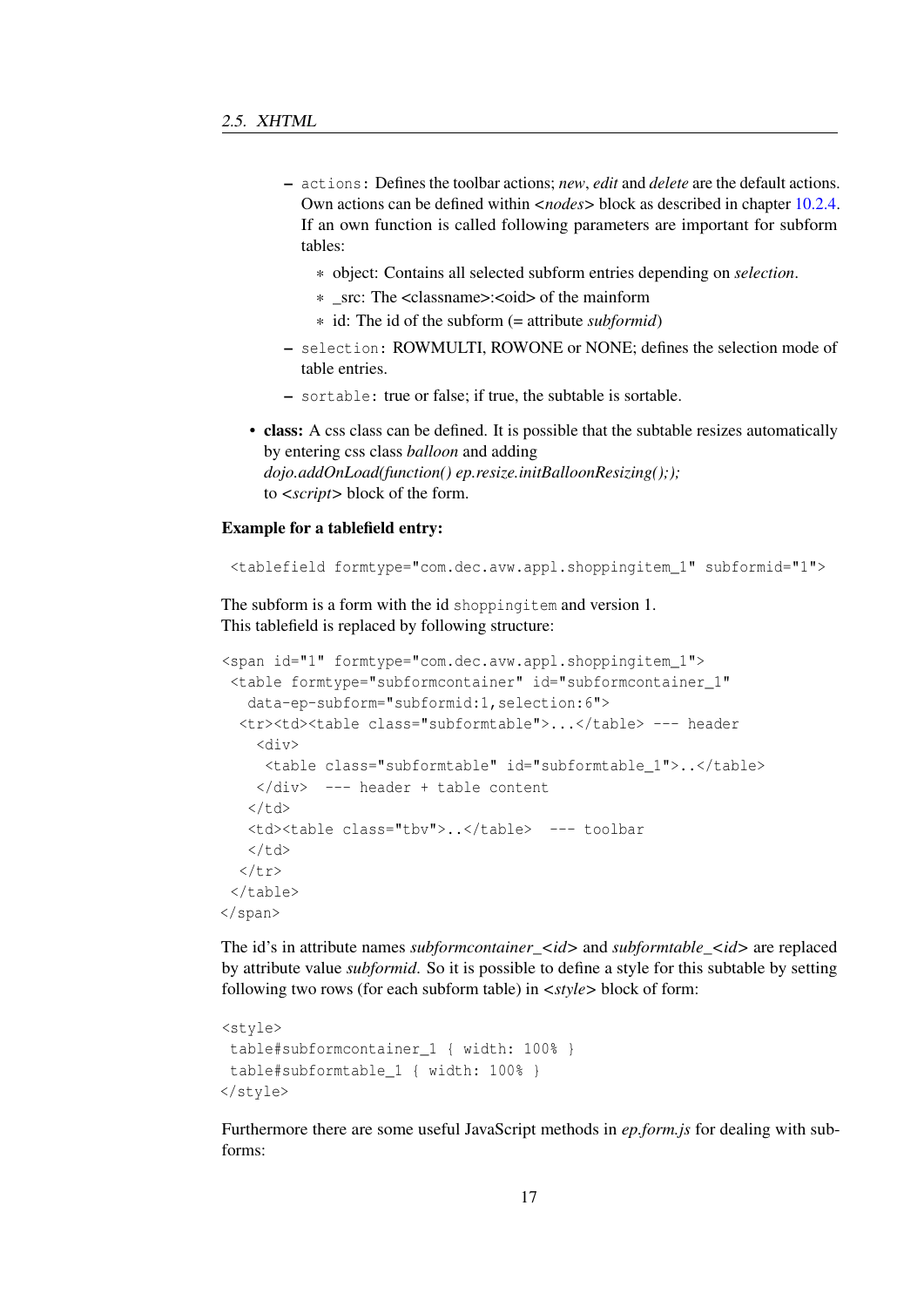- ep.form.initSubforms(): Initializes subforms during loading the form.
- ep.form.tb(func,sel,target,winprops,obj): Toolbar for forms. *func* is the name of the function (e.g. edit) or a method; *sel* defines the selection (1=ROWONE, 2=ROWMULTI, null=NONE); *target* defines the window target (possible values are e.g. right or ajax); *winprops* defines the window properties (optional); *obj* is the html element (e.g. a link element). Example:

```
<td>
 <a class="scTbItem icon admin.new" href="javascript:void(0)"
   onclick="thi@quot; new@quot; 0, @quot; null@quot; @quot;null@quot;this)"><img src="../images/empty.gif" title="New" class="dijitIcon" />
  <span class="scLabel">New</span>
 </a>
\langle/td>
```
• ep.form.sortTable(lnk,key): Method for sorting subtable. *lnk* is the html element (e.g. a link element); *key* is an unique identifier of the column to sort. Example:

```
<a href="javascript:void(0)"
  onclick="ep.form.sortTable(this,'description')">
 <img src="../images/sortno.gif" />
 description
</a>
```
• ep.form.refreshTable(id, sort): Method to get table again from server e.g. after changing the sort direction (is done automatically by ep.form.sorTable()). *id* is the subformid; *sort* is the sort direction + key, e.g. *pdescription*. The leading letter *p* indicates ascending order, *m* descending order. This parameter is optional.

All @enterprise JavaScript methods are structured in packages and are stored in alllangs/scripts/source within the ep.jar.

#### The parameter *epblock* in XHTML-Forms

Beside *input* and *textarea* fields, it is possible to hide *div* blocks with the parameter *epblock*. All *div* tags, which have a special attribute, will be displayed in the mask *Visibility of Forms*. If a *div* tag contains some fields, which have the attribute rw/ro, and the *div* tag visibility attribute is *invisible*, the whole *div* (including all fields) will not be displayed. The visibility attribute rw/ro affects fields only, but not the *div* tag.

The ID of the *div* tag is necessary for unique identification. The attribute *epblock* indicates the *div* tag for field-management (Visibility of forms) and appears at the allocation of accessrights. It is important that IDs are unique, i.e. a *div* tag cannot have the same ID as a *input* tag.

*Example:*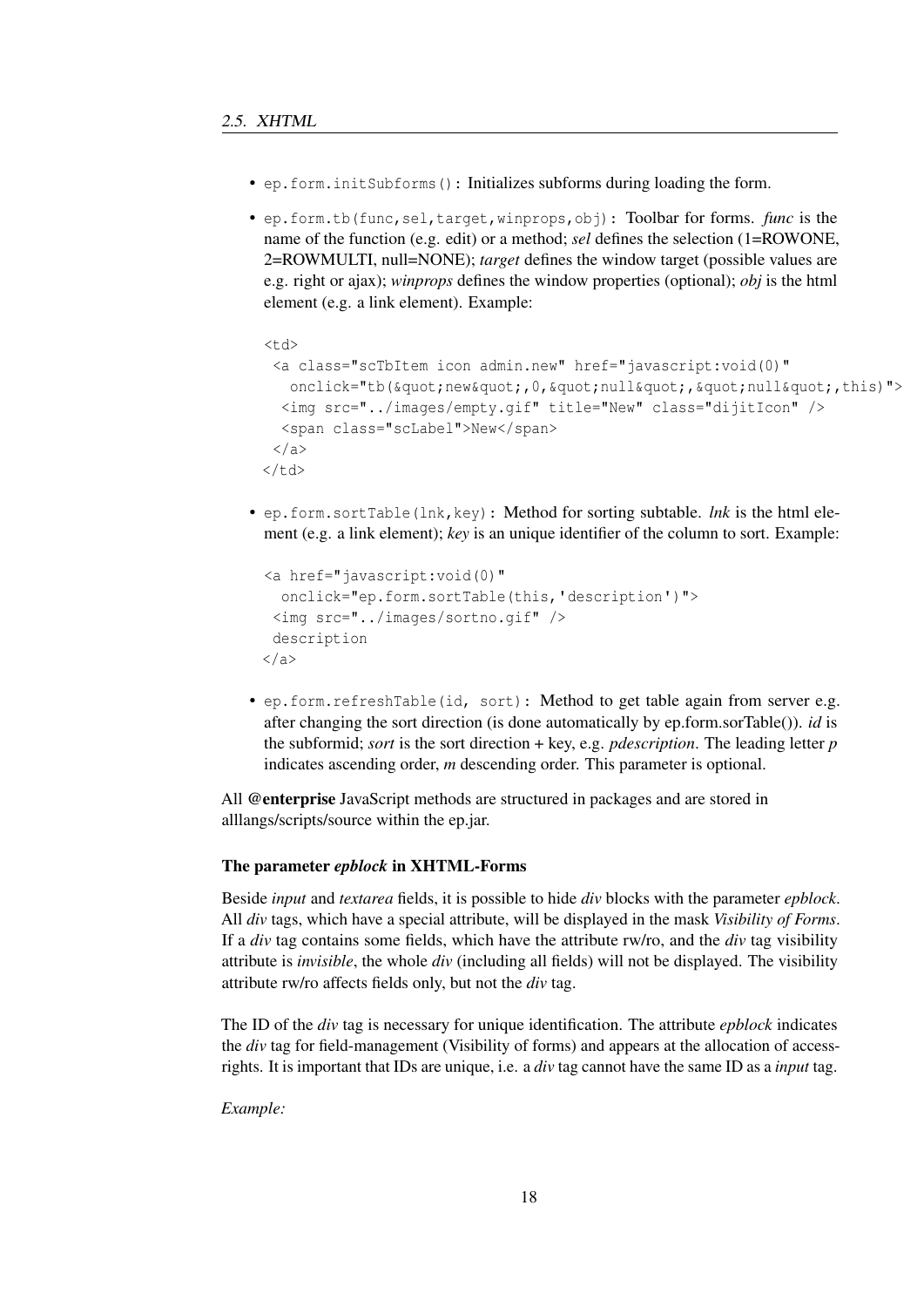```
<div id="thefield_div" epblock="true">
 <table>
  <tr>
   <td class="tdb"><label for="thefield">FieldName:</label></td>
   <td><input type="text" id="thefield" name="thefield" dbtype="VARCHAR"
       maxlength="30" size="20" /></td>
  \langle/tr>
 </table>
\langle/div\rangle
```
## *2.6 XForm*

<span id="page-18-0"></span>XForm is a standard defined by the W3C consortium for the definition of web forms. In @enterprise XForms can be used as an alternative to HTML forms. The advantages of XForms make this technology an excellent choice for all further web form implementations. This section describes how XForms can be used in @enterprise.

Following the functional principle for displaying a XForm is described:

- The XForm template is loaded and parsed
- Within the *model* element an *instance* element with instance- and context-data is added. The form fields are accessible via the path *data/form/fieldname*
- The *bind* element with visibilities is added to the *model*
- Depending on the kind of representation the appropriate submit-buttons and their actions are added
- The XForm is converted to a HTML page: Each XForm control is converted to a HTML equivalent which is filled with the data of the *model* and displayed with the appropriate visibility.

The following example shows the *model* of a form with the form fields *name*, *country* and *amount*:

```
<xf:model>
 <xf:instance>
  <data xmlns="">
   <form object="com.dec.avw.appl.wiztest_1:1000074412" task="1000074417">
    <transactionId>73</transactionId>
    <avwcreatedby>roland eisenberg</avwcreatedby>
    <avwcreatedat>2009-04-06T07:05:22Z</avwcreatedat>
    <avwchangedby>roland eisenberg</avwchangedby>
    <avwchangedat>2009-04-07T08:28:22Z</avwchangedat>
    <name>a</name>
    <country>GB</country>
    <amount>40011</amount>
```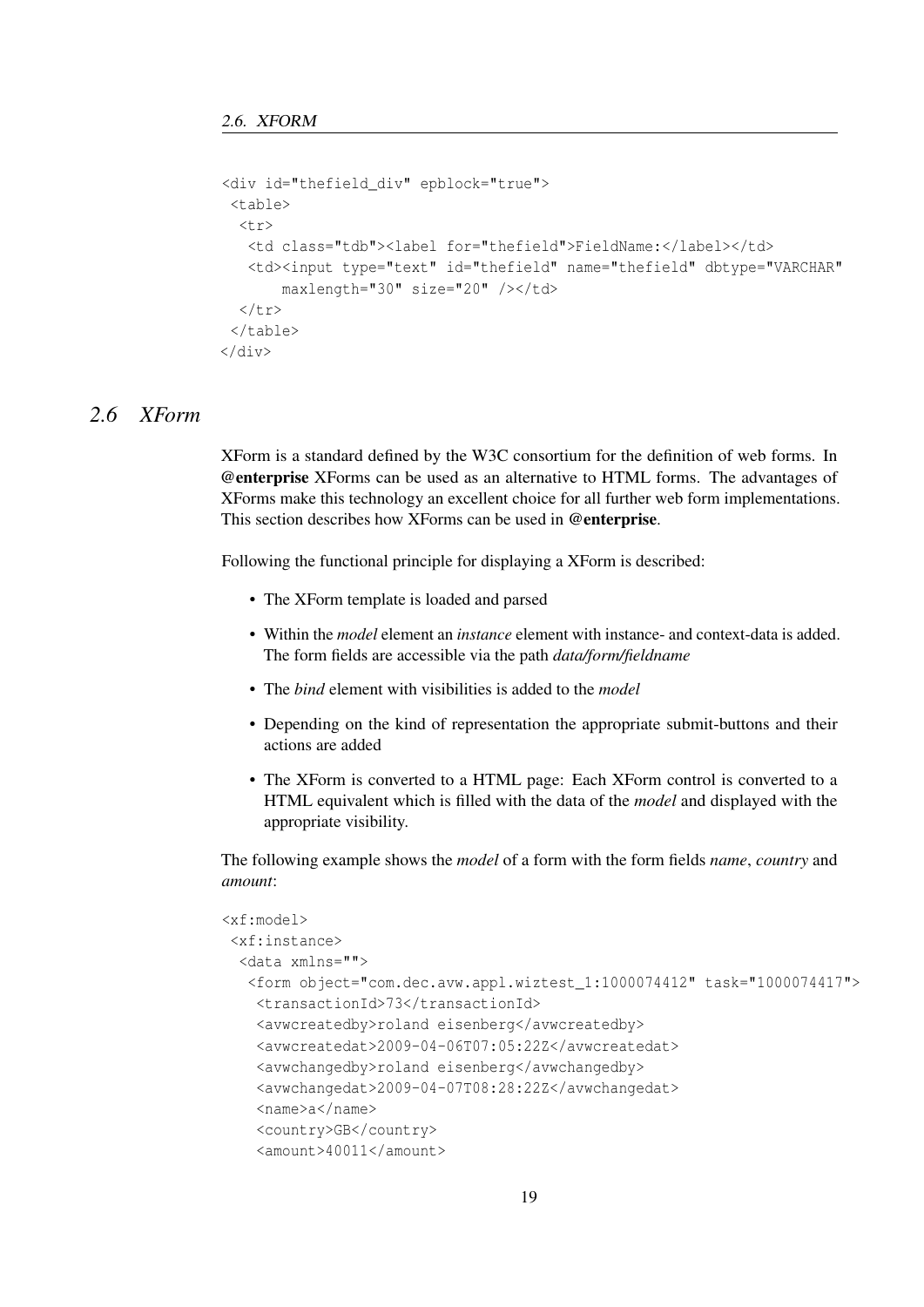```
</form>
   <context>
    <viewmode>view_text</viewmode>
    <activityinstance oid="1000042420">Process 158</activityinstance>
    <processinstance oid="1000042417">158</processinstance>
    <task oid="1000000185" id="businesstrip_request">Request</task>
    <processdefinition oid="1000000090" id="hr_businesstrip">Business trip
    </processdefinition>
    ...
   </context>
  </data>
 </xf:instance>
 <xf:bind nodeset="/data/form/name" required="false()" type="string" />
 <xf:bind nodeset="/data/form/country" required="false()" type="string" />
 <xf:bind nodeset="/data/form/amount" required="false()" type="decimal" />
 <xf:submission action="com.groiss.storegui.FormWrapper.updateNoAction"
      replace="instance" validate="false" id="submit0" method="post" />
 <xf:submission action="com.groiss.storegui.FormWrapper.updateAndAction?
      javaAction=finish&afterSubmit=top.right.location=comingFrom"
      method="post" id="submit1" />
 <xf:submission action="com.groiss.storegui.FormWrapper.updateAndAction?
      afterSubmit=parent.parent.changeTab()" validate="false"
      method="post" id="submit2" />
</xf:model>
```
**Hint:** Form data are written in first model of a XForm which represents the default model!

In addition to the form fields the following context data are included in default model:

- activityinstance: The oid and toString of the current activity
- processinstance: The oid and Id of the process instance
- task: The oid, Id and the name of the task
- processdefinition: The oid, Id and the name of the process definition
- viewmode: The view mode with one of the following values: update, insert, search, view, view\_version, view\_text

Hint: On loglevel TRACE the whole XForm is written into log (before converting into HTML).

In the following some examples should illustrate the usage of XForms.

Example 1: Setting a field to read-only: The fields curefrom and cureto are editable only, if the field reason is set to value *cure*.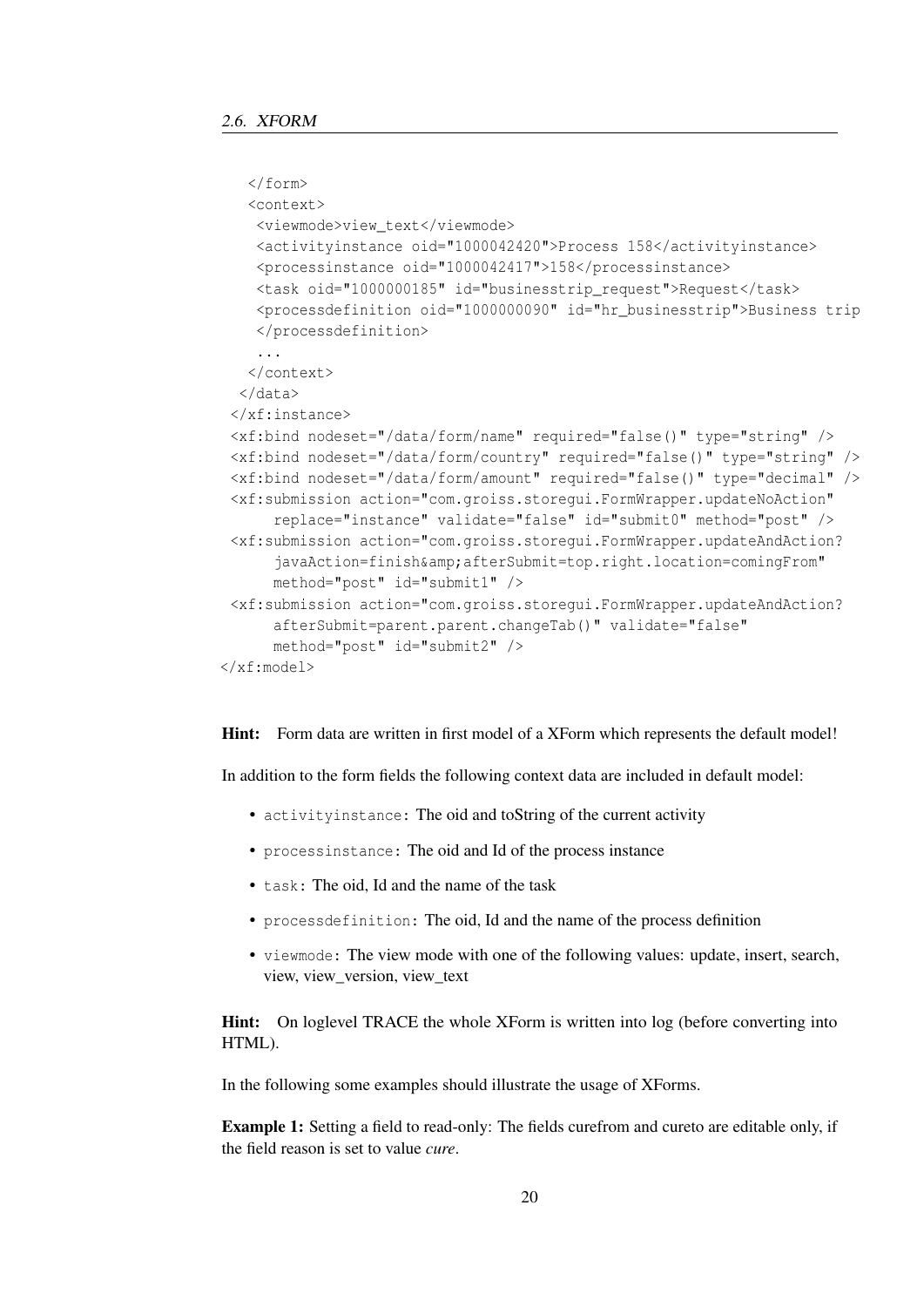```
<xf:bind nodeset="/data/form/curefrom"
         readonly="/data/form/reason != 'cure'"/>
<xf:bind nodeset="/data/form/cureto"
         readonly="/data/form/reason != 'cure'"/>
```
Example 2: Usage of value lists: The different types of a vacation are stored in a value list. XForms use an own model element for value lists.

```
<xf:model id="valuelist">
 <xf:instance src="com.groiss.wf.html.ValueList.show?id=holidaytype"/>
</xf:model>
```
For the *src* attribute the represented URL must be entered. The attribute *id* references the Id of the value list. If more than one value list should be used, the id's must be separated by commas. The body of a XForm contains an element with reference to the value list:

```
<xf:select1 ref="/data/form/type"><xf:label>Vacation type</xf:label>
 <xf:itemset model="valuelist"
    nodeset="/valuelists/list[@id='holidaytype']/item">
  <xf:label ref="label"/>
  <xf:value ref="value"/>
 </xf:itemset>
</xf:select1>
```
Example 3: Configuration data: The form should use the currency symbol defined in the configuration (of an application). If configuration parameter should be used within the XForm, the *configuration* element is needed which defines all parameters as *property* element with their names. The name consists of the application-id as prefix and the parameter-name. @enterprise parameters do not need a prefix. The values are inserted at runtime:

```
<xf:instance>
 <data xmlns="">
  <configuration>
   <property name="myappl:currency.symbol" />
  </configuration>
 </data>
</xf:instance>
...
<xf:bind id="currency"
         nodeset="//property[@name='myappl:currency.symbol']"/>
```
Example 4: Usage of subtable (subform): The element *xf:repeat* is needed. Within this element the *formtype* of subform and a *subformid* must be specified. The created html structure is the same as described in section [2.5](#page-15-0) and it is also possible to define the same attributes: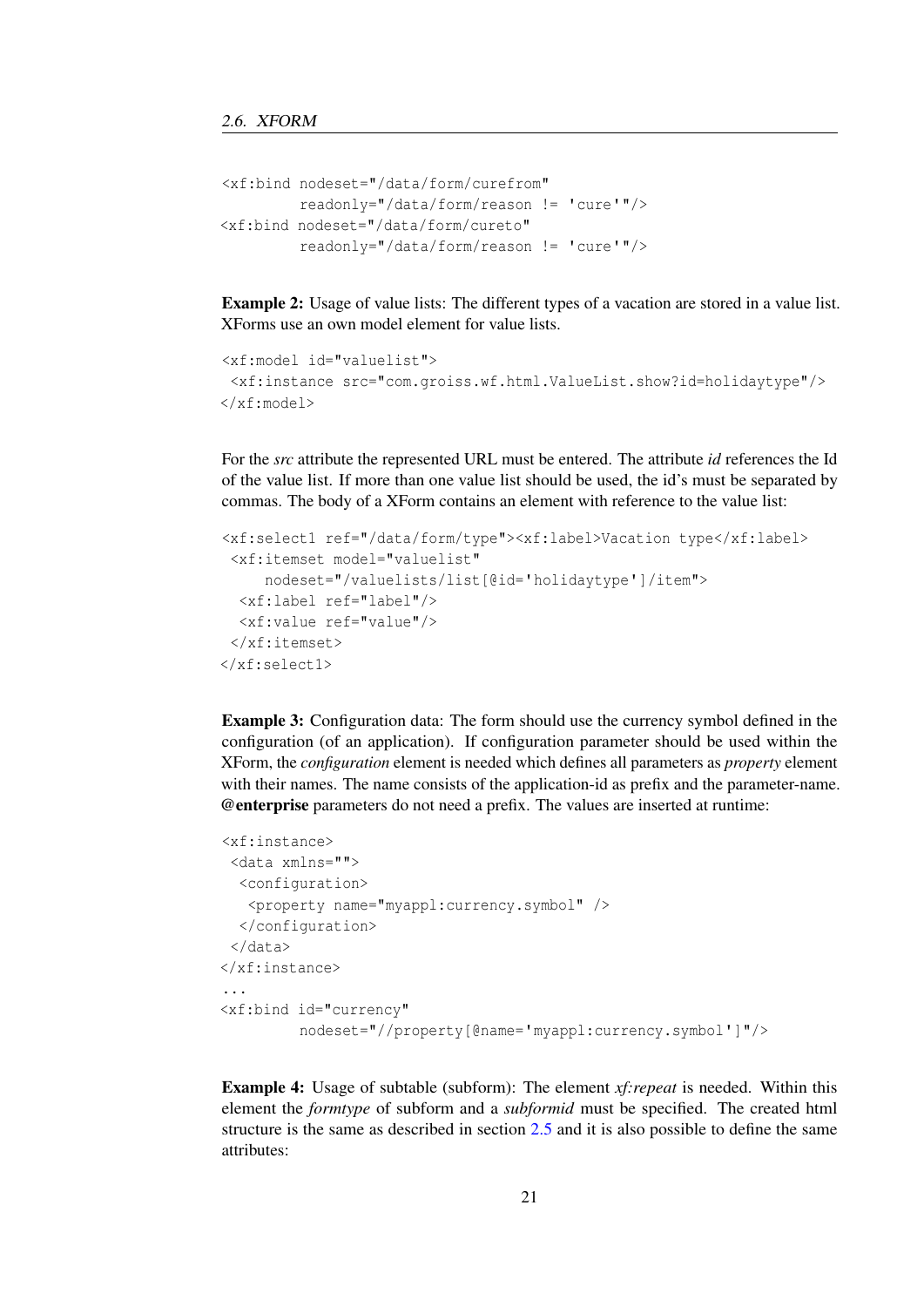```
<xf:repeat formtype="com.dec.avw.appl.subform_1" subformid="1">
  <xf:label class="label100">Subtable</xf:label>
</xf:repeat>
```
Example 5: Calculate sum from subforms: A billing form contains a subform which represents the items. The main form should display the sum of the items. For this purpose a *bind* element can be used which computes the sum with the attribute *calculate*:

```
<xf:bind nodeset="/data/form/totalamount"
         calculate="sum(/data/form/subform/form/total)"/>
```
Example 6: Embedded subtable: With XForms it is possible to embed subtables with the element *repeat* or the attribute *repeat-nodeset* (for any element). The attribute value (called *nodeset* for element *repeat*) is a XPath expression which selects the subforms. The content of the *repeat* element is repeated for each subform. The buttons *Delete* and *Insert* are XForm triggers which resolve the XForm actions "delete" and "insert". It is necessary for @enterprise to add a *subformid* and *formtype* to the *repeat* element:

```
<div class="group">
<table class="simple" style="width:90%">
 <colgroup>
   <col style="width:125px"/>
   <col style="width:80px"/>
   <col style="width:80px"/>
   <col style="width:80px"/>
   <col style="width:*" />
   <col style="width:80px;text-align:right" />
 </colgroup>
 <colgroup align="right"></colgroup>
 <tr>
   <th>@@@itemdate@@</th>
   <th>@@@timefrom@@</th>
   <th>@@@timeto@@</th>
   <th>@@@lunchbreak@@</th>
   <th>@@@description@@</th>
   <th>@@@costcenter@@</th>
   <th>@@@time@@</th>
  \langle t, r \rangle<tbody subformid="1" formtype="hr_timeitem_1"
    xf:repeat-nodeset="/data/form/subform[@id='1']/form[position()!=last()]">
     <tr>
      <h d><xf:input ref="itemdate" />
      \langle t \rangle
```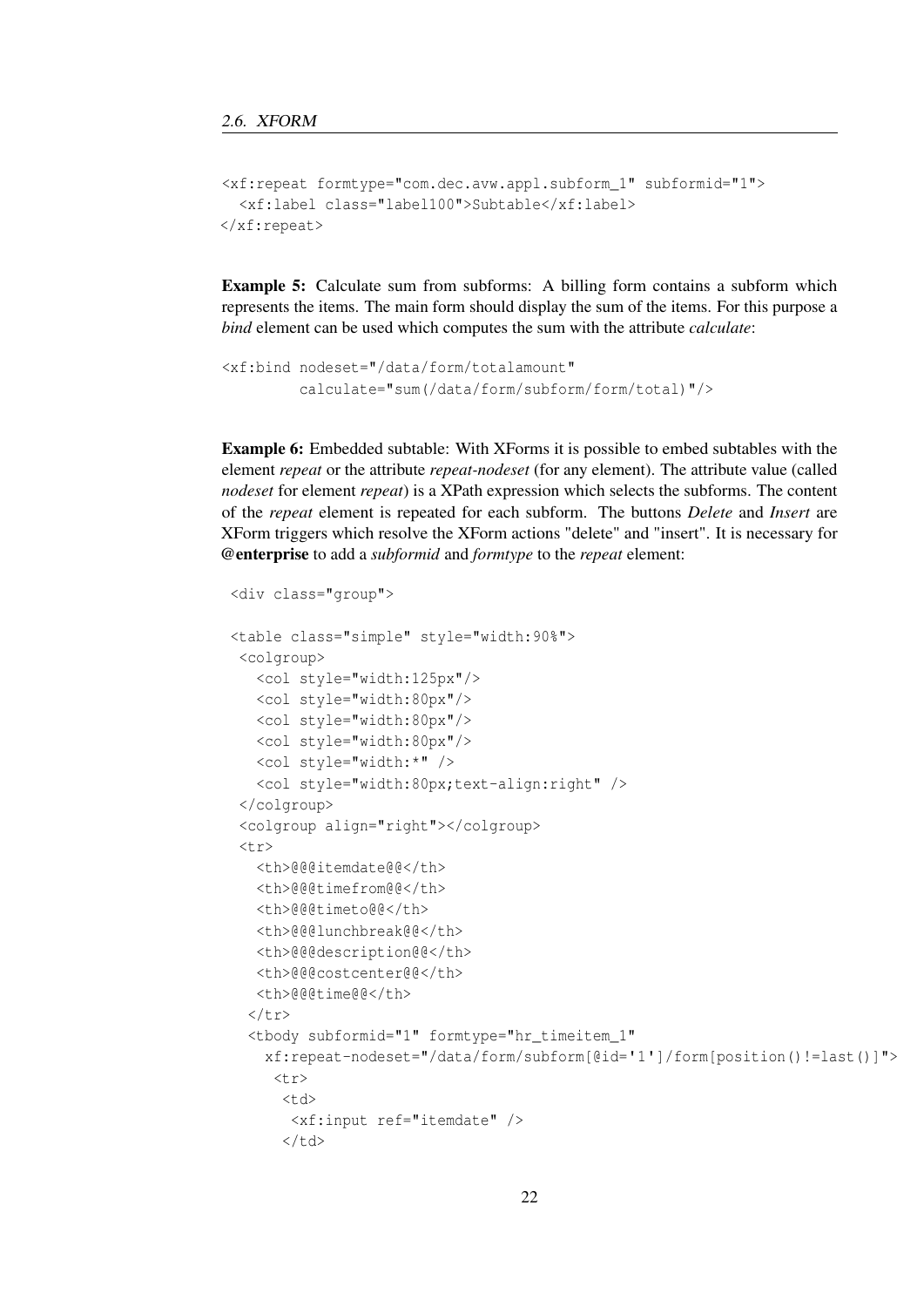```
< t.d<xf:input style="width:60px" ref="timefrom"></xf:input>
     \langle t \rangle< t.d><xf:input style="width:60px" ref="timeto"></xf:input>
     </td>
     <td>
      <xf:select ref="lunchbreak" appearance="full">
       \langle xf:item \rangle \langle xf:label \rangle \langle xf:label \rangle</xf:select>
     \langle/td>
     <td>
      <xf:input ref="description" style="width:100%"/>
     \langle t, d \rangle<td>
      <xf:input ref="costcenter"
          url="com.groiss.hrproc.TimeReport.selectCostCenter"/>
     \langle t, d \rangle<td><xf:output ref="timehours" /></td>
    \langle/tr>
 </tbody>
\langle/table>
<xf:trigger ref="/data/form/subform[@id='1']/form">
  <xf:label>@@@ep:new_line@@</xf:label>
  <xf:insert ev:event="DOMActivate" position="after"
     nodeset="/data/form/subform[@id='1']/form" at="index('subform_1')"/>
</xf:trigger>
<xf:trigger ref="/data/form/subform[@id='1']/form">
  <xf:label>@@@ep:delete@@</xf:label>
  <xf:delete ev:event="DOMActivate"
     nodeset="/data/form/subform[@id='1']/form" at="index('subform_1')"/>
</xf:trigger>
```
</div>

## *2.7 Velocity Page*

<span id="page-22-0"></span>Velocity is a Java-based template engine. It permits web page designers to reference methods defined in Java code. Web designers can work in parallel with Java programmers to develop web sites according to the Model-View-Controller (MVC) model, meaning that web page designers can focus solely on creating a well-designed site, and programmers can focus solely on writing top-notch code. For more details take a look on page http://velocity.apache.org/engine/releases/velocity-1.5/user-guide.html

For this purpose @enterprise provides a class *com.groiss.gui.VelocityPage*. More details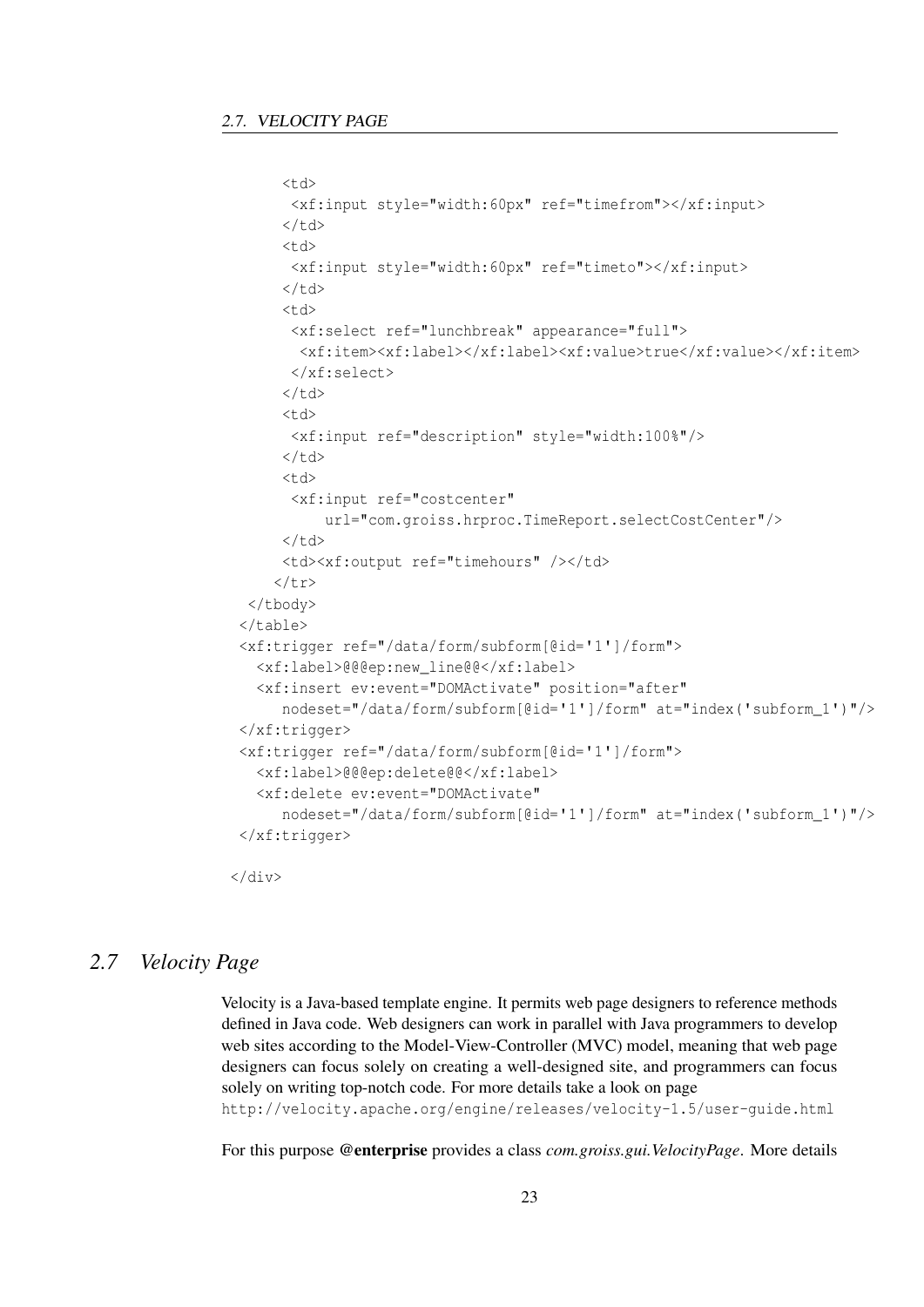#### 2.7. VELOCITY PAGE

about the usage of VelocityPage can be found in @enterprise JavaDoc.

#### *Example:*

This example shows how to use and set variables in a velocity page.

First a html-page (template) should be created (it is also possible to use ordinary text-files):

```
...
<h4>Current Threaduser of reserved variable and set by JAVA</h4>
Threaduser: $user / $username_by_java
< p / ><h4>List all users</h4>
#foreach($u in $users)
   Su<br/>chr/#end
< p / ><h4>Simple IF-selection for variable str</h4>
\# \text{if}(\text{Sstr} := \text{Istr}^{\dagger})$str
#end
< p / ><h4>Read request parameter</h4>
$request.getParameter('vpparam')
< p / ><h4>Read configuration parameter</h4>
$Configuration.get().getProperty('avw.license')
...
After creating a template, a JAVA method must be written to fill template variables:
public Page getVelocityPage(HttpServletRequest req) throws Exception {
   VelocityPage vp = new VelocityPage("masks/velocitypage.html");
   //set current thread user
   vp.set("username_by_java", ThreadContext.getThreadPrincipal());
```

```
//set variable
vp.set("str","MyString");
```
}

//list all users

vp.set("users",ServiceLocator.getStore().list(User.class));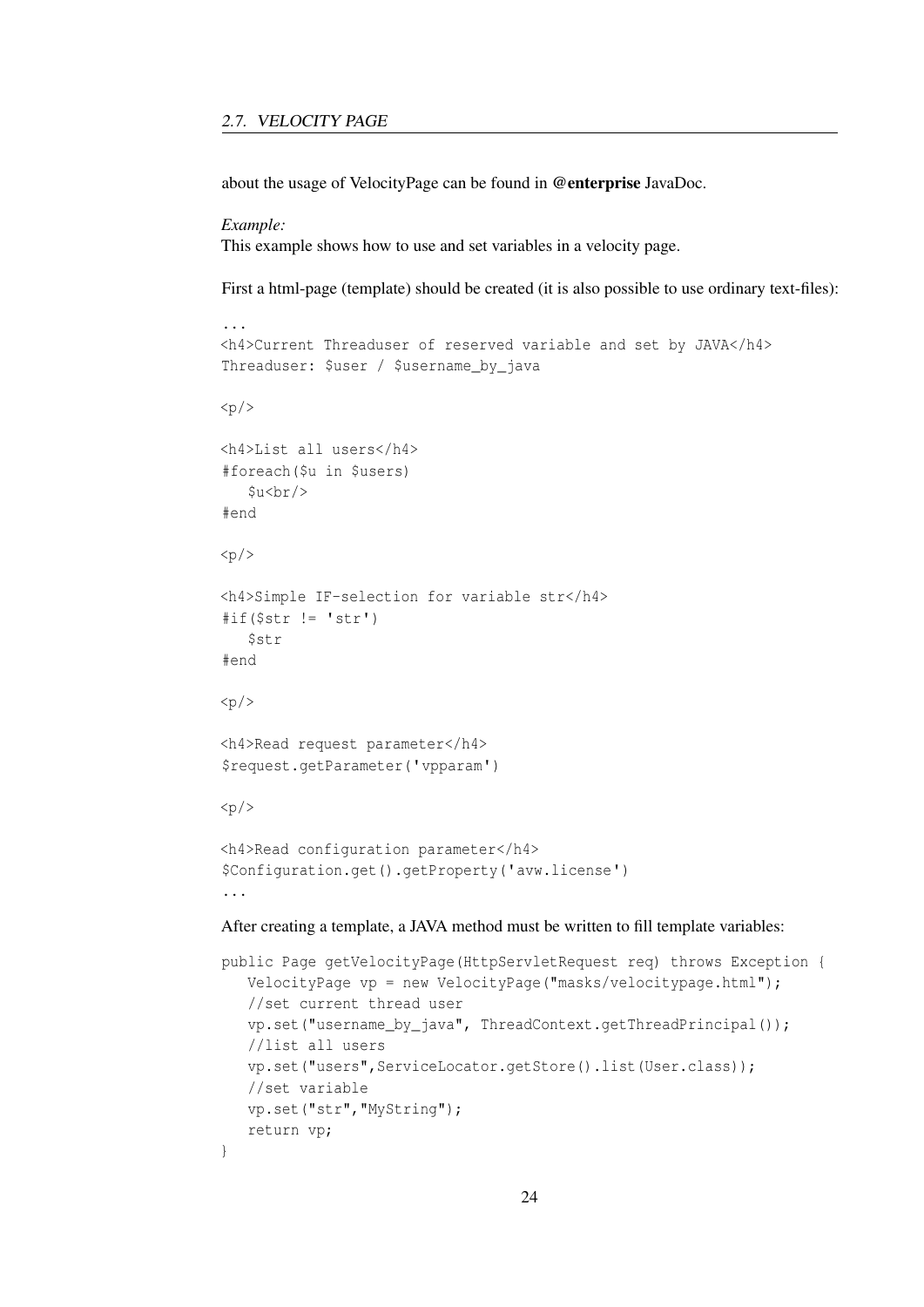Finally call the JAVA method by entering following URL:

```
http://'host':'port'/'ctx'/servlet.method/
 'class'.getVelocityPage?vpparm=myreqparam
```
## *2.8 File Upload*

<span id="page-24-0"></span>On the client side, the client's browser must support form-based upload (Most modern browsers do). The form looks like:

```
<form enctype="multipart/form-data"
method="POST" action="/wf/servlet.method/com.groiss.demo.HttpDemo.viewFile">
<input type="file" name="mptest">
<input type="submit" value="upload">
</form>
```
The input type "file" brings up a button for a file select box on the browser together with a text field that takes the file name once selected.

When the user clicks the "Upload" button, the client browser locates the local file and sends it using HTTP POST, encoded using the MIME-type multipart/form-data. When it reaches your servlet, your servlet must process the POST data in order to extract the encoded file. You can learn all about this format in RFC 1867, [\[3\]](#page-257-2).

There is no method in the Servlet API to do this. The @enterprise API provides the class MultipartRequest to handle multipart/form-data requests.

The file(s) are stored in temporary files in the file system of the server. The following method shows how to access to these files:

#### File **demo/com/groiss/demo/HttpDemo.java**

```
public void viewFile(HttpServletRequest req, HttpServletResponse res)
throws Exception {
  MultipartRequest r = MultipartRequest.createInstance(req);
  File tmpfile = r.getFile("mptest");
  String str = FileUtil.getContent(tmpfile);
  int i = 1;
  PrintWriter w = res.getWriter();
  w.println("<html><pre>");
   for (StringTokenizer st = new StringTokenizer(str,"\r\n"); st.hasMoreTokens();)
      w.println(Integer.toString(i++) + st.nextToken());
   w.println("</pre></html>");
}
```
The method writes the content of the file to the browser together with a line number. The class MultipartRequest is a wrapper around the HttpServletRequest and provides some other useful methods:

```
public abstract void addParameter(String name, String value);
public abstract void removeParameter(String name);
public abstract Cookie getCookie(String id);
```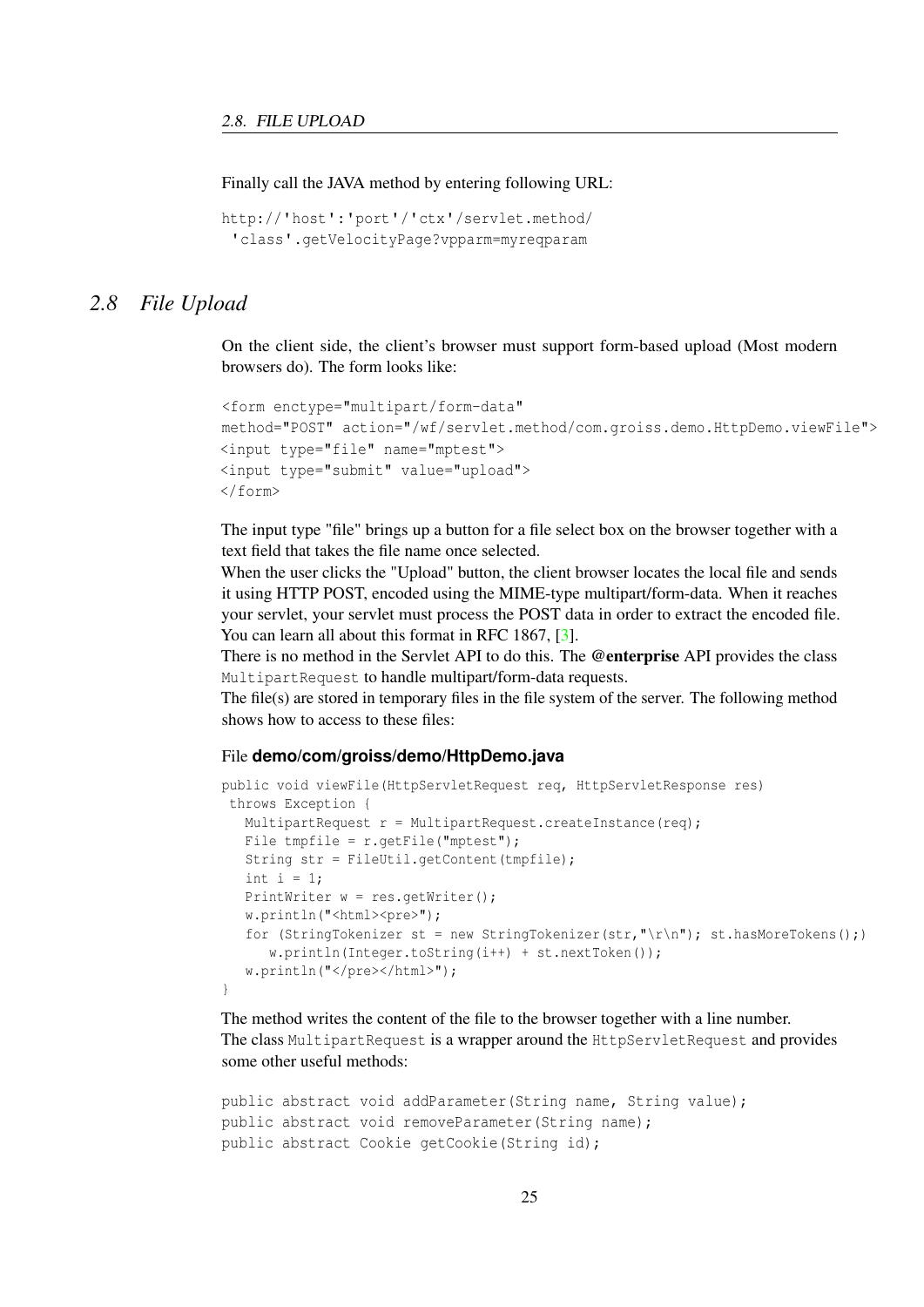addParameter adds a parameter name-value pair to the request; this can be used when calling servlet methods from other servlet methods. removeParameter removes a parameter. getCookie allows direct access to a cookie without iterating over the cookie array. Note, that you must call the createInstance method of MultipartRequest before you call any method of the ServletRequest that reads the parameters or content of the request.

## *2.9 Making the web application secure*

<span id="page-25-0"></span>The architecture of the Dispatcher servlet makes it possible that every method with signtature m(HttpSerlvetRequest req) and m(HttpSerlvetRequest req, HttpSerlvetResponse req) can be accessed directly via a browser. Therefore the application programmer must secure EACH of these methods. This is done in two steps: First, it must be decided for what group of users the method should be accessible. Second, it must be checked whether the rights of the user are sufficient for performing the requested operation.

## <span id="page-25-1"></span>2.9.1 Defining the access mode

The access to a method can be classified as follows:

- Public: Accessible without authorization
- User: Accessible for authorized users only
- Admin: Accessible for administration users only in a dedicated administration session

In your code, the classification can be done in two ways: (a) A class that implements the interface Public has public access. (b) The Annotation class Access has an enum type with the above three values defined. Methods, classes and packages can be annotated. In the following example the class HTMLFunctions is restricted to administration users:

```
import com.groiss.servlet.Access;
@Access(Access.mode.Admin)
public class HTMLFunctions {
 ...
}
```
Note that the most specific classification is used, i.e. method annotation overwrites class annotation overwrites package annotation. However, overwriting annotations is not recommended.

Methods with annotation Admin are are only accessible in an *admin session*. In the configuration an extra port can be defined for admin sessions for making it possible to restrict access to administration functions using a firewall. A session becomes an admin session if the user goes to the administation - an extra login is necessary.

In the code you can check whether you are in an admin session using the following *com.groiss.servlet.Dispatcher* methods: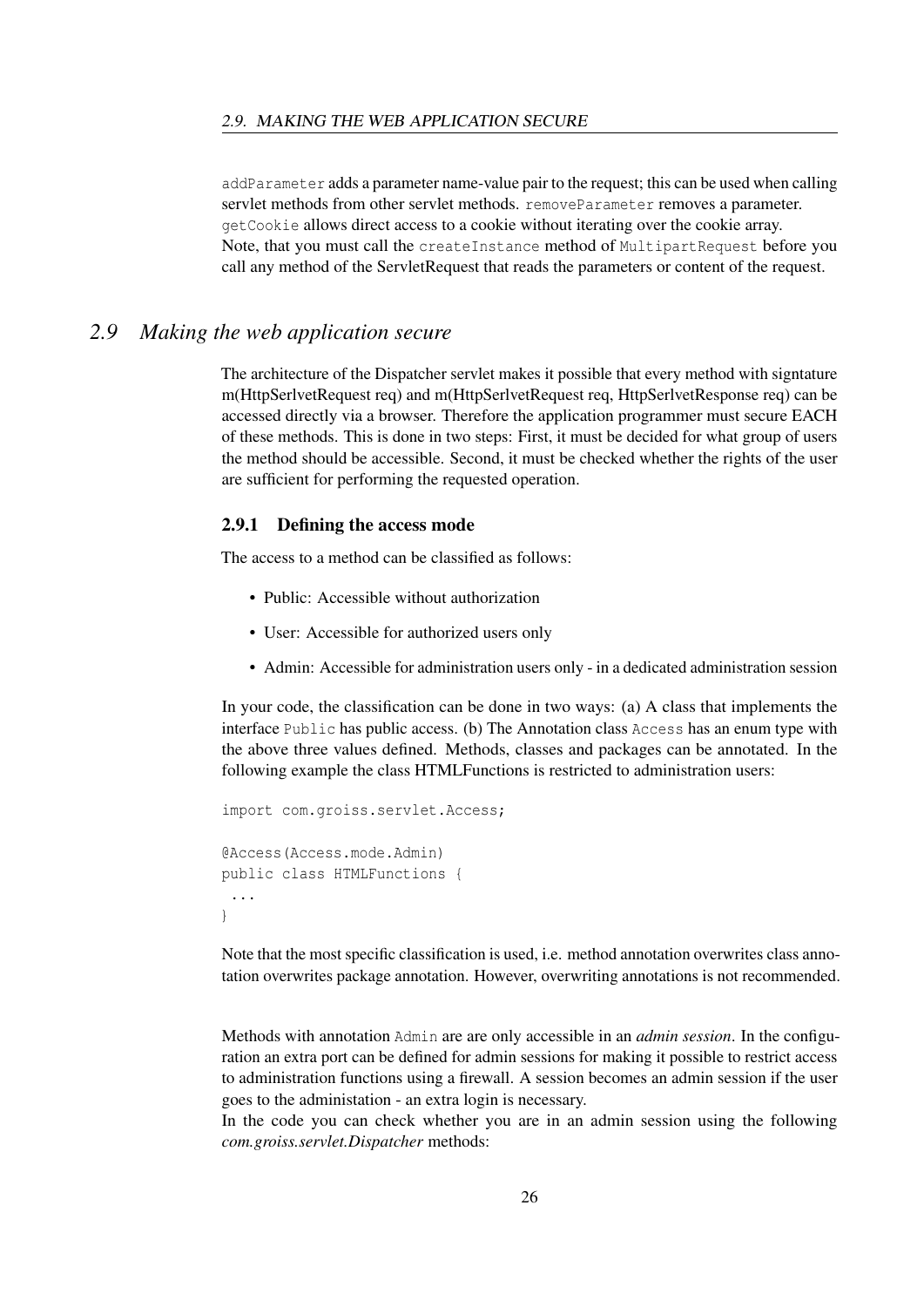- isAdminSession(HttpServletRequest req)
- checkAdminSession(HttpServletRequest req)

The method checkAdminSession() throws an exception, if not in admin session.

### <span id="page-26-0"></span>2.9.2 Checking rights

To check whether the current user has the right to perform the intended operation, use the methods in the Orgdata interface:

- public boolean hasRight(User u, Right r, Object o)
- public void checkRight(Right r, Object o)

The method checkRight() returns an Error 27, if the thread user does not have the right r for object o. The object argument may be null in both methods if "global" rights (for example configuration) are checked.

#### <span id="page-26-1"></span>2.9.3 Common security pitfalls

In this sections we describe some common security problems of web applications and how to avoid them.

### SQL Injection

This vulnerability happens when user input is embedded in SQL statements. In @enterprise SQL injection can be avoided by using prepared statements like in following example:

```
WRONG:
store.list(User.class, "id='" + req.getParameter("user")+"'");
RIGHT:
store.list(User.class,"id=?",null,new Object[]{req.qetParameter("user")});
```
In the wrong statement the following value of the user parameter can be used to get the full list of users: ' or  $'1' ='1$ 

#### Cross-site scripting

Cross-site scripting (XSS) enables attackers to inject client-side scripts into Web pages viewed by other users. A cross-site scripting vulnerability may be used by attackers to bypass access controls such as the same origin policy. In @enterprise XSS could be avoided by always encoding user input if it is replaced in HTML pages. Example for HTMLPage:

```
<input name="formtarget" value="%target%">
WRONG:
  page.substitute("target",req.getParameter("formTarget"));
RIGHT:
page.substEncoded("target",reg.getParameter("formTarget"));
```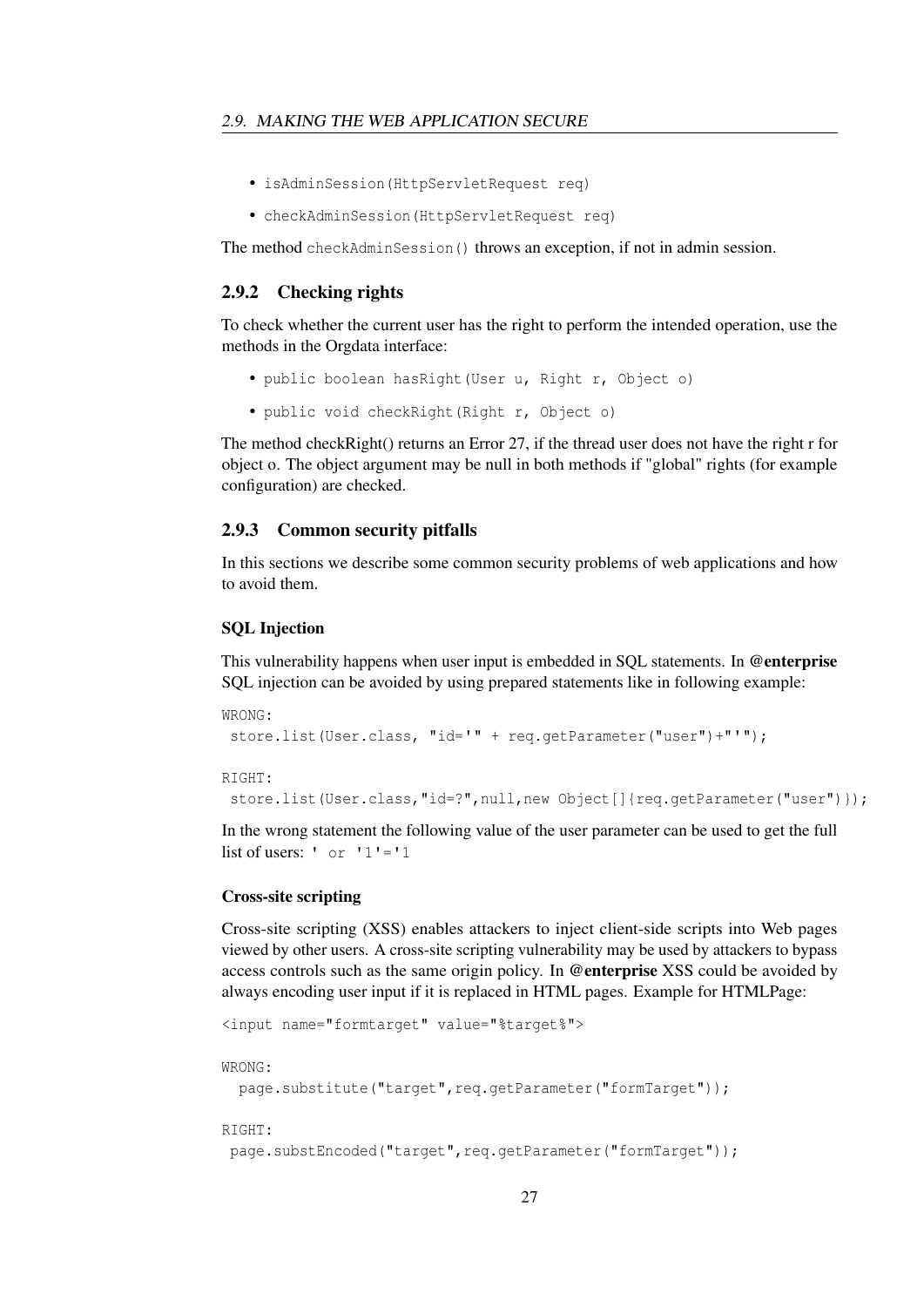Note that XHTMLPage is not vulnerable against this attack. Substitutions always encode special characters.

## Access to local resources

The file servlet is the default servlet in the @enterprise web application and gives unrestricted access to resources in the classpath that have the following prefixes: alllangs or lang.

Other resources in the classpath or file system are not exposed to the client.

Don't use file names or resource paths as parameters in requests, as these parametes can be manipulated and give access to secure information.

## *2.10 Authorization*

<span id="page-27-0"></span>@enterprise allows the implementation of customer defined authorization schemes. The authorization class must implement the following interface:

```
public interface HttpAuth {
   public void sendLoginRequest(HttpServletRequest req,
        HttpServletResponse res) throws Exception;
   public Principal checkUser(String user, String passwd,
        String clientAddr) throws Exception;
}
```
Fig. [2.1](#page-27-1) shows the interaction during the authorization phase.



<span id="page-27-1"></span>Figure 2.1: **Authorization**

As described in Section [2.1,](#page-10-0) the Dispatcher calls the sendLoginRequest method of the authorization class. This class either sends a login page to the browser or performs another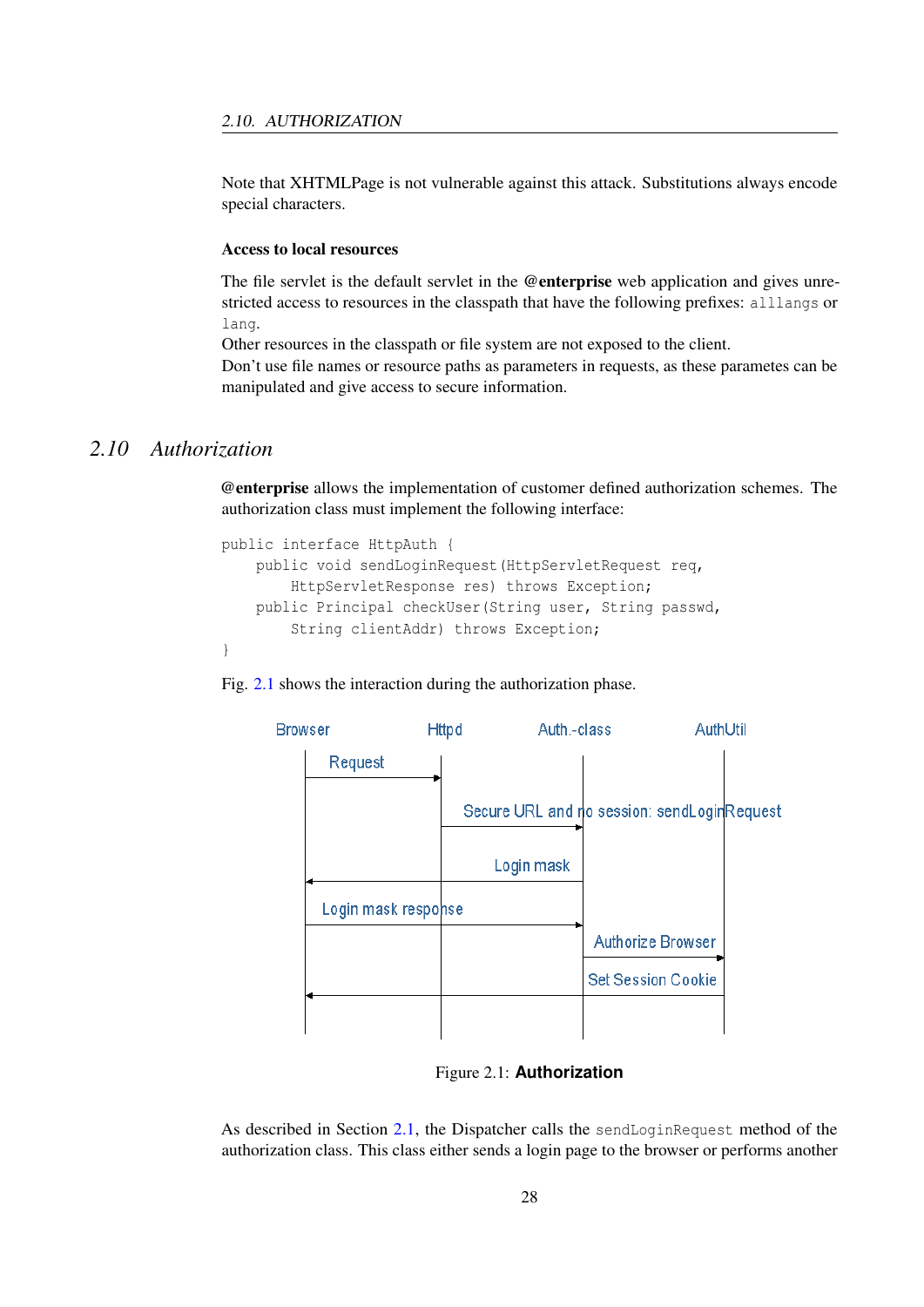action for finding out the user of the client. After it found out the user it should call the method authorizeBrowser of AuthUtil which sends the session cookie to the browser. The following examples show two implementations of the interface. The first one - BasicPasswdAuth - uses the basic Authorization of the HTTP protocol:

#### File **com/groiss/demo/BasicPasswdAuth.java**

```
package com.groiss.demo;
import java.security.Principal;
import javax.servlet.http.HttpServletRequest;
import javax.servlet.http.HttpServletResponse;
import org.slf4j.Logger;
import org.slf4j.LoggerFactory;
import com.groiss.org.AuthUtil;
import com.groiss.org.User;
import com.groiss.servlet.HttpAuth;
import com.groiss.servlet.HttpUtils;
import com.groiss.util.Base64;
/** Check the password using BasicPasswdAuth
*/
public class BasicPasswdAuth implements HttpAuth {
   private static final Logger logger = LoggerFactory
         .getLogger(BasicPasswdAuth.class);
    public void sendLoginRequest(HttpServletRequest req, HttpServletResponse res)
     throws Exception {
        String auth= req.getHeader("Authorization");
        if (auth != null && auth.startsWith("Basic ")) {
            auth = auth.substring(6);
            auth = new String(Base64.decode(auth));
            String userId = auth.substring(0, auth.indexOf(':'));
            String passwd = auth.substring(auth.indexOf(':')+1);
            try {
                User u = (User) checkUser(userId, password, rec, getRemoteAddr());
                AuthUtil.authorizeBrowser(req, res, u, req.getRequestURI() +"?"+
                    req.getQueryString());
                return;
            } catch (Exception e) {
                logger.error(null,e);
            }
        }
        res.setStatus(401);
        res.addHeader("WWW-Authenticate", "Basic realm=\"@enterprise\"" );
        res.getWriter().println();
   }
    public Principal checkUser(String userId, String passwd, String clientAddr)
            throws Exception {
        return AuthUtil.checkUser(userId,passwd, clientAddr);
```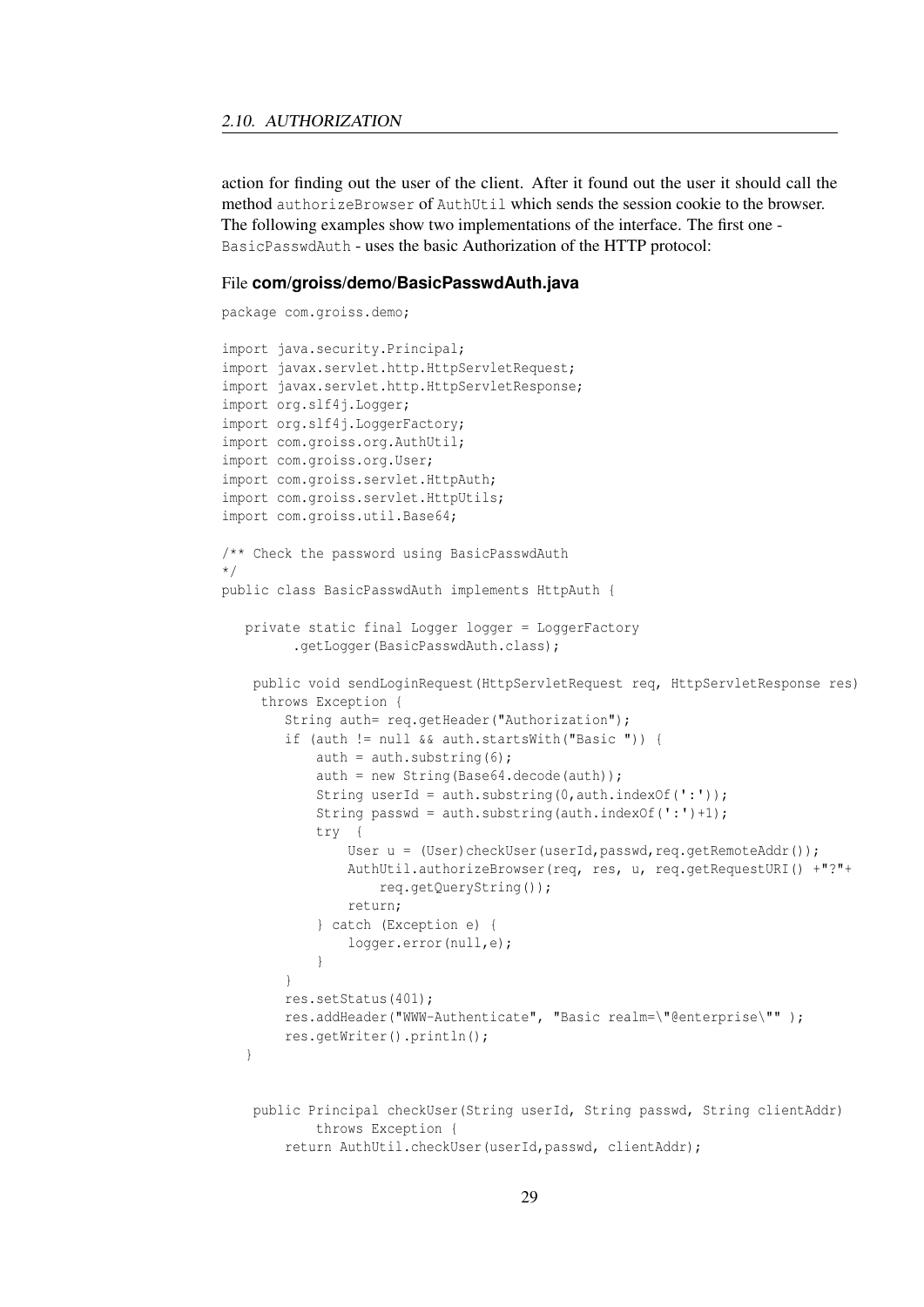}

}

The method sendLoginRequest sends the status 401 (Not Authorized) to the client, which will open a login window and sends the login information to the server (base64 encoded user name and password). This information is used for checking the user and generating the session cookie.

The second example uses the login mask from the default PasswdAuth class but rewrites the user checking mechanism. The method checkWinPassword connects to a host with a FTP server and tries to login there. If it succeeds, the user is also authorized in @enterprise. The class is a subclass of the default Authorization class com.groiss.org.PasswdAuth.

File **com/groiss/demo/WinPasswdAuth.java**

```
package com.groiss.demo;
import java.io.InputStream;
import java.net.URL;
import java.net.URLConnection;
import java.security.Principal;
import com.groiss.component.Configuration;
import com.groiss.org.AuthUtil;
import com.groiss.org.PasswdAuth;
import com.groiss.org.User;
import com.groiss.util.ApplicationException;
import com.groiss.wf.ServiceLocator;
/** Check the password against windows domain controller using the
* ftp service.
*/
public class WinPasswdAuth extends PasswdAuth {
   static String winhost = Configuration.get().getProperty("windows.server");
  @Override
  public Principal checkUser(String userId, String passwd, String clientAddr)
      throws Exception{
     User user;
      // don't connect to the database when sysadm
      if (userId.equals("sysadm")) {
         return AuthUtil.checkUser(userId,passwd, clientAddr);
      } else {
        user = ServiceLocator.getOrgData().getById(
                com.groiss.org.User.class, userId);
         if (user == null) {
            throw new ApplicationException(56);
         \mathfrak{g}checkWinPassword(userId, passwd);
      }
      return user;
   }
```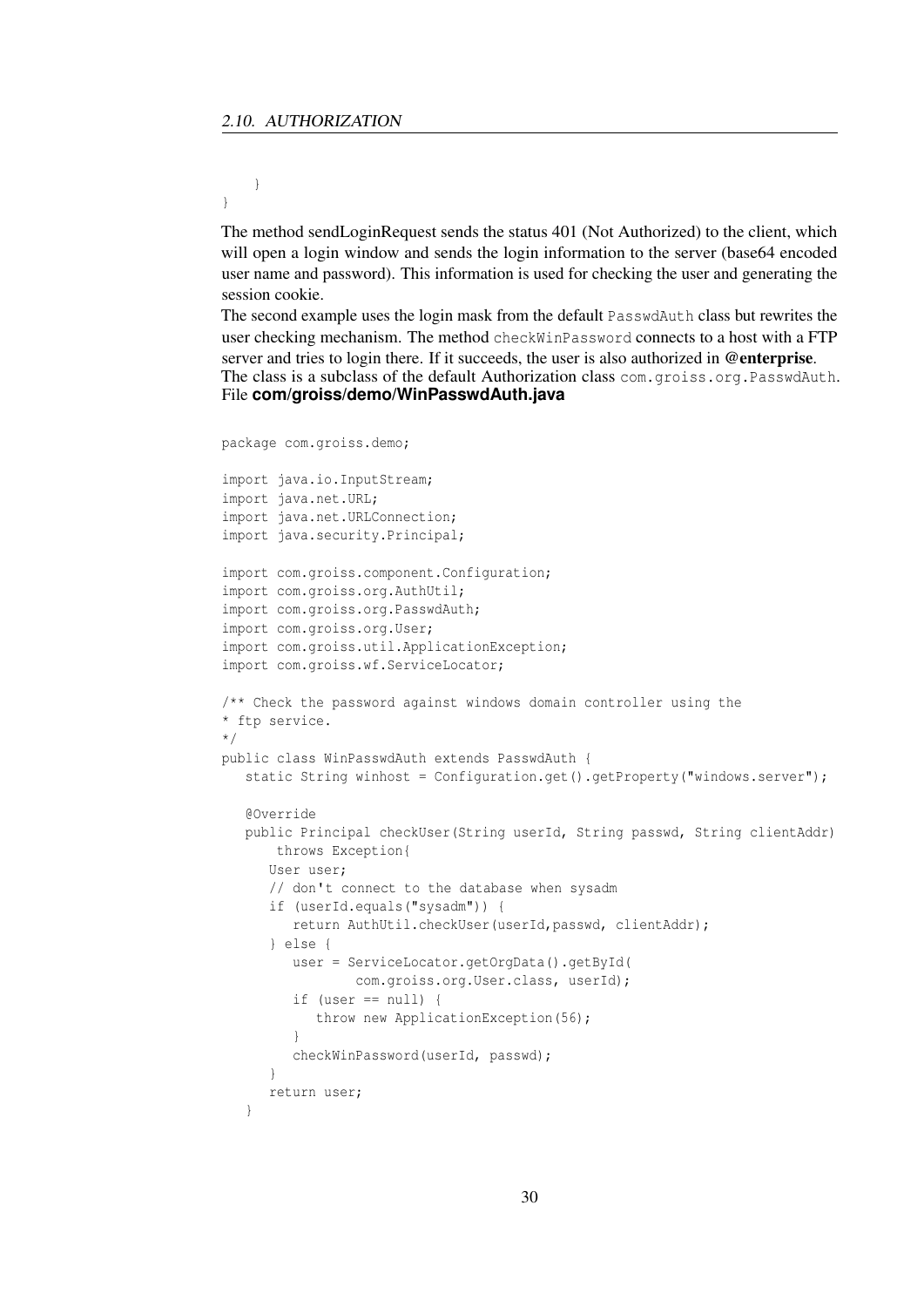```
/** Try to make a ftp connection to auth host
*/
private void checkWinPassword(String userId, String passwd) throws Exception {
   try {
      URL url = new URL("ftp://"+userId+":"+passwd+"@"+winhost+"/");
      URLConnection urlc = url.openConnection();
      InputStream is = urlc.getInputStream();
      is.close();
   } catch (Exception e) {
      throw new ApplicationException(
                "Authentification on host "+winhost+" failed for user "+userId);
   }
\overline{\mathbf{r}}
```
An alternative is the function AuthUtil.authorizeBrowser(req,res,user) which does not send a redirect to the browser. It creates a session and returns to the caller. A null return value indicates that success, a non-null value is a page that should be written back to the browser by the caller. It is the caller which is responsible for initiating the appropriate method after the call to authorizeBrowser, e.g. like in the following sketch to use within a sendloginrequest method:

```
String answer = AuthUtil.authorizeBrowser(req, res, u);
if (answer != null) { // might produce an error message
 res.getWriter().println(answer);
 return;
} else {
 String p = req.getServletPath()+req.getPathInfo();
 RequestDispatcher dispatcher = req.getRequestDispatcher(p);
 dispatcher.forward(req.res);
}
```
@enterprise provides an API to allow for UserSession specific assignments of roles, c.f. methods in OrgData interface:

- public void addRoleToSession(Role r, OrgUnit ou);
- public void removeRoleFromSession(Role r, OrgUnit ou);
- public boolean hasRoleInSession(Role r, OrgUnit ou);
- public void removeAllRolesFromSession();

The additional roles are taken into account by these methods and by the permission checking system. The roles assigned to a user in the usual way are not altered in any way. To use this feature during login, the authorization class must implement the com.groiss.org.LoginListener interface as shown in following example. In this example the user agent is read from request and depending on it the appropriate role is assigned in method *afterLogin()*. In a production environment instead of a user agent other criteria are more reasonable to determine which role should be assigned (e.g. the IP address)! Furthermore 2 methods are part of the example to check, if role is part of user session or to remove it (or all roles) from user session.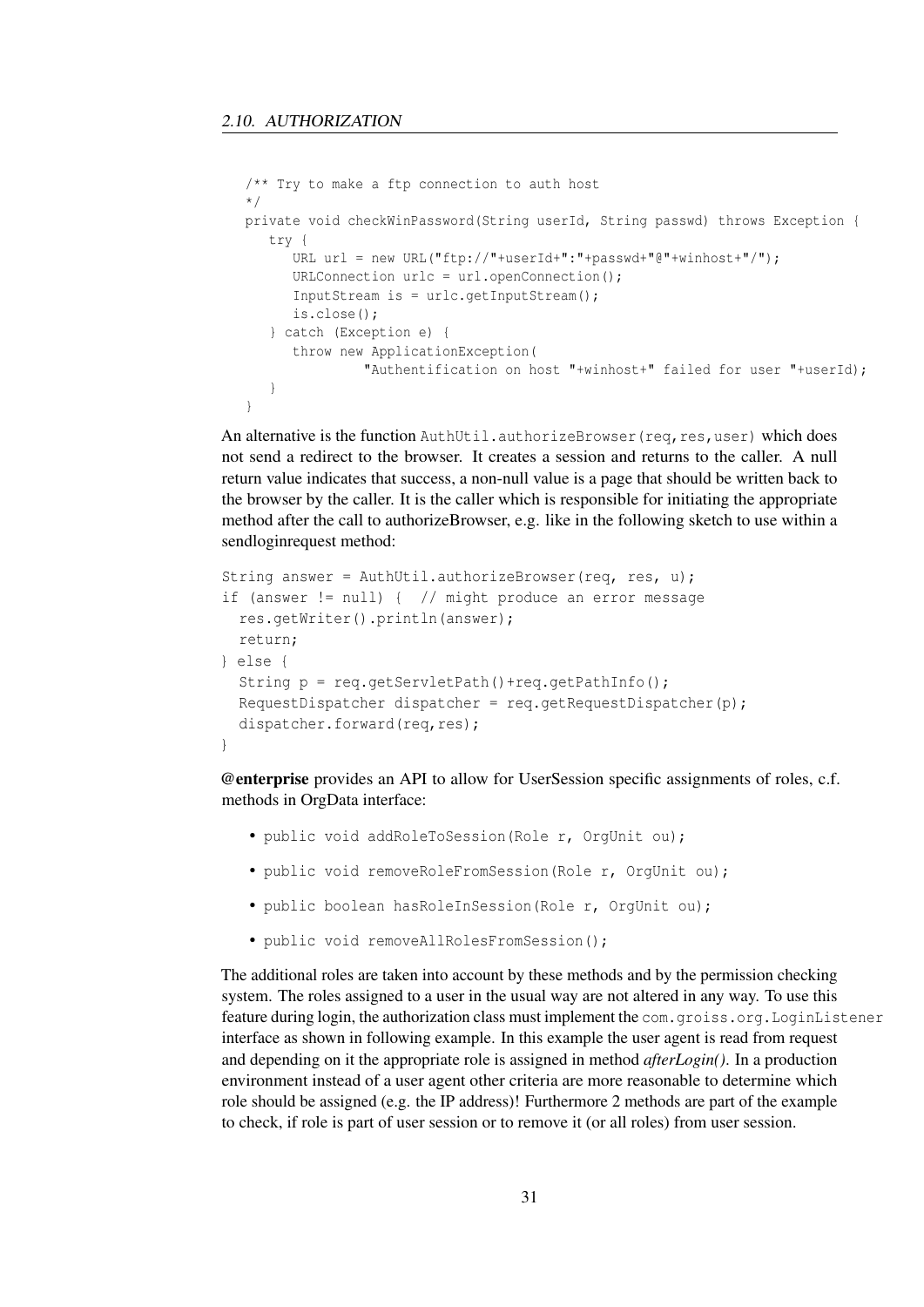```
import java.io.PrintWriter;
import java.security.Principal;
import javax.servlet.http.HttpServletRequest;
import javax.servlet.http.HttpServletResponse;
import org.slf4j.Logger;
import org.slf4j.LoggerFactory;
import com.groiss.org.AuthUtil;
import com.groiss.org.IUserSession;
import com.groiss.org.LoginListener;
import com.groiss.org.OrgData;
import com.groiss.org.OrgUnit;
import com.groiss.org.PasswdAuth;
import com.groiss.org.Role;
import com.groiss.util.StringUtil;
import com.groiss.util.ThreadContext;
import com.groiss.wf.ServiceLocator;
public class TestAuth extends PasswdAuth implements LoginListener {
   private final static Logger logger = LoggerFactory.getLogger(TestAuth.class);
   private final OrgData od;
   private final Role firefox;
   private final Role ie;
   private final OrgUnit ou;
   private final Role sys;
   public TestAuth() {
      od = ServiceLocator.getOrgData();
      firefox = od.getById(Role.class, "firefox");
      ie = od.getById(Role.class, "ie");
      sys = od.getById(Role.class, "sys");
      ou = od.getById(OrgUnit.class, "GI");
   }
   @Override
   public Principal checkUser(String userId, String passwd, String clientAddr)
    throws Exception {
      return AuthUtil.checkUser(userId, passwd, clientAddr);
   }
   @Override
   public void afterLogin(IUserSession us){
      logger.info("############## afterLogin ##############");
      HttpServletRequest req = ThreadContext.getThreadRequest();
      String userAgent = StringUtil.noNull(req.getHeader("User-Agent"));
```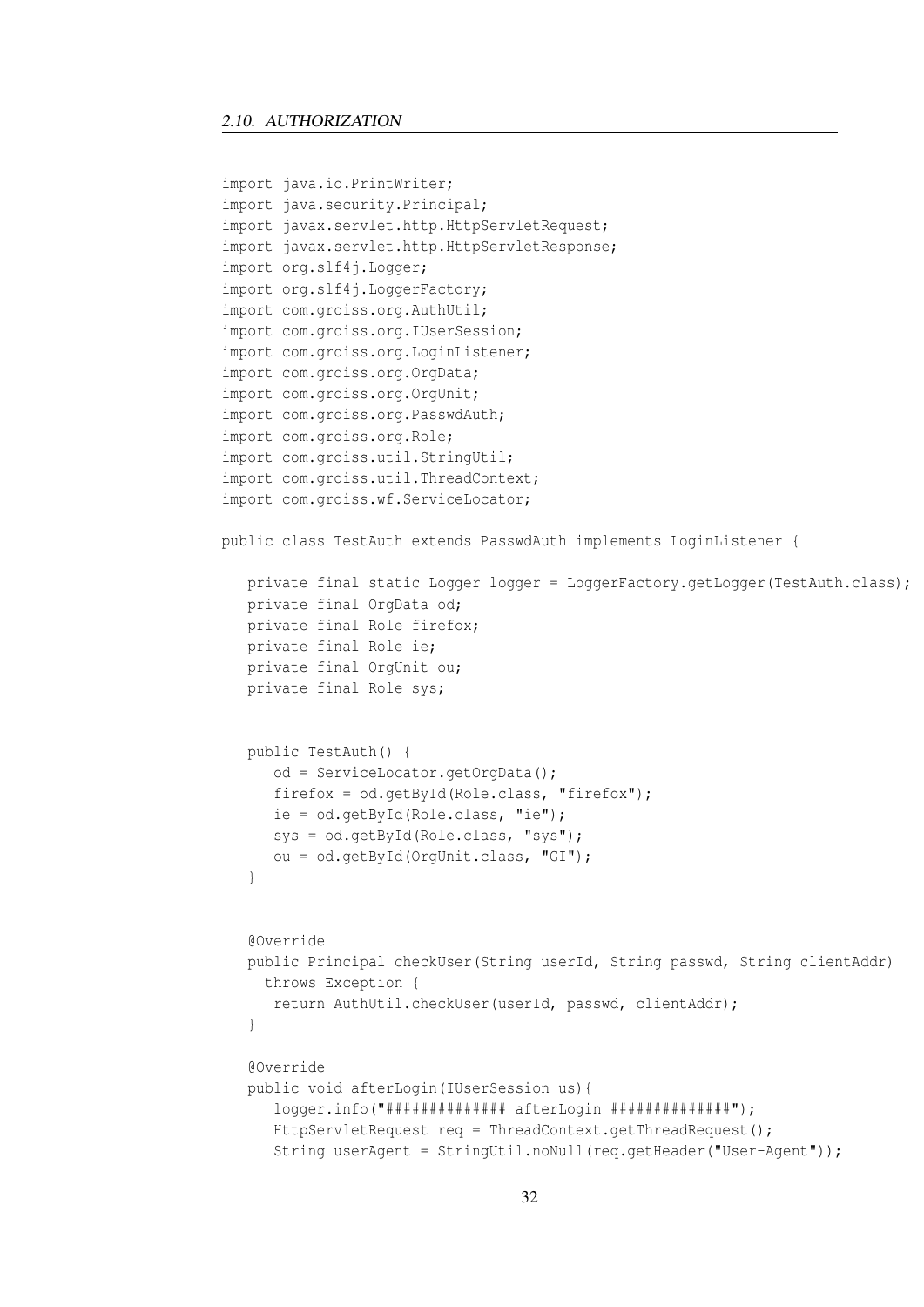```
logger.info("User agent: " + userAgent);
   if(userAgent.contains("Firefox")){
      od.addRoleToSession(firefox, null);
   } else if(userAgent.contains("Trident")) { //IE11
      od.addRoleToSession(ie, ou);
   } else {
      od.addRoleToSession(sys, null);
   }
}
@Override
public void afterLogout(IUserSession us){
   logger.info("############## afterLogout ##############");
   logger.info("Login-Date: " + us.getLoginDate());
   logger.info("Logout-Date: " + us.getLogoutDate());
   logger.info("Session ID: " + us.getSessionId());
   logger.info("IP: " + us.getIP());
   logger.info("Is role " + firefox + " in session? " +
       od.hasRoleInSession(firefox, null));
  logger.info("Is role " + ie + " in session? " +
       od.hasRoleInSession(ie, ou));
   logger.info("Is role " + sys + " in session? " +
       od.hasRoleInSession(sys, null));
}
/* Servlet method to check, if role is still part of session */
public void checkRoleInSession(HttpServletRequest req,
 HttpServletResponse res) throws Exception {
  PrintWriter pw = res.getWriter();
  String roleid = StringUtil.noNull(req.getParameter("role"));
  Role r = od.getById(Role.class, roleid);
  if(r != null) {
      pw.println("Is role " + r + " in session? ");
      if(r.getType() == Role.GLOBAL && od.hasRoleInSession(r, null)) {
         pw.println("YES<br/>");
      } else if(r.getType() == Role.LOCAL && od.hasRoleInSession(r, ou)) {
         pw.println("YES<br/>");
      } else {
        pw.println("NO<br/>>t/>");
      }
   }
}
/* Servlet method to remove roles from session */
public void removeRoleFromSession(HttpServletRequest req,
```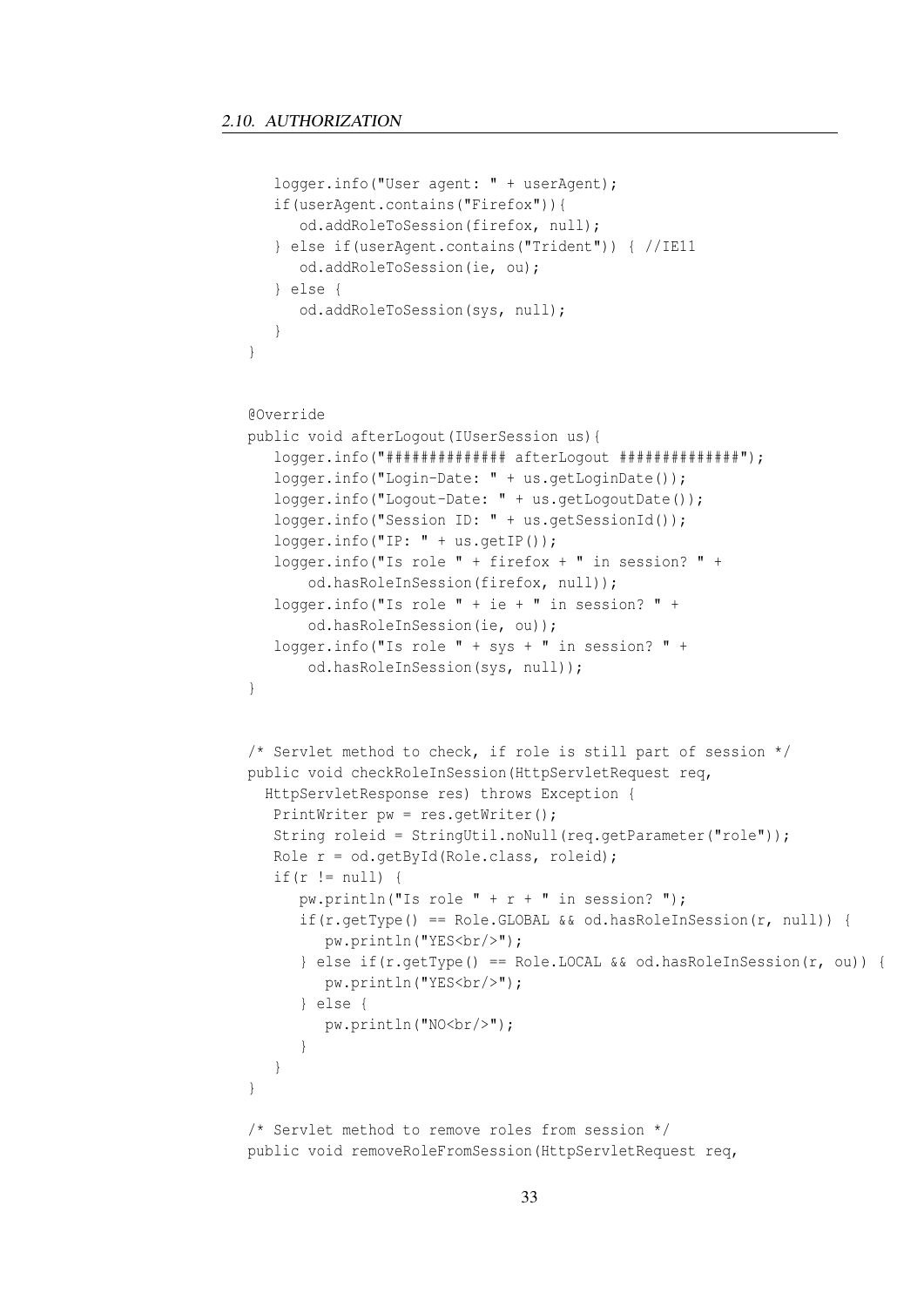}

```
HttpServletResponse res) throws Exception {
PrintWriter pw = res.getWriter();
String roleid = StringUtil.noNull(req.getParameter("role"));
if("allroles".equals(roleid)) {
   od.removeAllRolesFromSession();
    pw.println("Removed all roles from session");
 } else {
    Role r = od.getById(Role.class, roleid);
    if(r != null) {
       pw.println("Is role " + r + " in session? ");
       if(r.getType() == Role.GLOBAL && od.hasRoleInSession(r, null)) {
          pw.println("YES<br/>");
          od.removeRoleFromSession(r, null);
          pw.println("Removed role " + r + " from session");
       } else if(r.getType() == Role.LOCAL && od.hasRoleInSession(r, ou)) {
         pw.println("YES<br/>>");
          od.removeRoleFromSession(r, ou);
          pw.println("Removed role " + r + " from session");
       } else {
          pw.println("NO<br/>");
       }
    }
 }
```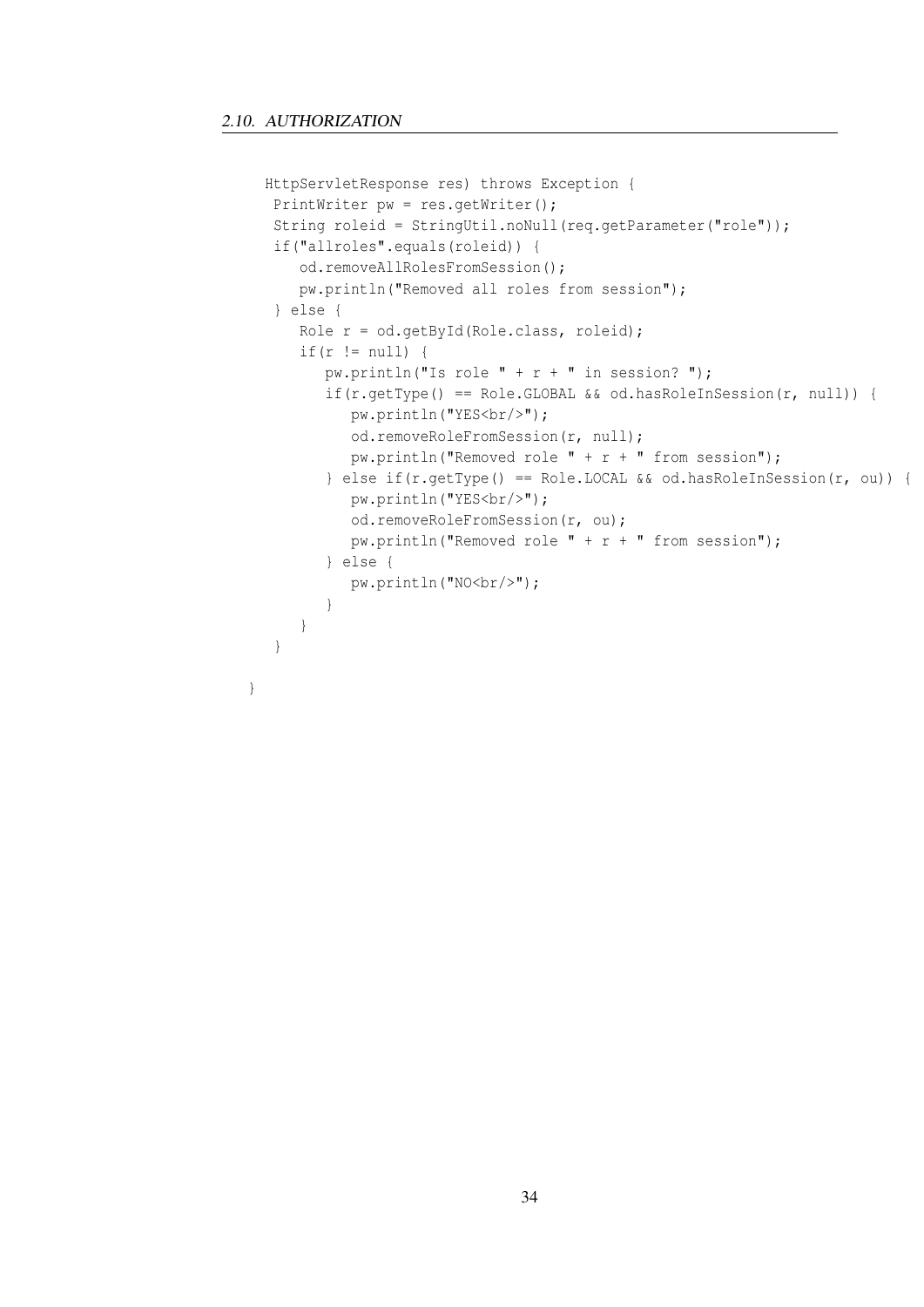## <span id="page-34-0"></span>*3 Persistence Layer*

The persistence layer of @enterprise has been defined to hide the complexities of reading and updating objects in a relational database. The underlying mechanism uses the Java Database Connection, the standard interface between Java and Relational Database Management Systems.

The classes and interfaces described in this chapter belong to the package com.groiss.store.

## *3.1 Database Connection Pool*

<span id="page-34-1"></span>The management of the database connections is done by the class  $DBConnPool$ . On startup the system initializes a pool of connections to the relational database. The number of connections and some other settings are specified in the system configuration.

Normally you don't have to deal explicitly with database connections. When an API call needs a database connection, it reserves one for the thread. As long as the transaction lasts, this connection is used.

If you want to get a database connection to perform JDBC operations directly, you get one with the method call DBConnPool.getConnection(). Multiple calls of this method in the same transaction will return the same connection.

Some words about transactions: Every servlet method in @enterprise is executed in a transaction context. Before the method is called a transaction is started and after the method has completed, the transaction is committed - on error a rollback is performed. When methods perform database operations, operations in the same thread use the same transaction and the same database connection.

## *3.2 Persistent Objects*

<span id="page-34-2"></span>For making Java objects persistent we have defined the interface Persistent and the corresponding abstract class PersistentObject implementing the interface. A member of a class implementing this interface has a corresponding tuple in a database table. The fields of the class have a corresponding column value in the database tuple. For reading objects from and writing to the database the service Store is used. This is an interface, with the call ServiceLocator.getStore() you get an instance of it. Let's first take a closer look at the Persistent interface: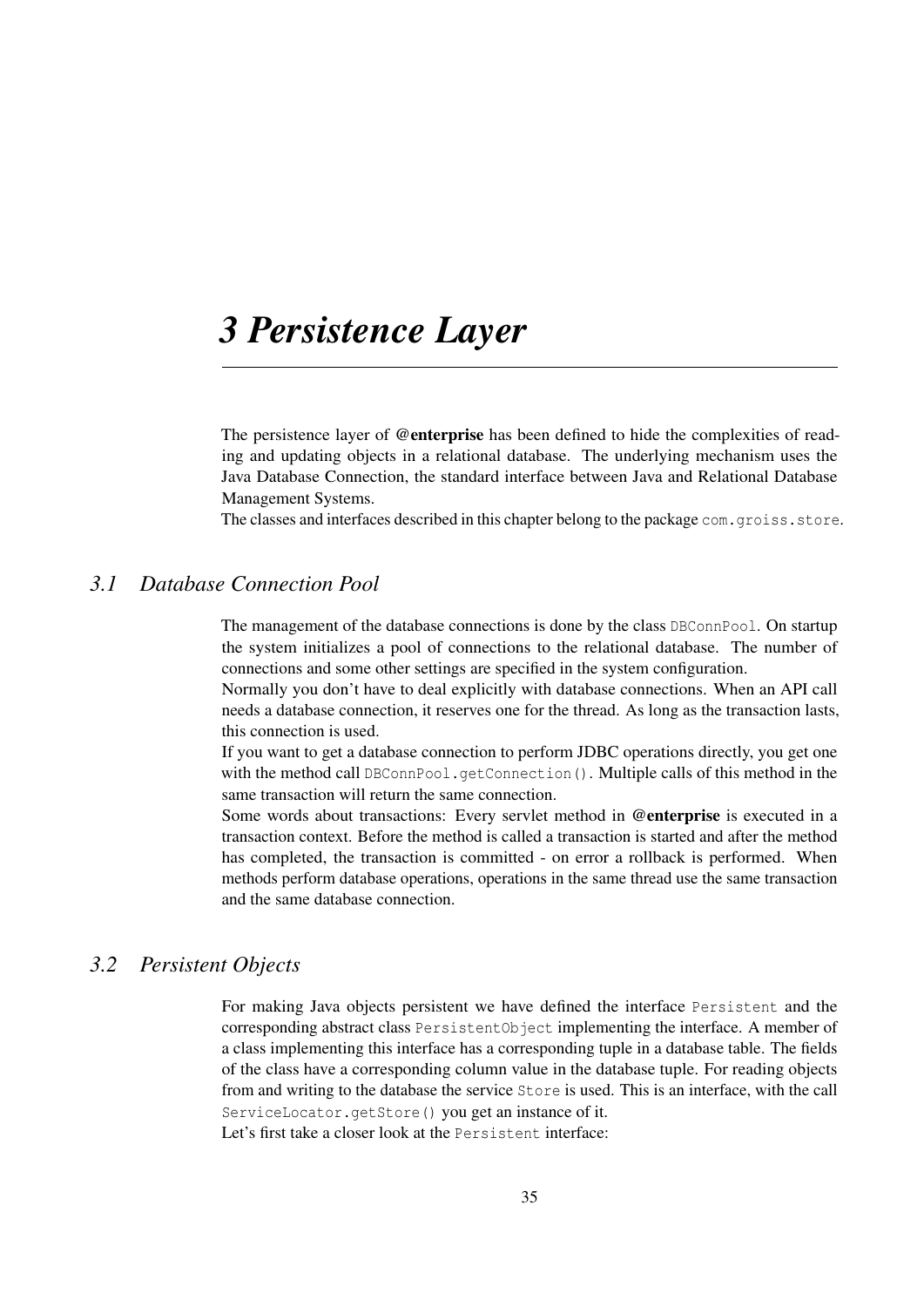public interface Persistent extends KeyValuePair<String, String>{ public long getOid(); public void setOid(); public void setOid(long oid); public Store getStore(); public void setStore(Store s);

public List<Field> dbFields();

public String getTableName();

```
public void beforeInsert();
public void afterInsert();
public void beforeUpdate();
public void afterUpdate();
public void beforeDelete();
public void afterDelete();
```
public void afterRead();

```
public void setFilled(boolean f);
public boolean isFilled();
```

```
public String getKey();
public String getValue();
public String getLocalObjectName();
public String getLocalClassName();
public String toListString();
public void isValid();
```

```
public String[][] getKeys();
```
}

Every object has a unique object id  $(\text{oid})$ , the getter getOid() retrieves this oid. The setter setOid should be used by the persistence mechanism only.

The object is filled, when the field values are set to the corresponding values in the database. Each object knows its store and the store can be set. This is not necessary, if your program uses one database.

The method getTableName returns the name of the database table. This is the only method not implemented by PersistentObject, therefore you have to implement it in your class. The method dbFields returns a list of Field objects, containing the class' fields which have corresponding fields in the database. The default implementation returns all fields which are neither static, volatile, nor transient.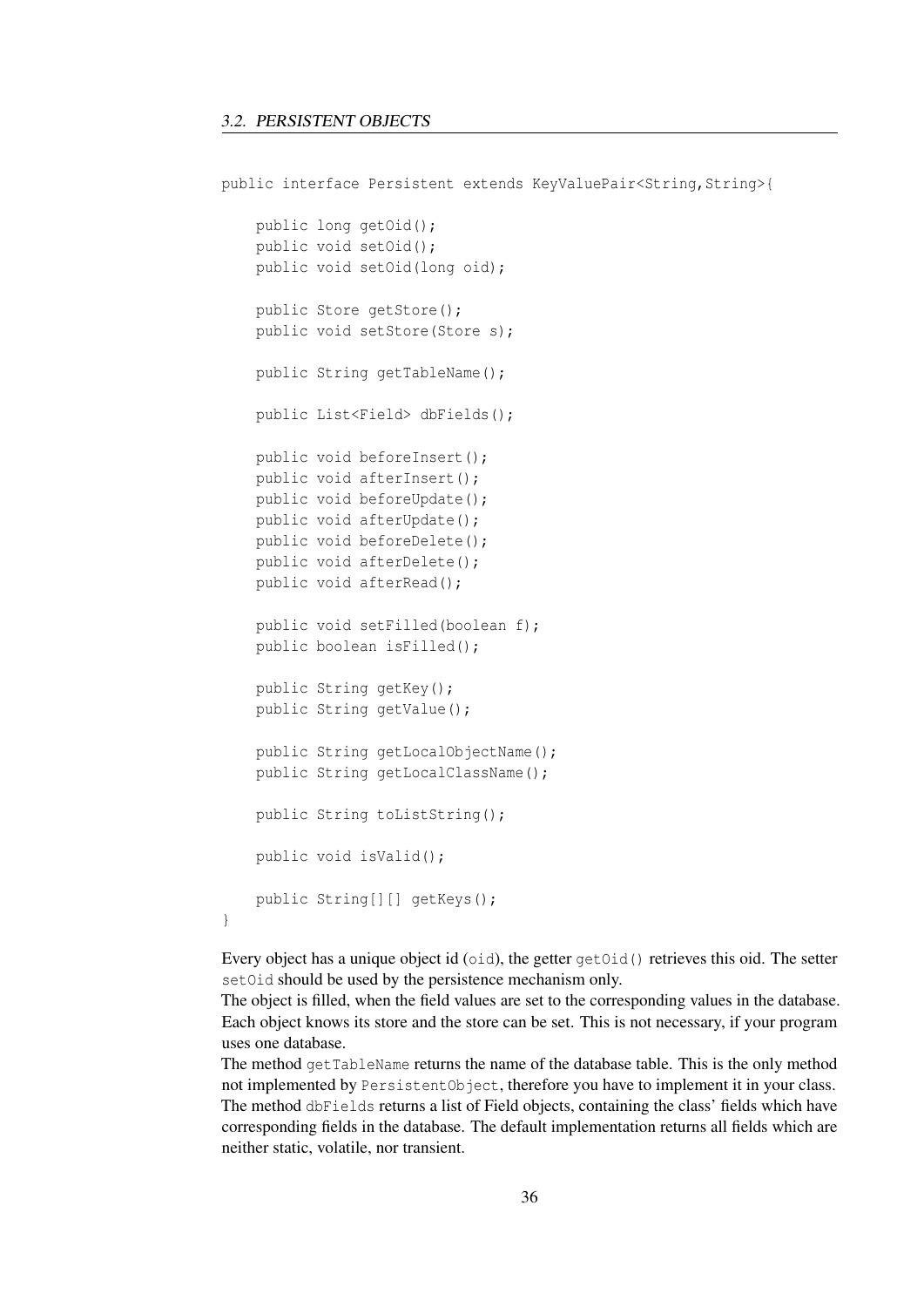The columns of the database table must have the same names as the fields of the Java class and the types must be compatible. The column oid is used for the object identifier. Its type is decimal(20) and it should be defined as primary key.

Compatible types are shown in the following table:

| SQL Type          | Java Type      |
|-------------------|----------------|
| char              | String         |
| varchar           | String         |
| decimal(x)        | int, long      |
| decimal(x,y)      | float, double  |
| longvarchar       | String, char[] |
| longvarbinary     | byte[]         |
| date              | Date           |
| time              | Date           |
| timestamp         | Date           |
| decimal(20)<br>-- | Persistent     |

The entry in the last row shows that you can define fields which refer to other persistent objects. The type of the field must be a class or interface implementing (or extending) the Persistent interface. If the objects for this field are not all from the same class, you must add a database field for the name of the objects class. This field is named like the Java class field with "\_class" appended.

The store uses the following rule to decide whether a " class" field is present: If the type is an interface or is an abstract class or implements the interface HasSubclasses, a " class" field is expected.

The methods beforeInsert, afterInsert, beforeUpdate, afterUpdate, beforeDelete, afterDelete and afterRead are called when the respective database operations are performed. They allow to add custom code to these operations.

The store interface provides, among others, the following methods for manipulation of persistent objects:

- void insert (Persistent o): inserts the object into the database, assigns a unique oid, creates no log entries, does not consider permissions in any way,
- void update (Persistent o): stores the (changed) object in the database, creates no log entries, does not consider permissions in any way,
- void delete(Persistent o): deletes the object from the database, creates no log entries, does not consider permissions in any way,
- Persistent get (Class c, long oid): reads an object from the database, where the oid is known.
- Persistent get(Class c, String cond): The cond String is an SQL expression, the method returns the object matching the query where the cond argument is used as *where* clause.
- Persistent fill(Persistent o): fills the object with the values from the database, the oid must be already set.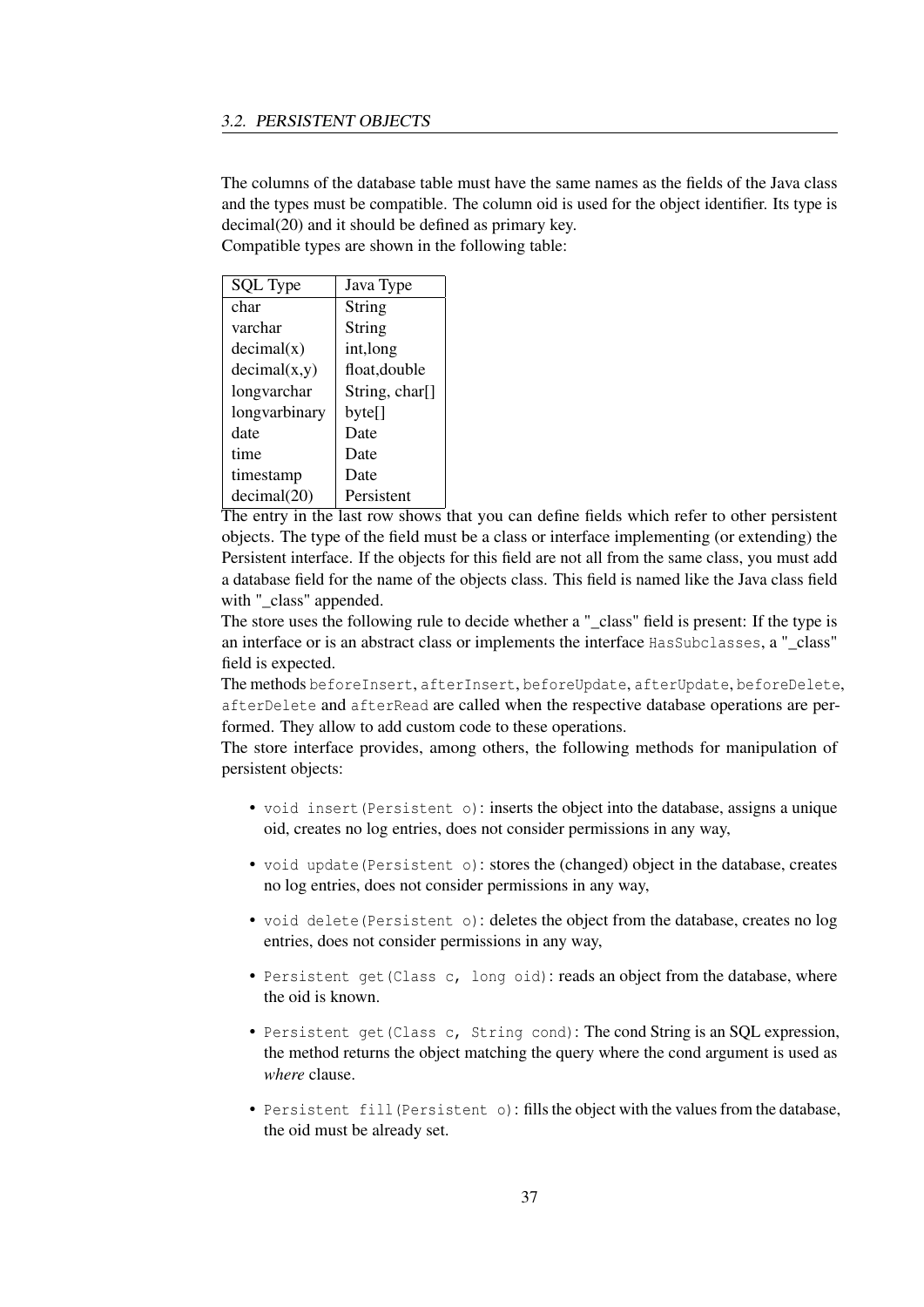- List  $\langle P \rangle$  list (Class c): return all members of the class stored in the database: does not consider permissions in any way.
- List<P> list(Class c, String cond): cond is again a where clause, the method returns all matching objects; does not consider permissions in any way.
- List<P> list(Class c, String cond, String order): like above, the second argument contains one or more order attributes (separated by commas); does not consider permissions in any way.
- List<P> list(Class c, String cond, String order, Object[] bindVars): The additional object array contains bind variables, each question mark in the condition string is substituted by a value from this array; does not consider permissions in any way

Example: For a reservation system we define the class Item, which contains some information about reservable items:

```
public class Item extends PersistentObject {
    private String name;
    private String description;
    private int maxuse;
    public String getTableName() { return "res_item"; }
```
The class contains some fields for storing details about the item and the method get TableName, which returns the name of the database table.

The table must be generated using an SQL statement like this (in Oracle syntax):

```
create table demo_address (
 oid decimal(20) primary key,
 name varchar(100),
 description varchar(100),
 maxuse decimal(10)
);
```
A second class, ItemRelation, describes the user-reserves-item relation:

```
public class ItemRelation extends PersistentObject {
    private Item item;
    private User userid;
    private Date fromDate;
    private Date toDate;
    public ItemRelation() {}
    public ItemRelation(Item res, User user, Date from, Date to) {
        this.item = res;
        this.userid = user;
```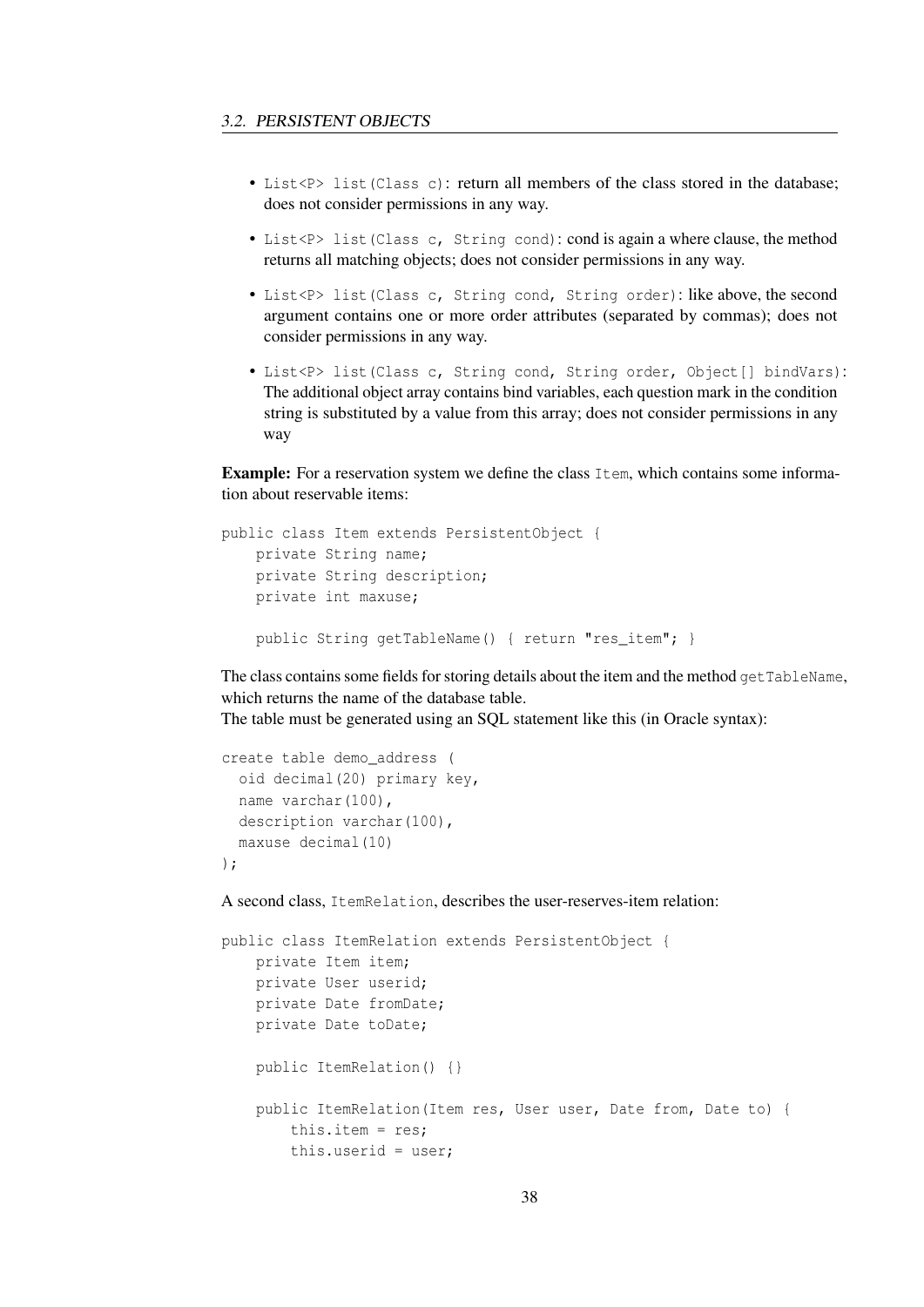```
this.fromDate = from;
    this.toDate = to;
}
public Item getItem() { return item; }
public User getUser() { return userid; }
public Date getFromDate() { return fromDate; }
public Date getToDate() { return toDate; }
public String getTableName() { return "res_itemrel";}
```
The database table for this class:

}

```
create table res_itemrel (
    oid decimal(20) primary key,
    item decimal(20),
    userid decimal(20),
    userid_class varchar(100),
    fromDate date,
    toDate date
);
```
Note that the fields item and userid hold the oids of an item object and a user object respectively. Because the field userid is of type com.groiss.org.User and this is an interface, we need the additional table column userid\_class.

## *3.3 Lazy filling*

When reading an object from the database, using one of the get or list methods of the store, the fields of the objects are filled with the values from the database. For fields containing persistent objects, the objects are created with the given oid, but the other fields have default values and the method isFilled() will return false.

If, for example, we read an object of the class ItemRelation from the database, the method getItem() applied to this object would return an object containing the oid but other fields will have their default values (0 or null). Calling fill on this object will set the values.

This behavior is important if you have nested object hierarchies. If you navigate through the objects you have to fill them after calling getter methods. However, it belongs to the developer to insert the fill methods into the getters, like in the following example:

```
public String toString() {
    try {
        ServiceLocator.getStore().fill(this);
```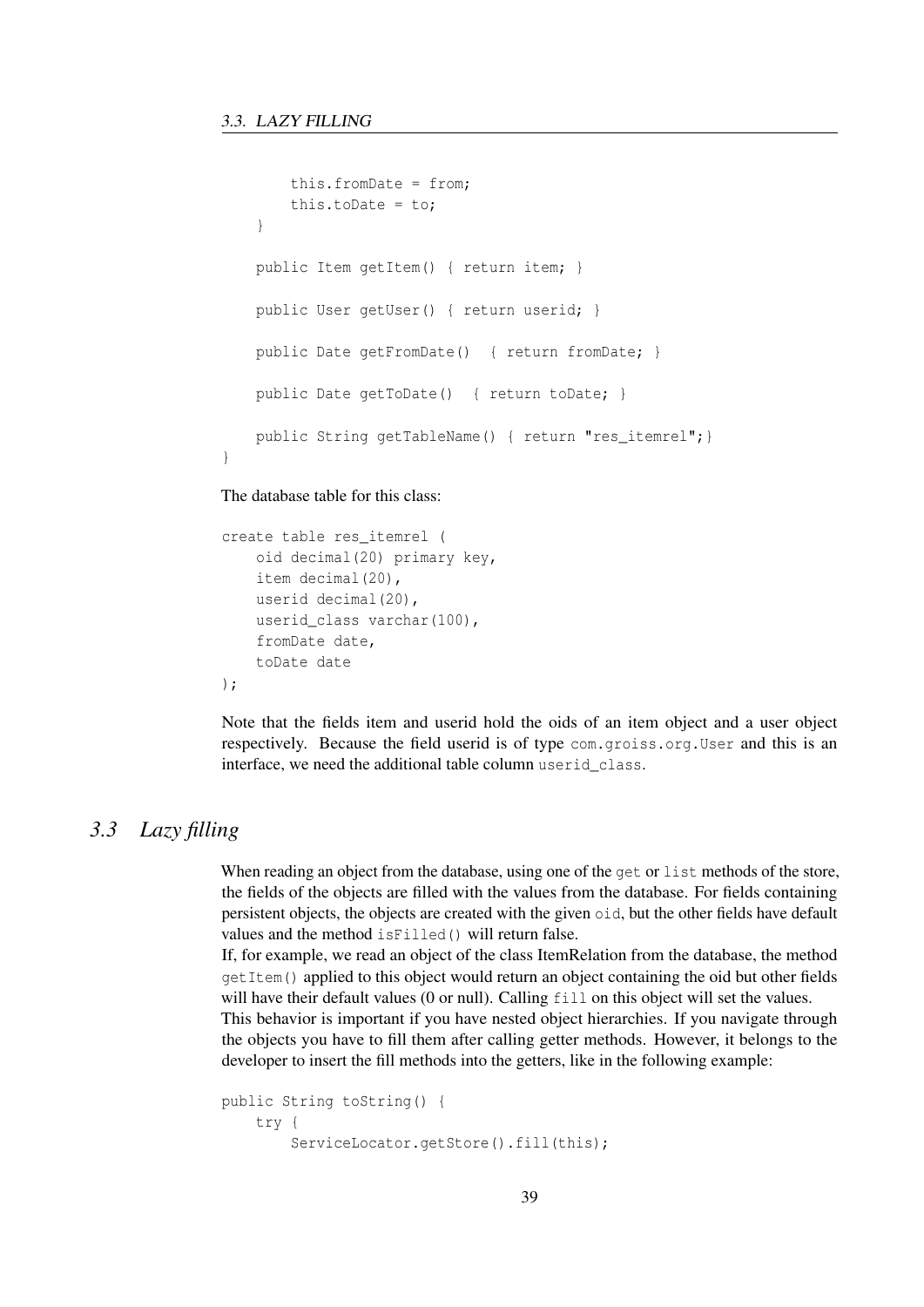```
} catch(ApplicationException e) {
    throw new ApplicationRtException(e);
}
return name;
```
The toString method returns the name and ensures that the object is filled.

## *3.4 Optimistic Locking*

}

If two threads want to change an object at the same time, one thread will overwrite the change the other thread made. To prevent these "lost updates", we implemented the optimistic locking mechanism: With each object a transactionid is stored, every update increases this transactionid and checks if it has the correct transactionid. If it does not have the correct id, an update occurred since it read the object from the database. In this case an error is thrown. For using optimistic locking with your objects you must do two things: First, your class must implement the interface OptimisticLocking, secondly your database table must contain the decimal field transactionid.

## *3.5 PersistentEventHandler*

This interface provides a hook for some action when an object is inserted, updated or deleted. The methods beforeInsert(), beforeUpdate() and beforeDelete() are called before the database operation is performed but after the corresponding methods of Persistent are called. The methods afterInsert(), afterUpdate() and afterDelete() are called after database operation. The method isValid() is called after beforeInsert() and beforeUpdate(). Register your event handler using StoreUtil.addEventHandler.

## *3.6 Additional aspects*

#### 3.6.1 Permission checks

Permission checks are necessary to ensure, if an agent is allowed to apply an operation to an object. The insert, update, delete and list operations of Store do not consider permissions in any way.

The OrgData facade, obtainable via ServiceLocator.getOrgData() provides appropriate methods for this: OrgData.insert(Persistent p), OrgData.update(Persistent p), and OrgData.delete(Persistent p) check, if the current user is permitted to execute the operation on the object. If the check fails, an Exception is thrown. Method OrgData.listWithRightCheck() can be used to retrieve a list of objects, the current user is allowed to see according to his permissions (see chapter [6](#page-66-0) for more details).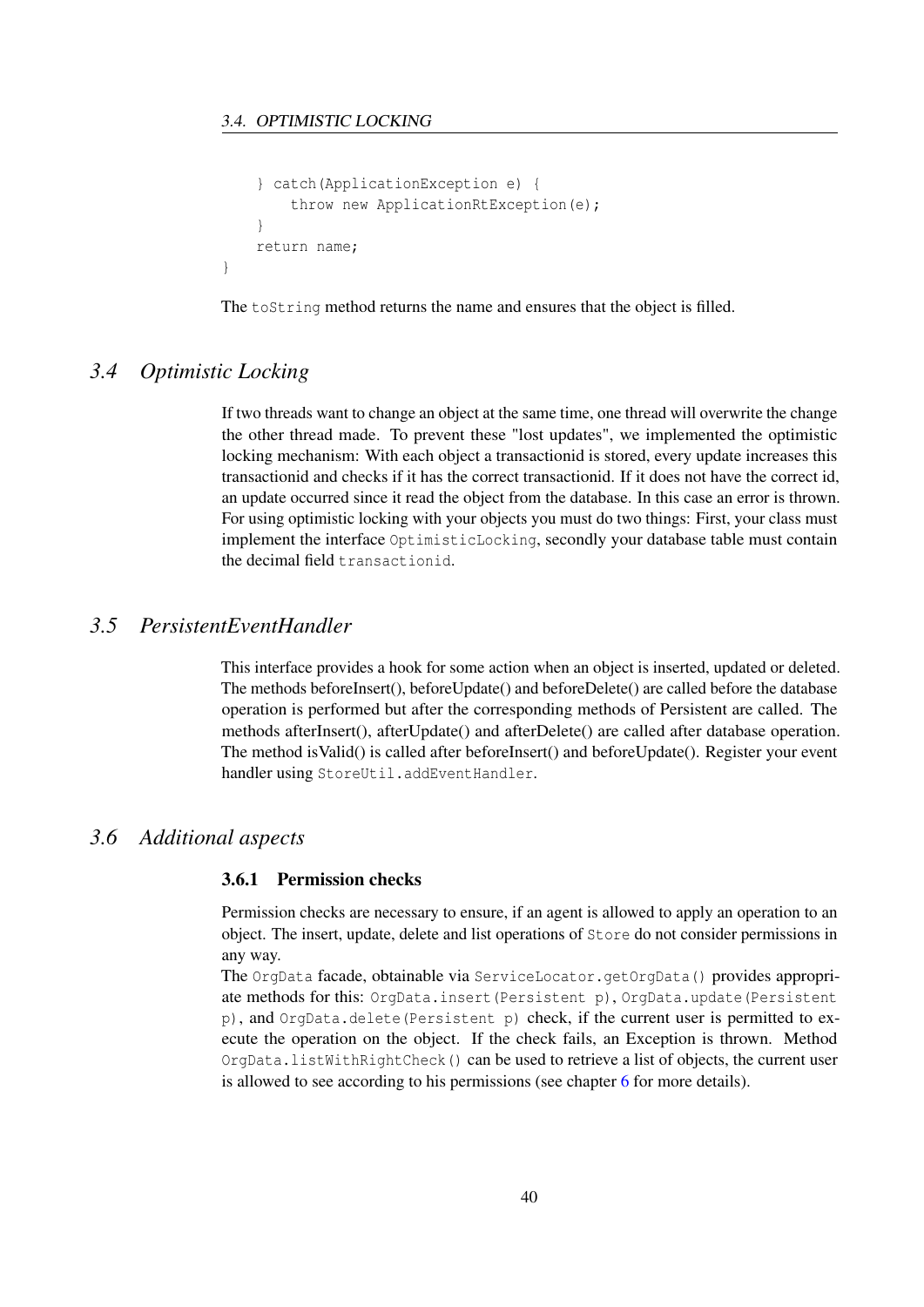## 3.6.2 DeferredChanges

Some master data instances can have changes that are "deferred" till a later point in time. For this purpose the marker interface *HasDeferredChange* is available which designates that an instance may have outstanding changes. This interface is checked during update and delete operation via the Store.

## 3.6.3 HasPermissionList

Some objects can have PermissionLists attached to them. Objects implementing HasPermissionList have an acl field of type PermissionList. On insert, update and delete of such objects, the Store applies appropriate actions on the permission list. A OrgUnit can be set as as default for purposes of right checks. The abstract com.groiss.org.CheckedPersistent class provides implementations for those methods and is a convenience class combining HasPermissionList and OptimisticLocking.

## 3.6.4 PersistentAspect

Allows to change certain aspects of the behavior of the Store and OrgData operations on Persistent objects. The values can be set on a global (thread/transaction level) or on an object level. Deviations from standard behavior are reset at the end of the transaction.

Hint: Detailed information about the mentioned interfaces are available in @enterprise APIDoc.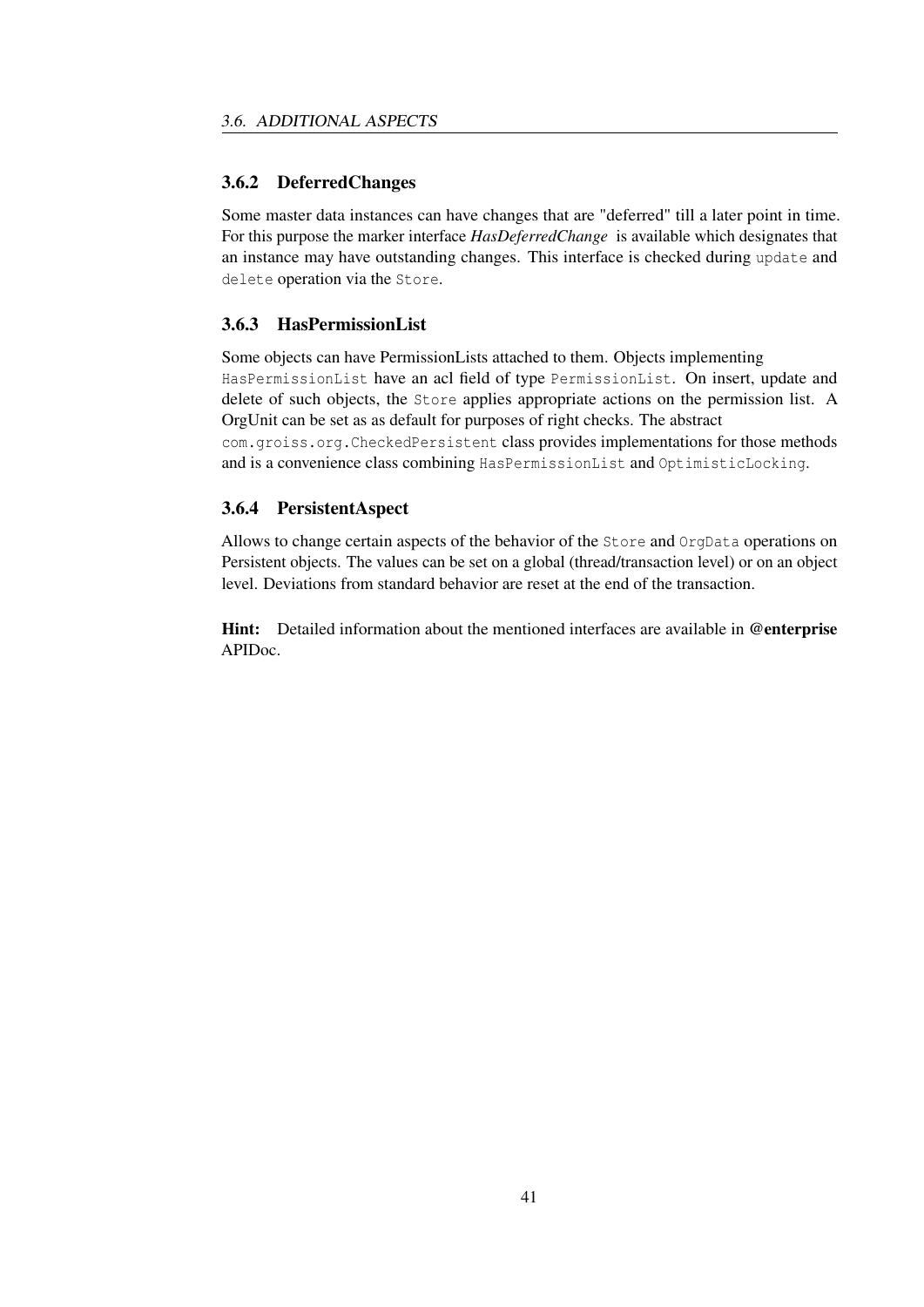## *4 Utilities and Data Structures*

@enterprise provides some utility classes for working with files, strings or date objects as well as some data structures.

## *4.1 Data Structures*

The data structures belong to the package com.groiss.ds.

#### 4.1.1 KeyValuePair

The interface KeyValuePair is implemented by some classes like PersistantObject, which have a unique key (object id) and a value - the object itself or a string representation. We use it, for example, for representing objects in select lists.

#### 4.1.2 Pair

The Pair is a simple class containing two objects. The class also implements the interface KeyValuePair, where the first object is returned with getKey, the second with getValue.

#### 4.1.3 MultiMap

MultiMap is like a HashMap but can map a key to more than one value.

#### 4.1.4 KeyedList

This class implements an ordered map. A list of keys is mapped to a list of values. The values can be accessed by the key or the position in the list. A small example should demonstrate the usage:

```
List 11 = \text{Arrays.asList(new String[] {'a", "b", "c"}};List 12 = \text{Arrays.asList(new String[] {'v1", "v2", "v3"})};KeyedList kl = new KeyedList(11, 12);
// get the second value v2
Object x = k1.get(1);
// or get v2 by its key
Object y = k1.get('b");
```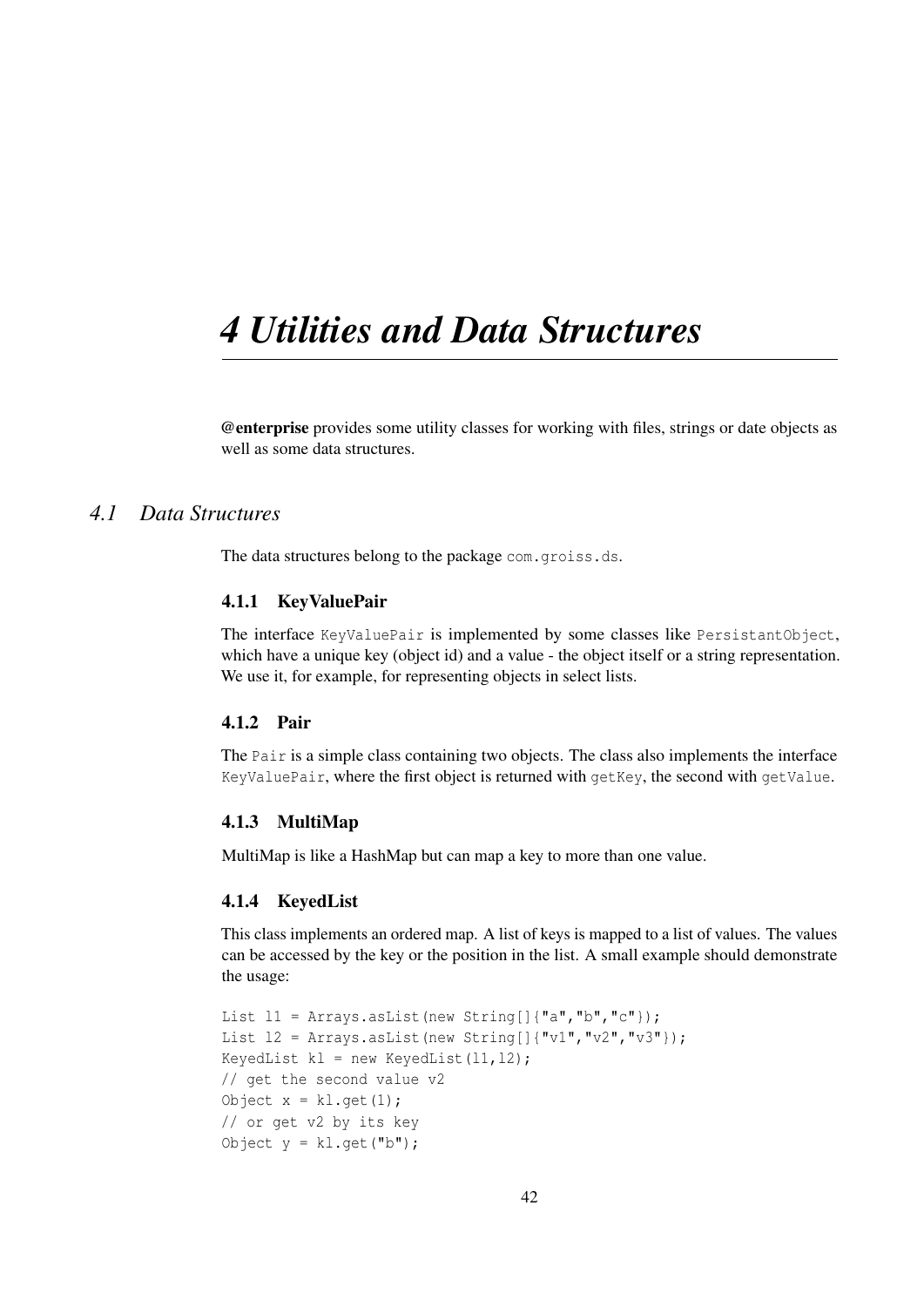#### 4.1.5 CountedSemaphore

A counted Semaphore is used for controlling the number of threads entering a critical section. When constructing the semaphore object you specify two bounds: The first value defines how many threads can enter the critical section concurrently, the second value defines how many threads will wait for the resource until an exception is thrown (QueueFullException). The clients call two methods: the method  $P$  for entering the critical section and the method  $V$ for leaving it. The waiting threads are handled in FIFO order. Example:

```
// create a semaphore for two concurrent threads and three waiting threads.
static CountedSemaphore s = new CountedSemaphore(2,3);
```

```
public void foo() throws Exception {
   s.P();
   try {
     // make some complicated computations
   } finally {
      s.V(); // call V in finally quarantees that it is called
   }
}
```
#### 4.1.6 Caching

It is often quite advantageous to access persistent data with a high referencing rate and a relatively low modification rate via some caching mechanism. @enterprise provides a convenient caching API for such purposes. Caches of arbitrary objects can be constructed via the CacheFactory.

While cache loading and cache access operations must be explicitly provided by the user, the CacheFactory provides a range of options to parametrize the more technically involved cache aspects like size limits, expiration lifetime or context and cluster awareness.

The Cache instances returned by the factory can be used like ordinary Map objects to a large extent.

A comprehensive usage example can be found in @enterprise demo package in class com.groiss.demo.Supplier.

If you want to see how the example works, load gui configuration *demo.xml*, open table *Supplier 2* in block *Demo links* and activate the toolbar function *Test supplier cache* (create a supplier object before!).

## *4.2 StringUtil and FileUtil*

The class StringUtil provides some convenient methods for Strings and the class FileUtil for files. See the API for details.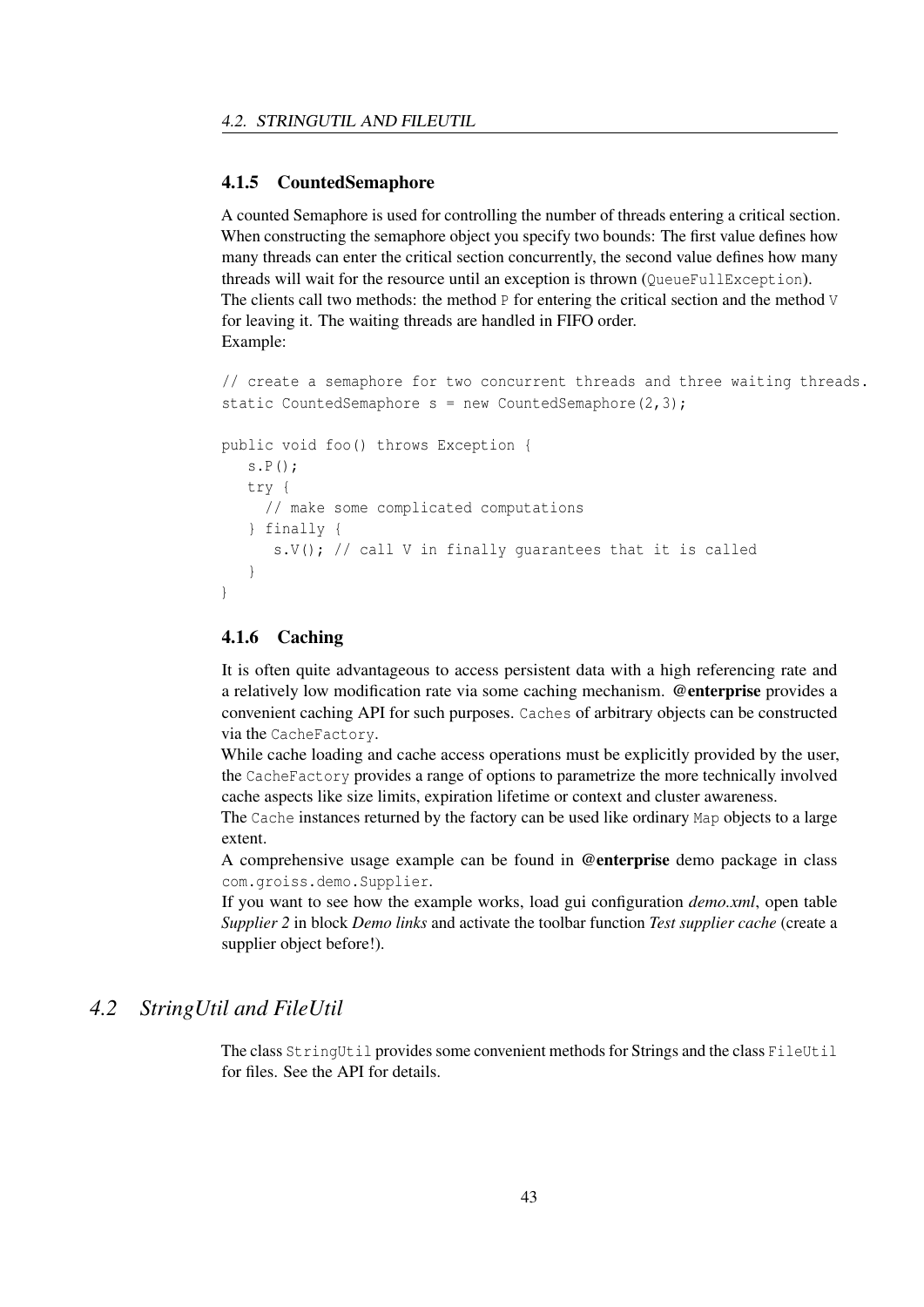## *4.3 Date/Time Handling*

#### 4.3.1 CalUtil

Whenever the system reads and writes a date, the class *com.groiss.cal.CalUtil* is used. The format for conversions is defined in the system administration. Two formats exist: one for date only, one for date and time. The method parse converts a String to a Date object, trying both formats. The method showDate shows the date, showDateTime the date and time of the given Date object.

The class CalUtil allows you to get instances of *SimpleDateFormat* or the class defined in **@enterprise** configuration (*Configuration*  $\rightarrow$  *Localization*  $\rightarrow$  *Dateformat Class*). These instances are cached per Thread, are localized and adapted to ThreadContext-timezone (excepting some default patterns, e.g. ISO, RFC, etc.). For further information about patterns see *http://www.icu-project.org/apiref/icu4j/com/ibm/icu/text/SimpleDateFormat.html*

#### 4.3.2 Holidays

In the system administration a class specifying the holidays can be defined. It must implement the following interface:

```
public interface com.groiss.cal.Holidays {
    public String isHoliday(GregorianCalendar d);
}
```
The method isHoliday returns null when the day represented by the Calendar object is a holiday, otherwise it returns the name of the holiday, for example "Easter Sunday".

The implementing class is used in the CalUtil methods addWorkdays, isHoliday, and workdaysBetween. Additionally, it is used in calendar used for entering dates, for example when setting a deadline.

The distribution contains the class com.groiss.cal.impl.AustrianHolidays with the following implementation of isHoliday:

```
public String isHoliday(GregorianCalendar d) {
    int day = d.get(d.DAY OF YEAR);
    int year = d.get(d.YEAR);
    switch ( d.isLeapYear(year) ? day - 1 : day ) {
        case 121: return "Staatsfeiertag";
        case 227: return "Maria Himmelfahrt";
        case 299: return "Nationalfeiertag";
        case 305: return "Allerheiligen";
        case 306: return "Allerseelen";
        case 342: return "Maria Empfängnis";
        case 359: return "Christtag";
        case 360: return "Stephanitag";
    }
    int easter = CalUtil.easterDay(year);
    if (day == easter) return "Ostersonntag";
    else if (day == easter + 1) return "Ostermontag";
```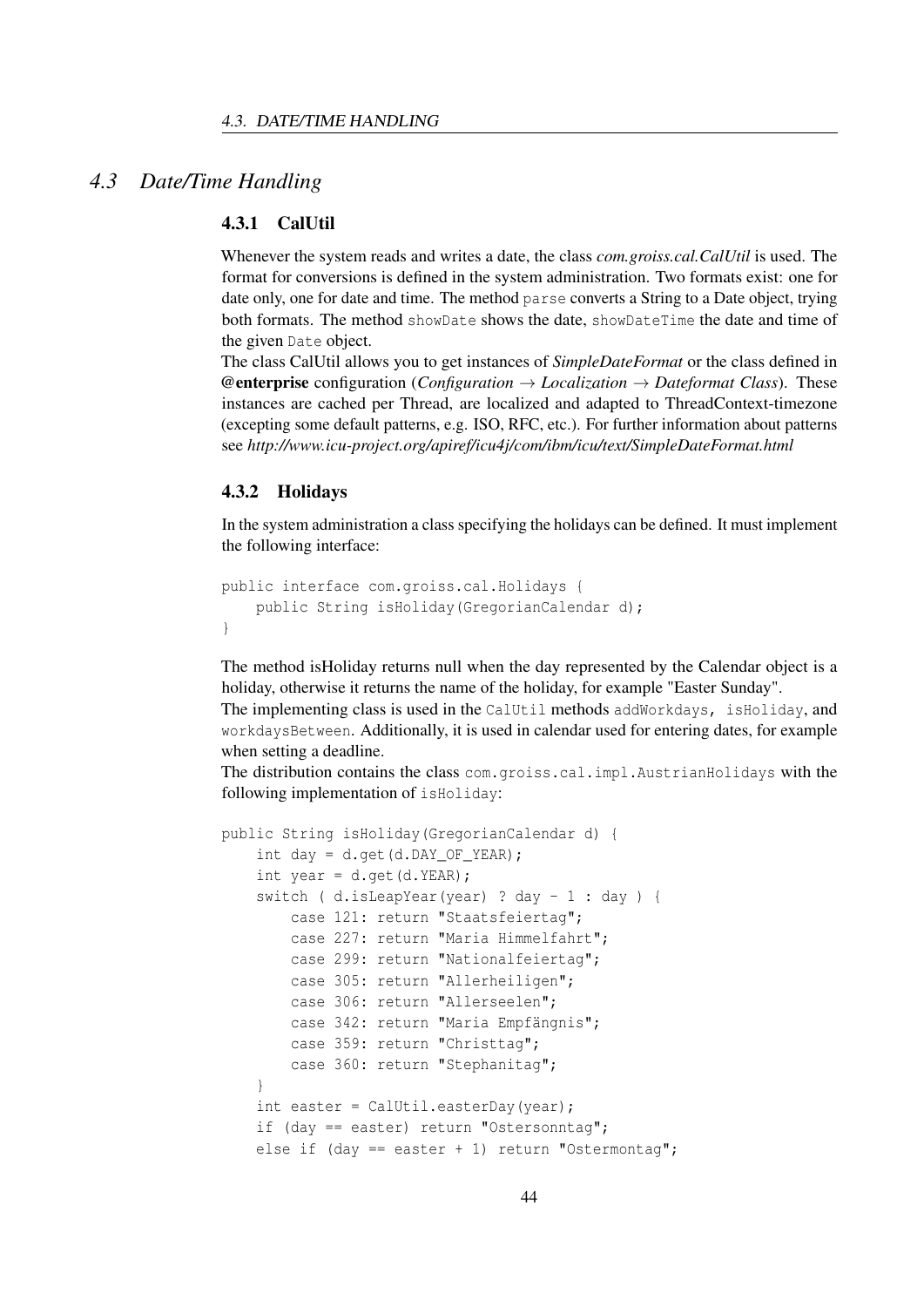}

```
else if (day == easter + 39) return "Ch. Himmelfahrt";
else if (day == easter + 49) return "Pfingsten";
else if (day == easter + 50) return "Pfingsmontag";
else if (day == easter + 60) return "Fronleichnam";
else if (day == 1) return "Neujahr";
else if (day == 6) return "Hl. 3 Könige";
return null;
```
The floating holidays depend on the date of Easter, the method easterDay in CalUtil can be used here. We use the formula from Gauss, note that the result doesn't match the Greek-orthodox Easter.

For Germany use the implementation com.groiss.cal.impl.GermanHolidays.

#### 4.3.3 Application dependent calendar-events

The @enterprise calendar-component can be extended to fetch events from custom sources. To specify your own calendar source, provide the configuration-parameter *cal.applications* in your system-configuration file. This property contains a comma separated list of classes implementing the *com.groiss.cal.CalInfo*-interface. Please note that it's recommended to extend *com.groiss.cal.CalInfoAdapter*.

The following default implementations are shipped with @enterprise:

- *com.groiss.calendar.CalendarAppl*: returns custom events inserted by a user
- *com.groiss.calendar.wf.DueTasks*: returns all tasks which have to be finished at the given date
- *com.groiss.calendar.wf.FinishedTasks*: returns all finished workflow tasks

If you want to register your CalInfo-implementations programmatically, use com.groiss.cal.CalRegistry.

## *4.4 ThreadContext*

The ThreadContext class contains some ThreadLocal variables, which are set by the Dispatcher servlet and can be retrieved from any method:

- getThreadPrincipal() returns the user of this thread. The method returns a java.security.Principal object, which can be casted to a com.groiss.org.User object.
- getThreadLocale() returns the locale of the thread: This is either the locale of the user, or if the thread is not assigned to a user, the default locale defined in the system configuration.
- getSessionId() returns the id of the user session.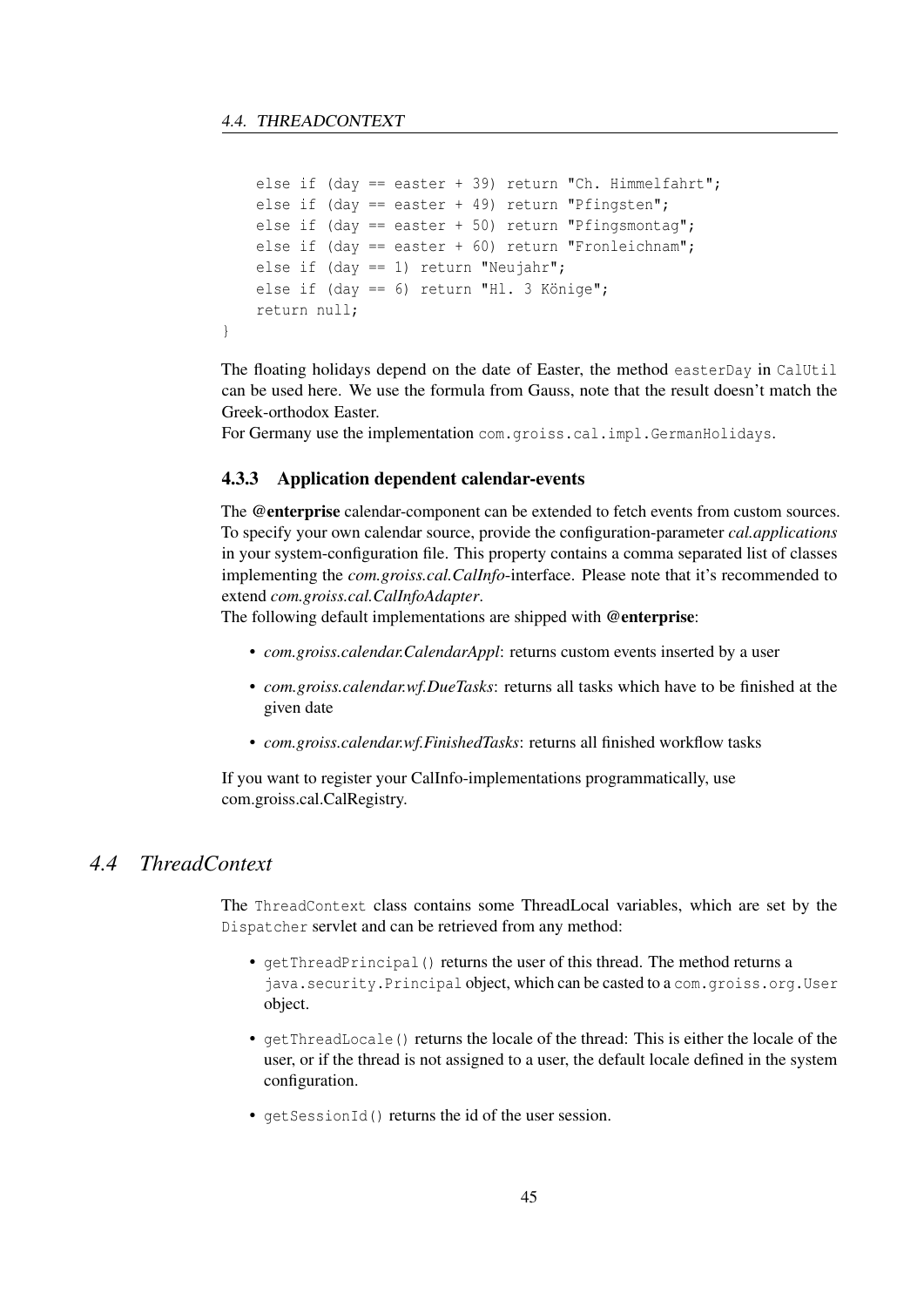- isPrivileged() returns true if the session is privileged. Privileged sessions are allowed to open additional database connections, if all connections are used. A thread belonging to the user sysadm is privileged.
- getThreadRequest() returns the HttpServletRequest object from the thread.
- The methods setAttribute, getAttribute, removeAttribute, and getAttributeKeys can be used to add arbitrary attributes to the ThreadContext object.
- The method get SessionType returns the type of the session, either HTTP, RMI, or internal.
- Client Certificates: The ThreadContext holds the client certificates, if the RMI communication requires a client authentication. The certificates of the client are set automatically and can be read from the attributes with the key java.security.cert.X509Certificate (returns an array of X509Certificates).

The following method from HttpDemo can be called to check the environment:

#### File **classes/com/groiss/demo/HttpDemo.java**

```
public void showThreadContext(HttpServletRequest req, HttpServletResponse res)
       throws Exception {
   PrintWriter w = res.getWriter();
    w.println("<html><pre>"+
       "\nUser: " + ThreadContext.getThreadPrincipal() +
        "\nLocale: " + ThreadContext.getThreadLocale() +
        "\nSession: " + ThreadContext.getSessionId() +
        "\nPrivileged: " + ThreadContext.isPrivileged() +
        "\nRequest: " + ThreadContext.getThreadRequest() +
        "</pre></html>");
    }
```
## *4.5 Logging*

@enterprise uses *slf4j* logger by default and writes logging output to a log file. The insert, update, delete and operations of Store do not consider logging in any way. OrgData methods do versioning, if the object implements the HasLog interface (see chapter [6](#page-66-0) for more details). The format of each output line is as follows:

- log level
- thread name
- date and time
- ip address
- your message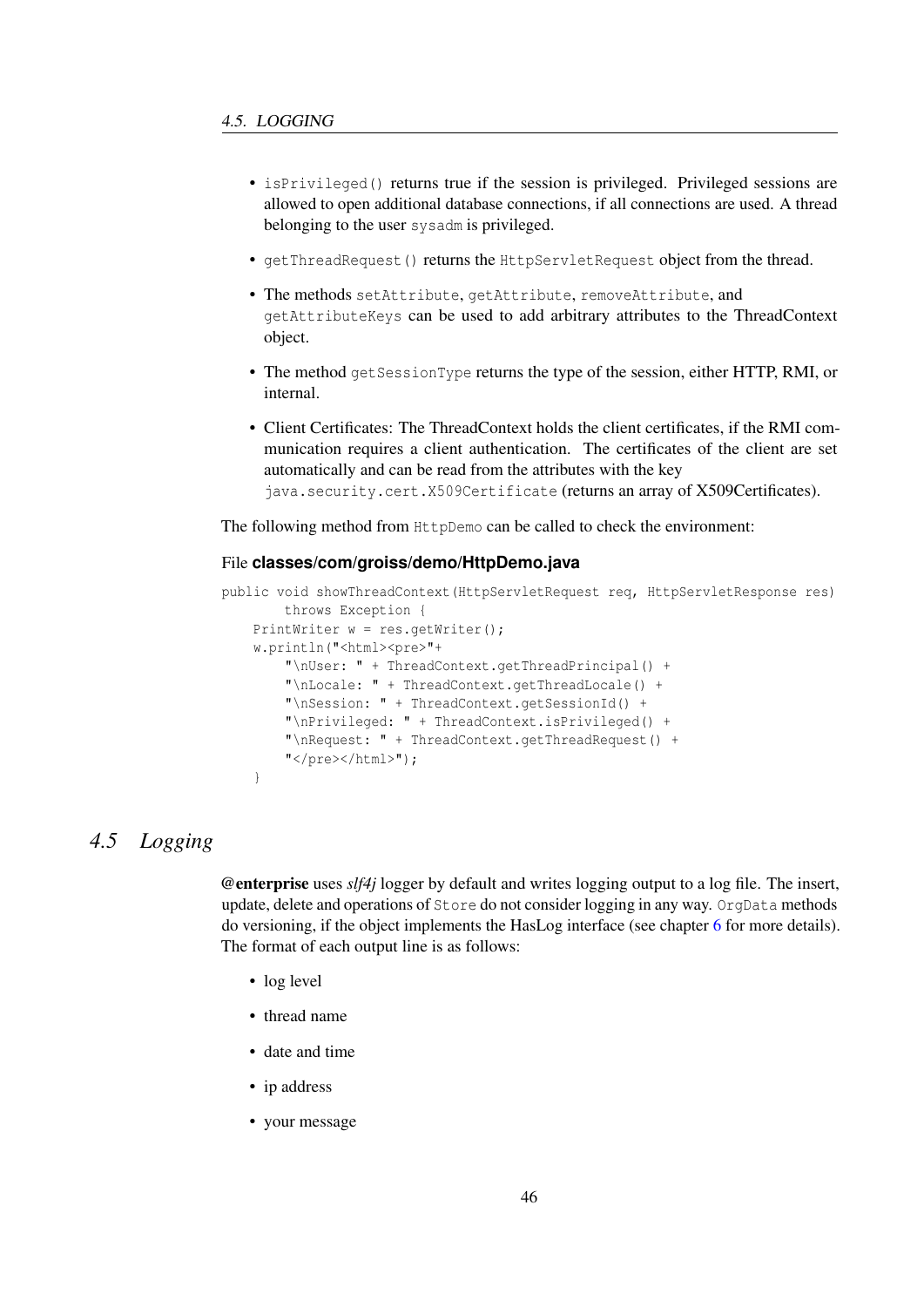The configuration options are described in @enterprise installation- and configuration guide.

Output example:

INFO [JHttp-48] 2013-08-07 08:30:58.375 10.205.112.10 - GET /wf/html/avw.css

Example in Java:

```
private static final Logger logger =
org.slf4j.LoggerFactory.getLogger(MyClass.class);
logger.info("This is a log info");
```
Hint: More information about the Logger interface is available in *SLF4J API*.

## *4.6 Timer*

One of the services @enterprise provides is the timer service. You can schedule your tasks and specify the interval, thread, etc.

Your timer task must implement the TimerTask interface. It contains the two methods run and abort. The run method is called when the timer task should be executed, abort is never called and for future use.

The following example shows a timer which restarts the log-file periodically and zips the old files.

```
import java.io.*;
import java.util.zip.*;
import javax.servlet.http.*;
import com.groiss.timer.*;
import com.groiss.util.*;
import com.groiss.log.*;
/** A timer for restarting the logger.
*/
public class LogTimer implements TimerTask {
    public void run(TimerEntry te, String args) {
        try {
            Settings.getLogger().restart();
        } catch (Exception e) {
            Settings.logError(e);
        }
    }
    public void abort () {}
}
```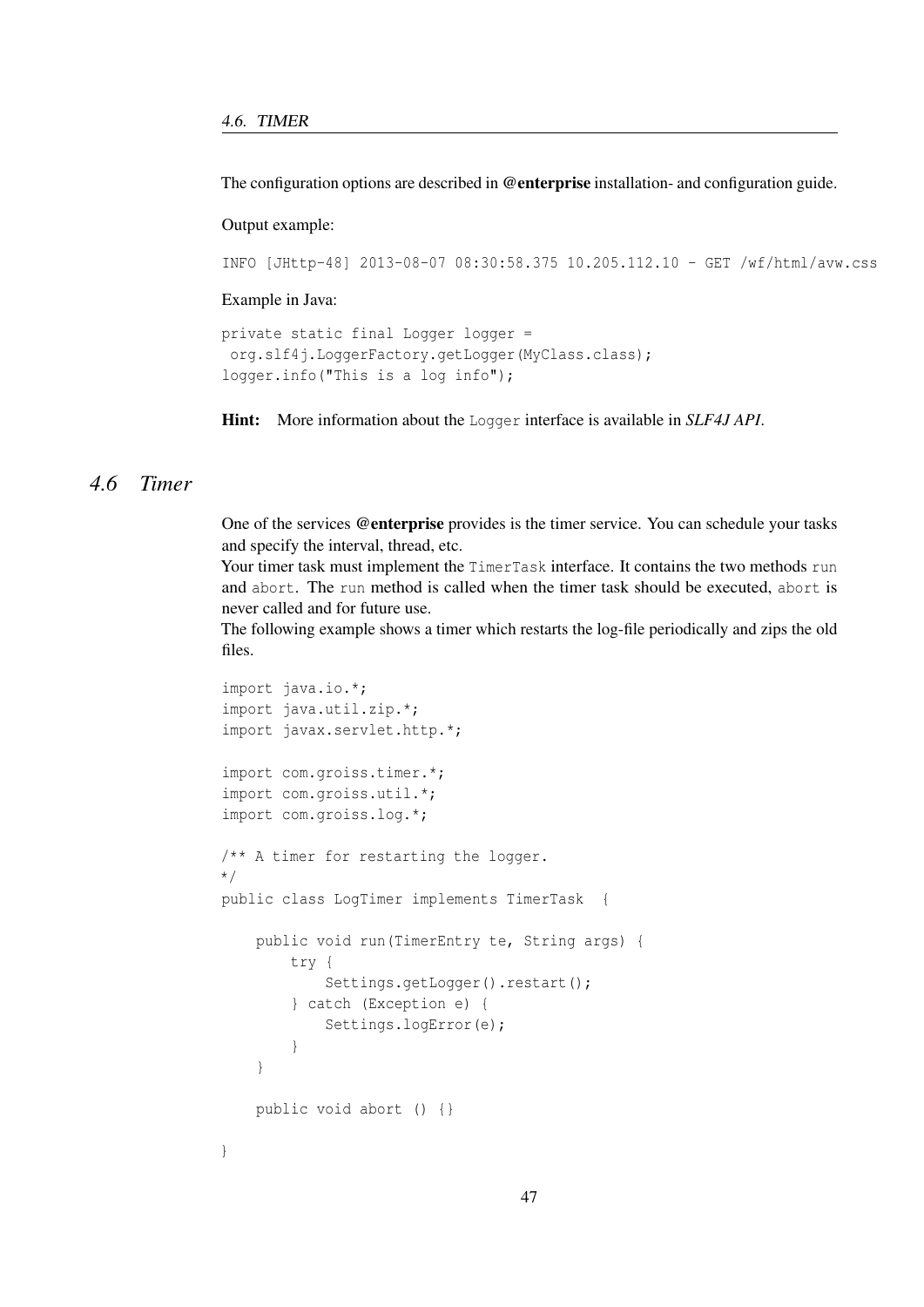A logger which zips the old entries:

```
import java.io.*;
import java.util.*;
import java.text.*;
import java.util.zip.*;
import javax.servlet.http.*;
import com.groiss.timer.*;
import com.groiss.util.*;
import com.groiss.log.*;
/** A logger class which zips the old log files
*/
public class ZipLogger extends Logger {
    SimpleDateFormat fm = new SimpleDateFormat ("yyyyMMddHHmm");
    public void restart() {
        try {
            // restart the parent
            super.restart();
            // the current and previous log file
            File f = getLogFile();
            File f2 = new File(f + " . 1");
            if (!f2.exists())
                return;
            // Create a buffer for reading the file
            byte[] buf = new byte[1024];
            // Create the ZIP file
            String outFilename = f + fm.format(new Date()) + ".zip";ZipOutputStream out = new ZipOutputStream(
              new FileOutputStream(outFilename));
            FileInputStream in = new FileInputStream(f2);
            // Add ZIP entry to output stream.
            out.putNextEntry(new ZipEntry(f+".1"));
            // Transfer bytes from the file to the ZIP file
            int len;
            while ((len = in.read(buf)) > 0) {
                out.write(buf, 0, len);
            }
            // Complete the entry
            out.closeEntry();
            in.close();
```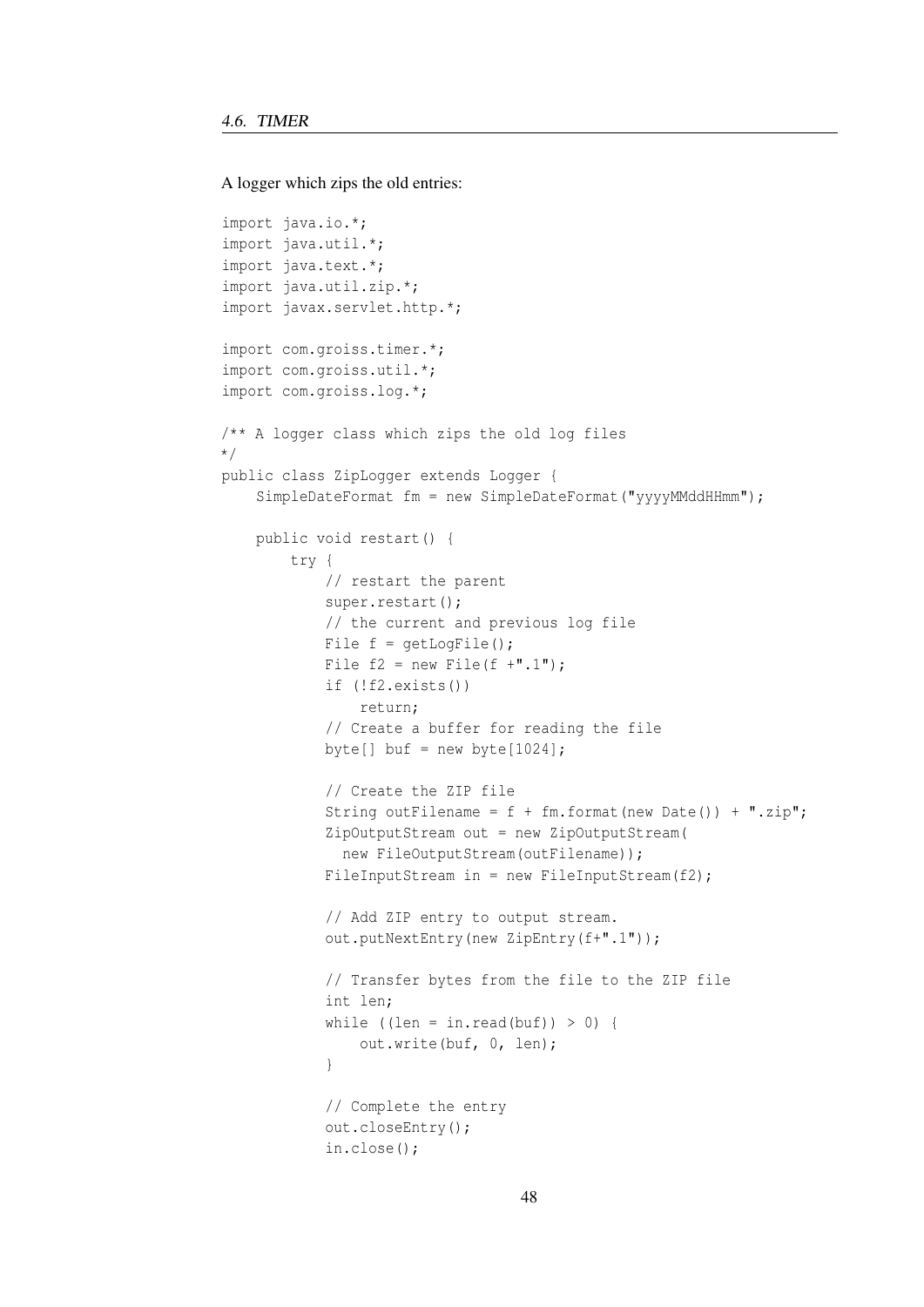}

```
// Complete the ZIP file
        out.close();
        f2.delete();
    } catch (Exception e) {
        Settings.logError(e);
    }
}
```
We extend the standard Logger and rewrite the restart method. The restart method of the parent is called and will copy the old log to a file named *logfilename*.1. We zip this file, add a timestamp to the filename and delete the unzipped file.

## *4.7 Beans*

In @enterprise it is possible to implement Beans which are handled by *com.groiss.component.BeanManager*. The Bean must implement the interface *javax.ejb.SessionSynchronization*. Following 3 steps are necessary for the integration and usage in @enterprise:

1. Write your own Bean: Following *DemoBean* has a method to store DMS documents in a temporary folder. At the end of transaction (could be initiated by the call *BeanManager.commit()*) the methods *beforeCompletion()* and *afterCompletion()* are called. In our *DemoBean* we delete all files created in temporary folder after successful transaction.

```
import java.io.File;
import java.io.FileOutputStream;
import java.rmi.RemoteException;
import javax.ejb.EJBException;
import javax.ejb.SessionSynchronization;
import com.groiss.dms.DMSDocForm;
import com.groiss.util.ApplicationException;
import com.groiss.util.Settings;
public class DemoBean implements SessionSynchronization{
    private String TMP_FOLDER_PATH = Settings.getBaseDir() + "/files";
    /**
     * Method to store document in temporary folder
     * @param doc the DMS document to store
     * @throws Exception
     */
```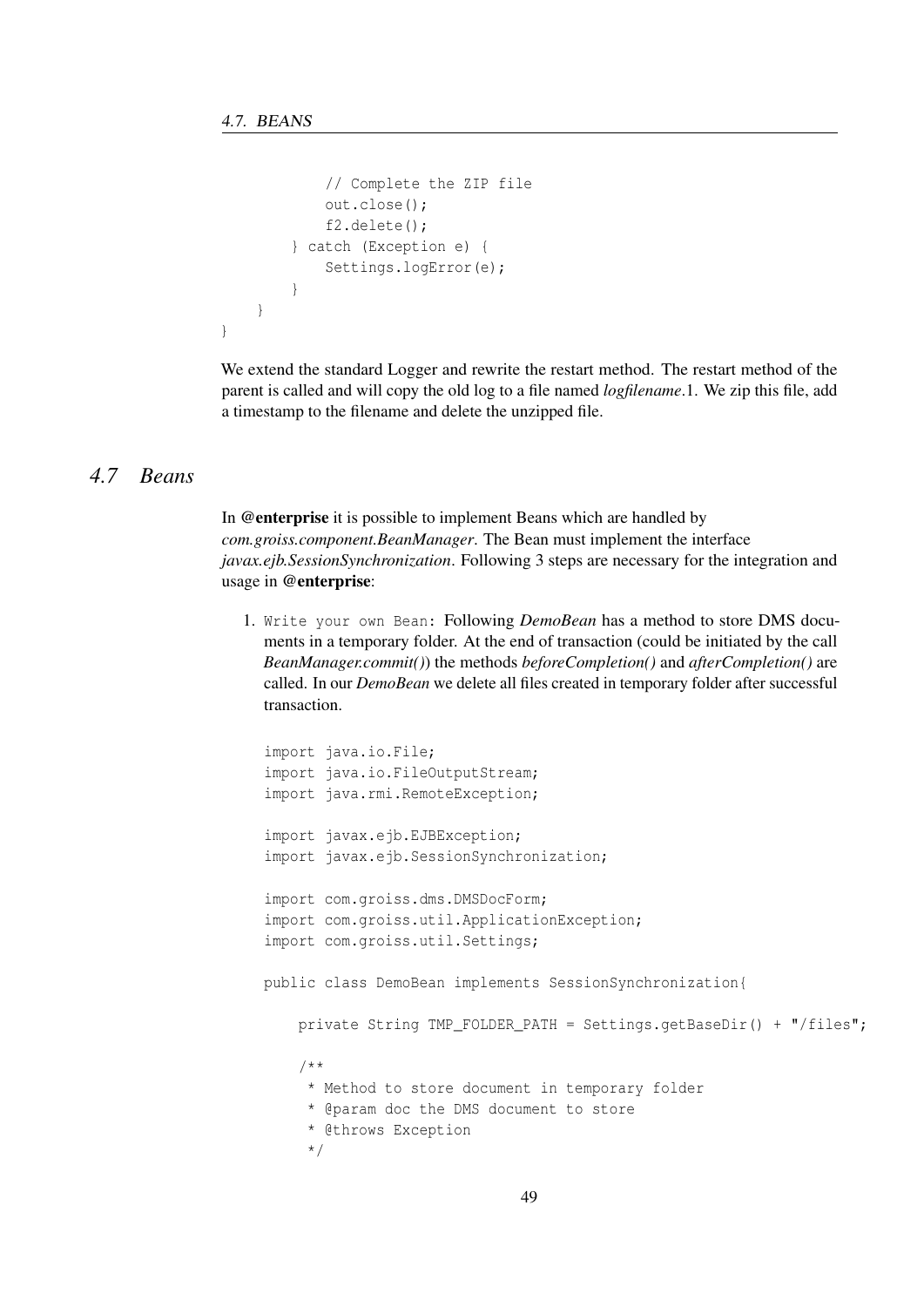}

```
public void storeDocument(DMSDocForm doc) throws Exception {
    File folder = new File(TMP_FOLDER_PATH);
    if(!folder.exists()) {
        folder.mkdir();
    }
    String filename = doc.getName() + "." + doc.getExtension();
    Settings.log("DemoBean.storeDocument: " + filename , 0);
   File f = new File(TMP_FOLDER_PATH, filename);
    if(!f.createNewFile()) {
        throw new ApplicationException("File " +
         filename + " could not be created!");
    }
   FileOutputStream out = new FileOutputStream(f);
    out.write(doc.getContent());
   out.close();
}
@Override
public void beforeCompletion()
        throws EJBException, RemoteException { /* empty */ }
@Override
public void afterBegin()
        throws EJBException, RemoteException { /* empty */ }
/**
 * Delete all files which were created in temporary folder
*/
@Override
public void afterCompletion(boolean arg0)
        throws EJBException,RemoteException {
      Settings.log("DemoBean.afterCompletion", 0);
      File folder = new File(TMP FOLDER PATH);
      File [] files = folder.listFiles();
      for(int i = 0; i < files.length; i++) {
          files[i].delete();
      }
}
```
2. Register the Bean: This could be done e.g. at application startup (see section [9.3](#page-89-0)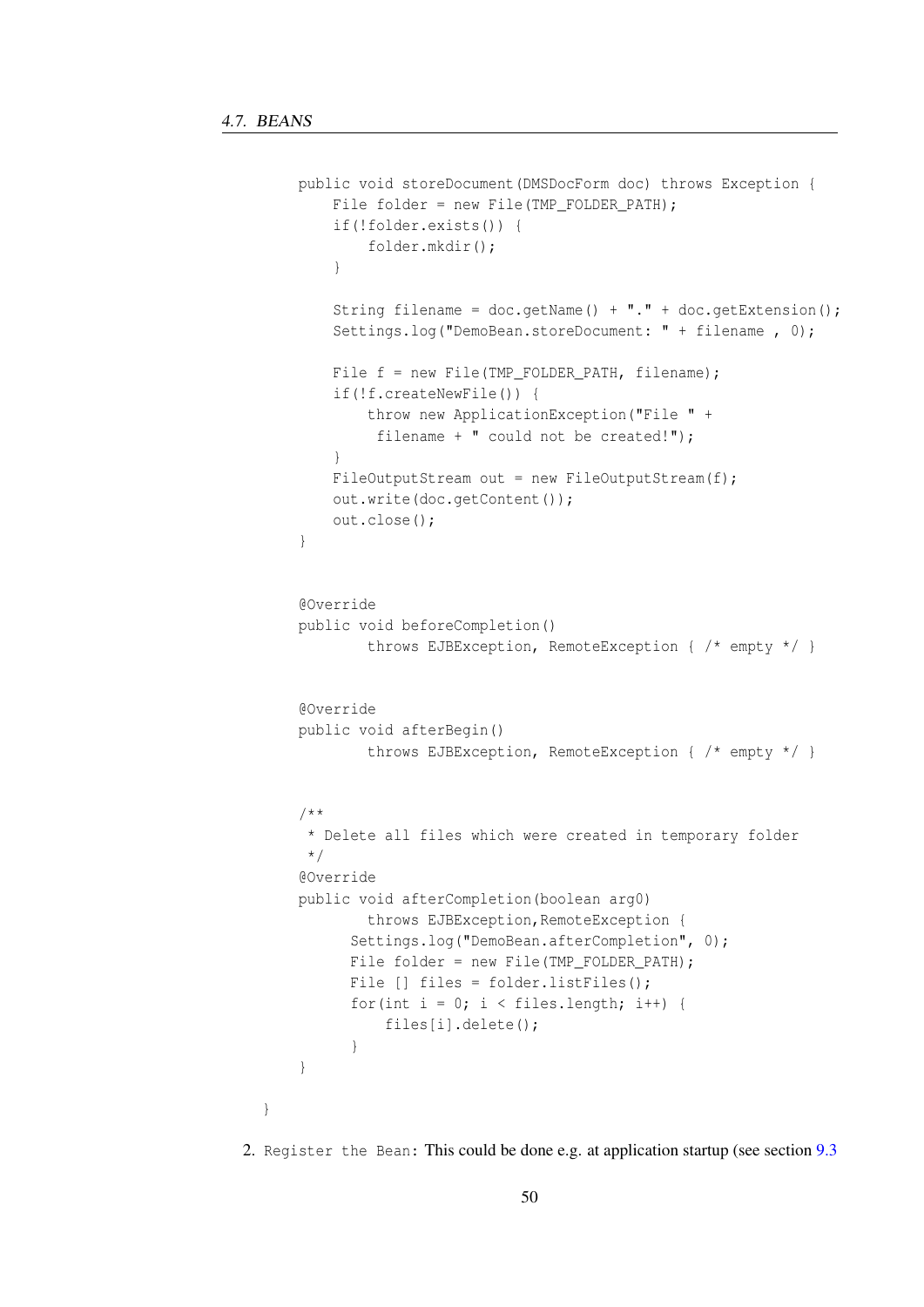for more details) by using following call:

```
BeanManager.addBean("DemoBean", DemoBean.class);
```
3. Use the Bean: Our *DemoBean* has the method *storeDocument()* which allows to store a DMS document on file system. Before we could call this method we have to get the Bean with the BeanManager like in following way. A possibility to finish a transcation is the usage of *BeanManager.commit()*:

```
DemoBean db = (DemoBean)BeanManager.getBean("DemoBean");
//code to get DMS document(s)
...
db.storeDocument(doc); //store document on file system
...
try {
  //code to handle file(s)
  ...
  BeanManager.commit(); //calls beforeCompletion() + afterCompletion()
} catch (Exception ex) {
  BeanManager.rollback();
}
```
More details about the *BeanManager* could be found in the @enterprise API!

## *4.8 Resource Files*

<span id="page-50-0"></span>It is possible to change the labels and messages of @enterprise by writing your own resource files. @enterprise uses the mechanism of "ResourceBundles" of Java for translating language-dependent texts. See the Java documentation of java.util.ResourceBundle for details on how this works.

@enterprise uses two ResourceBundles

```
<ephome>/classes/com/dec/avw/resource/Errors for error messages and
<ephome>/classes/com/dec/avw/resource/Strings for label, messages
   and other texts.
```
The default versions contain the texts in English, the german versions, with the suffix "\_de" contain the german texts. Other language dependent resource files may follow. You can define resource files for country dependent locales, for example a file Strings\_de\_AT and overwrite selectively the labels you want to change. Example:

```
finish=Senden
take=Übernehmen
```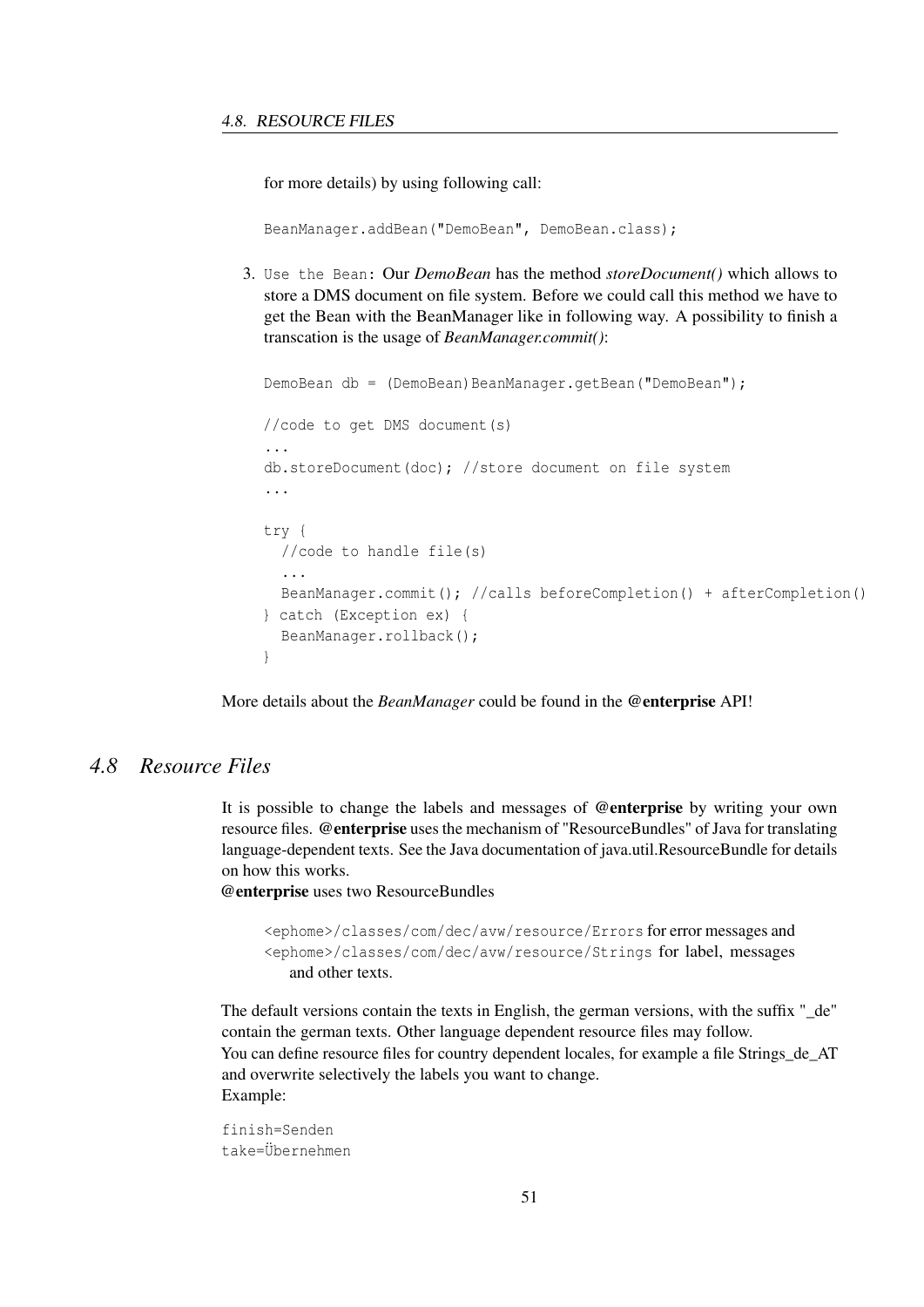This file overwrites the labels for finish and take, it has an effect for all users with Locale de AT. You have to put the file in the class path of  $@$ **enterprise**, for example:

<ephome>/classes/com/dec/avw/resource/Strings\_de\_AT.properties

## *4.9 Error Handling*

If your servlet code throws an Exception or Error, an error page will be displayed. This page contains the following message:

- the message from the exception itself, if the exception is an instance of com.groiss.util.TopLevelException.
- The standard message "An internal error occurred. Please contact the system administrator!" is shown otherwise.

Two classes implement the TopLevelException interface. The first, ApplicationException, is a subclass of Exception, the second, ApplicationRtException, is a subclass of RuntimeException.

All **@enterprise** errors have an error number as key, the key for the standard message is "unknown". You can change the text by defining a resource file for the Errors bundle for your Locale (see section above).

If you want to change the error page as a whole, you can implement an ErrorFormatter (package com.groiss.gui):

```
public interface ErrorFormatter {
   public Page format(java.lang.Throwable e);
}
```
This interface defines how to format the exceptions.

The default implementation is the DefaultErrorFormatter in the same package which has an additional method formatJSON(java.lang.Throwable e) for formatting errors coming from AJAX requests (shown in an alert dialog on the client). You can set the ErrorFormatter in the @enterprise configuration (section *Classes*), default is the DefaultErrorFormatter. If both format-methods should be overwritten, you have to make a subclass of the DefaultErrorFormatter.

The class ApplicationException has a the method setErrorFormatter where you can set your own formatter class for a single exception.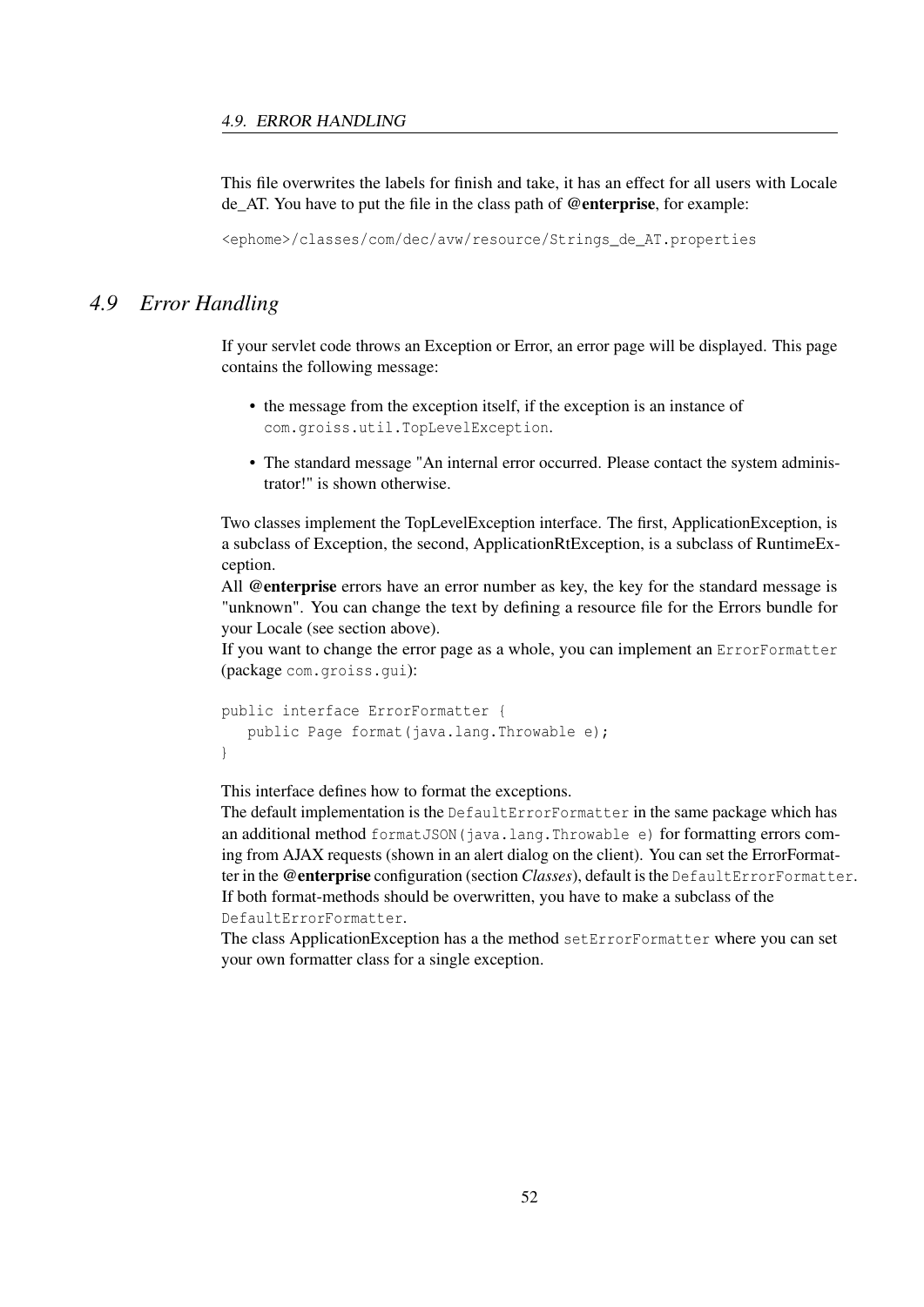# *5 Structure of Applications in* @enterprise

The integration of applications is one of the main tasks of workflow systems. In this chapter we show how @enterprise applications should be structured to make installation and maintenance easy.

Our design goals were:

- Simple installation/un-installation of applications
- Support for upgrade of applications
- Independence of applications and @enterprise versions
- Support of startup and shutdown functions

## *5.1 Organization of Files*

Application programs should not reside in the same directory as the @enterprise installation. A typical structure can be as follows:

```
/app/ep_Vx
/app/ep_Vy
/app/ep-appl1
/app/ep-appl2
```
Under the directory app there are two versions of @enterprise (ep\_Vx and ep61\_Vy) and two directories containing applications (ep-appl1, ep-appl2).

Equally important is the internal structure of application files. Typically, an application contains:

- jar files for application classes and additional libraries,
- static HTML pages, probably language dependent,
- HTML masks, loaded from the code,
- configuration file(s), styles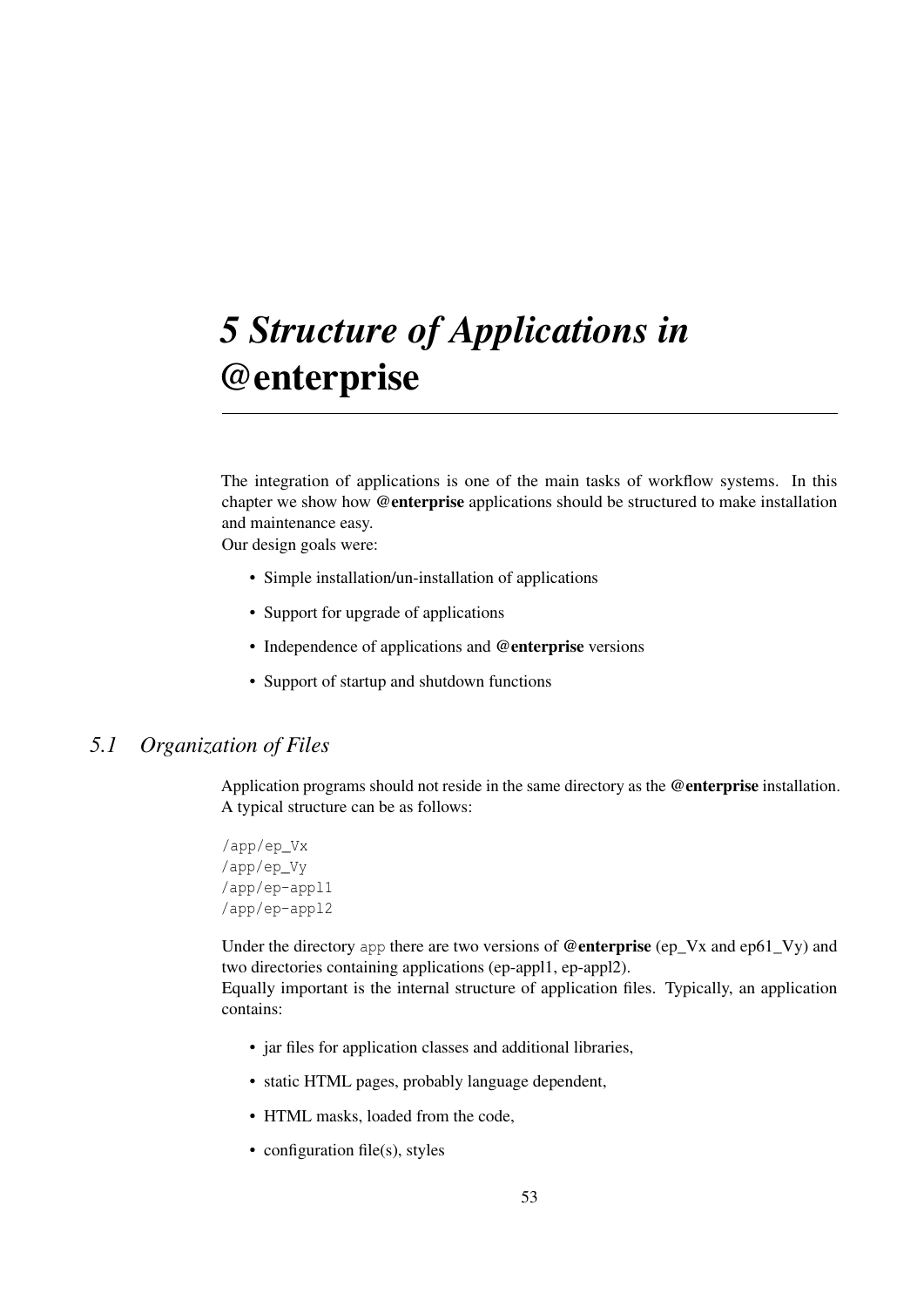• other: export files, documentation, database scripts.

We suggest the following internal structure for applications:

| appli/lib/                                 | jar files                                                   |
|--------------------------------------------|-------------------------------------------------------------|
| appli/classes/                             | Java-classes                                                |
| appli/classes/appli/masks                  | <b>HTML</b> masks                                           |
| appli/classes/appli/forms                  | Forms (templates for formtypes)                             |
| appli/classes/appli/exports                | Export files; needed for import via admin-shell             |
|                                            | (see System Administration Guide - chapter Ad-              |
|                                            | ministration Shell)                                         |
| appli/classes/appli/strings.xls            | Resource file for internationalization                      |
| appli/classes/appli/properties.xml         | property-file for application- and user-parameter           |
| appli/classes/appli/import.xml             | import-definition for file importer (see System Ad-         |
|                                            | ministration Guide - section File Import)                   |
| appli/classes/appli/reporting.xml          | Reporting definition containing needed informa-             |
|                                            | tion about the pool of data which can be used in            |
|                                            | reports (see Reporting manual - section Schema              |
|                                            | in chapter Developers Guide)                                |
| appli/classes/appli/styles.css             | The @enterprise styleloader loads the file (de-             |
|                                            | pending on startup sequence of the application)             |
|                                            | and appends it to <i>avwbasic.css</i>                       |
| appli/classes/appli/styles_mobile.css      | Analog to <i>styles.css</i> , but for mobile GUI. This file |
|                                            | is optional, if styles for mobile GUI should not be         |
|                                            | stored in styles.css.                                       |
| appli/appl.prop                            | configuration file                                          |
| appli/classes/alllangs/                    | language independent files (HTML, )                         |
| appli/classes/alllangs/scripts             | JavaScript files                                            |
| appli/classes/alllangs/scripts/ep/widget   | Own DOJO resource files (widgets)                           |
| appli/classes/lang/ <language>/</language> | language dependent files and images                         |

HTML masks used in servlet functions are loaded from the classpath and are located either in the lib or the classes directory. In the classloader the jar-files are sorted alphabetically for each path.

When you specify the application path in the corresponding field of the application entry in the system configuration, the classes directory and the jar files in the lib directory are added to the classpath. The classes directory is in the classpath before the jar files, so you can shadow classes in the jar files.

We recommend to build a jar file containing application classes and HTML masks and putting this jar file in the lib directory of your application. Thus, future application updates can be done by simply exchanging one single file. The classes directory is useful during application development, because you don't need to build and replace a jar file every time you compile your code.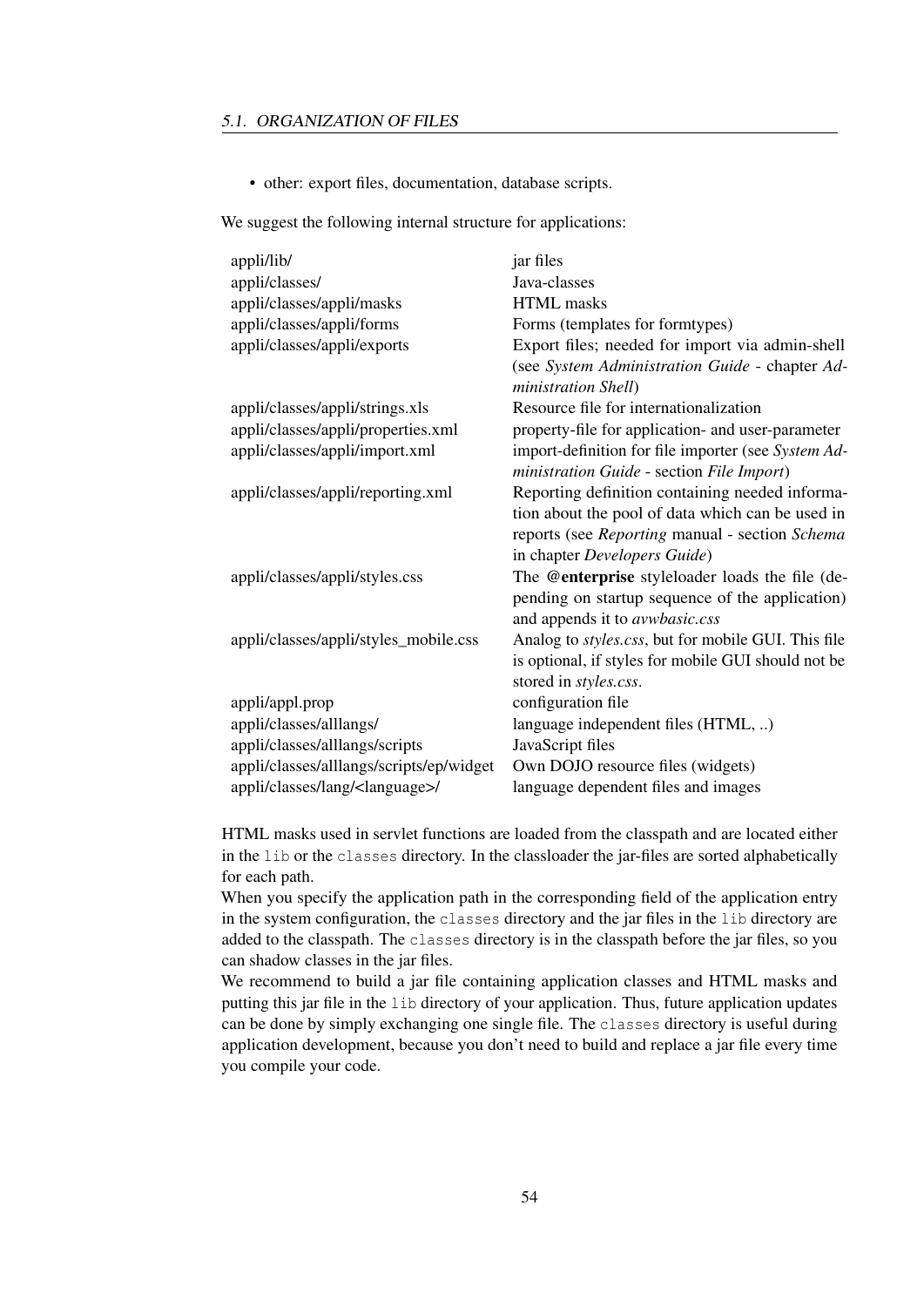## *5.2 The Configuration File*

<span id="page-54-0"></span>The configuration file  $\alpha$ ppl.prop contains key-value pairs in the syntax of a Java property file. As alternative the @enterprise configuration parameter ep.application.config.files in section *Others* allows to define a different filename, if *appl.prop* is not desired.

The configuration file contains two kinds of parameters: First, @enterprise reads some parameters when an application is installed. The second group of parameters is only used within the application. The first group of parameters contains:

avw.application.id: The id of the application,

avw.application.name: A name for the application,

- avw.application.docu: Location of application documentation (see section [5.4](#page-58-0) for details).
- avw.application.docu.html: Location of application's html documentation (see section [5.4](#page-58-0) for details).

avw.export.file: The name of the export file (e.g. export.xml).

On startup, @enterprise reads the configuration file and keeps it in memory. With the configuration API the parameters can be read and set (package com.groiss.component). A Configuration object holds the parameter values of an application. To get this object call:

Configuration conf = Configuration.get("appl-id");

The parameter values are then retrieved and set with the following calls:

```
conf.getProperty(name);
```

```
conf.setProperty(name, value);
```
If parameter values have been changed in file *appl.prop* without using the GUI, the function *Reload Configuration* (can be found under *Administration* → *Admin-Tasks* → *Server*  $\rightarrow$  *Server Control*) allows to load the changes and transfer the changed values into the Configuration object. After loading the method *reconfigure()* is called for each service (and each application where application class implements the interface

com.groiss.component.Service). The name of the changed properties can be retrieved by using the method ThreadContext.getAttribute("changedParams") which returns a list of strings.

For further information of the methods of Configuration class see the API description.

The second group of parameters can be pre-defined in a XML-file called *properties.xml*. This file contains the properties, which are displayed in *Configuration* or (User-)*Settings* of @enterprise. The values of *Configuration* are stored in *appl.prop*, the user-settings in database-table *avw\_userprops*.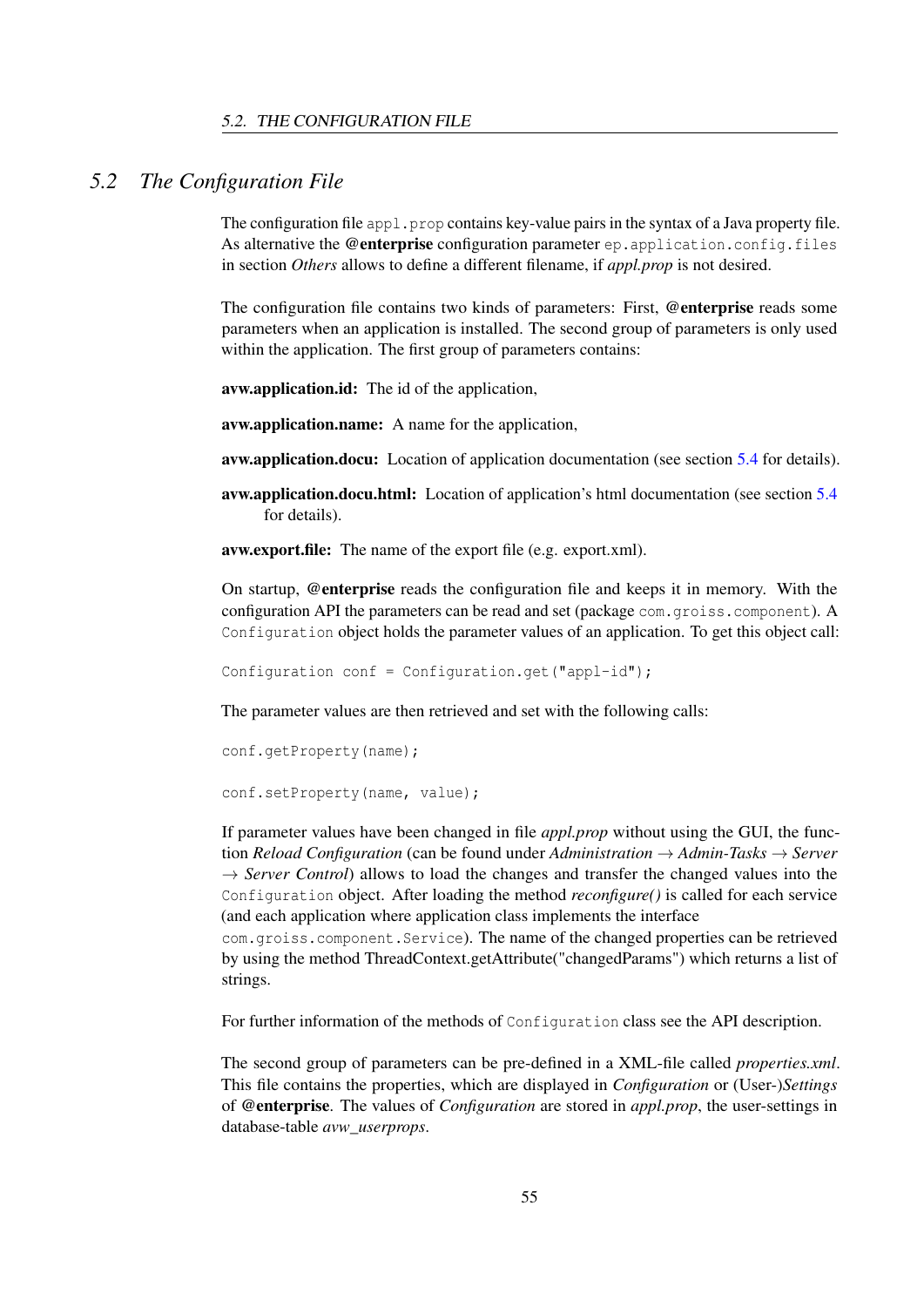Hint: For editing the file *properties.xml* please use the property-editor of @enterprise. This editor can be found as own tab of the application-object (see *System Administration Guide* - section *Applications*).

#### Example for *properties.xml*:

```
<application>
  <parametergroup name="ITSM">
    <property label="Start Org.unit" type="String"
    name="start.dept" needsrestart="true">
    </property>
    <property label="Start process" type="String"
    name="mail.start_process" defaultvalue="incident_management"
    needsrestart="true">
    </property>
    <property label="Mail sender" type="String"
    name="mail.sender" needsrestart="true">
    </property>
    <property label="Mail subject prefix"
    type="String" name="mail.subject.prefix"
    needsrestart="true">
    </property>
    <property label="BCC recipient" type="String"
    name="bcc.recipient" needsrestart="true">
    </property>
    <property label="Mail notification text"
    name="mail.notification.text" needsrestart="true">
      <components type="textarea" />
    </property>
    <property label="Mail receipt text"
    name="mail.receipt.text" needsrestart="true">
      <components type="textarea" />
    </property>
    <property label="Release info text"
    name="release.info.text" needsrestart="true">
      <components type="textarea" />
    </property>
    <property label="Auto receipt"
    name="auto.receipt" type="Boolean"
    needsrestart="true">
    </property>
    <property label="Trusted domains"
    name="trusted.domains" needsrestart="true">
      <components type="textarea" />
    </property>
  </parametergroup>
  <userprops>
```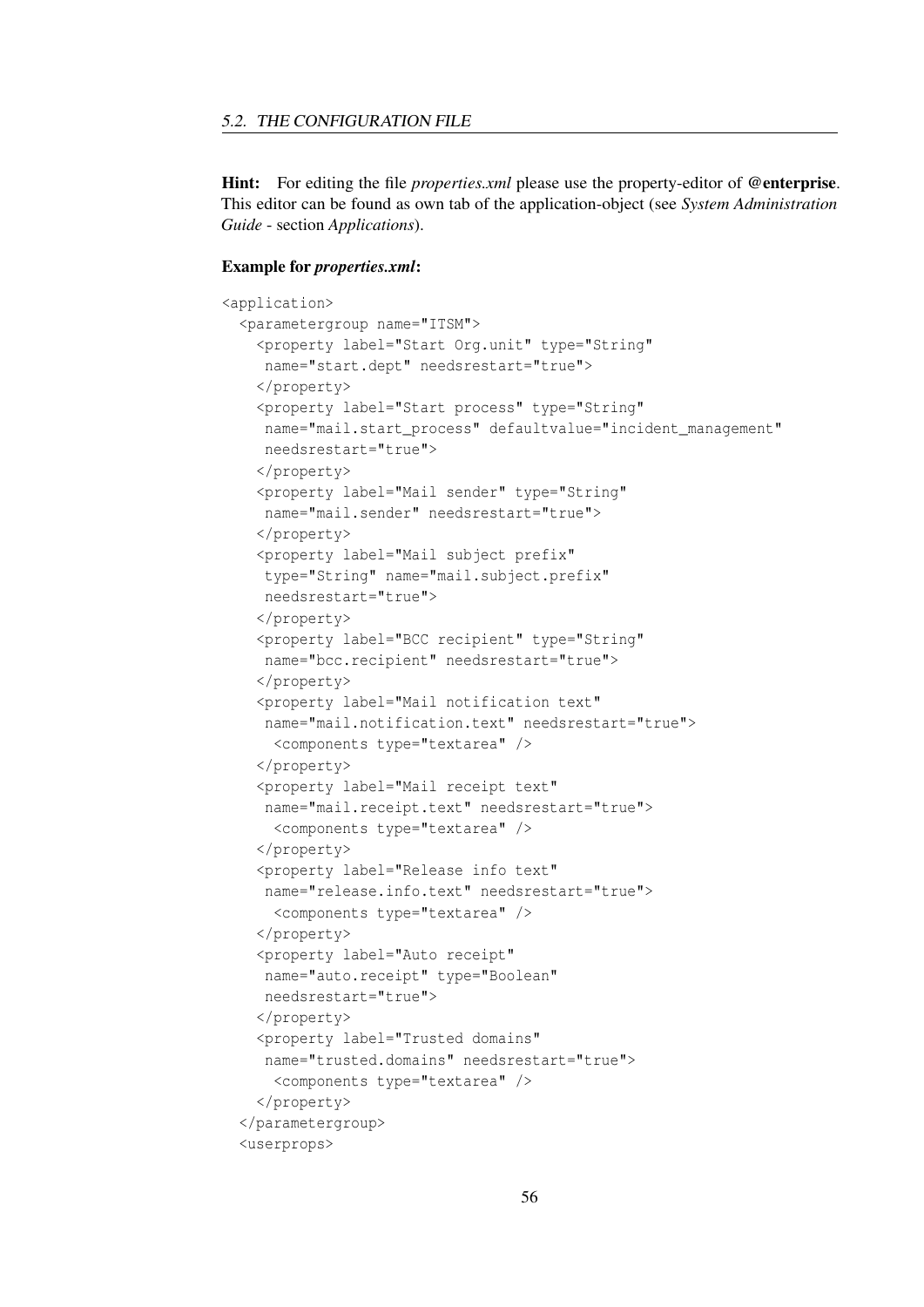```
<property label="Signature" name="signature" needsrestart="false">
    <components type="textarea" />
    </property>
  </userprops>
  <resource strings="" errors=""></resource>
</application>
```
The property-file starts and ends with an *application*-tag. Between this tags you can define

- parametergroup (displayed as section in *Administration* → *Configuration*)
- userprops (displayed as group in *Worklist*  $\rightarrow$  *Extras*  $\rightarrow$  *Settings*)
- resources (plus error-resources)

A parametergroup should contain a *name*-attribute which represents the link in the navigationtree of *Configuration*. Within the parametergroup and userprops the *property*-tags can be set, which symbolizes the property. The keywords *name* and *type* must be defined, *label* is optional (only for representation in GUI). Additionally a *defaultvalue* can be set within the *property*-tag. The keyword *needrestart* defines, if the server has to be restarted or not when property is set via GUI. The *components*-tag allows to define other html-elements like password-fields, select-lists, textareas, links, etc. @enterprise uses also a default propertyfile (stored in *conf*-folder), where you can see the definition of all @enterprise properties (values stored in *avw.conf*), but DO NOT CHANGE THIS FILE!

Following example shows, how to define different html-elements (snippet of *parametergroup*tag):

```
<property label="Textfield name="example.textfield">
<components type="textfield" size="40" />
</property>
<property label="Password" name="example.password">
<components type="password" />
</property>
<property label="Textarea" name="example.textarea">
<components type="textarea" />
</property>
<property label="Checkbox"
name="example.checkbox" type="Boolean">
</property>
<property label="Dropdown-List"
name="example.dropdownlist" type="Integer"
defaultvalue="0">
 <restriction>
<enumeration value="0" name="v1" />
<enumeration value="1" name="v2" />
<enumeration value="2" name="v3" />
 </restriction>
</property>
```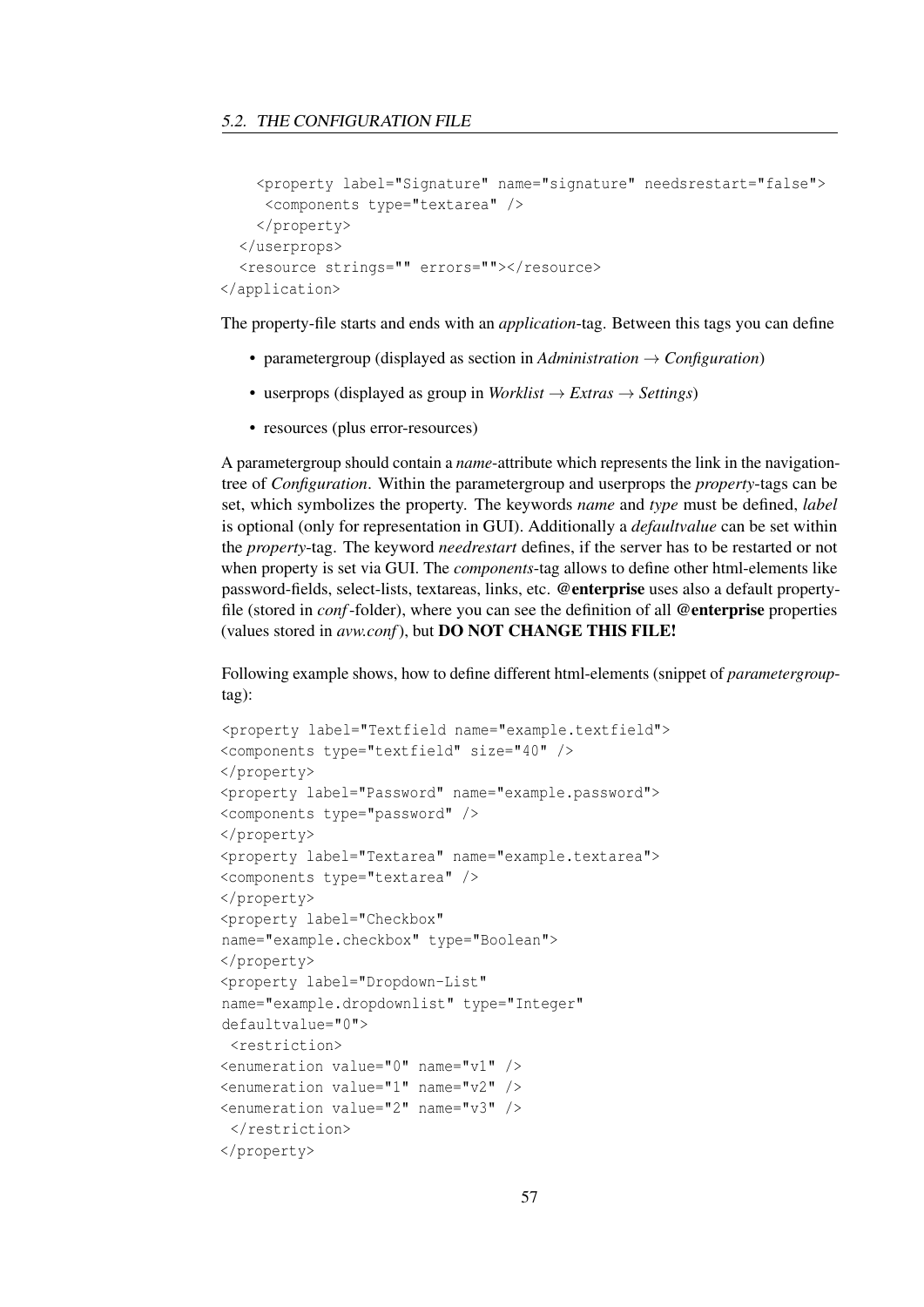```
<property lable="Select-List" name="example.selectlist">
<components type="selectlist" multiselect="true" />
<restriction>
<enumeration value="1" name="sunday" />
<enumeration value="2" name="monday" />
<enumeration value="3" name="tuesday" />
<enumeration value="4" name="wednesday" />
<enumeration value="5" name="thursday" />
<enumeration value="6" name="friday" />
<enumeration value="7" name="saturday" />
</restriction>
</property>
<property label="Class Checker" name="example.classchecker">
<components>
<a href="javascript:ep.admin.checkClass('example.classchecker',
'aimg','instanceof java.lang.Object')">
<img id="aimg" src="../images/cpcheck.gif" />
</a>
</components>
</property>
```
## *5.3 The Application Class*

The application class contains methods for startup, shutdown, and other control operations of the application. The interface com.groiss.component.Service (a sub-interface of Service) contains the following methods:

```
public void startup() throws ApplicationException;
public void shutdown() throws ApplicationException;
public boolean isRunning() throws ApplicationException;
public void reconfigure() throws ApplicationException;
```
The first two methods are called on startup respective shutdown of the server. The method isRunning can be called to find out whether the application is running or not (whatever this means in the context of the application).

There is a default implementation of the application interface, the ServiceAdapter class. It contains empty method bodies. We strongly recommend to extend the adapter instead of implementing the interface: Future extensions of the interface (addition of methods) can make your implementation incomplete whereas the Adapter class will always implement the necessary methods.

Another class, DefaultApplicationAdapter provides a default implementation of the ApplicationAdapter interface, which contains some methods to tailor the behavior of an application. You can define such a class and register it in the application administration (field application class).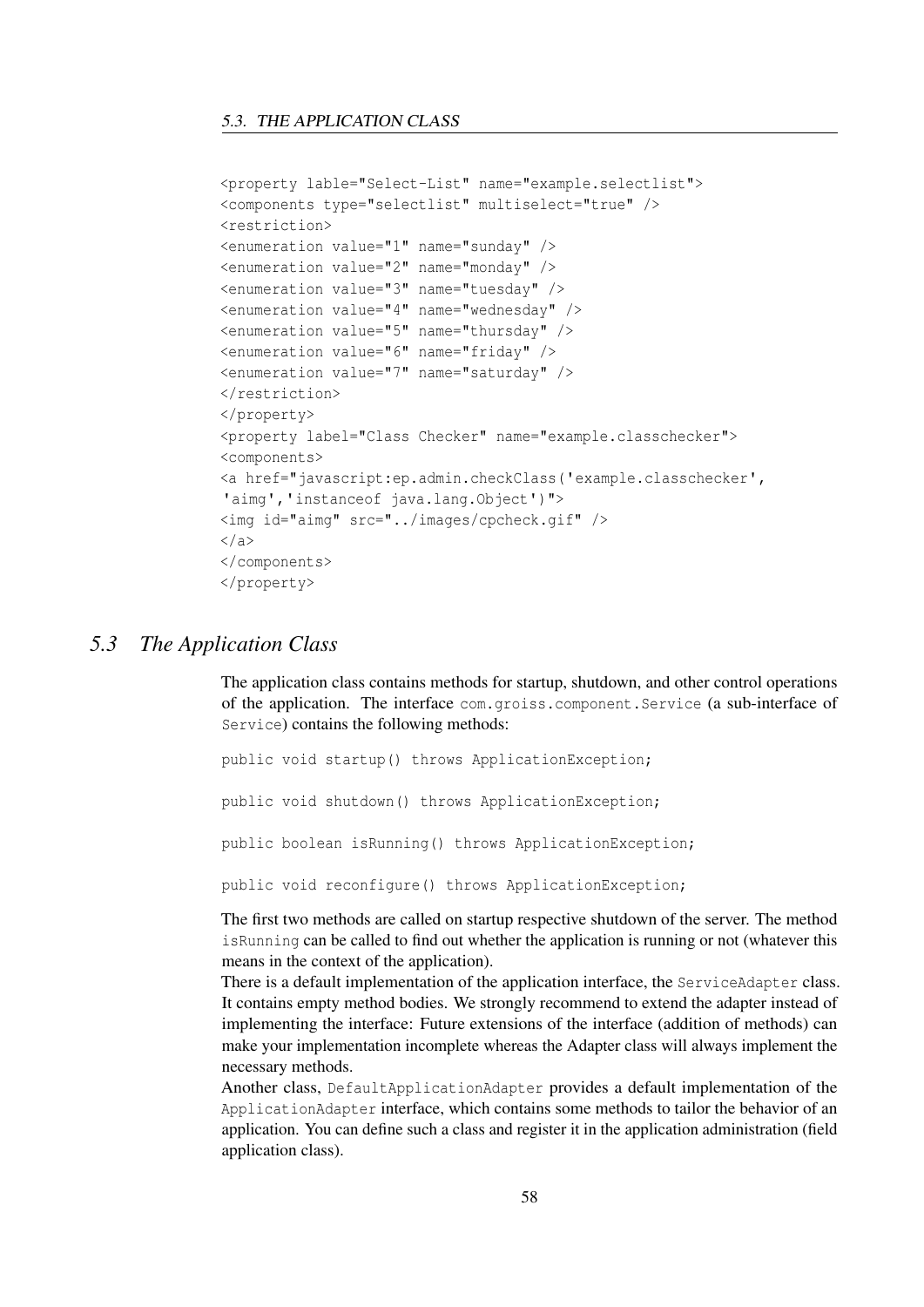## *5.4 Documentation of Applications*

<span id="page-58-0"></span>You can add documentation pages to your application by specifying a property with the key avw.application.docu and/or avw.application.docu.html in the application's appl.prop file. @enterprise will search for the documentation in the classpath, so you must add it to the folder lang/<language> either within classes directory or to the application jar file in the lib directory. Here comes an example for the properties:

```
avw.application.docu=demodoc/demo.pdf
avw.application.docu.html=demodoc/html/index.html
```
When a user clicks on Help and Content, the system searches for **@enterprise** and application documentation. If at least one application documentation is found, a selection page will be shown, where the user can choose either the system documentation or an application documentation. The application documentation links to the location specified in the above mentioned properties. There you can provide HTML help pages or links to pdf-files or whatever you prefer.

#### 5.4.1 Using context sensitive help in applications

@enterprise offers the possibility to add a html version of application's help (parameter *avw.application.docu.html*). This html version can be used as context sensitive help on application masks which is opened when key *F1* is pressed. For this purpose the html help-pages must contain anchors (id-attribute) to get the correct relation between mask and help page. Following an example for a help page:

```
<h1 id="problems">Problem Management<h1>
...
 <h2 id="startProblem">Start problem</h2>
  For starting a problem the agent ...
<h1 id="config">Configuration</h1>
...
```
If the help pages are defined, the next step is to set the context on html masks, in widgets or in gui-xml. The context consists of the application-id and the anchor defined in help-page.

On html mask you have to set the correct context with function *ep.util.setHelpContext()* as shown in following example:

ep.util.setHelpContext('itsm/startProblem');

Please note that following @enterprise JavascriptLoader must be imported on html mask where context sensitive help should be used (see section [16.1](#page-215-0) for details):

```
<script src="../servlet.method/com.groiss.gui.JavascriptLoader.getScripts">
</script>
```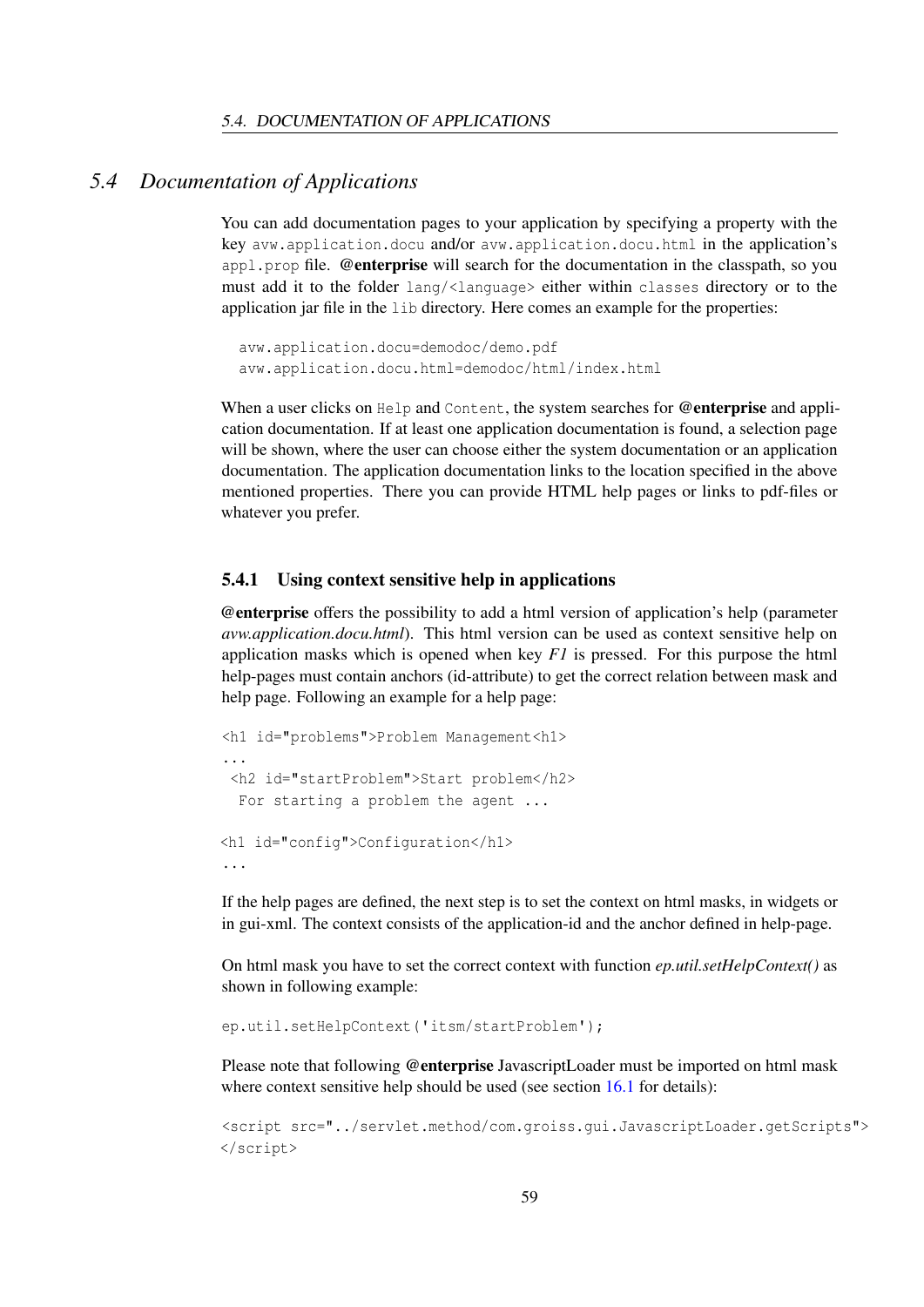In case of DOJO widgets (see section  $16.3.1$ ) the attribute helpContext can be used to set the context. The following example should demonstrate how the context can be set:

```
...
var dlg = new Dialog({
  title:"@@@startProb@@",
  content:thePane,
  helpContext:"itsm/startProblem",
  showOk: true
});
...
```
If a help context for own defined tables or worklists is needed, you have to add the attribute *helpContext* in your gui-configuration file (see section [10\)](#page-109-0). Examples:

```
<table id="mytable1">
  <name>My table 1</name>
  <classname>com.dec.avw.appl.my_table_1</classname>
  <helpContext>itsm/mytable1</helpContext>
</table>
```
For the configuration parameter page created with data of *properties.xml* (see section [5.2\)](#page-54-0) an attribute called *helpctx* must be added with the context appl-id/anchor, if context sensitive help should work for this page, e.g.:

```
<parametergroup name="ITSM" helpctx="itsm/config">
...
</parametergroup>
```
In addition to this possibilities the user manual of @enterprise can be overwritten. This could be necessary, if the context help of @enterprise dialogs/masks should not point to the @enterprise user manual. For this purpose following parameters in @enterprise configuration section *Other parameters* are available:

- ep.user.docu: Path to PDF version of user manual. If an own user manual should be used for the @enterprise default dialogs, use a path analog to parameter avw.application.docu defined in file *appl.prop* of your application (see section [5.2](#page-54-0) for details).
- ep.user.docu.html: Path to HTML version of user manual. If an own user manual should be used for the @enterprise default dialogs, use a path analog to parameter avw.application.docu.html defined in file *appl.prop* of your application (see section [5.2](#page-54-0) for details).
- ep.user.docu.shadowall: If value is set to *true*, the fallback to default user manual will be disabled, i.e. the paths are used which are entered in ep.user.docu and ep.user.docu.html. If this parameter is *false*, the @enterprise user manual will be used as default, e.g. if in case of context sensitive help the help page in an own defined user manual could not be found.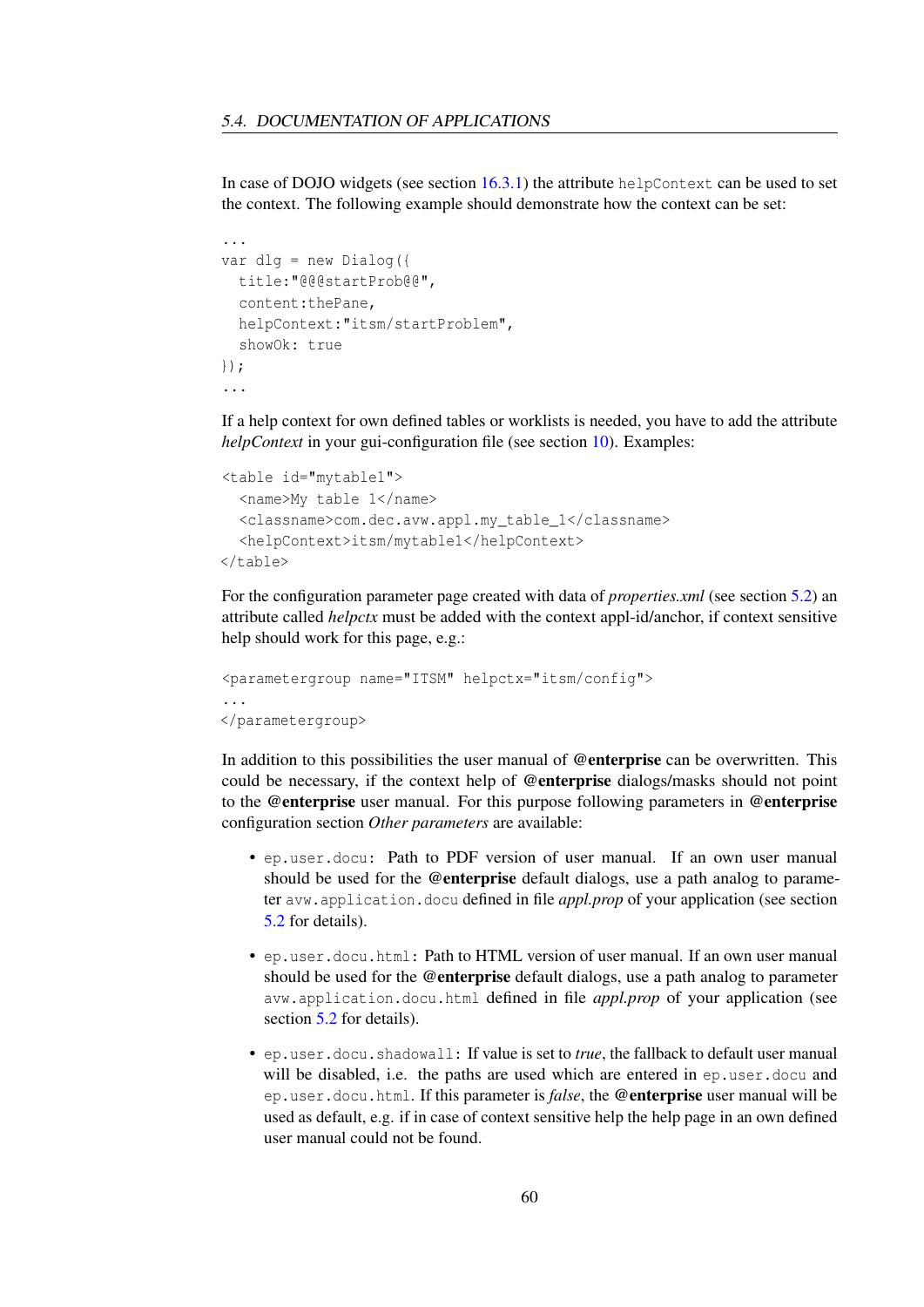Please note, if an own user manual should be used, the anchor-ids in your html help pages must contain the same anchor-ids as in the @enterprise user manual html files! Example: The dialog of task function *Set priority* has the helpcontext 'user/setpriority'. In this case your help page must contain a html-tag with id *setpriority*.

## *5.5 Internationalization of Applications*

@enterprise offers the possibility to add your own resource bundles to your applications. For internationalizing your application following steps are necessary:

- 1. Definition: A resource bundle for the strings (and error) messages of the application must be defined (see section [4.8\)](#page-50-0).
- 2. Configuration: The resource bundle must be added to the application (see *System Administration Guide* - section *Applications*).
- 3. Usage: There are different ways to use the resource bundle:
	- Resources loaded by @enterprise: Use the placeholders "@@@" e.g. in forms or gui-configuration (see section  $10.2.5$  for using placeholders in guiconfiguration). All strings (= keys) starting with " $@@@"$  and ending with "@@" are interpreted as translation labels. If the string "@@@" is needed in html/javscript files (= should not be internationalized), you have to write following string:  $@@@@$

#### Example for forms:

```
<input type="button" value="@@@close@@">
in locale en_US: <input type=button value="Close">
in locale de_AT: <input type=button value="Schließen">
```
- Resources loaded by FileServlet (images, scripts, HTML pages): This resources are loaded from alllangs directory in classpath or from language specific directory (see section [5.9\)](#page-63-0). Use the placeholders " $@@@"$  as described above.
- Java Code: In JAVA code use ApplicationAdapter to get the Resource object (see section [9.3](#page-89-0) for more details). If the keys of a HTML-page should be translated, load the HTMLPage object like in following example (see section [2.4](#page-12-0) for more details).

#### Example:

```
ApplicationAdapter applclass =
  (ApplicationAdapter)ServiceLocator.getOrgData().getById(
  Application.class,"staffprocs").getApplicationClass();
Resource res = applclass.getResource();
String key = res.getString("key"); //translation key without @@@
HTMLPage p = new HTMLPage('hrmasks/info vacation added.html", res);...
```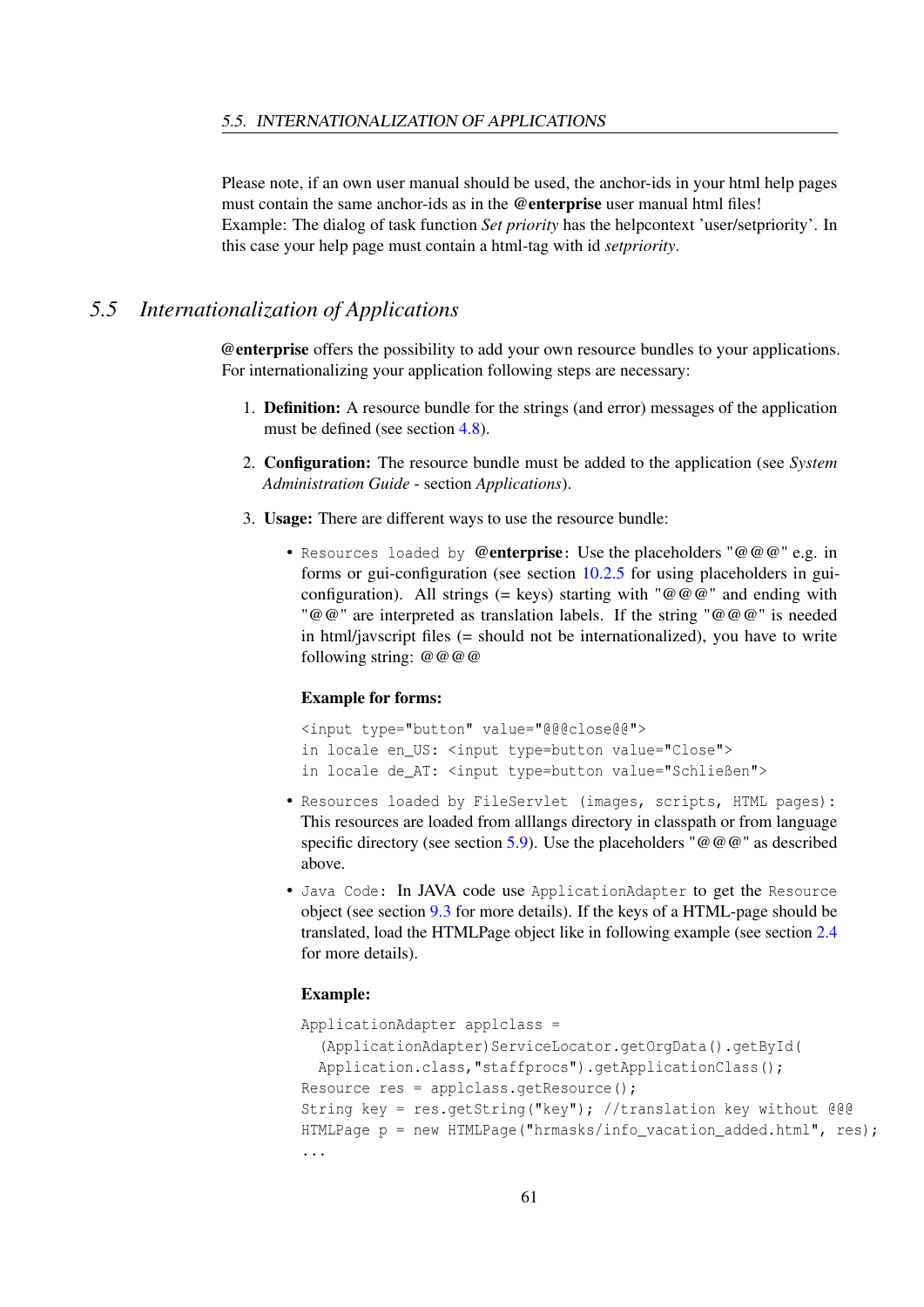If standard @enterprise resources should be used, the key must contain a leading *ep:*, e.g. @@@ep:role@@. It is also possible to use resources of other applications. In this case the application-id is the prefix instead of *ep:*, e.g. *@@@itsm:abortandarchive@@*.

## *5.6 Startup and Shutdown*

On startup of an application the system performs the following steps:

- Add the jar files to the lib directory and the classes directory to the classpath.
- Load the configuration file.
- Execute the startup method of the application class.

## *5.7 Installation*

The installation of an application is done in two steps:

- First, copy the files to the destination directory.
- Secondly, create an application object, specify the id, name and installation directory of the application.

On insert of the application object, the classpath is altered, the application loaded and the application is started.

A second possibility to add an application is to pack the application into a jar or zip file and load it onto the server. This is done via the "Install Application" function in the administration task list.

## *5.8 Upgrading/Patching*

Detailed information on how to apply a patch to an application can be found in the system installation manual.

#### 5.8.1 Creating patch archives

A custom patch file has to meet following standards: The technical format of a patch archive is a ZIP-archive. It incorporates the individual new build numbers of the files to be patched, along with two additional files (version,changes) which describe the patch and the needed actions.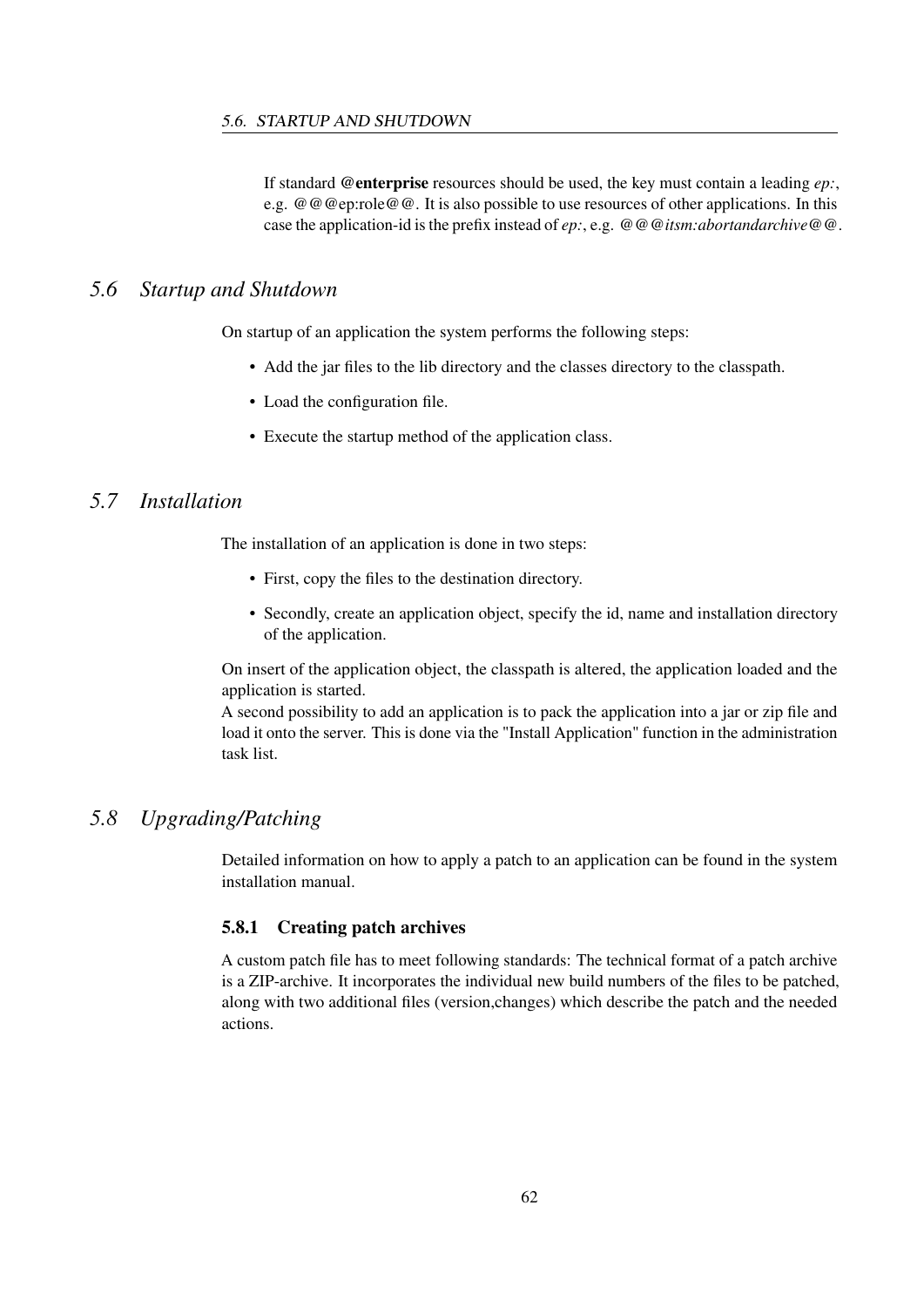#### version

This file describes the build number of the patch and can also be used to specify a minimum required application build number to be installed before the patch can be applied. The following parameters are supported:

- new: Describes the build after applying the patch. This parameter is required.
- base: Describes the minimum required build number. This parameter can be used if you want to release service-packs.
- base-file: You can specify a pattern for a jar-file, which is used to determine the currently installed version of an application. Wildcards (\*) can be used.

#### Example for file *version*:

```
new:4.7.1.1
base:4.7
base-file:lib/itsm-*.jar
```
Because not every patch may be applicable for each installation, the mechanism compares the currently installed build to the build number of the patch and the minimum required build.

The installed build is retrieved from the file you specified with the *base-file* parameter. E.g. if you set the parameter to lib/itsm-\*.jar, a file is searched in the application-directory matching that pattern. So if you have a file named itsm-1.0.jar in your lib folder, this file is used. The patch mechanism can use two mechanisms to determine the version of the file.

- Manifest: A parameter named *Implementation-Version* is expected to be in your referencefile's manifest file.
- Filename: The build number is determined using the reference-file's name. The part between the last '-' sign and the file-ending (.jar) is considered to be the version identifier.

Regardless where you prefer to store your build information, the build has to consist of several numbers separated by a dot (e.g. *4.7.1.1*).

Please note: If the currently installed build cannot be determined, the patch will not be applied.

#### changes

This file describes the required actions. Following actions are supported:

Copy Copies the file from the patch-archive to the given location. If the file doesn't exist, it will be created. If the file exists but is the same as the file in the patch (checksum comparison) , no action will be performed.

Delete Deletes the specified file (if present).

One file has to be specified per action. Each action has to be in a separate line.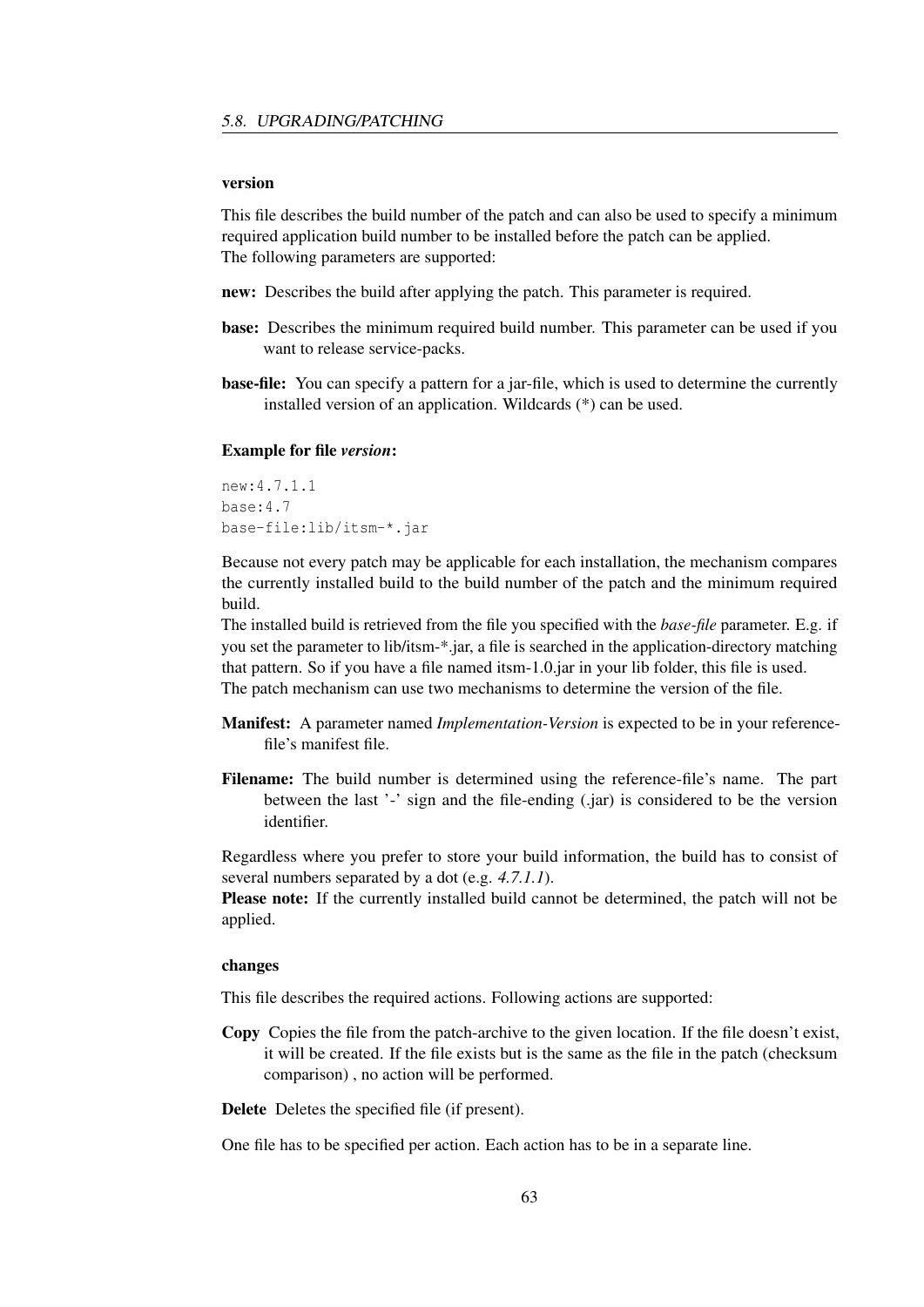#### Example for file *changes*:

```
Copy:lib/docu_it.jar
Delete:classes/MyForm.html
Copy:lib/itsm-1.0.2.jar
...
```
## *5.9 Mapping of URLs to files or methods*

<span id="page-63-0"></span>In this section we explain how a HTTP request URL is interpreted by @enterprise. But let us first briefly step over the components of an URL:

```
<protocol>://<host>:<port><path>?<query>
```
e.g.:

http://www.groiss.com:80/wf/servlet.method/a.b.c?oid=24323&time=3254777

The protocol (http) states the set of rules which govern the communication between client and server place. The host is the name or ip-address of the machine (www.groiss.com). The port (80) is a specific transport endpoint within the machine. Together these three components specify a service, which is an @enterprise installation in our case.

The path  $(\sqrt{wf}/\sqrt{se^{\frac{1}{\pi}}}t)$  method/a.b.c) refers to a resource within the service. By interpreting this path, the service searches for resources internal to the service. Typical resources are static files and dynamic content generated by program code. The parameters (oid=24323&time=3254777) can be used by the service to customize the resource.

#### Using and referencing URLs

We do not deal with the protocol, host and port components of an URL, since we should never reference to them within the same @enterprise installation. Further, in @enterprise as well as in application servers, all URL paths start with the context root. In a standalone installation this is always "/wf". When @enterprise runs within in an application server the context root is specified during deployment.

When specifying URLs, adhere to the following rule:

Do not use an absolute URL when you are referring to resources within the same engine (deployment context). In other words:

- do not include the protocol (http://)
- do not include the host name
- do not include the port
- do not include the context root
- do not include the slash following the context root

#### in your URLs.

By obeying to this rule, we gain deployment transparency within the server. The browsers are responsible for constructing the absolute URL from the relative ones. In case of doubt, use the status line of the browser to determine the constructed path.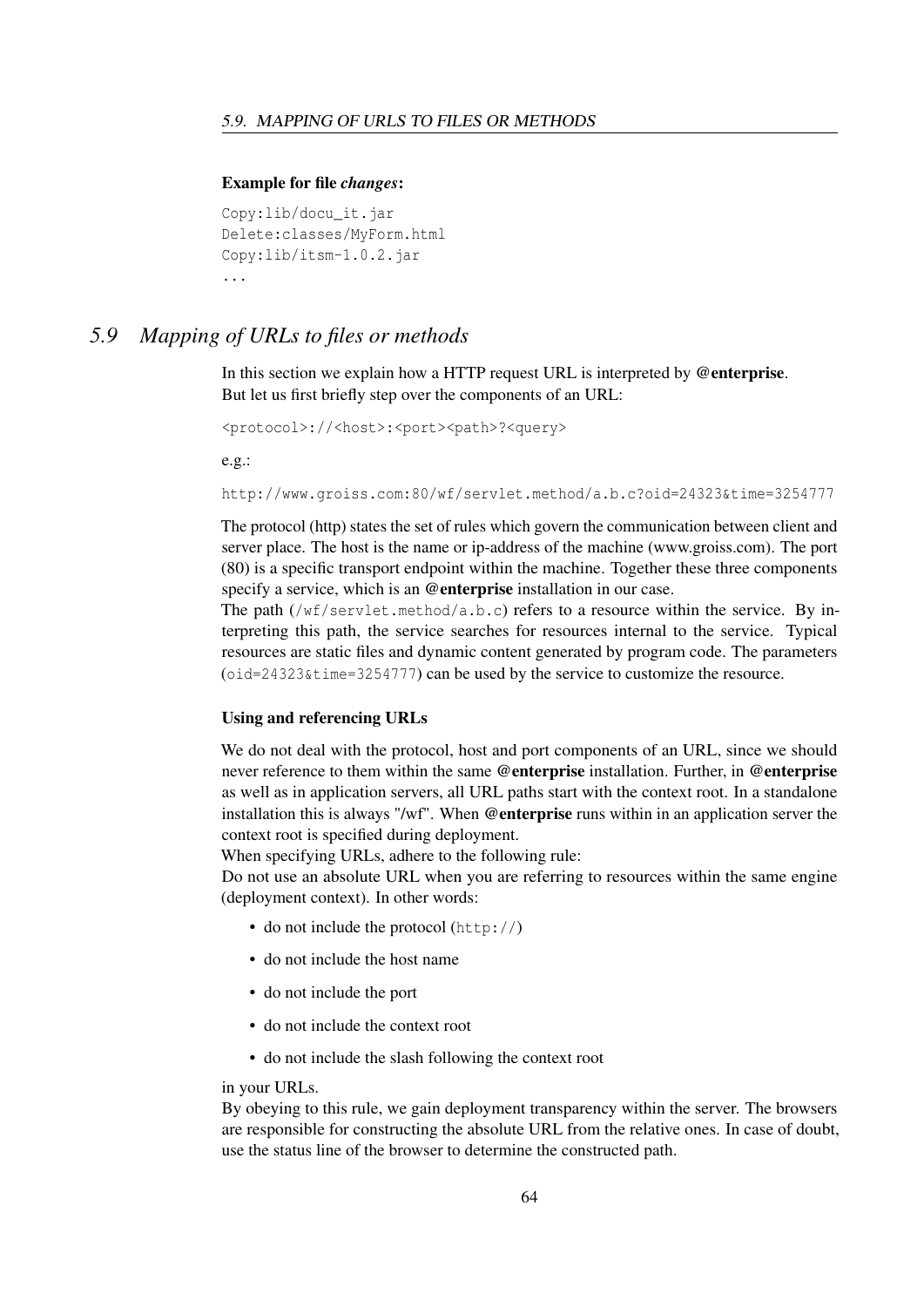#### Mapping of the URL path to a resource within @enterprise

When the part of the path after the context root is /servlet.method, then the Dispatcher servlet is responsible for dealing with the URL. This is described in section [2.1.](#page-10-0) Any string different from /servlet.method is handled by the FileServlet, which is respon-

sible for locating the file specified in the URL path and for proper internationalization of those files.

Since there may be files which are independent of the language, the FileServlet distinguished two cases:

#### a) language independent files

For addressing language independent files, the string /alllangs follows the context root. The files are searched in the classpath including the alllangs prefix.

Example: The classpath consists of two components:

- a directory /home/firstappl/classes
- followed by a jar file lib/secondappl.jar

When resolving the URL

http://myhost:8000/wf/alllangs/dir/text.html

the FileServlet first tries to locate the file by accessing alllangs/dir/text.html starting from the directory /home/firstappl/classes. If successful, the file is returned. If the file could not be found in the first component of the class path, then the next component is searched, and so on. In the example the FileServlet tries to locate the file by searching for alllangs/dir/text.html within the jar file lib/secondappl.jar.

Hint: Since @enterprise version 8.0 images are stored in lang instead of alllangs folder.

#### b) language dependent files

When a string different from "/alllangs" follows the context root, the FileServlet interprets the file as language dependent, for which the FileServlet supports two mechanisms:

- 1. The file has already been translated for the different locales, and the translations have been stored in separate directories.
- 2. There is just one file (a template containing special labels) which is translated on-the-fly when the file is loaded.

Because a locale can contain language, country and variant, the search path is implicitly extended by

- 1. lang/<language>/<country>/<variant>/
- 2. lang/<language>/<country>/
- 3. lang/<language>/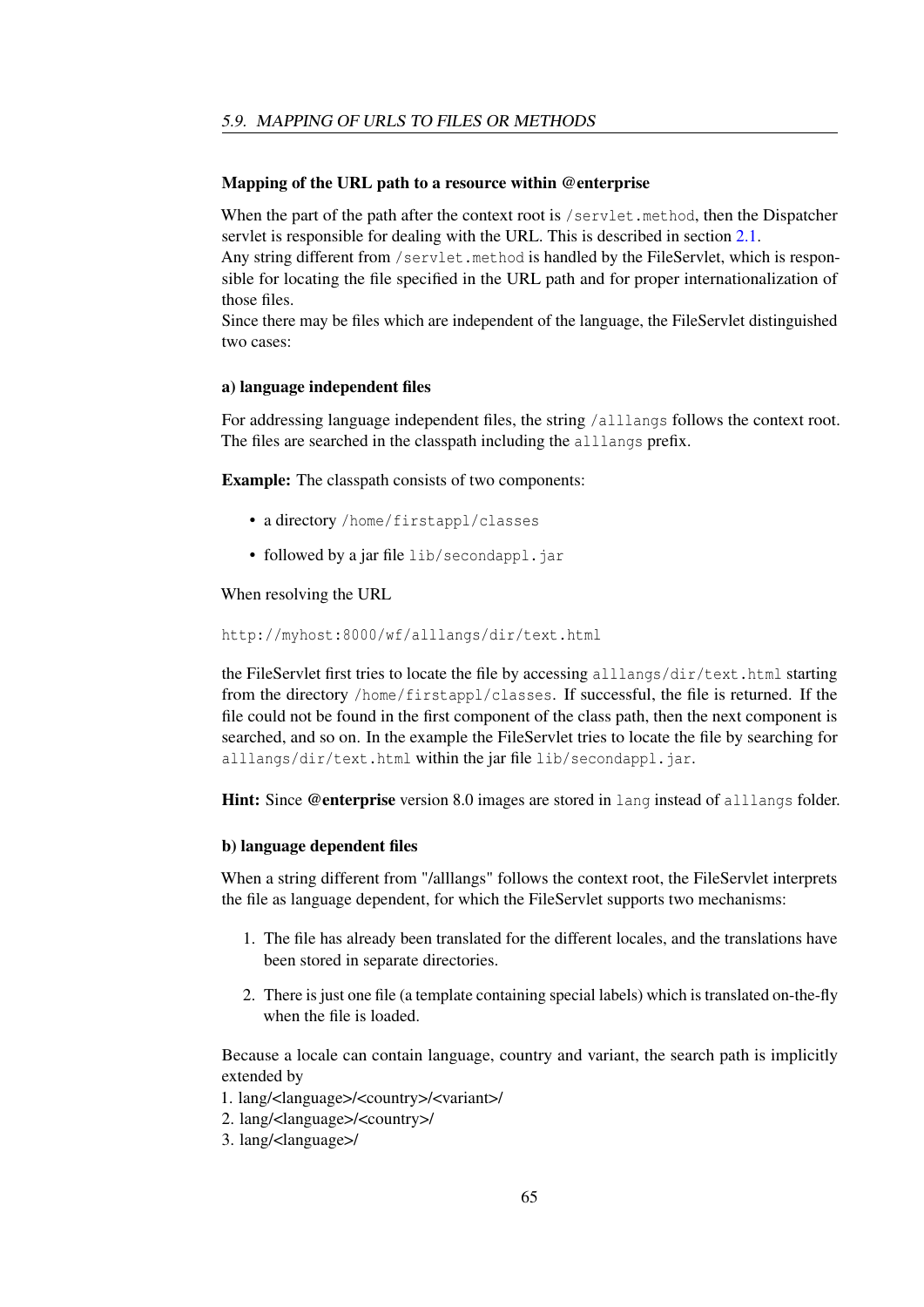#### 4. lang/default

in this order.

If the file could not be found, an untranslated template is searched by extending the path with 5. alllangs/

If the file is found in steps 1,2,3 or 4 it is sent to the browser unchanged, if found in during step 5 it is translated on-the-fly (see following subsection).

Note that each of the steps means to search within all the components of the classpath.

Example: The classpath consists of two components:

- a directory /home/firstappl/classes
- followed by a jar file lib/secondappl.jar

#### When resolving the URL

http://myhost:8000/wf/dir/text.html

and the locale is en\_US, the file is searched in the following locations (since the locale has no variant, the search starts at step 2):

- 2. /home/firstappl/classes/lang/en/US/dir/text.html lib/secondappl.jar!lang/en/US/dir/text.html
- 3. /home/firstappl/classes/lang/en/dir/text.html lib/secondappl.jar!lang/en/dir/text.html
- 4. /home/firstappl/classes/lang/default/dir/text.html lib/secondappl.jar!lang/default/dir/text.html
- 5. /home/firstappl/classes/alllangs/dir/text.html lib/secondappl.jar!alllangs/dir/text.html

Because the files are searched in all the components of the classpath, it is highly advisable to use different prefixes for the files of different applications.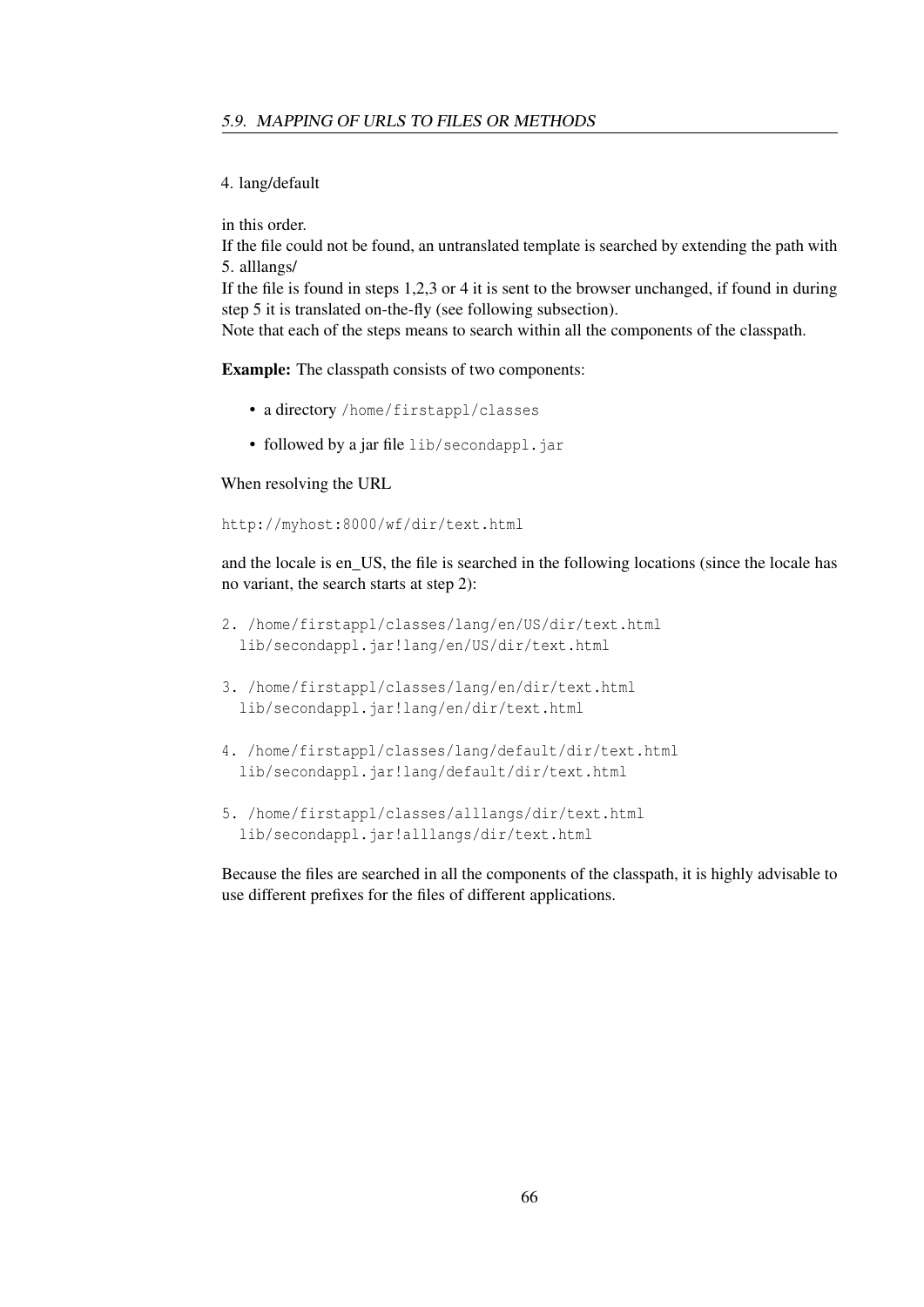## <span id="page-66-0"></span>*6 Organizational Data*

The package com. groiss.org contains the API for the organizational data in  $\omega$  enterprise. See the @enterprise Administration Guide for a description of the objects for representing organizational data.

The interfaces Application, OrgUnit, Role, Right, and User have been defined to access information abort the organization.

The interface OrgData is a service-interface for retrieving objects and make changes in the organizational database.

The methods get and list wrap the corresponding methods in the Store interface. Example: the following piece of code returns the list of active organizational units, ordered by name:

```
List l = ServiceLocator.getOrgData().
         list(OrgUnit.class, "active=1", "name", null);
```
If you have the id of one of the objects of the organizational data, you get the object with the method getById.

## *6.1 Users, their Roles and Rights*

The interface User represents a person known to the system. The toString methods returns the title, first name and surname, separated with spaces.

The toListString method return the same in another order: the surname, the first name and then the title. It is more suitable for showing lists of users sorted by surname.

Use the methods getRoles and hasRole for finding out whether a user has a role. Example: The following example shows the roles a selected user has in the - optionally selected department.

```
public Page showUserSelection(HttpServletRequest req) throws Exception {
   HTMLPage p = new HTMLPage();
   p.setPage(
        "<html><form action=\"com.groiss.demo.OrgDemo.showUserRoles\">"+
        "%user% %org% <input type=submit></form></html>");
    OrgData od = ServiceLocator.getOrgData();
    p.substitute("user", new DropdownList("user",
```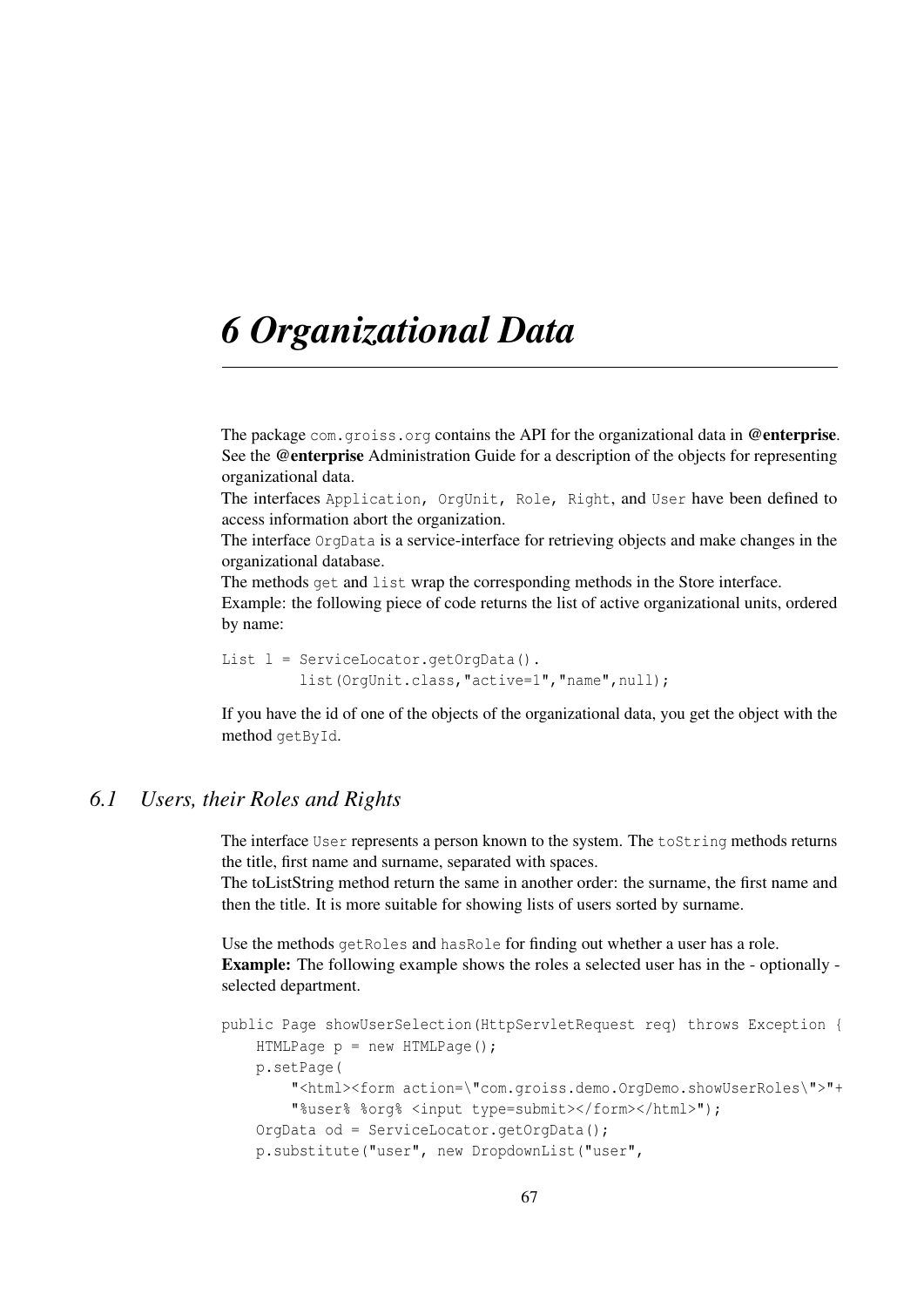```
od.list(User.class,null,null,null)).show());
    p.substitute("org", new DropdownList("dept",
        od.list(OrgUnit.class, null,null,null), true).show());
    return p;
}
public Page showUserRoles(HttpServletRequest req) throws Exception {
    HTMLPage p = new HTMLPage();
    p.setPage("<html>%roles%</html>");
    OrgData od = ServiceLocator.getOrgData();
    User u = (User)od.get(User.class,
        Long.parseLong(req.getParameter("user")));
    OrgUnit ou = null;
    String d = req.getParameter("dept");
    if (!StringUtil.isEmpty(d)) {
        ou = (OrgUnit)od.get(OrgUnit.class, Long.parseLong(d));
    }
    p.substitute("roles", od.getRoles(u,ou));
    return p;
}
```
The first method shows a HTML page with two select lists for selecting a user and an organizational unit. The second method reads the corresponding User and OrgUnit objects and shows the roles of the user (optionally in the OrgUnit).

The home department - the department where the user has the home role can be retrieved with the method getDefaultDept.

For checking whether a user has a right, use the method has Right (User, Right, Object) of interface OrgData.

You can overwrite the right checks for an object when implementing interface RightCheck. Implementing this interface is especially useful for classes which permissions are dependent on permissions on other objects (e.g. to edit object A the user must have edit right on some related object B). When implementing RightCheck you can use the right-related methods of interface OrgData (e.g. hasRight or its may-methods) for checking the rights of related objects or the methods of utility class DefaultRightCheck. The difference between those two alternative ways is that OrgData will check if the passed object implements RightCheck and therefore will take the hasRight-implementation of that object whereas DefaultRightCheck will check the standard permission system.

**But note:** you MUST NOT call the mentioned methods of  $OrgData$  with the current object (i.e. 'this' in Java) in its hasRight-implementation. This would lead to an infinite loop.

#### *6.2 Database operations*

The OrgData methods insert, update, delete perform the corresponding actions of the Store service with the following additional functions: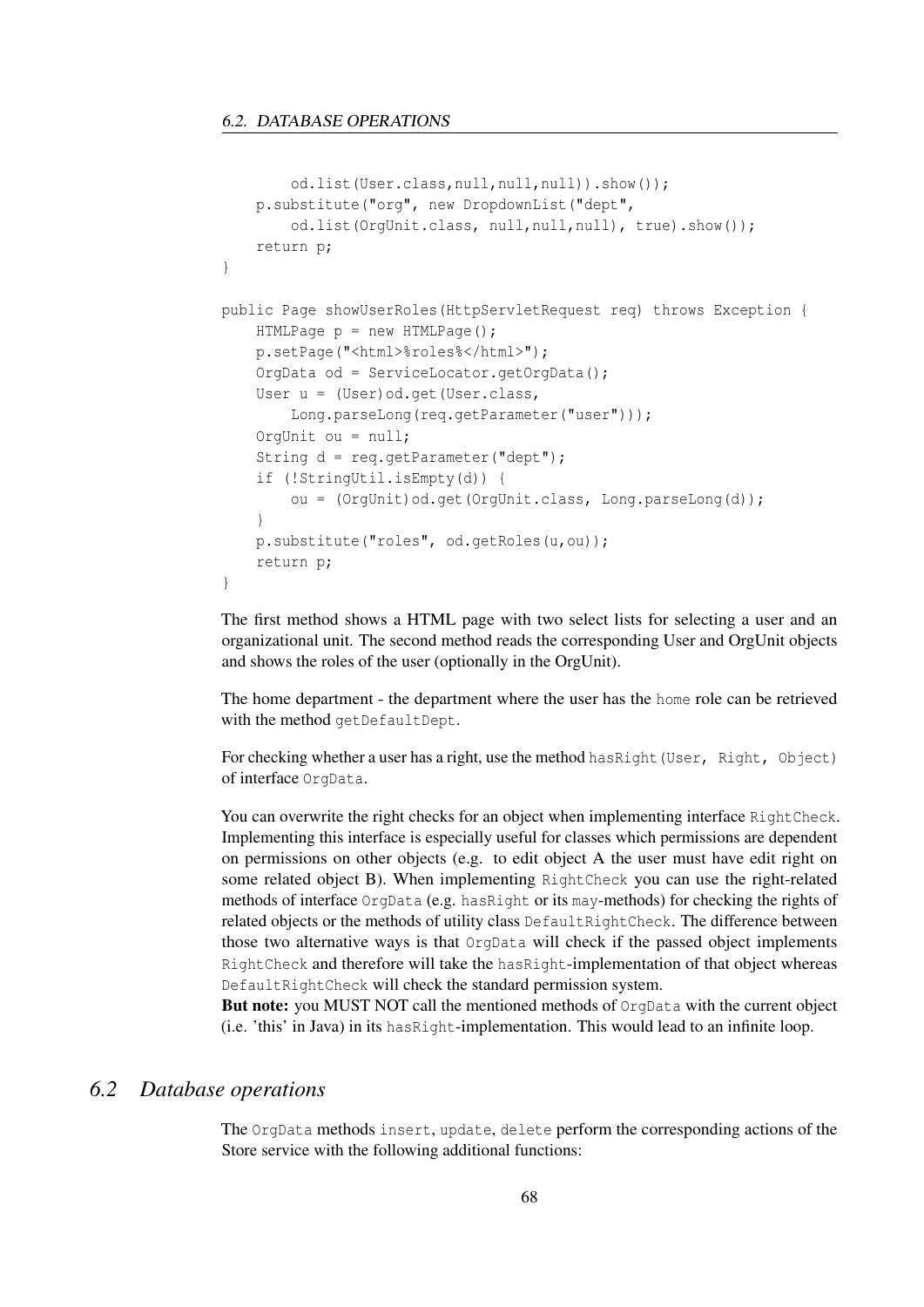- checking permissions: The methods insert, update, and delete call the corresponding may\* methods before performing the operation. As user argument the thread user is used. If the object implements the RightCheck interface the methods of the interface are called instead of the standard methods.
- making log entries: If the class implements the interface HasLoq a log entry is written to the database.

You can get the log entries for an object with the method  $\text{OrgData.getLogEntries}()$ .

## *6.3 Password Policies*

To write a special password checker, you have to implement the interface com.groiss.passwd.Checker (and configure it in the password policy configuration).

interface Checker A Checker has a method which checks the password if it is compliant to the specific policy. The method getReasons returns a list of Strings representing the reasons, why the password is not compliant.

```
public interface Checker {
    public List<String> getReasons();
    public boolean isCompliant(String password);
}
```
## *6.4 Adding tab Additional Info*

In @enterprise it is possible to attach forms to master data objects, for example users, org-units, process definitions. For maintaining these objects there is an API and a user interface. It is necessary to define the relation in one of your GUI configurations files: Add a node *objectExtension* to the *<nodes*> section of the file (see section [10.2.4\)](#page-129-0), for example:

```
<config>
<tree>
  ...
 </tree>
 <nodes>
  .....
  <objectExtension id="your_id">
    <name>a_label</name>
    <classname>com.dec.avw.appl.myxform_1</classname>
    <form>myxform.xhtml</form>
    <attachedTo>com.groiss.org.User</attachedTo>
    <editable>true</editable>
    <position>1</position>
  </objectExtension>
  .....
```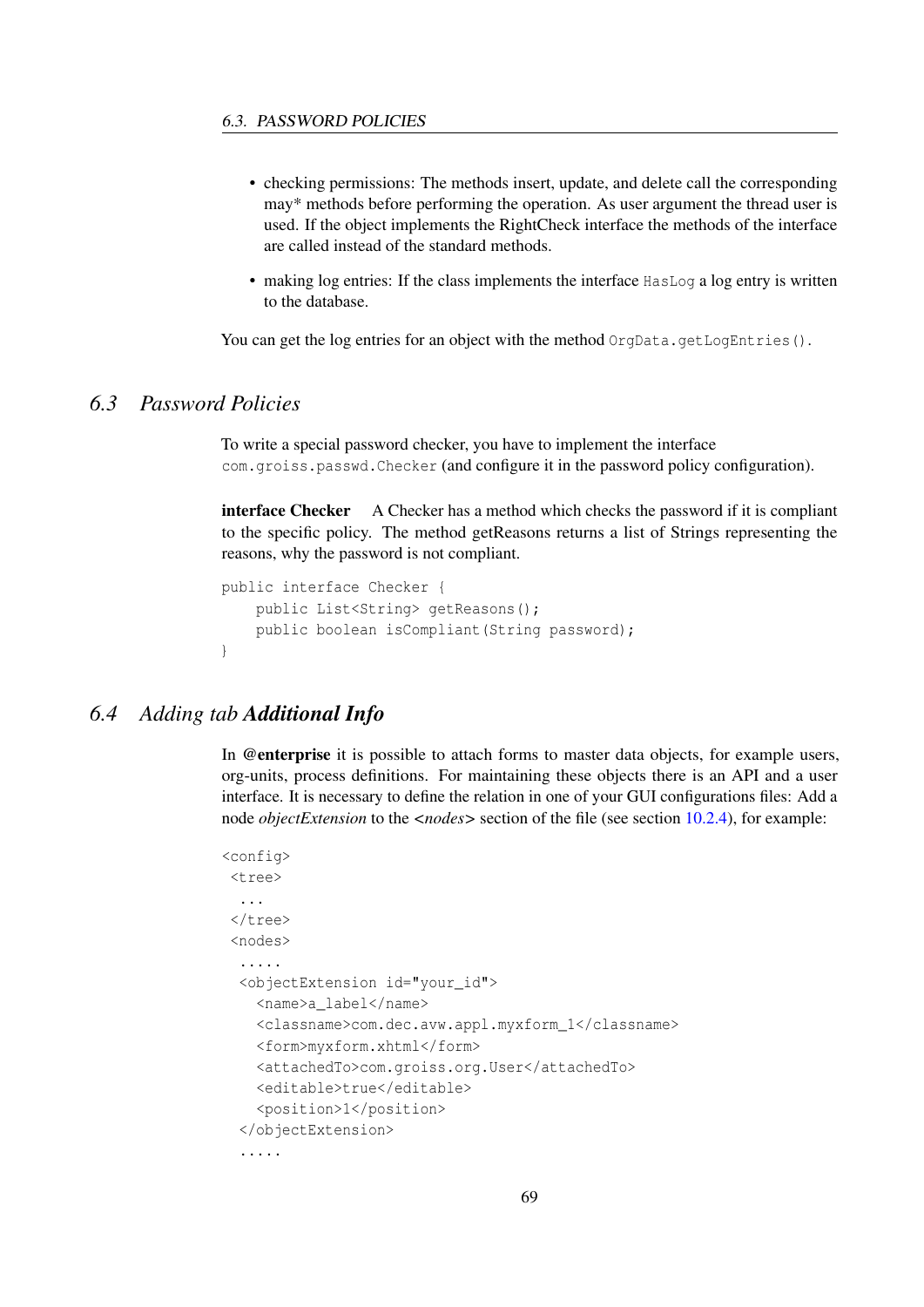</nodes> </config>

The configuration file **must** be referenced in a GUI configuration object. On startup, @enterprise reads these files and registers the object-extension nodes. In the above example you will now get an additional tab in the user detail mask, where you can edit the attached form. Enter the *classname* and - if class is not a form class, but any Persistent - the location where *form* (template) is available on file system. In the example above the form is located in *forms* directory of @enterprise. The attribute *editable* defines, if the content of *Additional info* tab can be saved with button *Apply* or only with button *Ok*. The attribute *position* can be used to define the position of the *Additional info* tab in the tab-list (must be a positive integer).

Hint: If any Persistent is defined as *classname* (excepting a form class), only XForms are allowed as template (= parameter *form*)! In case of a form class, it is possible to use xhtml forms and XForms as template.

The OrgData interface has the method getObjectExtension for accessing the attached object:

```
OrgData org = ServiceLocator.getOrgData();
User u = org.getById(User.class, "testuser_id");
DMSForm f = (DMSForm) org.getObjectExtension(u,
                     "com.dec.avw.appl.myxform_1",true);
//further handling with DMSForm
....
```
The method *getObjectExtension()* has following parameters:

- Persistent obj: The object, where the extension is added (e.g. User)
- String formclass: The form-class of the additional form
- boolean create: create the extension, if it does not exist
- Return value: the persistent object (e.g. a form)

## *6.5 Deleting master data with references*

If a master data object with references should be deleted, errors occurs with the property *isWarning=true*. These errors are intercepted and a message in a confirm-dialog is displayed. If the user accepts the deletion, the parameter *ignoreError=<errnum>* will be added to the request and deletion will be tried again, whereas the deletion-operations using this parameter. Following objects support this behavior/Exceptions which are marked as warning:

- Application Exception 232
- Dept Exceptions 88 and 232
- Role Exceptions 966 and 210
- All objects Exception 150

For each run new errors could be thrown. The accepted errors are available in ThreadContext and can be used in beforeDelete().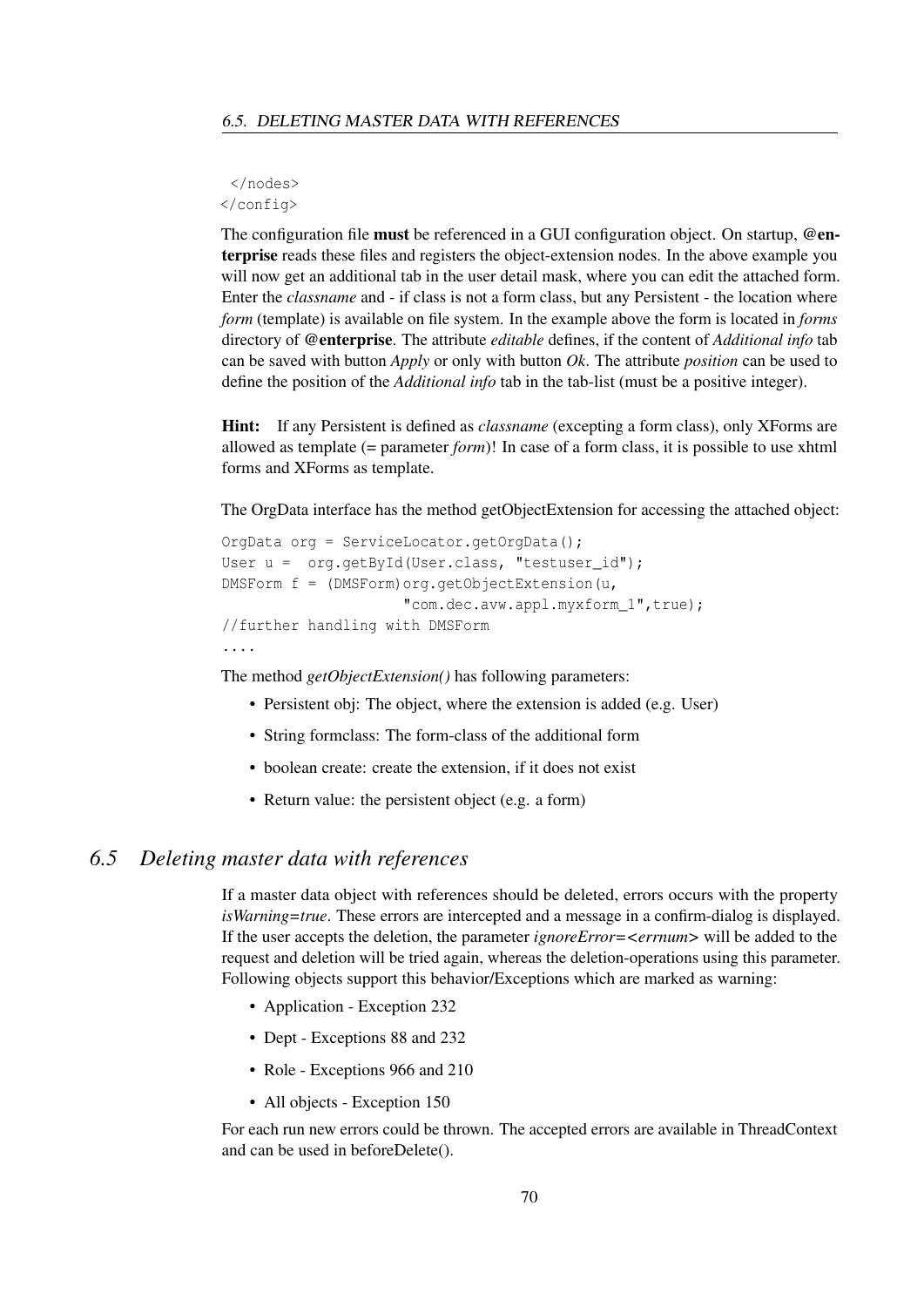## *7 HTML Components*

The following section describes the API to build HTML components with Java. We have defined Java Classes for most HTML elements, like forms, input fields, etc. You find the classes in the package com.groiss.gui.component.

The use of them is simple: call the constructor with the necessary arguments. The method show returns a string representation of the component.

The internal representation of the elements is a JDOM tree representing the XML structure of the element. The method getRoot returns this tree.

The following method contains three examples for using the components:

#### File **com/groiss/demo/HTMLComponents.java**

package com.groiss.demo;

```
import java.util.ArrayList;
import java.util.List;
import javax.servlet.http.HttpServletRequest;
import javax.swing.table.DefaultTableModel;
import com.groiss.ds.Pair;
import com.groiss.gui.HTMLPage;
import com.groiss.gui.Page;
import com.groiss.gui.component.DropdownList;
import com.groiss.gui.component.SelectList;
import com.groiss.gui.component.TableContainer;
import com.groiss.org.User;
import com.groiss.wf.ServiceLocator;
/** Some examples of HTML components
*/
public class HTMLComponents {
   static String[][] arr = { { "a11", 'a12", 'a13"}}, { "a21", 'a22", 'a23"} };static String[] headers = {"col1","col2","col3"};
   /** Show a select list of users.
   */
   public Page showMask(HttpServletRequest req) throws Exception {
      HTMLPage result = new HTMLPage() :
      List<User> l = ServiceLocator.getOrgData().list(
                        User.class, null, "surname",null);
```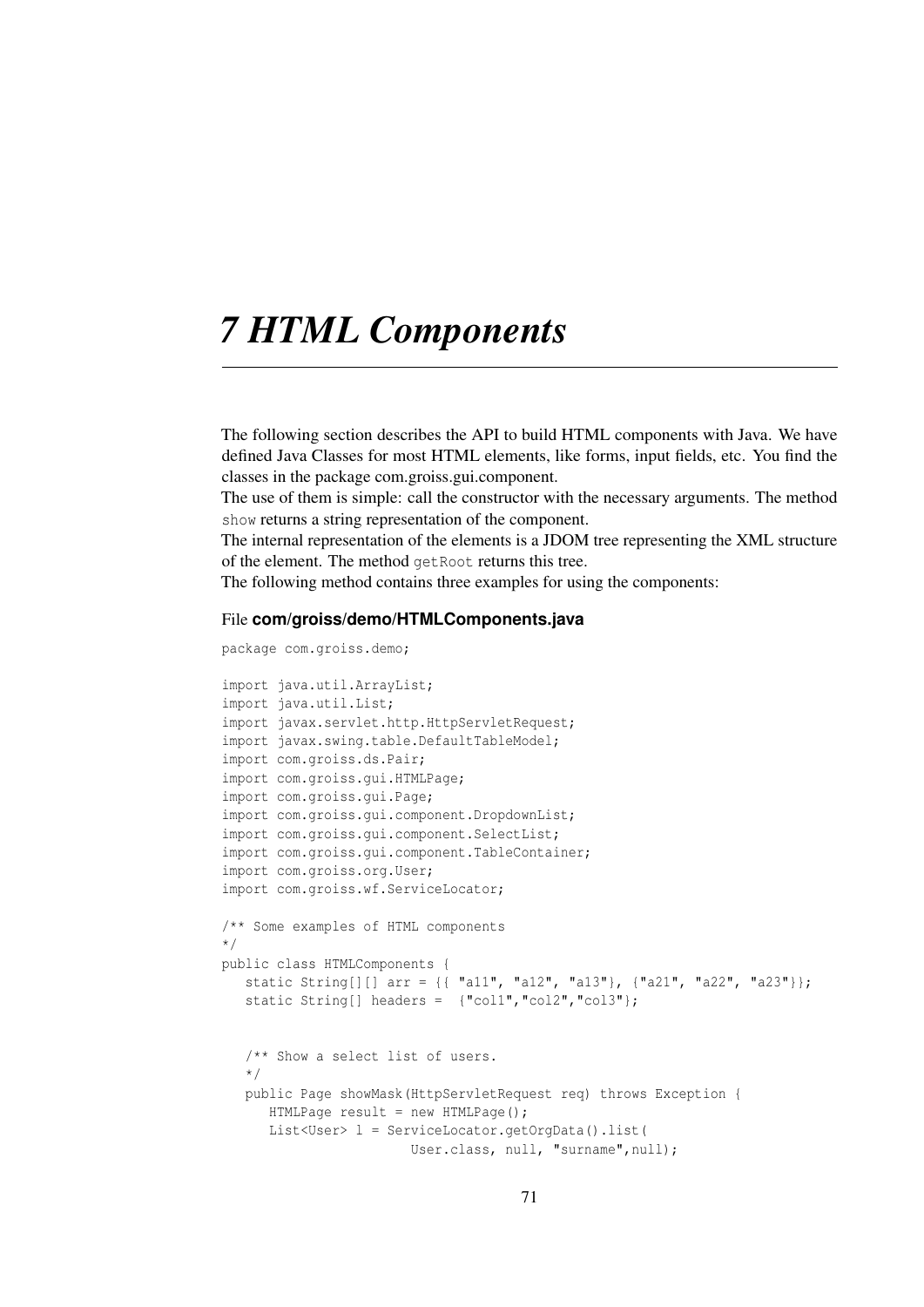```
SelectList sl = new SelectList("user", l, 10);
  DropdownList dl = new DropdownList("user", l);
   TableContainer tc1 = new TableContainer(new DefaultTableModel(arr, headers));
   tc1.setRowAttribute(1,"bgcolor","red");
   List<Pair<String, String>> style = new ArrayList<Pair<String, String>>();
   style.add(new Pair<String, String>("bgcolor", "grey"));
  TableContainer tc2 = new TableContainer();
  tc2.setAttribute("border","1");
   for (User u: l) {
     List<Object> row = new ArrayList<Object>();
     row.add(u.getSurname());
      row.add(u.getFirstName());
      if (u.isActive()) {
        tc2.addRow(row);
      } else {
        tc2.addRow(row,style,null);
      }
   }
   result.setPage("<html>"+
      "\n<br>" + sl.show() +
      "\ln kbr>" + dl.show() +
      "\n<br>" + tc1.show() +
      "\n<br>" + tc2.show() +
      "</html>");
  return result;
}
```
First, a select list of length 10 with name user containing a list of users is constructed. This works, because a User object implements the interface KeyValuePair: The value of the select list option is the toString method, the key is the oid (as String). A DropdownList with the same content is the next element.

}

A HTML table is build using the TableContainer class. One constructor takes a TableModel object, we use the DefaultTableModel from swing to generate such a model.

Another table is build using the TableContainer by adding rows in a loop. When adding rows one can set additional attributes of the row and the row columns.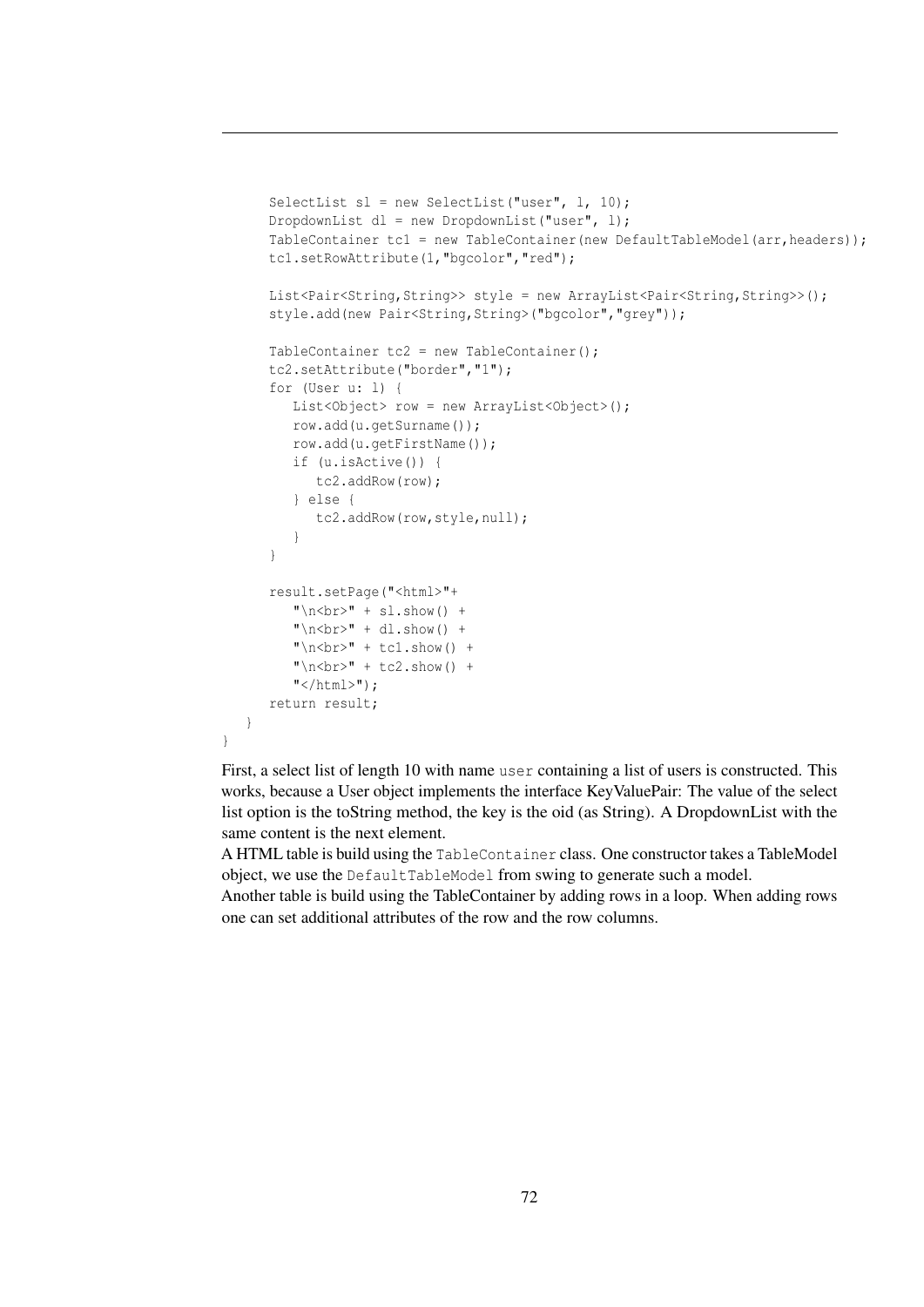# *8 The Workflow Engine*

In this chapter we first present the function of the **@enterprise** workflow engine. After this, the API of the engine is explained. Examples will show the possibilities of the API.

# *8.1 Process definition and execution*

The definition of a process can be represented as graph. The activities are the nodes, the edges represent the flow of control. The graph of the process definition is either generated from a WDL script or graphically defined using the process editor. The nodes of the graph can belong to the following types:

- *task*: interactive task (done by the user)
- *system*: automatic step, call of a program
- *process*: call of a sub process
- *condition*: labeled as *if*, *while*, *exit\_when*: branch with condition
- *andjoin* and *orjoin*: join node after a split to parallel branches
- *nop*: structural nodes labeled as *par*, *begin*, *end*, and *goto*

The edges are directed and can have one of the following types:

- *normal*
- *then*: The edge is followed, when the condition in the previous node evaluates to true.
- *else*: The edge is followed, when the condition in the previous node evaluates to false.

Fig. [8.1](#page-73-0) shows the same process in WDL notation and as graph produced from the process editor. This graph is structurally equivalent to the internal structure of the process definition.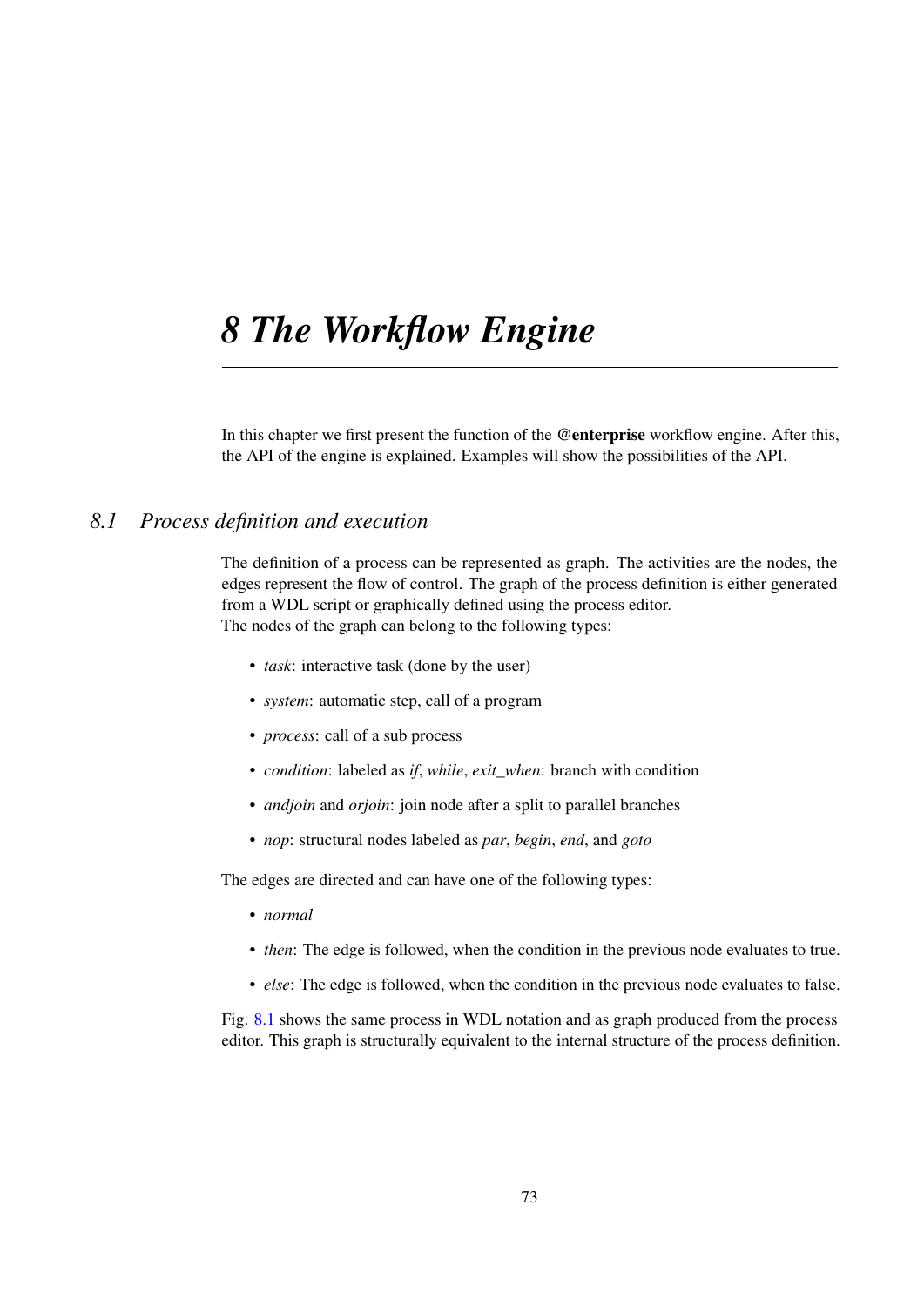

<span id="page-73-0"></span>Figure 8.1: **Process graph**

The workflow engine is an interpreter for the process definition graph. Its responsibility is to change the state of the process instances according to the process definition graph.

The behavior of this interpreter can be described with the two procedures start\_activity and finish\_activity shown in Fig. [8.2.](#page-74-0)

When a workflow is initiated, the procedure start activity is called, it selects the initial activity of the process and calls the procedure recursively. The behavior of this procedure depends on the type of the node currently processed. If the type is *nop* (*par, loop, endif*, or *end*) no action is performed and the execution proceeds with the successor nodes. If the type of the node is *condition* (*if, while*, or *exit\_when*) the expression defined with the node is executed and depending on the result the branch marked with *then* or the branch marked with *else* is followed. The two node types closing a parallel execution - andjoin and orjoin are handled in the following way: When processing an *orjoin* node, the successor is started when the first branch reaches the orjoin node. When processing andjoin nodes, the successor is started when the last branch reaches the node. If the node is a *task* node, the following steps are performed: the (optional) procedure defined for this activity is executed, then the agent is assigned. At this point the procedure terminates.

When the user finishes an activity, the procedure finish activity is invoked (the button complete in the worklist client) with the activity. In the procedure finish\_activity the successors of the node are started. The second argument defines the type of edge to follow. States of process instances and activity instances are shown in Fig. [8.3](#page-75-0) and Fig. [8.4.](#page-75-1)

The process is either running (state *started*) or not running - when it has been finished normally (state *finished*) or when it has been aborted (state *aborted*).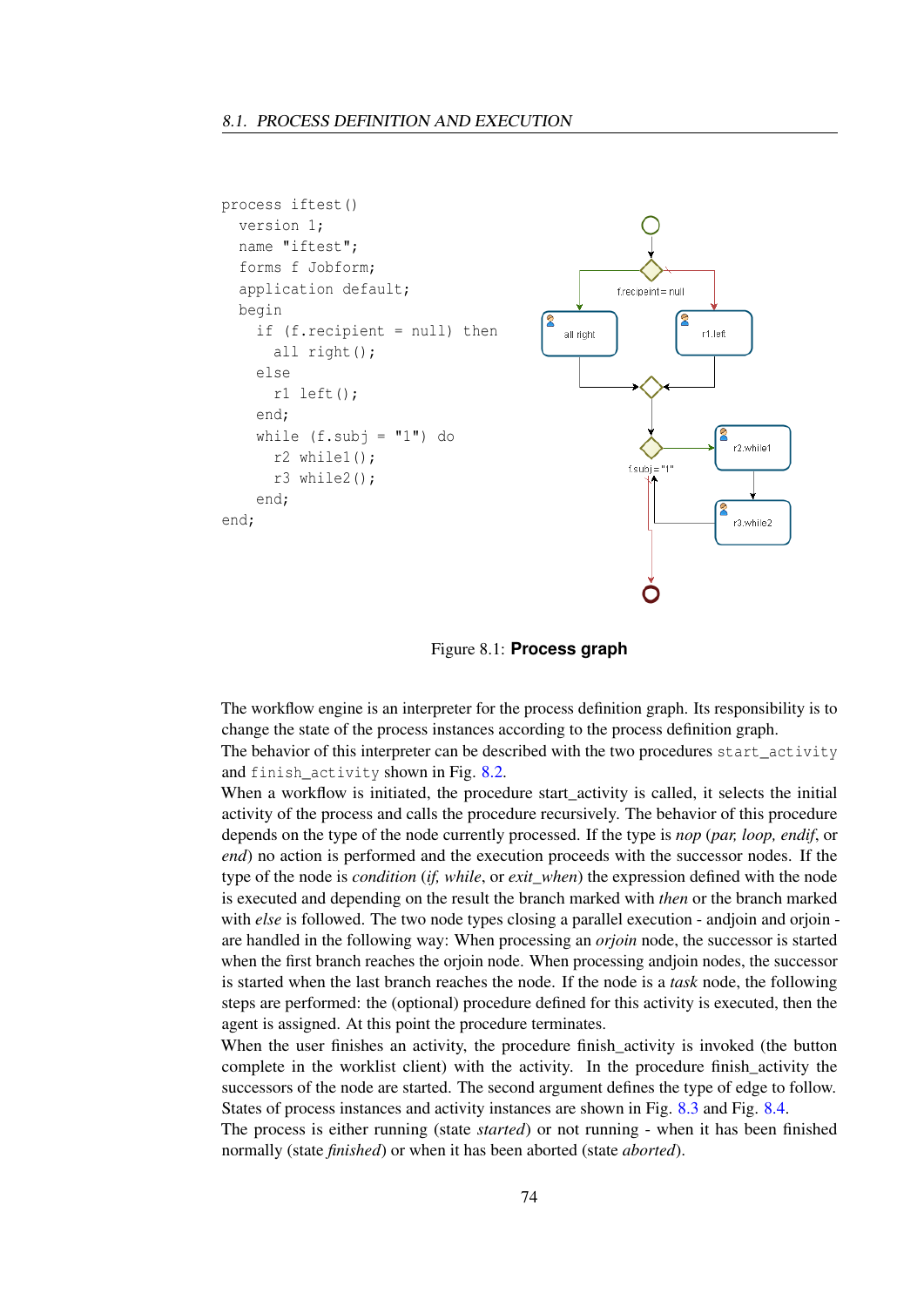```
procedure start_activity(act)
   if type_of(act) = condition then
      if execute_expression(act)
         then finish_activity(act,"then");
         else finish_activity(act,"else");
      end if;
   elsif type of(act) = nop then
      finish_activity(act,"normal");
   elsif type of(act) = origin thenif this is the first finished branch then
         finish_activity(act,"normal");
      end if;
   elsif type_of(act) = andjoin then
      if this is the last finished branch then
         finish_activity(act,"normal");
      end if;
   elsif type_of(act) = process then
      start_activity(init_activity(act));
   elsif type_of(act) = activity then
      execute procedure(act);
      assign_agent(act);
   elsif type of(act) = system then
      execute procedure(act);
      finish_activity(act,"normal");
   end if;
end;
procedure finish_activity(act, b)
    if no successors of act then
         finish_activity(parent(act));
    else
        for all successors succ of act in branch b do
           start_activity(act);
        end do;
      end if;
end;
```
<span id="page-74-0"></span>Figure 8.2: Interpreting the process definition

When an interactive activity is started, it is assigned to a role (state *started*) or to a user (state *active*). Taking the activity from the role-worklist to the personal worklist changes the state to *active*. Putting it in the suspension list changes the state to *suspended*. When the process is aborted, the active activities afterwards have the state *aborted*. Finishing an activity normally leads to state *finished*. When the agent of the following task or a choice path have to be selected, the state of the activity is *waiting*, until this action has been done.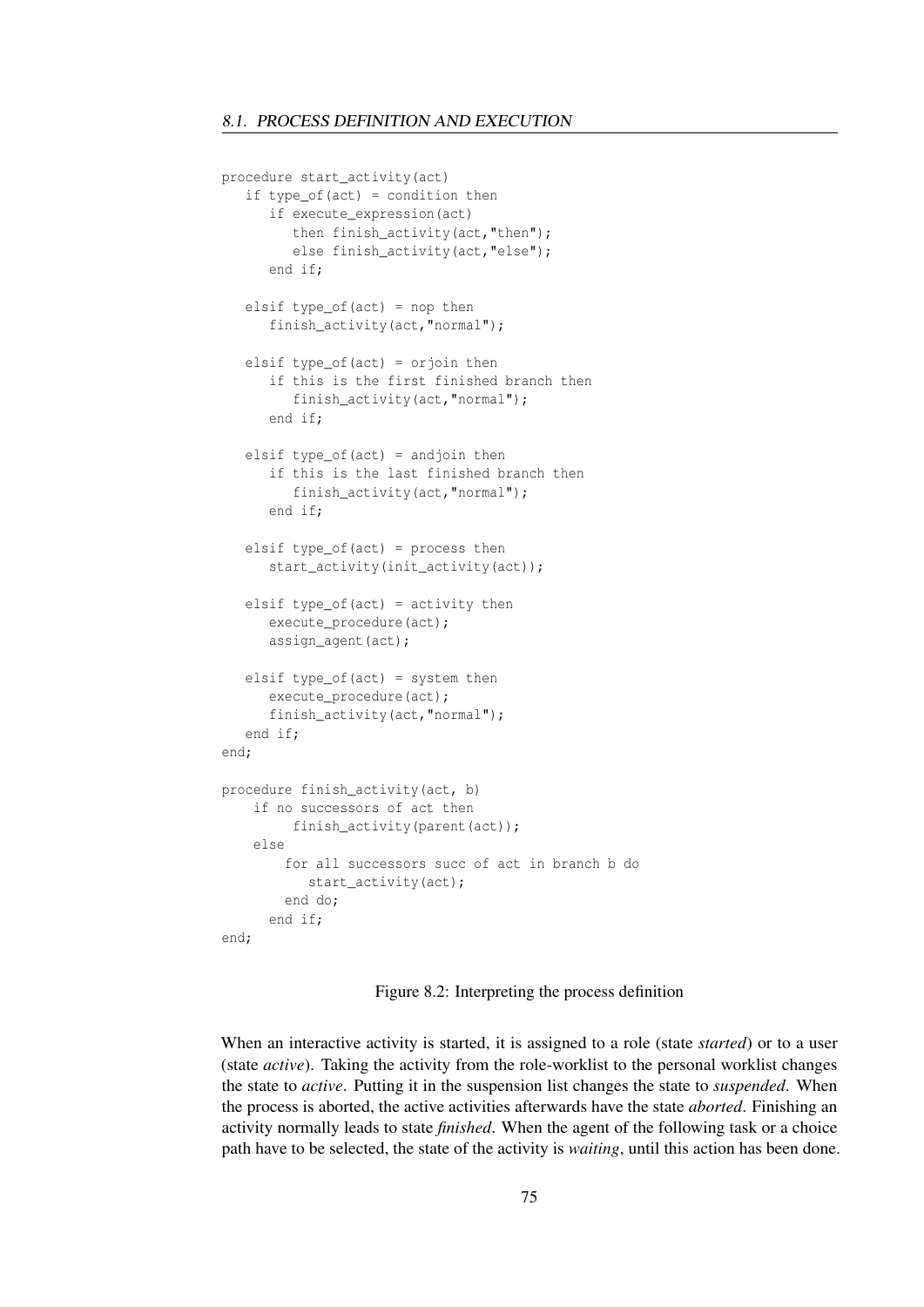#### 8.1. PROCESS DEFINITION AND EXECUTION



<span id="page-75-0"></span>Figure 8.3: **Process States**



<span id="page-75-1"></span>Figure 8.4: **Activity States**

The action "go back" compensates the activities lying on the path to the previous activity, this activities have then the state *compensated*. The constants for this states are defined in the interface ActivityInstance.

## 8.1.1 Structure of run-time data

Whenever a process or activity is started, some objects are created and stored in the database. We call these objects run-time data, because they are created at run-time (of the engine) in opposition to the build-time data (for example the process definition).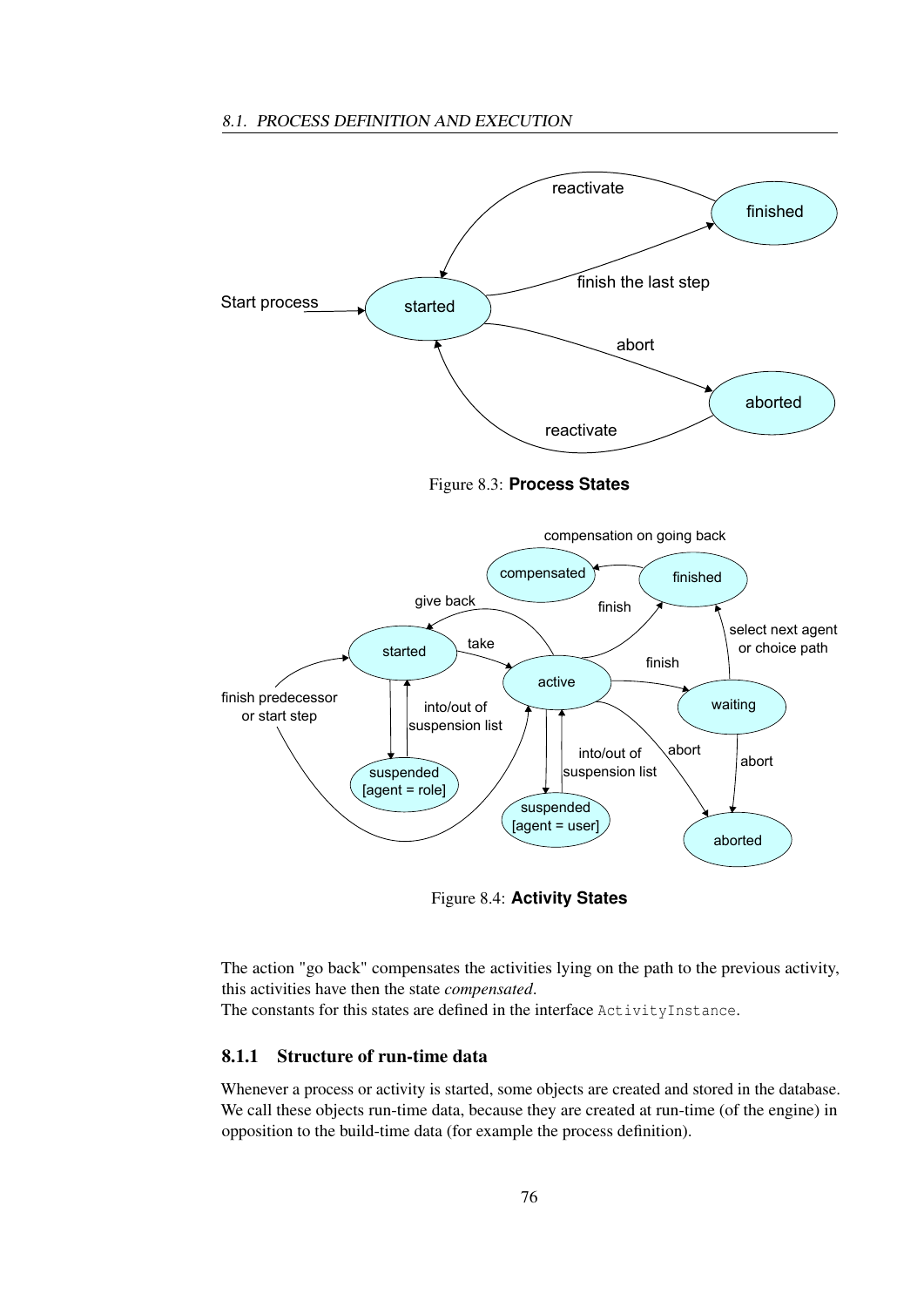Fig. [8.5](#page-76-0) shows the relationship between the process graph and the run-time data. The process structure shown in the left part of the figure is composed of nodes and edges. Nodes of type *task* have a reference to a Task object. When the process is started, for each node the engine processes an ActivityInstance object is created. These objects have references to the corresponding node of the process graph. More than one ActivityInstance can be generated for one node in the process graph in one process instance: The functions "set agent" or "give back" create additional ActivityInstance objects, so that the history of the process instance can be seen when listing the ActivityInstance objects.



<span id="page-76-0"></span>Figure 8.5: **Process graph and run-time data**

If the node in the process graph is of type *process* the corresponding ActivityInstance object represents the execution of a subprocess and also implements the interface ProcessInstance. The ActivityInstance objects representing the execution of the subprocess are children of this object. Fig. [8.6](#page-77-0) shows such a graph of ActivityInstance objects. The object  $p0$  represents the execution of a process instance  $p0$  In this process instance four steps have been executed, the tasks  $t1,t2$ ,  $t3$ , and the process  $p1$ . The execution of  $p1$  contained the steps  $t4$ ,  $t5$ , and  $t6$ . The API provides the methods getParent() of ActivityInstance and getAtivityIntsance() (of WfEngine), for navigating through this hierarchy. A process instance has always at least one root node (ProcessInstance object) and one or more leaf nodes.

## *8.2 Forms*

Forms hold the local data of process instances. When loading a form, @enterprise creates two Java classes and a database table per form. All classes are in the package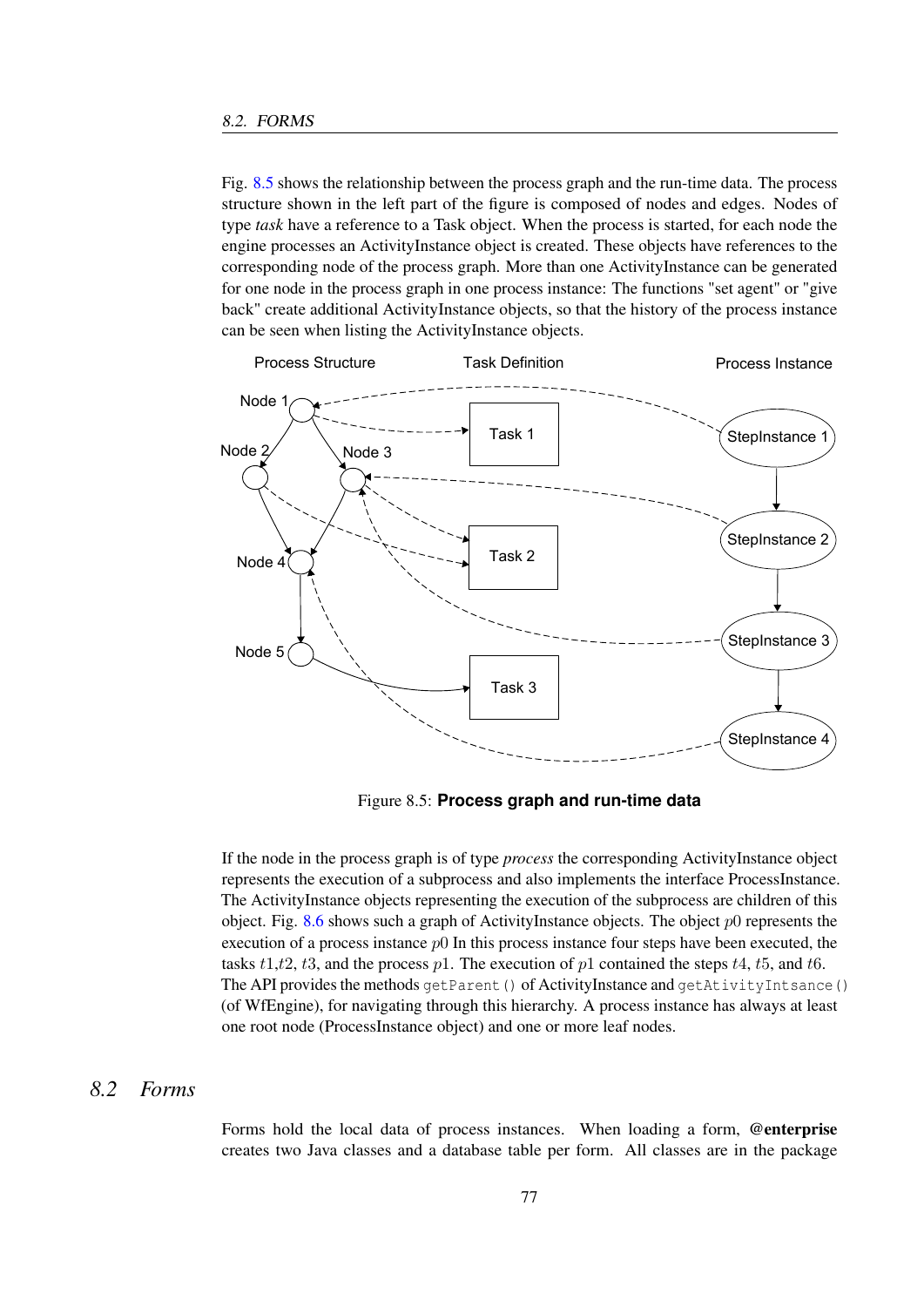

<span id="page-77-0"></span>Figure 8.6: **Graph of ActivityInstance objects**

com.dec.avw.appl.

1. The name of the first class is the form id followed by "\_" and the version of the form. It is a subclass of PersistentObject and provides the methods for access of the database table.

The form fields are public fields of this class.

2. The name of the second class is composed of the string "HTML", the form id, an underscore ("\_"), and the form version.

It is a subclass of com.dec.avw.html.HTMLForm and contains the methods for viewing the HTML representation of the form.

For the form with the id Jobform and version 1 the Java Class looks like:

```
package com.dec.avw.appl;
import com.dec.avw.core.*;
public class Jobform_1 extends Form {
public String subj;
public String recipient;
public String description;
public String type;
public String finished;
```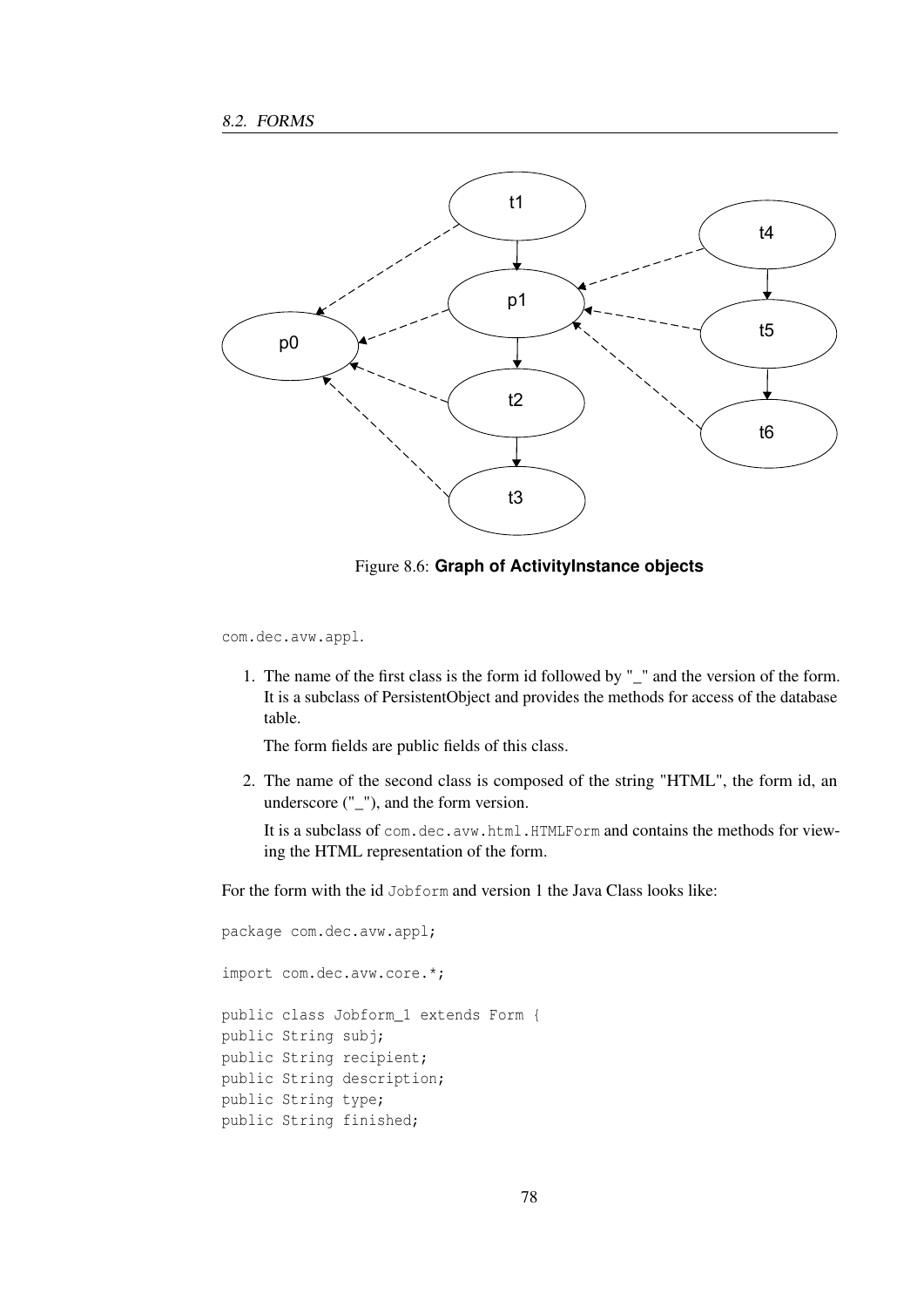```
public String getTabledef() {
  return "create table form_Jobform_1(\n"+
    " oid integer primary key, \n"+
    " task integer,\n"+
    " transactionId integer,\n"+
    " subj varchar(55), \n\frac{m+1}{2}" recipient varchar(55), \n\frac{m+1}{2}" description varchar(55), \n\frac{m}{+}" type varchar(3), \n\frac{m+1}{2}" finished varchar(3) \n\frac{m+1}{2}")";
  }
  public String getTableName() { return "form_Jobform 1"; }
}
```
The Class HTMLJobform\_1 is a subclass of HTMLForm and is responsible for the HTML representation of the form.

```
package com.dec.avw.appl;
import com.dec.avw.html.*;
public class HTMLJobform_1 extends HTMLForm {
  public Class getSQLClass() {
    return com.dec.avw.appl.Jobform_1.class;
  }
}
```
See the method setDate on page [89](#page-88-0) as example for the usage of the form classes.

# *8.3 The* @enterprise *workflow API*

The classes and interfaces for accessing the workflow engine are located in the package com.grois.wf. The objects of the process definition and the run-time data can be accessed with the following interfaces:

- ProcessDefiniton representing the definition of a process
- Task the interactive steps of a process definition
- ProcessInstance the instance of a process
- ActivityInstance the instance of a step of a process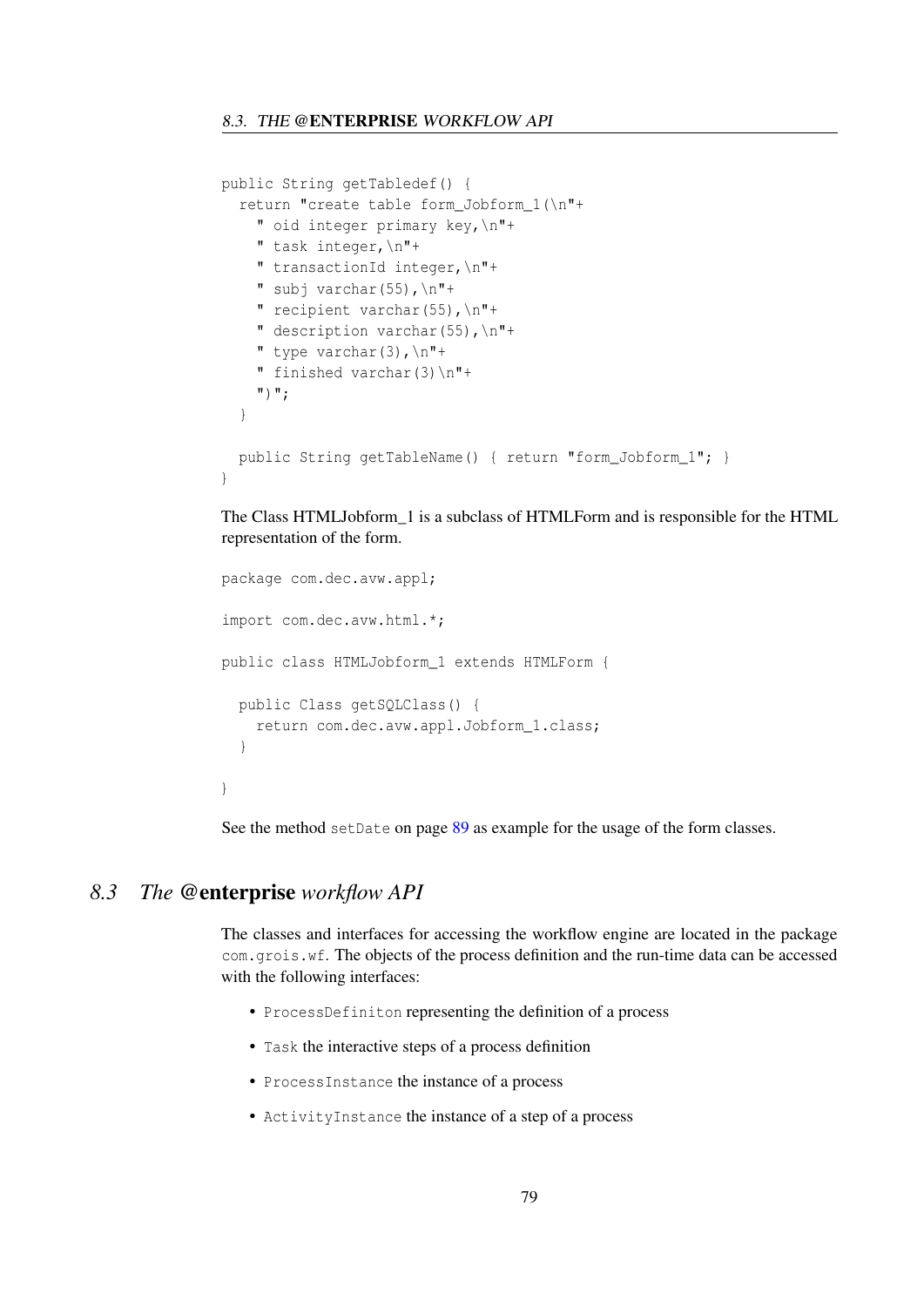The methods for manipulating process instances are executed using the interface WfEngine. The method getWfEngine of class ServiceLocator returns an WfEngine object. The methods are arranged in four groups:

- Create a process instance,
- find process instances,
- get information about process instances,
- change the state of process instances.

## 8.3.1 Create a process instance

To create a process instance we must specify the following data:

- the process definition,
- the user who starts the process,
- the organizational unit, where the process is started,
- the date, when the process should be finished (optional).

See the chapter [6](#page-66-0) for information how to get users and org. units. The process definition can be retrieved with one of the methods of WfEngine:

```
ProcessDefinition getProcessDefinition(String id);
ProcessDefinition getProcessDefinition(String id, int version);
```
Additionally, listProcessDefinitions returns the process definitions of an application, getStartableProcesses the processes a user can start. When the arguments are collected, the process can be started using:

```
ProcessInstance startProcess(ProcessDefinition p, User u, OrgUnit d,
   Date duedate, String id)
```
The last argument is the process instance id. If you leave it null, the system assigns an id.

### 8.3.2 Find process instances

The following methods are used to find a process instance:

```
public List<ActivityInstance> getWorklist(Application a, boolean withRepr);
public List<ActivityInstance> getRoleWorklist(Application a);
public List<ActivityInstance> getSuspensionList(Application a);
public List<ActivityInstance> getRoleSuspensionList(Application a);
public ProcessInstance getProcess(String id);
public ProcessInstance getProcess(long oid);
public ProcessInstance getProcess(DMSForm f);
```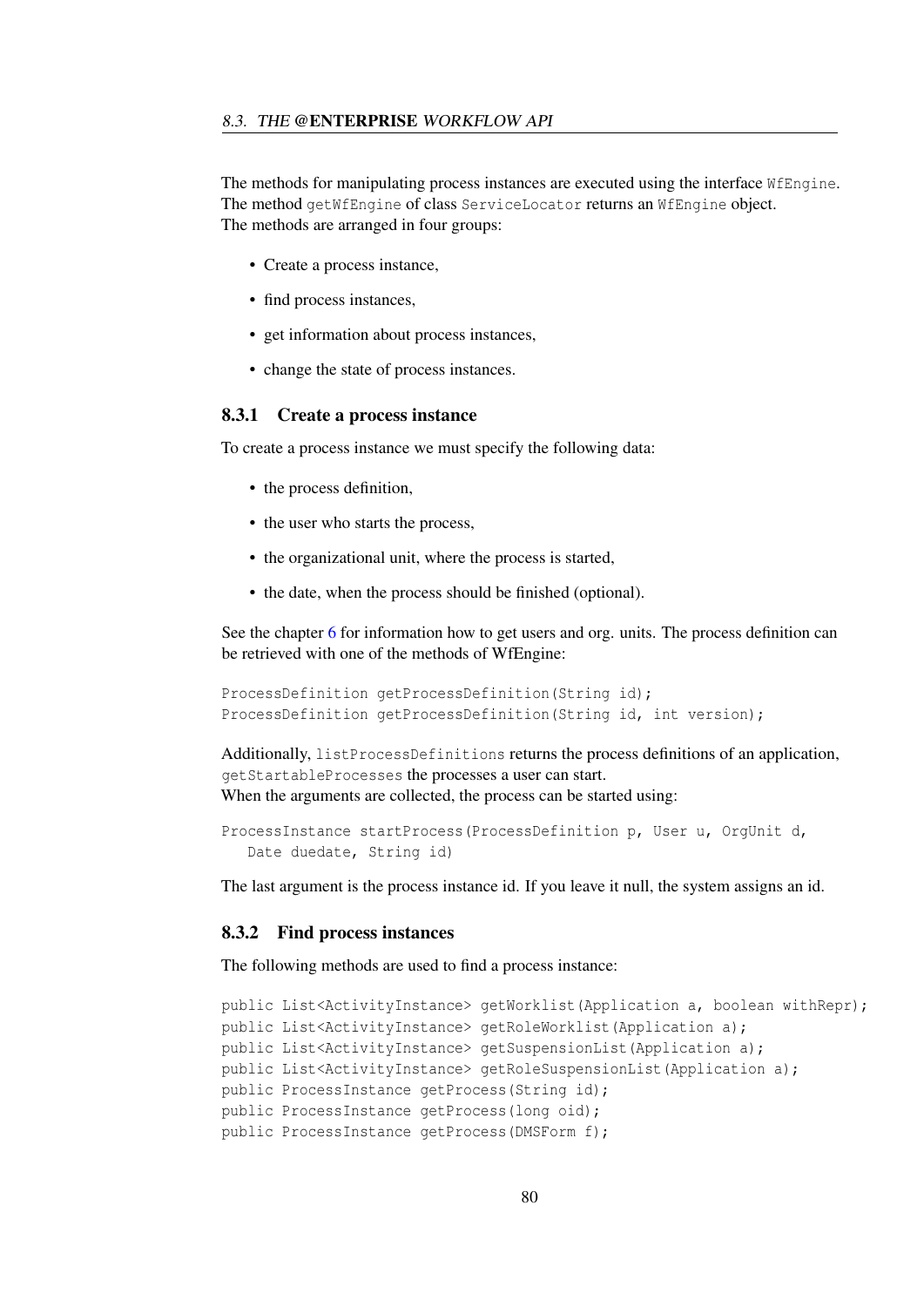The first four methods retrieve the worklist, role-worklist, suspension list and role-suspension list of the current user. You can call the methods with application null, for getting the items for all applications. An alternative way is to use the methods

```
public List<ActivityInstance> getWorkList(WorklistKind wlKind, Application a);
public List<ActivityInstance> getWorkList(EnumSet<WorklistKind> wlKinds,
                                          Application a);
```
If you know the id or the oid of a process, call one of the get Process methods.

## 8.3.3 Get information about a process instance

The interface ActivityInstance has getter methods for all the information stored in the underlying object: the agent, start time, end time, status, organizational unit, process definition, process instance, type, and task.

The interface ProcessInstance has additional methods for getting the subject and the id. In the WfEngine interface the following methods are available:

- public List<ActivityInstance> getActiveTasks(ProcessInstance process) returns all active (state started, active, or suspended) tasks of a process
- public List<ActivityInstance> getActiveTasks(ProcessInstance process, User u)

like above, restricted to a user.

- public List<? extends ActivityInstance> getAllInteractiveTasks( ProcessInstance pi returns all interactive tasks of a ProcessInstance, even if they are children of a parfor, par or scope.
- public List<ActivityInstance> getActivityInstances(ProcessInstance process) all activity instances of a process instance (all children).
- public DMSForm getForm(ActivityInstance ai, String id) a form of the process, identified by the id; if ai is part of a parfor or subprocess without form, the form of the next parent (process instance) will be returned in case of availability or otherwise the next parent process form (until the root process instance is reached). The structure of the process instance hierarchy is shown in section [8.3.6.](#page-81-0)
- public List<DMSForm> getForms(ProcessInstance process) all forms of the process.
- public ProcessInstance getMainProcess(ActivityInstance ai) the root of the tree of activity instances.
- public ProcessInstance getParent(ActivityInstance ai) the parent of an activity instance.
- public List<DMSObject> getDocuments(ProcessInstance process) a list of documents attached to the process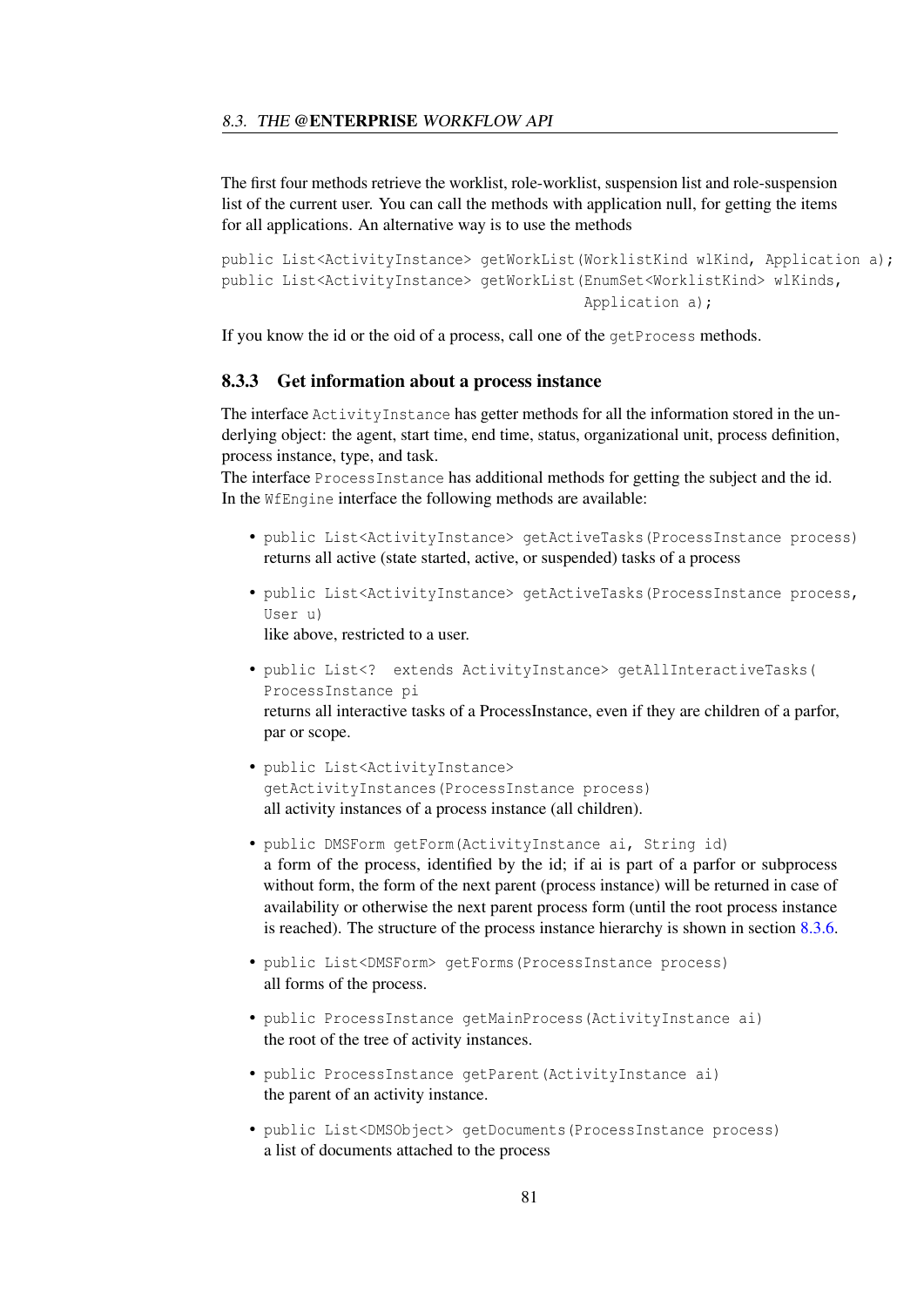• public List<DMSNote> getNotes(ProcessInstance process) the notes attached to a process instance.

#### 8.3.4 Manipulation of process instances

The API provides methods for all actions you can do from the worklist client: finish, take, untake, goBack, seeLater, seeAgain, setAgent, gotoTask, copyTo, makeBranch, setOrgUnit, setDescription. See there for details.

The following methods apply to process instances:

```
public void abort(ProcessInstance process) throws WfException;
public void reactivate(ProcessInstance process) throws WfException;
public void archive(ProcessInstance process) throws WfException;
public void setSubject(ProcessInstance process) throws WfException;
public void setSubjectToString(ProcessInstance process, String str)
   throws WfException;
```
#### 8.3.5 Getting the context

In conditions and system steps the method defined by the application can retrieve the current activity instance with the following code:

```
WfEngine e = ServiceLocator.getWfEngine();
ActivityInstance ai = e.getContext();
```
## <span id="page-81-0"></span>8.3.6 Methods for process instances

There are several methods with process instance as arguments and how they perform needs some clarification.

The structure of a process instance is as follows:

```
activityInstance -> [ parfor_1 .. -> [subprocess_1 ...->]] main_process
```
The relation shown as arrow is a parent relation between activity instances. The *getParent()* method returns the target of this relation. If we start at a leaf node (activity instance) the first call returns the parfor node if existing. After other nested parfors the node of the current subprocess will be found and finally, after other possible parfor and process nodes, the main process. Any of these nodes except the first implements the process instance interface. The method *getProcessInstance()* returns the next activity instance with type *PROCESS* (not parfor) that can be found when calling *getParent()* repeatedly.

The methods on process instances behave as following:

- archive: This is the only method applicable only on the main process.
- abort, reactivate: Normally applicated on the main process, but it is possible to perform this operations on intermediate nodes.
- getDocuments, getNotes, hasDocuments, hasNotes, setPriority: These methods first navigate to the main process, then perform like called with it.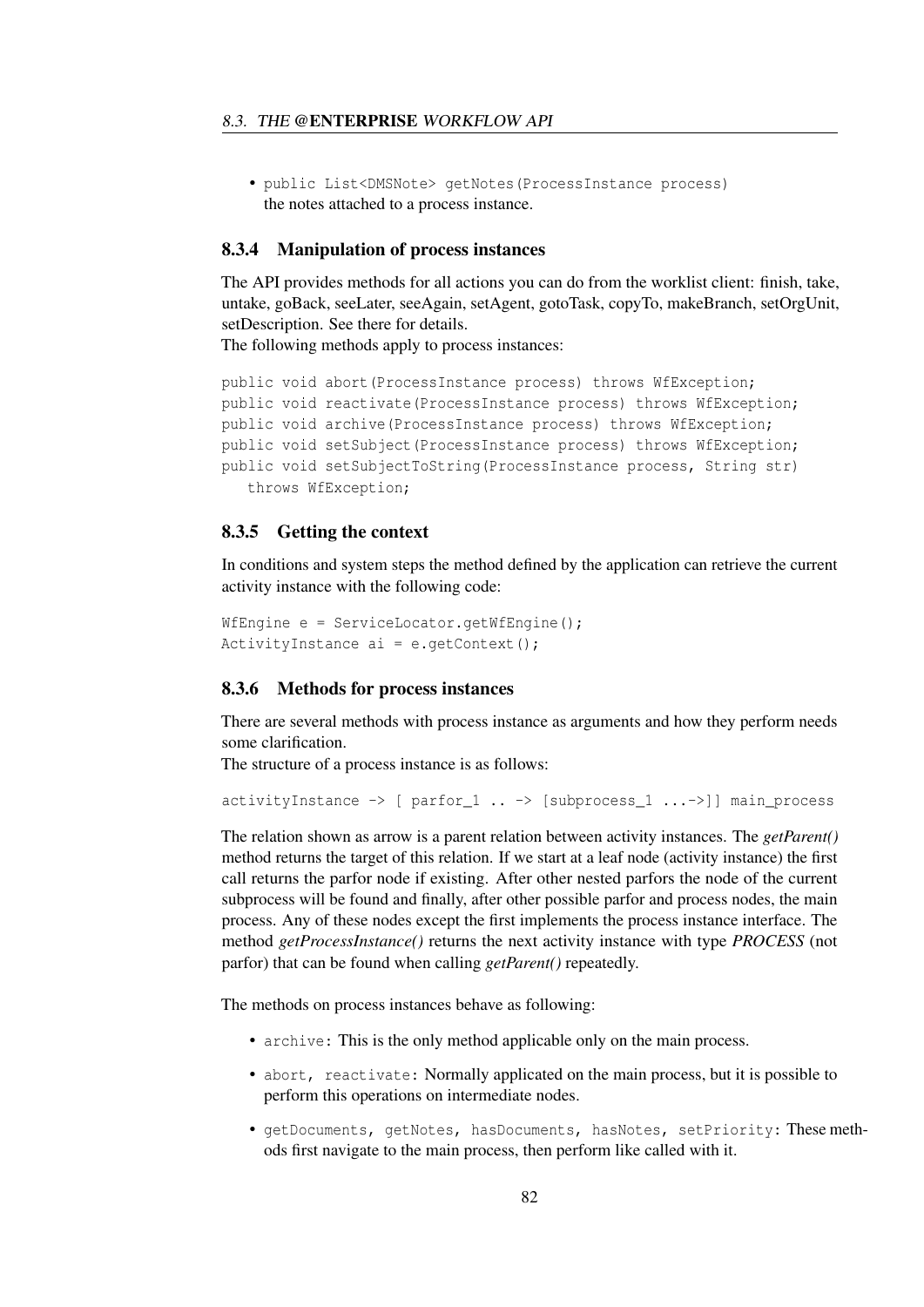## 8.3. THE @ENTERPRISE WORKFLOW API

• makeBranch, setSubject, getForms, getActivities, getActiveTasks: The result depends on the argument. For example, to get the local forms inside a parfor, the method *getForms()* must be called with the parent of the activity instance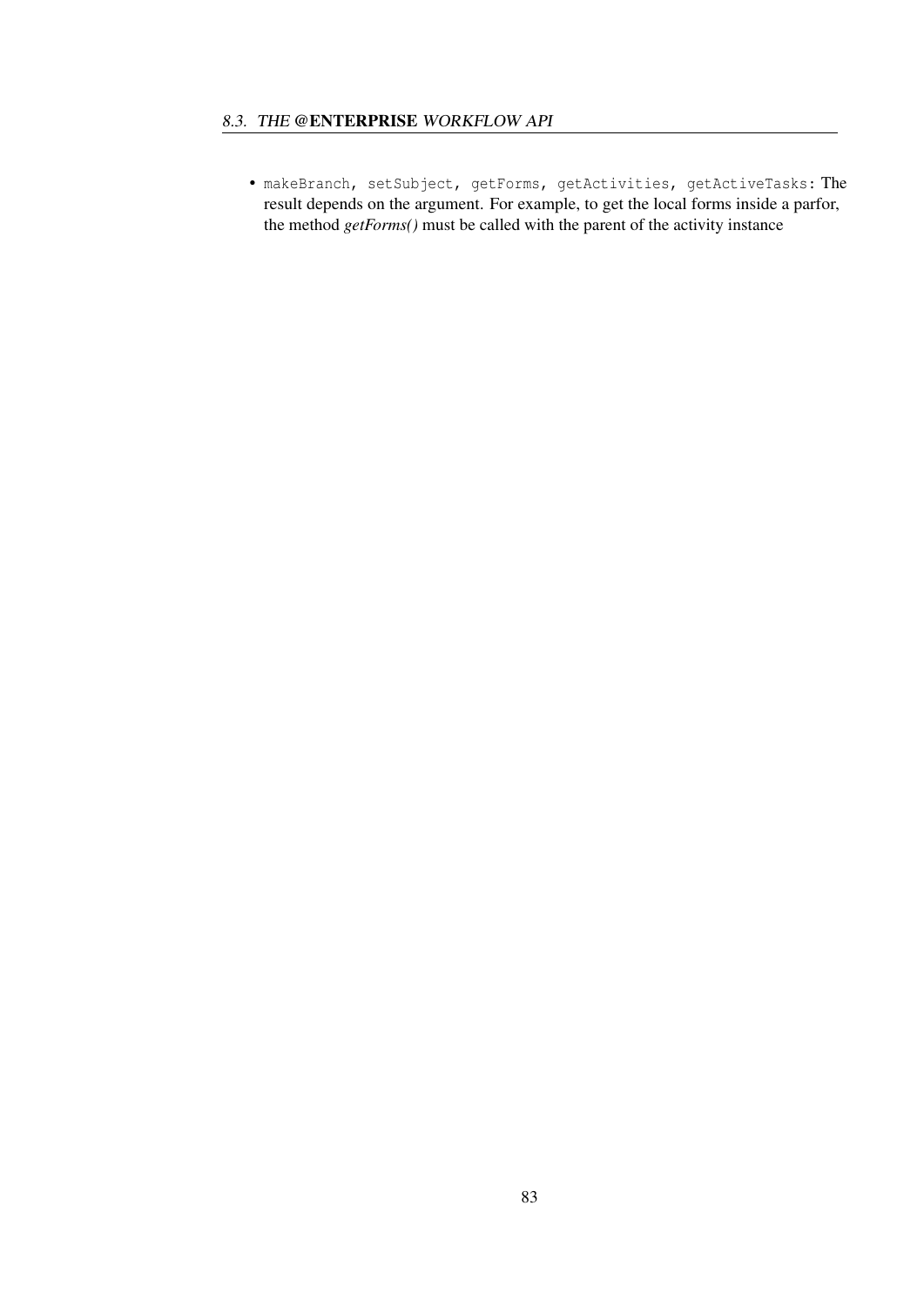# *9 Using the Workflow API*

The programming of a workflow application contains several different tasks, which we will describe in this chapter:

- Methods that are part of workflow execution: expressions, postconditions, preprocessing, system steps.
- Interactive functions: called on user request as extension to the standard worklist functions.
- Enhancing the functionality of forms.
- Setting the default behavior of some actions in the application class
- Internationalization of applications.
- Appearance of the client: configuration of the main screen and the worklists. Programming of application specific worklists.

# *9.1 Application Methods Called by the Engine*

The application programmer can define several types of methods which are executed by the workflow engine:

- system step in the process definition,
- preprocessing: executed before the StepInstance is visible in the worklist,
- compensation: executed when compensating this step (function go back),
- postcondition: executed when user completes the task,
- take- and untake-hook: executed when the user takes the activity instance or gives it back.
- condition: condition evaluation in if, while, exit when, choice.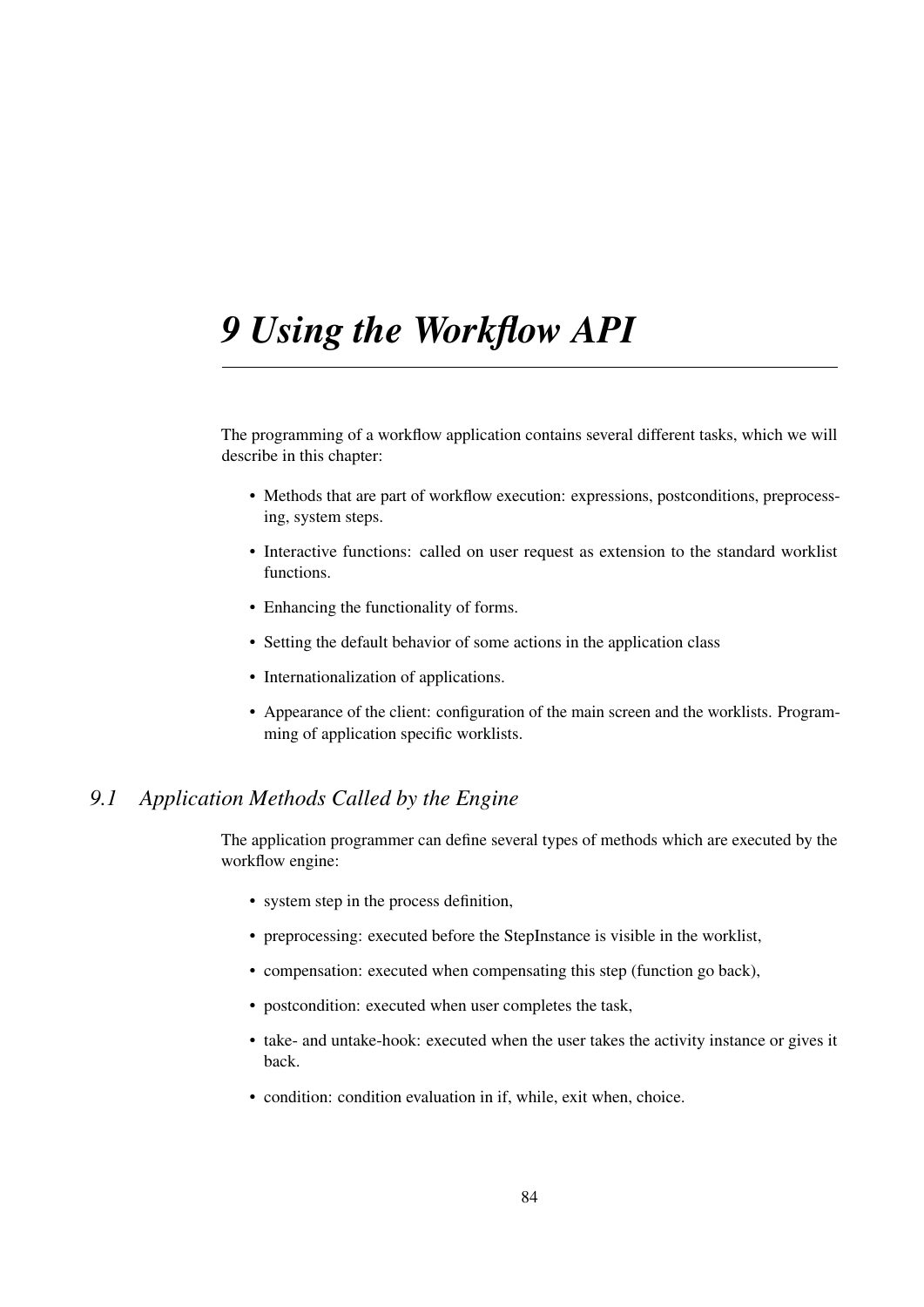In each case a Java method can be specified. In the first and last case the name of the method is specified in the process definition, the other method names are specified in the task declaration. The methods can have zero to  $n$  String parameters. The return value must be boolean for conditions and postconditions and is ignored otherwise.

The following example shows two methods, foo and fee. The method foo can be used as system step or postcondition, the second for all above cases.

```
class Test {
    public void foo(String a, String b) {
        ...
    }
    public boolean fee() {
        ...
        return true;
    }
}
```
The value of the string parameters are constants, in the process definition and task declaration the method call must be specified with the parameters, for example:

```
Test.foo("first", "second")
```
Note, that you also have to specify the package together with the class name if the class belongs to a package. The class file must be in the class path of the server or the classes directory of an application.

The following example shows a method which is called, when an activity instance is taken:

```
public void setFieldsApproval() throws Exception {
    WfEngine e = ServiceLocator.getWfEngine();
    ActivityInstance ai = e.getContext();
    ProcessInstance pi = ai.getProcessInstance();
    DMSForm f = e.getForm(pi, REQUESTFORM);
    User u = (User) ai.getAgent();
    //set the fields in the form
    f.setField("approvedBy", u);
    e.updateForm(f);
}
```
The methods first gets the activity instance, the process instance, and then a form of this process. The field approvedBy of this form is set to the agent of this activity instance.

#### 9.1.1 Usage of script-language GROOVY

@enterprise also offers the possibility to enter a GROOVY-script instead of a method-call (preprocessing, compensation, etc.) in tasks and task-functions. GROOVY is an objectoriented programming language for the Java platform. It is a dynamic language with features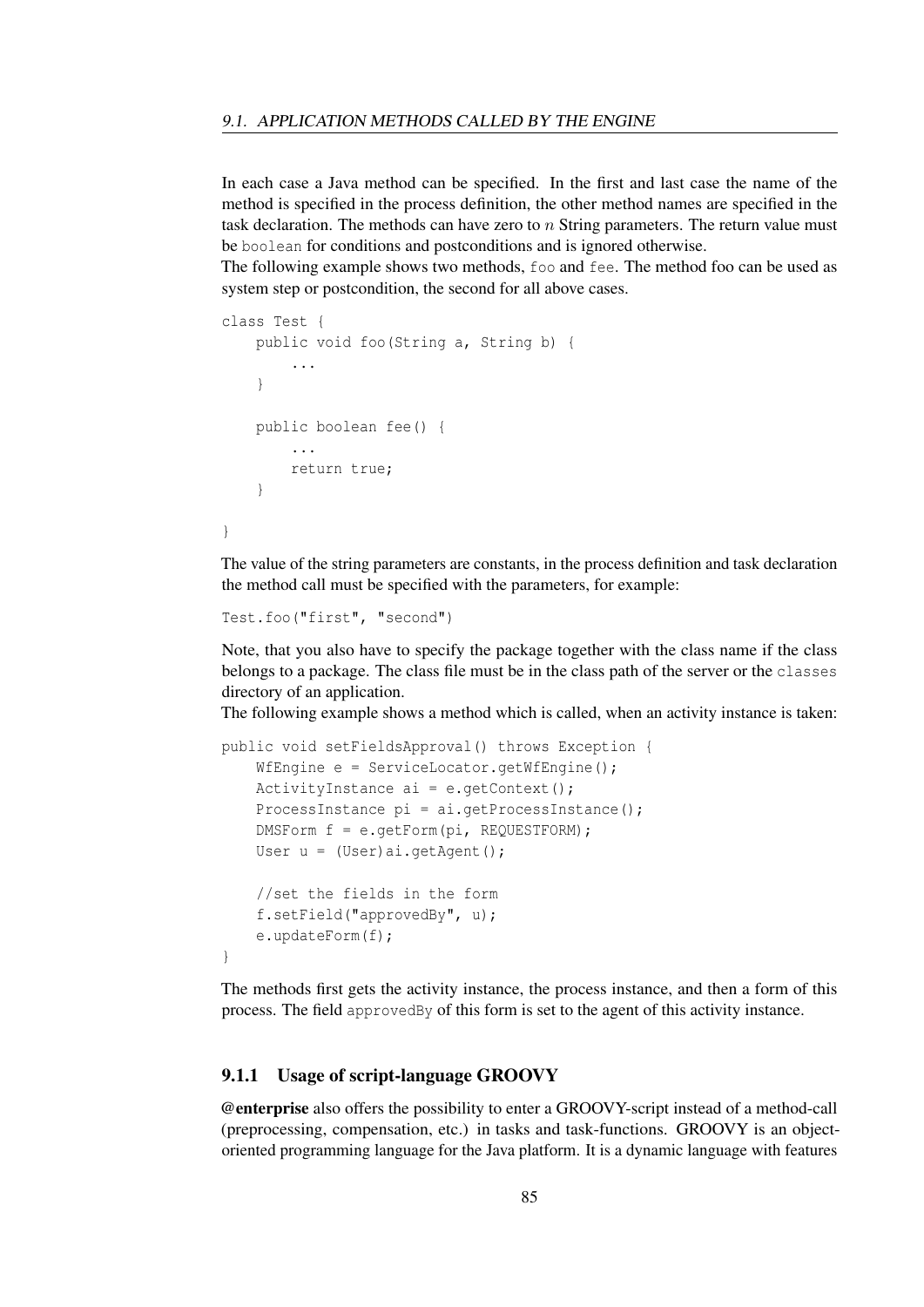similar to those of Python, Ruby, Perl, and Smalltalk. More information can be found on http://www.groovy-lang.org

For using GROOVY in @enterprise you have to enter the keyword *groovy:* with a following groovy-script in one of the method-fields. How to implement the method above (*setFieldsApproval()*) in groovy is shown in following example:

```
groovy:
form fmREQUESTFORM.setField("approvedBy",(User)ai.getAgent());
engine.updateForm(form fmREQUESTFORM);
```
Hint: Groovy must be activated via the hidden parameter *ep.scripts.enable* in configurationfile!

The context for tasks is:

- *engine* is the WfEngine object
- *ai* is the ActivityInstance
- *pi* is the ProcessInstance
- *store* is the Store object
- *dms* is the DMS object
- *orgdata* is the OrgData object
- *user* is the User object
- *form <formid>* is the corresponding form

The context for task-functions is:

- *request* is the HttpServletRequest
- *response* is the HttpServletResponse
- *context* is the ServletContext object
- *session* is convenient for request.getSession(false) can be null
- *params* is a map of all form parameters can be empty
- *headers* is a map of all request header fields
- *out* is equal to response.getWriter()
- *sout* is equal to response.getOutputStream()
- *ai* is the ActivityInstance
- *pi* is the ProcessInstance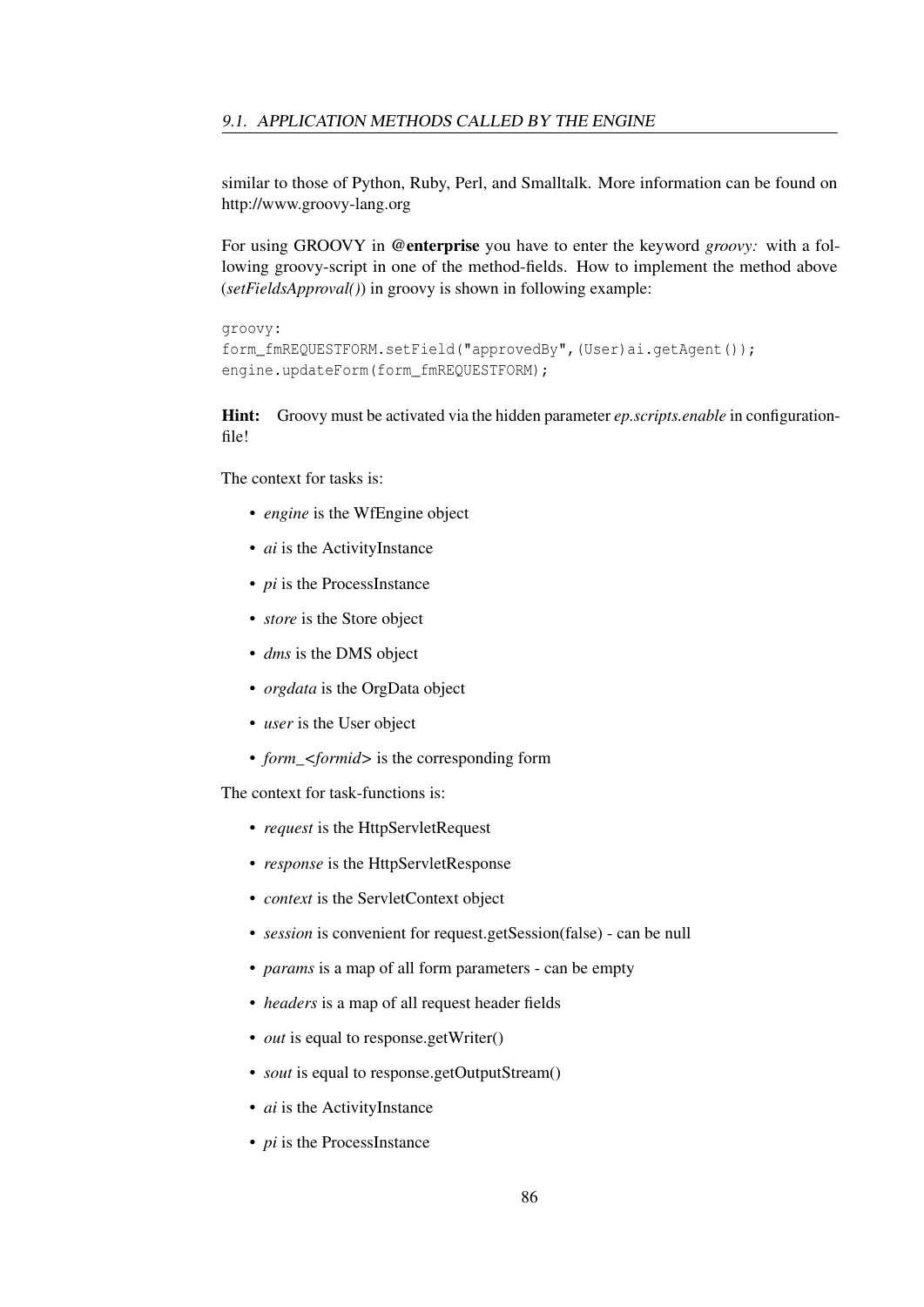These context-variables are defined in *com.groiss.groovy.WFBinding*, but can be configured via the hidden parameter *ep.groovy.binding.class* in configuration-file.

The following example shows a groovy-script which is called before activity instance is visible in worklist (preprocessing):

```
groovy:
form = engine.getForm(pi, "inputform");
form.description = form.description + "Method call activated by task2. ";
engine.updateForm(form);
```
In this example the field "description" of the "inputform" is extended by the string "Method call activated by task2". The form-fields are accessible directly without getField() and setField() calls.

In the next example a groovy-script is entered in a task-function which is assigned to all tasks:

```
groovy:
u = com.groiss.util.ThreadContext.getThreadPrincipal();
out.println("Logged on User: " + u.getFirstName() + " " +
       u.getSurname() + " <BR/>>');
out.println("Instance Details: " + request.getParameterMap());
```
If this task-function is called via worklist, the current user and information about the selected instance will be displayed.

#### 9.1.2 XPath-Conditions

The XML Path Langauge (XPath) is developed by the W3-consortium for addressing parts of an XML-document (considered as tree). The access on @enterprise process data is done with following variables:

• Forms: The access on a form and its elements is possible with variable \$form\_<fid>. The several fields are subelements, e.g.:

```
<transactionId>2</transactionId>
<avwcreatedby>Frank Mansdorf</avwcreatedby>
<avwcreatedat>2010-01-29T09:34:29Z</avwcreatedat>
```
The task-field, OID and the class are defined as attributes at the form-element:

<form object="com.dec.avw.appl.hr\_recruiting\_1:1000002101" task="1000098715">

Objects are defined as follows:

```
<selectagent object="com.dec.avw.core.User:12345">
  ...object attributes...
</selectagent>
```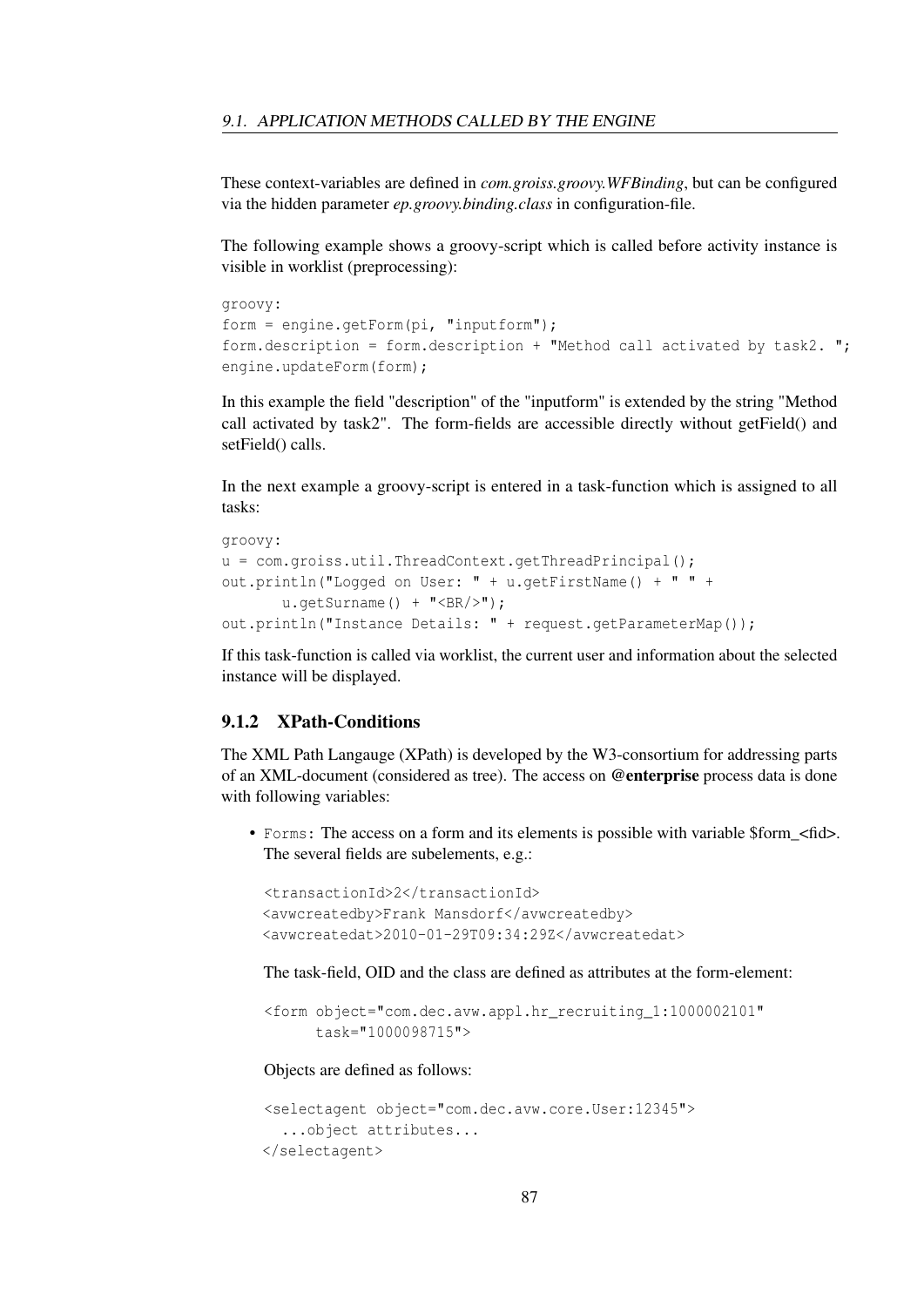The access to subforms is done via the:

```
<subform id="1">
  <form object="com.dec.avw.appl.hr_evaluation_1:1000099042"
        task="1000098715">
    <transactionId>0</transactionId>
    ....
   </form>
</subform>
```
• Current process instance: The access is possible by using the variable \$pi. The XML-structure of a process instance is defined as follows:

```
<pi object="com.dec.avw.core.StepInstance:12345">
  <agent object="com.dec.avw.core.User:12345">
    <firstName>Frank</firstName>
    ...
  </agent>
\langle/pi\rangle
```
- Current activity instance (engine.getContext()): The access is possible by using the variable \$ai. The behaviour is analog to process instance.
- User of current step: The access is possible by using the variable \$user. In process conditions this user is always the ThreadUser. The XML-structure of a user object is defined as follows:

```
<user object="com.dec.avw.core.User:12345">
    <firstName>Frank</firstName>
    ...
</user>
```
- Current date: The variable \$now contains the current date.
- Java method: XPathCheckClass.echo('arg') = 'arg' Any JAVA methods can be called, whereas String parameter are allowed only. The API programmer is responsible for the RETURN value, but *String* is recommended.
- Configuration: There are 2 different kinds of configuration and their access possibilities:
	- Application: \$configuration\_<appl\_id>/property[@name='km']/text()
	- System: \$configuration/property[@name='avw.servername']/text()

An other possibility to define XPath conditions is the usage of method *com.groiss.wf.SystemAction.evaluateXPath(xpathexpression)*.

Examples for XPath-Conditions: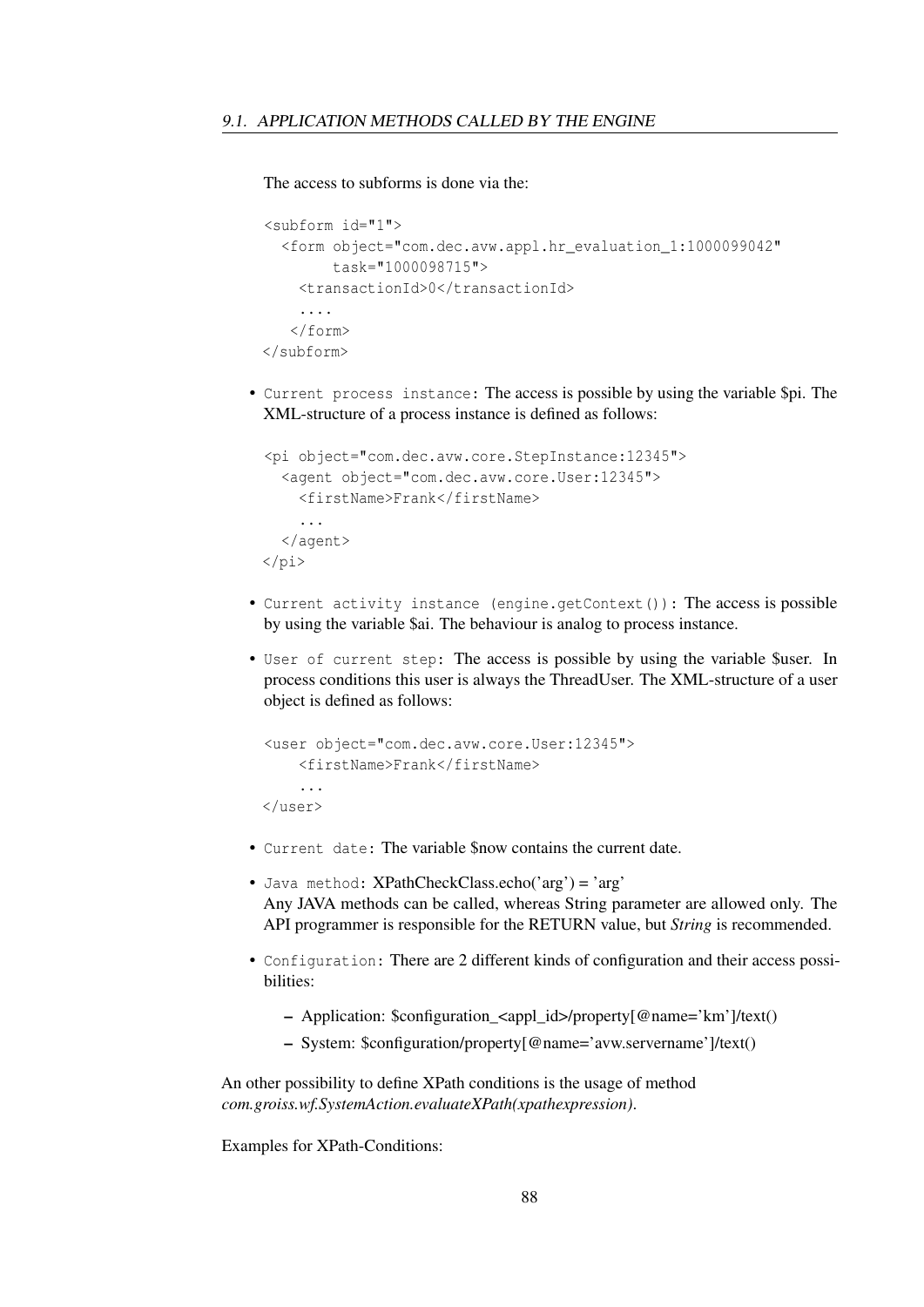```
xpath:$form f/recipher = $userxpath:$form_f/recipient/firstName = 'Frank'
xpath:$form_f/subform[@id='1']/form/status = 'ok'
xpath:com.groiss.wf.SystemAction.evaluateXPath("$form_f/finished = '1'")
xpath:$configuration/property[@name='avw.servername']/text() = 'ep_o'
```
# *9.2 Interactive Functions*

<span id="page-88-0"></span>The set of standard functions applicable in the worklist client can be extended with the so called Task-Functions. The functions can be used for arbitrary application specific tasks, for example sending mails, filling forms with some initial data, or anything else. We differentiate between four types of functions:

- Functions applicable in the worklist in certain tasks. These functions can be attached to task definitions in the system administration.
- Functions applicable in the worklist with every task of an application,
- task-independent functions,
- functions for viewing additional information for users, organizational units, and process instance history.

In the user interface only these tasks are shown, where the user has the execute right. Taskindependent functions are reached with the link "Functions" in the navigation tree of the client.

The signature of the Java methods is as follows:

```
public void foo(HttpServletRequest req, HttpServletResponse resp)
public Page foo(HttpServletRequest req)
```
See chapter [2](#page-9-0) for a discussion of these two method signatures.

After you wrote the Java method you have to define a Task-Function object with the name of your method in the system administration.

Example: Set a form field to the current date.

```
public Page setToDate(HttpServletRequest req) {
   WfEngine e = ServiceLocator.getWfEngine();
   ActivityInstance ai = e.getActivityInstance(Long.parseLong(
      req.getParameter("functionTask")));
   DMSForm f = e.getForm(ai.getProcessInstance(), "applform");
   f.setField("datum", new Date());
   e.updateForm(f);
   return HTMLUtils.refreshWorklist(req, ai.getApplication());
}
```
The method contains the following steps: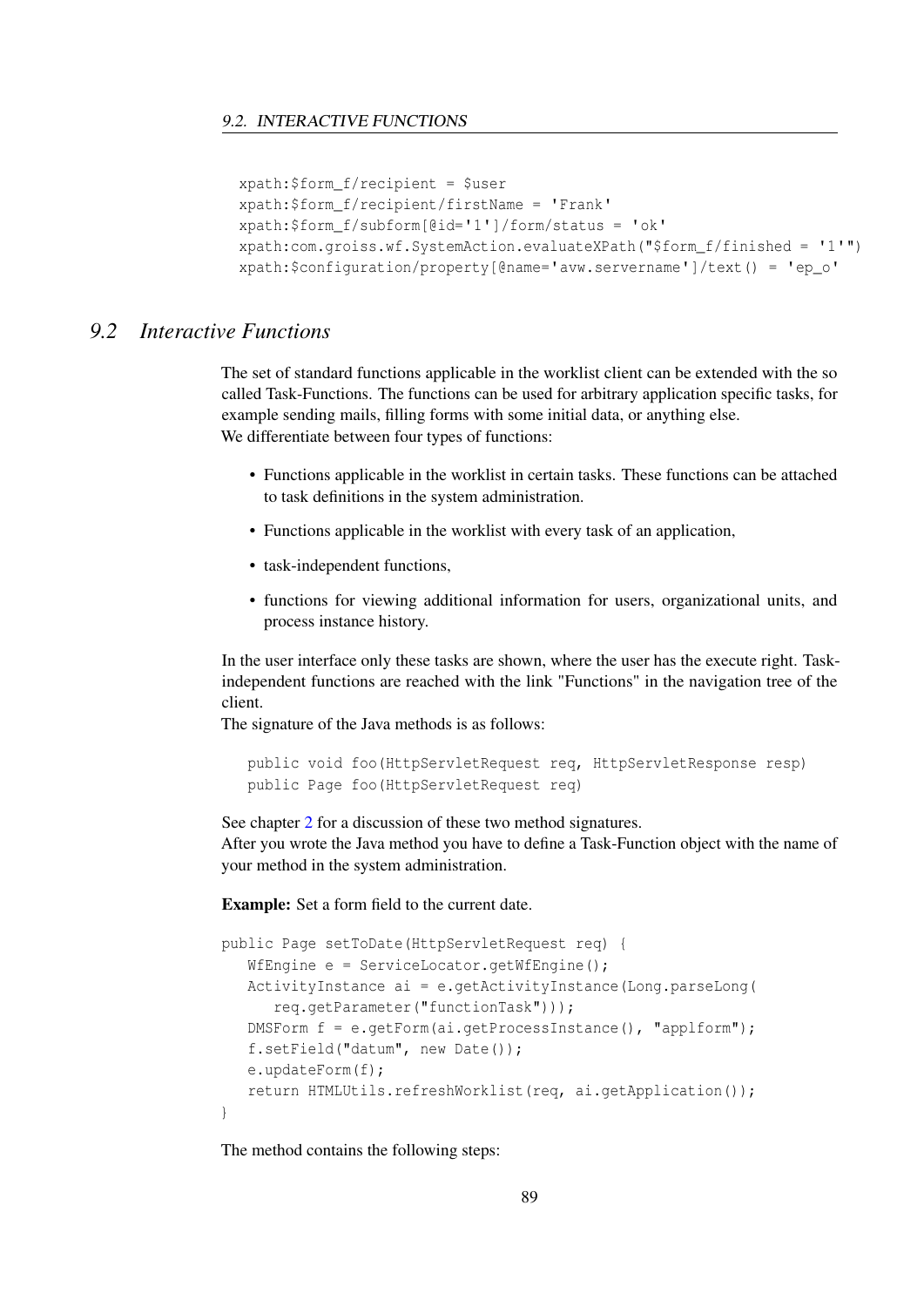- Get the process context: The request contains the parameter "functionTask" with the object oid of the current activity.
- Get the form: the method getForm needs the id of the form and the activity instance (process instance) object.
- Set the field: The fields of the form can be set with the method setField.
- Save the changes in the database with the updateForm() method of the engine.
- View the worklist: The function has been invoked with a mouse click on a link, this must result in the presentation of an HTML page on the browser. Here, we show the worklist of the current user.

# *9.3 Application Adapter*

For each application you can define a Java class where some characteristics of the application can be defined. This class must implement the interface ApplicationAdapter. There exists a default implementation DefaultApplicationAdapter which is used when no application specific class is defined. You can either write a subclass of DefaultApplication or implement the interface ApplicationAdapter. The first alternative is preferred, because it is more stable against changes of the default implementation or enhancements of the interface.

See the API for details. Example: Generate process ids:

```
public String getNewProcessId(ProcessInstance pi) throws Exception {
    Connection conn = DBConnectionPool.getConnection();
    Statement stmt = conn.createStatement();
    int num = 1;
    synchronized (this.getClass()) {
    try {
      int cnt = stmt.executeUpdate(
         "update avw processIds set num = num+1");
      if (cnt == 0)
        stmt.executeUpdate(
          "insert into avw_processIds(num) values ("+num+")");
      ResultSet rs = stmt.executeQuery(
        "select max(num) from avw_processIds");
      if (rs.next())
        num = rs.getInt(1);rs.close();
     } finally {
       stmt.close();
     }
    }
    String id = Integer.toString(num);
```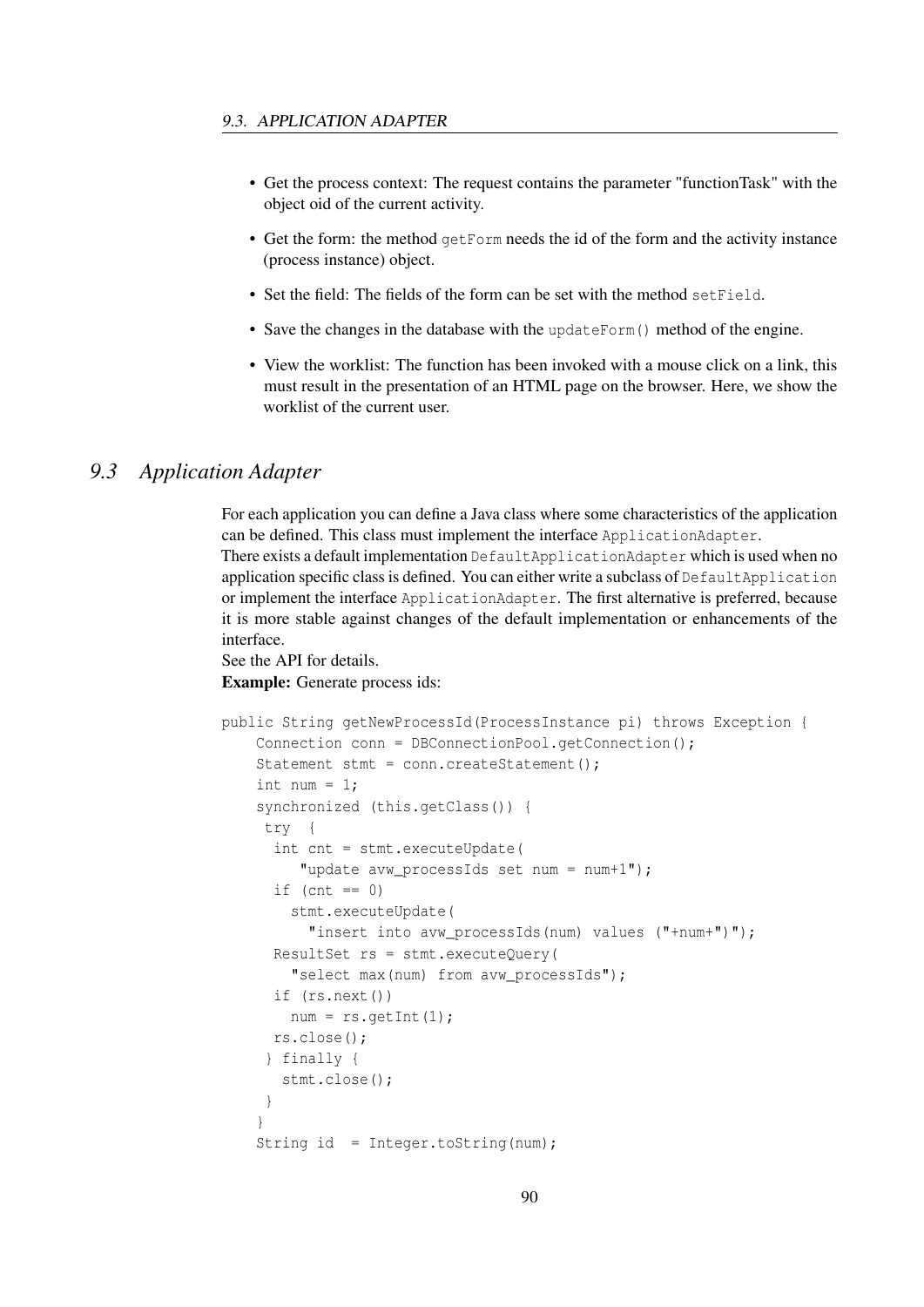```
return id;
}
```
This method generates new process ids.

# *9.4 The Form Event Handler*

The behavior of forms can be modified using the com.groiss.dms.FormEventHandler interface. It contains the following methods:

```
public void beforeInsert(DMSForm f) throws Exception;
public void beforeUpdate(DMSForm f) throws Exception;
public void beforeDelete(DMSForm f) throws Exception;
public void afterInsert(DMSForm f) throws Exception;
public void afterUpdate(DMSForm f) throws Exception;
public void afterDelete(DMSForm f) throws Exception;
public void beforeShow(DMSForm f, ActivityInstance ai,
                  HttpServletRequest req)) throws Exception;
public void onShow(DMSForm f, ActivityInstance ai, HTMLPage p,
                  HttpServletRequest req)) throws Exception;
public String getName(DMSForm f) throws Exception;
```
The first three methods beforeXX are called before the respective database actions are performed. The next three methods afterXX are called after the respective database actions are performed. The beforeShow method is called before the page of the form is built. The onShow method is called after the HTML text of the form is built, you can change the form or make additional replacements. The getName method allows to set the name of the form. The form event handler for a form is defined in the administration mask of the form type (see *System Administration Guide* for details). One event handler can be used for several form types.

Hint: If available, it is recommended to extend one of the appropriate adapter classes located in com.groiss.dms package (e.g. com.groiss.dms.XHTMLFormEventAdapter)!

Hint: If a form event handler is specified for a form and this form will be imported by @enterprise import-function, the form event handler(s) will be called. If the code of the event handlers should not be processed during import, you can check it by using ThreadContext attribute *ep.import.running* (returns TRUE, if import is running).

Example: In the following example the onShow method and the beforeUpdate method are used:

```
public void onShow(DMSForm f, ActivityInstance ai, HTMLPage p,
        HttpServletRequest req) {
   if (ai != null) {
       Task t = ai.getTask();
        if (t != null)
```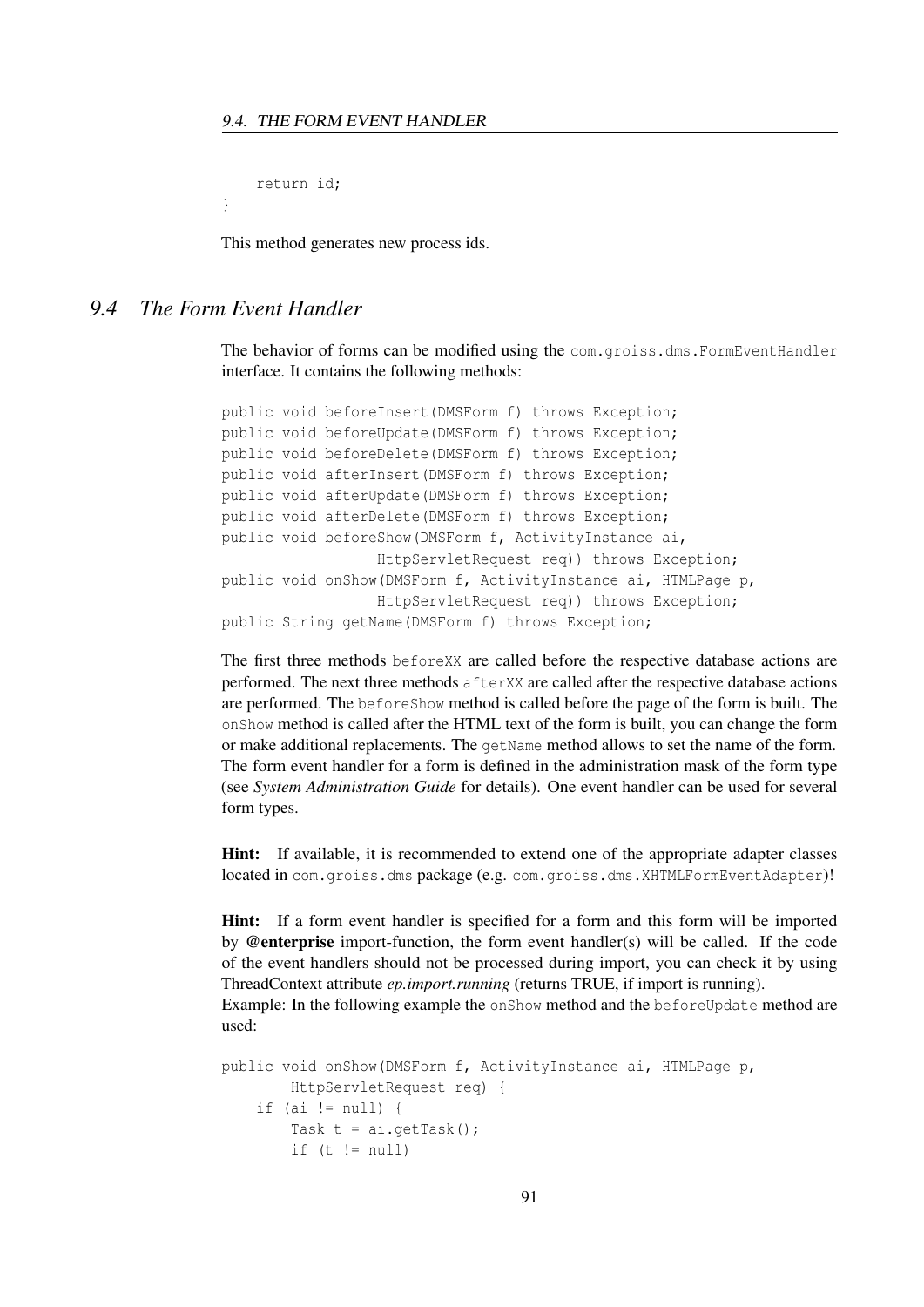```
p.substitute("task", t.getId());
    }
}
public void beforeUpdate(DMSForm f) throws Exception {
  try {
    double total = 0;
    DMS dms = ServiceLocator.getDMS();
   DMSForm mf = dms.getMainForm(f);List l = dms.listForms(SampleProcess.TRAVEL_SUBFORM,"oid in (select dest from avw_formrelation where id='1' and src=" +
     mf.getOid() + ")", null, null);
    for (Iterator e = 1.iterator(); e.hasNext();) {
      DMSForm next = (DMSForm)e.next();
        total += Double.parseDouble((String)next.getField("amount"));
    }
   mf.setField("spesenbrutto", ""+total);
    dms.update(mf);
  } catch (Exception e) {
    e.printStackTrace();
  }
}
```
The onShow method replaces the tag "%task%" with the id of the actual task, we have used this to show different images:

<img src="%task%\_photo.jpg">

The beforeUpdate method selects the subforms of the current form, sums up the amount values and updates the main form.

#### 9.4.1 Using Form Event Handler with XHTML forms and XForms

When using XHTML forms or XForms, the form event handler *XHTMLFormEventHandler* should be used. The *onShow()* method contains the parameter *XHTMLPage p*, which includes the whole HTML page with its html components. If the (HTML) components of a XForm page should be accessed or edited, *XPath* is needed.

*Example:*

```
public void onShow(
DMSForm form, FormContext ctx, XHTMLPage p, HttpServletRequest req) {
try {
   Element root = p.getRoot();
   Element f = XMLUtil.getElement(
     "//xf:textarea[@ref='/data/form/texti']", root, XForm.xformNS);
   f.setAttribute("style","color:red");
```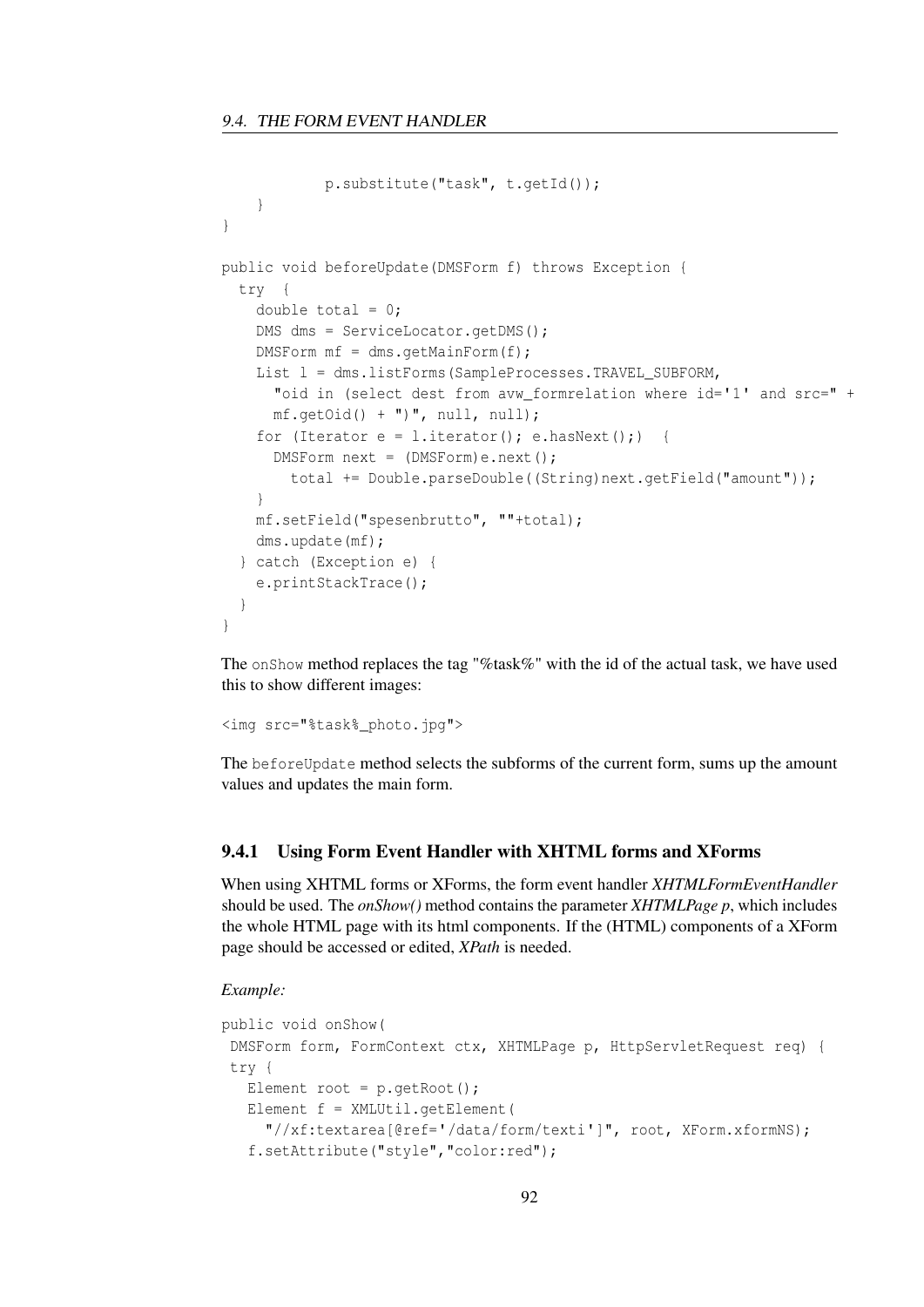```
} catch (Exception e) {
     throw new ApplicationException(e);
 }
}
```
In this example we get a *textarea* with the identification *[@ref='/data/form/texti']* and set a new textcolor whereas *texti* is the name of the formfield. The following code shows the textarea within the XForm:

```
....
<xf:textarea ref="/data/form/texti" rows="" cols="">
   <xf:label class="label100">MyTextarea</xf:label>
</xf:textarea>
...
```
# *9.5 The Document Event Handler*

The DMS related interface com.groiss.dms.DocumentEventHandler provides following method which is called when the content of a DMS document will be initially set or changed:

```
public InputStream onSetContentAsStream(DMSDocForm document,
                                        InputStream content);
```
An implementation of this interface can be registered at any form of type *Document form* via field *EventHandler* in the form's detail view in the administration.

# *9.6 The Form Table Handler*

A subform table can be customized using a tablehandler. The class must implement the interface com.groiss.dms.FormTableHandler. It is recommended to extend the class com.groiss.dms.FormTableAdapter which is an empty implementation of this interface. The class is *registered* in the tablefield tag as attribute *tablehandler*. The interface contains the following methods:

```
public void init(HttpServletRequest req, FormContext ctx);
public List getList(List<DMSForm> list);
public void modifyColumns(List<ColumnDescription> colDescs);
public void modifyTableLine(DMSForm f, Map<String,Object> line);
public String lineStyle(DMSForm f, String style);
```
The first method is useful to initialize your class with the request. With the second method you have the possibility to modify the delivered list and return it. The third method allows to modify the table header of a subform. With the fourth method you can modify each table line. The last method is for changing the style of the table lines by returning a new css class.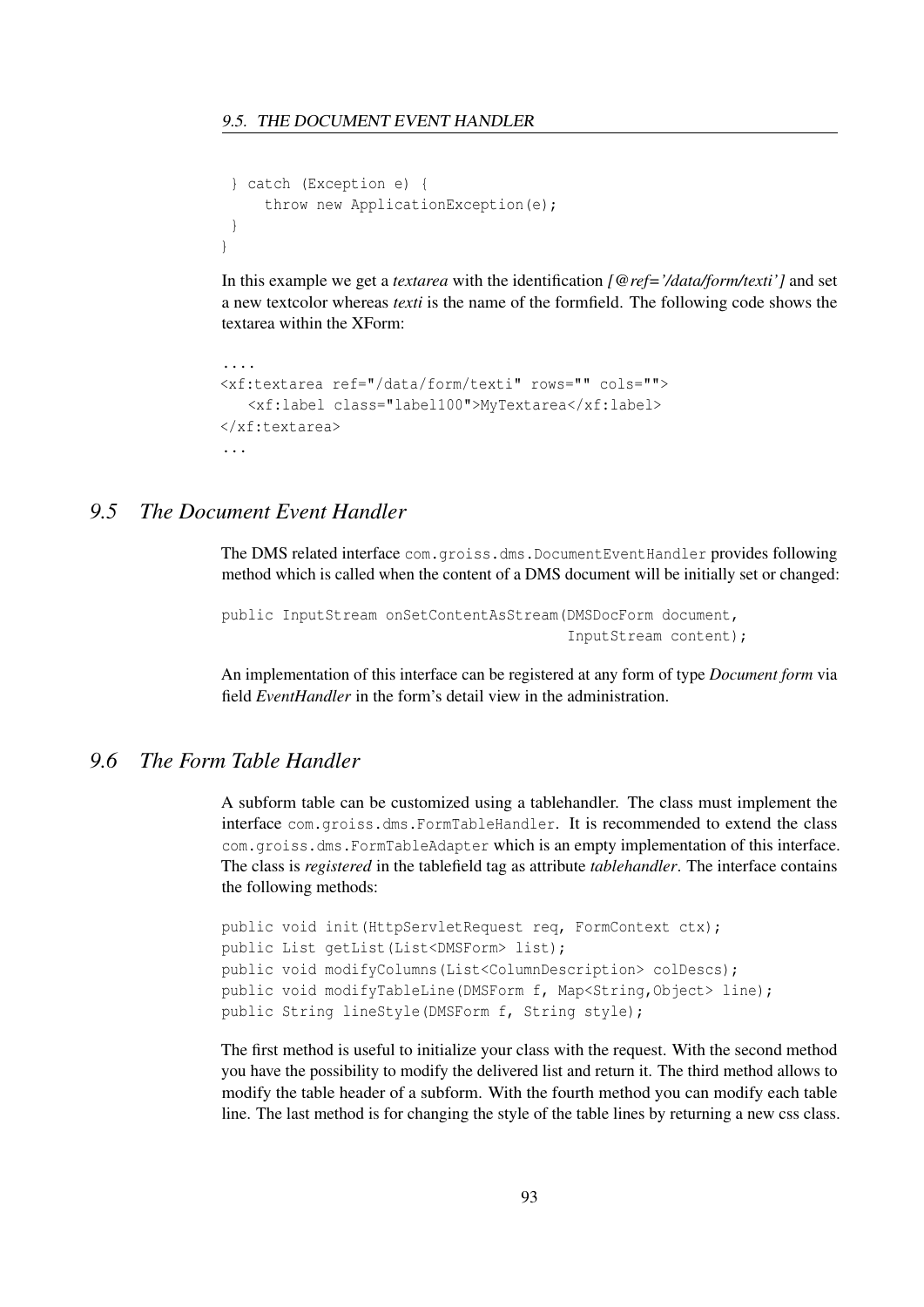# *9.7 Utilities for building an HTML interface*

In this section some utility methods of the class com.groiss.wf.html.HTMLUtils are described that you will need for showing the worklist or showing a form, etc.

### 9.7.1 Show the worklist

The following methods returns a HTML page containing the worklist for the given application.

```
public static Page refreshWorklist(HttpServletRequest req,
 Application appl)
```
## 9.7.2 Show the form

Two methods can be used for showing a process form:

```
public static Page showForm(HttpServletRequest req) throws Exception;
public static Page showForm(HttpServletRequest req, ActivityInstance ai,
    String formid, int mode) throws Exception;
```
The first method calls the second, where the additional parameters ai, formid, and mode are taken from the equally named ServletRequest parameters. The mode is one of the following:

0 | update mode 9 view mode without buttons

#### Create a PDF version of form/page

By using following methods in class com.groiss.wf.html.HTMLUtils a PDF version of a given form can be created. The form is first created in VIEW\_TEXT mode (with the permissions of the current activity if parameter *task* contains its oid).

```
public void showPdfForm(HttpServletRequest req, HttpServletResponse res)
   throws Exception;
```

```
public void showPdfForm(DMSForm form, FormContext ctx, OutputStream os,
   String addr, Locale l) throws Exception;
```
Example how showPdfForm() could be called from a XForm:

```
<a class="nonprint"
   href="javascript:window.open(
    'com.groiss.wf.html.HTMLUtils.showPdfForm/form.pdf?object='+
    document.getElementById('object').value+
    '&task='+document.getElementById('task').value,'xx');void(0)">
Print
</a>
```
Instead of a form a xhtml page can be used for converting. For this purpose use following method:

```
public void convertToPDF(XHTMLPage p, OutputStream os, String addr,
Locale 1) throws Exception:
```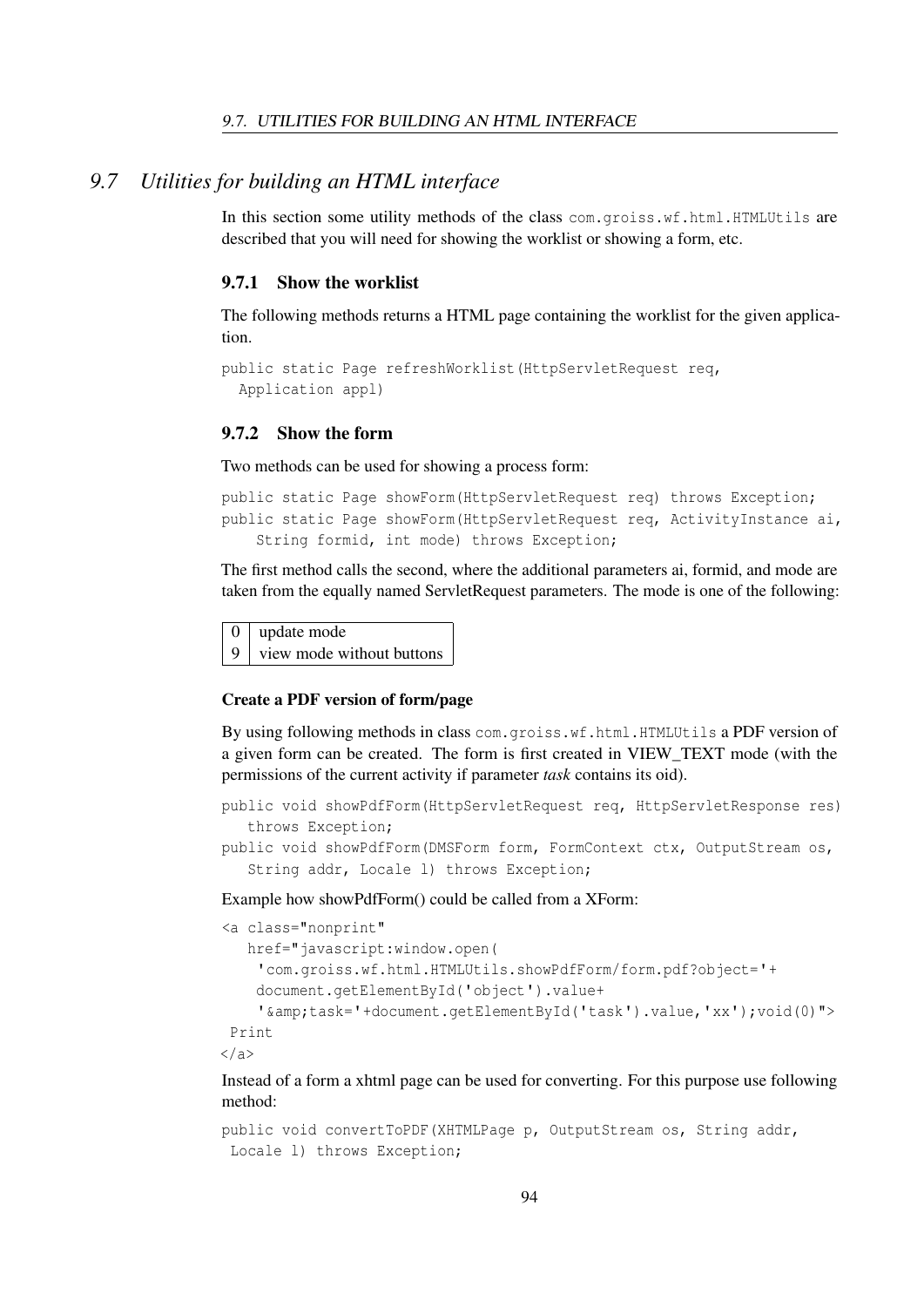# *9.8 Object Selection*

The class com.groiss.wf.html.HTMLUtils provides the method selectList for selecting objects from a list. The method is useful when you want to select an object and get the selected object in the opener document. The ServletRequest can have the following parameters:

Parameter

| classname   | Java class of objects                                                                                |
|-------------|------------------------------------------------------------------------------------------------------|
| title       | The title of the window                                                                              |
| field       | The name of the field in the caller form: The classname and oid of the object                        |
|             | is written to the field. The string representation of the object is written                          |
|             | to the field with the specified name followed by "_display".                                         |
| searchid    | If a condition (where clause) is needed, the attributes <i>searchid</i> and <i>parameters</i>        |
|             | must be used and an action node must be created in the appropriate xml-file.                         |
|             | An example how to define parameterized conditions (it is always the same                             |
|             | procedure) can be found in chapter 16.                                                               |
| noClass     | instead of $\langle$ <i>classname</i> $>\times$ <i>coid</i> $>$ only the oid is written to the field |
| attribs     | Normally the toString() method is used to display the objects. With the attribs                      |
|             | parameter you can specify a comma-separated list of attributes you                                   |
|             | want to see.                                                                                         |
| searchAttrs | If the list is very long a search can be used to restrict the number of elements                     |
|             | shown. Specify a list of attributes where you want to search. An input field will                    |
|             | appear on the mask. If the given string is a prefix of one of the attributes of an                   |
|             | object, the object will appear in the list.                                                          |

The entries are sorted alphabetically.

When selecting an object, two values are written to the opener form. The object classname and oid, concatenated with a colon (:) is written to the given field. The objects String representation is written to the field named field\_display.

Example: The following url is used to show a window for user selection: The HTML code shows a button opening a window for selecting users:

```
<script>
function selectUser(){
 window.open("../servlet.method/com.groiss.wf.html.HTMLUtils.selectList?"+
    "classname=com.dec.avw.core.User&title=User&field=customer"+
    "&attribs=surname,firstName,id&searchAttrs=surname,id",
    "search",'width=500,height=500,directories=0,toolbar=0,scrollbars=1');
}
</script>
...
<input type="hidden" name="customer" value=""/>
<input type="text" name="customer_display" value="" style="width:180"/>
<input type=button class="ep_button" value=" ? " onclick="selectUser()">
<input type=button class="ep_button" value=" X "
   onclick="form.customer.value='';form.customer_display.value='';"></td>
```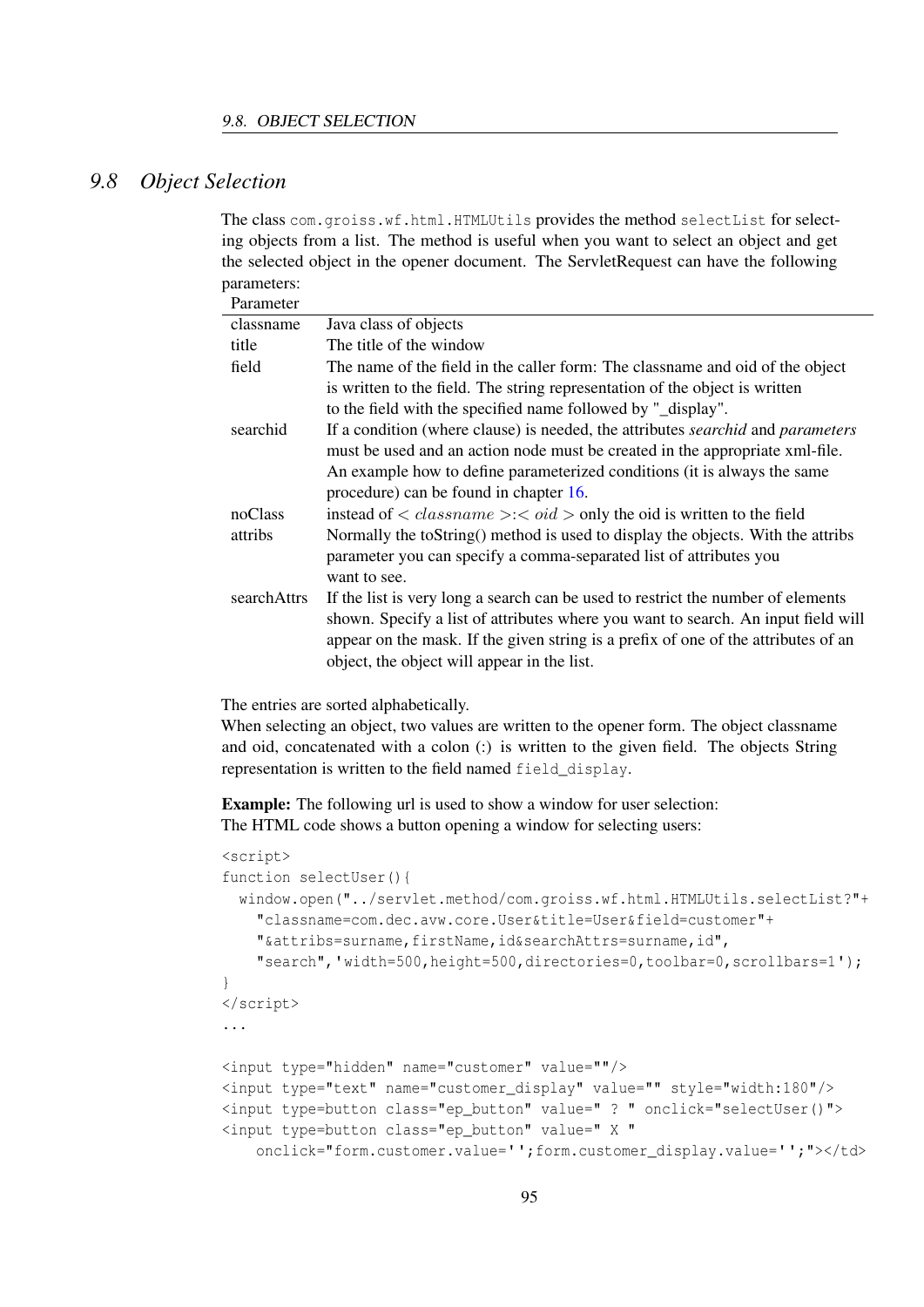# *9.9 Task-Functions in forms*

@enterprise allows to place buttons for task-functions in forms. For this purpose you have to write the following placeholder

- in HTML forms: "%%taskfunction:*fid*%%"
- in XHTML forms / XForms: <script id="toolbarfunctions">fid1,..,fidn</script>

*fid* is the id of a task-function.

To sum up, there are several possibilities to place task-functions:

- 1. in the submenu appearing when you click on the cog-wheel in the worklist. the "Show in worklist" checkbox must be clicked.
- 2. in the toolbar: add the key "taskfunction:*fid*" to the list of actions.
- 3. in the form: add the key "%%taskfunction:*fid*%%" in the html form; add the line *<script id="toolbarfunctions">fid1,..,fidn</script>* in the xhtml form / XForm
- 4. in the toolbar when the form is shown in the frame of the worklist. Add the key "%%toolbarfunctions:  $fid_1,..,fid_n\%$ %" into the HTML form and the key *<script id="toolbarfunctions">fid1,..,fidn</script>* into xhtml forms / XForms. f id<sup>1</sup> and  $f \circ id_n$  are ids of task-functions. It you specify no task-function at all, only the standard buttons are shown.

Hint: The necessary task functions have to be assigned to the corresponding tasks in administration, otherwise no functions are visible.

In any case the parameter functionTask contains the oid of the activity instance where the task function was invoked. In case 2, if more than one worklist entries have been selected, this parameter appears for every selected entry.

In the target field of the task-function, you can specify the target window. You can also add window properties if you want to create a new window. Add the properties after the target name and a "," (comma), for example:  $blank, toobars=0, width=300, height=200$ 

Hint: If a target window is specified, the form will not be saved when activating the save button.

## *9.10 Batch Processing*

In @enterprise two types of automated steps exist:

• synchronous: this is specified in WDL by the keyword system followed by a method call. The method is executed in the same thread and within the transaction context of the operation which started the step. After method execution the step is finished.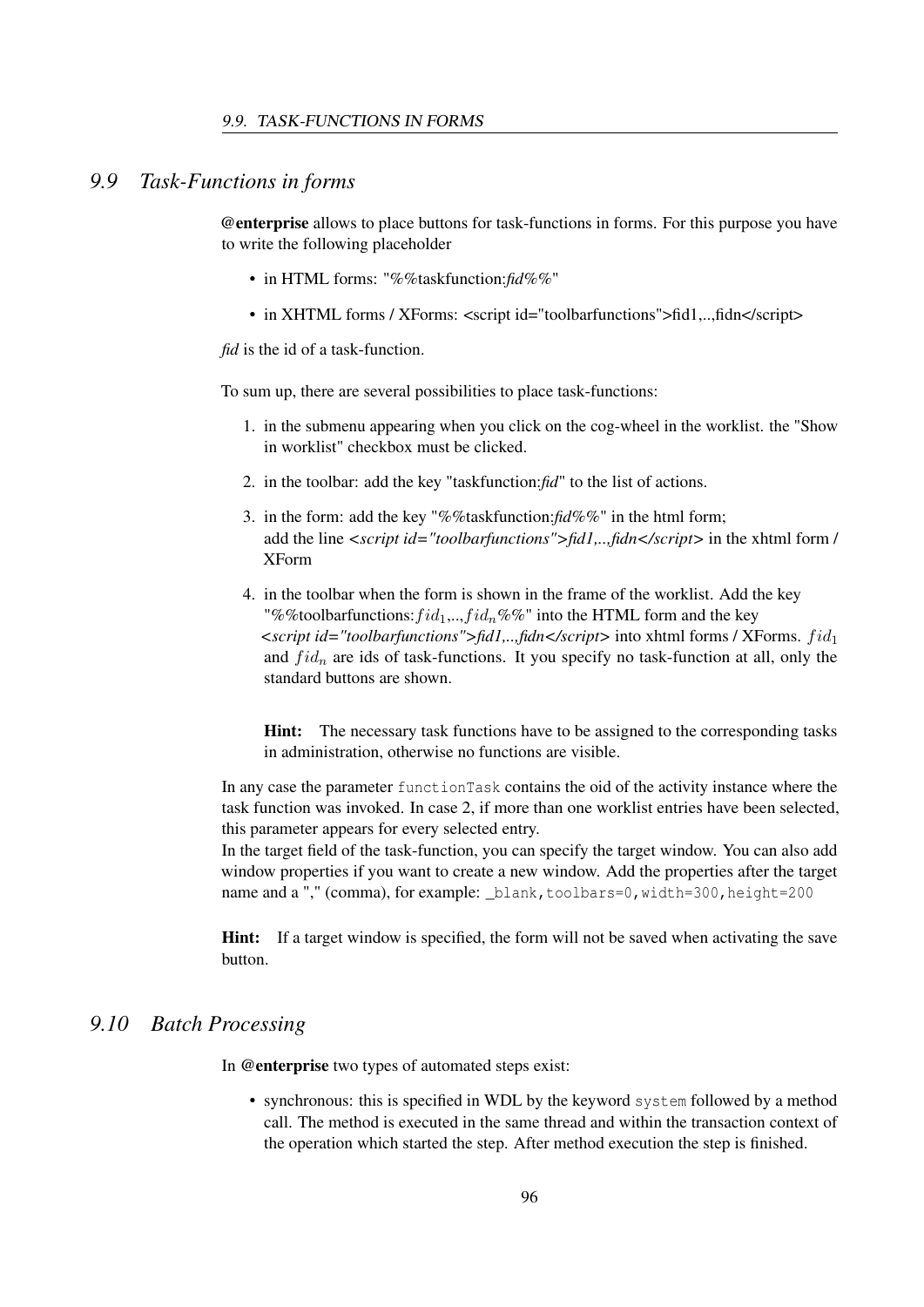• asynchronous: specified by the keyword batch followed by a class name. Some methods of this class are executed after the step has been started - in their own transaction and thread.

Use the first method (synchronous) whenever possible, i.e. if the execution time of the method is not too long (it executes in the same transaction as the finish action of the previous interactive step) and if you don't need to wait for an external event to finish the step. The specific behavior of batch jobs can be influenced via a class implementing the interface com.groiss.batch.BatchAdapter:

```
public interface BatchAdapter {
 void startup() throws ApplicationException;
 void afterCreation(BatchJob job) throws ApplicationException;
 void doStart(BatchJob job) throws ApplicationException;
 void beforeCompletion(BatchJob job) throws ApplicationException;
 void afterCompletion(BatchJob job, boolean commit) throws
    ApplicationException;
 void doCompensate(BatchJob job);
}
```
The com.groiss.wf.batch.NullAdapter class can be used as an extension point for specific adapter implementations. The NullAdapter provides method implementations which just log the call (at log level DEBUG).

The workflow-engine will generate a single instance of the adapter class, the startup method of the class is called once. The other methods are called on this single instance per batch job with the current batch job as a parameter.

When the workflow engine reaches a batch step it creates a BatchJob object and writes it to the database, this BatchJob contains state information.

The timer BatchManager is responsible for starting batch jobs and for finishing the steps after the batch job has completed. The flow of control is as follows:

- 1. When the batch job is created, the startup method of the specified BatchAdapter class is called. Then the BatchJob state is set to CREATED and the afterCreation method is called. In afterCreation method no explicit ROLLBACK is done, if an error occurs!
- 2. The BatchManager timer starts the batch job by calling the doStart method. After successful completion the state of the BatchJob is STARTED. If an exception is thrown in doStart, the state of the BatchJob changes to STARTERROR and a ROLLBACK will be performed! No further action is taken by the batch system.
- 3. Next the batch job must be finished. This can be triggered from an internal or external event (for example reception of an email). Call the method BatchManager.markJobFinished, and the state of the BatchJob object will be FIN-ISHED.
- 4. When the BatchManager detects finished jobs during its next timer controlled run, it completes them. First it calls beforeCompletion. If there is an exception, the job is placed in state FINISHERROR. No further action is taken by the batch system. If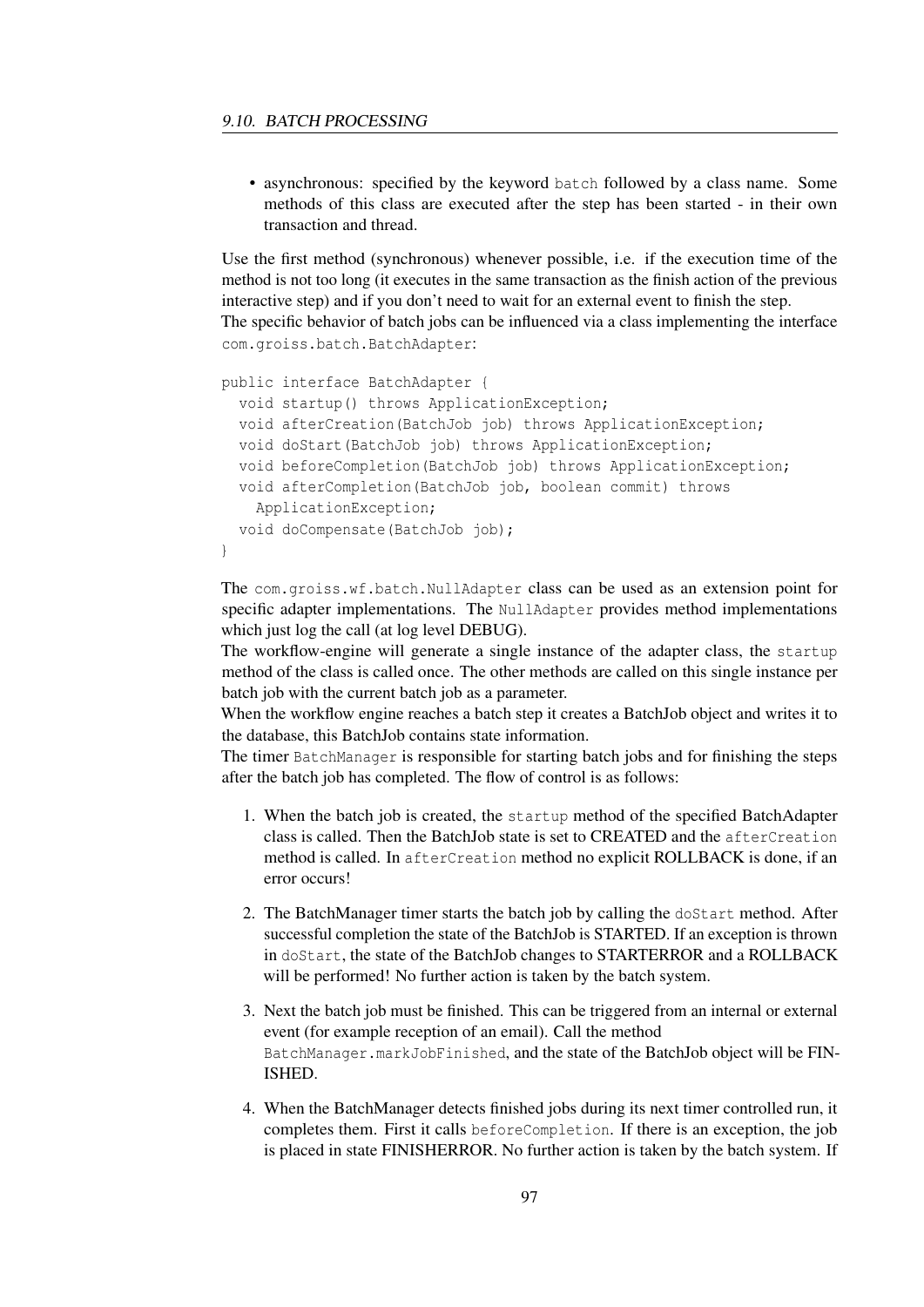beforeCompletion was executed successfully, afterCompletion is called with a boolean parameter which indicates if the job is now in state COMPLETED (commit  $=$  true) or in state FINISHERROR (commit  $=$  false). If an exception is thrown in afterCompletion, a ROLLBACK will be performed!

5. On going back via the batch job step the method doCompensate is called.

It should also be noted, that the life cycle of a batchjob can be modified by appropriate flagging with respect to three areas, which can be combined arbitrarily in a fully orthogonal way.

• newthread: By specifying newthread, the start of the job takes place in a thread created newly for this batch job instance. The original thread creates the batch job and calls afterCreation, but the start of the job is done in the new thread. This feature could be used when the start of the batch job itself takes significant time.

Any number of threads could be working concurrently, each on one individual batch job step instance. The workflow engine does not limit thread creation by e.g. using a bounded thread pool. Its is questionable practice to have the threads linger in the system for a long time, e.g. by periodically polling for results and going to sleep in between.

- autofinish: Setting autofinish means that immediately after the doStart Method has terminated, the job is marked as finished and then completed by the system itself. Could be used for "fire and forget" BatchJobs.
- startnow: A batch job where startnow is set is started immediately after the end of the current transaction not during the next timer triggered run of the BatchManager.
- gobackonerror: Setting gobackonerror to true means that in case of an unhandled exception during execution of the doStart method, the engine tries to goBack to the last interactive step.

Add the flags after the class name in the WDL call, for example:

batch com.groiss.demo.DemoBatchAdapter() autofinish;

The defaults for the life cycle modifications are newthread=false, autofinish = false, startnow=false, gobackonerror=false.

The following table deals with aspects of the life cycle modification flags concerning threads:

| newthread | startnow | thread in which doStart() is called                               |  |  |
|-----------|----------|-------------------------------------------------------------------|--|--|
| false     | false    | batch manager (timer) thread                                      |  |  |
|           |          | (during its next run)                                             |  |  |
| false     | true     | event dispatcher thread                                           |  |  |
|           |          | (after successful completion of the current transaction)          |  |  |
| true      | false    | new thread for this batch job instance                            |  |  |
|           |          | (during the next run of the batch manager timer)                  |  |  |
| true      | true     | new thread for this batch job instance                            |  |  |
|           |          | (via the event dispatcher after successful completion of the cur- |  |  |
|           |          | rent transaction)                                                 |  |  |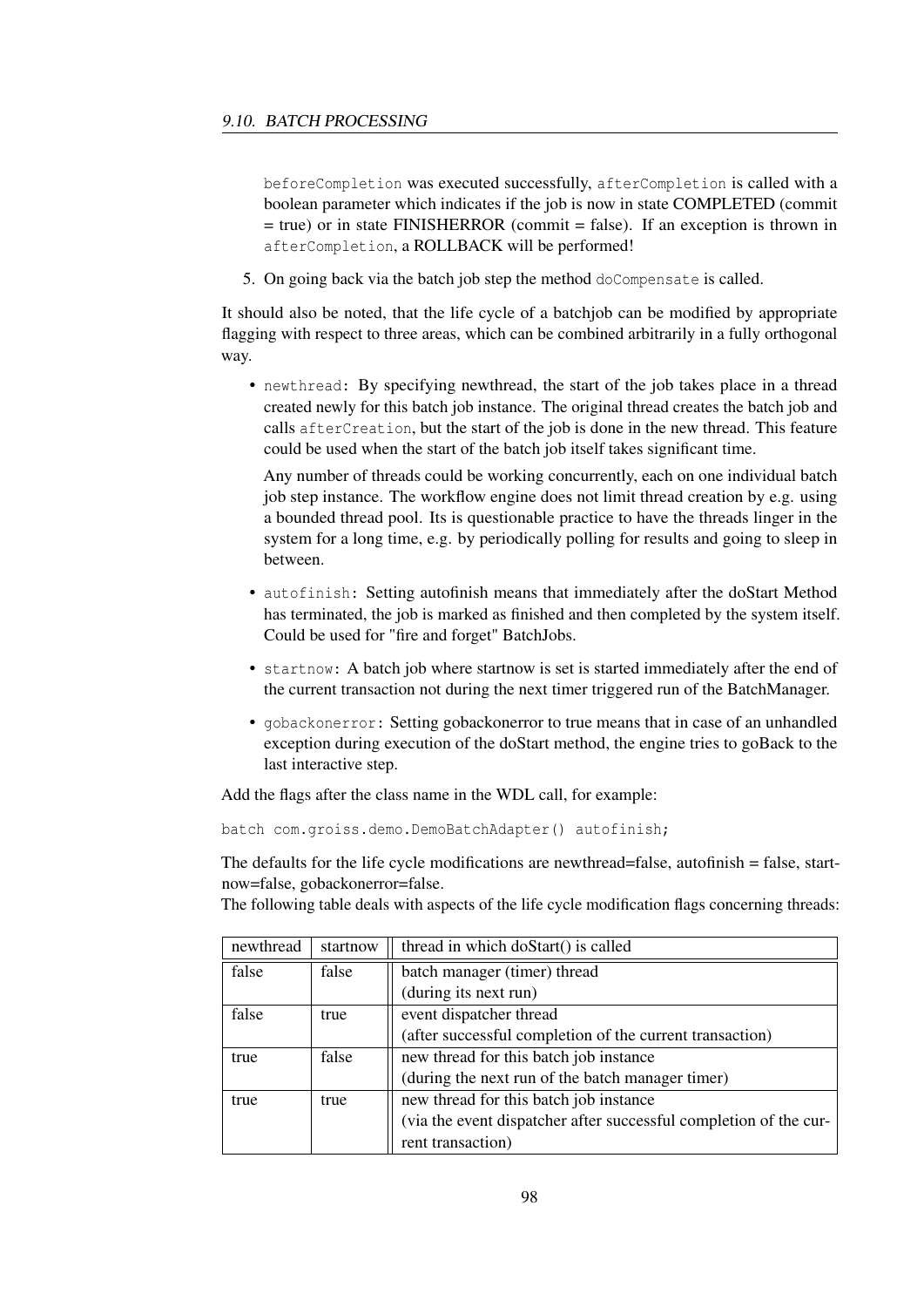The following example illustrates the usage of this framework.

#### File **wdl/batchproc.wdl**

```
process batchproc()
application default;
version 1;
forms f Jobform;
subject f.subj;
begin
   \langleal> all order(f);
   repeat
      f.recipient a_task(f);
      batch com.groiss.demo.DemoBatchAdapter() newthread;
   until f.finished = "1";
end
```
The process is a slight variation of the well-known jobproc example. We introduce an additional batch step, the processing logic is implemented in the class DemoBatchAdapter. The parameter (just one parameter is allowed) can be accessed in the methods of DemoBatchAdapter via bj.getParameters(). It is not used in the example, but could serve as a discriminator when the same BatchAdapter is refered to in several different locations in one process definition.

The general notion of the batch job we want realize is to write a file with some process data to a process specific location in the filesystem. Then we trigger some external entity to process the file. The external entity will place a second file in the same directory (the result of its processing). The batch job will be finished through invocation of an URL and some of the contents of the result file are transferred into the form.

The DemoBatchAdapter implements the BatchAdapter interface, imports the needed things and defines two utility methods, which state the location of the directories where the files will be placed. Under a subdirectory batchdemo in the servers temporary directory, we will place one directory for each process, named after the process id.

#### File **classes/com/groiss/demo/DemoBatchAdapter**

package com.groiss.demo;

```
import java.io.*;
import javax.servlet.http.*;
import com.groiss.util.Settings;
import com.groiss.wf.batch.*;
import com.groiss.wf.*;
import com.groiss.dms.*;
import com.groiss.util.ApplicationException;
public class DemoBatchAdapter implements BatchAdapter {
private static final Logger logger = LoggerFactory
                       .getLogger(DemoBatchAdapter.class);
private String getMainDirName() {
  return Settings.getTempDir()+File.separator+"batchdemo";
```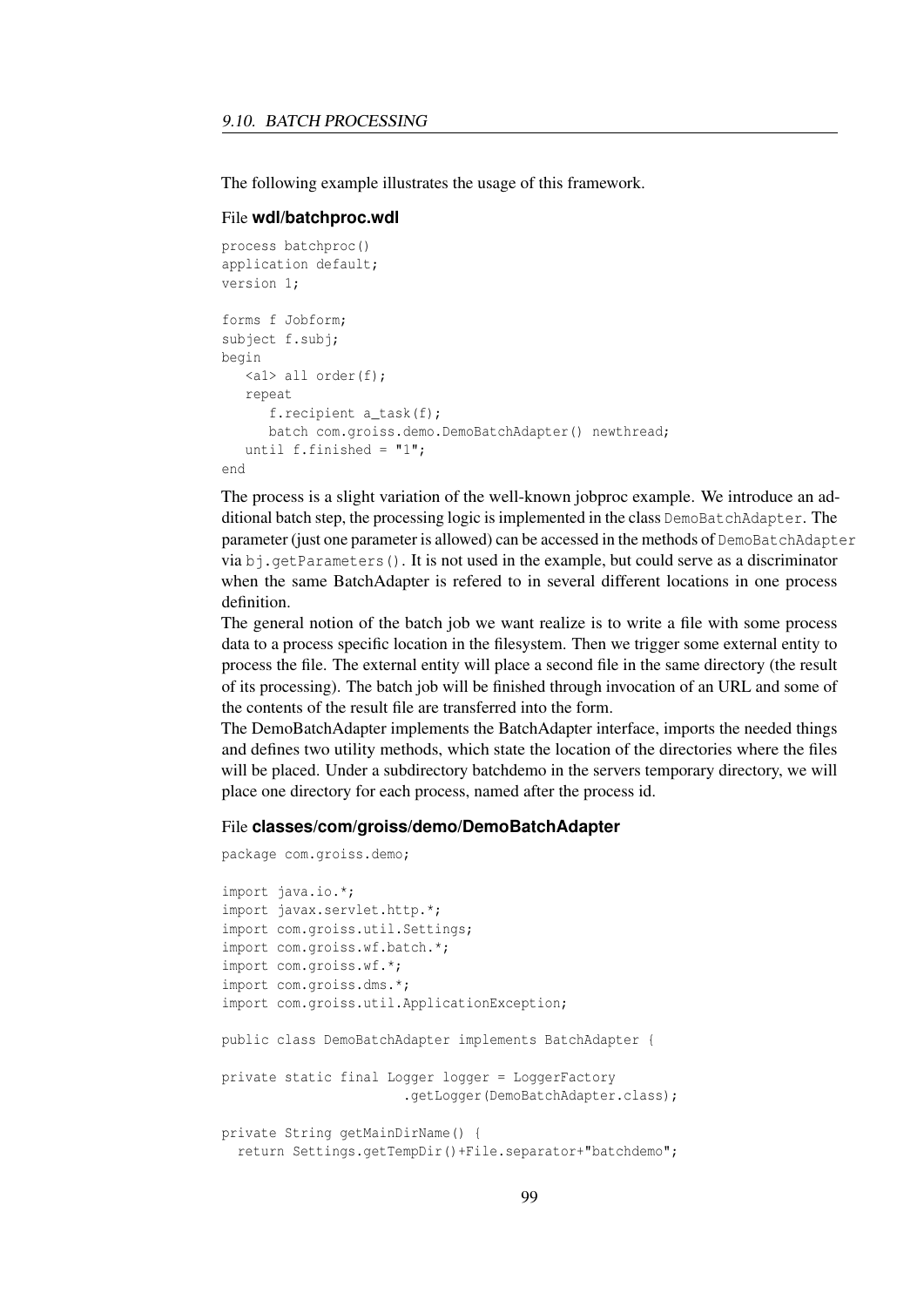}

```
private String getProcDirName(ActivityInstance si) {
 return si.getProcessInstance().getId();
}
```
The startup method creates the batchdemo directory. It is called by the BatchManager the first time the DemoBatchAdapter is used. We could establish a communications channel with some external entity here (e.g. a connection to a database or a JMS system).

```
public void startup() {
   logger.debug("DemoBatchAdapter: startup ");
   File mainDir = new File(\alphaetMainDirName());
   mainDir.mkdir();
}
```
The afterCreation method creates the appropriate subdirectory for the process. We use the getContext method of the BatchJob to retrieve the current ActivityInstance (StepInstance object).

```
public void afterCreation(BatchJob job) {
   logger.debug("DemoBatchAdapter: afterCreation "+job);
   File procDir = new File(qetMainDirName(), qetProcDirName(job.getContext()));
   procDir.mkdir();
}
```
The doStart method creates the first file (<processid>.out) and writes some process specific data into it. The "real" start would take place instead of the comment.

```
public void doStart(BatchJob job) {
   logger.debug("DemoBatchAdapter: doStart in Thread"+
     Thread.currentThread().getName()+" for job "+job);
try {
     String procId = job.getContext().getProcessInstance().getId();
    File procDir = new File(qetMainDirName(), getProcDirName(
          job.getContext()));
    File outFile = new File(procDir, procId+".out");
    PrintWriter out = new PrintWriter(new FileWriter(outFile));
     out.println("Output File "+ new java.util.Date());
    DMSForm f = ServiceLocator.getWfEngine()
          .getForm(job.getContext().getProcessInstance(),"f");
     out.println(f.getField("description"));
     out.println("../servlet.method/com.groiss.demo."+
          DemoBatchAdapter.notifyFinish?bjOid="+job.getOid());
    out.close();
    } catch (Exception ex) {
       throw new ApplicationException("doStart",ex);
    }
}
```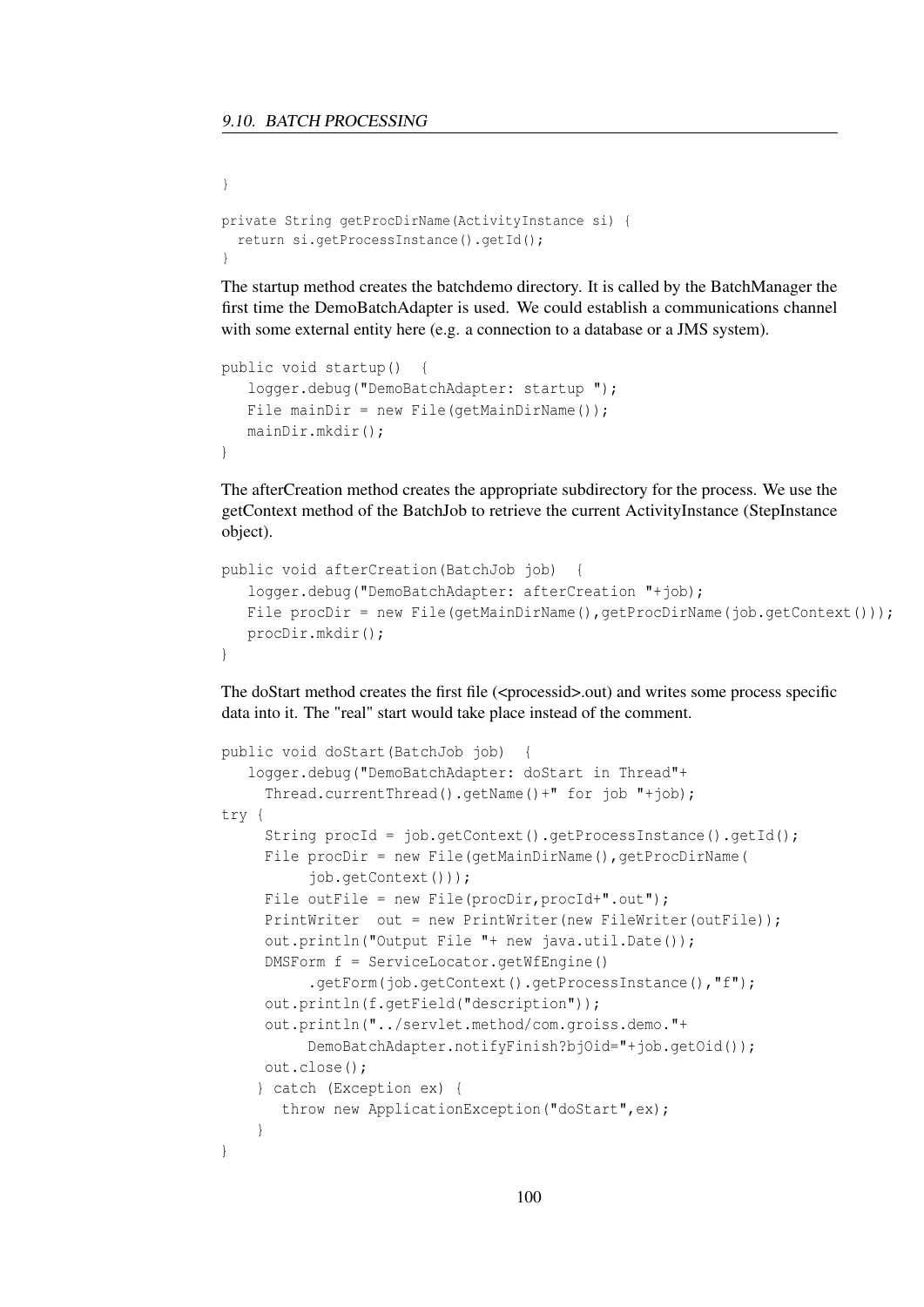The before Completion method checks for the result file ( $\leq$ processid $\geq$ .in) and transfers the first line of this file into the description field of the form attached to the process.

```
public void beforeCompletion(BatchJob job) {
   logger.debug("DemoBatchAdapter: beforeCompletion "+job);
   try {
     String procId = job.getContext().getProcessInstance().getId();
    File procDir = new File(getMainDirName(), getProcDirName(
        job.getContext()));
    File inFile = new File(procDir, procId+".in");
    BufferedReader in = new BufferedReader(new FileReader(inFile));
    String line = in.readLine();
    in.close();
    DMSForm f = ServiceLocator.getWfEngine().getForm(
        job.getContext().getProcessInstance(),"f");
     f.setField("description",line);
    ServiceLocator.getStore().update(f);
   } catch (Exception ex) {
    throw new ApplicationException("beforeCompletion",ex);
   }
}
```
After successful completion, we delete the files and directories.

```
public void afterCompletion(BatchJob job, boolean commit) {
   logger.debug("DemoBatchAdapter: afterCompletion("+commit+" "+job);
   if (commit) {
     String procId = job.getContext().getProcessInstance().getId();
    File procDir = new File(qetMainDirName(), qetProcDirName(
        job.getContext()));
     File inFile = new File(procDir, procId+".in");
    File outFile = new File(procDir, procId+".out");
     inFile.delete();
    outFile.delete();
    procDir.delete();
   }
}
```
For the sake of finishing, we provide a servlet method which expects the oid of the batch job as parameter bjOid (you can find the value in the <processid.out> file).

```
public void notifyFinish(HttpServletRequest req, HttpServletResponse res)
        throws Exception {
  long bjOid = Long.parseLong(req.getParameter("bjOid"));
  BatchJob bj = ServiceLocator.getStore().get(BatchJob.class,bjOid);
  BatchManager.markJobFinished(bj);
  res.getWriter().println("Done");
}
```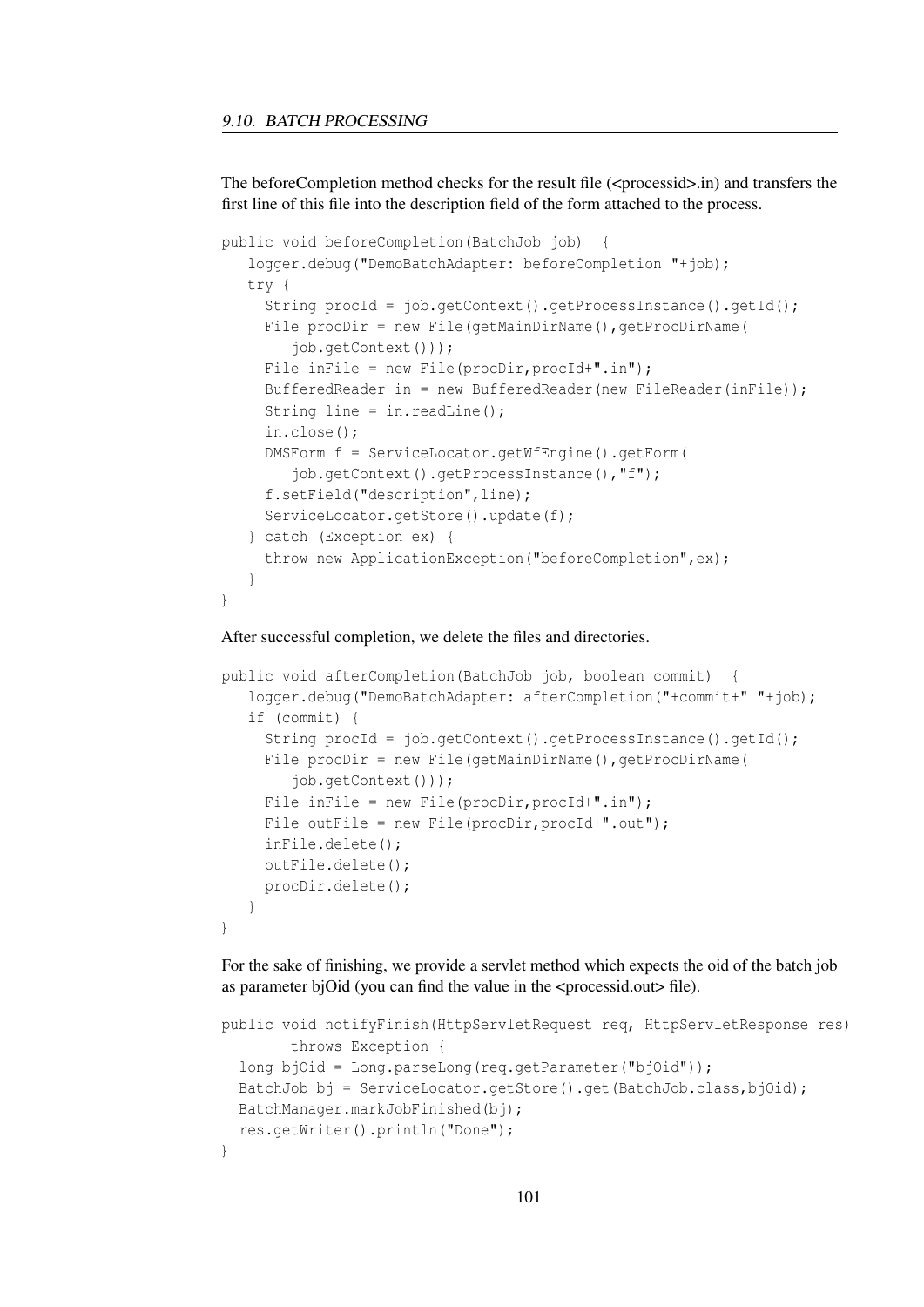## 9.10. BATCH PROCESSING

The compensation method does nothing in this simple example.

```
public void doCompensate(BatchJob job){}
```
This completes the example. The state of the batch job can be supervised via the communication section of the admin tasks in the system administration.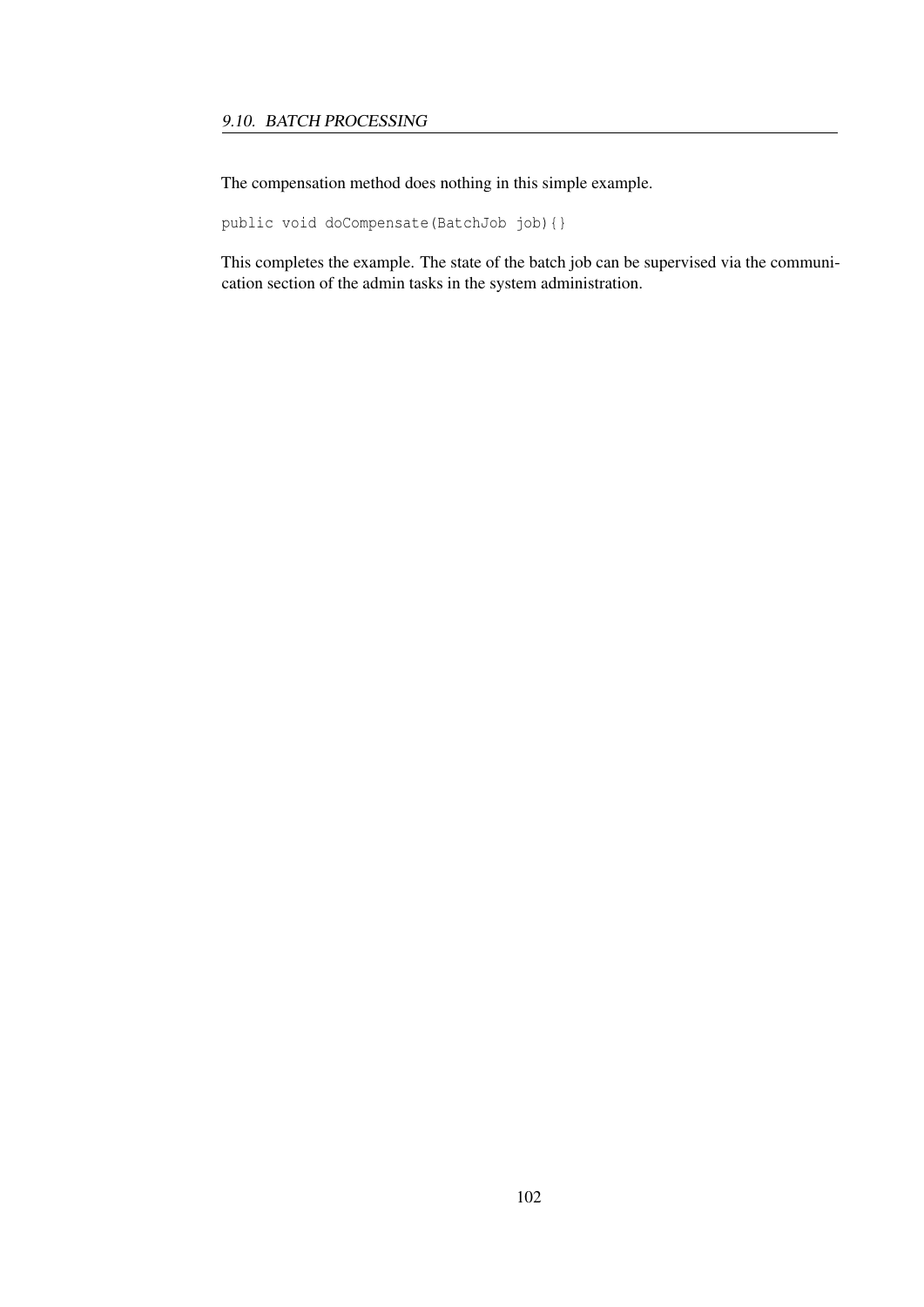## *9.11 Event Mechanism*

The event mechanism is used for raising and handling events inside the workflow engine. An event can be raised from the process execution or via API from another program. The event will be received from all process instances which have registered for the event and the event handler, specified by the receiver, will be called.

The event is identified by a name and an optional context object. If the raiser specifies such an object, a handler registration matches only when the same context object is given or when the handler registered without a context object. The context object itself is either a com.groiss.store.PersistentObject or a String.

### 9.11.1 WDL extensions

The following extensions have been made to our process definition language WDL to define the event mechanism:

```
raiseEvent =
    "raiseEvent" "(" eventname "," "current_tx" [ "," form ] ")".
registerForEvent =
    "registerForEvent" "(" eventname "," eventhandler [ "," form ]")".
sync =
    "sync" "(" eventname "," eventhandler [ "," form ] ")".
unregister =
    "unregister" "(" eventname ")".
```
- raiseEvent The first argument is the name of the event. The next argument must be current\_tx at the moment. The third argument defines either a form or a form field as context object. A further possibility is to enter the keyword *process*, which represents the process instance oid (not the process instance itself).
- registerForEvent The process registers for receiving events with the given name (first parameter) and the given context object (same as *raiseEvent*) which is an optional third parameter. The eventhandler defines a Java class implementing the interface com.groiss.event.EventHandler.
- unregister Removes the registration of this process instance for all events of the given name.
- sync waits for receiving an event. The parameters have the same meaning as in register-ForEvent.

## 9.11.2 The Event API

All operations (except sync) defined in WDL can be performed from the API. The interface Event defines the methods an event must have: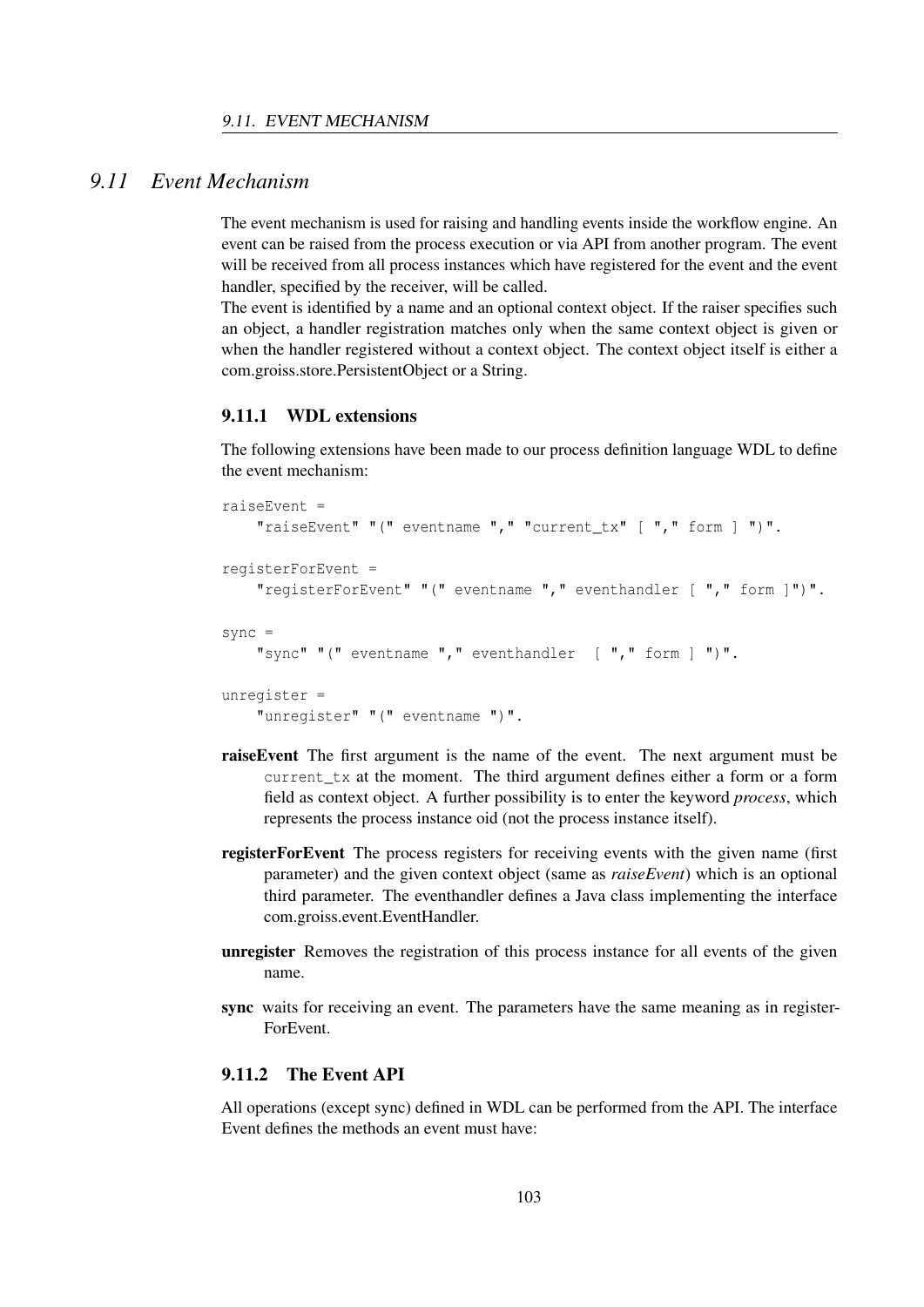```
public interface Event {
 public String getName();
 public ActivityInstance getRaiser();
 public Object getContext();
 public Date getRaiseDate();
}
```
The methods return the name, the raiser of the event, the context object and the raise date. The implementation BasicEvent can be used as implementation (and is used for events raised from the WDL statements above).

The EventHandler is a class containing the following methods:

```
public boolean handle(Event e, ProcessInstance registrant,
  EventRegistry reg)
public void onRegister(ProcessInstance handlerProc)
```
When the event handler is registered, the method onRegister is called. When the registration matches a raised event the handle method is called. You will make subclasses of this class for doing some actions in the handle method. The EventHandler class itself writes a log file entry when handle is called and does nothing in onRegister.

The utility class EventManager is used to raise events and register for events:

```
public class EventManager {
 public static void raiseEvent(Event e) throws Exception;
 public static long register(String name, Class eh, Object context)
     throws ApplicationException;
 public static void unregister(long oid) throws ApplicationException;
 public static void unregister(String name, ProcessInstance registrant)
     throws ApplicationException;
 public static void unregisterAll(ProcessInstance registrant)
     throws ApplicationException;
}
```
Events are submitted using raiseEvent. With register you can register an event handler, the method returns the oid for the registration. Use this oid for the method unregister. Alternatively, there is a unregister method for deleting registrations for a given event name and process instance.

unregisterAll removes all registrations made by a process instance.

### 9.11.3 Event Processing

The WDL statement registerForEvent or the API call EventManager.register writes the event name, event handler, the registrant, and the context object into the registration table. When raiseEvent is called, all "matching" event handlers are executed (in undefined order). For each event handler a new instance is created and the handle method is called. Matching is defined as: same event name, and when a context object has been defined on register, the context object of the event must be the same (means equal for String, same oid for PersistentObject). The following table subsumes this behaviour (Y means handler is fired, N means handler is not fired, = means firing depends on object or string equality).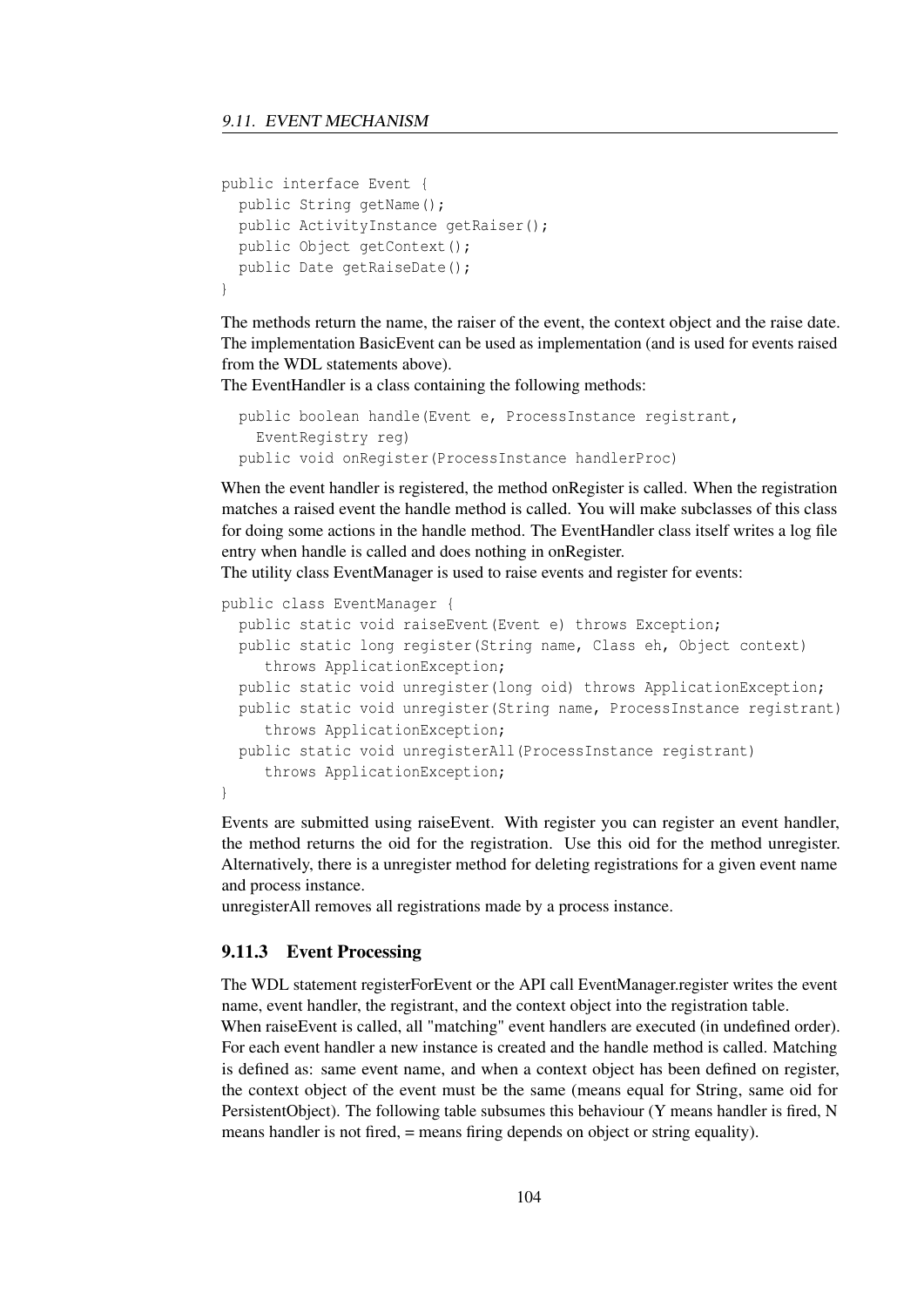|       |        | register |        |        |
|-------|--------|----------|--------|--------|
|       |        | null     | object | string |
|       | null   |          |        |        |
| raise | object |          |        |        |
|       | string |          |        |        |

The handling of raised events is performed synchronous in the same thread as the raising. The event raiser does not know how many handlers have been invoked. If the handling of an event throws an (uncatched) exception, the transaction is rolled back.

In log level 2 or higher raising and handling of events is logged.

After an event for a sync is executed, the sync-step is finished if the handle method returns true.

If unregister is not called explicitly, the handlers are removed at the end of the process (the outermost main process in case of subprocesses).

Example:

```
process p1
forms f Jobform;
begin
    all task1(f);
    registerForEvent("personChange", PersonEventHandler, f.agent);
    ...
end;
process p2
forms f Person;
begin
    all changeData(f);
    raiseEvent("personChange", current_tx, f.pers);
    ...
end;
```
It an instance of process p1, we call it pi1, reaches the line registerForEvent, the following record is added to the event registry:

```
client eventname context eventclass
pi1 personChange hugo PersonEventHandler
```
Process instance pi1 waits for personChange events, which apply to the object "hugo" ("hugo" is the value of f.agent). When an instance of process  $p^2 - pi^2$  - reaches the line raiseEvent and f.pers has the value "hugo", then an event is raised with the following properties:

```
getName: personChange
getRaiser: pi2
getContext: hugo
```
The event manager looks in the registry after matching registrations and finds the above entry, because event name and context object matches. An instance of PersonEventHandler is created and the handle method is called with the events and process instance pi2 as arguments.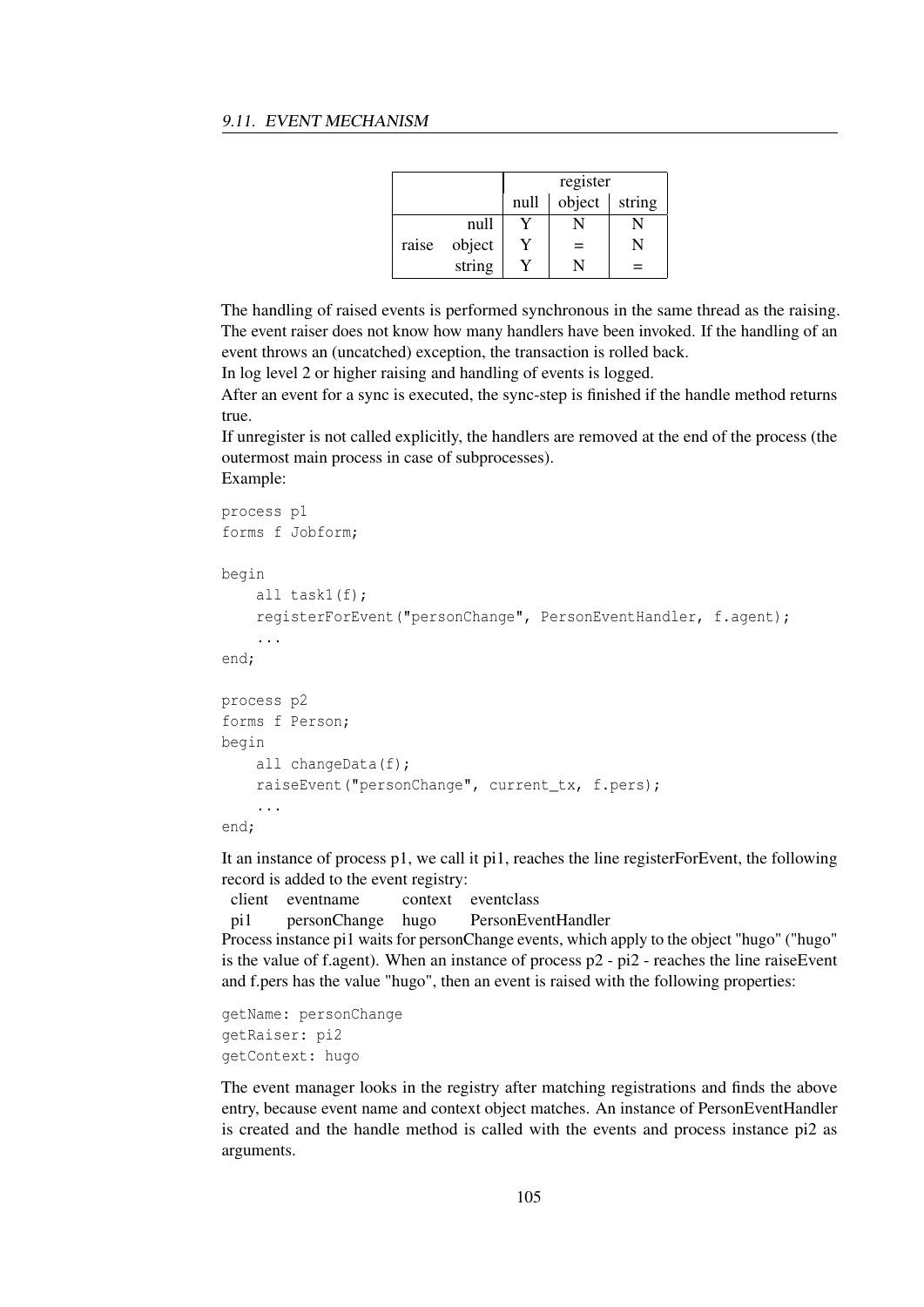## 9.11.4 Cluster

Event handlers are executed on the node where the event has been raised.

#### 9.11.5 Administration

In the administration you can view the list of registrations and you can add and remove registrations.

Processes waiting in a sync can be finished manually from the process history.

# *9.12 Examples*

## 9.12.1 Start a Process

The first example in this section starts a process using the API. This is an often needed task: Either you have to start processes from a program or want to fill the forms with initial values. In this example the process jobproc is started and the form of the process in initialized. The start form is static and resides in the serverarea directory:

#### File **classes/alllangs/demo/StartJob.html**

```
<!DOCTYPE html>
<h+ml><head>
   <script src="../servlet.method/com.groiss.gui.JavascriptLoader.getScripts"></script>
   <script src="../scripts/dojo/dojo.js" data-dojo-config="parseOnLoad: true"></script>
   <link href="../servlet.method/com.groiss.gui.css.StyleConf.loadCSS"
      rel="stylesheet" type="text/css"></link>
   <title>StartJob</title>
<script>
require(["ep/widget/DateField", "ep/widget/ObjectSelect"]);
</script>
</head>
<body class="tundra" >
Start invoice processing:
< p / ><form action="../servlet.method/com.groiss.demo.StartJob.start">
<table>
   <tr>
      <td>@@@invoice_number@@:</td>
      <td><input name="num" type="text"></td>
   \langle/tr>
   <tr>
      <td>@@@supplier@@:</td>
      <td><input name="supplier" data-dojo-type="ep/widget/ObjectSelect"
         classname="com.dec.avw.appl.demo_supplier_1"></td>
   \langletr>
   <tr>
      <td>@@@order@@</td>
      <td><input name="srmorder" data-dojo-type="ep/widget/ObjectSelect"
```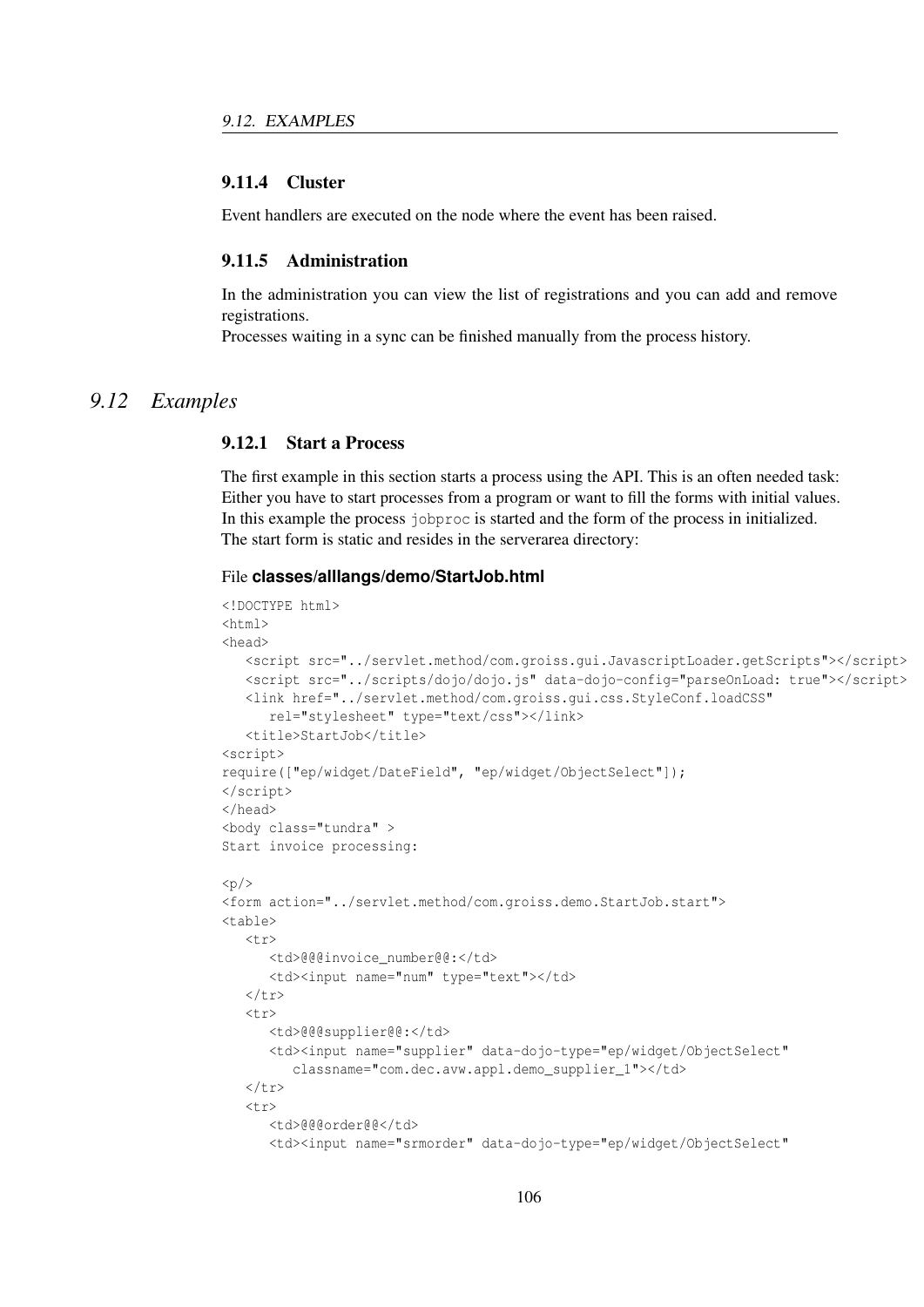```
searchid="demo.OrderSelect"></td>
   \langle t,r \rangle<tr>
      <td>@@@ep:comment@@:</td>
      <td><textarea name="comment"></textarea></td>
   \langle/tr>
   <tr>
      <td>@@@ep:duedate@@:</td>
      <td><input name="duedate" showTime="false"
         data-dojo-type="ep.widget.DateField"/></td>
   \langle/tr>
</table>
<input type="submit" value="Start Process"></form>
</body>
</html>
```
The method start in the class StartJob:

#### File **com/groiss/demo/StartJob.java**

```
package com.groiss.demo;
import java.util.Date;
import javax.servlet.http.HttpServletRequest;
import com.groiss.dms.DMSForm;
import com.groiss.gui.HTMLPage;
import com.groiss.gui.Page;
import com.groiss.org.OrgData;
import com.groiss.org.OrgUnit;
import com.groiss.org.User;
import com.groiss.store.Persistent;
import com.groiss.util.ThreadContext;
import com.groiss.wf.ProcessDefinition;
import com.groiss.wf.ProcessInstance;
import com.groiss.wf.ServiceLocator;
import com.groiss.wf.WfEngine;
import com.groiss.wf.html.HTMLUtils;
/* Start the process invoice processing.
*/
public class StartJob {
   public Page start(HttpServletRequest req) throws Exception {
      // get parameters
      String num = req.getParameter("num");
      Persistent supplier = HTMLUtils.getObject(req, "supplier");
      Persistent order = HTMLUtils.getObject(req, "srmorder");
      String comment = req.getParameter("comment");
      String duedatestr = req.getParameter("duedate");
```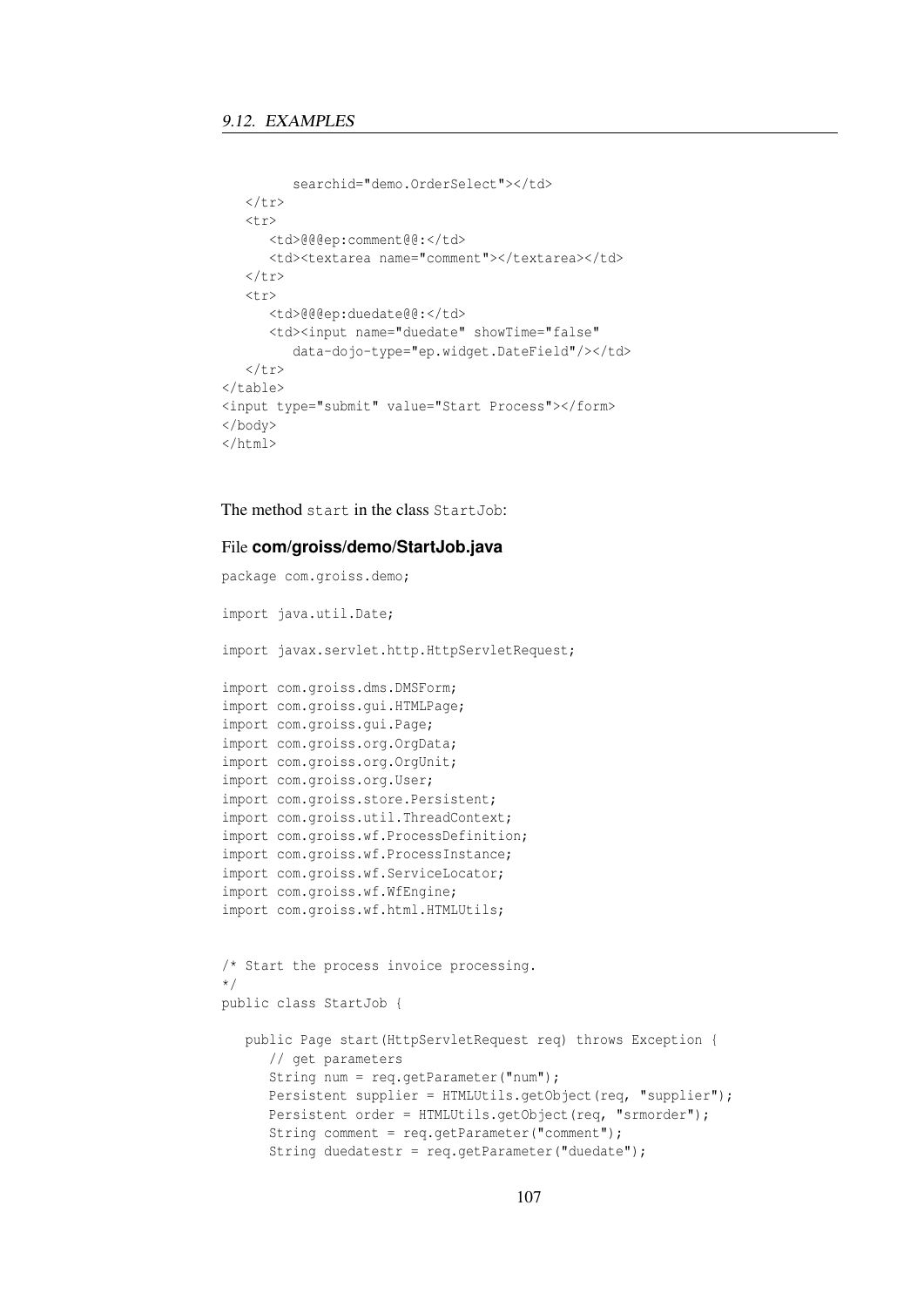```
Date duedate = com.groiss.cal.CalUtil.parseDate(duedatestr);
  User user = (User)ThreadContext.getThreadPrincipal();
   WfEngine e = ServiceLocator.getWfEngine();
   OrgData od = ServiceLocator.getOrgData();
   OrgUnit dept = od.getHomeOrg(user);
  ProcessDefinition pd = e.getProcessDefinition("demo_incoming_invoice_processing");
  ProcessInstance pi = e.startProcess(pd, user, dept, duedate, null);
  DMSForm form = e.getForm(pi, "invoice");
  form.setField("num", num);
  form.setField("supplier", supplier);
  form.setField("srmorder", order);
   form.setField("comments", comment);
   form.setField("duedate", duedate);
  e.updateForm(form);
  HTMLPage p = new HTMLPage();
  p.setPage("<html><body>Process " + pi.getId() + " started.</body></html>");
  return p;
}
```
### 9.12.2 Find running Processes

}

The following example, a simple process instance monitor, shows the work items assigned to a selected user.

A dynamically created form lets you select a user, on submit the list of work items belonging to this user is shown.

```
import java.util.*;
import javax.servlet.http.*;
import com.groiss.org.*;
import com.groiss.wf.*;
import com.groiss.gui.component.*;
import com.groiss.util.*;
import com.groiss.gui.*;
/** Show the worklist of a user
*/
public class Monitor {
/** Show a select list of users.
*/
public Page showMask(HttpServletRequest req) throws Exception {
    HTMLPage result = new HTMLPage();
    List l = ServiceLocator.getOrgData().list(
                 User.class, "\"ACTIVE\"=1", "surname", null);
```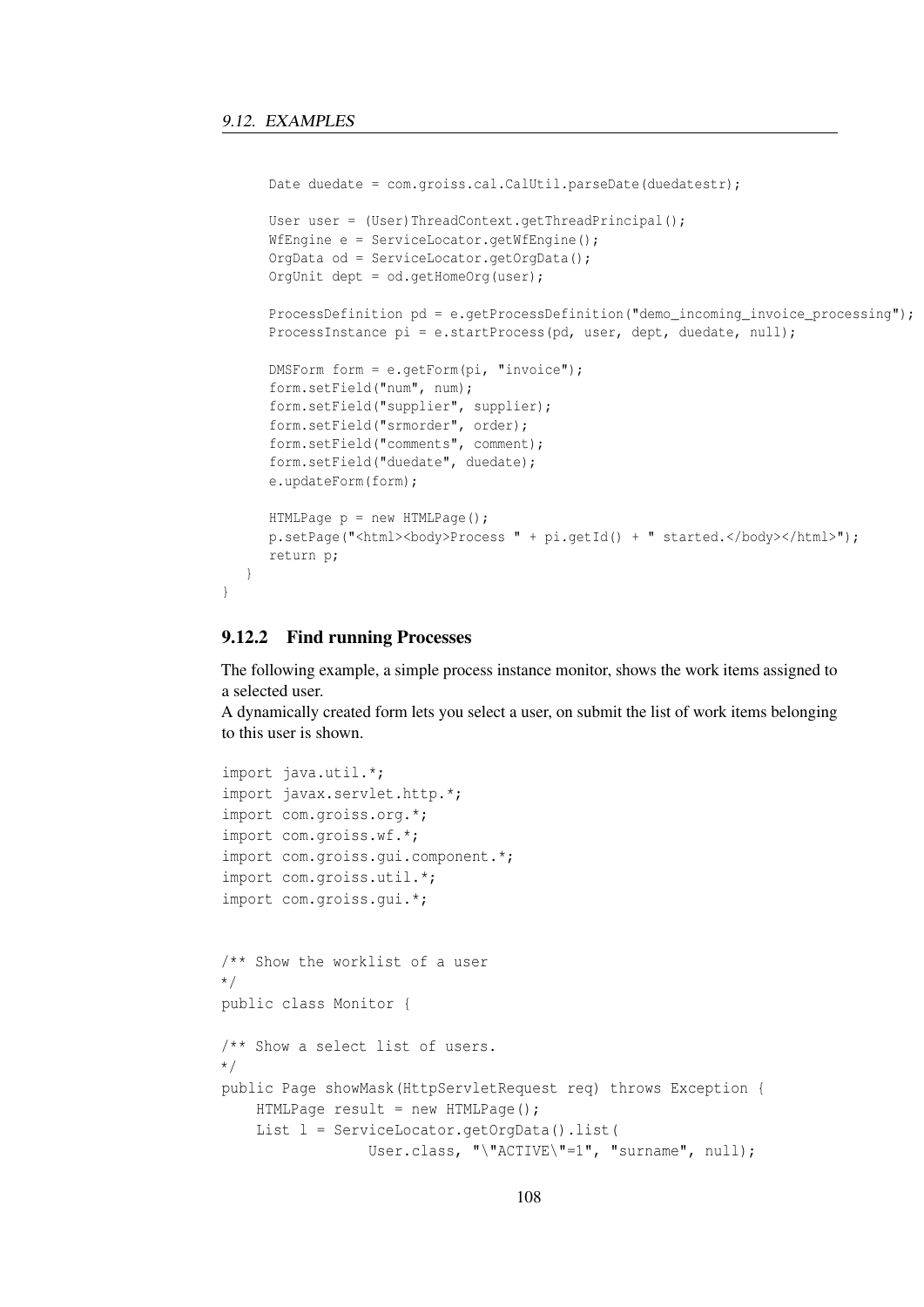```
result.setPage("<form action=" +
         'com.groiss.demo.Monitor.showList'>Benutzer:"+
        new SelectList("user", l, 10).show() +
        "<br ><input type=submit>" +
        "</form>");
    return result;
}
/** Show the worklist of a selected user.
*/
public Page showList(HttpServletRequest req) throws Exception {
    HTMLPage result = new HTMLPage();
    long user = Long.parseLong(req.getParameter("user"));
    StringBuffer p = new StringBuffer("<html>");
    WfEngine e = ServiceLocator.getWfEngine();
    ThreadContext.setThreadPrincipal(
     (User)ServiceLocator.getOrgData().get(User.class, user));
    List <ActivityInstance> 1 = e.getWorklist(null, false);
    for (ActivityInstance ai:l) {
        p.append(ai.getProcessInstance().getId() +", " + ai.getStarted() +
            ", " + ai.getProcessDefinition() . getId() + <math>"</math><math>\langle</math> br><math>\rangle</math>"};}
    result.setPage(p.toString());
    return result;
}
}
```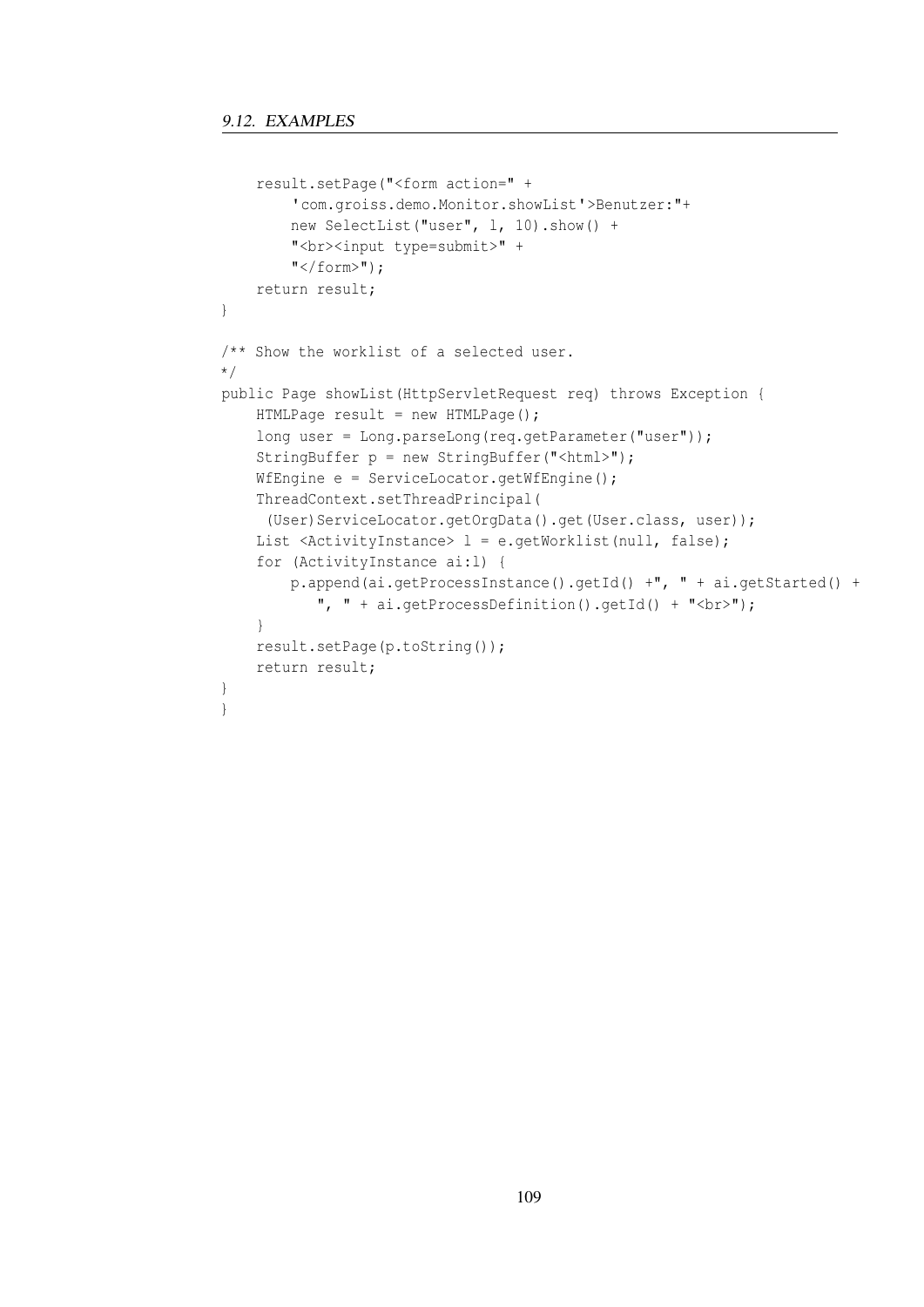# *10 Configuring the Worklist Client*

# *10.1 Introduction*

The appearance of the Worklist Client of @enterprise is fully configurable. Use the *GUI Configuration* editor described in *System Administration* manual. Different clients can be built by defining configuration files.

The next sections describe the syntax of the configuration file. In the following section the implementation of a worklist class is described.

# *10.2 The Elements of the Configuration File*

The configuration file contains the structure of the navigation tree. The tree consists of nodes of different types. Depending on the type, different attributes or child nodes are available. The standard configuration file resides in the file *ep.jar* in classes/standard.xml. If you modify this file the standard appearance of the client is changed, but it is not recommended to change this file!

More often you want to create application or user group specific clients. In such a case you define your own configuration file and put it into the classpath. The URL for a client based on such a configuration file is:

```
Old GUI (until version 9.0):
http://host:port/wf/servlet.method/
   com.dec.avw.html.HTMLGui.showFrames?id=<the_id>
New GUI (since version 9.0):
http://host:port/wf/servlet.method/
   com.groiss.smartclient.Main.showMainPage?id=<the_id>
```
<the\_id> stands for the name of the configuration file, (without the ".xml" suffix). The configuration is described in XML format, the XSD (XML Schema Definition) is in the file guiconfig.xsd in the conf directory of the file *ep.jar*. The structure of the navigation tree is:

```
<?xml version="1.0" encoding="UTF-8"?>
<config version="2.0">
  <userProfile>
```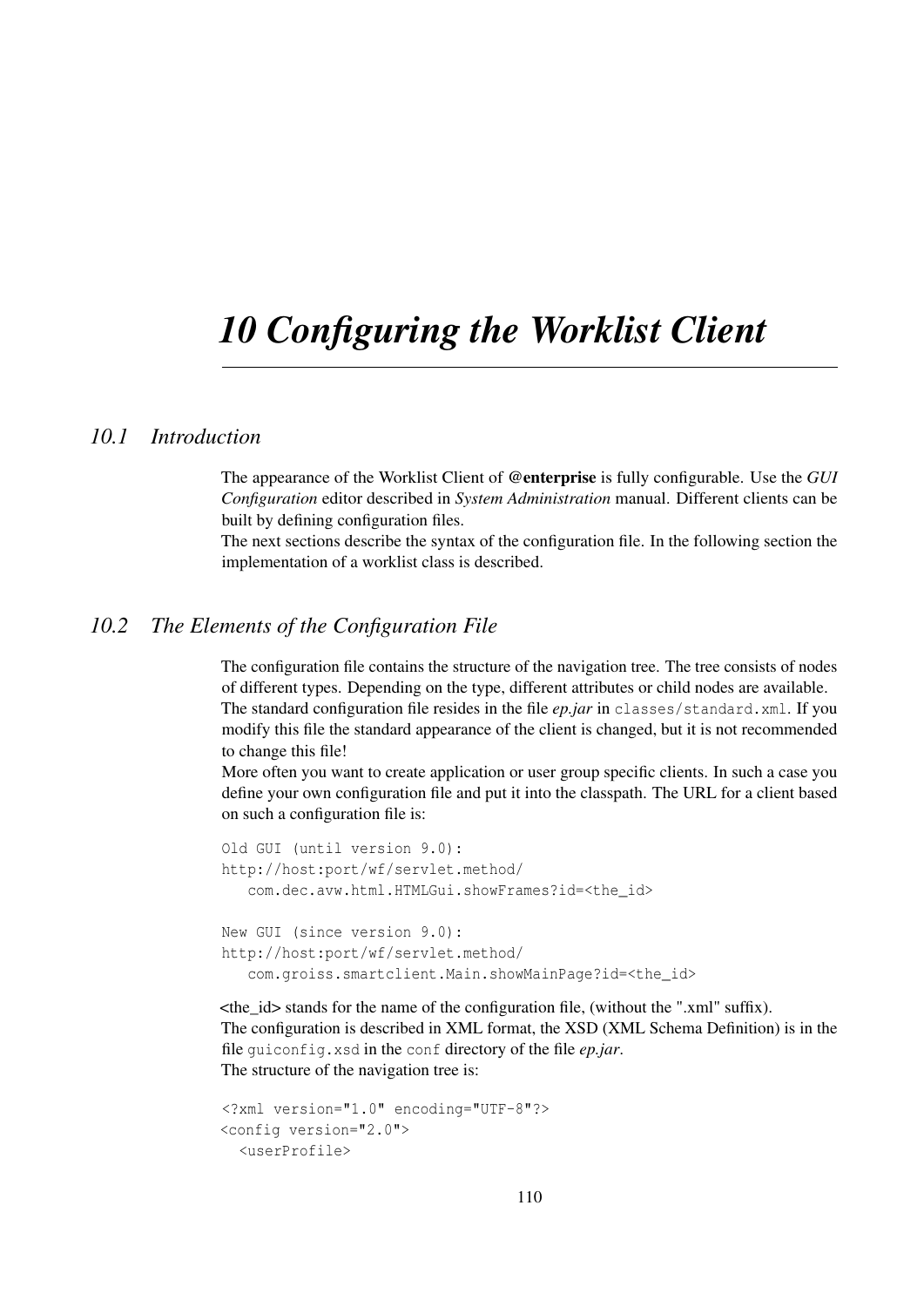```
<widget>ep/widget/smartclient/UserProfile</widget>
   <action id="changePassword"></action>
   <action id="roles"></action>
   <action id="substitutions"></action>
   <action id="settings"></action>
  </userProfile>
  <standardActions>
   <action id="help" />
   <action id="setContext" />
   <action id="admin" />
   <action id="logout" />
  </standardActions>
  <tree>
    <label id="tasks">
      <node id="myprops">
        <name>Properties</name>
        <href>com.groiss.avw.html.HTMLUserProps.showProps</href>
      </node>
      <processStart id="myprocstart">
        <name>Start</name>
        <applications>default</applications>
        <rolesMayExecute>all,home</rolesMayExecute>
      </processStart>
      ....
    </label>
  </tree>
</config>
```
The root element config contains the whole tree configuration in the element tree (no other child elements of config is applicable for the HTML client). In new GUI the elements userProfile and standardActions are also needed! But it is possible to change the actions inside these elements. The tree can contain a various number of elements (e.g. *node*). When a user logs in, the navigation tree is built using the following rules: For the structure of nodes in the tree a corresponding tree of HTML labels and links is built.

The tree is then composed of node elements (e.g. type *node*, *worklist*, *dms*, etc.). Before we look at the possible types of nodes we present the possibilities to customize the main tree. The table [10.1](#page-111-0) gives you an overview about the most important attributes and in which context they can be used.

#### 10.2.1 Replacing the HTML templates in old GUI

The main page of the old client uses three HTML templates. All of them can be replaced with the configuration using node elements with the following keys:

framepage: The frame page, default is com/dec/avw/lclient/ClientIndex.html

framepageRTL: The same as *framepage*, but for right-to-left mode (e.g. for Arabic symbols)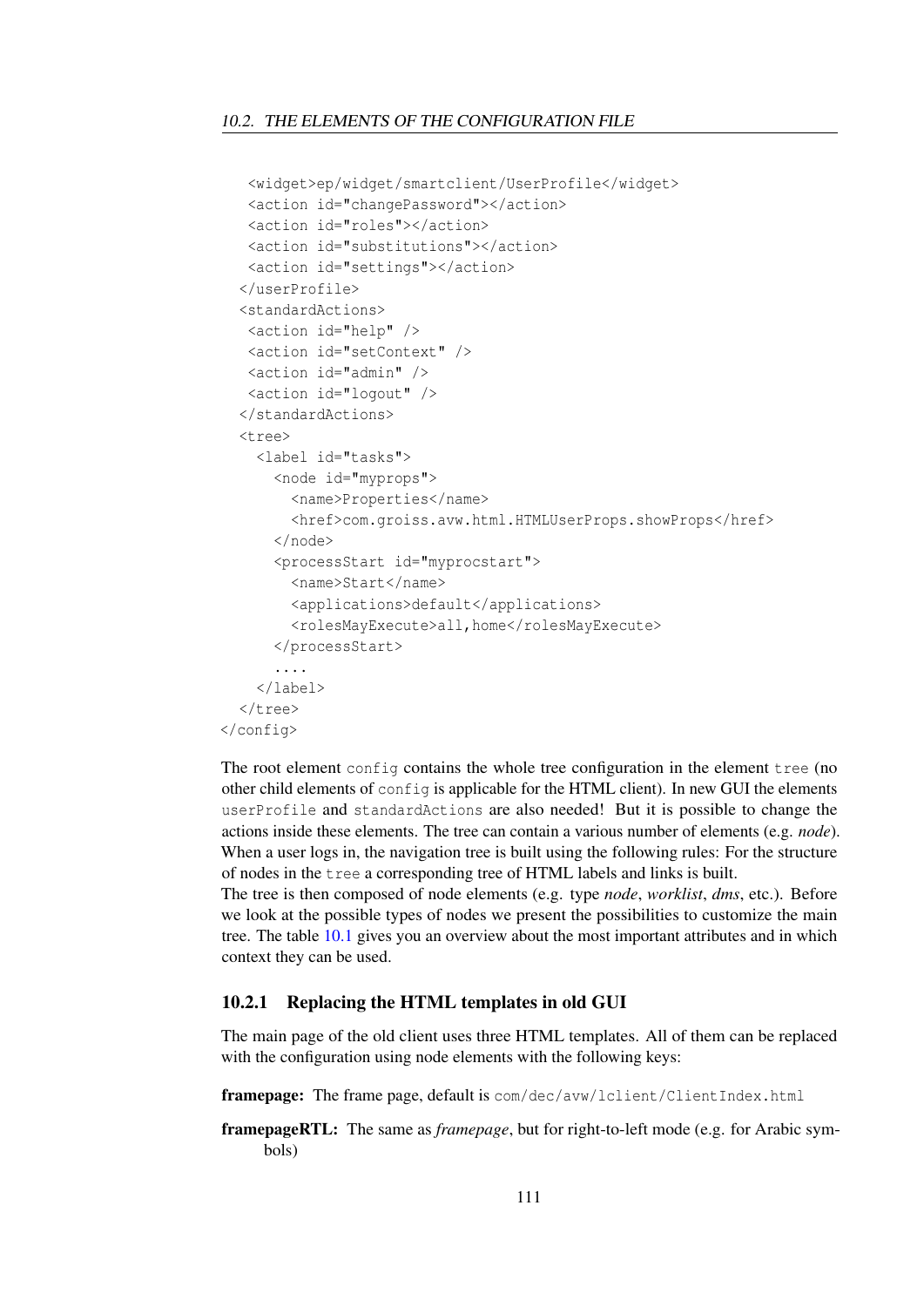## 10.2. THE ELEMENTS OF THE CONFIGURATION FILE

|                   | label | node        | worklist           | structured Worklist | $\rm dms$   | table              | processStart | functionList | function    | report | query       | action      | objectExtension |                                                                                                                                                               |
|-------------------|-------|-------------|--------------------|---------------------|-------------|--------------------|--------------|--------------|-------------|--------|-------------|-------------|-----------------|---------------------------------------------------------------------------------------------------------------------------------------------------------------|
|                   |       |             |                    |                     |             |                    |              |              |             |        |             |             |                 |                                                                                                                                                               |
| target            |       | $\mathbf x$ |                    |                     |             |                    |              |              |             |        |             | $\mathbf x$ |                 | Target window of link or action                                                                                                                               |
| href              |       | $\mathbf X$ |                    |                     |             |                    |              |              |             |        |             | $\mathbf X$ |                 | URI of link or action                                                                                                                                         |
| onClick           |       | X           |                    |                     |             |                    |              |              |             |        |             | $\mathbf X$ |                 | Javascript subclass of _Action. In new GUI, if<br>this is present, href and target is ignored.                                                                |
| widget            |       | X           |                    |                     |             |                    |              |              |             |        |             | X           |                 | Javascript subclass of widget. In new GUI this<br>defines the appearance and function of the ac-<br>tion or node. Either onClick or widget is speci-<br>fied. |
| columns           |       |             | X                  | X                   | X           | $\mathbf x$        |              |              |             |        |             |             |                 | List of table columns, contains column elements                                                                                                               |
| columnPicker      |       |             | $\mathbf X$        | $\mathbf X$         | $\mathbf X$ | X                  |              |              |             |        |             |             |                 | TRUE, if picker should be displayed                                                                                                                           |
| actions           |       |             | $\mathbf X$        | $\mathbf X$         | $\mathbf X$ | $\bf{X}$           |              |              |             |        |             |             |                 | List of action elements                                                                                                                                       |
| toolbarShape      |       |             | $\mathbf x$        | $\mathbf X$         | $\mathbf X$ | $\mathbf X$        |              |              |             |        |             |             |                 | Either ICON, TEXT or BOTH                                                                                                                                     |
| selection         |       |             | $\mathbf X$        | X                   | $\mathbf X$ | X                  |              |              |             |        |             |             |                 | Possible selections: HIDDEN (NONE), ONE,                                                                                                                      |
|                   |       |             |                    |                     |             |                    |              |              |             |        |             |             |                 | MULTI, ROWONE, ROWMULTI                                                                                                                                       |
| useFilter         |       |             | X                  | X                   | X           | X                  |              |              |             |        |             |             |                 | Show filter menu.                                                                                                                                             |
| paging            |       |             | $\bar{\mathbf{x}}$ | $\mathbf x$         | $\mathbf x$ | $\bar{\mathbf{x}}$ |              |              |             |        |             |             |                 | Show paged table: only TableRenderer tables                                                                                                                   |
| pageSize          |       |             | $\mathbf x$        | $\mathbf X$         | X           | $\bf{X}$           |              |              |             |        |             |             |                 | Size of page in paged mode                                                                                                                                    |
| defaultSortColumn |       |             |                    |                     |             |                    |              |              |             |        |             |             |                 | Initial sort, syntax: ("+"   "-") <colid></colid>                                                                                                             |
|                   |       |             | $\mathbf x$        | $\mathbf X$         |             | X                  |              |              |             |        |             |             |                 | Worklist type: USER, ROLE, SUSP, ROLE-                                                                                                                        |
| type              |       |             | $\mathbf x$        | $\mathbf x$         |             |                    |              |              |             |        |             |             |                 | SUSP, SUBST_USER, ROLE_NO_SUBST,<br>SUSP_NO_SUBST, ROLESUSP_NO_SUBST,                                                                                         |
|                   |       |             |                    |                     |             |                    |              |              |             |        |             |             |                 | SUSP_ONLY_SUBST, AUGMENTED                                                                                                                                    |
| tablehandler      |       |             | X                  | $\mathbf X$         |             | X                  |              |              |             |        |             |             |                 | Table adapter for worklist, DMS or form table                                                                                                                 |
| formhandler       |       |             |                    |                     |             | X                  |              |              |             |        |             |             |                 | Form event handler for form tables                                                                                                                            |
| classname         |       |             |                    |                     |             | X                  |              |              |             |        | X           |             | $\mathbf{x}$    | Name of Java class                                                                                                                                            |
| editTargetProps   |       |             |                    |                     |             | X                  |              |              |             |        |             | X           |                 | Properties of the detail window suitable for<br>Javascript method window.open()                                                                               |
| detail            |       |             |                    |                     |             | X                  |              |              |             |        |             |             |                 | URI for the toolbar actions                                                                                                                                   |
| model             |       |             |                    |                     |             | X                  |              |              |             |        |             |             |                 | Model class implementing TableAdapter                                                                                                                         |
| applications      |       |             |                    |                     |             |                    | X            | X            |             |        |             |             |                 | List of applications                                                                                                                                          |
| targetId          |       |             |                    |                     |             |                    | X            |              | X           | X      |             |             |                 | Id of process, function or report                                                                                                                             |
| mode              |       |             |                    |                     |             |                    | $\mathbf X$  |              |             |        |             |             |                 | Mode for process start: DUEDATE, FORM,                                                                                                                        |
|                   |       |             |                    |                     |             |                    |              |              |             |        |             |             |                 | DIRECT, ALL (= default)                                                                                                                                       |
| orgUnit           |       |             |                    |                     |             |                    | X            |              |             |        |             |             |                 | Id of organizational unit for process start in<br>mode DIRECT                                                                                                 |
| worklistId        |       |             |                    |                     |             |                    | X            |              |             |        |             |             |                 | Id of worklist to show after process start (only                                                                                                              |
|                   |       |             |                    |                     |             |                    |              |              |             |        |             |             |                 | old gui)                                                                                                                                                      |
| searchAttrs       |       |             |                    |                     |             |                    |              |              |             |        | X           |             |                 | List of attributes for search                                                                                                                                 |
| condition         |       |             |                    |                     |             |                    |              |              |             |        | X           |             |                 | Query condition                                                                                                                                               |
| allowFormTypes    |       |             |                    |                     | X           |                    |              |              |             |        |             |             |                 | List of formtypes allowed in the DMS                                                                                                                          |
| defaultAction     |       |             | X                  | X                   |             | X                  |              |              |             |        |             |             |                 | Double-click action                                                                                                                                           |
| application       |       |             | $\mathbf x$        | $\mathbf x$         |             |                    |              |              |             |        |             |             |                 | Application restriction for worklist                                                                                                                          |
| attribs           |       |             |                    |                     |             |                    |              |              |             |        | $\mathbf X$ |             |                 | List of shown attributes                                                                                                                                      |
| form              |       |             |                    |                     |             |                    |              |              |             |        |             |             | $\mathbf{x}$    | If the extension class is not a form (i.e. a Persis-                                                                                                          |
|                   |       |             |                    |                     |             |                    |              |              |             |        |             |             |                 | tent), a form (html mask) can be specified for                                                                                                                |
|                   |       |             |                    |                     |             |                    |              |              |             |        |             |             |                 | displaying the data                                                                                                                                           |
| attachedTo        |       |             |                    |                     |             |                    |              |              |             |        |             |             | $\mathbf X$     | Object class where this object is attached                                                                                                                    |
| apply             |       |             |                    |                     |             |                    |              |              |             |        |             | $\mathbf x$ |                 | Apply to NONE, ONE, MULTI objects                                                                                                                             |
| params            |       |             | $\mathbf X$        | X                   |             |                    |              |              | $\mathbf X$ |        |             |             |                 | Additional parameter added to the URI, not used<br>in @enterprise itself                                                                                      |
| filterId          |       |             | $\mathbf X$        | X                   |             |                    |              |              |             |        |             |             |                 | Reference to an id of a worklist for sharing fil-                                                                                                             |
| links             |       |             |                    |                     |             |                    |              |              |             |        |             |             |                 | ters                                                                                                                                                          |
|                   |       |             | $\mathbf X$        | X                   |             | X                  |              |              |             |        |             |             |                 | Parameter compatibility / tabs / tabsWithout-<br>Forms, only in old GUI                                                                                       |
| printable         |       |             | X                  | X                   | $\mathbf X$ | $\mathbf X$        |              |              |             |        |             |             |                 | Print function for table                                                                                                                                      |
| helpContext       |       |             | $\mathbf x$        | $\mathbf X$         | $\mathbf X$ | X                  |              |              |             |        |             |             |                 | Context sensitive help                                                                                                                                        |
| fetchAttrs        |       |             |                    |                     |             | X                  |              |              |             |        | X           |             |                 | Allow to (pre-)fetch dependent objects from the                                                                                                               |
|                   |       |             |                    |                     |             |                    |              |              |             |        |             |             |                 | database by efficient operations                                                                                                                              |

<span id="page-111-0"></span>Table 10.1: **Overview about most important GUI configuration attributes**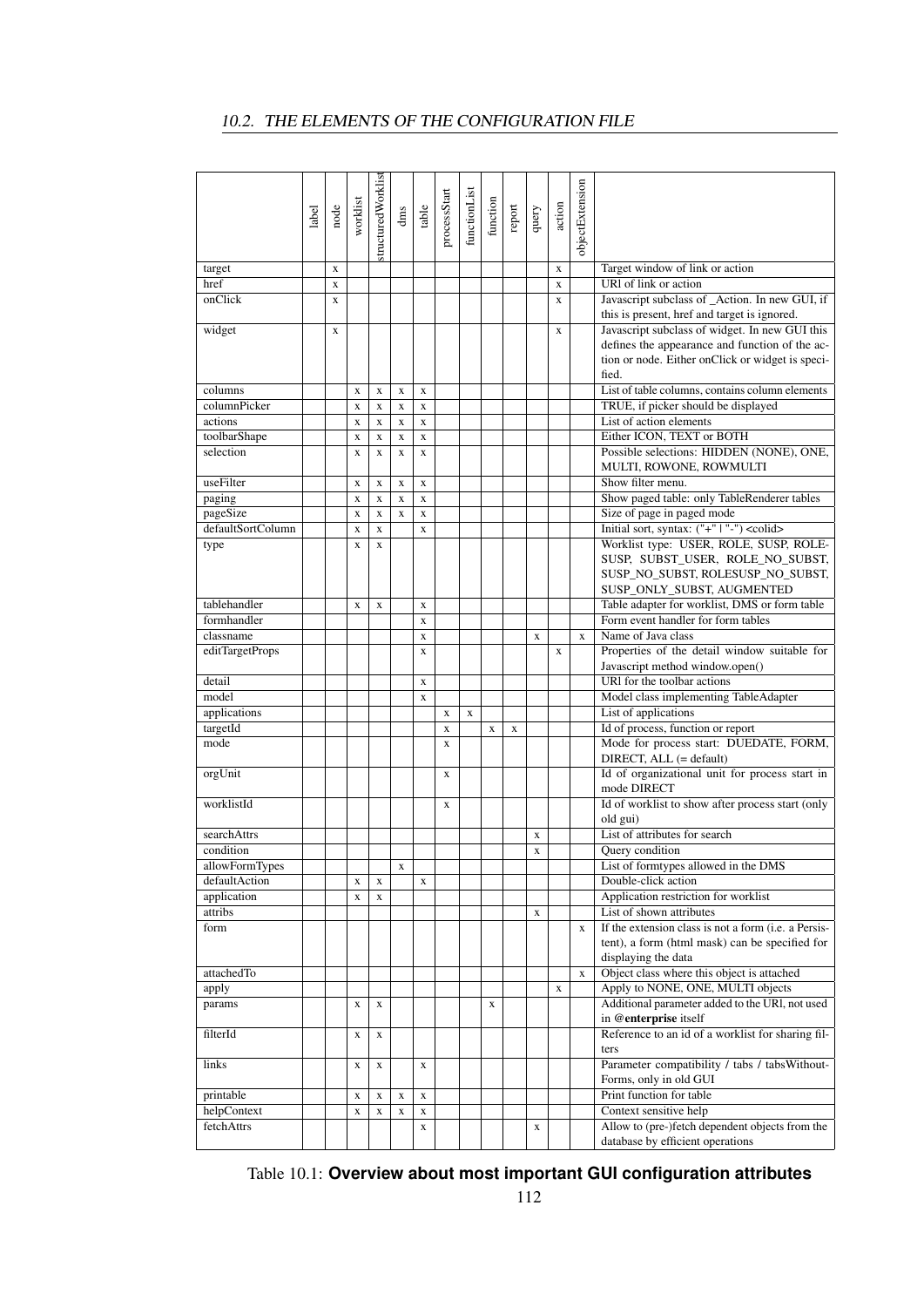tabbed: Defines, if trees are structured in tabs. Values are TRUE or FALSE.

Hint: These elements are not used in new GUI anymore and are described for compatibility reasons only!

#### 10.2.2 Own layout of main page in smartclient

With element layoutWidget it is possible to define a (template) widget (ideally a dijit/layout/xx widget - e.g. BorderContainer). This element is placed within the <tree> element, e.g.:

```
<?xml version="1.0" encoding="UTF-8"?>
<config version="2.0">
  <userProfile>
   <widget>ep/widget/smartclient/UserProfile</widget>
   <action id="changePassword"></action>
   <action id="roles"></action>
   <action id="substitutions"></action>
   <action id="settings"></action>
  </userProfile>
  <standardActions>
   <action id="help" />
   <action id="setContext" />
   <action id="admin" />
   <action id="logout" />
  </standardActions>
  <tree>
   <layoutWidget>ep/widget/smartclient/demo/MainLayoutContainer</layoutWidget>
   <label id="tasks">
     <node id="myprops">
       <name>Properties</name>
       <href>com.groiss.avw.html.HTMLUserProps.showProps</href>
     </node>
     <processStart id="myprocstart">
       <name>Start</name>
       <applications>default</applications>
       <rolesMayExecute>all,gi!home</rolesMayExecute>
     </processStart>
     ....
   \langlelahel>
  \langle/tree>
</config>
```
### <span id="page-112-0"></span>10.2.3 Tree Nodes

The tree is described using nested node elements. A Node can have the following common elements: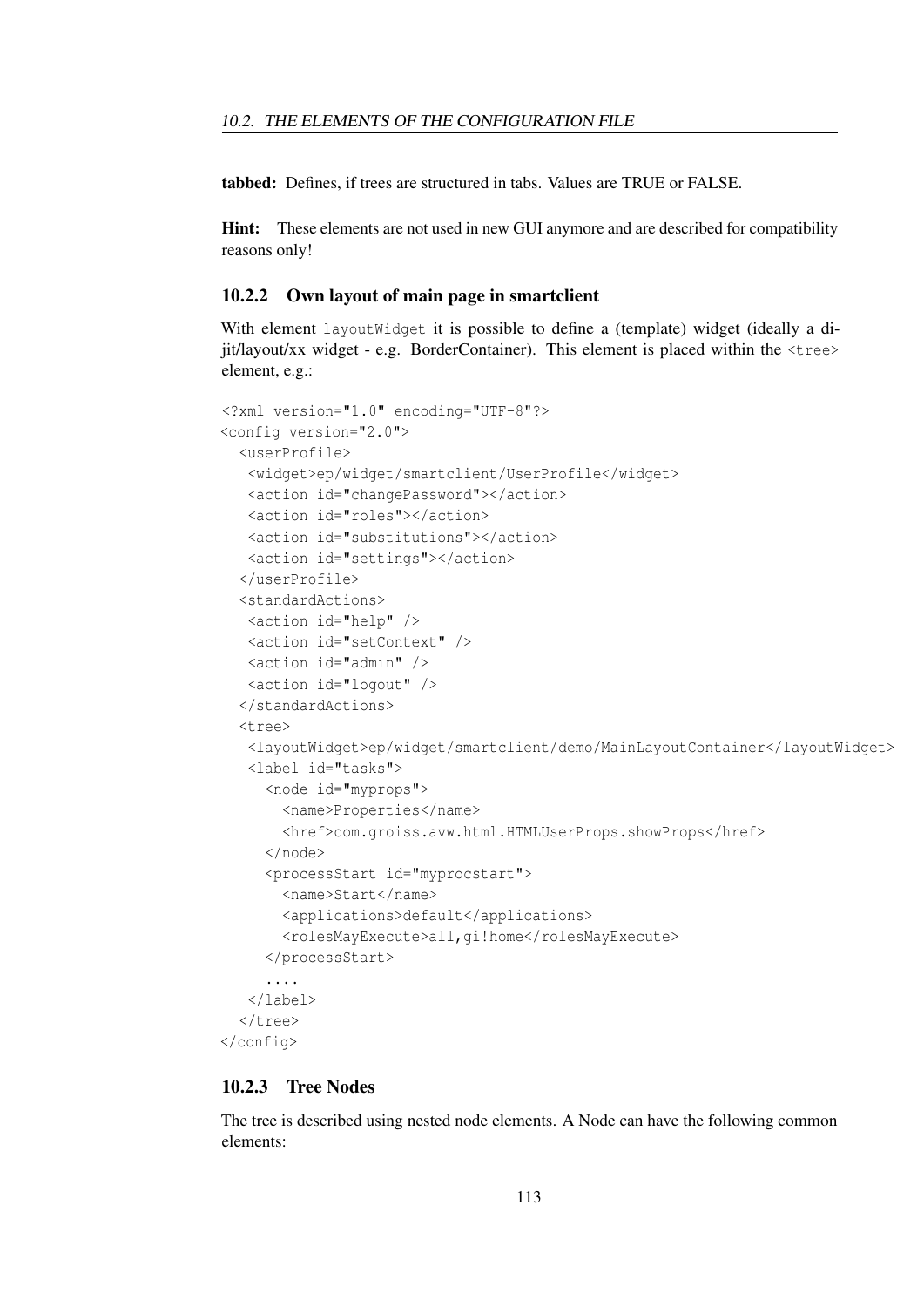- id: An id which identifies the element.
- ref: With this attribute it is possible to define a reference to another node in another xml file, e.g.

```
<node id="mycalendar" ref="standard.calendar">
 <name>My calendar</name>
</node>
```
In the example above all attributes are merged from node *calendar* of standard gui configuration (= standard.xml) into current node *mycalendar*. Only the attribute *name* should not be taken from standard.xml. This results in following (internal) structure:

```
<node id="mycalendar" ref="standard.calendar">
 <name>My calendar</name>
 <!--resolved: ref="standard.calendar"-->
 <widget>ep/widget/smartclient/calendar/CalendarPane</widget>
</node>
```
Non-node elements missing in the referencing node are always copied. Node elements are copied only, if *withChildren="true"*.

withChildren: Additionally to attribute *ref* the attribute *withChildren="true"* can be used to refer to whole subtrees and not only single (pruned) nodes, e.g.

<label id="mysearch" ref="standard.search" withChildren="true"/>

- name: This name is visible in the tree. Within *<name>* the definition of e.g. images or Java Scripts are possible (see example [10.2.3\)](#page-123-0).
- default: If this element is present and its value is true, the node is the default node. The page represented by this node will be shown when the user navigates to this client the first time.
- rightsMayExecute: Access restricted to users having one of the rights in the list (comma separated list of id's)
- rolesMayExecute: Access restricted to users having one of the roles in the list (comma separated list of id's); restrictions to roles in org-units are also possible with following syntax: [ deptid "!" ] roleid
- collapsible: Defines, if tree is collapsible or not (true/false). This attribute works in old GUI only!
- default: One of the links in the tree can be the default-Link. This page is then loaded initially (after login). The value is TRUE or FALSE.
- widget: A widget can be defined here which is used by smartclient. An example for such a widget are the DMS-Tree in Navigation, the calendar pane, etc.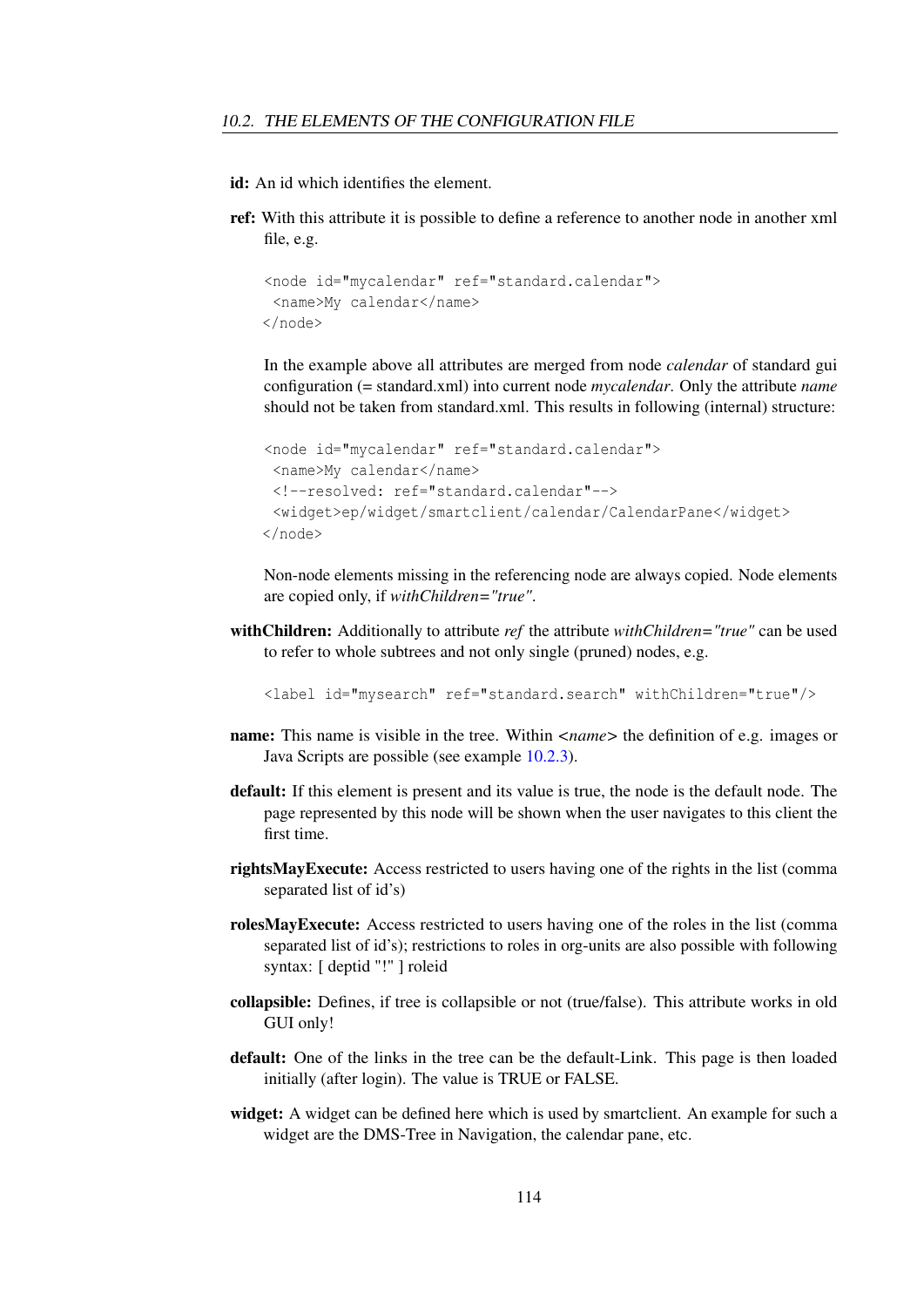reloadOnShow: This boolean parameter should be used for tabs only which are reloaded on each click (only in smartclient). A meaningful example is an additional process instance tab which should be reloaded every time via servlet request. Example configuration:

```
<action id="linkedItems"> <!-- itsm linked items-node -->
  <href>com.groiss.itsm.ITSMFunctions.showLinkedItemsTab</href>
  <name>Incidents / Changes</name>
  <reloadOnShow>true</reloadOnShow>
</action>
```
In the following sections the available node types are described.

#### Label (<label>)

class: com.dec.avw.lclient.LabelNode Defines a simple label, e.g.

```
<label id="mylabel">
 <name>Simple Text</name>
</label>
```
#### Node (<node>)

class: com.dec.avw.lclient.Node

Defines a hyperlink; href defines the link (opens a page in an iframe) or it is possible to define an *onClick* action (defining a widget for example). With element *target* the target of the link can be defined, right is the default. Furthermore it is possible to enter a (table) *model* - an example is *com.groiss.smartclient.dms.DMSData* for DMS table.

Examples:

```
<node>
 <name>@@@ep:standard_search@@</name>
<target>right</target>
 <href>
  ../servlet.method/com.groiss.reporting.StandardSearch.showMask
 </href>
</node>
<node>
 <name>@@@ep:stored_queries@@</name>
 <target>right</target>
 <onClick>ep/widget/smartclient/reporting/ShowStoredQueries</onClick>
```

```
</node>
```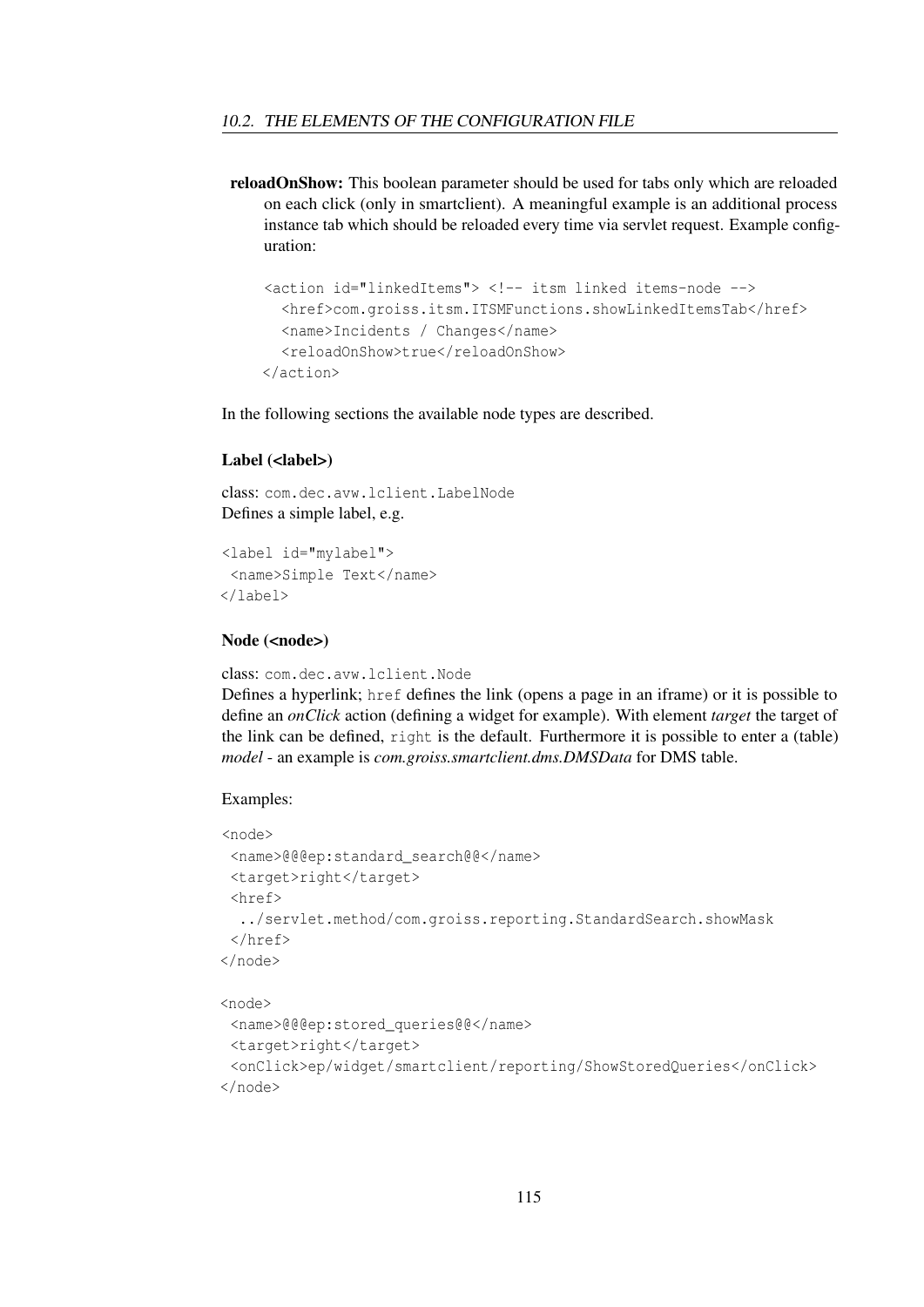#### Worklist (<worklist>)

class: com.dec.avw.lclient.WorklistDescription The node element worklist defines the class implementing the worklist (implementing the interface com.groiss.wf.html.Worklist) and represents a link to the worklist.

With the element application you can restrict the worklist items to a given application. If this element is not present and the worklist node is not inside an application node, the worklist for all applications is retrieved.

The type of the worklist (user worklist, role worklist, etc.) is specified within the element type, table [10.2](#page-116-0) shows the possible values. You may specify any combinations of these types. The id attribute is used to refer to this worklist description from the API. A special type is AUGMENTED which is for situations when the WorklistHandlers do not just filter/restrict the precalculated worklists but also augment the lists with additional tasks. Worklist adapter classes must fill the list for themselves in the case of full worklist construction (initial worklist fetch and complete refresh). In the case of delta computation (partial worklist building for notifications) the list contains all changes and must be filtered appropriately. To differentiate between the cases, the WorklistDescription parameter (which is part of the init call) provides a new method isDelta() which returns true in case of partial worklist building and false otherwise. For notifications to work in such a scenario, the property *ep.notification.sendto.augmented.worklists* must also be checked under @enterprise Administration/Configuration/Other parameters.

The element tableHandler defines the class implementing the worklist (implementing the interface com.groiss.wf.html.Worklist). We recommend to extend the class com.groiss.wf.html.WorklistAdapter.

It is also possible to define a defaultAction which is executed when a table entry is doubleclicked. Especially for worklists the action *showWlDetails* can be defined to display the detail tabs of an entry.

With element showInlineDetailsAt it is possible to define where the detail view of an worklist entry should be displayed. With value *row* the details can be shown in worklist table directly (an own area appears beneath the selected row). Alternatively a column can be defined as value in following way: *column:<colid>* whereby <colid> is the id of the column defined in XML (see section with *columns* beneath).

The element dndHandle allows to configure the drag  $\&$  drop (DnD) behavior of a worklist. The value *off* means that no DnD is possible for this worklist. The value *handle* allows DnD in principle, but only a small area on the left side of a worklist entry can be used for DnD actions. The value *row* is the default behavior and allows DnD for a worklist entry as known. If text selection in worklist rows is needed, only the modes *handle* and *off* can be used.

The element actions defines the applicable functions from the table [10.3.](#page-116-1) Actions can be combined like in the example below (actions *finish* and *finishAndSelect*). Additional actions can be defined in block *<nodes>* described in section [10.2.4](#page-129-0) which are accessed by using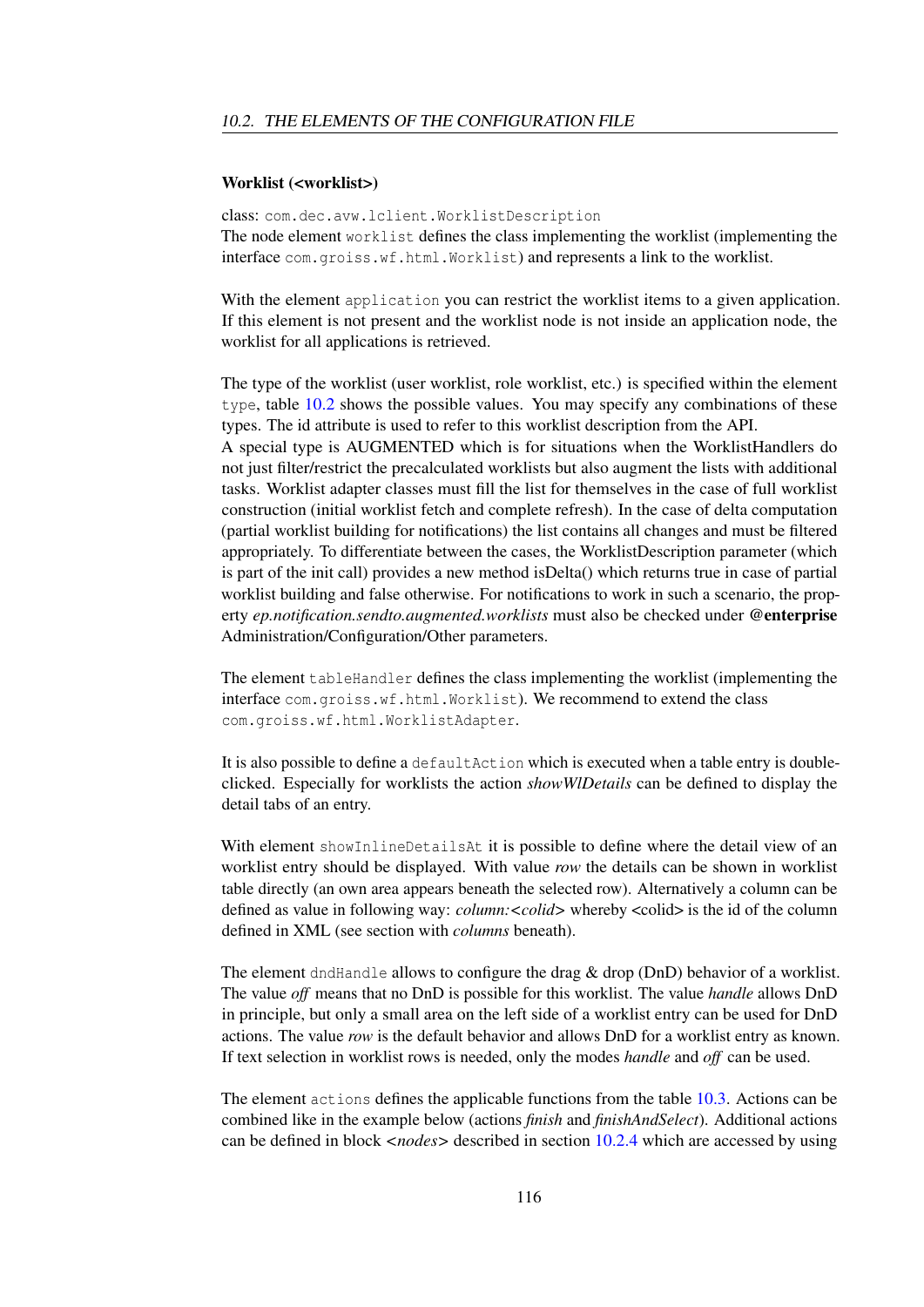### 10.2. THE ELEMENTS OF THE CONFIGURATION FILE

| <b>USER</b>       | the personal worklist: agent is the user                        |
|-------------------|-----------------------------------------------------------------|
| ROLE              | the role worklist plus the role worklists of the substituted    |
|                   | users                                                           |
| SUSP              | the suspension list of the user plus the suspension list of the |
|                   | substituted users                                               |
| ROLESUSP          | the suspended item where the agent is a role the user has or    |
|                   | substitutes                                                     |
| SUBST_USER        | the personal worklists of the substituted users                 |
| ROLE_NO_SUBST     | like ROLE without the substitutions                             |
| SUSP_NO_SUBST     | like SUSP without the substitutions                             |
| ROLESUSP_NO_SUBST | like ROLESUSP without the substitutions                         |
| SUSP_ONLY_SUBST   | suspension list of the substituted users only                   |
| <b>AUGMENTED</b>  | for situations when the WorklistHandlers do not just fil-       |
|                   | ter/restrict the precalculated worklists but also augment the   |
|                   | lists with additional tasks                                     |

## <span id="page-116-0"></span>Table 10.2: **Worklist Types**

<xmlid>.<action\_id>.

| Id                       | Description                                                |
|--------------------------|------------------------------------------------------------|
| finish                   | complete one or more tasks                                 |
| untake                   | put item back into role worklist                           |
| finishAndSelect          | finish and select next agent                               |
| finishAndComment         | finish and comment for next agent $(+)$ select next agent) |
| goBack                   | go back to one of previous steps                           |
| seeLater                 | put work item into suspension list                         |
| makeVersion              | make a version of the process instance                     |
| take                     | take an item from the role worklist                        |
| recall                   | recall an item from the suspension list                    |
| recallAndTake            | take an item form the role suspension list                 |
| setAgent                 | set a new agent                                            |
| newFolder                | new userfolder                                             |
| editFolder               | edit userfolder                                            |
| cut.                     | cut selected item and put it into clipboard                |
| insert                   | insert item from clipboard                                 |
| adHoc                    | adhoc-functionality for worklist                           |
| loadDoc                  | load a DMS object and attach it to process instance        |
| taskfunction: functionid | functionid is the id of a task-function                    |
| space                    | separator                                                  |

#### <span id="page-116-1"></span>Table 10.3: **Actions**

Furthermore, the following elements are available for customizing worklists:

• columns: a set of <column> elements can be defined with following attributes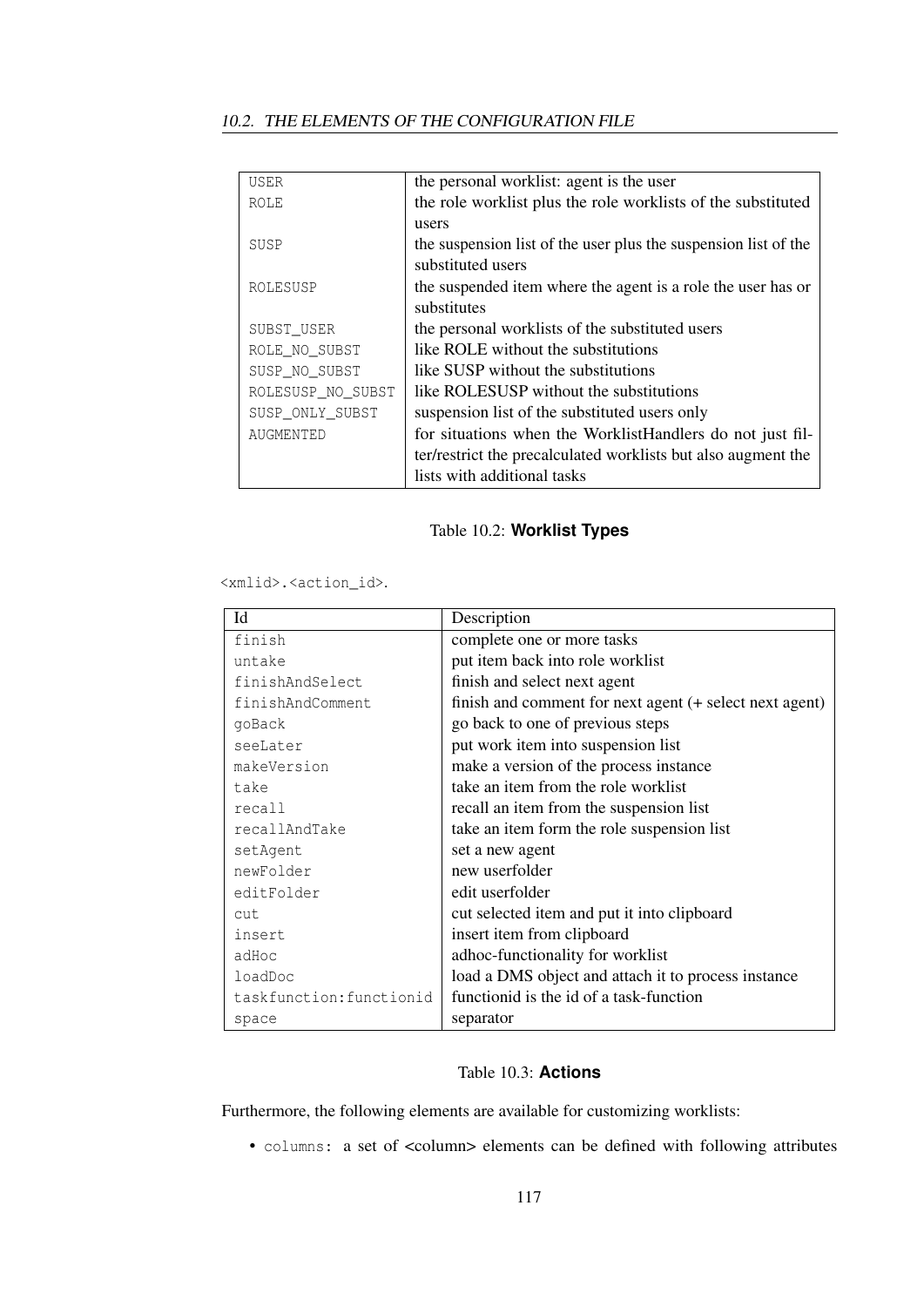| Id             | Description                                                   |
|----------------|---------------------------------------------------------------|
| role           | role the work-item belongs to                                 |
| id             | process id                                                    |
| orgUnit        | department name                                               |
| pd             | process name                                                  |
| task           | task name                                                     |
| subject        | process subject                                               |
| documents      | links to the forms and documents                              |
| functions      | link to the functions (icon)                                  |
| started        | when the work item has been created                           |
| received       | when the work item has been received                          |
| dueDate        | the due date of the task                                      |
| processDuedate | the due date of the main process                              |
| finished       | in the suspension list till                                   |
| currentEditor  | the current editor (only displayed, if AUTO-TAKE)             |
| priority       | priority of the process instance                              |
| origin         | symbolizes, if user sees the instance via substitution or not |
| application    | the application where the process belongs to                  |
| lastAction     | the last action of the task (name: triggering_action)         |
| hasSeen        | column for displaying seen/unseen entries (name: has_seen)    |

#### <span id="page-117-0"></span>Table 10.4: **Columns of Worklist**

(example see below):

- id: from table [10.4](#page-117-0) or self defined id, the worklist implementation must provide the value.
- name: the name of the column
- formFields: the definition of a form field could be done with following syntax:

```
process-definition-id ":" process-version ":" form-path
{ ";" process-definition-id ":" process-version ":" form-path }
```
Where the following variants of form-path are allowed:

- \* form-id ":" field-id1 : display the value of the field field-id1 of the form
- \* form-id ":" field-id1 ":" field-id2 : display the value of field field-id2 of the field field-id1 of the form
- \* form-id ":" subform-number ":" field-id1 : display a comma separated list of values of field field-id1 of the subforms with number subform-number of the form
- \* form-id ":" subform-number ":" field-id1 ":" field-id2 : display a comma separated list of values of field field-id2 of field field-id1 of the subforms with number subform-number of the form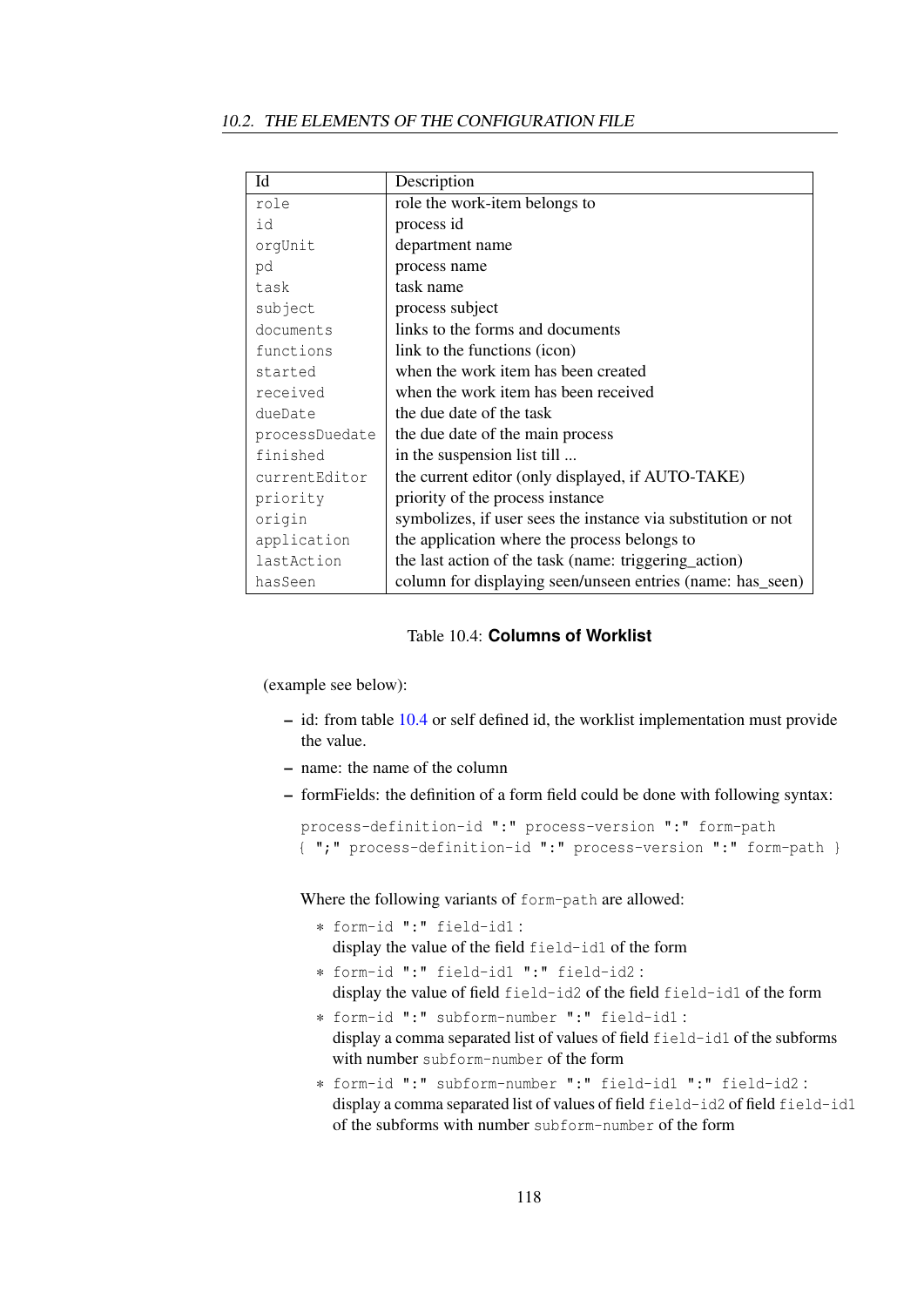This syntax defines for every process instance which form field is shown. Please note that the definition of only one form-path per process definition/version is allowed, i.e.:

myproc:1:myf:field1;myproc:1:myf:field2 is not possible, because field1 and field2 are read from the same process definition/version.

myproc:1:myf:field1;mypproc2:1:myf:field2 is possible, because field1 and field2 are read from different process definitions/versions.

If the worklist contains an instance of a process not listed in the field specification the column will remain empty.

- visible: if set to true, the column is displayed automatically without using the columnpicker.
- rowSpan: a positive integer could be defined for rowspan (analog to html)
- colSpan: a positive integer could be defined for colspan (analog to html)
- unhideable: defines, if column could be hidden via column picker
- localizeValue: translates value (depending on resource bundle), if set to *true*
- icon: path to an icon; it is displayed instead of the name
- jsClass: enter a path to a widget which handles this column (see e.g. in demo.xml *ep/widget/smartclient/wl/columns/CombinedSubject*)
- filterable: if *true*, the column can be used for filter mechanism
- type: defines the type of a column; possible values are: string, date, dateTime, number (for numbers without comma) or decimal (for numbers with comma + appropriate representation according to decimal formatter configuration).
- sortable: if *true*, column is sortable
- shortcut: an arbitrary shortcut can be defined here by entering the appropriate keys. A list of keys is listed on http://dojotoolkit.org/reference-guide/1.10/dojo/keys.html.

Example: CTRL+SHIFT+W

If these keys are pressed at once, this worklist-node will be displayed.

- defaultSortColumn: This parameter allows to define a column which is sorted by default. If a user is changing the order in table, the new order is stored in the user properties table (and read from there). The element *defaultSortColumn* must contain the sort direction (+ or -) and the column-id as value (see example below). The sort direction *+* defines ascending order, descending order is *-*. If one attribute is missing, the first (or given) column will be sorted (by default in ascending order).
- defaultGroupColumn: This parameter allows to define a column which is taken as default group-by-column. If a user is changing the group-by-column in table, the new setting is stored in the user properties table (and read from there). The element *defaultGroupColumn* must contain the column-id as value and optional the descending sort direction (see example below). The sort direction *-* defines descending order, the column-id without sort-direction defines ascending order.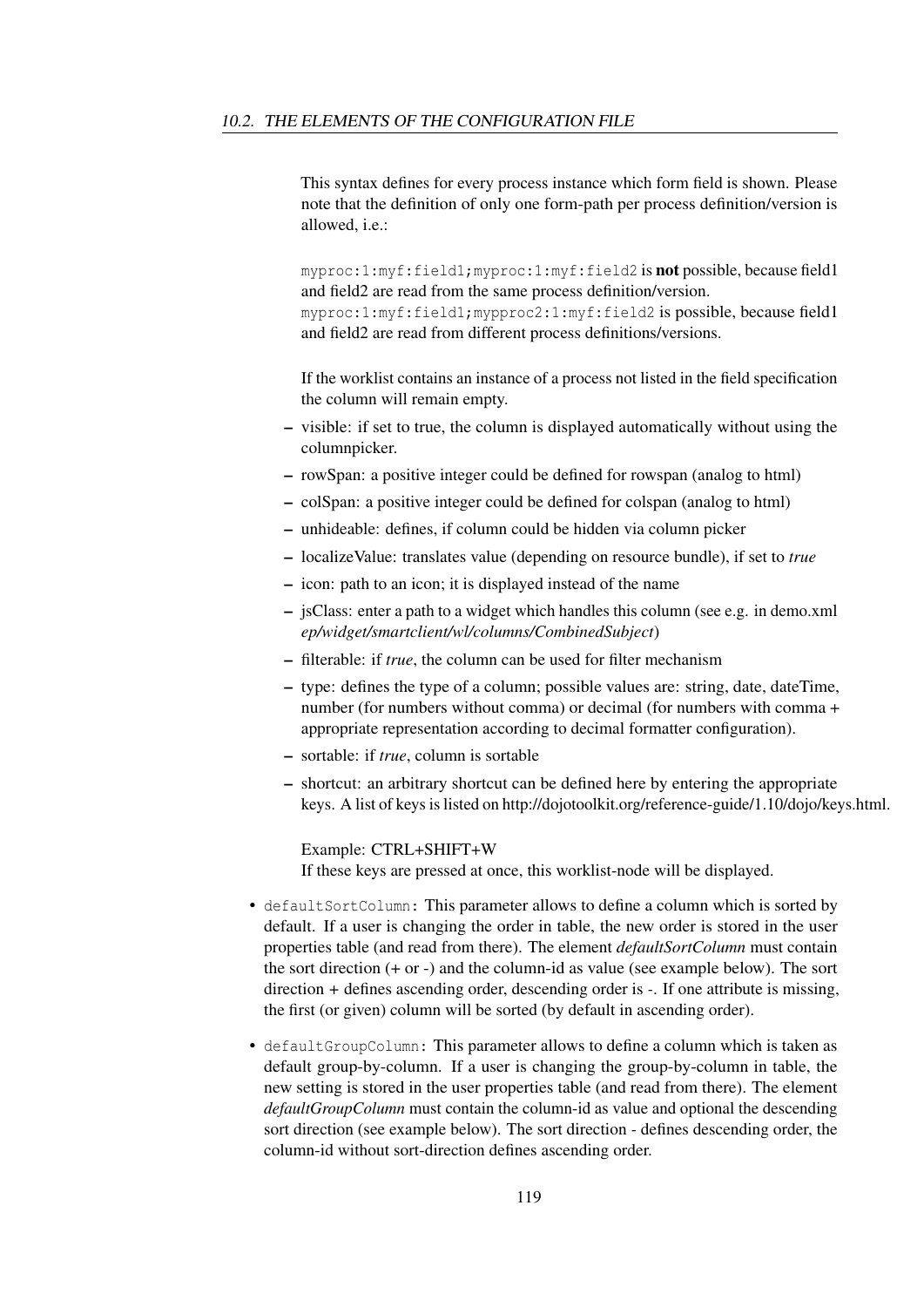- selection: the selection mode of worklist-entries can be modified.
	- NONE or HIDDEN: no selection possible in worklist (NONE works in smartclient only!)
	- ONE: checkboxes will be displayed, but only one checkbox simultaneously can be selected
	- MULTI: checkboxes will be displayed
	- ROWONE: one row can selected only
	- ROWMULTI: multiple rows can be selected
- toolbarShape: This parameter allows to set the representation of toolbar functions in following ways:
	- ICON: Function representation as icon
	- TEXT: Function representation as text
	- BOTH: Function representation as text and icon (only in smartclient usable)
- folderActions: Allows the definition of actions which are displayed in a dropdown menu beside the worklist node. A well-known example is the creation/adaption of user folders of a worklist (action-id: newUserFolder, deleteUserFolder, editUserFolder, etc.). The definition of *folderActions* is equal to the element *actions* (the *Example of a worklist node* shows how folderActions can be defined). The action *inheritTableSettings* allows to inherit table settings (sorting/grouping/column hiding/column widths) to subfolders.
- params: It is possible to add additional parameters to worklist requests, e.g.  $x=1$  & amp;  $y=2$
- filterId: Reference to an id of a worklist for sharing filters.
- printable: If this element is set to *true*, in GUI a printer icon is displayed and allows to print the displayed worklist (only in smartclient!).

With following attributes it possible to increase the performance of the worklist table:

- <avoidDocsAndNotes>true</avoidDocsAndNotes> avoids selection of documents and notes; should only be set if neither documents nor notes are needed in the application!
- <avoidUserFolderFilter>true</avoidUserFolderFilter> avoids filtering by userfolder contents; should only be set if user folders are not used in the application!

#### Example of a worklist node:

```
<worklist id="myworklist">
 <name>@@@ep:worklist@@</name>
 <type>USER</type>
 <application>default</application>
 <printable>true</printable>
 <dndHandle>handle</dndHandle>
 <actions>
```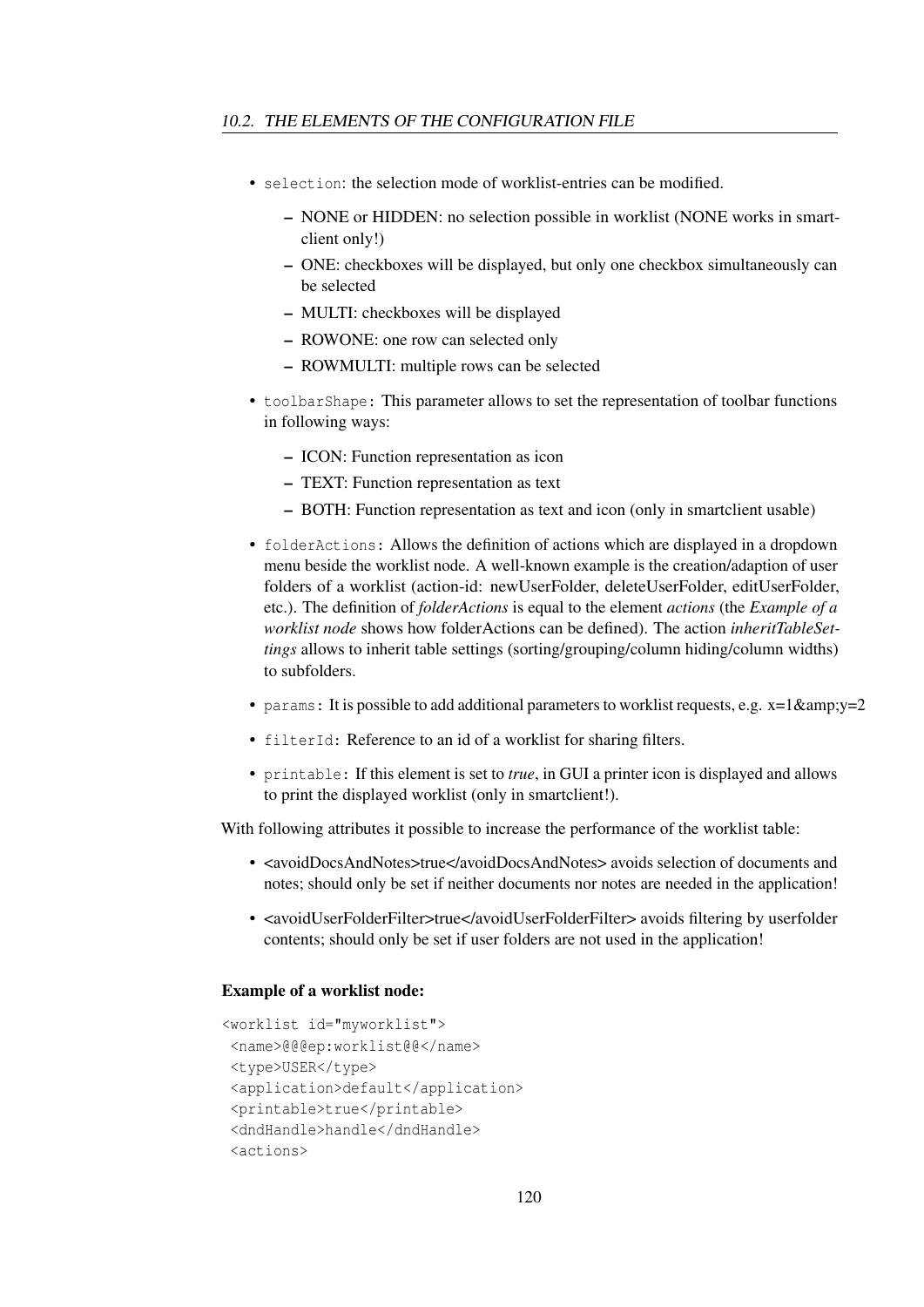```
<action id="finish">
  <action id="finishAndSelect" />
 </action>
 <action id="goBack" />
 </actions>
 <folderActions>
 <action id="newUserFolder" />
 </<folderActions>
 <columns>
  <row><column id="id" name="@@@ep:id@@" visible="true" rowSpan="2" />
   <column id="subject" name="@@@ep:subject@@" unhideable="true"
     visible="true" colSpan="2" />
   <column id="received" name="@@@ep:received@@" visible="true"
     jsClass="ep/idget/smartclient/grid/formatters/DateTimeFormatter" />
   <column id="dueDate" name="@@@ep:finish_till@@" visible="false"
     jsClass="ep/widget/smartclient/grid/formatters/DateTimeFormatter" />
  \langle/row>
  \langlerow\rangle<column id="process" field="process.name"
     name="@@@ep:process@@" visible="true" />
   <column id="task" field="task.name"
     name="@@@ep:task@@" visible="true" colSpan="2" />
  \langle/row>
 </columns>
 <defaultSortColumn>-id</defaultSortColumn>
 <defaultGroupColumn>dueDate</defaultGroupColumn>
</worklist>
```
This node describes a link to the user worklist (type=USER) with 5 columns defined in 2 rows, four of them are visible, the other can be selected using the column selection menu on the right edge of the table header. The column with name *id* is sorted by default in descending order.

#### Structured worklist (<structuredWorklist>)

The structured worklist is a special kind of worklist and allows to structure it. This could be necessary, if a user folder (class com.dec.avw.lclient.UserFolder) or a worklist with substitutions should be used. Structured worklists must contain an id and supports following types (<type>): *USER* for user folder and *SUBST\_USER* for substitutions. For *SUBST\_USER* also the element structure is needed with following values:

- perFolder: Only the/all user folder trees of substituted persons are displayed without top level folder (= worklist). For each person a user folder tree is displayed.
- perUserAndFolder: For each substituted user a tree with its worklist items (worklist and user folder) is displayed.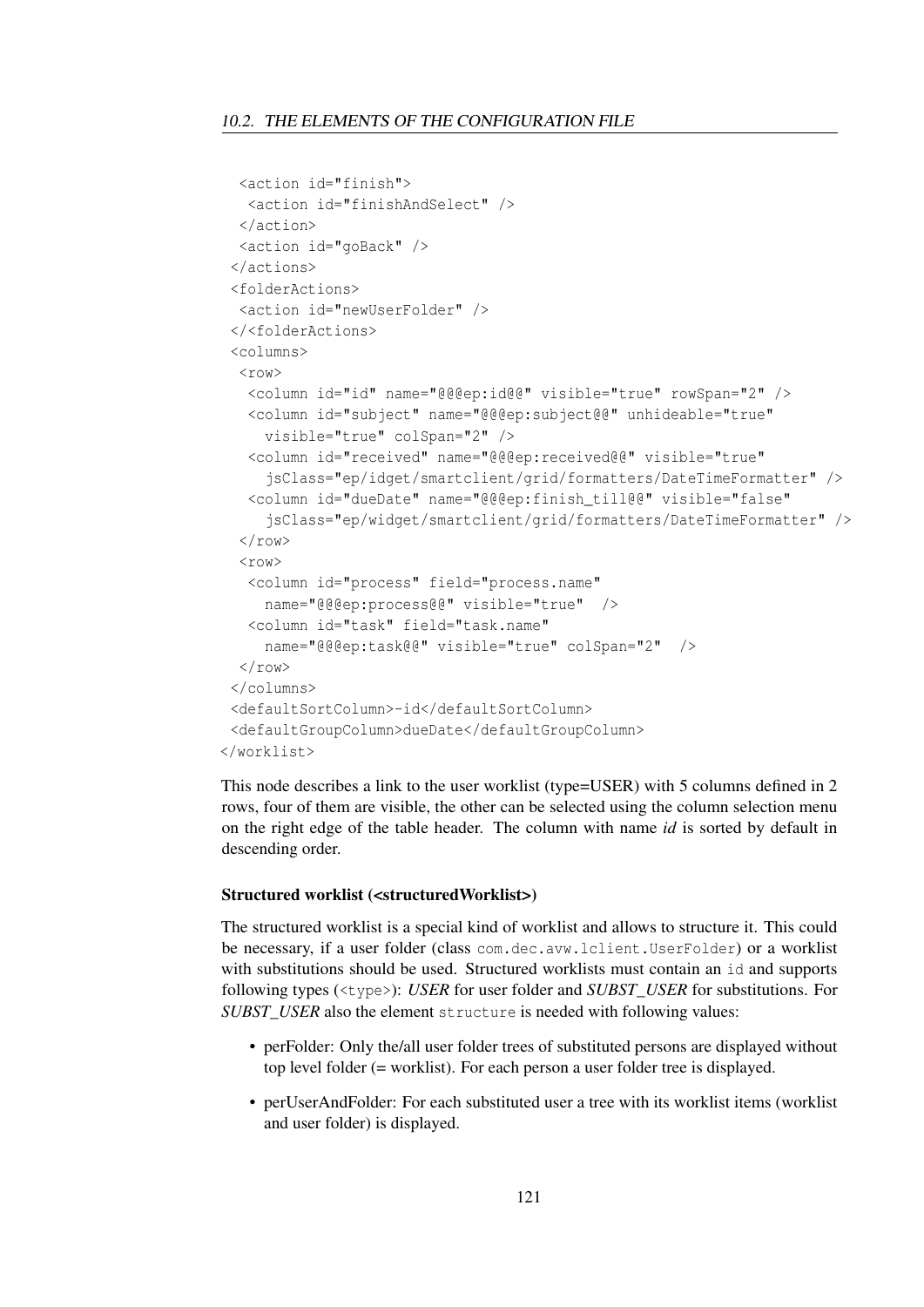• perUser: Only the worklists of substituted users are displayed without user folder items (for each person a worklist node is displayed).

In *standard.xml* the attribute filterId with value wl means, that all stored filters are inherited from the standard-worklist depending on attribute id in worklist description node.

Example for user folder:

```
<worklist id="wl">
 <name>@@@ep:worklist@@</name>
<type>USER</type>
<actions>
 <action id="finish">
  <action id="finishAndSelect" />
 </action>
 <action id="goBack" />
 </actions>
 <folderActions>
 <action id="newUserFolder" />
</<folderActions>
 <columns>
 \langlerow\rangle<column id="id" name="@@@ep:id@@" visible="true" rowSpan="2" />
   <column id="subject" name="@@@ep:subject@@" unhideable="true"
     visible="true" colSpan="2" />
   <column id="received" name="@@@ep:received@@" visible="true"
     jsClass="ep/idget/smartclient/grid/formatters/DateTimeFormatter" />
   <column id="dueDate" name="@@@ep:finish_till@@" visible="false"
     jsClass="ep/widget/smartclient/grid/formatters/DateTimeFormatter" />
  \langle/row>
  <row><column id="pd" field="process.name"
     name="@@@ep:process@@" visible="true" />
   <column id="task" field="task.name"
     name="@@@ep:task@@" visible="true" colSpan="2" />
 \langle row>
 </columns>
 <defaultSortColumn>-id</defaultSortColumn>
<structuredWorklist id="myuserfolder">
 <name>user folder</name>
 <type>USER</type>
 <filterId>standard.wl</filterId>
  <actions>
   <action id="finish">
   <action id="finishAndSelect" />
   </action>
```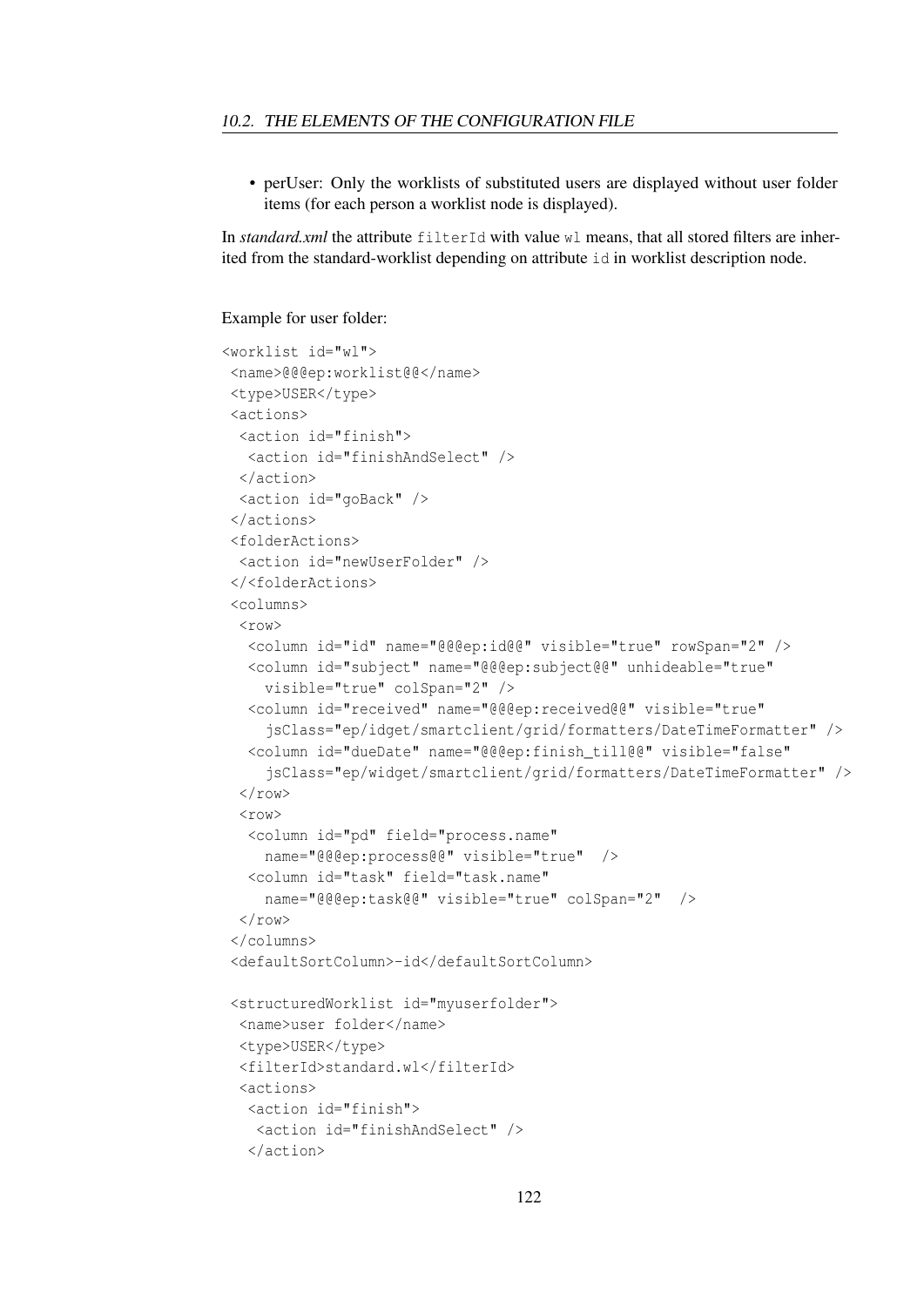```
<action id="goBack" />
 </actions>
 <folderActions>
 <action id="newUserFolder" />
 <action id="deleteUserFolder" />
 <action id="editUserFolder" />
 <action id="shiftUserFolderUp" />
 <action id="shiftUserFolderDown" />
 <action id="cutUserFolder" />
 <action id="pasteUserFolder" />
 </folderActions>
 <columns>
 <row><column id="id" name="@@@ep:id@@" visible="true" rowSpan="2" />
   <column id="subject" name="@@@ep:subject@@" unhideable="true"
   visible="true" colSpan="2" />
   <column id="received" name="@@@ep:received@@" visible="true"
    jsClass="ep/idget/smartclient/grid/formatters/DateTimeFormatter" />
   <column id="dueDate" name="@@@ep:finish_till@@" visible="false"
    jsClass="ep/widget/smartclient/grid/formatters/DateTimeFormatter" />
  \langle/row>
 \langlerow\rangle<column id="pd" field="process.name"
     name="@@@ep:process@@" visible="true" />
   <column id="task" field="task.name"
     name="@@@ep:task@@" visible="true" colSpan="2" />
 \langlerow>
 </columns>
</structuredWorklist>
```

```
</worklist>
```
**Hint:** In structured worklists it is also possible to define the tuning attributes avoidDocsAndNotes and avoidUserFolderFilter which are described in worklist section!

#### Start process (<processStart>)

class: com.dec.avw.lclient.ProcessStartDescription Defines a link for starting processes. Following modes are available, the mode is specified via the element mode:

- DUEDATE: On click on the link a form is shown where the due date and the start department can be entered.
- DIRECT: On click on the link the process is started immediately.
- FORM: On click on the link the process form is shown before process is started. This option is usable in smartclient only! The button label for starting the process can be configured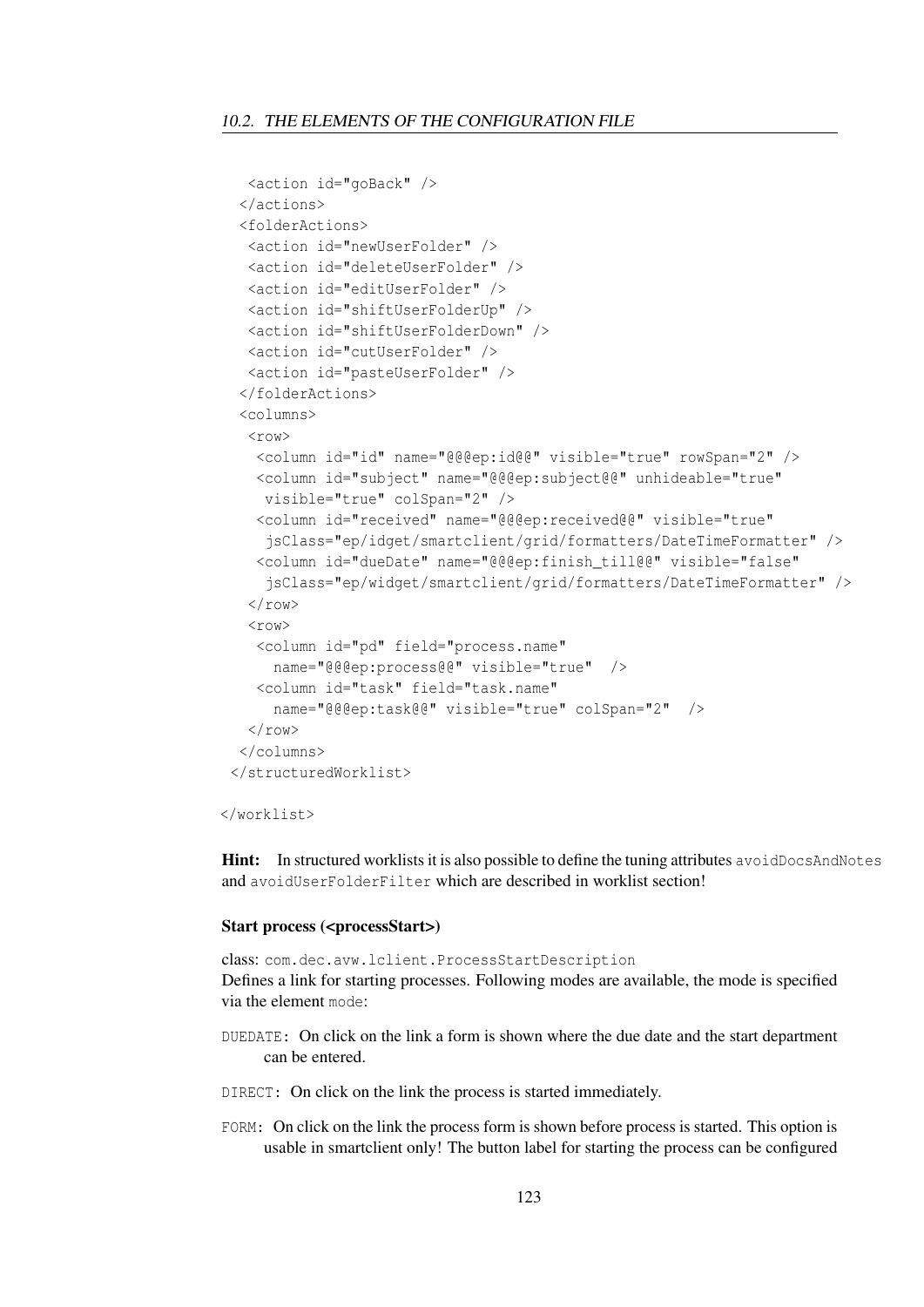by adding the following element: <params>buttonlabel=Name of button</params>

ALL: The list of startable processes of the application is shown.

The Attribute targetId denotes the id of the process (only for mode DUEDATE, DIRECT and FORM). The system uses the active process with this id and the highest version number. With attribute orgUnit (only for DIRECT and FORM) you can define, in which organizational unit the defined process (targetId) should be started. In mode ALL (default-mode) the element applications can contain a list of application ids.

#### *Example:*

```
<processStart id="myprocstart">
<name>Start</name>
<applications>default,myappl</applications>
 <worklistId>standard.wl</worklistId>
</processStart>
```
#### <span id="page-123-0"></span>Function (<function>)

class: com.dec.avw.lclient.TaskFunctionNode Shows a link to a global task function, parameters can be specified. Example: A link to the function note\_global will appear for all users with the role r1. The function will be called with the arguments  $x = 1$  and  $y = 2$ . Left of the function name the specified icon is shown.

```
<function id="myfunction">
 <name>My function</name>
<targetId>note_global</targetId>
<rolesMayExecute>r1</rolesMayExecute>
 <params>x=1&amp;y=2</params>
</function>
```
#### Function list (<functionList>)

class: com.dec.avw.lclient.FunctionListDescription Shows a link to all global task functions of an application. The attribute *applications* can contain a list of application ids.

```
<functionList id="myfunctions">
 <name>My functions</name>
 <applications>default,itsm,crm</applications>
</functionList>
```
#### Report (<report>)

class: com.dec.avw.lclient.ReportNode A node can be configured to link to a stored query.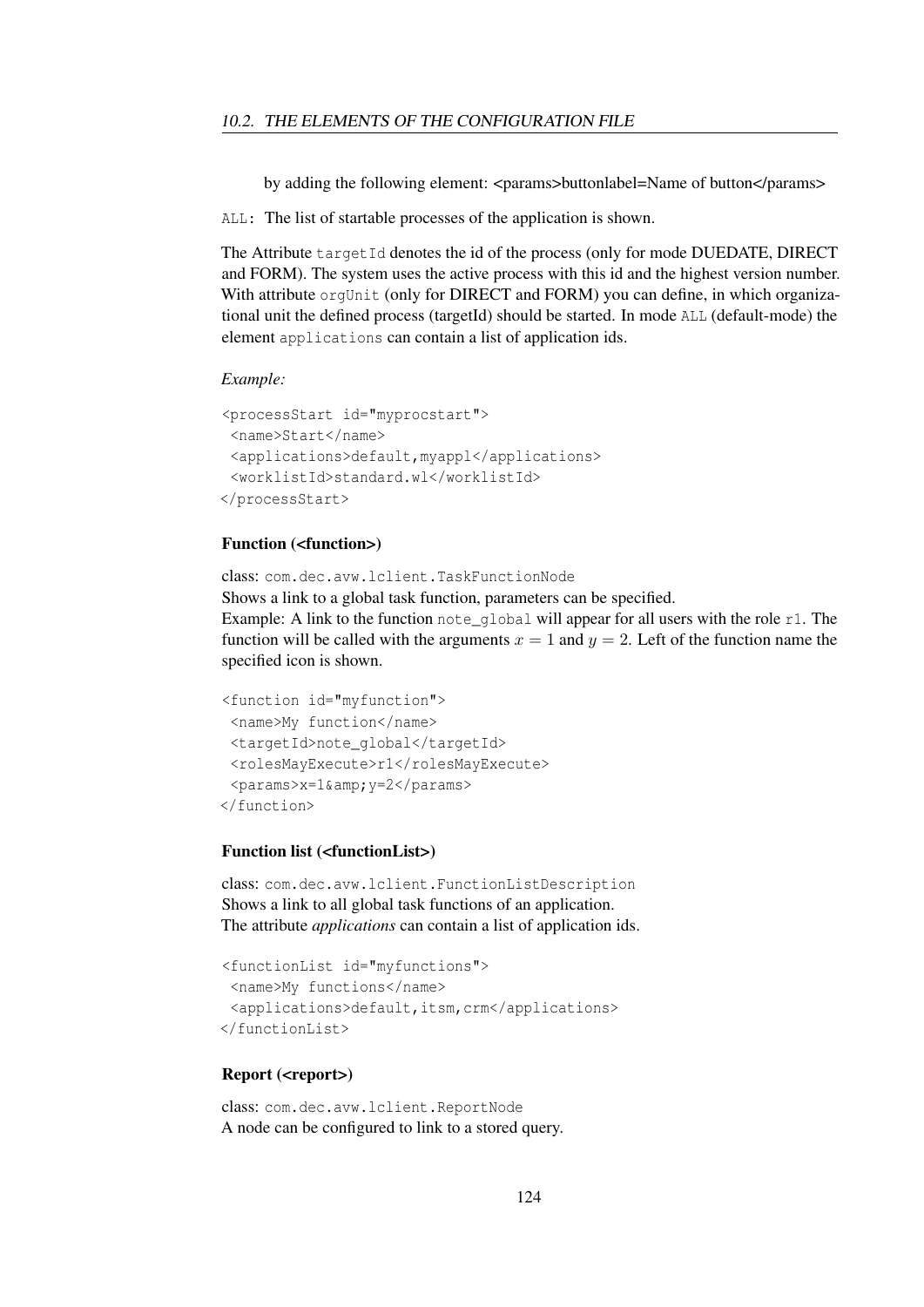```
<report id="id_22">
 <name>My report</name>
 <targetId>bsp_03</targetId>
</report>
```
The node *report* contains the element *targetId* of the report (see *Reporting* manual).

#### DMS (<dms>)

class: com.groiss.dms.html.DMSNode Shows the DMS of @enterprise. Following additional attributes can be defined:

- actions: Analog to node type worklist description. Examples:
	- folderForm: The form of the current folder can be displayed by activating this function in toolbar.
	- taskfunction:formtemplate: The function *Mark as processform-template* is displayed in toolbar.
- columns: Analog to node type worklist description.
- allowFormTypes: This attribute can contain a list of forms, which are allowed or denied depending on attribute *allow*. This attribute can contain the values true/false whereby *false* means that the entered form types are not allowed. All other form types of @enterprise can be used.

More common table attributes can be found in section *Table*.

#### Example:

```
<dms id="mydms">
 <name>DMS folder</name>
<actions>
 <action id="new" />
 <action id="delete" />
 <action id="space" />
 <action id="cut" />
 <action id="copy" />
 <action id="link" />
 <action id="paste" />
 <action id="space" />
 <action id="replace" />
 <action id="sendTo" />
 <action id="startProcess" />
 <action id="space" />
 <action id="changeType" />
 <action id="createVersion" />
  <action id="attachNote" />
```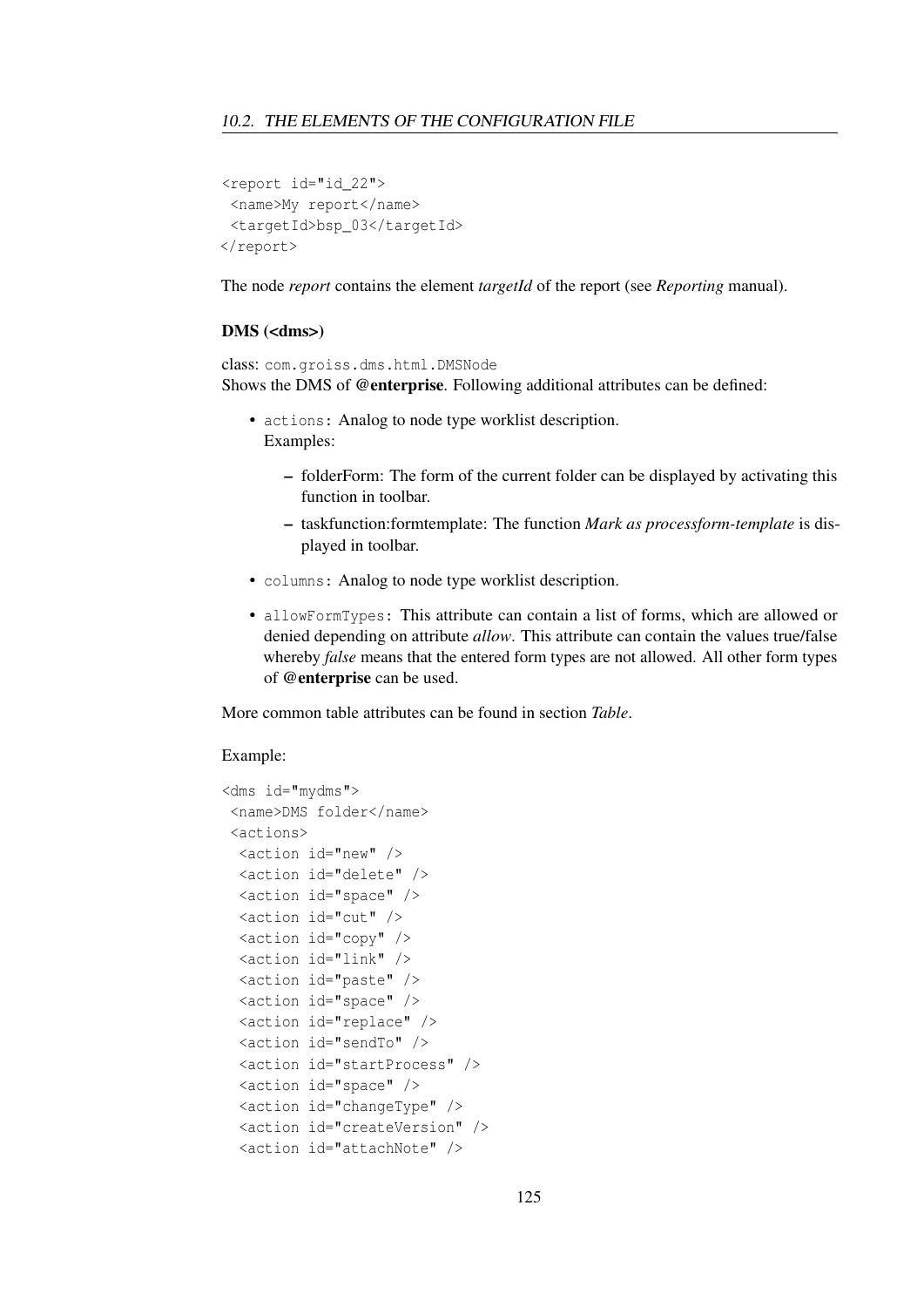```
<action id="signDoc" />
  <action id="download" />
  <action id="space" />
  <action id="folderProps" />
  <action id="clipboard" />
 </actions>
 <columns>
  <column id="name" name="@@@ep:name@@"
    visible="true" icon="" />
  <column id="form" name="@@@ep:additional_data@@"
    visible="true" icon="images/form.gif" />
   <column id="type" name="@@@ep:docType@@"
    visible="true" icon="" />
   <column id="size" name="@@@ep:docSize@@"
    visible="true" icon="" />
   <column id="changed" name="@@@ep:changed_at@@"
   visible="true" icon="" />
   <column id="status" name="@@@ep:locked_by@@"
   visible="false" icon="" />
   <column id="info" name="@@@ep:properties@@"
    visible="false" icon="images/info.gif" />
   <column id="versions" name="@@@ep:versions@@"
    visible="false" icon="images/version.gif" />
   <column id="attachedNotes" name="@@@ep:notes@@"
    visible="false" icon="images/dms/attachednotes.gif" />
 <allowFormTypes allow="false">f_mainform(1)</allowFormTypes>
\langle dms>
```
It is also possible to create a link in the navigation tree which refers to a simple DMS folder. The following example shows a possibility for this case:

```
<node>
<name>News of the day</name>
 <href>../servlet.method/
         com.groiss.dms.html.HTMLDMSObject.showDocs?path={COMMON}/News</href>
</node>
```
More information about the method HTMLDMSObject.showDocs() can be found in section [11.5.1.](#page-146-0)

#### Table (<table>)

class: com.dec.avw.lclient.TableRendererNode

A table can be created whereas the table should be a form table, but can be a persistent table. Following most needed attributes are:

- classname: The classname of the object (a persistent).
- tableHandler: The tablehandler to manipulate the table (see section [9.6\)](#page-92-0).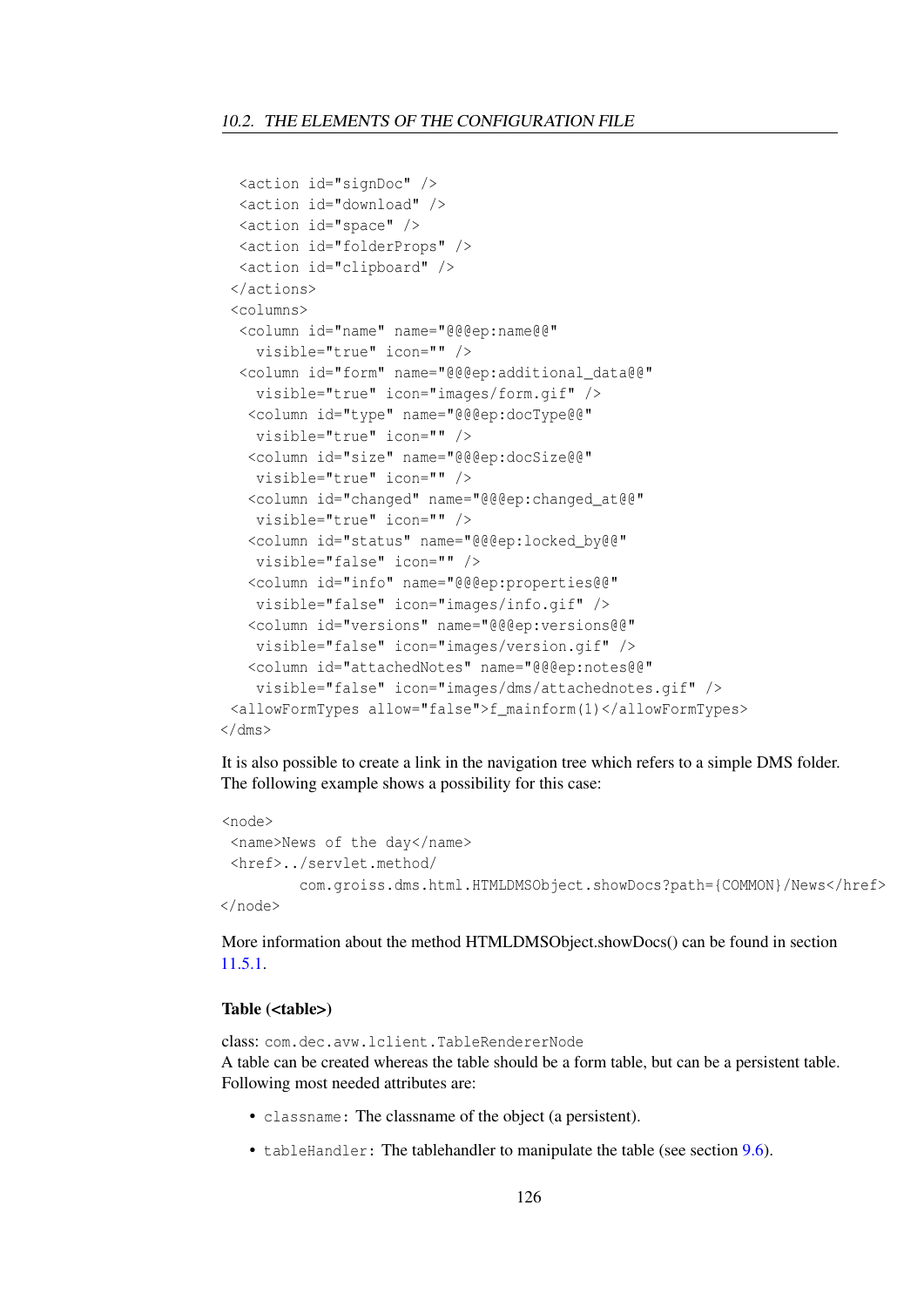- model: Here you can define the table model (default: *com.groiss.storegui.FormTable*).
- condition: Possibility to enter a SQL condition for restricting table result.
- columns: Analog to node type worklist description.
- actions: Analog to node type worklist description. A special action for (form) tables is *formExportToExcel* which allows to export the displayed table as XLSX-file (Microsoft Excel).
- editTargetProps: The window properties can set here by adding several parameters separated by semicolon. The syntax is the same as using the java script method *window.open()*.
- columnPicker: If set to true, the column picker is displayed.
- useFilter: If set to true, the filter mechanism of @enterprise for tables is provided.
- paging: If set to true, the paging mechanism of @enterprise for tables is used (for old GUI only!).
- pagesize: Individual paging size for this table. If not set, the user parameter is used and as default the configuration parameter (for old GUI only!).
- defaultSortColumn: This parameter allows to define a column which is sorted by default. If a user is changing the order in table, the new order is stored in the user properties table (and read from there). The element *defaultSortColumn* must contain the sort direction (+ or -) and the column-id as value. The sort direction *+* defines ascending order, descending order is *-*. If one attribute is missing, the first (or given) column will be sorted (by default in ascending order).
- defaultGroupColumn: This parameter allows to define a column which is taken as default group-by-column. If a user is changing the group-by-column in table, the new setting is stored in the user properties table (and read from there). The element *defaultGroupColumn* must contain the column-id as value and optional the descending sort direction. The sort direction *-* defines descending order, the column-id without sort-direction defines ascending order.
- selection: checkboxes on the left side of table-entries can be modified.
	- NONE or HIDDEN: no selection possible in table (NONE works in smartclient only!)
	- ONE: checkboxes will be displayed, but only one checkbox simultaneously can be selected
	- MULTI: checkboxes will be displayed
	- ROWONE: one row can selected only
	- ROWMULTI: multiple rows can be selected
- toolbarShape: This parameter allows to set the representation of toolbar functions in following ways: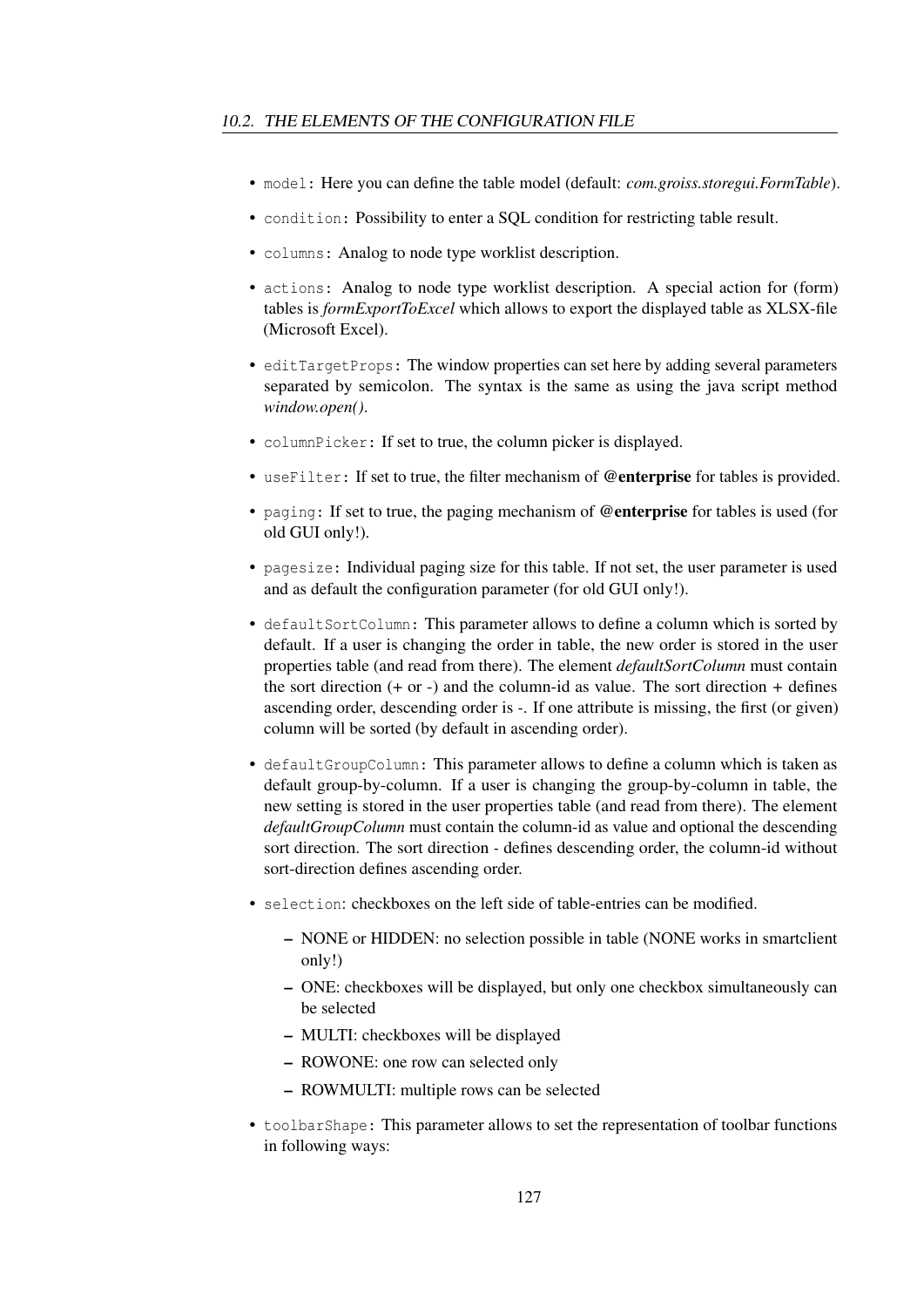- ICON: Function representation as icon
- TEXT: Function representation as text
- BOTH: Function representation as text and icon
- admin: If set to *true*, table can be used as @enterprise admin only.
- noSearch: If set to *true*, whole table is displayed (e.g. if more table entries are available than allowed to display) by default and no search is possible.
- noWarning: If set to *true*, no warning is displayed, if more table entries are available than allowed to display.
- subformid: If table is used as subform table, it is possible to enter the subform id (integer value) here which identifies the relation between mainform and subform.
- printable: If this element is set to *true*, in GUI a printer icon is displayed and allows to print the displayed table.
- fetchAttrs: Allow to (pre-)fetch dependent objects from the database by efficient operations. The content is a comma separated list of names of java fields of the corresponding class. The field names must denote persistent objects! Usually one BulkQuery per field is executed instead of a (single record) select-statement per record and field.

#### Example:

```
<table id="myformtable">
 <name>MyForm table</name>
 <model>com.groiss.storegui.FormTable</model>
 <classname>com.dec.avw.appl.MyForm_1</classname>
 <searchAttrs>str</searchAttrs>
 <columns>
 <column id="str" name="str" visible="true" />
 <column id="dt" name="dt" visible="false" />
 <column id="deci" name="deci" visible="false" />
 <column id="pb_art" name="pb_art" visible="false" />
 </columns>
 <columnPicker>true</columnPicker>
 <useFilter>false</useFilter>
 <actions>
 \lambda <action id="new" />
 <action id="edit" />
 <action id="delete" />
 <action id="searchfield" />
 <action id="search" />
 </actions>
 <paging>true</paging>
 <columnPicker>true</columnPicker>
 <printable>true</printable>
```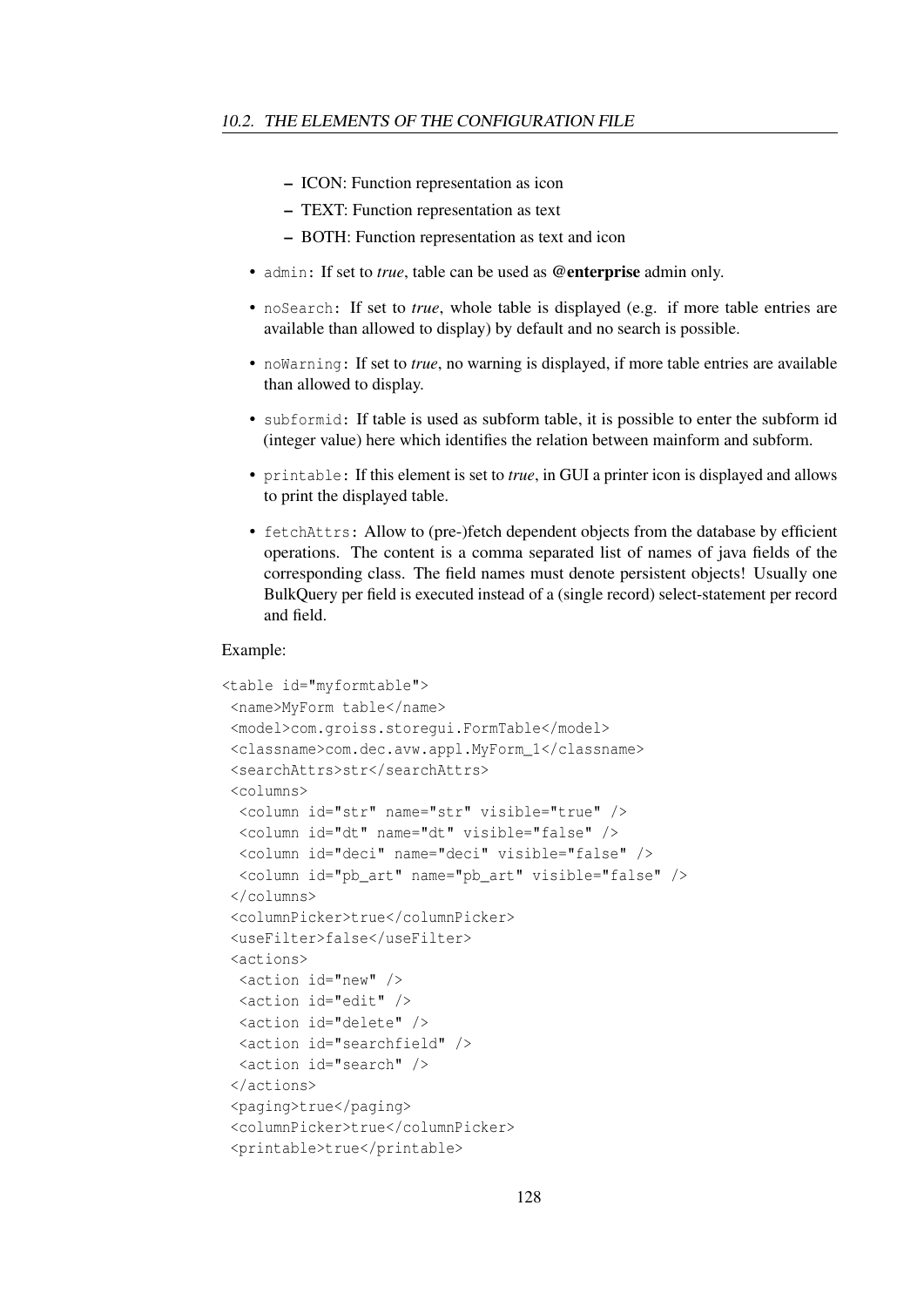```
<defaultSortColumn>+str</defaultSortColumn>
 <defaultGroupColumn>-dt</defaultGroupColumn>
/table>
```
It also possible to define tabbed views shown in the following example. The master-view must contain the element tabs. The slash at the first position indicates that the master-view is shown as tab *Common*. The second position indicates the detail page (= second tab) which is defined as own node - named *detail* in this example - in the xml named *myxml* within the *nodes* block (see section [10.2.4](#page-129-0) for more details about this block). A further necessary attribute in master-view is detail to get a tabbed window view. In our example the detail-view is a table (displayed in *page*) with columns *Id* and *Name* which represents the history of the master-view. If an entry is double-clicked (= element defaultAction) or selected and the toolbarfunction *view* is activated, the detail-view of the selected entry is opened. The attribute toolbarTarget indicates that a toolbar (frame with id *tbframe*) is displayed as vertical toolbar (= element toolbarAlign).

```
<table id="master">
 <name>Master</name>
 <model>com.groiss.storegui.FormTable</model>
 <classname>com.dec.avw.appl.master_1</classname>
 <detail>com.groiss.storegui.TabbedWindow.showDialog</detail>
 <actions>
  \lambda <action id="new" \lambda<action id="edit" />
  <action id="delete" />
  <action id="searchfield" />
  <action id="search" />
  <action id="allsearch" />
 </actions>
 <searchAttrs>master_id</searchAttrs>
 <tabs>/,myxml.detail</tabs>
 <paging>true</paging>
 <useFilter>true</useFilter>
 <editTargetProps>width=850,height=500</editTargetProps>
 <columnPicker>true</columnPicker>
</table>
```
#### <nodes>

```
<table id="detail">
<name>Detail</name>
<model>com.groiss.storegui.FormTable</model>
<tableHandler>com.groiss.test.DetailTableHandler</tableHandler>
<classname>com.dec.avw.appl.detail_1</classname>
<actions>
 <action id="view"/>
</actions>
 <defaultAction>view</defaultAction>
<toolbarTarget>tbframe</toolbarTarget>
```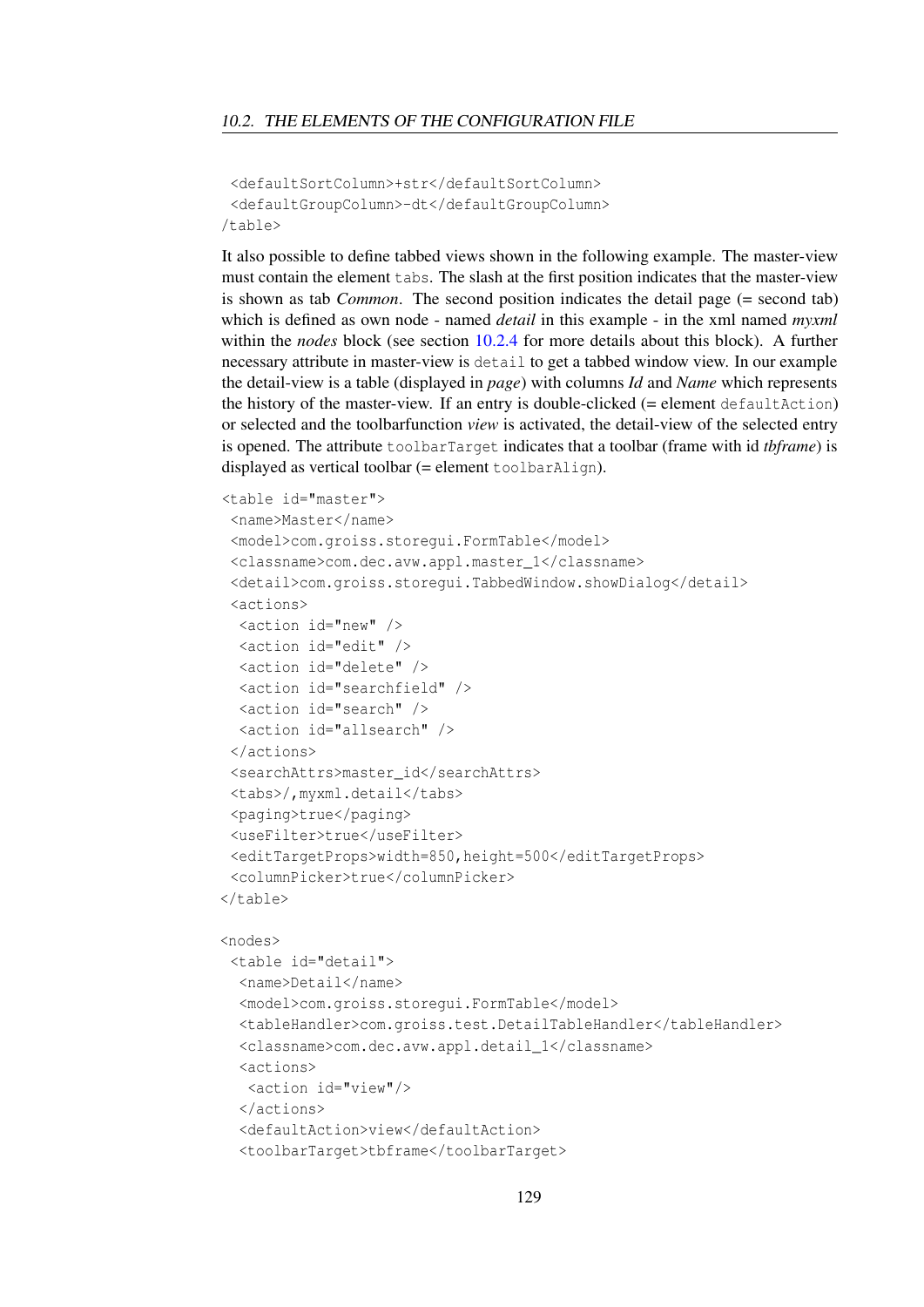```
<toolbarAlign>v</toolbarAlign>
  <page>mask/TabTB.html</page>
  <tableTarget>parent</tableTarget>
  <columnPicker>true</columnPicker>
  <columns>
   <column id="detail_id" name="Id" visible="true" />,
   <column id="detail_name" name="Name" visible="false" />
  </columns>
  <editTargetProps>width=800,height=500</editTargetProps>
 </table>
</nodes>
```
An alternative way for a detail view is the usage of persistent instead of forms. For this purpose the attributes *tabs* and *formHandler* are needed like in following example. An example of such an formHandler can be found in our demo application class *com.groiss.demo.SupplierFormHandler*.

```
<table id="supplier2">
 <name>@@@supplier@@ 2</name>
 <classname>com.groiss.demo.Supplier</classname>
<tableHandler>com.groiss.demo.SupplierTableHandler</tableHandler>
 <formHandler>com.groiss.demo.SupplierFormHandler</formHandler>
 <tabs>/demo/masks/supplier.xhtml</tabs>
 <actions>
 <action id="new"/>
 <action id="edit"/>
 <action id="delete"/>
 </actions>
 <columns>
 <column id="name" name="@@@ep:name@@" visible="true" />
 <column id="description" name="@@@ep:description@@" visible="true" />
 <column id="street" name="@@@street@@" visible="true" />
 <column id="city" name="@@@city@@" visible="true" />
 <column id="zip" name="@@@zip@@" visible="true" />
  <column id="country" name="@@@country@@" visible="true" />
 </columns>
 <columnPicker>true</columnPicker>
</table>
```
#### <span id="page-129-0"></span>10.2.4 Non tree nodes (<nodes>)

If elements should not be displayed in tree, they must be defined within *<nodes>* block and outside of block *<tree>*. For non tree nodes the attribute *ref* is possible too as mentioned in section [10.2.3.](#page-112-0) Following elements are allowed: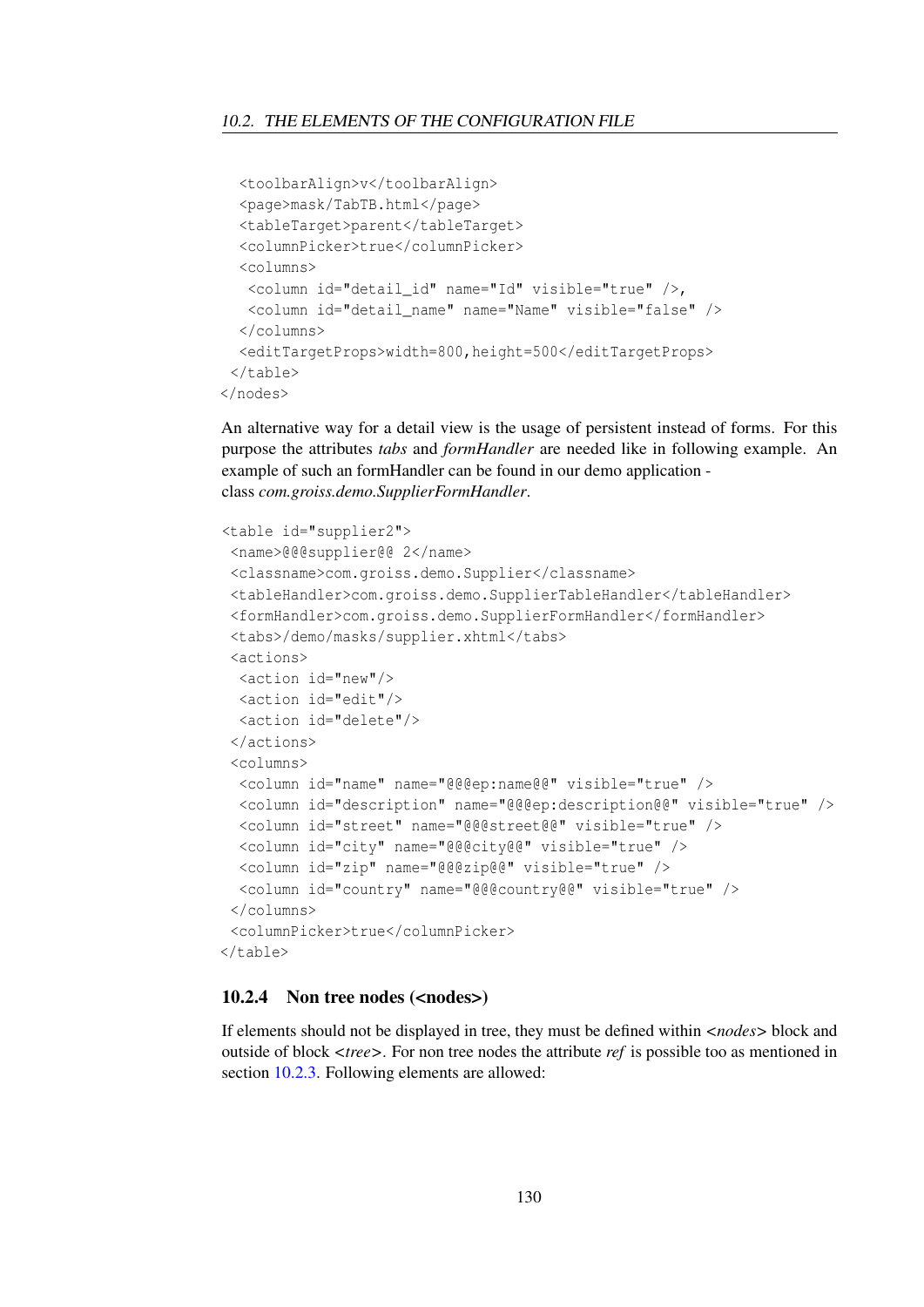#### Actions (<action>)

Sometimes it is necessary to define own functions. For this purpose the *<action*> element can be used like in following example:

```
<nodes>
  <action id="print">
    <name>@@@print@@</name>
    <href>javascript:window.print()</href>
  </action>
</nodes>
```
This new defined action is referenced in the worklist actions block, e.g.:

```
<worklist id="myworklist">
 <name>Worklist</name>
 <actions>
  ...
  <action id="xmlfilename.print">
  ...
 </actions>
</worklist>
```
Following attributes for actions are available:

- name: The name of the action. Within *<name* > the definition of e.g. images or Java Scripts are possible (see example [10.2.3\)](#page-123-0).
- href: Defines the link which opens an iframe
- onClick: Analog to href, but does not open an iframe; possibility to enter a path to a widget
- target: The target of the link can be defined, right is the default. With value *ajax* a AJAX servlet method can be called which could be necessary e.g. for subform tables.
- editTargetProps: The window properties can set here by adding several parameters separated by semicolon. The syntax is the same as using the java script method *window.open()*.
- apply: Defines, if action should be applied for a table entry or could be executed without selection. Following modes are available:
	- NONE: action can be executed without selecting a table entry
	- ONE: action can be executed only, if one table entry is selected
	- MULTI: action can be executed, if one ore more table entries are selected
- shortcut: an arbitrary shortcut can be defined here by entering the appropriate keys. A list of keys is listed on http://dojotoolkit.org/reference-guide/1.10/dojo/keys.html.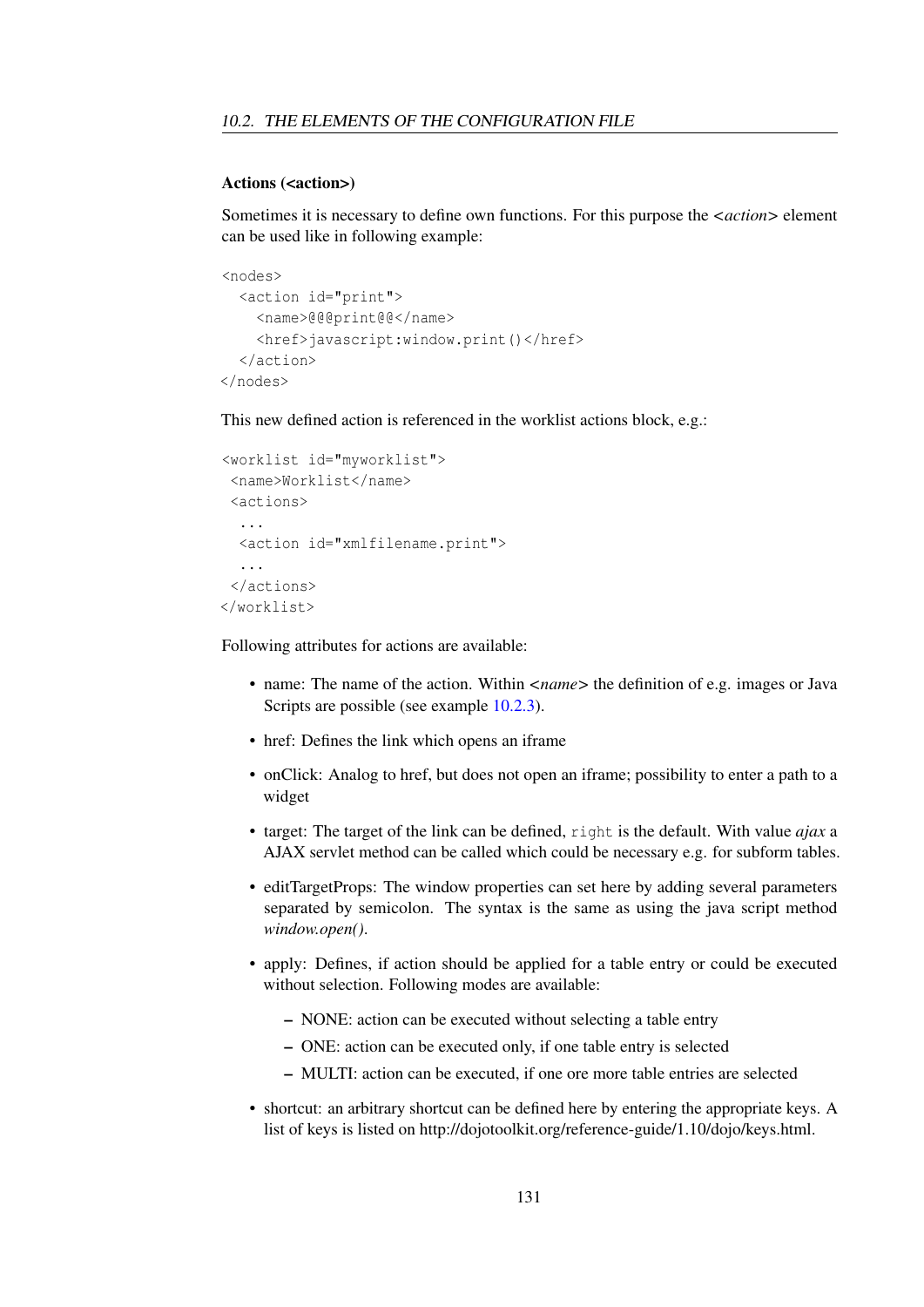#### Example: CTRL+SHIFT+A

If these keys are pressed at once in appropriate context, the action will be performed. The appropriate context depends on the availability/visibility of the function, e.g. if function is a toolbar function of the worklist, the worklist must be displayed first (and maybe a worklist entry must be selected) before the shortcut can be used.

#### Object extension (<objectExtension>)

With help of this element an object extension can be created. For more information please read chapter [6.4.](#page-68-0)

#### Object selection (<query>)

This element allows the definition of an object selection. Such a selection is needed for DOJO selection which are explained in chapter [16.2.2.](#page-218-0)

#### (Sub-)tables (<table>)

Ordinary tables are defined normally within *<tree>* block. Subtables should be defined within *<nodes*> block. A description how to do this is available in section [2.5.](#page-15-0) In case of XHTML forms changing the subforms normally does not refresh the main-form. If a refresh is desired, add the element <params>refreshForm</params> to the configuration of the subform table.

#### 10.2.5 Internationalization

Use  $@@$   $@$  key $@@$  like in HTMLPage. The resource must reside in classpath of the application. If standard @enterprise resources should be used, the key must contain a leading *ep:*, e.g. @@@ep:role@@. It is also possible to use resources of other applications. In this case the application-id is the prefix instead of *ep:*, e.g. *@@@itsm:abortandarchive@@*.

#### 10.2.6 Adding HTML Code Between the Links

Arbitrary HTML Code can be put between the links in the navigation tree, for example a horizontal rule  $(\langle \text{hr}\rangle)$ . You specify a node with the HTML code as name and no other attributes. Example:

```
<label>
 <name><hr/></name>
</label>
```
#### 10.2.7 Configure user parameters

The user properties in the configuration file contains an attribute with following value, where you can add parameters in form of a list to show or hide options on the settings page of the users: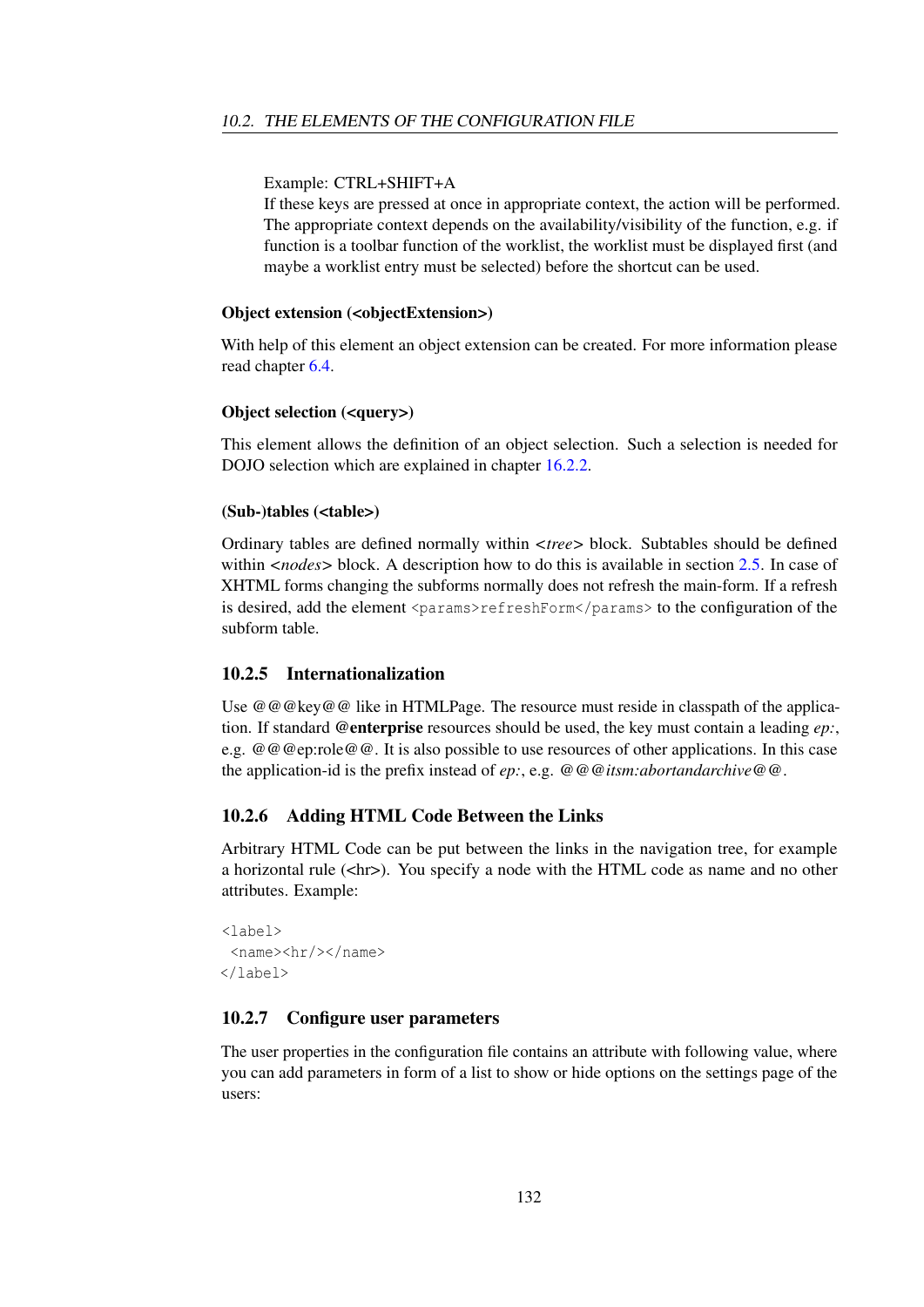```
<node id="mysettings">
 <name>My settings</name>
 <href>com.groiss.avw.html.HTMLUserProps.showProps</href>
</node>
```
The properties descend from the parameter for in the label-tag of *UserProps.html*. A summary of these properties is given in the following table:

| <b>Parameter</b>       | <b>Meaning</b>                                      |
|------------------------|-----------------------------------------------------|
| ayw.email.notification | E-Mail-Notification                                 |
|                        | (New Entry in Worklist, New Entry in Role-Worklist) |
| locale                 | Language                                            |
| avw.timezone           | Time Zone                                           |
| avw.table.pagesize     | Items per Page                                      |
| mail.protocol          | Mail protocol                                       |
|                        | mail.communication type Type of Communication       |
| mail.server            | Mail Server (IMAP)                                  |
| mail.user              | Mail User                                           |
| mail.password          | Mail Password                                       |
| mail.foldername        | Mail Folder                                         |
| avw.gui.right.url      | Home Page                                           |

The properties in the list are separated by a comma shown in the following example.

#### Example:

com.groiss.avw.html.HTMLUserProps.showProps?list=locale,avw.timezone

In this example the options *Language* and *Time Zone* are visible on the settings page of the users only. If you want to show no options, you have to keep the list of properties empty. If you want to show all options, do not use a parameter list after *showProps*.

#### 10.2.8 Change style and logos

@enterprise uses a css-file *avwbasic.css* where the style-information are stored. This file is within the *ep.jar*. If you want to use your own style for your application, create a file *styles.css* within the classes folder of your application (see section [5.1](#page-52-0) for file structure). The @enterprise styleloader loads this file (depending on startup sequence of the application) and appends it to *avwbasic.css*..

If you want to change the @enterprise-logos, you have to do following steps manually:

- 1. Create the directory *lang/default/images* in *classes* directory
- 2. Create a file named *enterprise\_new.png* in the *images* folder to replace the logo at the login-page
- 3. Create a file named *enterprise\_medium.png* to replace the logo in the top left corner above the navigation frame

Icons are referenced with the path */<ctx>/images/subdir/filename*. They reside in the classpath under the path *lang/default/images* and *lang/fa/images* for some right-to-left icons. If you want to you use your own icons, you have to put your icon in the classpath.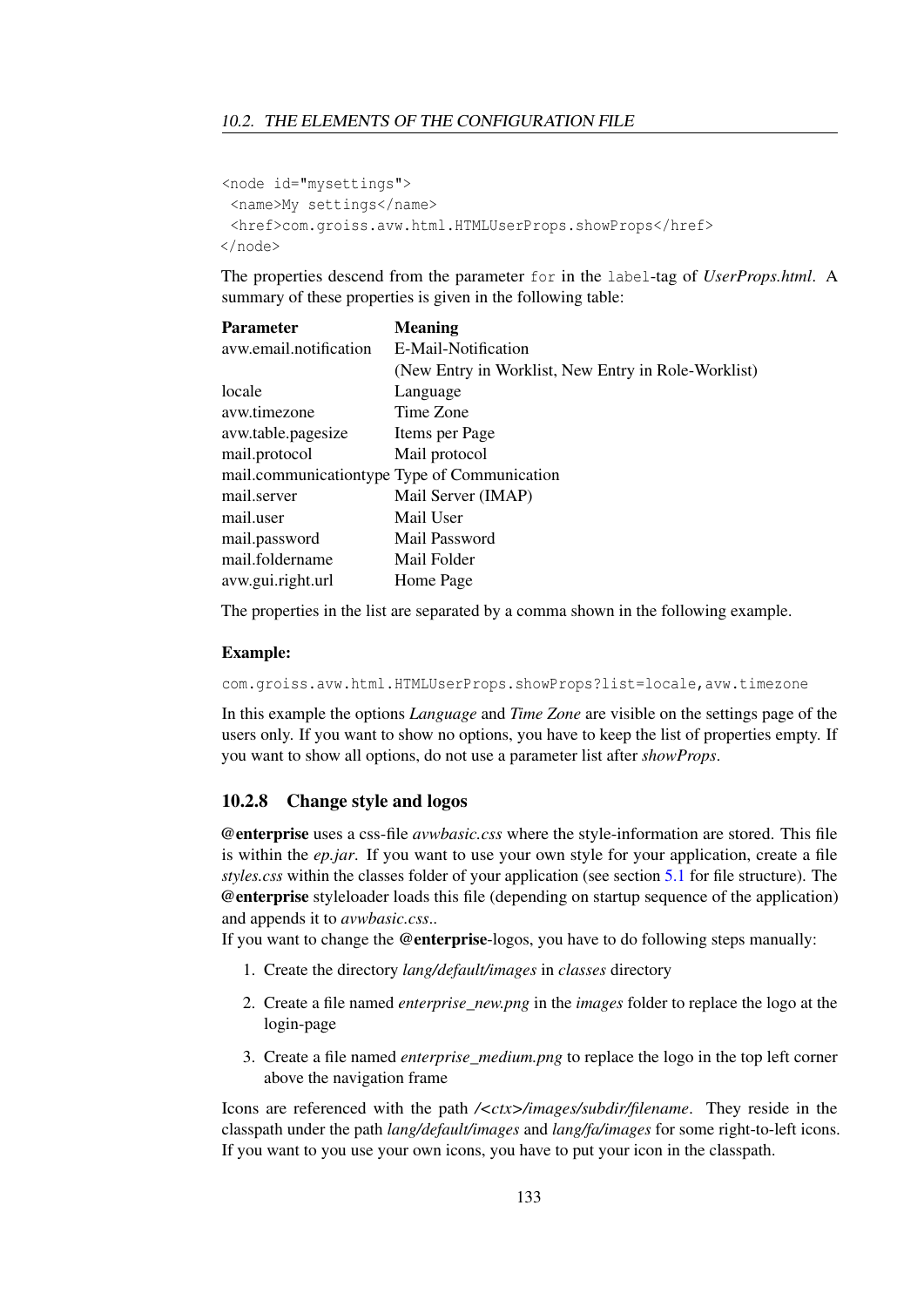## *10.3 Customizing the Worklist*

For achieving full flexibility in worklist layouts, it is possible to write a Java class defining the appearance of the worklist. You can mix information from @enterprise (user, task name) with application specific data from forms or other database tables.

Define your class as implementor of com.groiss.wf.html.Worklist or as subclass of WorklistAdapter and specify the class in the xml configuration file as additional attribute of the worklist description:

<Attrib key="worklist" value="com.groiss.demo.DemoWL" />

The Worklist interface contains the following methods:

```
public void init(HttpServletRequest req, WorklistDescription wl, User u);
public Object getTitle();
public List<ActivityInstance> getList(List<ActivityInstance> l);
public void getAdditionalData(List<ActivityInstance> instances);
public void modifyColumns(List<ColumnDescription> colDescs);
public void modifyTableLine(ActivityInstance ai,
  Map<String, Object> line);
public String lineStyle(ActivityInstance ai, String style);
public List<Pair<String,Object>> listFilters(
  List<ActivityInstance> lines);
```
The interface WorklistDescription used in the init method:

```
public interface WorklistDescription {
 public int getType();
 public String getId();
 public Application getApplication();
 public List<ColumnDescription> getColumns();
 public void needForm(String processid, int version, String formid);
 public DMSForm getForm(ProcessInstance pi, String formid);
 public boolean isFillCounter();
 public String getAttrib(String key);
}
```
The WorklistDescription contains getters for the definitions from the XML file. The list retrieved from the method getColumns can be modified to change the displayed columns. The method needForm is used to define which forms will be needed in the worklist construction. You must call this method in the init method of your worklist implementation. The system will then retrieve the forms in an efficient manner. The method getForm retrieves these forms from the temporary cache.

The methods of the Worklist interface are called in the written order and do the following:

• init: You can init your class with the request. For you convenience, we give you the type of the worklist, the application, and the user. The init method is called once for the creation of a worklist.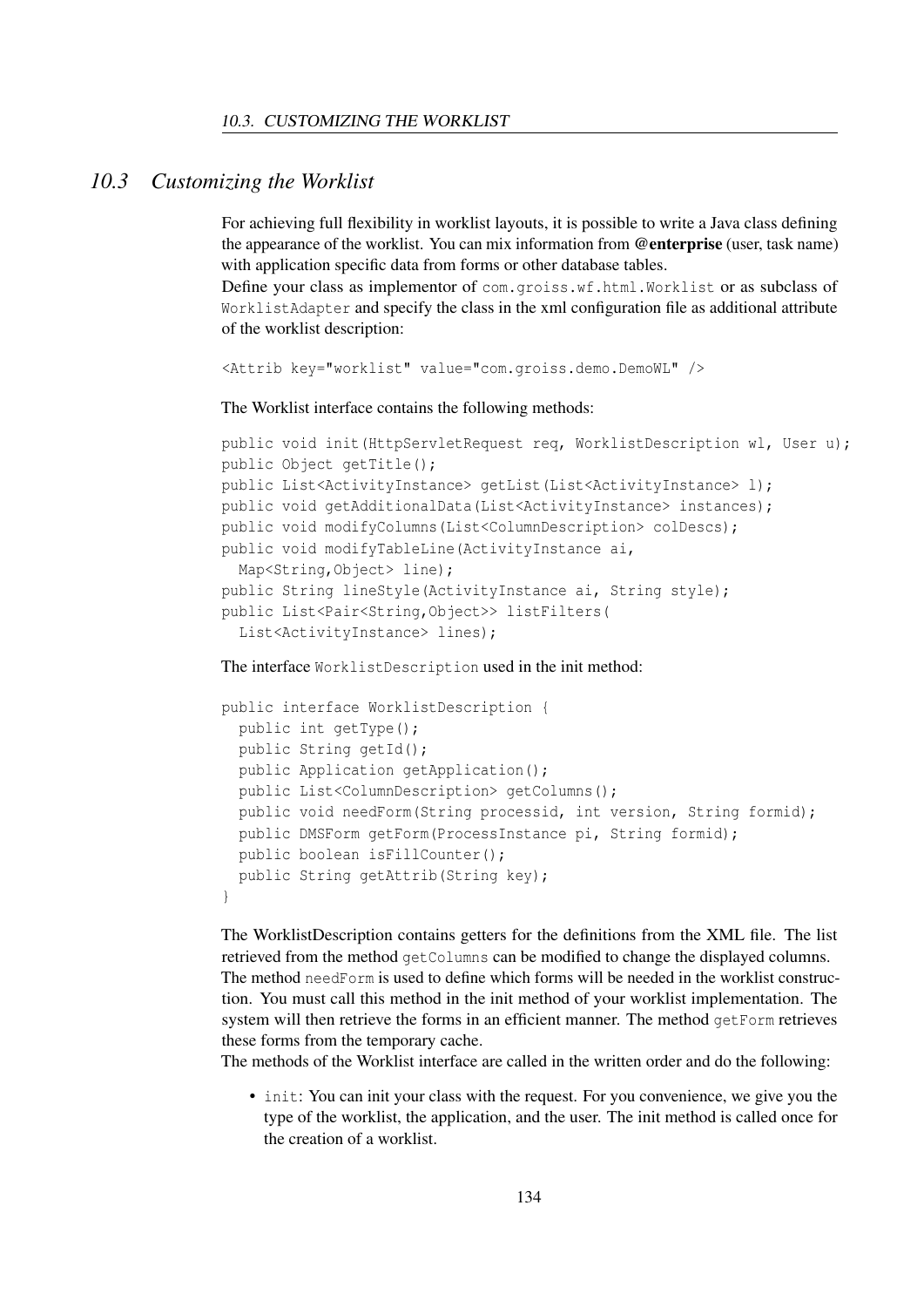- getTitle: non null overwrites the title.
- getList: non null overwrites the list, should return list of ActivityInstances,
- getAdditionalData: Your chance to collect data. See the next section for details.
- modifyColumns: You get the header as we suggest it (i.e. the default), a list of ColumnDescription. A ColumnDescription contains an id and a name. The id is the column-id and the name is the value which is displayed. The id's can be found in table [10.4.](#page-117-0)

You can change this header as you like. The resulting header is used to build the table lines: for the keywords the system adds the corresponding column, for other names we add "null" elements.

- modifyTableLine: Your chance to modify the line, called for each table line. Returning null will filter out this line.
- lineStyle: Finally you can change the style of the line, return the name of a table-row style class.
- listFilters: Define a list of customized filters. See below.

The worklist implementation can be used to define filters, two steps are necessary: First, the method listFilters defines the available filters:

```
public List<Pair<String,String>> listFilters(List<ActivityInstance> lines){
 List<Pair<String, String>> result = new List<Pair<String, String>>();
 // filter processes jobproc
 result.add(new Pair("jobproc","Process job"));
 // filter tasks a_task
 result.add(new Pair("a_task","Task a_task"));
 return result;
}
```
Next, you must remember the selected filter in a local variable:

```
String filter;
public void init(HttpServletRequest req, WorklistDescription wld,
    User u) {
  filter = req.getParameter("filter_s");
}
```
In the method modifyTableLine you can filter out lines with the method  $\text{clear}()$ :

```
public void modifyTableLine(ActivityInstance ai,
    Map<String,Object> line) {
 if ("jobproc".equals(filter) && !(ai.getProcessDefinition().getId()).
        equals("jobproc") ||
     "a_task".equals(filter) && !(ai.getTask().getId()).equals("a_task")){
     line.clear();
     return;
  }
}
```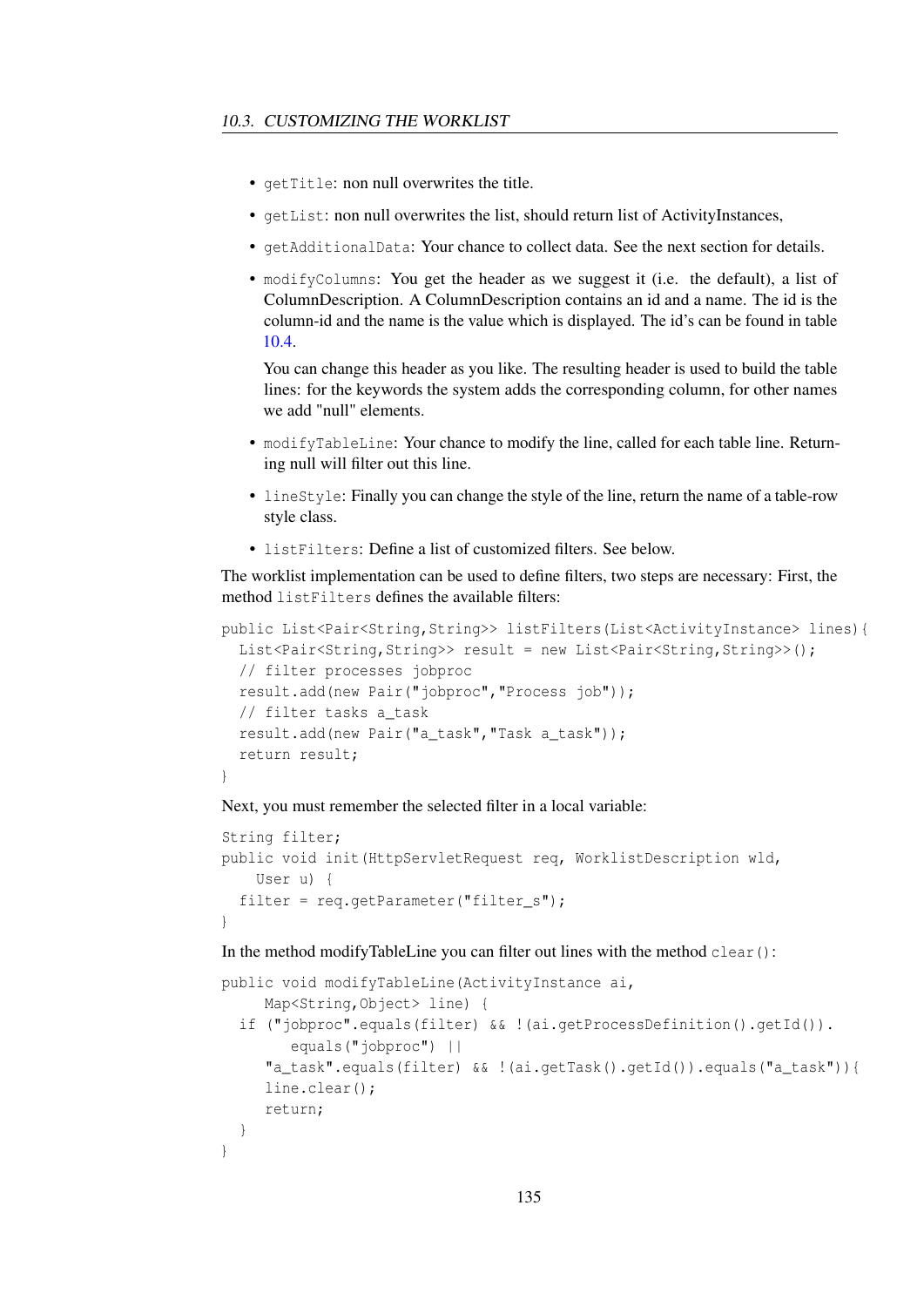#### 10.3.1 Link to forms and documents

For customizing the links to forms and documents the class com.groiss.wf.html.HTMLUtils contains the following methods:

- getDocumentsLink(ActivityInstance si): returns a link to the documents of the process,
- getNotesLink(ActivityInstance si): returns a link to the notes of the process,
- getFormLinks(ActivityInstance ai, int mode, String comingFrom, String target): returns the links to the process forms concatenated to a string. The mode is either UPDATE or VIEW, comingFrom is the url shown after a form submit and target is the target frame of the submit action.

## *10.4 Displaying Additional Data*

The previous example showed how to display additional data in the worklist. While this works in principle, the performance of such an approach may suffer. Consider a scenario where a database table demo\_supplier may hold additional data about a process in DMS. The simplest approach to display this data in the worklist would be to define a method getAdditionalData, which gets a list of ActivityInstances as parameter and to use this information in method modifyTableLine.

```
...
line.put("invoice",addProcData.get(pi));
...
```
As an example, we define a class AdditionalProcDataWL which contains some arbitrary data.

#### File **java/com/groiss/demo/AdditionalProcDataWL.java**

package com.groiss.demo;

```
import java.util.HashMap;
import java.util.Iterator;
import java.util.List;
import java.util.Map;
import com.groiss.dms.DMSFolderItemRel;
import com.groiss.dms.DMSObject;
import com.groiss.gui.table.ColumnDescription;
import com.groiss.store.BulkQuery;
import com.groiss.util.ApplicationException;
import com.groiss.wf.ActivityInstance;
import com.groiss.wf.ProcessInstance;
import com.groiss.wf.html.WorklistAdapter;
/** Worklist showing additional data */
public class AdditionalProcDataWL extends WorklistAdapter {
```
protected HashMap<ProcessInstance,DMSObject> addProcData =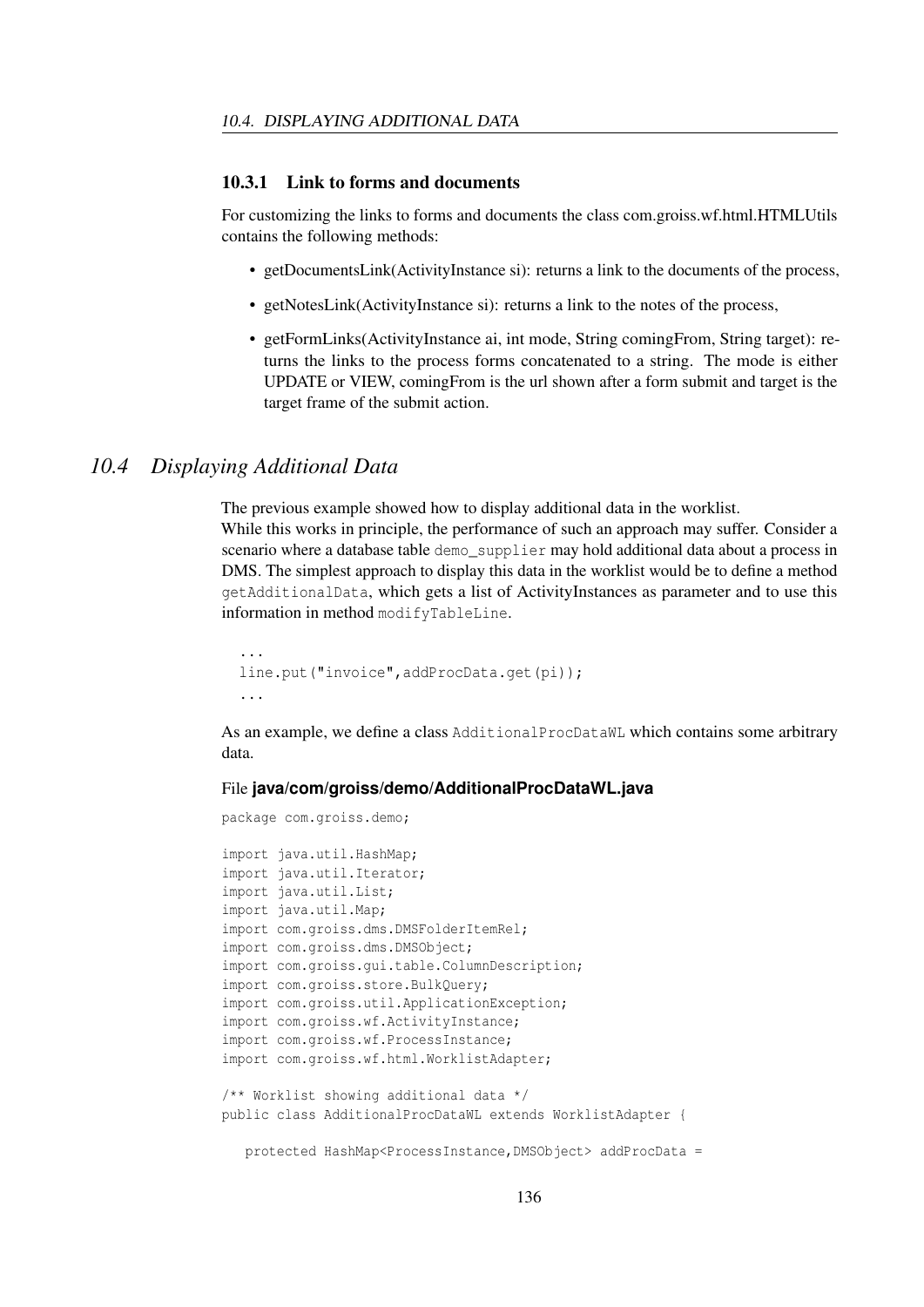```
new HashMap<ProcessInstance, DMSObject>();
  @Override
  public void getAdditionalData(List<ActivityInstance> list) {
       BulkQuery bq = new BulkQuery(list);
     String query = "folder in (?)";
     try {
        Iterator<DMSFolderItemRel> it =
          bq.execute(DMSFolderItemRel.class, query).iterator();
        while (it.hasNext()) {
           DMSFolderItemRel ad = it.next();
           addProcData.put((ProcessInstance)ad.getFolder(), ad.getItem());
         }
      } catch (Exception e) {
           throw new ApplicationException(e);
        }
   }
   /**
     * build header for personal and role worklist
    * @see com.groiss.wf.html.Worklist#modifyTableHeader(java.util.List)
    */
   @Override
  public void modifyColumns(List<ColumnDescription> colDescs) {
     colDescs.add(new ColumnDescription("invoice", "Invoice"));
   }
    /**
    * build line of personal and role worklist
    */
    @Override
  public void modifyTableLine(ActivityInstance ai, Map<String,Object> line) {
       ProcessInstance pi = ai.getProcessInstance();
       line.put("invoice",addProcData.get(pi));
   }
}
```
The table must be generated using an SQL statement like this:

#### File **sql/addprocdataschema.sql**

```
create table demo_supplier(
  oid %OIDTYPE% not null primary key,
  transactionId %OIDTYPE%,
  name VARCHAR(100),
  description VARCHAR(1000),
  street VARCHAR(100),
  zip VARCHAR(10),
  city VARCHAR(100),
  country VARCHAR(100)
\lambda
```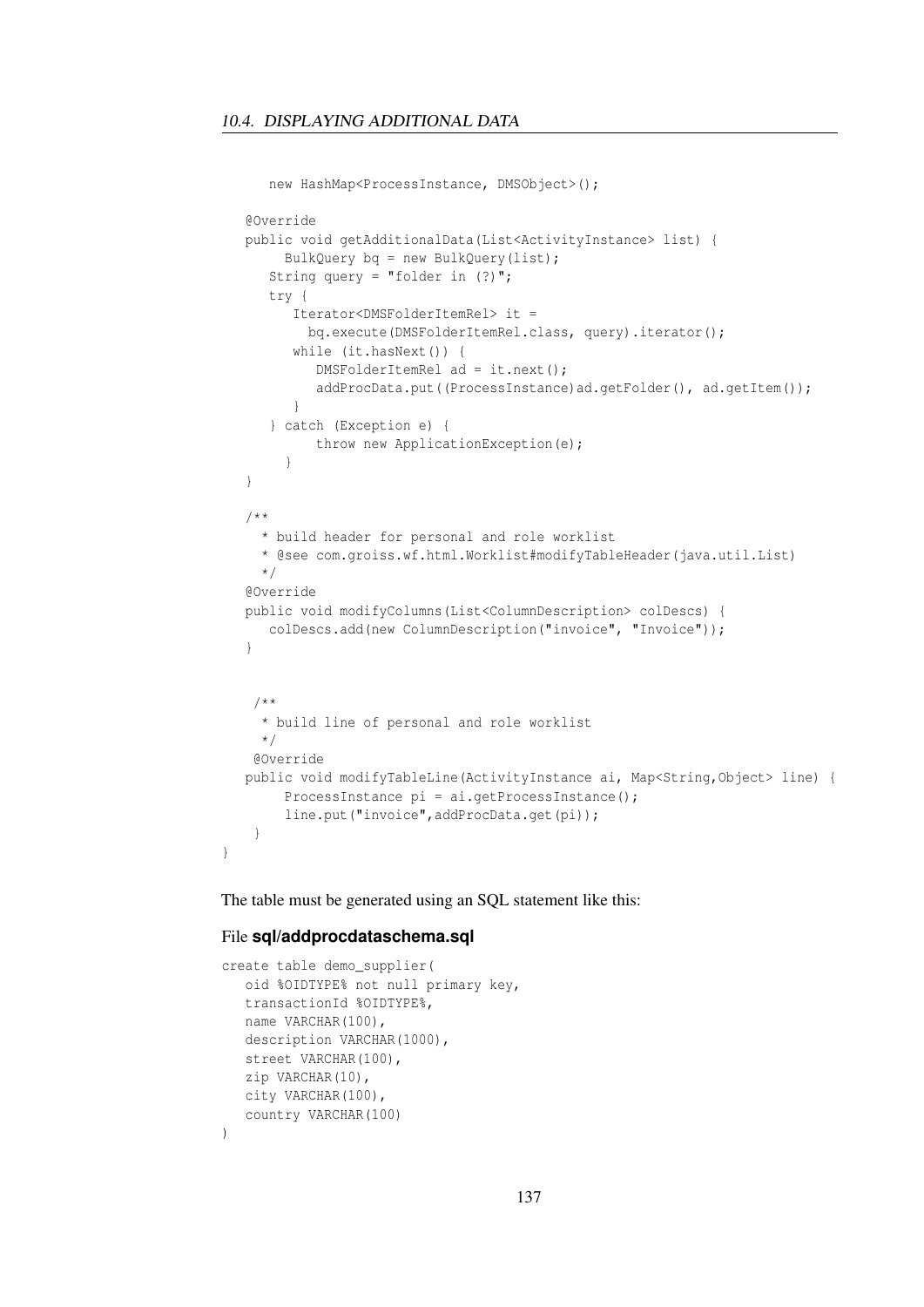To sum up, this approach might be somewhat more intensive implementation wise, but in general it does pay off well in terms of increased performance and diminished server load.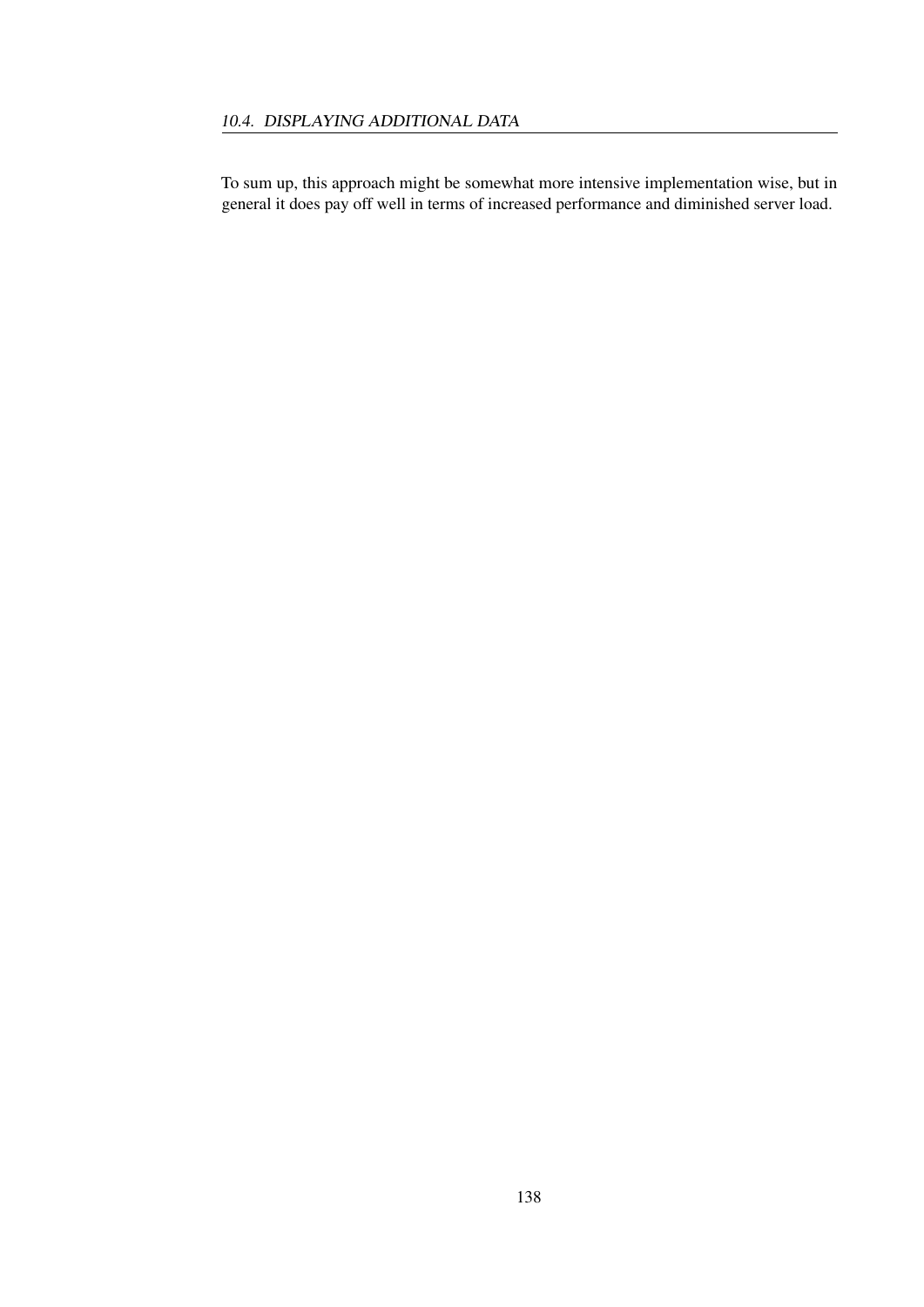# *11 Document Management*

@enterprise offers powerful mechanisms for managing documents, either attached to processes or located within a document tree. The key features of this component are:

- typed documents and folders: each document or folder belongs to a type which may have its own set of meta data
- flexible storage of document content: storage of document content is independent from storage of meta data and can be changed via interface implementation (standard implementation: content will be stored in the database)
- storage of meta data: meta data are stored in the database (as known from process forms)
- permission control: individual permissions or permission lists (if activated) may be attached to documents and folders
- adaptability: own documents or folders may be integrated and the mechanisms for storing the document content and archiving documents may be changed

In the following sections we will see which classes and interfaces exist in @enterprise Document Management System (DMS) and how they are related and we will see some examples using the DMS API.

# *11.1 Objects of the DMS*

The most important interface in the DMS is the interface DMSOb ject. The DMS can manage all objects that implement this interface. DMSObject provides methods for retrieving and setting information of an object in the DMS, like the name of an object or when it was lastly changed. But because we have various types of objects in the DMS which differ in their characteristics one interface would not be sufficient. Fig. [11.1](#page-139-0) shows the schema of all the various types of objects (all represented by their own specific interface) which can be used within the Document Management System of @enterprise<sup>†</sup>

In a DMS usually thousands of objects will exists which have to be organized in some way so that users can handle their set of DMS objects. Therefore interface DMSFolder exists. The concept should be well known from file systems where each file is located within a folder.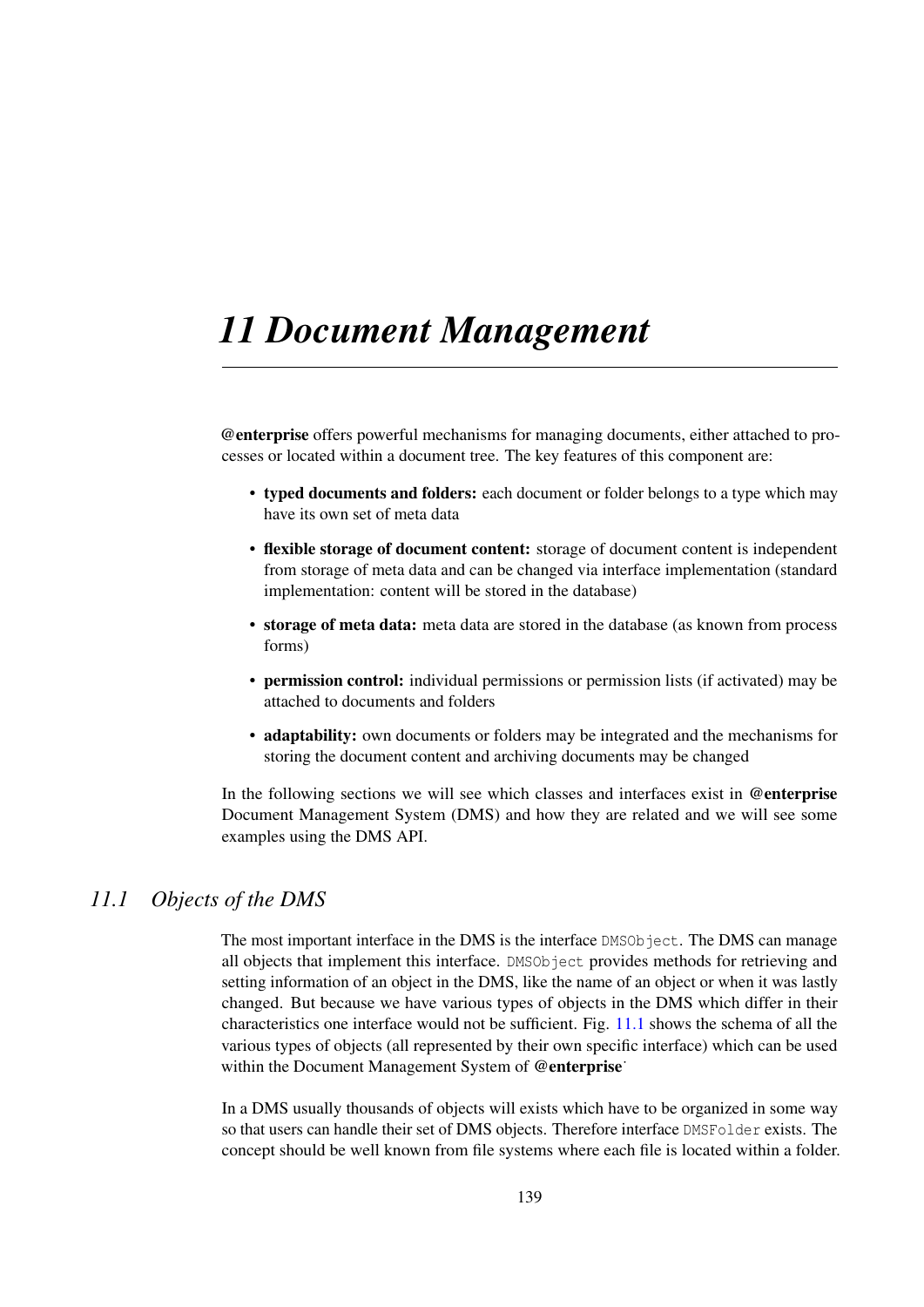#### @enterprise: DMS



<span id="page-139-0"></span>Figure 11.1: **Schema of DMS**

DMSFolder defines such a folder. You can add DMS objects to it, retrieve them later and you can remove them again. Because any object implementing DMSObject can be added to a DMSFolder you can build hierarchic folder structures by adding one folder to another folder. Although DMSObject provides already a set of properties these are all system defined and of limited use. So we need objects which can hold additional, user defined data. This can be achieved using DMSForm. DMSForm is an interface which provides access to structured data, i.e. data with a specific key and value. Related to a DMSForm is the interface FormType which provides more information about forms.

Beside structured data we also want to manage unstructured data like a text file or something else. Therefore the DMS provides the interface DMSDocForm, which can handle structured data (because it extends DMSForm) and unstructured data. Another different type of object in the DMS is defined by the interface DMSLink. A DMSLink holds a reference to another DMSObject of any type (except a DMSLink again).

At last we have the interface DMSNote which is special kind of DMSForm in the way that it has two predefined fields (a subject and a content) and it is used to annotate other DMSObjects. Therefore you can attach one ore more DMSNotes to any type of a DMSObject (you can think about it as a kind of an electronic Post-it ®).

## *11.2 Life Cycle of a DMSObject*

The life cycle of a DMSObject is quite simple and straight forward as you can see in Fig. [11.2.](#page-140-0) When a DMSObject is created it already exists within the DMS but it is in an inconsistent state (from the DMS point of view) because it is not added to a folder.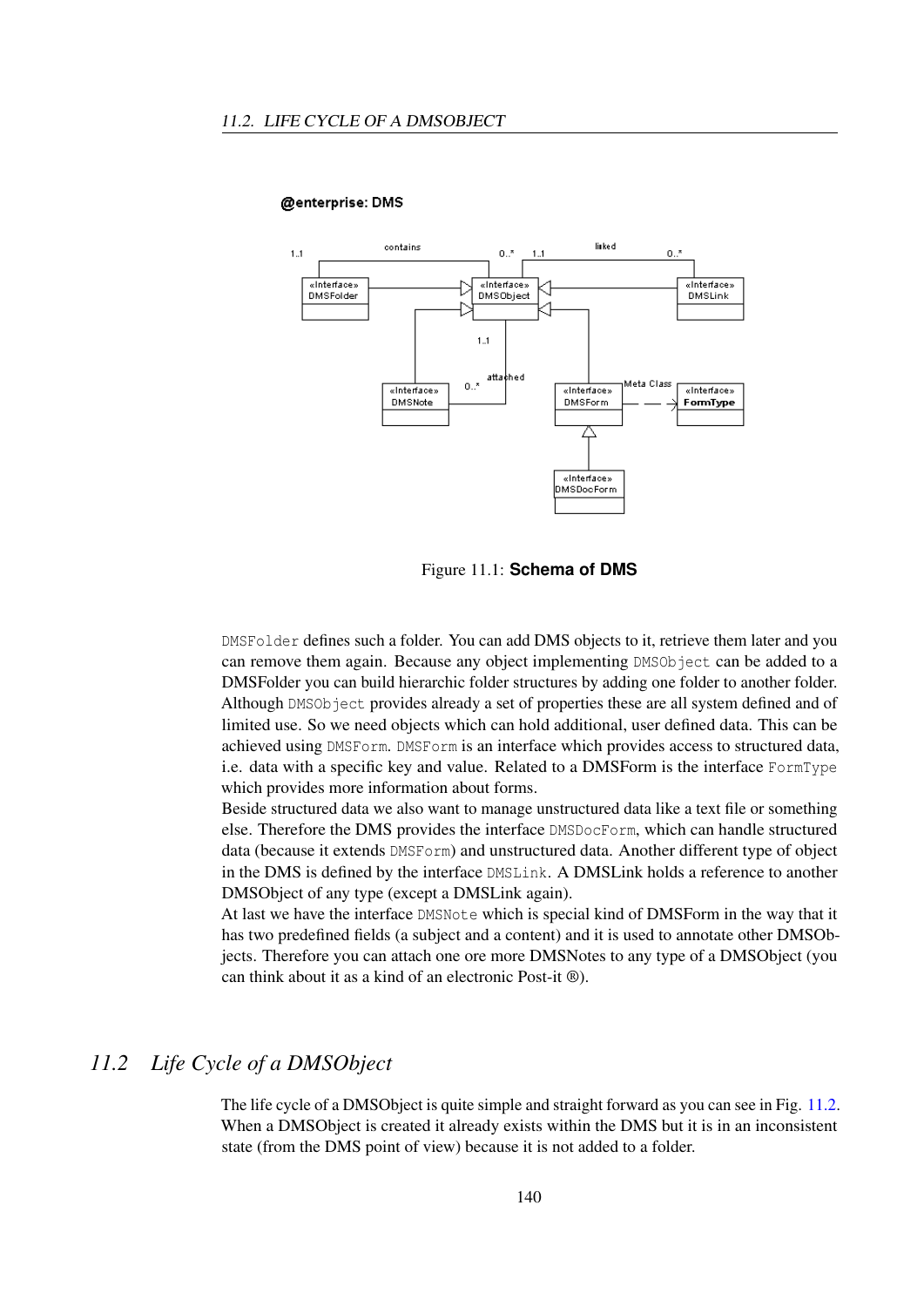The DMS requires all DMSObjects to be assigned to a folder (accept DMSNotes, they can be attached to a DMSObject). Only after adding the object to a folder the whole functionality of the DMS is available to manage and edit this object. Moving it from one folder to another folder is possible, but deleting the assignment is not.

As expected the life cycle of a DMSObject ends with its deletion. In the case of deletion interface DMSArchiver is invoked which can be used to archive some relevant data. The default implementation does nothing but the implementation of this interface can be replaced by the system administration in section *DMS*).



<span id="page-140-0"></span>Figure 11.2: **DMSObject Life Cycle**

## *11.3 Storage and Versioning*

For managing the data of the various DMS objects we need to store these data in a persistent storage. The DMS handles the storage of structured and unstructured data in different ways. Making the structured data persistent lies in the responsibility of the DMS objects themselves. But for storing the unstructured data the DMS uses the interface IStore. This interface provides a small set of simple methods for storing and retrieving these data.

The concrete implementation of this interface can be specified via the system administration of the @enterprise sever (in section *DMS*). The default implementation stores these data in the data base<sup>[1](#page-140-1)</sup>.

Although we mentioned that the structured data have to be handled by the DMS objects themselves they store their data also in the database, but they do not use the IStore interface for doing that.

In the DMS beside managing the actual data of DMSObjects we have also the possibility to make versions of DMSObjects. These versions must be managed too which lies in the responsibility of interface PersistentVersion. PersistentVersion holds information about the version itself (i.e. when it was created and by whom) and it manages the versioned content of the various DMSObjects. Here we have the same strategy as in managing the actual data: versions of structured data are stored in the database, versions of unstructured data are stored via IStore.

<span id="page-140-1"></span><sup>1</sup>An exemplary implementation of a store which stores the data as files in a file system can be found in the demo package of @enterprise (classes com.groiss.demo.dms.FileStore and com.groiss.demo.dms.FileStoreBean).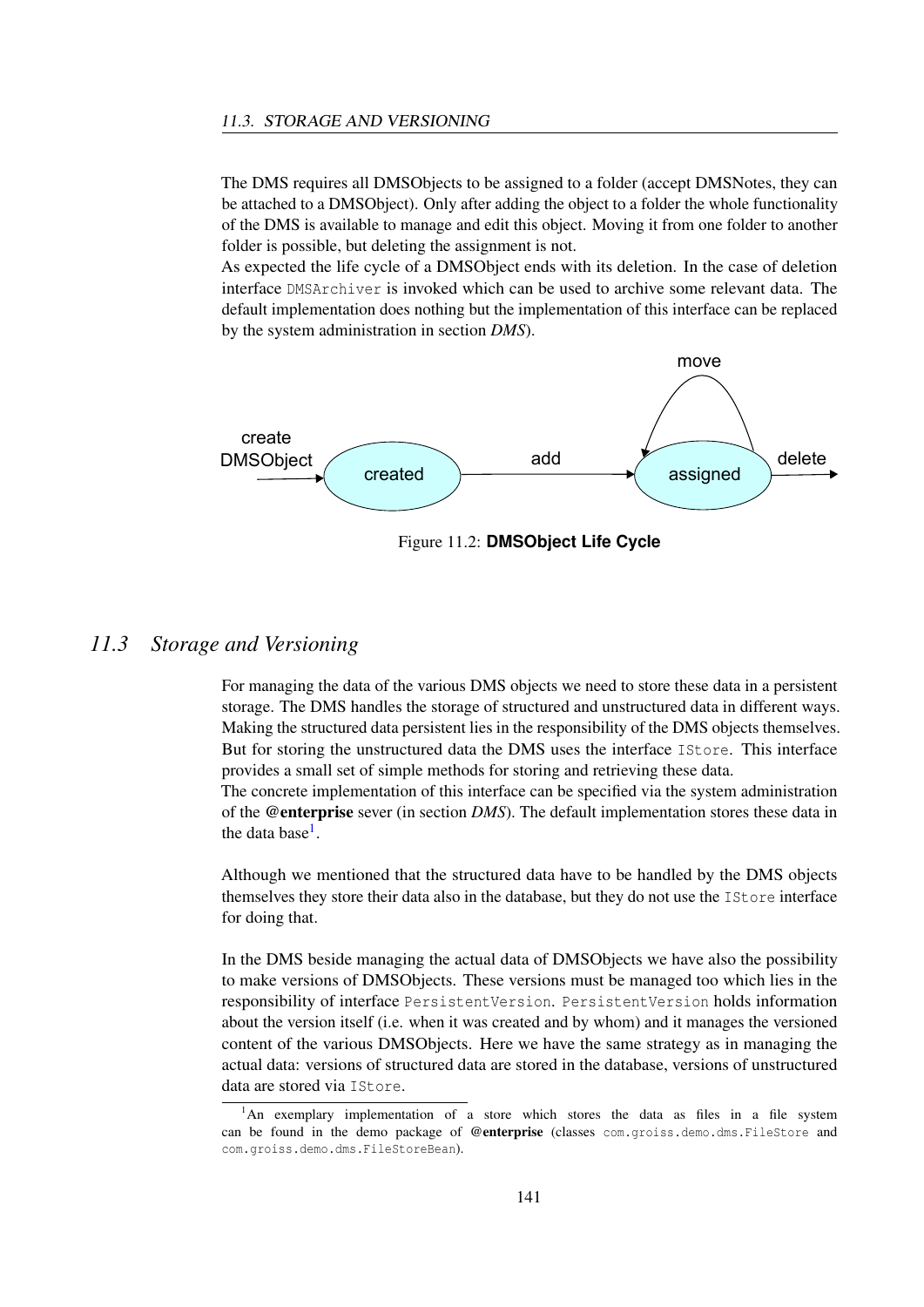## @enterprise: Storage and Versions



Figure 11.3: **Storage and Versions**

# *11.4 The* @enterprise *DMS API*

All the interfaces of the DMS API are located in the package com.groiss.dms. Apart from the interfaces already mentioned in the above sections this package contains another important interface called DMS. This interface offers a powerful set of methods for creating and manipulating DMSObjects and provides also some other useful utility methods for programmers working with the DMS. You can retrieve an implementation of this interface by calling ServiceLocator.getDMS().

The methods of interface DMS are arranged in the following groups:

- Create DMS related objects
- Manage the relations between these objects
- Manipulate the objects
- Navigate within the DMS
- Permissions on the objects
- other utility methods

Each group will be explained in the following section, but for a more detailed description of the mentioned methods see the @enterprise API Documentation.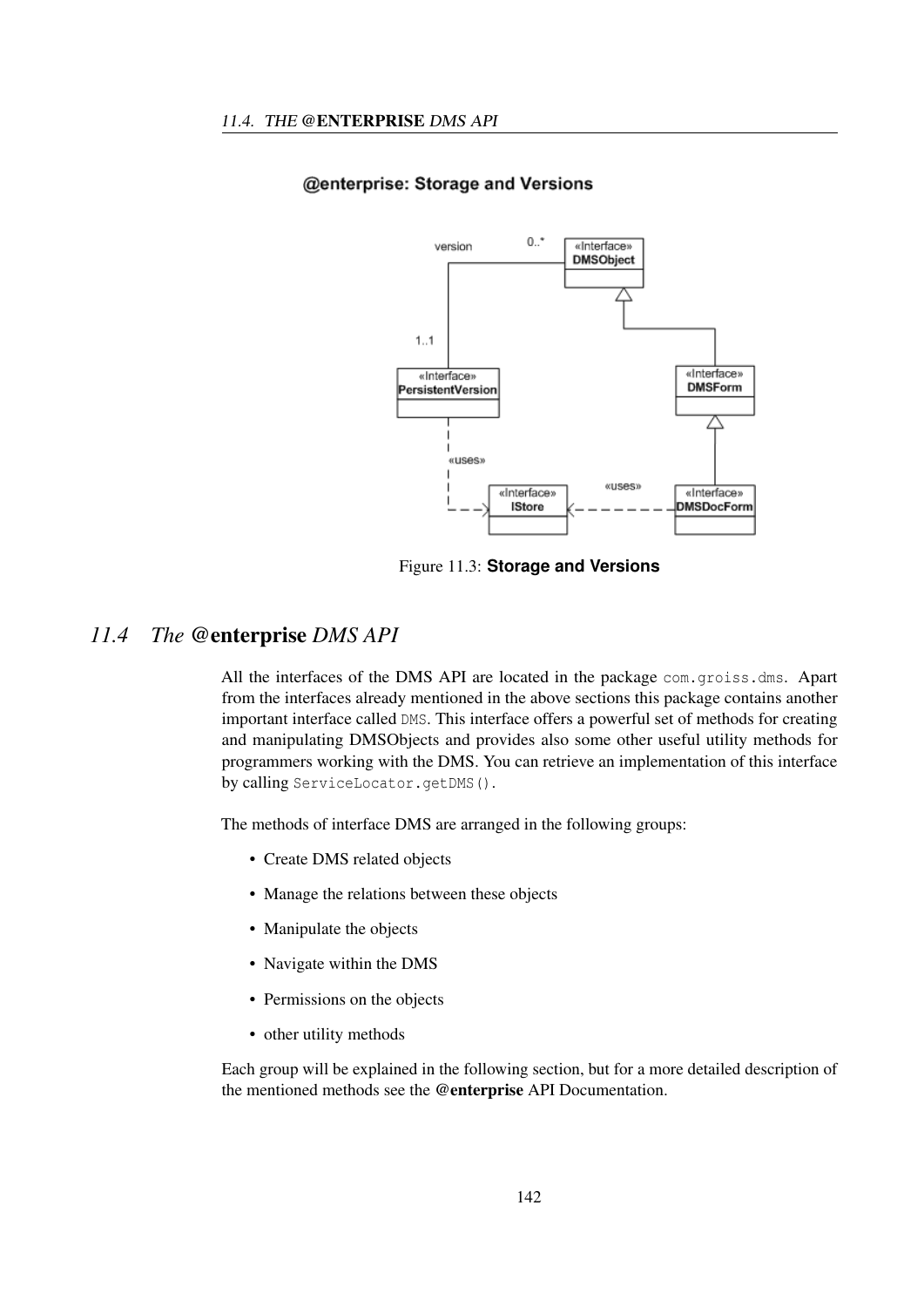#### 11.4.1 Create DMS objects

Each kind of DMS object has its own creation method in interface DMS. For most of them you need the following data:

- the type of the object which should be created
- the name of the object
- a template if the new object should be a copy of this template
- the user who wants to create the object
- a permission list if wanted

The type can be retrieved with following method:

• FormType getFormType(String id, int version)

Or you can get all the types a user may create via method listCreateableFormTypes. If you want to use a template you have to specify one which is of the same type as the passed one.

When all arguments are available you can use one of these creation methods:

- DMSFolder createFolder(FormType ft, String name, DMSFolder template, PermissionList acl)
- DMSDocForm createDocForm(FormType ft, String name, String extension, DMSDocForm template, PermissionList acl)
- DMSForm createForm(FormType ft, DMSForm template, PermissionList acl)
- DMSNote createNote(String subject, String content, PermissionList acl)

As you can see we don't have a creation method for DMSLink. This is because links are created by method move which will be explained in section [11.4.2.](#page-143-0)

#### Best practice for creating subforms via API

The @enterprise API offers different ways to create (sub)forms and their relations. This section demonstrates how to use the available API methods to

- avoid unnecessary log entries and
- ensure that adding of a subform is done in the right context in log history of the main form.

For this purpose use following skeleton:

```
FormType subformFormtype = \ldots; //get subform formtype
DMSForm subform = subformFormtype.newInstance();
//set fields of subform
...
subform.setOid();
ServiceLocator.getDMS().addSubform(mainform, subform);
ServiceLocator.getOrgData().insert(subform);
```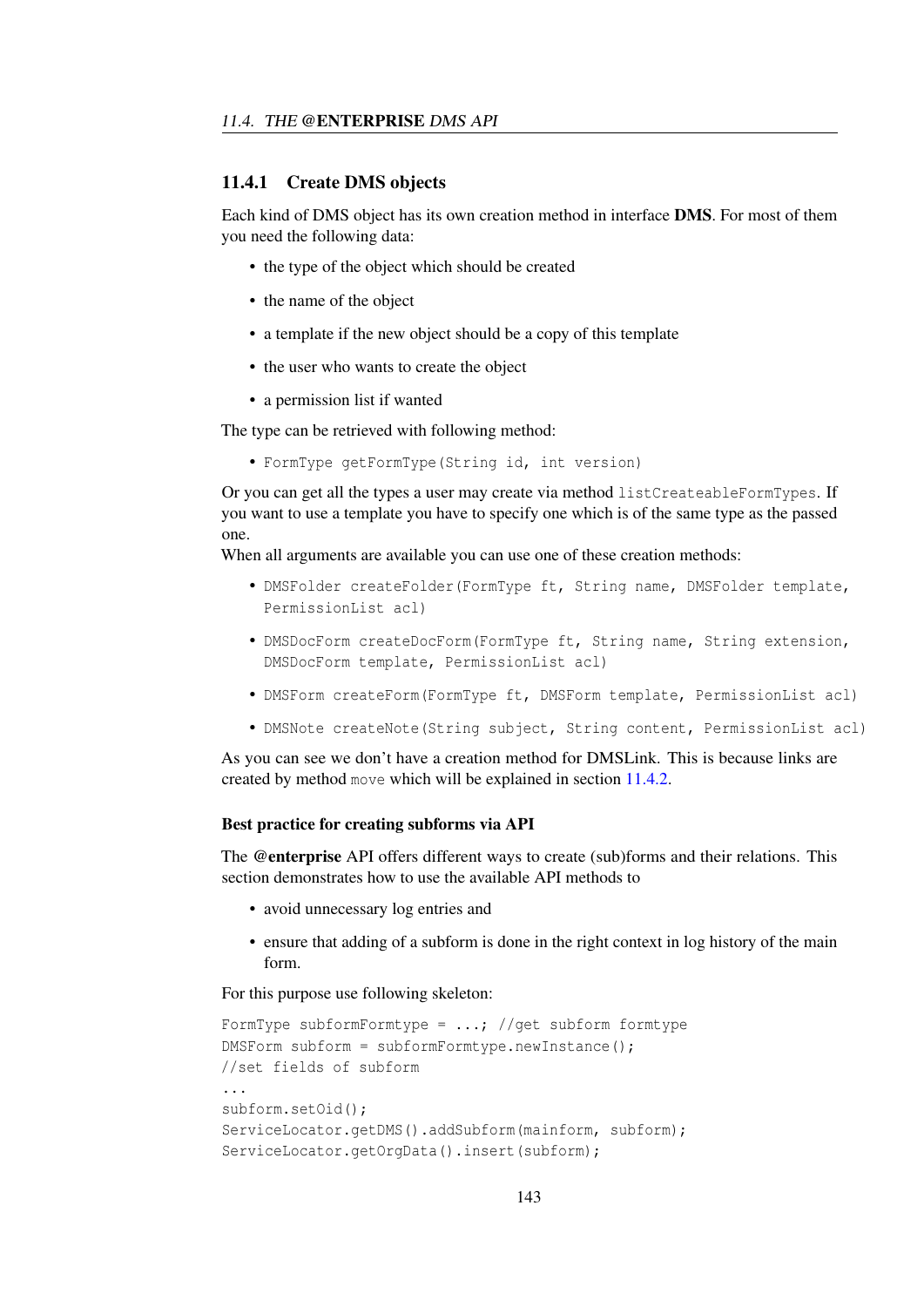#### <span id="page-143-0"></span>11.4.2 Managing Relations

There are three groups of relationship in DMS and for each group DMS offers a set of methods for managing those relationships. The first group is for managing the relations between a DMSFolder and its contents:

- DMSObject add(DMSFolder f, DMSObject o) throws Exception adds the object to the folder
- void remove(DMSFolder f, DMSObject o) removes the object from the folder
- void delete(DMSFolder f, DMSObject o) removes the object from the folder and then deletes the object
- DMSObject move(DMSFolder src, DMSFolder dest, DMSObject doc, short type)

depending on the value of parameter type you can achieve the following goals:

- DMS.MOVE: move the object from one folder to another
- DMS.COPY: add a copy of the object to another folder
- DMS.LINK: add a link to the object to another folder

The second group of methods is provided for managing the relationship between a DMSObject and its attached notes:

- void attachNote(DMSObject target, DMSNote note) attaches the note to the target
- void removeNote(DMSObject target, DMSNote note) removes the note from the target and deletes the note
- List<DMSNote> listNotes(DMSObject target) returns the list of notes which are attached to the target and for which the user has at least view right

And last but not least we have methods for managing the relationship between a DMSObject and its versions:

- PersistentVersion makeVersion(DMSObject obj, String description) makes a version of the passed object
- void deleteVersion(PersistentVersion dv) delete the passed version
- List<PersistentVersion> listVersions(DMSObject obj) returns a list of the versions of the passed object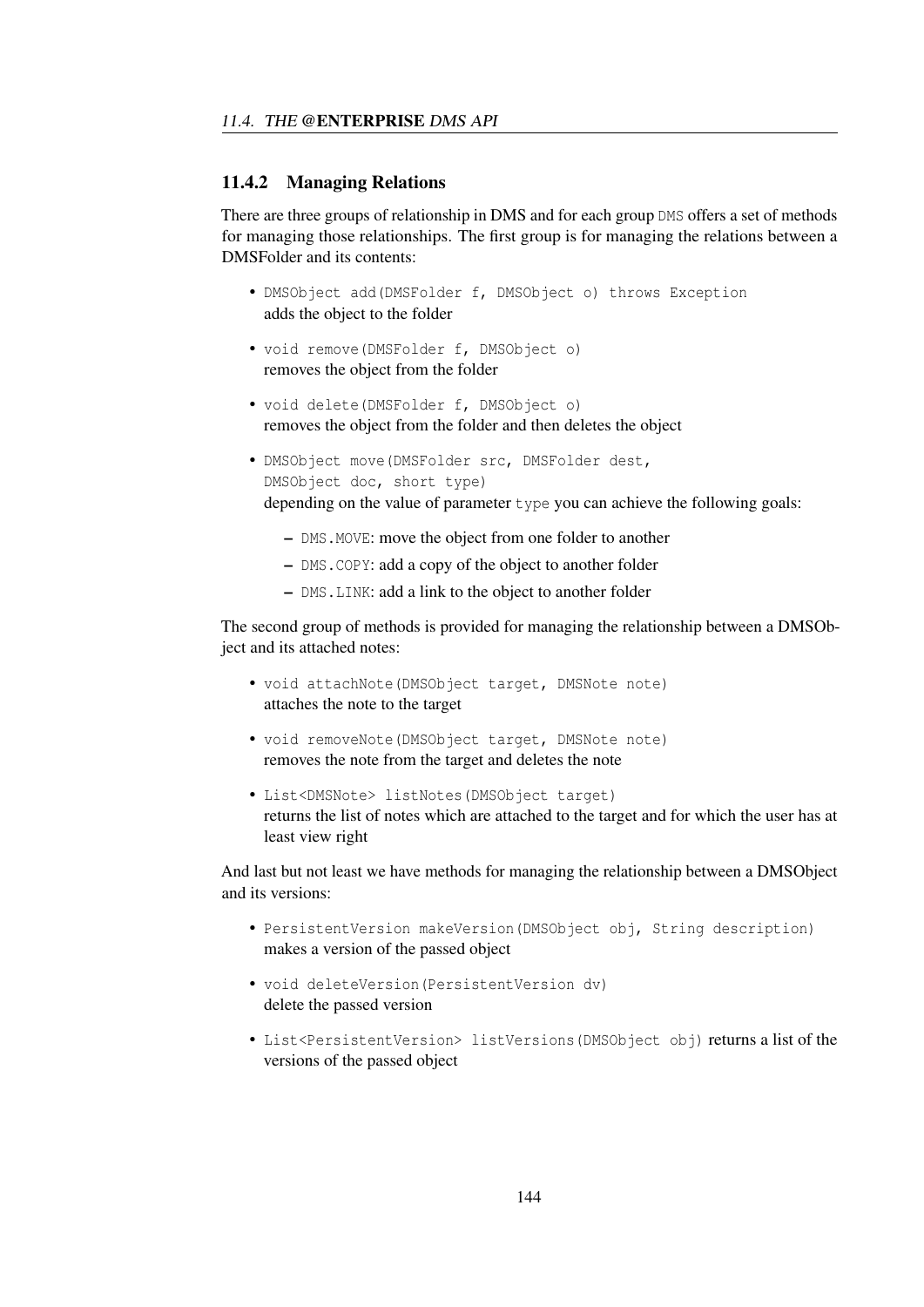## 11.4.3 Manipulate DMS Objects

Beside the manipulation methods offered already by DMSObject and their sub-interfaces, interface DMS provides the following methods:

- DMSObject renameDocument(DMSFolder folder, DMSObject obj, String newName, String newExtension) renames the passed DMSObject
- DMSDocForm reloadDocument(DMSFolder folder, DMSDocForm document, String newExtension, InputStream is) replaces the content of the passed DMSDocForm with the content held by the passed InputStream
- DMSForm changeType(DMSForm obj, FormType newType, DMSFolder folder) changes the FormType of the passed DMSForm
- void update(DMSObject o) updates the DMSObject

# 11.4.4 Navigate within the DMS

Because objects in DMS are hierarchically organized we need some methods to navigate in this hierarchy. Therefore the following methods are available:

- DMSFolder getRootFolder(User user) returns the root of the DMS tree of the specified user
- DMSFolder getFolder(DMSObject obj) returns the folder the passed object belongs to
- List<DMSFolder> listSubfolders(DMSFolder startFolder) returns a list of all the folders within the tree of which startFolder is the root (inclusive the root itself)
- DMSForm getMainForm(DMSForm f) returns the main from if there is one
- List<DMSForm> listSubforms(DMSForm f, int id) returns the subforms with the passed id (if there are some)
- List<DMSForm> listSubforms(DMSForm f, int id, String cond, String order, Object[] vals) returns the subforms with the passed id which match the passed condition
- List<DMSForm> listForms(FormType ft, String cond, String order, Object[] vals) returns a list of objects of the specified type which match the passed condition
- List<DMSObject> listContents(DMSFolder folder, FormType ft, String cond, String order, Object[] vals, boolean recursive) returns a list of objects of the specified type which belong to the passed folder and match the passed condition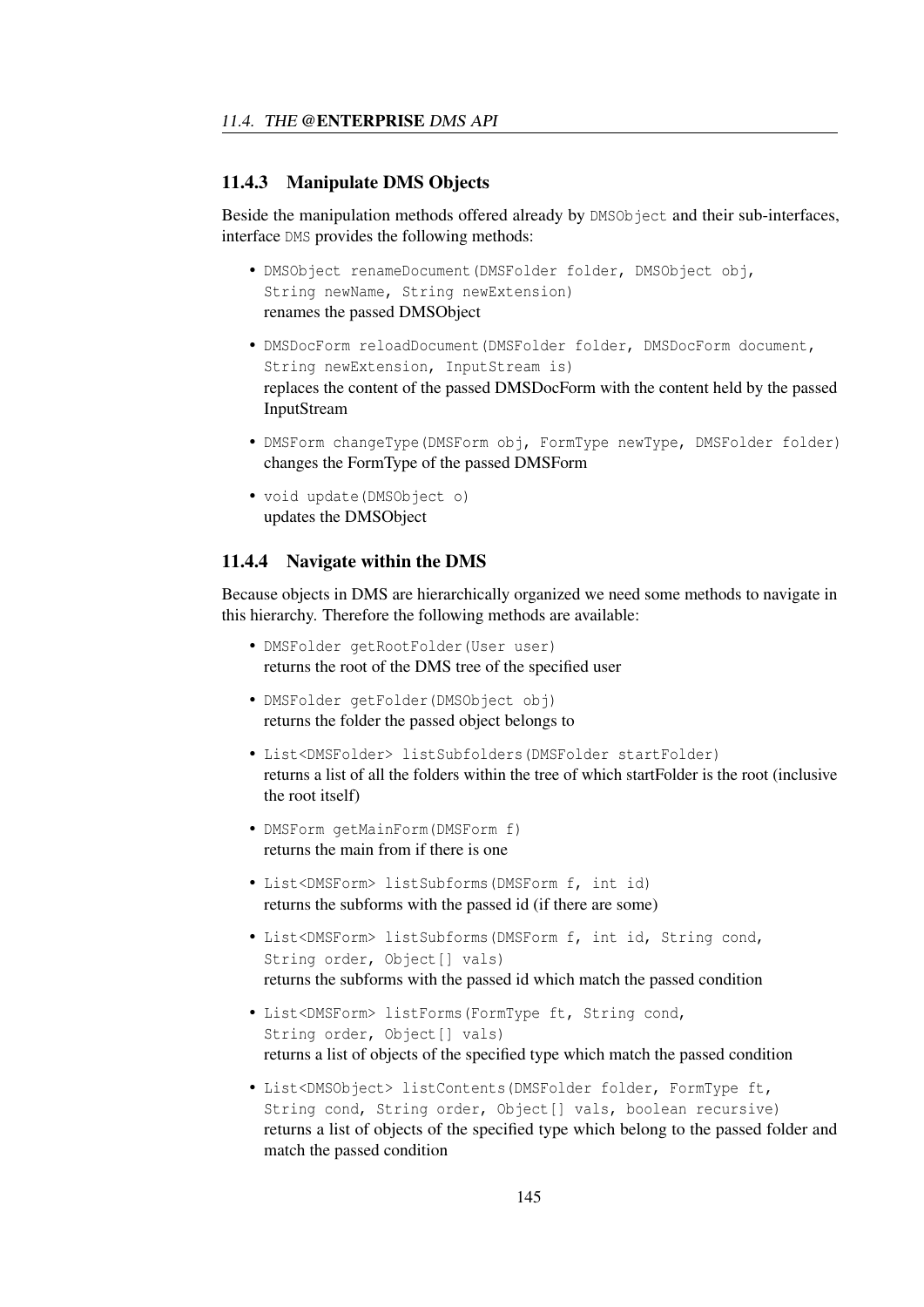## 11.4.5 Permissions in DMS

The interface DMS offers some methods to check if a specific user may view or edit a DM-SObject. Although interface  $\text{OrgData}$  defines method hasRight, these additional methods are necessary because the DMS performs the checks a little bit different. The differences are:

- DMSObjects which are attached to a process are bound to the rights the user has for this process (i.e. their own right relations are ignored)
- DMSNotes which are attached to a DMSObject are bound to the rights of their DMSObject, and it is also interpreted if they are private (visible only to their creator) or public (visible to all that may view the DMSObject)

Therefore the following methods are defined in DMS:

- boolean mayView(User user, DMSObject obj) returns true if the user may view the passed DMSObject
- boolean mayEdit(User user, DMSObject obj) returns true if the user may edit the passed DMSObject
- boolean mayDelete(User user, DMSObject obj) returns true if the user may delete the passed DMSObject
- void checkView(User user, DMSObject obj) throws an Exception the user may not view the passed DMSObject
- void checkEdit(User user, DMSObject obj) throws an Exception the user may not edit the passed DMSObject
- void checkDelete(User user, DMSObject obj) throws an Exception the user may not delete the passed DMSObject
- void disableRightChecks() disables all DMS related right checks (i.e. the mayXXX methods always return true and the checkXXX methods never throw an exception)
- void enableRightChecks() enables the right checks again

ATTENTION: be careful with using DMS.disableRightChecks() because it disables them until DMS.enableRightChecks() is called or the transaction is finished.

# 11.4.6 Utility Methods

Last but not least interface DMS provides some utility methods, e.g.:

- DMSObject getDMSObject(String classname, long oid) returns the DMS object with the passed oid which is an instance of the passed class
- String getIcon(String extension) returns the path to the icon for the passed extension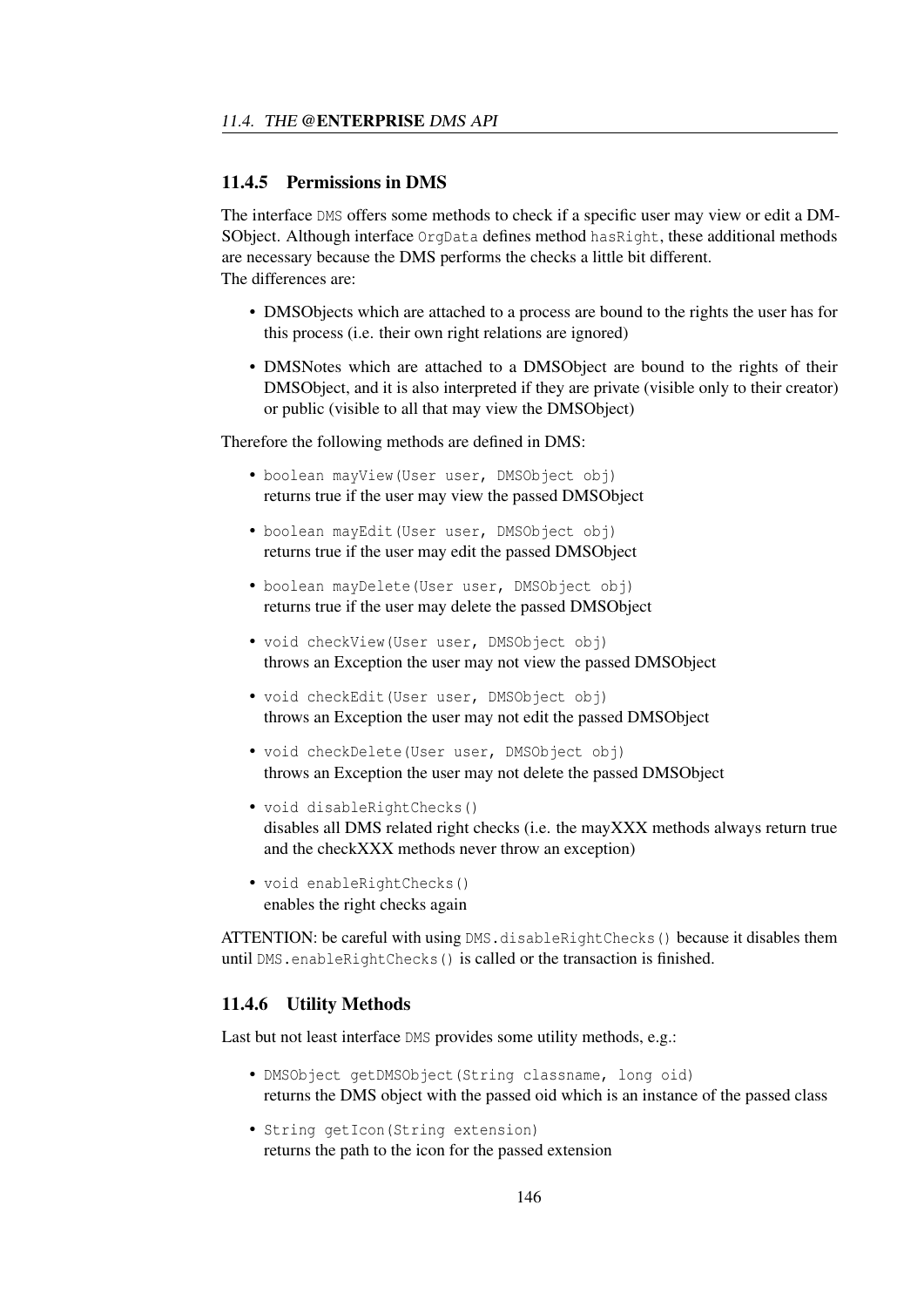- void checkValidName(DMSObject target, String name, String extension) throws an exception if the passed name or extension contain an invalid character. Invalid characters are all characters which are considered as invalid by the Windows® file system. By now these are the following characters: / \ : \* ? " < > |
- void checkDuplicateNames(DMSFolder targetFolder, DMSObject targetObject, String name, String extension) throws an Exception if the target folder already contains an object with the passed name and extension
- boolean isDuplicateName(DMSFolder targetFolder, DMSObject targetObject, String name, String extension) returns true it the target folder already contains an object with the passed name and extension

# *11.5 Using the DMS API*

Knowing now all relevant interfaces and classes of the @enterprise DMS this chapter will show you some examples for the usage of the DMS API, especially for cases which we assume being most likely to be implemented by application programmers. But before describing those examples we will get to know a few additional utility classes of the DMS.

# 11.5.1 Utilities for DMS related HTML Interface

Additionally to the classes and interfaces mentioned in the sections above the DMS provides other classes and interfaces which should simplify the life of an API programmer building a specific HTML interface to the DMS. These are:

- HTMLDMSObject
- DMSTableHandler
- XHTMLFolderFormEventHandler

#### HTMLDMSObject

HTMLDMSObject contains a set of HTML specific utility methods, the most important are:

- static Pair getTree(DMSFolder root) Returns the tree of which the passed folder is the root of. The returned tree is a pair holding a structure which is designed to be used for class HTMLTree
- static Page showDocs(DMSFolder f) Returns a page showing the content of the passed folder.
- static Page showDocs(HttpServletRequest req) Returns a page showing the content of a folder. To specify the desired folder you can pass it by oid or by a path of names (as known by file systems).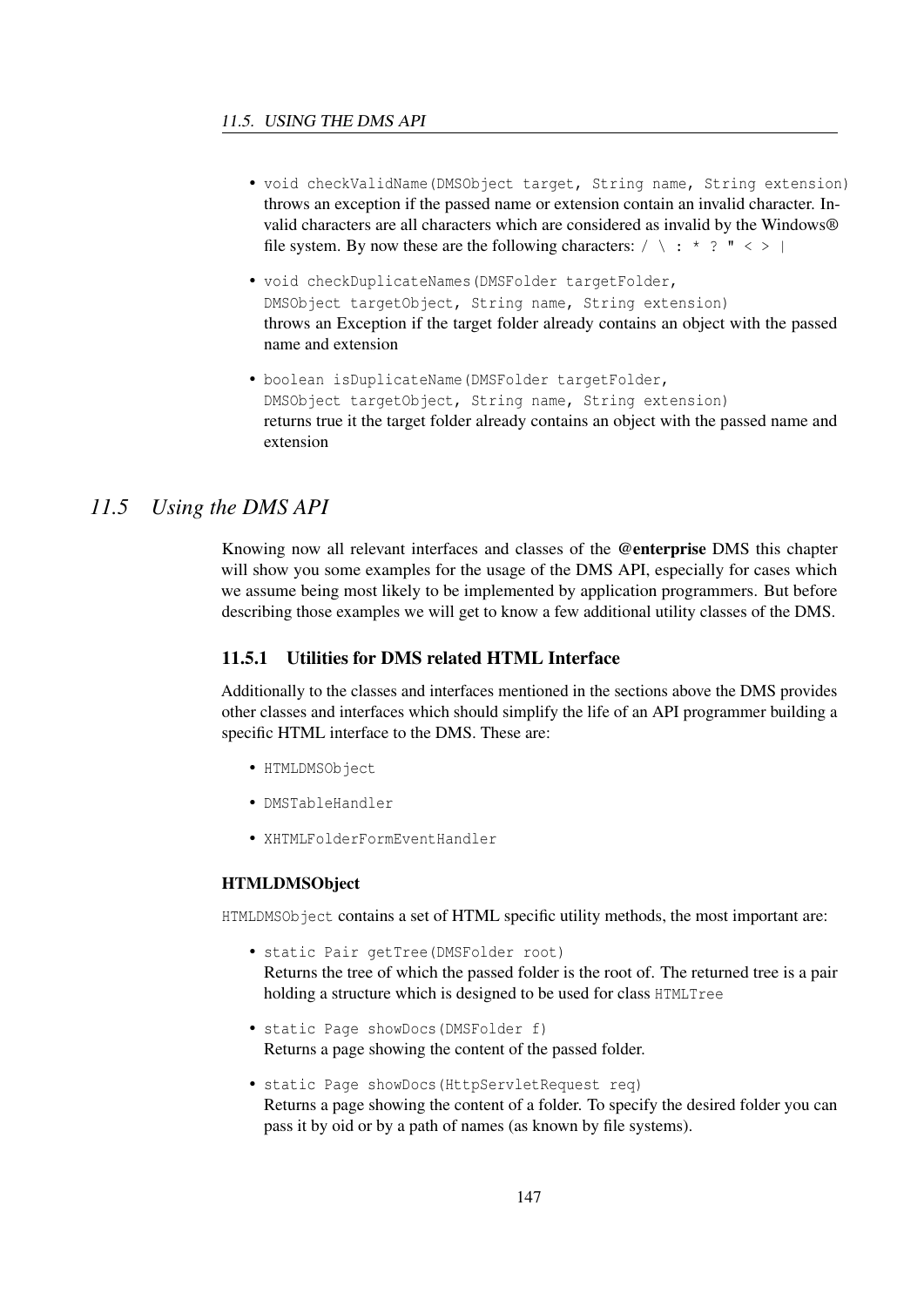- static String getDocsUrl(DMSFolder folder, ActivityInstance task, String actions, String pathToRoot) Returns the url for getting the list of documents of a specific folder.
- static String getEditUrl(DMSObject object, DMSFolder folder, boolean readOnly)

Returns the url for editing (if readOnly is false) or viewing (if readOnly is true) the passed DMSObject.

A more detailed description can be found in the API documentation

# DMSTableHandler

This interface gives the application programmer the possibility to change the table view and toolbar used to represent the contents of a folder in the HTML client. An implementation of that interface may be set globally (i.e. for all folders) via System Configuration (section DMS) or for each form type representing a folder via administration for form types. The methods provided by this interface are:

- void init(HttpServletRequest req, DMSFolder folder, User u, int mode) Gives you the possibility to initialize the implementation class.
- String getTitle() The title for the table can be changed by this method.
- List<DMSObject> getList(List<DMSObject> objects) Your chance to modify the list of the table entries and to collect additional data for them.
- void modifyColumns(List<ColumnDescription> colDescs) The descriptions (i.e. column header) for the table columns may be changed here.
- void modifyTableLine(DMSObject obj, Map<String, Object> line) The table line representing on folder entry can also be modified.
- void modifyActions(List<Pair<String, Object» actions) This is your chance to modify the set of provided actions for the folder and its entries.
- String lineStyle(DMSObject obj, String style) By implementing this method you change the style of the line for the specified folder item by returning the name of the style class which should be used.

Additional information about this interface and its methods can be found in the API documentation. There you will also find class DMSTableAdapter which is an empty implementation of this interface and can be used if you do not want to implement all methods of that interface (e.g. when only the title should be changed).

In section [11.5.3](#page-150-0) we will see an example for an implementation of DMSTableHandler.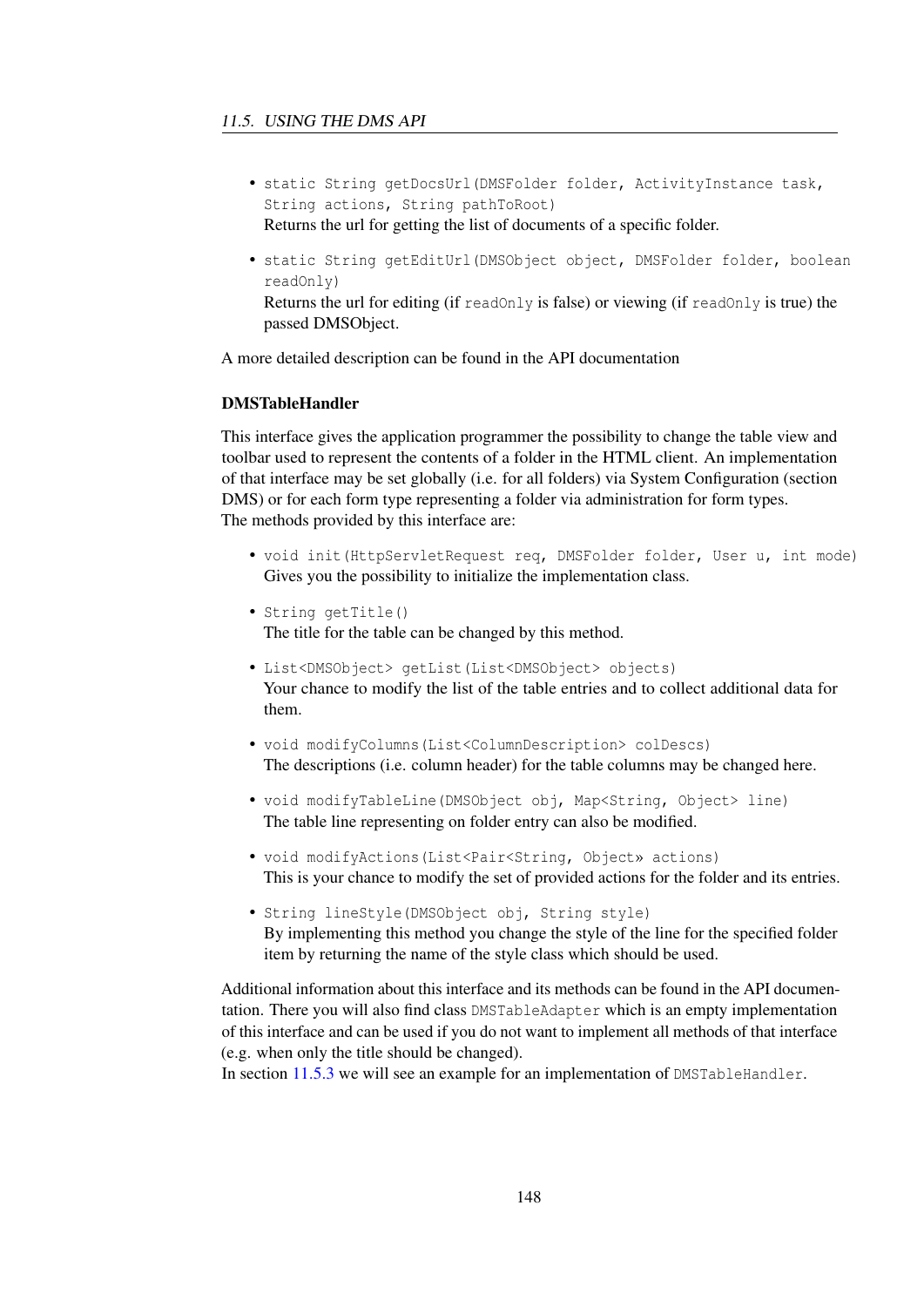#### XHTMLFolderFormEventHandler

This interface is an extension of interface XHTMLFormEventHandler which is only useful for form types representing folders because it provides methods which will be called when an item will be added or removed from a folder.

- void onAdd(DMSFolder f, DMSObject o) throws Exception This method will be called immediately before a new item will be added to a folder.
- void onRemove(DMSFolder f, DMSObject o) throws Exception This method will be called immediately before a item will be removed from its folder.

You can register an implementation of this interface as you would register any other type of form event handler. It is also possible to register it for non-folder form types, in that case methods onAdd and onRemove will never be called.

As it is for interface DMSTableHandler there is also an empty implementation of this interface available which is XHTMLFolderFormEventAdapter.

# 11.5.2 Adding a Document to a Process

Although adding a document to a process is a default functionality of the @enterprise worklist it may sometimes be necessary to perform this action automatically within some program code. Or imagine the case that some external user which may not see the @enterprise worklist should be able to add documents to processes. The following example will show how to create a HTML mask which allows you to select a process and add a document to this process. Method showMask creates a simple HTML page in which a process can be selected and a file can be specified. As form action method addDoc is defined, which takes the users input (without checking the input for correctness) and makes a new document which is added to the specified process.

#### File **com/groiss/demo/dms/DMSDemo.java**

```
public Page showAddDocMask(HttpServletRequest req) throws Exception {
    List<ActivityInstance> ais =
       ServiceLocator.getWfEngine().getWorklist(null,false);
    DropdownList l = new DropdownList("process");for (ActivityInstance ai : ais) {
        ProcessInstance pi = ai.getProcessInstance();
        l.addOption("" + pi.getOid(), pi.toString());
    }
    HTMLPage page = new HTMLPage();
    page.setPage(
        "<form method=\"post\" enctype=\"multipart/form-data\" "+
        "action=\"com.groiss.demo.dms.DMSDemo.addDoc\">" +
        "Process: " + 1.show() +"<br>File: <input type=\"file\" name=\"file\">" +
        "<br>Name: <input type=\"text\" name=\"name\">" +
        "<br>>>>>><input type=\"submit\">" +
        "</form>");
   return page;
}
```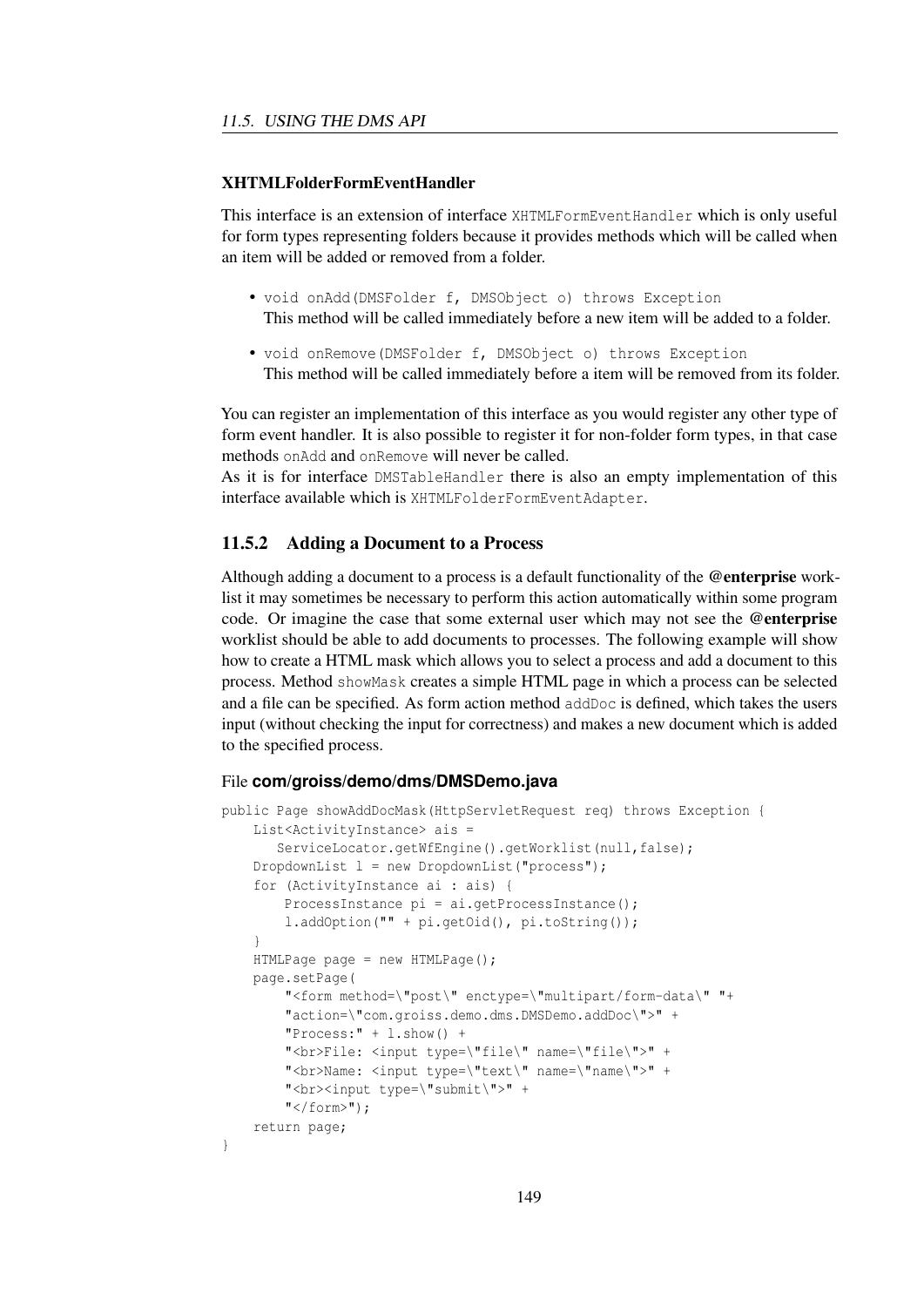```
public Page addDoc(HttpServletRequest re) throws Exception {
    //transform the req. because we need a MultipartRequest when handling files
   MultipartRequest req = MultipartRequest.createInstance(re);
    //get the current user
    User user = (User)ThreadContext.getThreadPrincipal();
    //get the selected process
    WfEngine e = ServiceLocator.getWfEngine();
   ProcessInstance process = e.getProcess(Long.parseLong(
       req.getParameter("process")));
    //get the specified name and divide it into the name and the extension
    //(e.g. doc for Word files)
    String tmpName = req.getParameter("name");
    int idx = tmpName.lastIndexOf(".");
    String name = tmpName.substring(0, idx);String extension = tmpName.substring(idx+1);
    //get the file
    File file = req.qetFile("file");
    //create a new standard document and add it to the process
    DMS dms = ServiceLocator.getDMS();
    FormType ft = ServiceLocator.getStore().get(
    FormType.class, FormType.STANDARD_DOCUMENT);
    DMSDocForm newDoc = dms.createDocForm(ft, name, extension, null, null);
    dms.add(process.getDMSFolder(), newDoc);
    //check in the content of the file
    newDoc.checkIn(user, new FileInputStream(file));
    //return an answer
   HTMLPage page = new HTMLPage();
   page.setPage("<html>Upload done.</html>");
   return page;
}
```
Creating the document and adding it to the process is done using the utility class DMS from package com.groiss.dms which contains a set of DMS related utility methods (for more details see @enterprise API documentation).

This example works also for adding a document to a folder. The only difference is that you have to find the correct folder instead of the correct process. As you can see in the class diagram StepInstance and FolderForm (the base class for all folder implementations) implement the same interface DMSFolder, so all folder related API methods may be applied to processes and folders.

Adding other DMSObjects to a folder or process works quite similar as in the example above. You only have to choose the corresponding creation method in class DMS and collect the necessary parameters. After that again call method add to add it to the process or folder.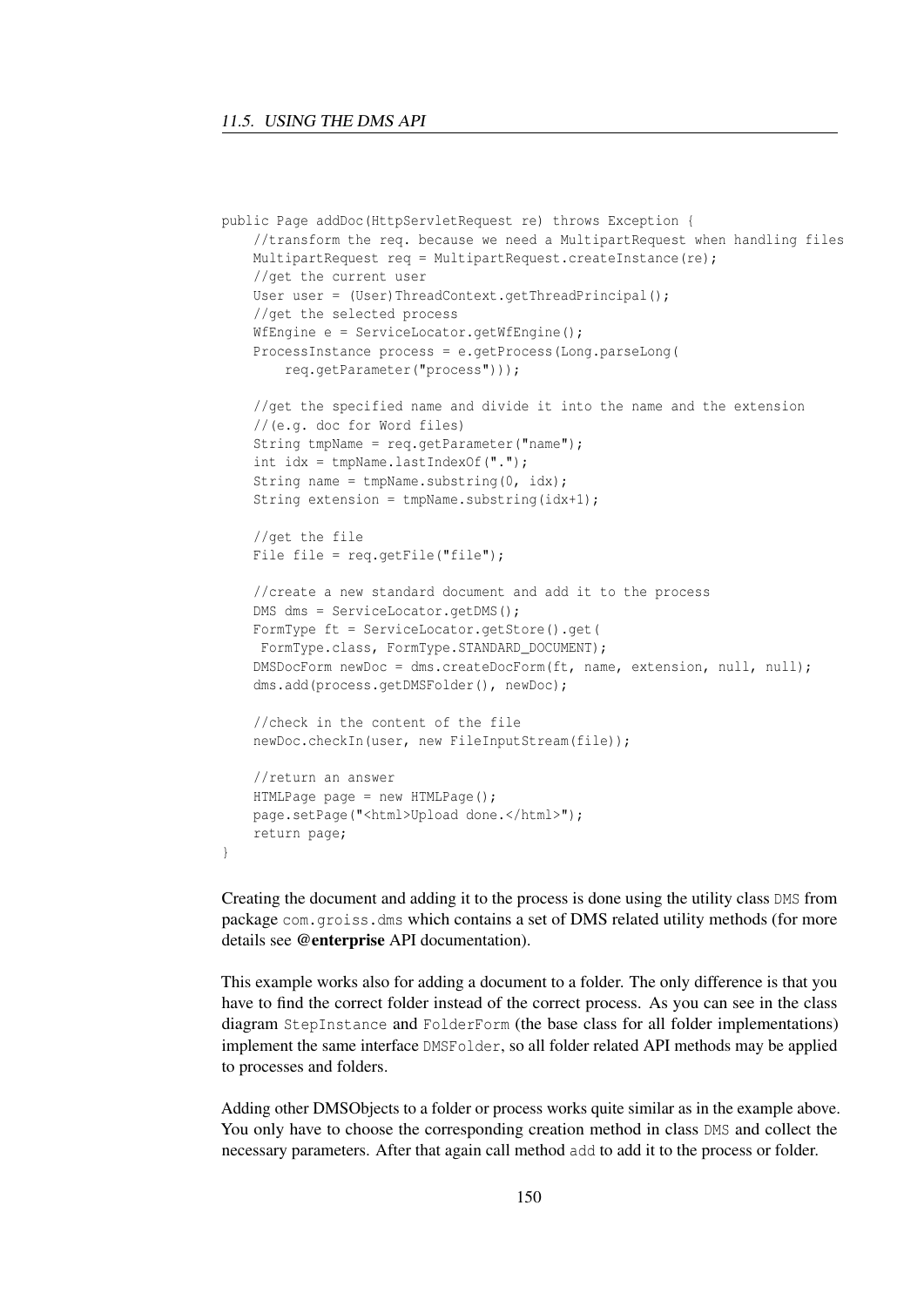# <span id="page-150-0"></span>11.5.3 Adapting Folder and Table View

In this example we will implement a table handler and an event handler for a folder to solve the following tasks:

- 1. add an additional column determining if a bill has already been paid or not
- 2. at the bottom of the table we want to display the total amount of bills within the current folder
- 3. change the folders behavior so that it allows only bills or bill folders in its content
- 4. define a function 'paid' which marks a bill as paid

#### Adding a Column

If we want to add a column to the table of contents of a folder there are two different ways for doing that:

- 1. If the additional column is a meta data field of the objects within the content you can add this column via configuration of the folders table representation (either for one specific folder or for all folders of a specific folder type). How this can be done is explained in the *User manual*.
- 2. If the additional column is not a column of the contained objects or we don't want to configure it (or cannot because of format problems) we must implement a table handler.

In our case here we could just only configure the additional column but this would not be sufficient because it would display the values 0 for unpaid and 1 for paid (because the meta data field paid is a checkbox with these values in the meta data form) which is not very useful. Instead we want the text No for unpaid and Yes for paid.

So what we will do here is to implement a table handler by creating a class named OrderFolderTableHandler which inherits from DMSTableAdapter.

#### File **com/groiss/demo/dms/OrderFolderTableHandler.java**

```
private DMSFolder folder;
private Resource applResource;
public void init(HttpServletRequest reqP, DMSFolder folderP, User userP,
      int modeP){
    folder = folderP;
}
public void modifyColumns(List<ColumnDescription> colDescs){
   for(ColumnDescription cd : colDescs){
     if("form.checked".equals(cd.getId())){
       //in this case no additional column must be added
       return;
     }
    }
```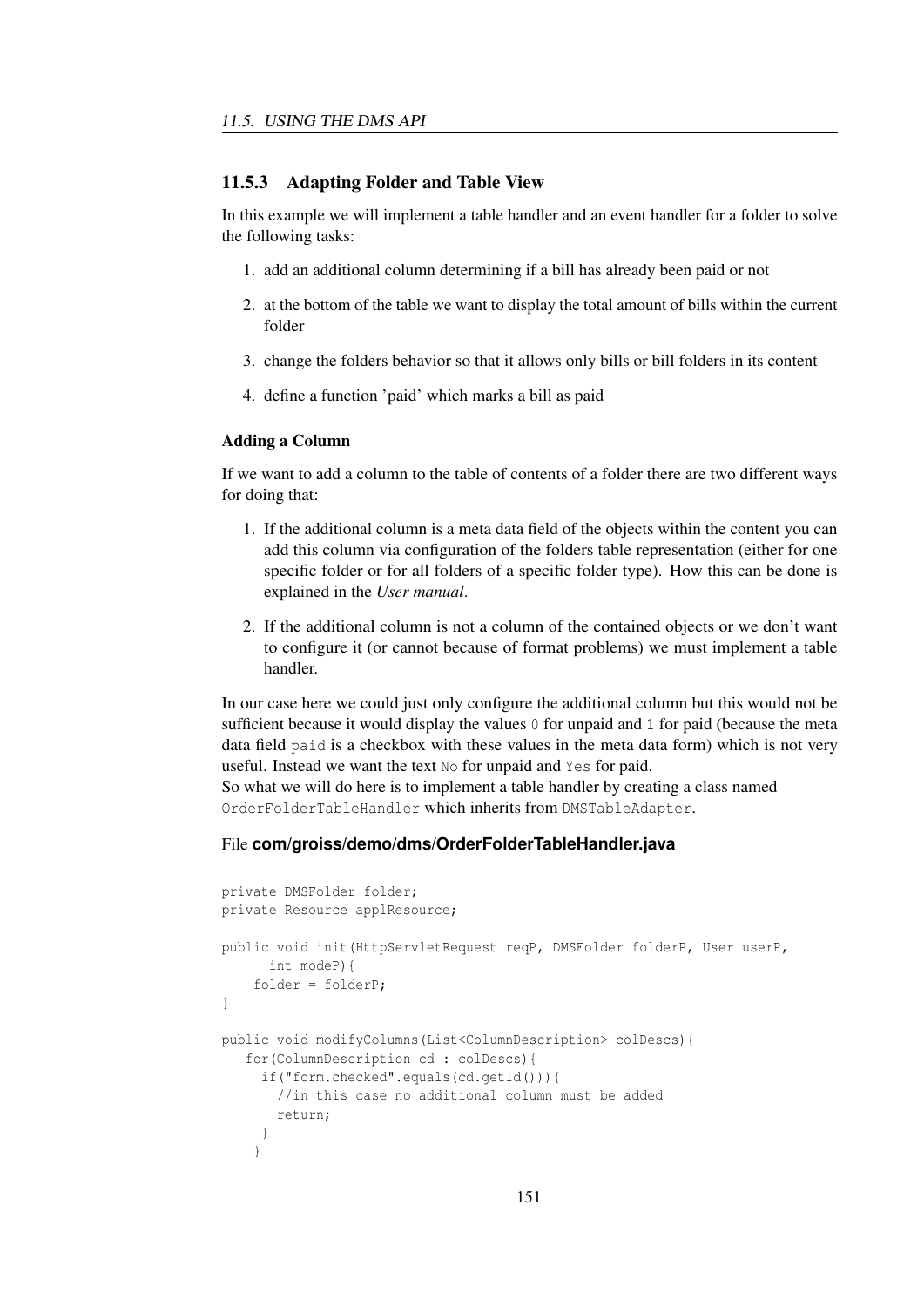```
//here we know that the column has not already been added
    //via configuration so we do it now
    colDescs.add(new ColumnDescription("form.checked",
    new Image("../images/check.gif")));
}
public void modifyTableLine(DMSObject obj, Map<String, Object> line) {
    String value = "";
    if (obj instanceof DMSDocForm) {
      if (((DMSDocForm)obj).getFormType().getId()
        .equals("demo_deliverynote")) {
         if((Boolean)((DMSForm)obj).getField("checked")){
           value = getResource().getString("yes");
         } else {
           value = getResource().getString("no");
         }
      }
    }
    line.put("form.paid", value);
}
private Resource getResource(){
    if(applResource == null){
      Application appl = ServiceLocator.getOrgData()
         .getById(Application.class, "demo");
      applResource = ((ApplicationAdapter)appl.getApplicationClass())
         .getResource();
    }
     return applResource;
}
```
The first method is used to initialize our handler so that we know for what folder it should be used.

The next step is to override method modifyColumns(List<ColumnDescription>) to add an additional column for the field paid if not already done via configuration. This is only done here to show the programmatically way of adding a column, normally the column should be added via configuration.

Then we must override method modifyTableLine(DMSObject, Map<String, Object>) which will add the value that should be displayed in column "form.paid".

At last we have a private helper method which will return the correct resource for I18N support of our demo application (see the configuration of application 'demo').

When we have finished our implementation we must register our new table handler for our new folder type via administration.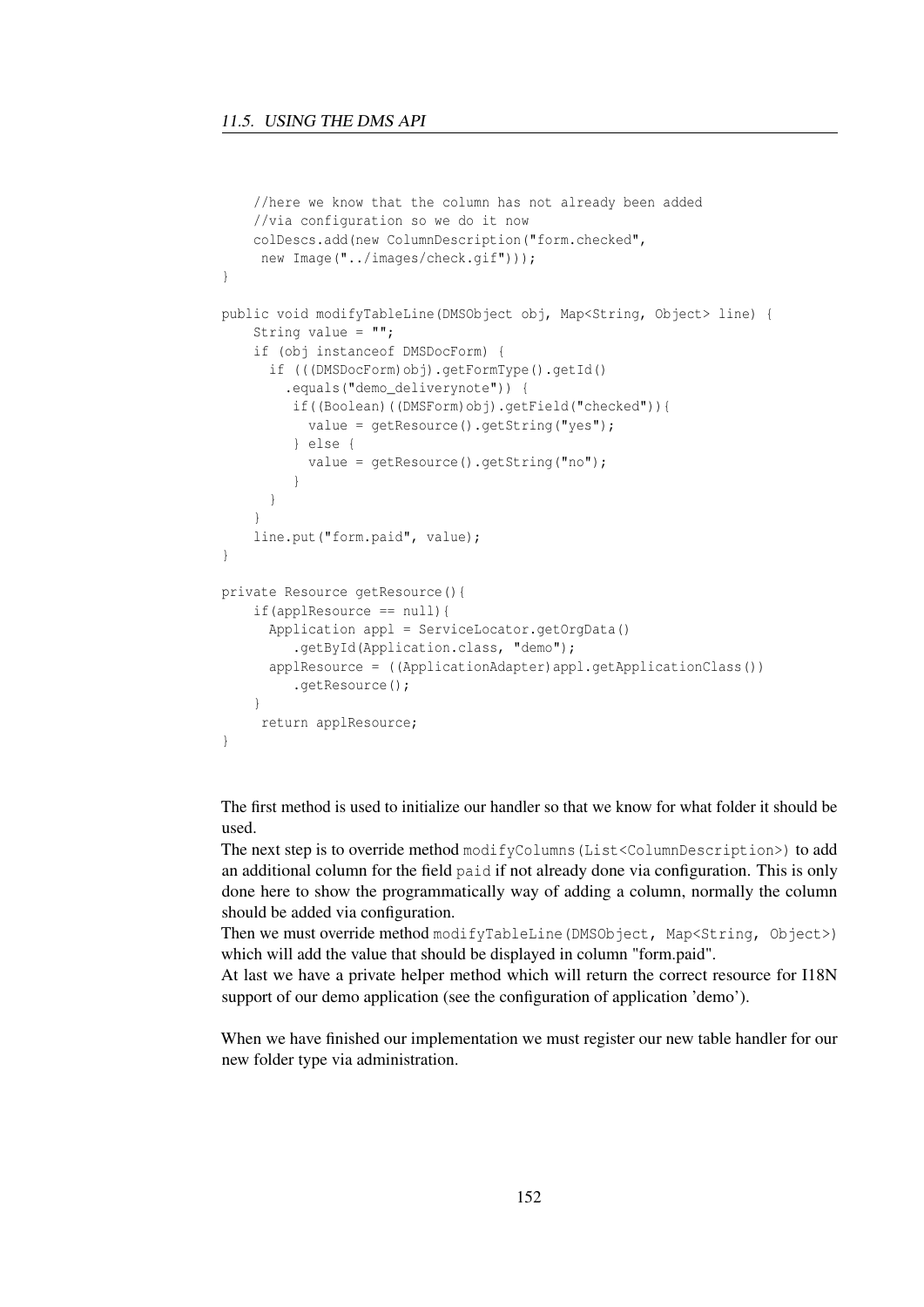#### Display Total Amount of Bills

The next step in our bill example is to display the total amount of all the bills within a folder. This can be achieved by implementing method getHTMLPage() in the following way:

#### File **com/groiss/demo/dms/OrderFolderTableHandler.java**

```
public HTMLPage getHTMLPage() {
 HTMLPage p = null;try {
   p = new HTMLPage("mask/Tab.html");
   Store store = ServiceLocator.getStore();
    //calculate the sum of all bills in the current folder
   Object sum = store.getValue(
       "select sum(amount) from form_demo_bill_1 where oid in " +
       "(select item from avw_dmsfldritemrel where folder=?)",
      new Object[]{folder});
   //add the calculated sum at the end of the table
    //(by replacing the table's placeholder with the
   //placeholder again and the calculated sum)
   p.substitute("tab", "%tab%<br><b>" +
         getResource() .getString("sum") + ": " + (sum == null ? "0" : sum) +" </b>");
   }
  catch (Exception ex){
   logger.error(null,ex);
   }
   return p;
}
```
#### Changing Folder Behavior

In this section we will see how we can change the default behavior of a folder. In our example we will ensure that only one delivery note is attached.

#### File **com/groiss/demo/dms/OrderFolderEventHandler.java**

```
public void onAdd(DMSFolder f, DMSObject o) {
  if (o instanceof DMSDocForm) {
    if (((DMSDocForm)o).getFormType().getId().equals("demo_orderconfirmation")) {
      if (ServiceLocator.getDMS().listContents(f,
         ((DMSDocForm)o).getFormType(),null,null,null,true).size()>0) {
         throw new ApplicationException("Only one delivery note in process");
      }
    }
  }
}
```
#### Function 'paid'

Now we have reached the last step in our bill example. We will write a function with which we can mark a bill as paid without editing the bills meta data by hand. To achieve this goal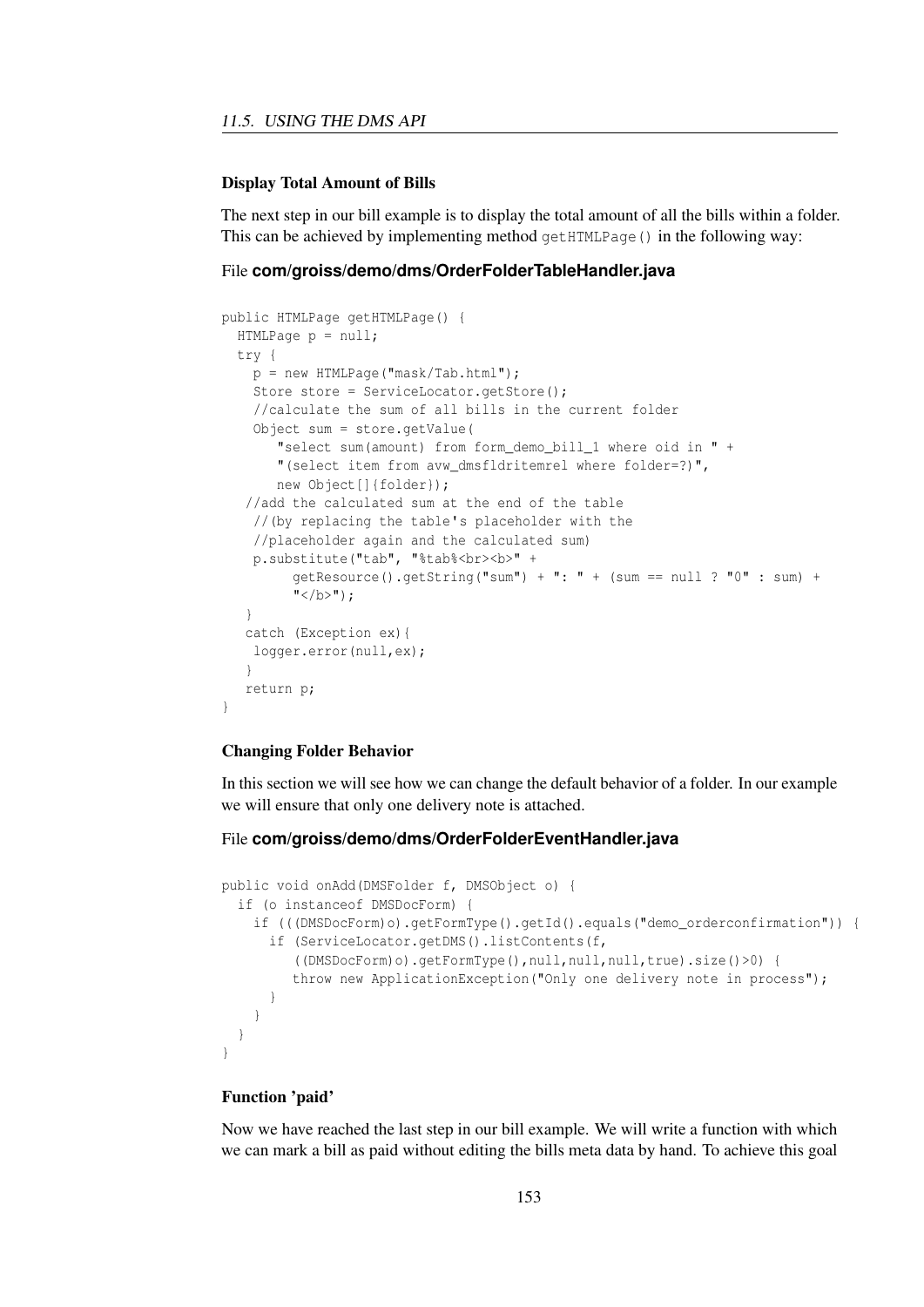we have to:

- 1. write this function
- 2. make this function available to the user

The next code snippet will show the method for writing this function. First we get the bills and manipulate their meta data programmatically. After doing that we must assure that the user gets according feedback by reloading the contents table which then displays Yes in the column paid for these bills.

#### File **com/groiss/demo/dms/DMSDemo.java**

```
public Page billPaid(HttpServletRequest req) throws Exception {
    //get the form
    for(String object : req.getParameterValues("object")){
       DMSForm bill = (DMSForm) HTMLDMSObject.getDMSObject(object);
       //set it to be paid
       bill.setField("paid", "1");
       ServiceLocator.getDMS().update(bill);
    }
    //reload the table
    return HTMLDMSObject.showDocs(req);
}
```
Now we must make this function available to the user. This can again be done in two different ways: via configuration in the folder properties of formtype demo\_billfolder or by overriding method modifyActions(List<Pair<String, Object») in our table handler.

#### File **com/groiss/demo/dms/OrderFolderTableHandler.java**

```
public void modifyActions(List<Pair<String, Object>> actions){
 for(Pair<String, Object> action : actions){
    if("demo.checkDelivery".equals(action.first)) {
      //in this case no additional action is needed
      return;
   }
  }
  //here we know that the action has not already been added
 //via configuration so we do it now
 actions.add(new Pair<String, Object>("space", "space"));
 actions.add(new Pair<String, Object>("demo.checkDelivery",
    "demo.checkDelivery"));
}
```
The concrete method for that action must be defined in an xml file which must be loadable via the class path. As an example here is our snippet of our demo file:

#### File **demos/classes/demo.xml**

```
...
<actions>
    ...
    <node id="billPaid" name="@@@paid@@">
```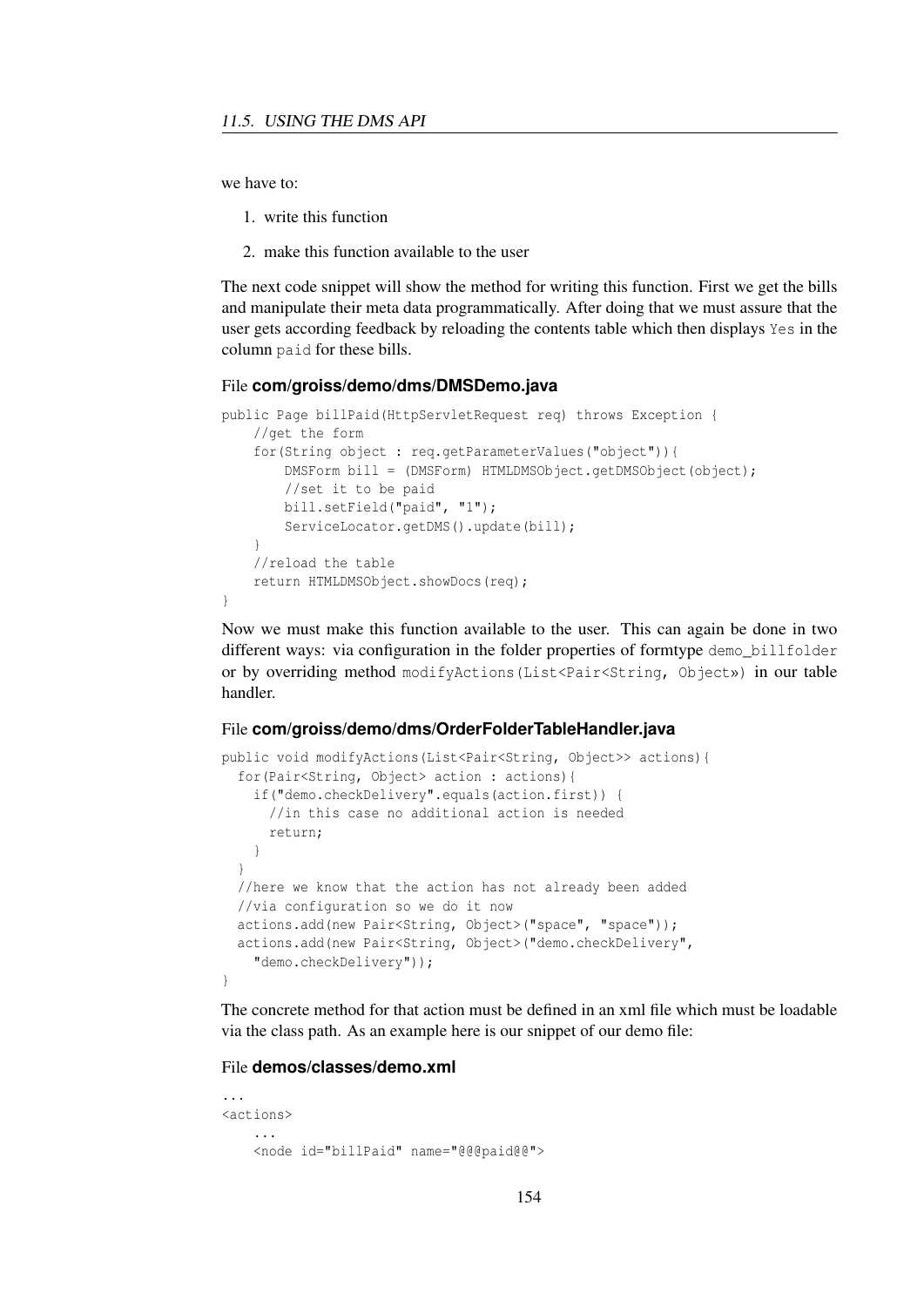```
<name>@@@paid@@</name>
     <href>com.groiss.demo.dms.DMSDemo.billPaid</href>
    </node>
</actions>
...
```
As you can see the name of our action has three leading and two trailing  $\partial$  ' signs. This is used when the name of the function should be translated into different languages at runtime (needed in a multi-language environment). The system will interpret this markup and will use the application's resource for translation (see the application's configuration for the defined resource).

#### 11.5.4 Build your own DMS Pages

In the last section of our examples we will see how we can integrate the various graphical elements of the DMS (tree, content table, toolbar) into our own HTML pages. This would allow us e.g. to open a browser window in which only the content of a folder and its toolbar is shown, or in which only the dms functionality of @enterprise is available.

#### Tree Page

First of all the following example will show how we can build a page only containing the dms tree and send it to the browser.

#### File **com/groiss/demo/dms/DMSDemo.java**

```
public Page showTree(HttpServletRequest req) throws Exception {
  User user = (User) ThreadContext.getThreadPrincipal();
  DMSFolder root = ServiceLocator.getDMS().getRootFolder(user);
  Pair<DMSNode,Object> tree = HTMLDMSObject.getTree(root);
  return new HTMLTree(tree, "com/dec/avw/lclient/TabbedTree.html",
    true, false, true, "right", DefaultResource.getResource(),"fldr_");
}
```
After getting the current user we get his DMS root folder by calling the corresponding method of utility class DMS. Then we must create the tree structure by using another utility method of class HTMLDMSObject. This will return a pair containing the whole tree of the root tree which can now be used to create a default HTMLTree.

It is possible to configure the returned tree, e.g. the page into which the tree is integrated, or the resource bundle which should be used for internationalizing the tree. For more possible configuration see the API documentation of HTMLTree. If the tree's page should be replaced two things must be elements of this page:

- the placeholder % tree% in the body which will be replaced by the generated tree
- the import of various javascript files:

```
<script src="../servlet.method/
       com.groiss.gui.JavascriptLoader.getScripts"></script>
<script src="../scripts/dojo/dojo.js"></script>
```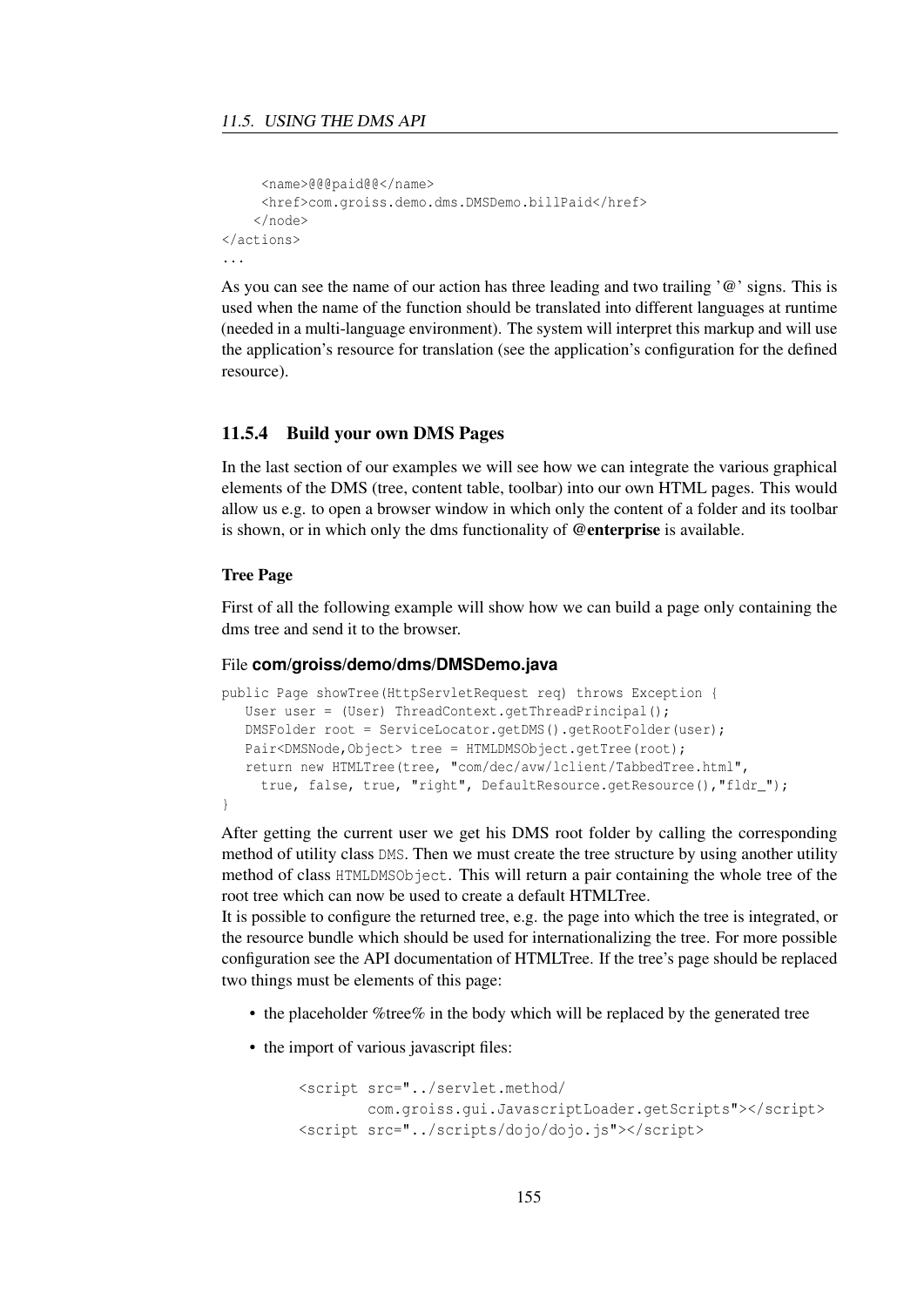#### Content Page

The next example will return the page holding the content table of the root folder of the current user.

#### File **com/groiss/demo/dms/DMSDemo.java**

```
public Page showFolderContent(HttpServletRequest req) throws Exception {
   User user = (User) ThreadContext.getThreadPrincipal();
  DMSFolder root = ServiceLocator.getDMS().getRootFolder(user);
   return HTMLDMSObject.showDocs(root);
}
```
Again we get the current user and his root folder. But now we use the utility class HTMLDMSObject and call its method showDoc with the root folder as parameter. This is all we have to do if we only want to display a folders content. We can also call this method for any other folder, but therefore we would have to pass the folders class and oid and then get the corresponding folder using method getDMSObject (String, long) of class DMS.

#### Content Page with Toolbar

But showing only the content of a folder may not be enough for our application programmers. It's likely that we also want the toolbar so we can add new objects or manipulate the existing ones. To do so we must create a new method and a new HTML page template which will consist of two frames, one for the toolbar and one for the table. First take a look at the HTML page template:

## File **demos/classes/alllangs/demo/dms/twoframes.html**

```
<html>
<head>
  <meta http-equiv="Pragma" content="no-cache">
  <frameset rows="35,*" border=1>
    <frame src="../servlet.method/com.groiss.avw.html.HTMLToolbar.show?actions="
      frameborder="no" name="toolbarframe" marginwidth=1 marginheight=1
      scrolling=no noresize>
    <frame src="\%contentUrl\%" name="right" frameborder="yes">
  </frameset>
</head>
\langle/html>
```
This is only an example for such a template but note, the following conditions must be met by any other template:

- it must contain at least two frames (which can also be iframes)
- the frame for the toolbar must be named "buttons"
- the frame for the table must be named "right"

As you can see the first frame source is method HTMLToolbar.show which will return the toolbar. The second frame source is not fixed in the template instead a placeholder contentUrl is defined. So this frame source will be calculated at runtime and the placeholder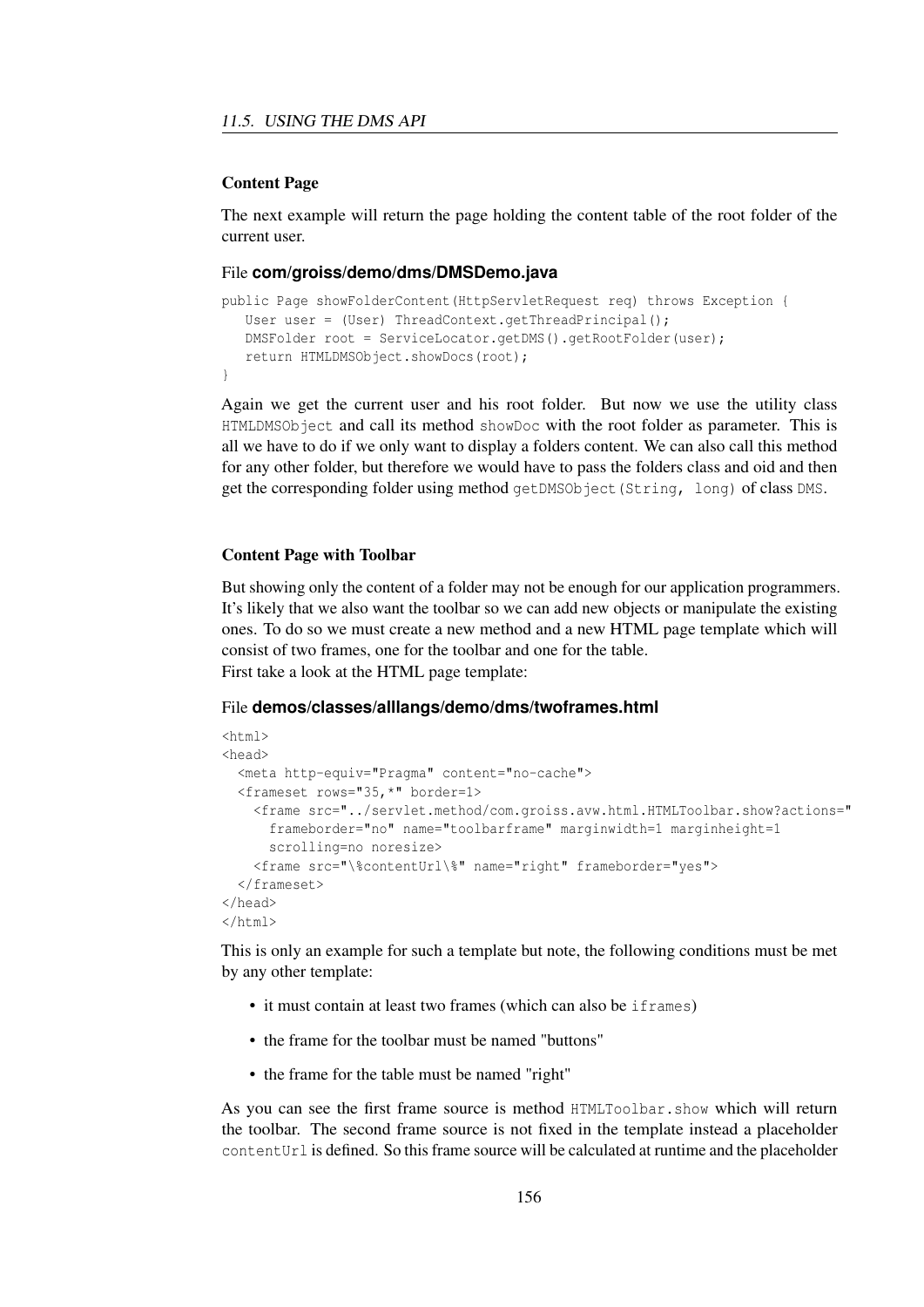will be substituted by the calculated url. The next code will perform this replacement in the template and will return the finished page to the browser.

#### File **com/groiss/demo/dms/DMSDemo.java**

```
public Page showContentAndToolbar(HttpServletRequest req) throws Exception {
  User user = (User) ThreadContext.getThreadPrincipal();
  DMSFolder root = ServiceLocator.getDMS().getRootFolder(user);
  HTMLPage page = new HTMLPage("alllangs/demo/dms/twoframes.html");
  String ref = HTMLDMSObject.getDocsUrl(root, null, null,
            StoreUtil.toString(root));
   page.substitute("contentUrl", ref);
   return page;
}
```
The most important line of code is the call of HTMLDMSObject.getDocsUrl. This will return an url which will show the contents table of the passed folder when it is clicked. For more details see the API documentation of class HTMLDMSObject.

#### Putting it All Together

At last we will see an example containing all mentioned elements (tree, table, toolbar). Therefore we need also a HTML page template which uses already described methods for their frame sources. The complete page will be returned to the browser by method DMSDemo.showAll().

#### File **demos/classes/alllangs/demo/dms/threeframes.html**

```
<html>
<head>
<meta http-equiv="Pragma" content="no-cache">
<frameset rows="35,*" border=1>
  <frame src="../servlet.method/com.groiss.avw.html.HTMLToolbar.show?actions="
    frameborder="no" name="toolbarframe" marginwidth=1 marginheight=1
   scrolling=no noresize>
<frameset cols="200,*" frameborder="yes">
    <frame src="../servlet.method/com.groiss.demo.dms.DMSDemo.showTree"
      name="tree" frameborder="yes">
    <frame src="../servlet.method/com.groiss.demo.dms.DMSDemo.showFolderContent"
      name="right" frameborder="yes">
 </frameset>
</frameset>
</head>
</html>
```
## File **com/groiss/demo/dms/DMSDemo.java**

```
public Page showAll(HttpServletRequest req) throws Exception {
    return new HTMLPage("alllangs/demo/dms/threeframes.html");
}
```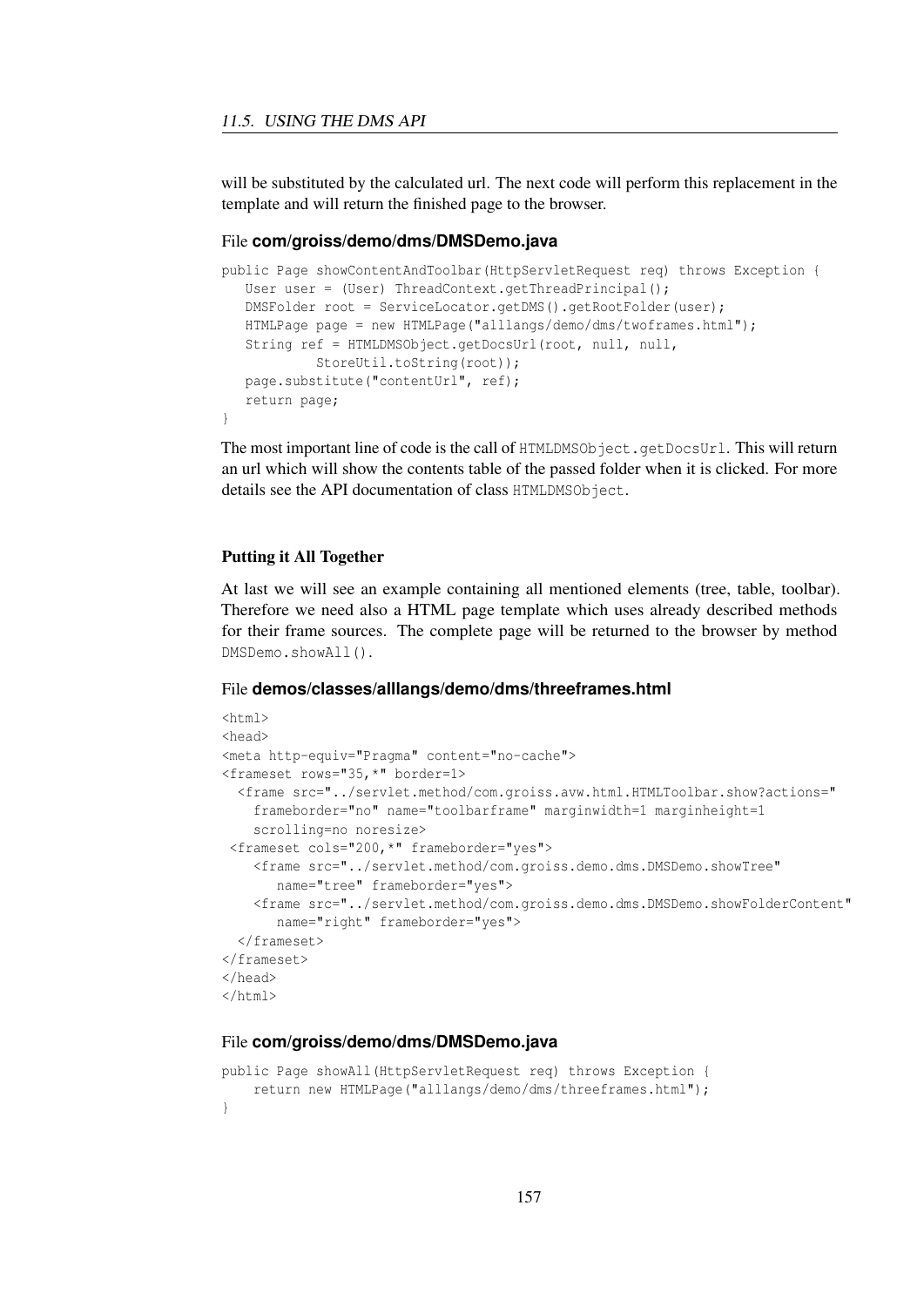# *11.6 Office Templates*

<span id="page-157-0"></span>@enterprise offers many mechanism to manage documents. Such an mechanism is the definition of Office templates with placeholders in XPath syntax which will be replaced by the @enterprise engine (see section [9.1.2](#page-86-0) for more details). Section [11.6.4](#page-159-0) shows a whole example how Office templates could be used.

#### 11.6.1 Requirements

The templates can be created with OpenOffice (LibreOffice) and must be stored in file format \*.odt. On the server where @enterprise is running an installation of OpenOffice 3 (LibreOffice) or higher must be available. Under @enterprise *Configuration*  $\rightarrow$  *DMS* the path to the OpenOffice directory should be set (see *Installation- and Configuration Guide* for more details). The standard communication between @enterprise and OpenOffice is the recommended *Named Pipes* communication. In some cases it could be necessary to use the socket connection (e.g. with Windows 64 bit versions) instead of *Named Pipes*.

# 11.6.2 Placeholder elements

As mentioned before the placeholders in templates are XPath expressions. Placeholders are indicated with \${}. Within the brackets one of the following elements can be used:

#### Property replacement

This is the simplest element which is an ordinary XPath expression (see section [9.1.2\)](#page-86-0). It is also possible to use any method to change the values. Following examples should demonstrate the property replacement:

```
Formfield of given form (= context):
${$form/formfield}
Id of given process instance (= context):
${$pi/d}
Usage of method to get formatted process instance start date:
${com.groiss.cal.CalUtil.showDate(value($pi/started))}
```
Hint: If methods are called with parameters, the keyword *value* must be used for the parameter!

#### Loops (Repeats)

Sometimes it is necessary to use one placeholder for many replacements. For this purpose loops can be used which are indicated by the keyword *REPEAT*. The syntax is:

\${REPEAT \$loopvar in \$xpathtocollection}content\_to\_repeat\${END}

The variable \$loopvar is the variable that is used within the loop and is one element of the collection. The variable  $\frac{2x}{x}$  variable  $\frac{2x}{x}$  contains the (XPath to) collection which should be iterated over. The loop must be closed with \${END}. Examples about the usage of loops are shown in section [11.6.4.](#page-159-0)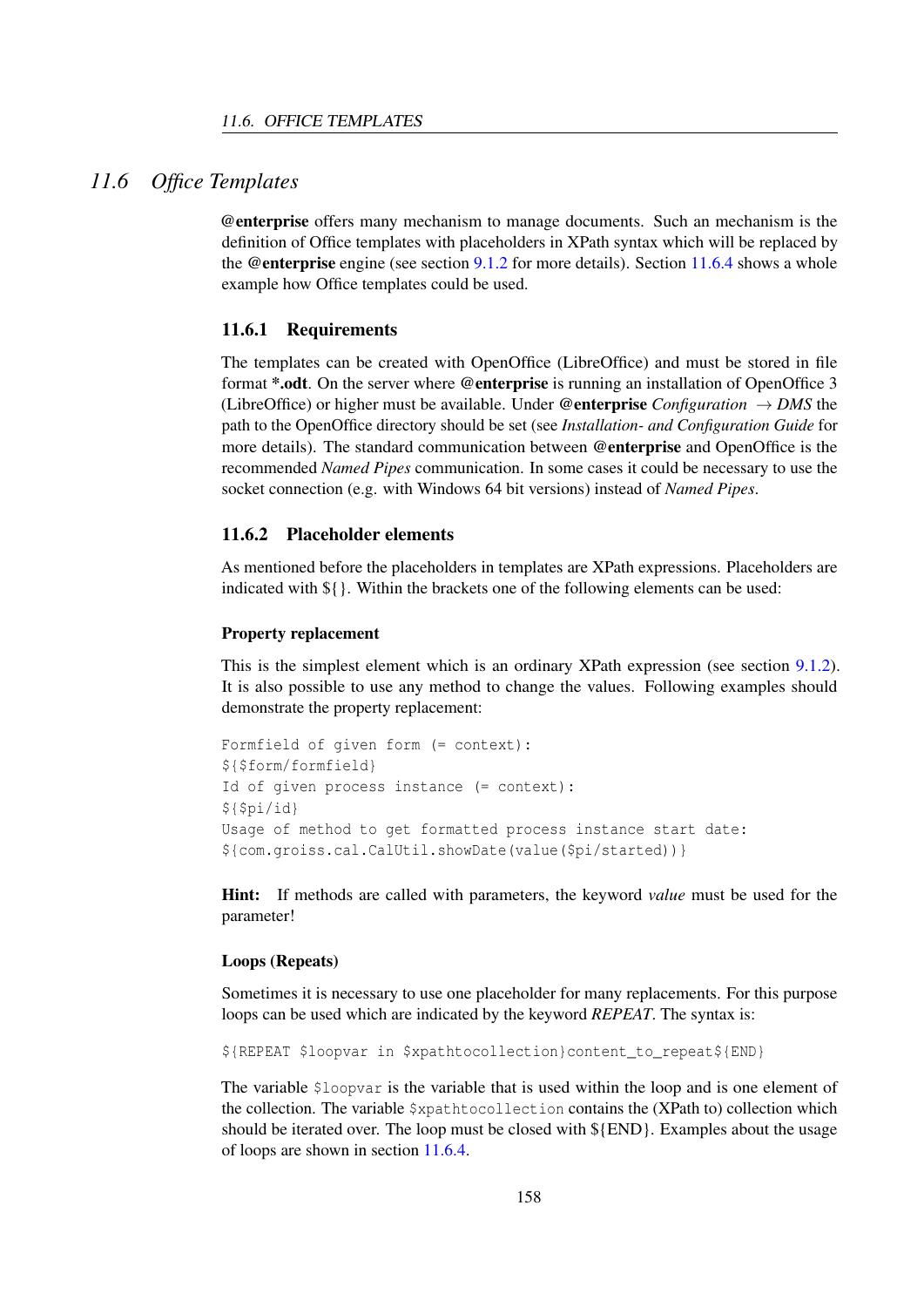Hint: If unnecessary blank lines should be avoided, use SHIFT+RETURN instead of ordinary RETURN before \${END}!

#### Conditions (IF)

In addition to loops conditions are also available for template replacement. A condition is indicated by the keyword *IF* and has following syntax:

\${IF \$xpathtocondition}true\_handling\${ELSE}false\_handling\${END}

As known from loops conditions must be closed with \${END}. Examples about the usage of conditions are shown in section [11.6.4.](#page-159-0)

#### Images

The template also allows the definition of placeholders for images. For this purpose the method *com.groiss.office.OdtUtil.insertImage()* is needed. @enterprise offers 4 possibilities to replace images:

• *Image from context:* The file is read in a JAVA method and must be set as context for the replacement (see example on page [160\)](#page-159-0). The placeholder has to be defined in following way:

\${com.groiss.office.OdtUtil.insertImage(\$myimg,\$document)}

• *Image from classpath:* If an image of the @enterprise classpath should be replaced, the keyword *cp* is needed and the appropriate classpath as shown in following example:

```
${com.groiss.office.OdtUtil.insertImage(
      "cp://lang/default/images/img.jpg",$document)}
```
• *Image from filesystem:* It is also possible to get an image from filesystem for replacement. For this purpose you need the keyword *file* and the appropriate path to the image as in following example:

\${com.groiss.office.OdtUtil.insertImage( "file://C:/img.jpg",\$document)}

• *Image from DMS:* Images also could be load from DMS for replacement. For this purpose the keyword *dms* is needed and the appropriate DMS path to the image. The keyword *COMMON* indicates that the public root folder is read. This keyword is necessary, because the public root folder has a language depended name which is set during setup of @enterprise. The keyword *USER* indicates the user folder of current thread user.

```
${com.groiss.office.OdtUtil.insertImage(
      "dms://COMMON/img.jpg",$document)}
${com.groiss.office.OdtUtil.insertImage(
      "dms://USER/img.jpg",$document)}
```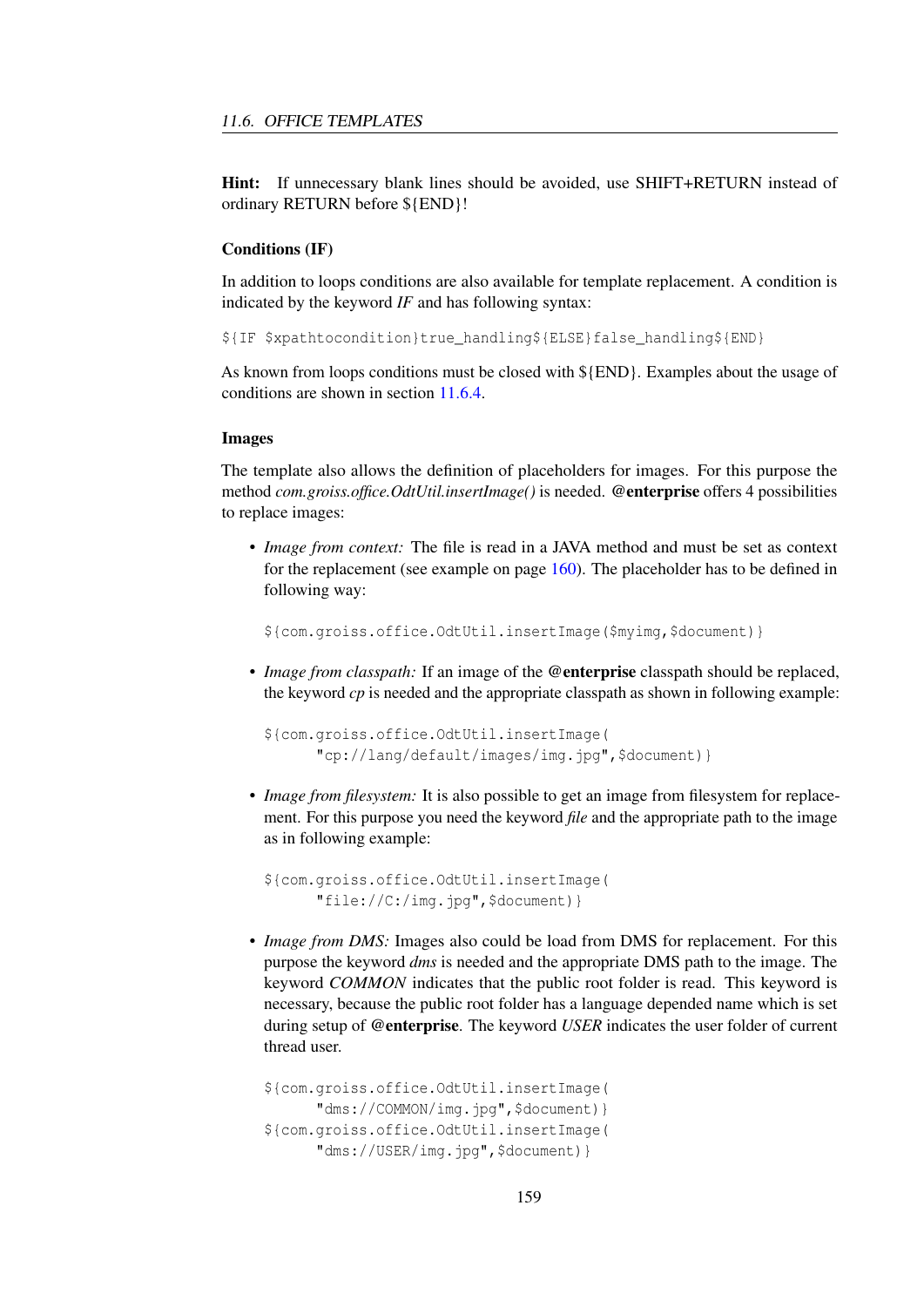The parameter \$document is used by the engine only (no user interaction needed!) and must be set as shown in the examples.

## HTML formatted text

If a html formatted text should be inserted, the method *com.groiss.office.OdtUtil.formatHtml()* is needed. An example how formatted text can be added to the template is demonstrated in the following:

```
${com.groiss.office.OdtUtil.formatHtml(string(
  $form/formtxtfield),$document)}
```
In this example the formfield *formtxtfield* of given form (= context) is read and will be replaced as html formatted text in converted output file. The parameter \$document is used by the engine only and must be set as shown in the example.

#### Formatted form field text

Sometimes it is necessary to get the formatted value of a form field (e.g. the display string of dropdown fields / fields referencing value lists). For this purpose the following method is provided:

```
${com.groiss.office.OdtUtil.formatField($form/formdropdownfield)}
```
# 11.6.3 Creating documents from templates

The **@enterprise** API class com.groiss.office.DocCreator offers a simple way for creating documents. The methods of this class can be used in context of a (task) function or in context of system steps/postconditions. For more details please read the APIDoc.

If more flexibility is needed, you have to use the class com.groiss.office.DocumentManager which is responsible to replace placeholders and convert it to appropriate format. Following two methods (with different parameters) are available and important for these actions:

- mixin: These methods replace the placeholders with values of given context. This could be for example a form, the activity instance or a Map with different elements.
- convert: These methods convert the replaced template file (\*.odt) to the target file format (e.g. PDF).

More details about the different *DocumentManager* methods can be found in @enterprise APIDoc.

## <span id="page-159-0"></span>11.6.4 Example

This example should demonstrate how Office templates can be used in @enterprise. The first step is that we need a form called *myform* which contains following fields: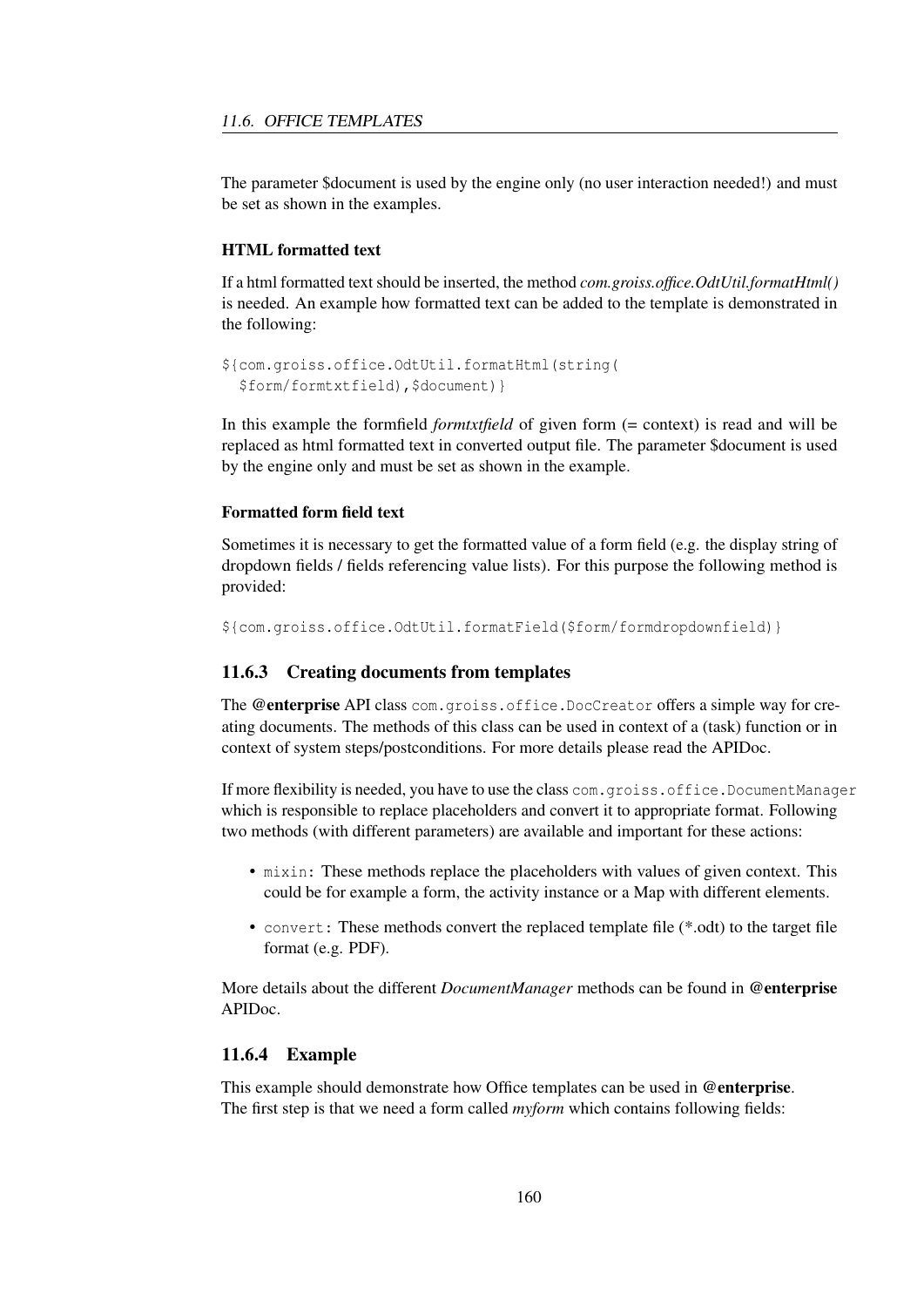```
field1 - String
field2 - String
ufield - com.groiss.org.User
formtxtfield - String
```
This form also contains a subform with *subformid=1* and a field called *subformfield1*. Create instances of *myform* with subform entries in any DMS folder whereby in one instance the value of field *field1* has to be *F1*.

After creation of instances the template file (\*.odt) should be created:

```
Property substitution:
----------------------
Field1+2: ${$form/field1} ${$form/field2}
Date: ${$date}
String: ${$string}
Persistent field: ${$form/ufield/surname}
Activity Instance:
------------------
Application: ${$ai/application/name}
Process: ${$ai/process/name}
ID: ${$ai/id}
Started: \S{com.groiss.cal.CalUtil.showDateTime(value($ai/started))}
ThreadUser:
-----------
${$user/firstName} ${$user/surname}
Repeats:
--------
Repeat (1): ${REPEAT $ff in $collection}${$ff/field1}, ${END}
Repeat (2): ${REPEAT $subform in $form/subform[@id='1']/form}
            ${$subform/subformfield1},${END}
Conditions:
-----------
Has subforms (1): \S[IF count(\Sform/subform[\text{did}='1']/form)>0}yes${END}
                    ${IF count($form/subform[@id='1']/form)<0}no${END}
Has subforms (2): \S{IF count}(\Sform/subform[6id='1'])/form<0}{false}${ELSE}true${END}
Images:
-------
From context: \S{com.groiss.office.OdtUtil.insertImage($img,$document)}
From classpath: ${com.groiss.office.OdtUtil.insertImage(
                   "cp://lang/default/images/new.gif",$document)}
```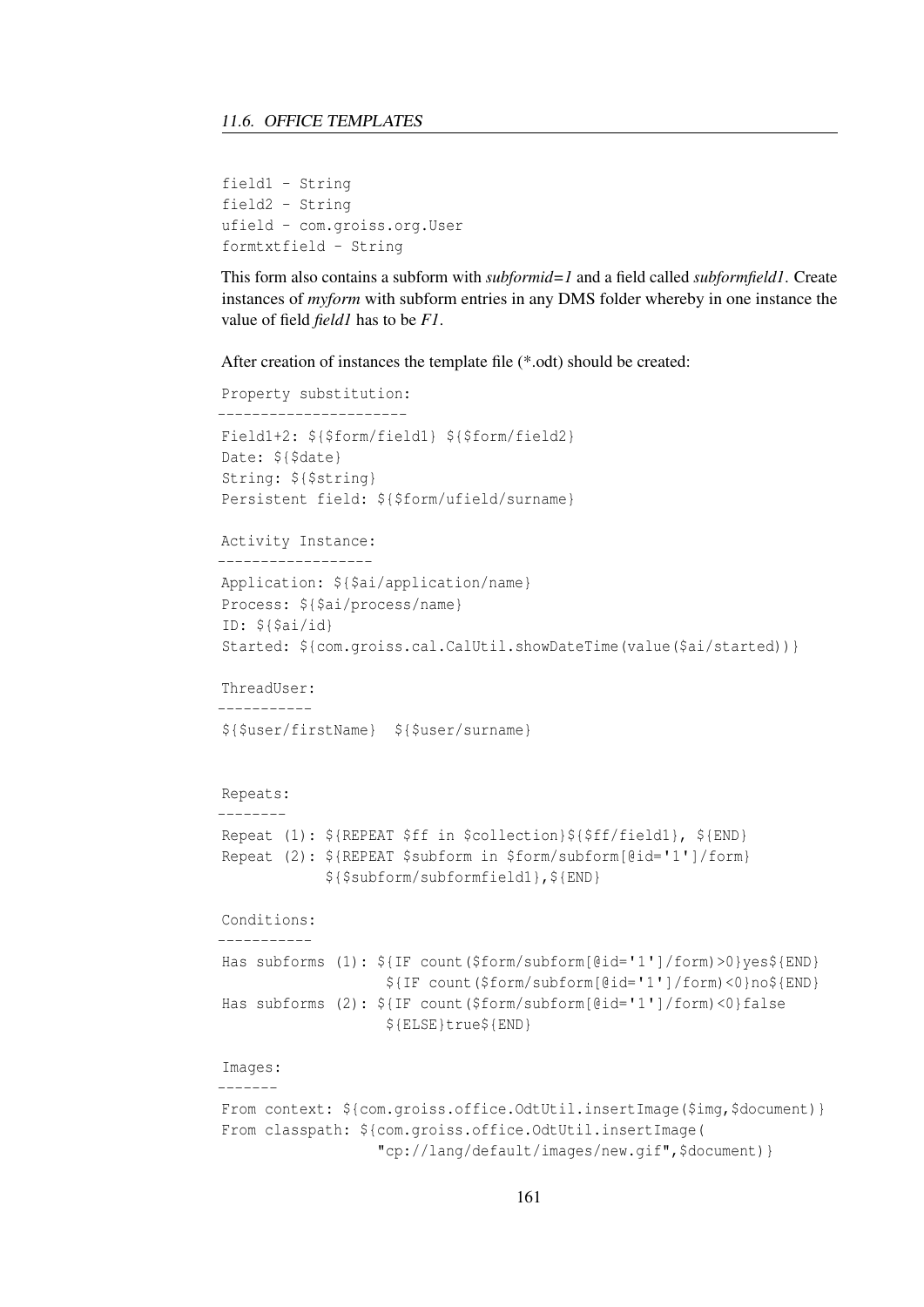```
From dms (public): ${com.groiss.office.OdtUtil.insertImage(
                      "dms://COMMON/officetemplate.jpg",$document)}
From dms (user): ${com.groiss.office.OdtUtil.insertImage(
                   "dms://USER/officetemplate.jpg",$document)}
From filesystem: ${com.groiss.office.OdtUtil.insertImage(
                   "file://C:/new.gif",$document)}
-
Formatted text (from form context):
-----------------------------------
${com.groiss.office.OdtUtil.formatHtml(
 string($form/formtxtfield), $document) }
```
Hint: Please note that the XPath syntax should not contain spaces or line breaks!

For image replacement a document with name *officetemplate.jpg* must be added to public root folder and user root folder of DMS.

After template creation put the template file into @enterprise classpath and call following JAVA method to replace placeholders and create a PDF:

```
public void createPDF(HttpServletRequest req, HttpServletResponse resp)
  throws Exception {
   resp.setContentType("application/pdf");
   String source = req.getParameter("file");
   if(StringUtil.isEmpty(source)) {
     source="template.odt";
   }
   //collect values for replacement
   Map<String,Object> context = new HashMap<String, Object>();
   //set form context of given DMS form
   context.put("form",
           ServiceLocator.getStore().get(
            "com.dec.avw.appl.myform 1", "field1 = ?", new Object[]{"F1"})
           );
   //set current date
   context.put("date", CalUtil.showDate(new Date()));
   //set any string
   context.put("string", "Test");
   //set a list of forms for repeats
   context.put("collection",
           ServiceLocator.getStore().list("com.dec.avw.appl.myform_1"));
   //set image of given DMS document
   FormType ft = ServiceLocator.getStore().get(
           FormType.class, com.groiss.dms.FormType.STANDARD_DOCUMENT);
   context.put("img",
           ServiceLocator.getStore().list(ft.getClassName(),
```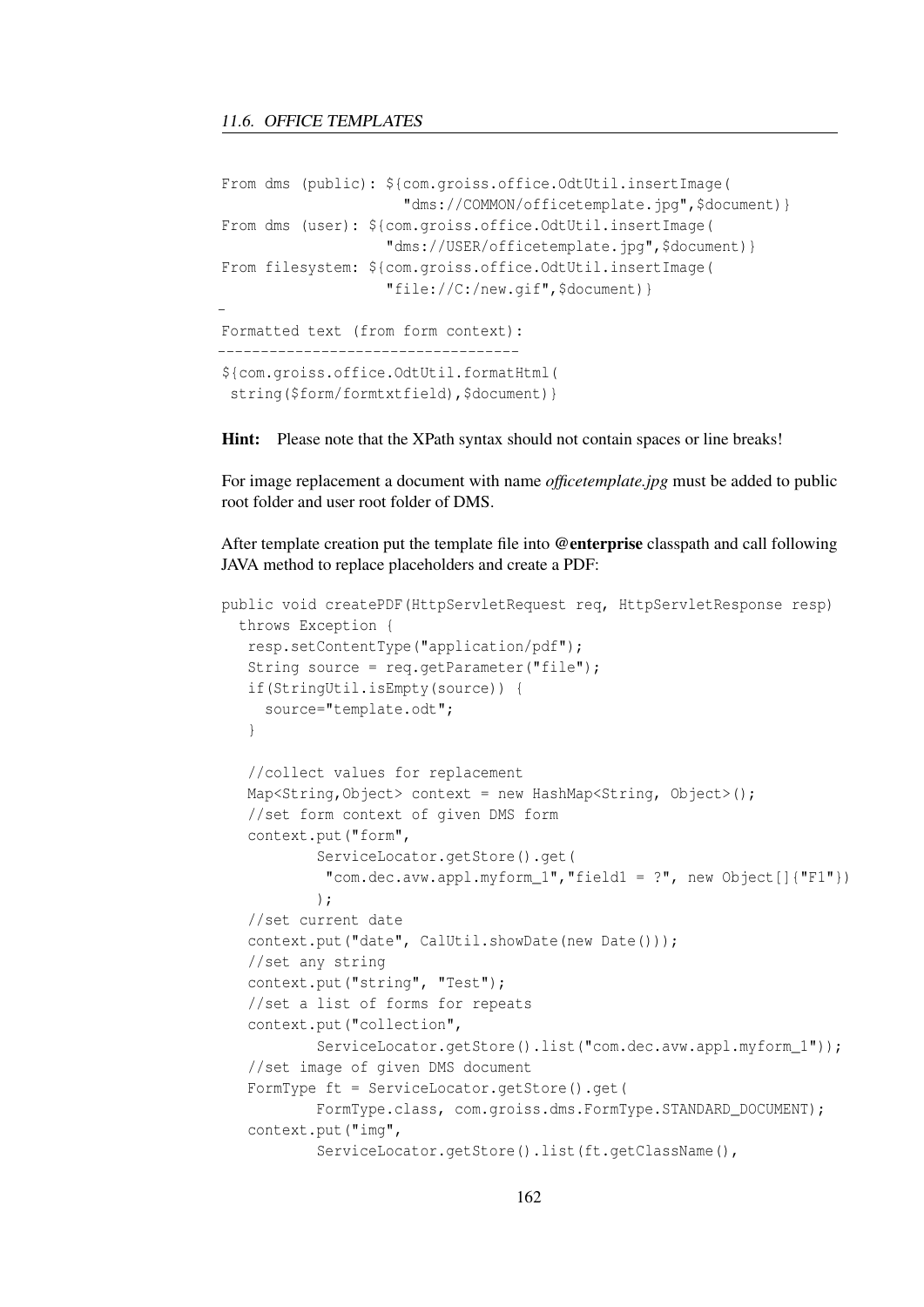```
"name=?", null, new Object[]{"officetemplate"}
            ).get(0)
           );
    //get any active activity instance and set it
    Application appl = ServiceLocator.getStore().get(
                         Application.class, Application.DEFAULT);
ActivityInstance ai = ServiceLocator.getWfEngine().getWorklist(
   appl, true).get(0);
context.put("ai", ai);
   //replace placeholders, convert to PDF and write it on screen
   resp.getOutputStream().write(
           DocumentManager.convert(
            new ByteArrayInputStream(DocumentManager.mixin(
             Settings.getClassLoader().getResourceAsStream(source),
             context)
           ),"odt","pdf"));
}
```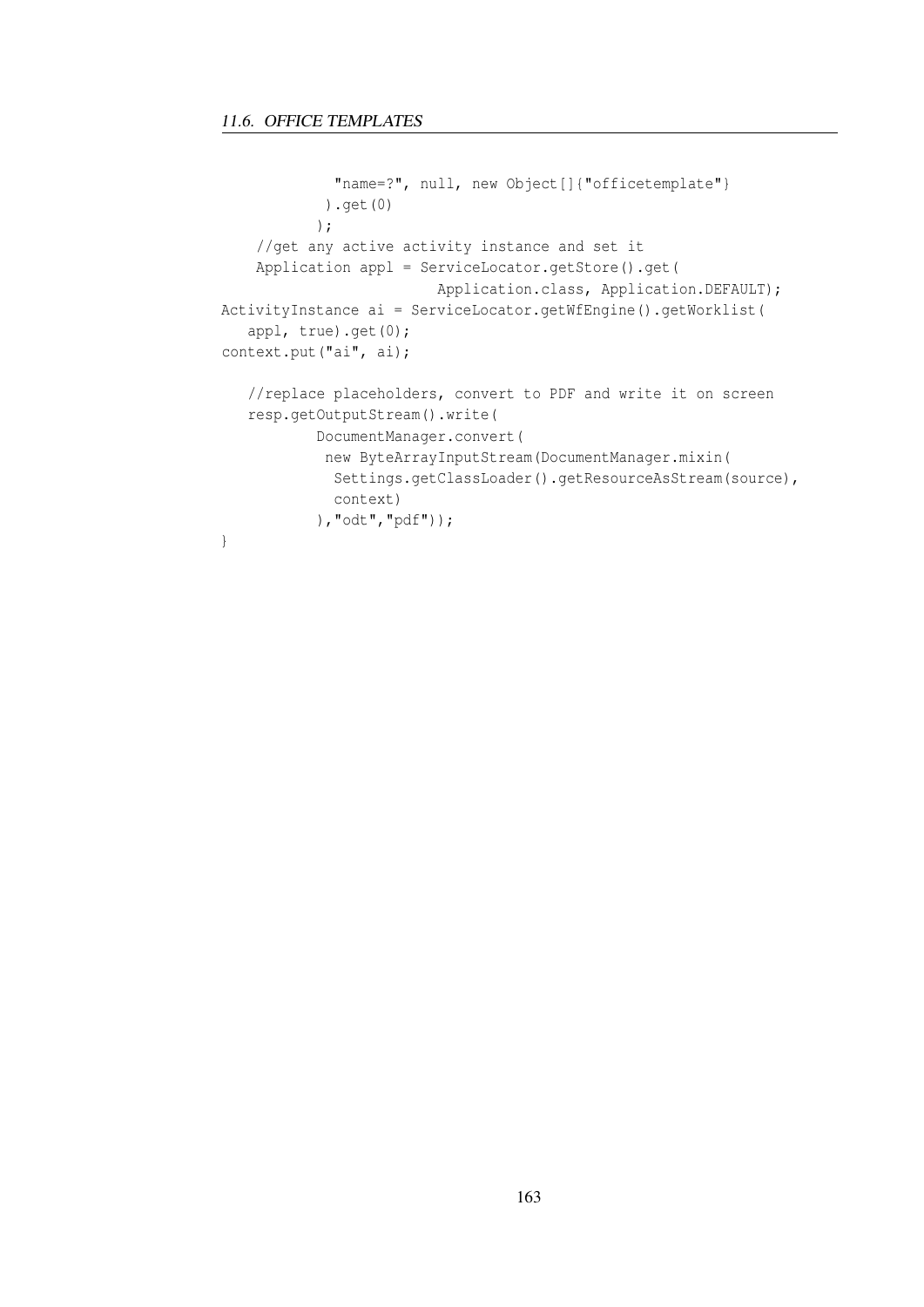# *12 Communication with other Systems*

# *12.1 E-Mail*

#### 12.1.1 Sending E-Mails

The com.groiss.messaging.MessageTemplate Interface can be used to create and send e-mail messages. Message templates can be created in the system administration user interface. You may specify recipients, subject, message body, etc. The most simple method to send a message is the following:

com.groiss.wf.SystemAction.sendMessage(templateid);

templateid is the id of a message template. However, there are several methods to manipulate the template, see the following example:

```
MessageTemplate mt = ServiceLocator.getAdmin().getMessageTemplate("myid");
mt.addRecipient(
   new Recipient().setAgentString("test@groiss.com").
      setRecType(javax.mail.Message.RecipientType.CC)).
   setSubject("test").
   setBody("<br/>b>Good morning</b>").
   send();
```
First, the template is read from the database. Then, it is manipulated by adding a recipient, a subject, and a message body. Finally, the message is sent using the send method. Alternatively to get a template from the database, a new template can be created with: ServiceLocator.getAdmin().createMessageTemplate();

Variable substitution can be used in mail body and subject, for the syntax see section [11.6,](#page-157-0) but control structures are not implemented here. The message template has some methods for setting the context, depending on these the following variables are set:

- setProcessInstance: pi the process instance
- setActivityInstance: pi, ai the activity instance
- setDocument: form the form associated with the document, folder the folder the document is in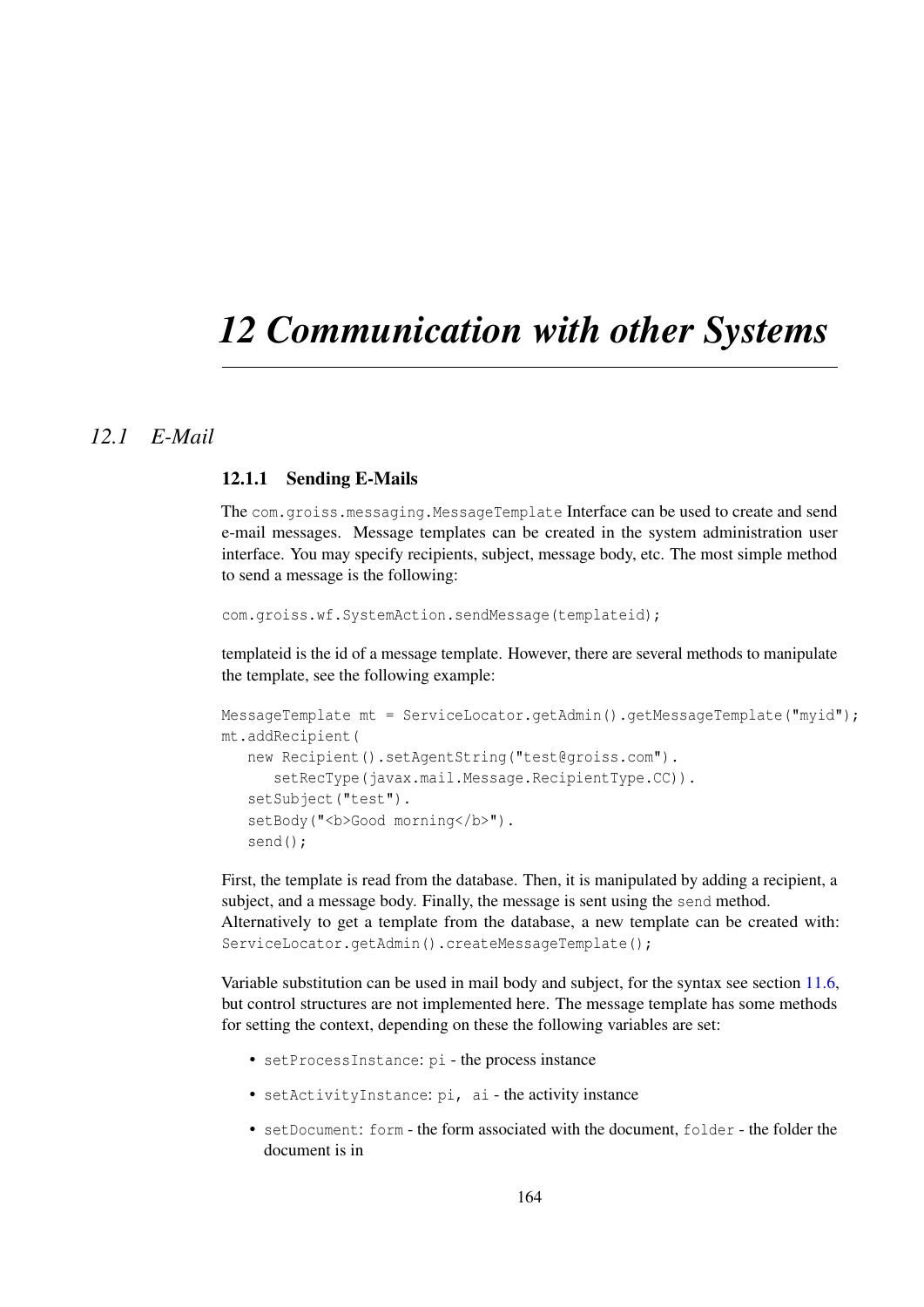You can add extra variables with the method setVariableValue (String key, Object value).

The template for the message body can be taken from a string (like in the above example) or from a resource in the classpath using the method setBodyUrl(String).

The properties of mail sending can be defined by setting a MailSender object using setMailSender. If this method is not used, a default mail-sender is created using the properties from the configuration (Communication group). Severel communication properties can be set using the MailSender. One property, the queuing, can also be set directly using setOueueAction(MailAction), the following option are possible:

- QUEUE: With this action the mail is tried to send immediately. If an error occurs, the mail will be added to the mail queue.
- DEFERRED: With this action the mail is added to the mail queue and will be sent automatically later. If an error occurs, the mail will be kept a predefined time in the mail queue (see parameter *Max. time for mail queue item (in hours)* in handbook *Installation- and Configuration*). If this time is exceeded, the administrator will be informed.
- NO\_QUEUE: With this action the mail is sent immediately without using mail queue.

# 12.1.2 Receiving E-Mails

Receiving mails is a more complicated task. @enterprise contains a mail handler which is able to read mails from an IMAP mail box. In the system administration you can define such a mail box and a handler class for processing the incoming mails. The mail handler class must implement the following interface:

```
package com.groiss.mail;
public interface MailHandler2 {
    public boolean receive(javax.mail.Message msg, MailBox mb);
}
```
The following example takes the incoming mails and returns a mail with the server info.

#### File **com/groiss/demo/MailGetter.java**

```
package com.groiss.demo;
import javax.mail.Message;
import com.groiss.mail.MailBox;
import com.groiss.mail.MailHandler2;
import com.groiss.messaging.MessageTemplate;
import com.groiss.server.Admin;
import com.groiss.wf.ServiceLocator;
/** Mail handling demo: take mail from box, and return a status mail. */
```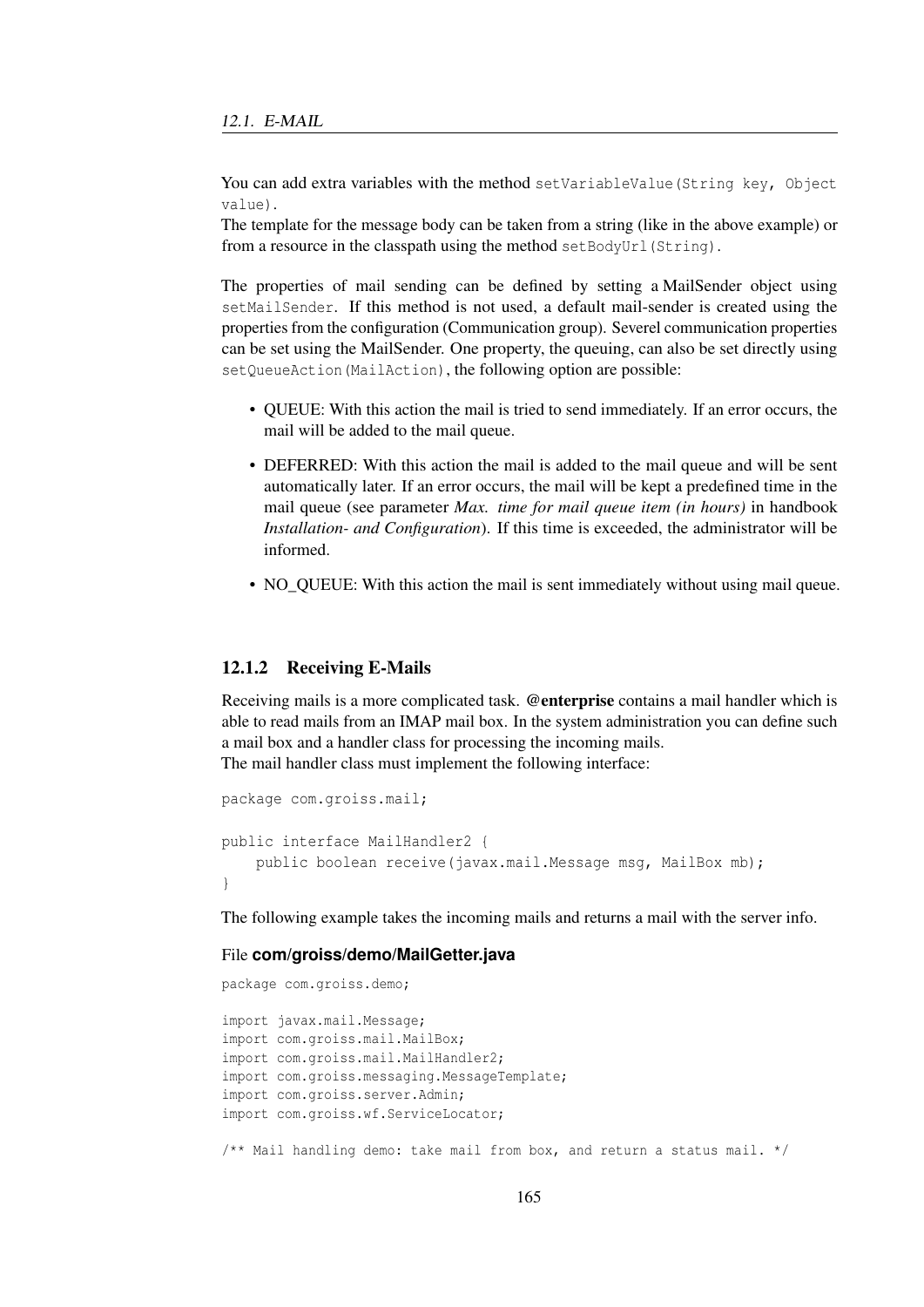public class MailGetter implements MailHandler2 {

```
@Override
public boolean receive(Message msg, MailBox mb) throws Exception {
   Admin admin = ServiceLocator.getAdmin();
   String from = msg.getFrom()[0].toString();
   String body = admin.serverInfo();
   MessageTemplate mt = admin.createMessageTemplate();
   mt.addRecipient(from);
   mt.setSubject("Server info");
   mt.setMimeType("text/plain");
   mt.setBody(body);
  mt.send();
   return true;
}
```
# *12.2 Remote Method Invocation*

}

You can connect to @enterprise from other Java programs using Remote Method Invocation (RMI). The class com.groiss.wf.SessionFactory is used as root object to get a session from a client to the @enterprise server. Write the following lines to connect to a server:

```
DefaultResource.init("com.dec.avw.resource.Strings",
  "com.dec.avw.resource.Errors");
Properties props = new Properties();
props.put("url", url); // host:port
props.put("userid", userid);
props.put("password", password);
Session ss = SessionFactory.createSession(
  "com.groiss.avw.RMISessionFactory", props);
Store s = ss.getStore();
WfEngine e = ss.getWfEngine();
OrgData od = ss.getOrgData();
DMS dms = ss.getDMS();
...
```
The interfaces Store, WfEngine, OrgData, and DMS provide you the necessary API calls of @enterprise. See the EPClient example in the demo files (com.groiss.demo.client package).

# *12.3 Wf-XML 2.0*

Wf-XML is a protocol for process engines that makes it easy to link engines together for interoperability. Wf-XML 2.0 is an updated version of this protocol, built on top of the Asynchronous Service Access Protocol (ASAP), which is in turn built on Simple Object Access Protocol (SOAP).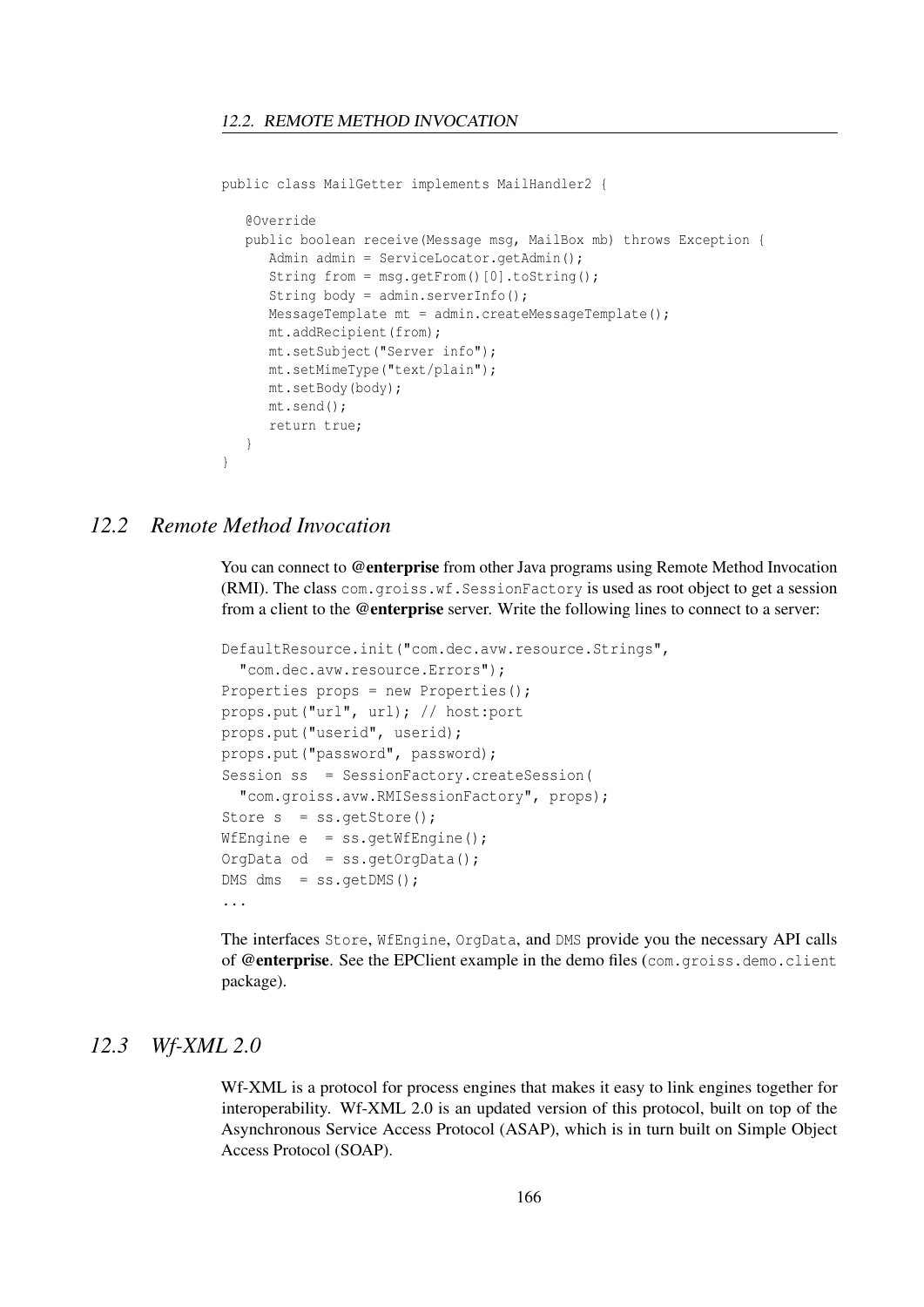

# <span id="page-166-0"></span>Figure 12.1: **Resource types of an asynchronous web service and the methods they use.**

@enterprise contains an implementation of the standard. @enterprise can receive Wf-XML messages to start a process, get the current state of a process and change a process' state; and the system can also send all types of messages.

# 12.3.1 ASAP Overview

ASAP is a protocol that is needed for integration of asynchronous services across the Internet and their interaction defined by Oasis ASAP Committee. The integration and interactions consist of control and monitoring of the services. *Control* means creating the service, setting up the service, starting the service, stopping the service, being informed of exceptions, being informed of the completion of the service and getting the results of the service. *Monitoring* means checking on the current status of the service and getting an execution history of the service.

For the support of an asynchronous web service, three types of endpoints are defined to match the three roles of the interaction: Instance, Factory, and Observer. An endpoint type is distinguished by the group of operations it supports, and so there are three groups of operations (see Fig. [12.1\)](#page-166-0).

Typical use of this protocol would be as follows:

- A Factory endpoint receives a CreateInstanceRq message that contains ContextData and an EPR of an Observer
- The Factory service creates an Instance service (with associated Instance endpoint).
- The Factory responds with a CreateInstanceRs message that contains an EPR for the Instance
- The Instance service eventually completes its task and sends a CompletedRq message that contains the ResultsData to the Observer endpoint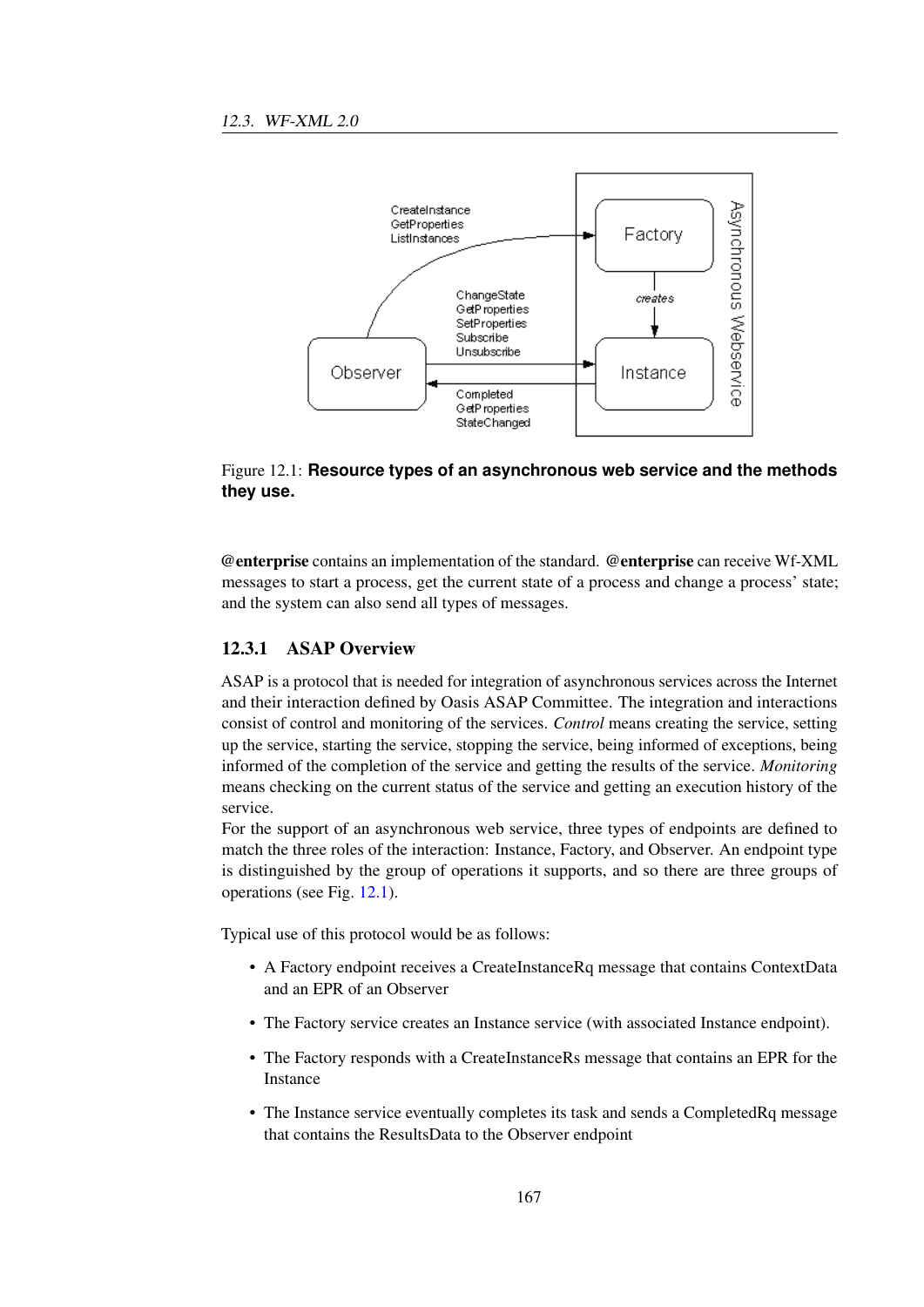

Figure 12.2: **Typical usage scenario of ASAP.**

# 12.3.2 Wf-XML Overview

ASAP offers a way to start an instance of an asynchronous web service (AWS), monitor it, control it, and be notified when it is complete. This service instance can perform just about anything for any purpose. Wf-XML extends this in the special case that the asynchronous service is being invoked on a process engine.

The Service Factory maps to a Process Definition; the Service Instance maps to a Process Instance. Process engines provide some additional capabilities for monitoring the process. First of all, because it is a process, and not simply an opaque service, there is a process diagram. This diagram can be retrieved for introspection. Second, since the process is composed of activities, one can ask the activities for their current values. An activity may itself represent an invocation of a yet another remote service, and the address of that service instance may be retrieved. Thirdly, the process definitions can be edited, removed, or added. Service registry resource is workflow system itself, or some application within this system, it manages factory resources, that are kind of process definitions, that can create in turn an operation instances, each of such instances can have one or more running activities.

Each resource has common properties like name, description, and few specific properties, that will be returned back to *GetProperties* call. Some of this properties read-only, other can be modified with *SetProperties* call.

Container resources like Service registry, Factory, Instance have additionally methods for container introspection (see corresponding *listXXX* calls).

Typical use of this protocol would be as follows:

- A Service registry resource receives ListDefintionsRq message, and returns list of process definitions
- A Client pick up required Factory resource from list and send CreateInstanceRq
- A Factory endpoint receives a CreateInstanceRq message that contains ContextData and an EPR of an Observer
- The Factory service creates an Instance service (with associated Instance endpoint).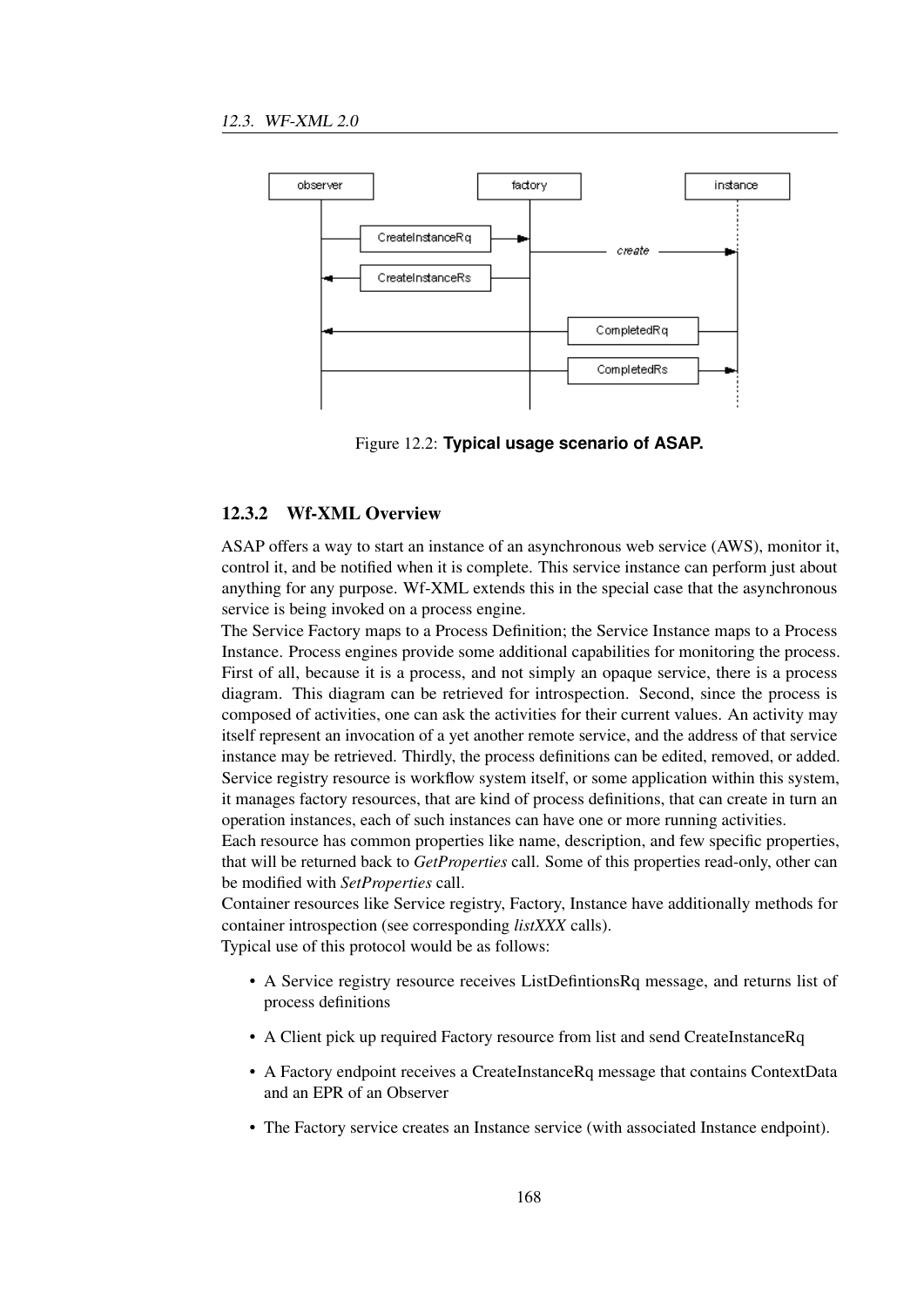

# Figure 12.3: **Resource types of a process engine web service and the methods they use.**

- The Factory responds with a CreateInstanceRs message that contains an EPR for the Instance
- The Instance service eventually completes its task and sends a CompletedRq message that contains the ResultsData to the Observer endpoint

# Context/Result data

As defined in ASAP specification the service factory should provide a schema for the ContextData element and ResultData elements. The schema may be XML Schema or Relax NG.

@enterprise WfXML implementation defines common XML Schema for both Context and Result data, the only difference between them is that Context data may contain additionally start parameter with optional start-up options (see Fig. [12.4\)](#page-169-0).

Context and result data elements contains zero or more *Parameter* elements, each parameter has name and value. Value of Name could be one of the following:

- StartParameter (considered only for createInstance request)
- ProcessForms
- DMSFolder
- Notes

Content of Value element is dependent from value of Name element.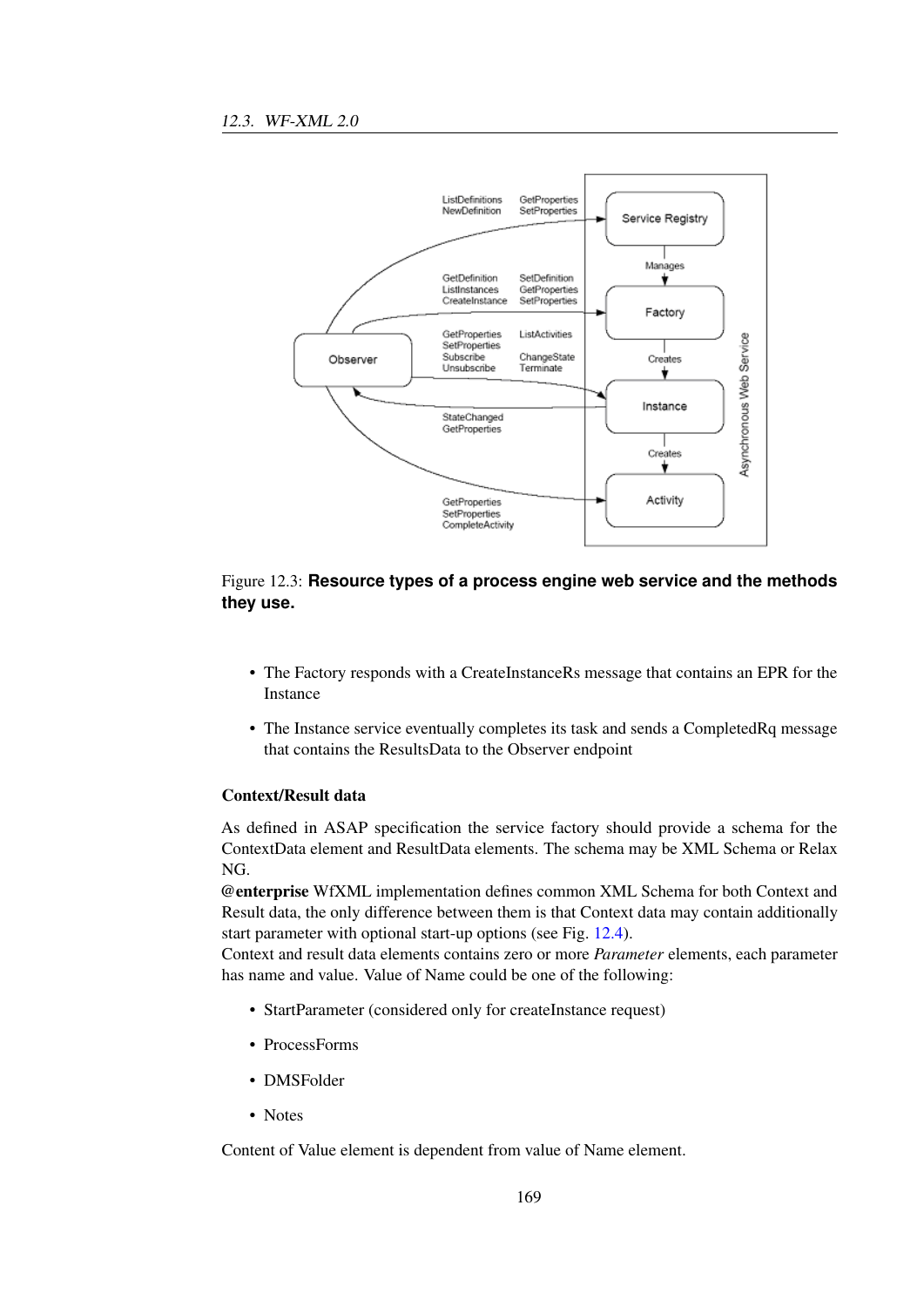

<span id="page-169-0"></span>Figure 12.4: **Schema of process Context/Result data.**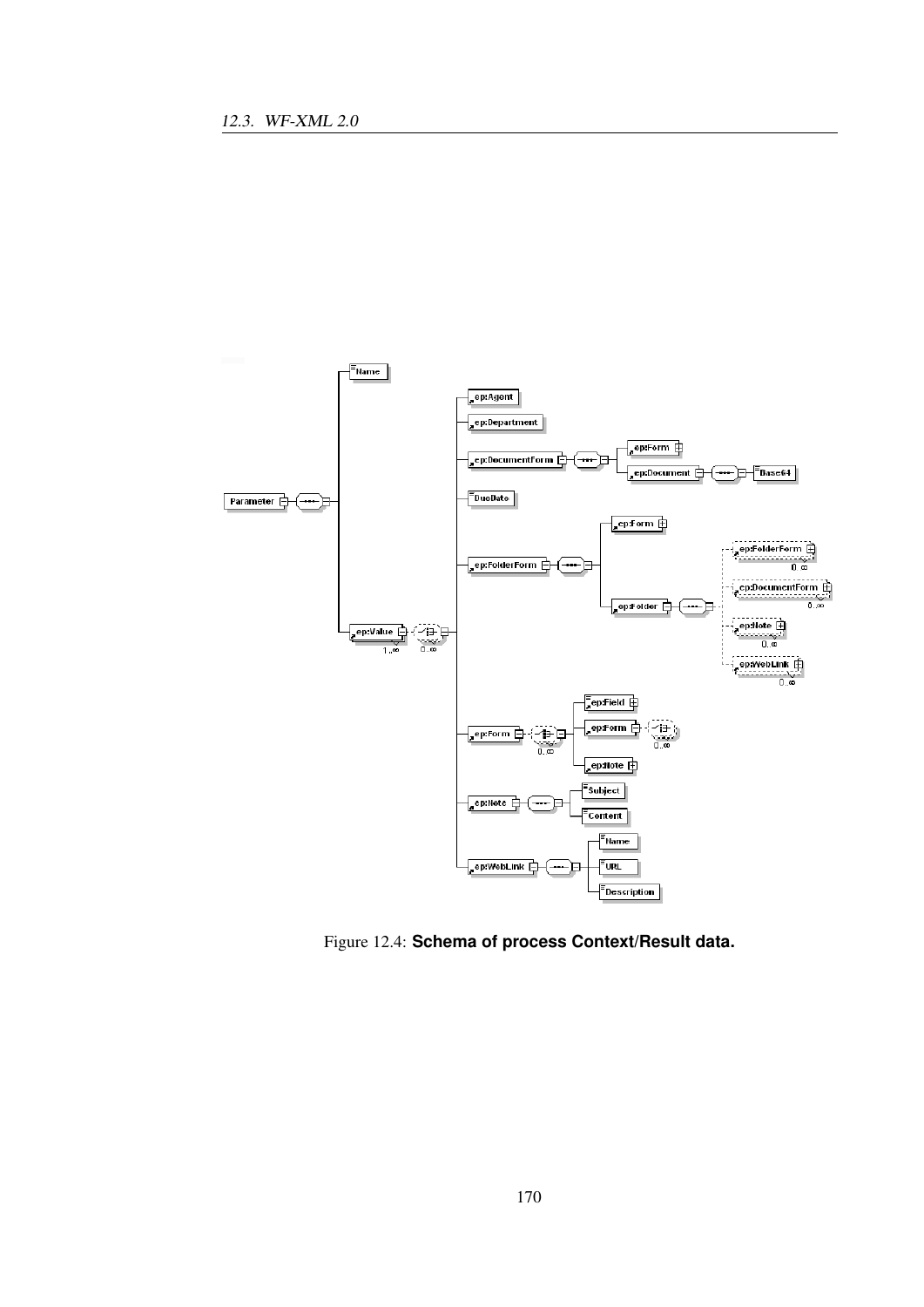#### **StartParameter**

Value element contains start-up properties for createInstance call, inside it can be *Agent*, *Department* and *DueDate* elements.

Value of Agent element is an agent id, that will be assigned with a new process. Agent Id should be known for @enterprise.

The *Department* element will contain id of organization unit, that will be assigned with new process. If department element is missing, then WfXML Engine will take default WfXML organization unit. This value will be taken from configuration properties of @enterprise. The date value in *DueDate* element will affect corresponding property of process. If no DueDate element is specified, then process will be started without this restriction. Format of date should be in following format: yyyy-MM-dd´T´HH:mm:ss´Z´.

#### ProcessForms

Value element contains zero or more *Form* elements. Each Form has a name that is unique for the process, this value will be encoded in content of Field element with attribute name='name'. Form contains also one or more Field elements and zero or more Form and attached Notes elements.

# DMSFolder

Value element of DMSFolder parameter could contain zero or more of following elements:

- Form
- FolderForm
- DocumentForm
- Note
- WebLink

FolderForm is a folder object, that could contain some additional fields with meta information. Content elements allowed in FolderForm are the same as for the Value element of DMSFolder parameter.

DocumentForm is a file document, that could contain some additional fields with meta information. Content of file is encoded in *base64*.

#### **Notes**

This parameter contains zero or more Note elements.

# WfXML2Timer

WfXML2Timer component is an @enterprise timer that will track status of observed processes, once status change detected appropriate method of IWfXMLEngine will be called. Engine will then lookup all remote observers and send them notifications. WfXMLTimer will also check expiration of local observers and once expired observer detected timeout method of corresponding handler class will be called.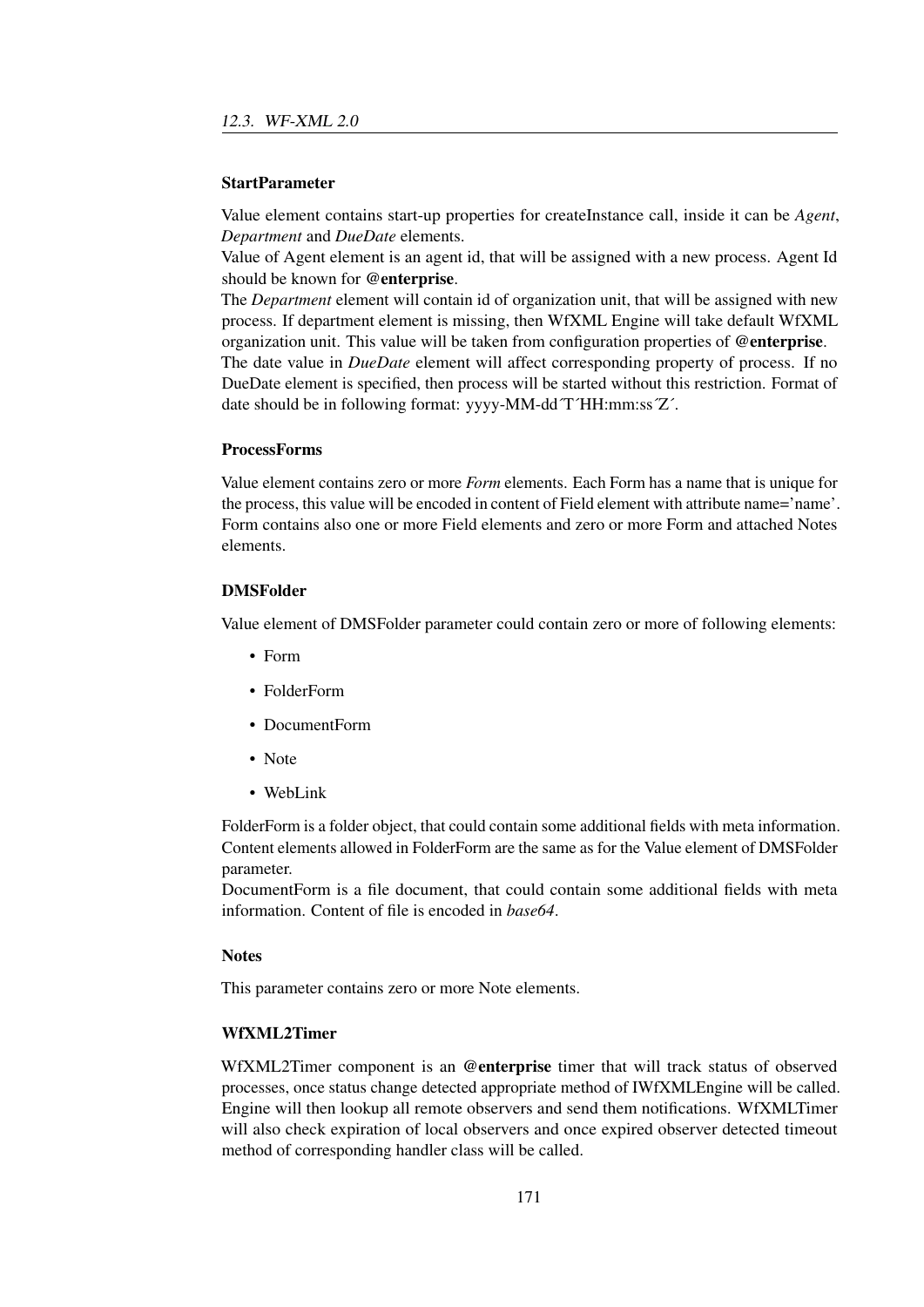

<span id="page-171-0"></span>Figure 12.5: **Overview of WfXML client classes.**

#### Partner communication

WfXML itself does not require explicit partnership between communicating parts, but in some situation there is need to define it. These are advantages of communication on partnership basis:

- Accept only authenticated incoming requests from trusted partners
- Support one-way communications (e.g. through firewall)
- Configurable communication settings
- Automatic and reliable initiation of remote processes through application configuration

# Wf-XML Client API

This layer provide easy to use API for communication with external part and dealing with Wf-XML/ASAP resource properties. This API will be used by @enterprise application classes and WfXMLEngine layer (see Fig. [12.5\)](#page-171-0).

#### Example

Lets take a look how these classes can be used on short example.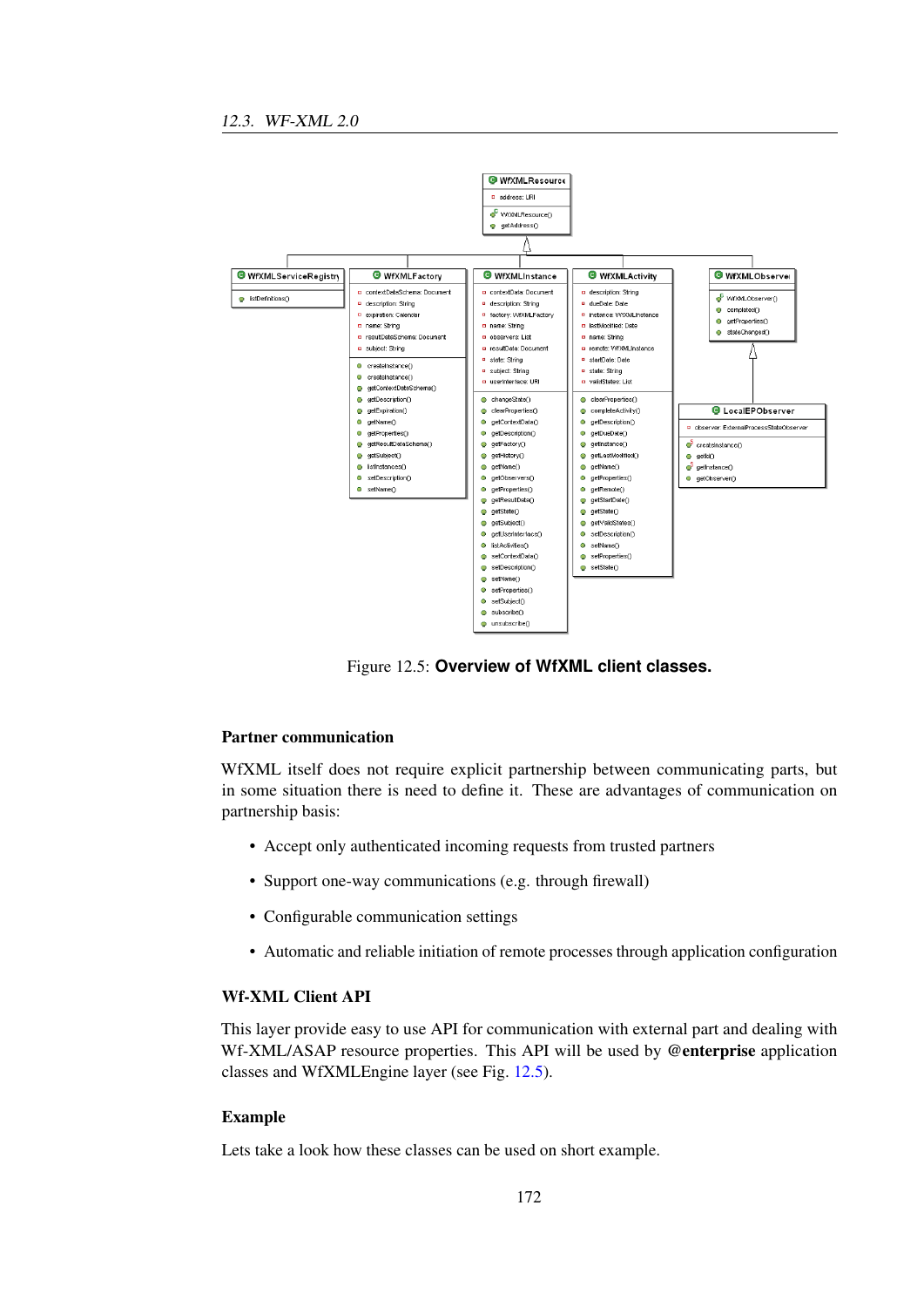```
WfXMLFactory factory;
WfXMLInstance instance;
WfXMLActivity activity;
factory = new WfXMLFactory(
   new URI("http://myserver.com/factory/jobproc")));
instance = factory.createInstance();
List activities = instance.listActivities();
activity = activities.get(0);activity.completeActivity();
instance.getProperties();
if(instance.getStatus().equals("open.running")) {
instance.setName("job process 1");
instance.setProperties();
}
instance.changeState("closed.abnormalCompleted.aborted");
```
First of all we get access to factory resource with WfXMLFactory, this can be done either:

- through use of service registry method listDefinitions,
- or simply by call to constructor of WfXMLFactory with exact URL to external factory resource.

After that we get access to instance resource. This can be done in following ways:

- By call to factory method listInstances if we want to get existing instance
- By call to factory method createInstance if we want to start new process
- By call to constructor of WfXMLInstance object with exact URL to existing instance resource, and reference to factory object

Once we got instance object we can list activities, get and set properties, and also change instance state.

Access to activity resource can be gained from:

- instance resource object, by calling listActivities method
- or by call to constructor of WfXMLActivity class, with exact URL to external activity resource.

Activity object can be used by clients to get/set properties and to complete activity.

Observer resource can be used if client wants to subscribe/unsubscribe itself for process instance state notifications. The following short example show us how this could be done: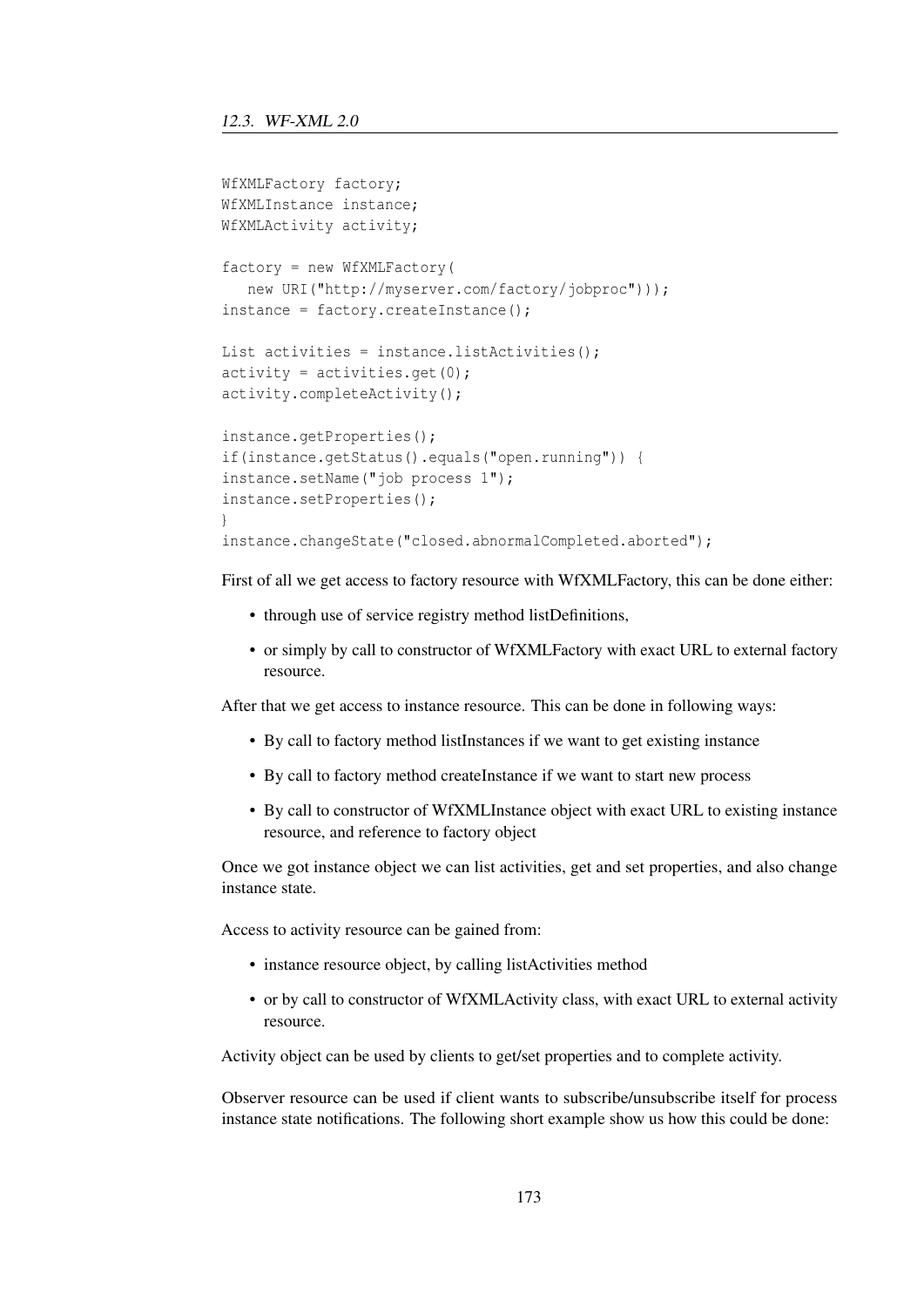```
LocalEPObserver observer = LocalEPObserver.createInstance(null,
MyObserver.class, null, null);
```

```
instance.subscribe(observer);
observer.getObserver().setProcess_url(
instance.getAddress().toString());
observer.getObserver().update();
```
LocalEPObserver is special kind of WfXMLObserver, that will use @enterprise ObserverService for accepting of incoming notifications. Alternatively client can specify any other observer resource by call to instance subscribe with URL parameter.

To unsubscribe itself from notifications, client should call instance method unsubscribe with reference to WfXMLObserver object that should be taken off subscription. Access to existing observer object can be gained from:

- instance observers property
- or simply by call to constructor of WfXMLObserver class with exact URL that points to observer resource.

Local observers should be first taken from database, and only after that they can be passed to call to unsubscribe method. Client should remember value of observer id property, if sooner unsubscribe is possible.

```
long observerId = observer.getId();
...
LocalEPObserver observer = LocalEPObserver.getInstance(observerId);
```
instance.unsubscribe(observer);

# 12.3.3 Administration

#### Installation

There are few steps required before Wf-XML interface of @enterprise can be used. First of all Axis2 Web-service container should be installed either as part of @enterprise, or as standalone web-app inside @enterprise web-server. Implementation classes are dependent from runtime context of @enterprise, and cannot be launched out of it.

Once Axis distribution is installed and verified, we can overwrite generic axis configuration file (server-config.wsdd) located in WEB-INF directory with prepared configuration from *com/groiss/wfxml/server/impl*.

#### **Configuration**

Wf-XML components relies on few configuration properties, that should be configured by administrator, before it can be used. The following properties can be set via the GUI under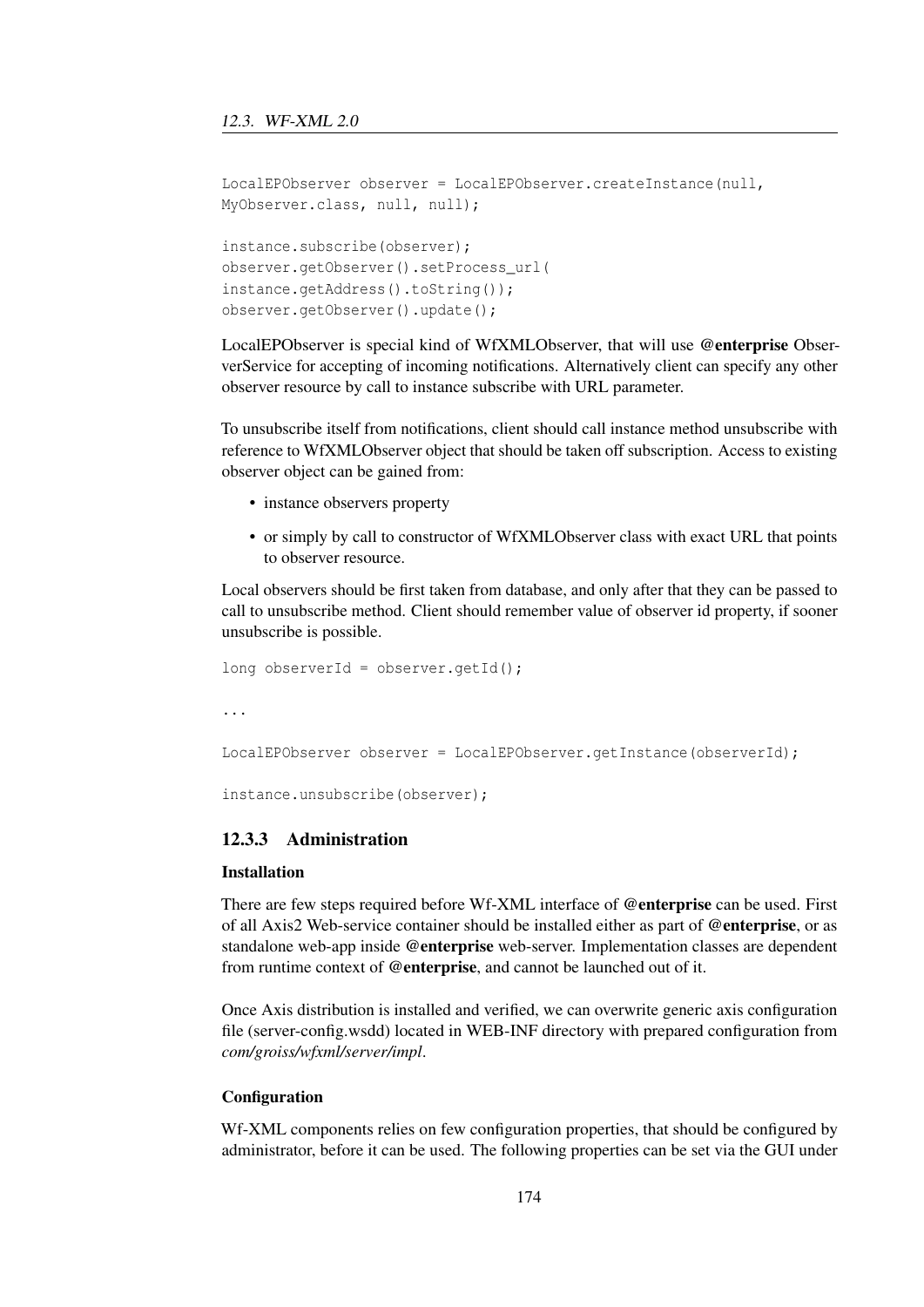

<span id="page-174-0"></span>Figure 12.6: **Active-active and active-passive Wf-XML communication.**

*Administration* → *Configuration* → *Communication*.

First of all we have to specify relative location of Web-service classes on @enterprise web-server:

```
wfxml2.serviceregistry.path=/services.axis2/WfXML2ServiceRegistryService
wfxml2.factory.path=/services.axis2/WfXML2FactoryService
wfxml2.instance.path=/services.axis2/WfXML2InstanceService
wfxml2.activity.path=/services.axis2/WfXML2ActivityService
wfxml2.observer.path=/services.axis2/WfXML2ObserverService
```
Also default organization unit and user id for default agent should be configured:

```
wfxml2.orgunit=gi
wfxml2.user=wfxml_user
```
An @enterprise server can be configured to run with three different operating modes:

- off: Wf-XML is turned off. The server does not send messages and it also does not accept incoming messages.
- active: An active server sends messages to other servers and accepts messages. This is the 'normal' operating mode, like it is used in the specification.
- passive: A passive server does not send messages itself, it only receives incoming messages. Active servers can request outgoing messages from passive servers, but a passive server never sends messages itself. The passive server stores outgoing message in a buffer and keeps them until the target server requests them. This might be useful for security reasons where you want to allow connections to be established just in one direction. Figure [12.6](#page-174-0) shows a diagram with active-active and active-passive server communication. The direction of the arrows always indicates the direction in which the connection is established. Responses are sent back through the same connections.

For proper work of WfXML Engine layer in @enterprise timer task should be registered  $under$  *Administration*  $\rightarrow$  *Admin-Tasks*  $\rightarrow$  *Server*  $\rightarrow$  *Timer* :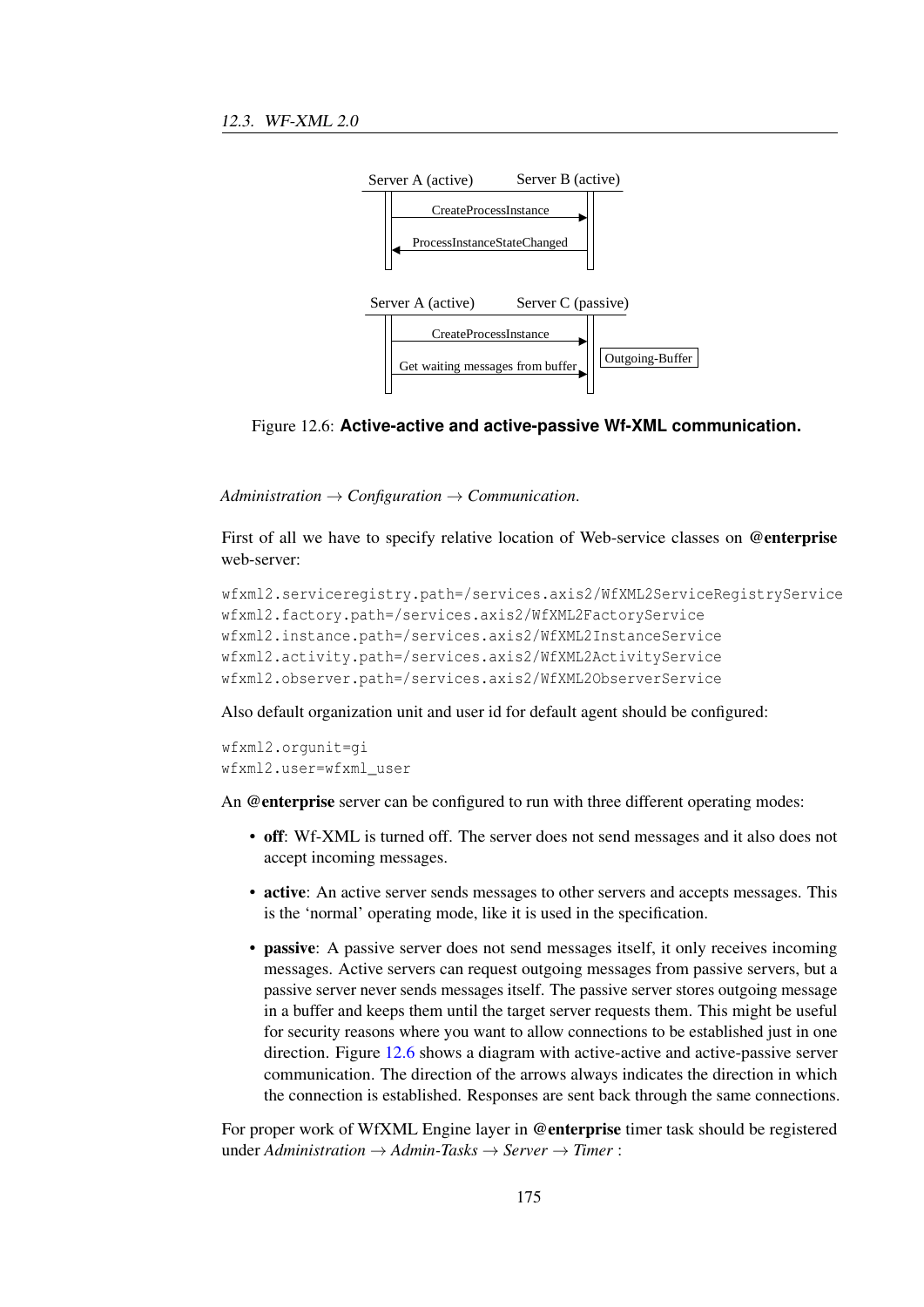- Timer class name: com.groiss.wfxml2.engine.timertask.WfXMLTimer
- Period: By default 60 seconds. Lower value will decrease status notification delays, higher will save system time resources.

The following additional settings must be applied to an @enterprise server in order to use Wf-XML:

You have to define communication partners in  $Admin\text{-}Tasks \rightarrow Communication \rightarrow WfXML$  $\rightarrow$  *Partner List.* You must set the following data for each Wf-XML partner server:

- Server: The ID of the server. In case of @enterprise servers, this must be the server id of the partner.
- Operating Mode: Operating mode of the partner server. If you set it to 'passive', the local server will try to request messages from this server, because it doesn't expect the partner server to send any messages. Mind: this works only, if the local server is active! Two passive servers cannot communicate with each other.
- Host Name: The host name of the partner server.
- Port: The port on which the partner server is listening for HTTP requests.
- Path: The context path

Here you can also get a quick overview of your local server with the *Local status* link. If you click on *Partner status*, your server sends a test message to the other server and displays information about the partner server. Mind that this works only if both servers are @enterprise servers.

# 12.3.4 Wf-XML Web client

For quick test of functional state of Wf-XML @enterprise, or any other Wf-XML implementations - administrator has possibility to use web client interface, that can be reached with following URL or find under *Administration* → *Admin-Tasks* → *Communication* → *WfXML* → *Web Client*.

On first page location of ServiceRegistry Service should be specified, and list of definitions managed by ServiceRegistry can be obtained (see Fig. [12.7\)](#page-176-0) by using following URL:

http://servername:port/wf/services.axis2/WfXML2ServiceRegistryService

It is also possible to restrict the definition list by adding an application id with parameter *?application\_id=<applid>*.

After successful connection to ServiceRegistry service user will be able to browse list of definitions managed there (see Fig. [12.8\)](#page-176-1).

After selection one of definitions, which are Factory resources following actions are possible:

• Show properties will display available properties of Factory resource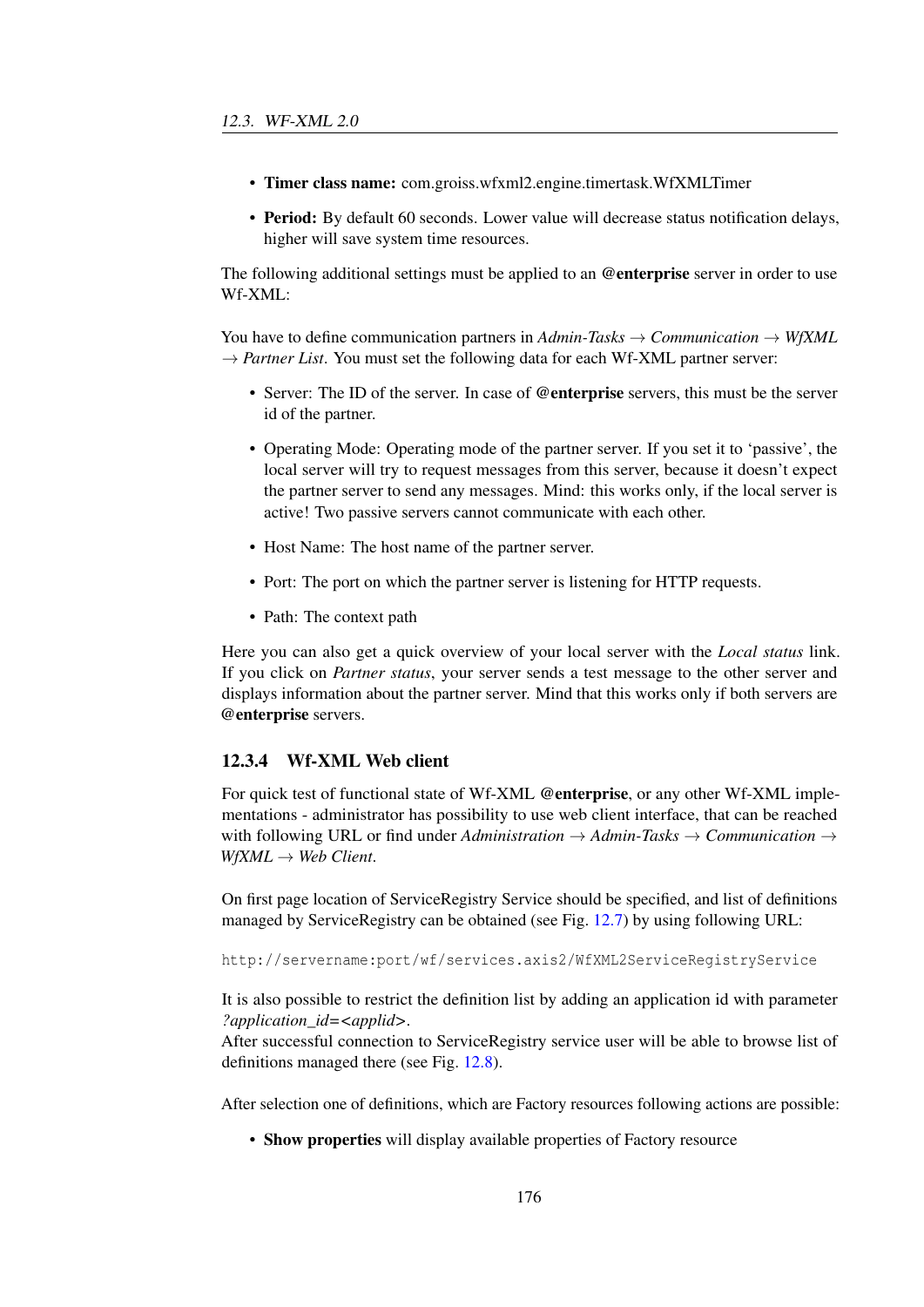| <b>Service Registry</b>                                                                    |                         |
|--------------------------------------------------------------------------------------------|-------------------------|
| <b>Connect to Service Registry</b>                                                         |                         |
| Service Registry URL: http://localhost:8000/wf/services.axis2/WfXML2ServiceRegistryService | <b>List definitions</b> |

<span id="page-176-0"></span>Figure 12.7: **Connect to service registry screen.**

| G 6 10 2                      |                        | 2000                                                                                                                              |
|-------------------------------|------------------------|-----------------------------------------------------------------------------------------------------------------------------------|
| Name                          | <b>Version Subject</b> | Instance URL                                                                                                                      |
| AdHoc                         |                        | http://recife:8000/wf/services.axis2/WfXML2FactoryService?factory version=1&factory id=AdHoc                                      |
| change req                    |                        | http://recife:8000/wf/services.axis2/WfXML2FactoryService?factory_version=1&<br>factory id=itsm change request                    |
| IM                            |                        | http://recife:8000/wf/services.axis2/WfXML2FactoryService?factory version=1&<br>factory id=itsm incident management               |
| incoming invoice processing 1 |                        | http://recife:8000/wf/services.axis2/WfXML2FactoryService?factory_version=1&<br>factory_id=demo_incoming_invoice_processing       |
| <b>Jobproc</b>                |                        | http://recife:8000/wf/services.axis2/WfXML2FactoryService?factory_version=7&factory_id=jobproc                                    |
| order                         |                        | http://recife:8000/wf/services.axis2/WfXML2FactoryService?factory_version=1&factory_id=demo_order                                 |
| <b>PM</b>                     |                        | http://recife:8000/wf/services.axis2/WfXML2FactoryService?factory version=1&<br>factory id=itsm problem management                |
| Problem Mamt.                 |                        | http://recife:8000/wf/services.axis2/WfXML2FactoryService?factory version=7&<br>factory id=demo problemproc                       |
| proc businesstrip             |                        | http://recife:8000/wf/services.axis2/WfXML2FactoryService?factory version=1&<br>desc_proc_businesstrip factory_id=hr_businesstrip |
| proc sickness                 | desc proc sickness     | http://recife:8000/wf/services.axis2/WfXML2FactoryService?factory version=1&factory id=hr sickness                                |
| proc vacation                 | desc proc vacation     | http://recife:8000/wf/services.axis2/WfXML2FactoryService?factory_version=1&factory_id=hr_vacation                                |
| proc worktime                 | desc proc timereport   | http://recife:8000/wf/services.axis2/WfXML2FactoryService?factory version=1&factory id=hr worktime                                |
| recruiting                    |                        | http://recife:8000/wf/services.axis2/WfXML2FactoryService?factory version=1&factory id=hr recruitung                              |
| <b>RM</b>                     |                        | http://recife:8000/wf/services.axis2/WfXML2FactoryService?factory_version=1&<br>factory id=itsm release management                |

Number of entries: 14(0) | 0 selected

<span id="page-176-1"></span>Figure 12.8: **List of definitions screen.**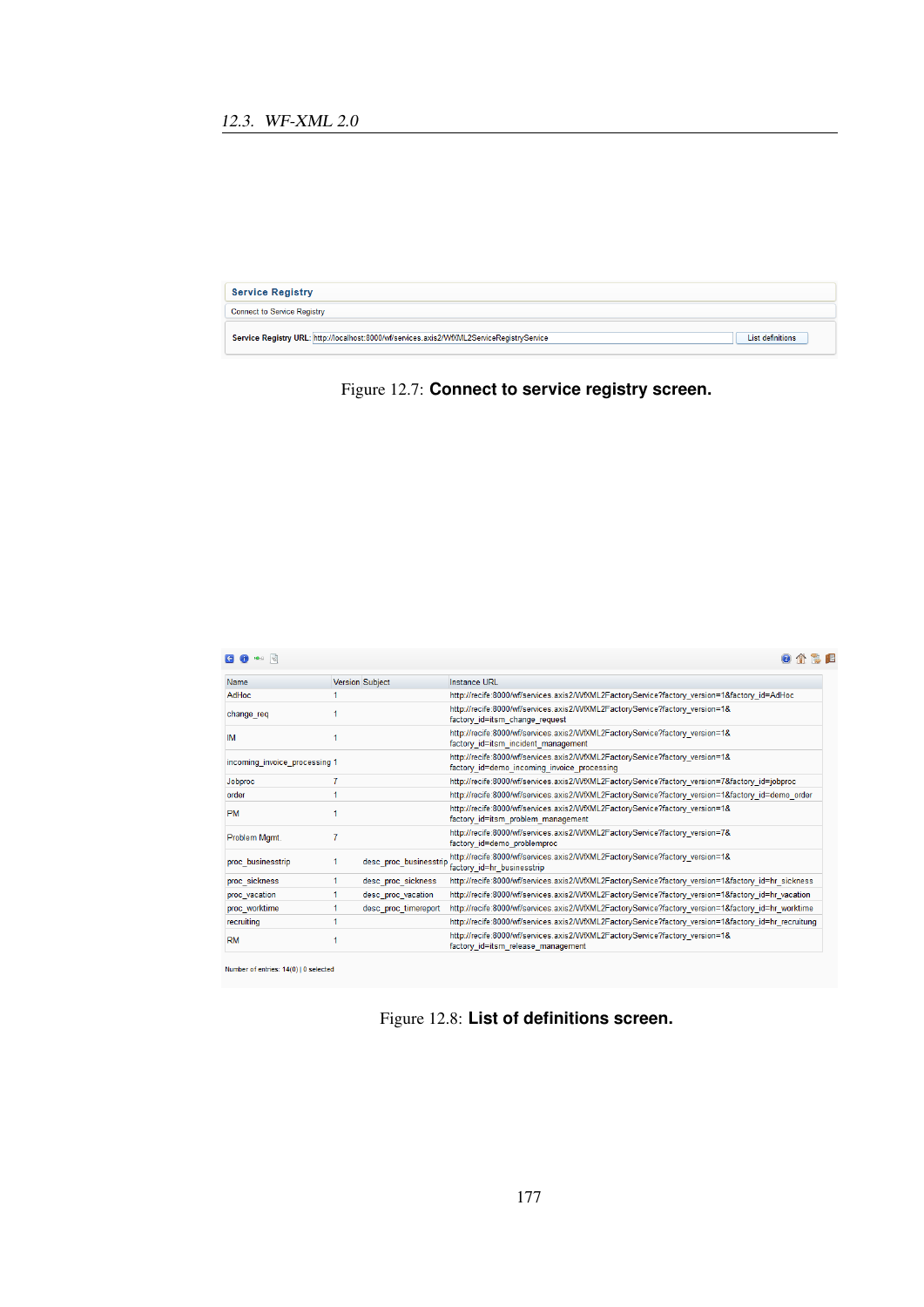| U                                                                                                                        | ▭<br>×<br>Factory - Mozilla Firefox |  |  |  |  |  |  |
|--------------------------------------------------------------------------------------------------------------------------|-------------------------------------|--|--|--|--|--|--|
| → localhost:8000/wf/servlet.method/com.groiss.wfxml2.client.web.Factory.createInstanceForm?&comingFrom=%2Fwf%2Fserv<br>6 |                                     |  |  |  |  |  |  |
| Factory                                                                                                                  |                                     |  |  |  |  |  |  |
|                                                                                                                          | Create instance of change_req       |  |  |  |  |  |  |
| <b>Name</b>                                                                                                              | mychangereq                         |  |  |  |  |  |  |
| <b>Subject</b>                                                                                                           | <b>Change Request</b>               |  |  |  |  |  |  |
|                                                                                                                          |                                     |  |  |  |  |  |  |
| <b>Description</b>                                                                                                       |                                     |  |  |  |  |  |  |
|                                                                                                                          |                                     |  |  |  |  |  |  |
|                                                                                                                          |                                     |  |  |  |  |  |  |
| <b>Start now</b>                                                                                                         | $\blacktriangledown$                |  |  |  |  |  |  |
| Context data schema                                                                                                      |                                     |  |  |  |  |  |  |
|                                                                                                                          |                                     |  |  |  |  |  |  |
|                                                                                                                          |                                     |  |  |  |  |  |  |
|                                                                                                                          |                                     |  |  |  |  |  |  |
|                                                                                                                          |                                     |  |  |  |  |  |  |
|                                                                                                                          |                                     |  |  |  |  |  |  |
|                                                                                                                          |                                     |  |  |  |  |  |  |
| <b>Context data</b>                                                                                                      |                                     |  |  |  |  |  |  |
|                                                                                                                          |                                     |  |  |  |  |  |  |
|                                                                                                                          |                                     |  |  |  |  |  |  |
|                                                                                                                          |                                     |  |  |  |  |  |  |
|                                                                                                                          |                                     |  |  |  |  |  |  |
|                                                                                                                          |                                     |  |  |  |  |  |  |
|                                                                                                                          |                                     |  |  |  |  |  |  |
|                                                                                                                          | Close<br>Create instance            |  |  |  |  |  |  |

<span id="page-177-0"></span>Figure 12.9: **Create instance screen.**

- List instances action will show the list of running processes that belong to the selected Factory resource
- Create instance action will provide form where initial process properties can be specified (see Fig. [12.9\)](#page-177-0). In this form name, subject, description fields can be specified. Additionally context data can be specified in XML format. Schema specified for factory is also displayed to make easy for client XML validation. After *Create* action successfully processed new screen with short information about created instance will be presented.

From this point we can operate on instance resource level. On this level we have following actions available for use:

• Show properties action will display form with available properties, observers and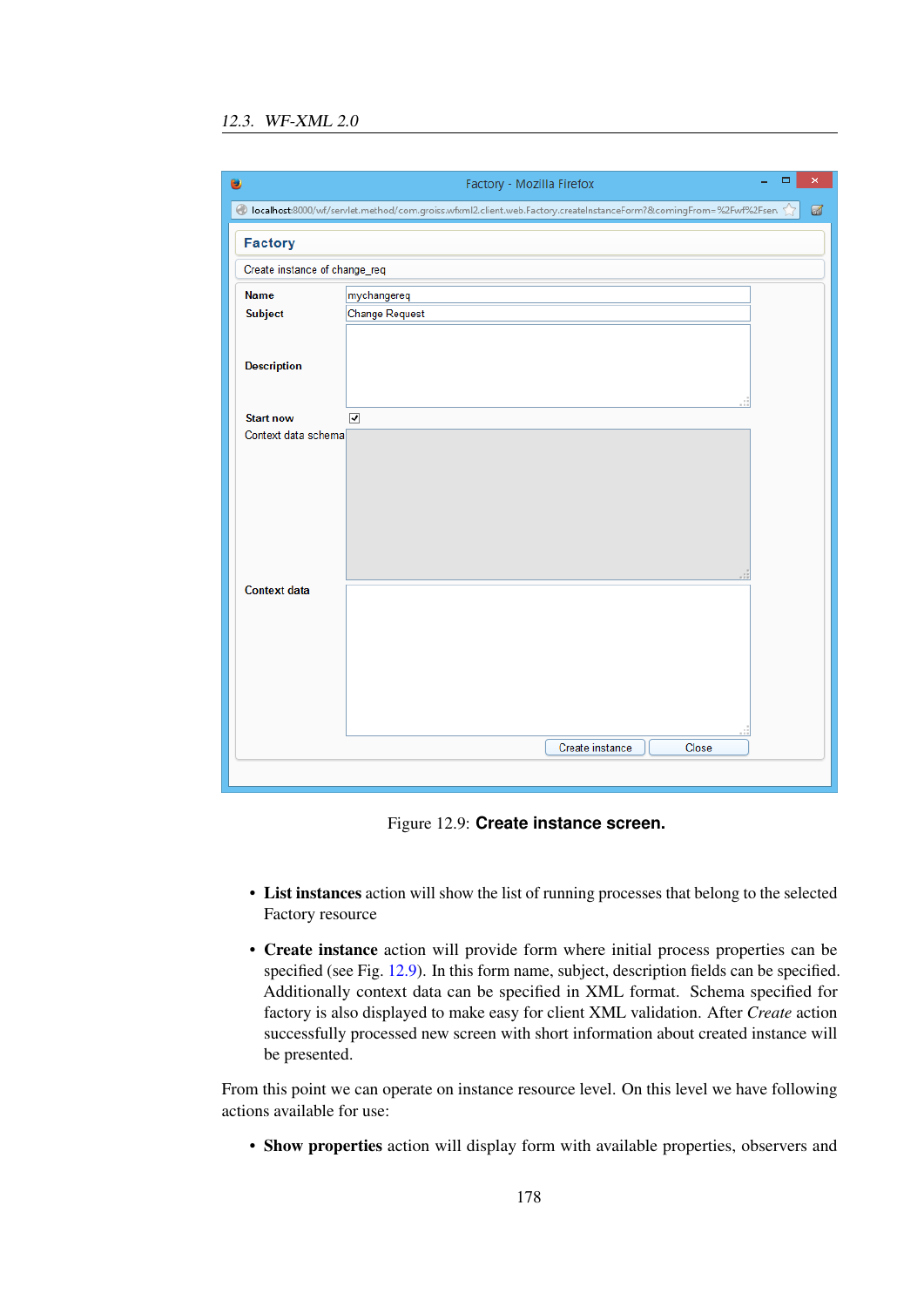| GOOGS                                |                       |                                                                                   | 0 ↑ ? B |
|--------------------------------------|-----------------------|-----------------------------------------------------------------------------------|---------|
| Name                                 | Subject               | Instance URL                                                                      |         |
| mychangereq                          | <b>Change Request</b> | http://recife:8000/wf/services.axis2/WfXML2InstanceService?instance_id=4294969280 |         |
| Number of entries: 1(0)   1 selected |                       |                                                                                   |         |

<span id="page-178-0"></span>

context/result data for selected instance. This form allows to perform modifications on some instance properties.

- List activities action allows to browse list of active activities for this process instance. From this point we can operate on activity resource level.
- Change state action will display a form where required state can be specified. After successful change of instance state the instance properties page will be displayed.
- Subscribe action will display a form observer URL can be specified. After successful observer subscription the page with instance properties will be displayed.

On the activity resource level we have following actions available for use (see Fig. [12.10\)](#page-178-0):

- Complete activity action will provide form where option path can be specified. After successful completion of activity user will be redirected back on instance level (instance properties screen).
- Show properties action will display form with available properties for selected activity, this form also can be used to perform modification of instance properties or context data.

# *12.4 LDAP*

The organizational data of @enterprise can be synchronized with directory services (LDAPservers). With the administrative interface, one can define a set of LDAP-servers for the purposes of either importing (part of) their directory data and incorporate it in the @enterprise organizational data or to export this organizational data into an LDAP server. In most cases, an installation wanting to synchronize with directory services will define exactly one LDAP server and employ a unidirectional synchronization. Technically it is possible to have a single LDAP server and to bidirectionally import from this server as well as export to this server. But on an administrative level it is strongly recommended to use either @enterprise as the source and the LDAP server as the target or vice versa, but not at the same time.

Please note that LDAPv3 must be supported by the LDAP-Servers.

# 12.4.1 Basic Aspects of the Synchronization Mechanism

The synchronization can be characterized by the following aspects: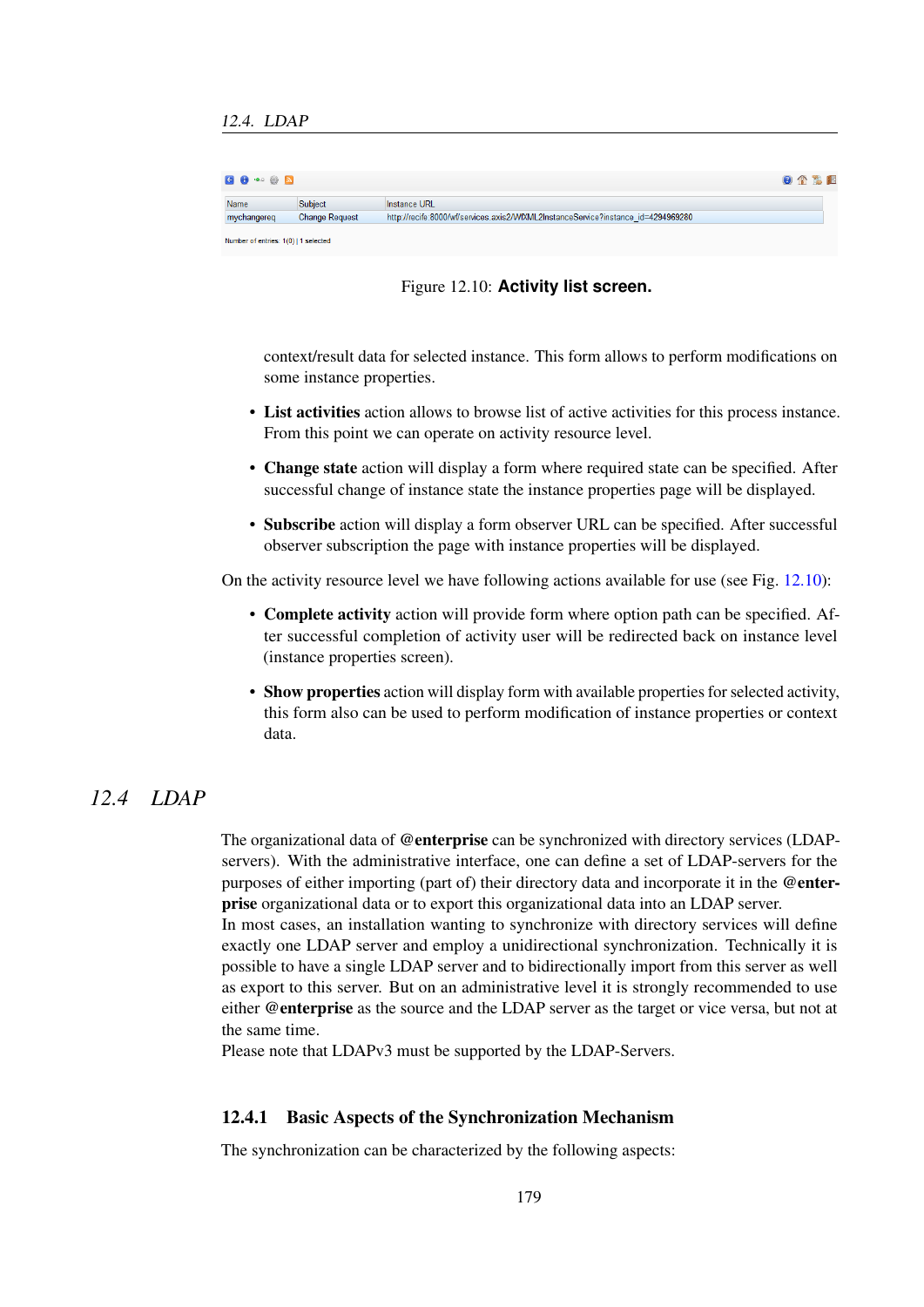- Directory Service: Comprises the technical aspects of the directory server. Needed are the hostname or IP-address, the port, the path in the directory tree to use as a searchroot, a filter which can be applied to the entires in this tree, and credentials in the form of a user name and a password.
- Direction: Each LDAP-Server can act as source of imported data or as destination of exported data.
- Timer Involvement: The synchronization can be carried out manually or executed by the *LDAPDirSyncTask* timer (the system takes care that at most one LDAP synchronization operation takes place at at one point of time).
- Scope: The following organizational entities of @enterprise are subject to LDAP synchronization:
	- Rights
	- Organizational Units
	- Organizational Hierarchies
	- Roles with associated permissions
	- Users with associated roles and permissions

While all of these entities can be synchronized by a default mechanism, most installations will probably restrict themselves to a subset, e.g. basic user data.

• Schema Mapping The default synchronization mechanism uses a fixed directory schema at this moment. But since each organization employs its specific schema to structure the information in the directory, the default mapping mechanisms can be replaced by a customer specific one in the form of a Java class.

## 12.4.2 Default Schema Mapping

Since we strive for a possibly complete mapping of all the @enterprise organizational data, we defined a specific LDAP schema. It can be found in the conf/schma.ldap file in the @enterprise installations. This schema comprises appropriate definitions for LDAP attributetypes and objectclasses and uses an officially registered enterprise number (see http://www.iana.org/assignments/enterprise-numbers).

The schema must be deployed onto the LDAP server using the proprietary means of the product. In OpenLDAP, the file must be included in the master schema file (which can usually be found in /etc/openldap/slapd.conf). For other products, your mileage will vary.

Since the schema is not trivial, it might be advisable to export some organizational data using the default mechanism and to browse the resulting LDAP directory to gain a better understanding of the following description.

Under the searchroot, there are the five subdivisions (People, Departments, DeptTree, Roles, Rights), each implemented as organizational unit:

• Rights: Each right is of objectClass entRight, it is identified (RDN) by the attribute entId which contains the @enterprise id of the right. For the other attributes, the mapping is as follows: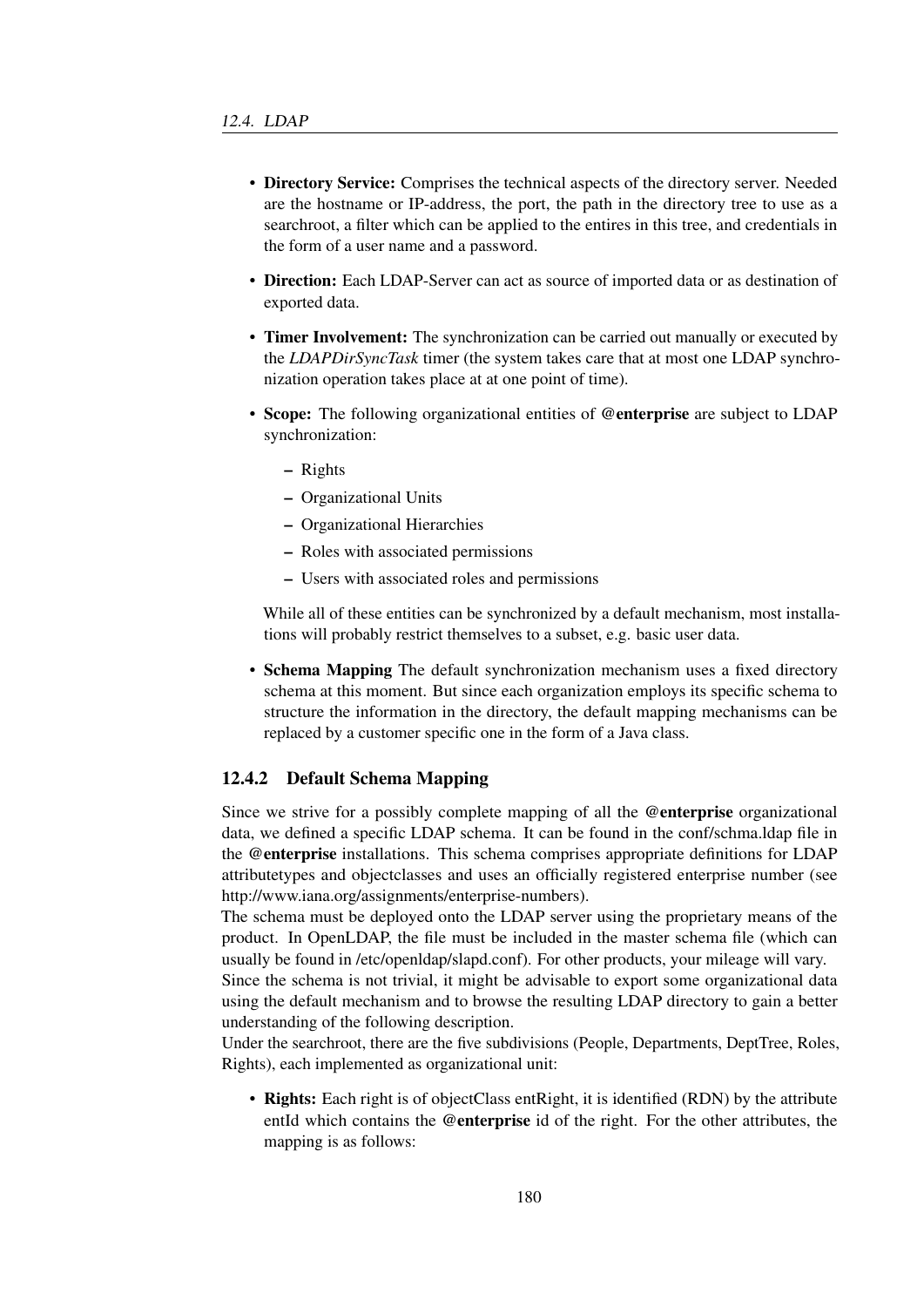- entName: name (mandatory)
- entApplication: application (id of application the right is associated with, mandatory)
- entOid: oid
- entXid: transactionid
- description: description
- entActive: active
- Departments: Each department is of objectClass entDepartment which is a subclass of class organizationalUnit. It is identified (RDN) by the attribute ou which contains the @enterprise id of the department. Other attibutes are:
	- entName: name
	- entOid: oid
	- entXid: transactionid
	- description: description
	- entActive: active
	- entOrderAttr: orderattr
	- mail: email
	- entOrgType: orgtype
	- entOrgClass: orgclass (id of the departments orgclass)
	- telephoneNumber: telnr
	- postalAddress: address
- Department Trees: Each department tree is of objectClass entDeptTree. It is identified (RDN) by the attribute entId which contains the @enterprise id of the depttree. Other attributes are:
	- entName: name (mandatory)
	- entOid: oid
	- entXid: transactionid
	- Under each department tree node, there is a flat collection of directory entries which represent the edges of the department tree (Java class DeptHierarchy). Each depthierarchy object is mapped to one LDAP entry of objectClass ent-DeptHierarchy. It is identified by attribute cn. The value of cn is the id of the subDepartment of the edge, optionally concatenated with the id of the superDepartment of the edge. In concatenated RDNs, we use the # as a component separator. The other attributes are:
		- \* entOid: oid
		- \* entXid: transactionid
		- \* entSubDept: subdepartment (full LDAP DN of the subdepartment, mandatory)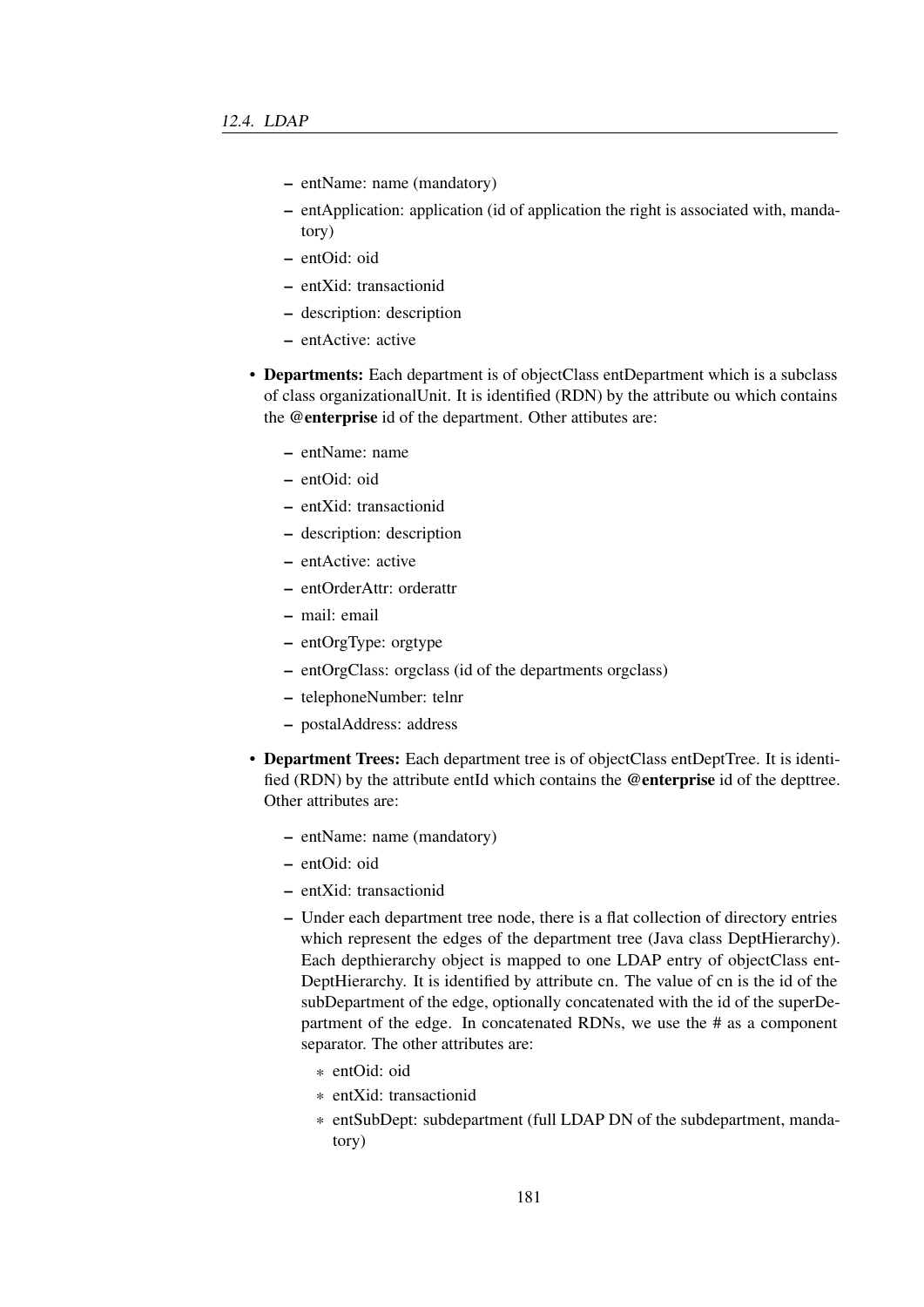\* entSuperDept: superdepartment (full LDAP DN of the superdepartment)

By using DNs as the value for the subdepartment and superdepartments entries, we enable quick navigation in the LDAP-directory.

- Roles: Each role is of objectClass entRole which is a subclass of organizationalRole. It is identified (RDN) by the attribute cn which contains the @enterprise id of the role. Other attributes are:
	- entName: name
	- $=$  entOid: oid
	- entXid: transactionid
	- description: description
	- entActive: active
	- entRoleType: type
	- entReferenceRole: reference role (full LDAP DN of the referred role)
	- entApplication: application (id of application the role is associated with)
	- Below each role node, there is an organizationalUnit with ou=ACLEntries which contains a flat collection of directory entries which represent the permissions given to the role (Java class ACLEntry). Each ACLEntry object is mapped to one LDAP entry of objectClass entACLEntry. It is identified by attribute cn. The value of cn is concatenation of the following fields: id of the right, id of the department, name of the object class, oid of the object. The other attributes are:
		- \* entOid: oid
		- \* entXid: transactionid
		- \* entRight: avwright (full LDAP DN of the right, mandatory)
		- \* entDept: dept (full LDAP DN of the department)
		- \* entTargetClass: target\_class
		- \* entTarget: oid of the object to which this permission applies
		- \* entOrgScope: orgscope (mandatory)
		- \* entObjScope: objscope (mandatory)
		- \* entPositive: positive (mandatory)
- People: Each user object is of objectClass entPerson which is a subclass of inetOrganizationalPerson. It is identified (RDN) by the attribute uid which contains the @enterprise id of the user object. Other attributes are:
	- title: title
	- givenName: firstName
	- sn: surname
	- description: description
	- mail: email
	- telephoneNumber: telnr
	- userPassword: password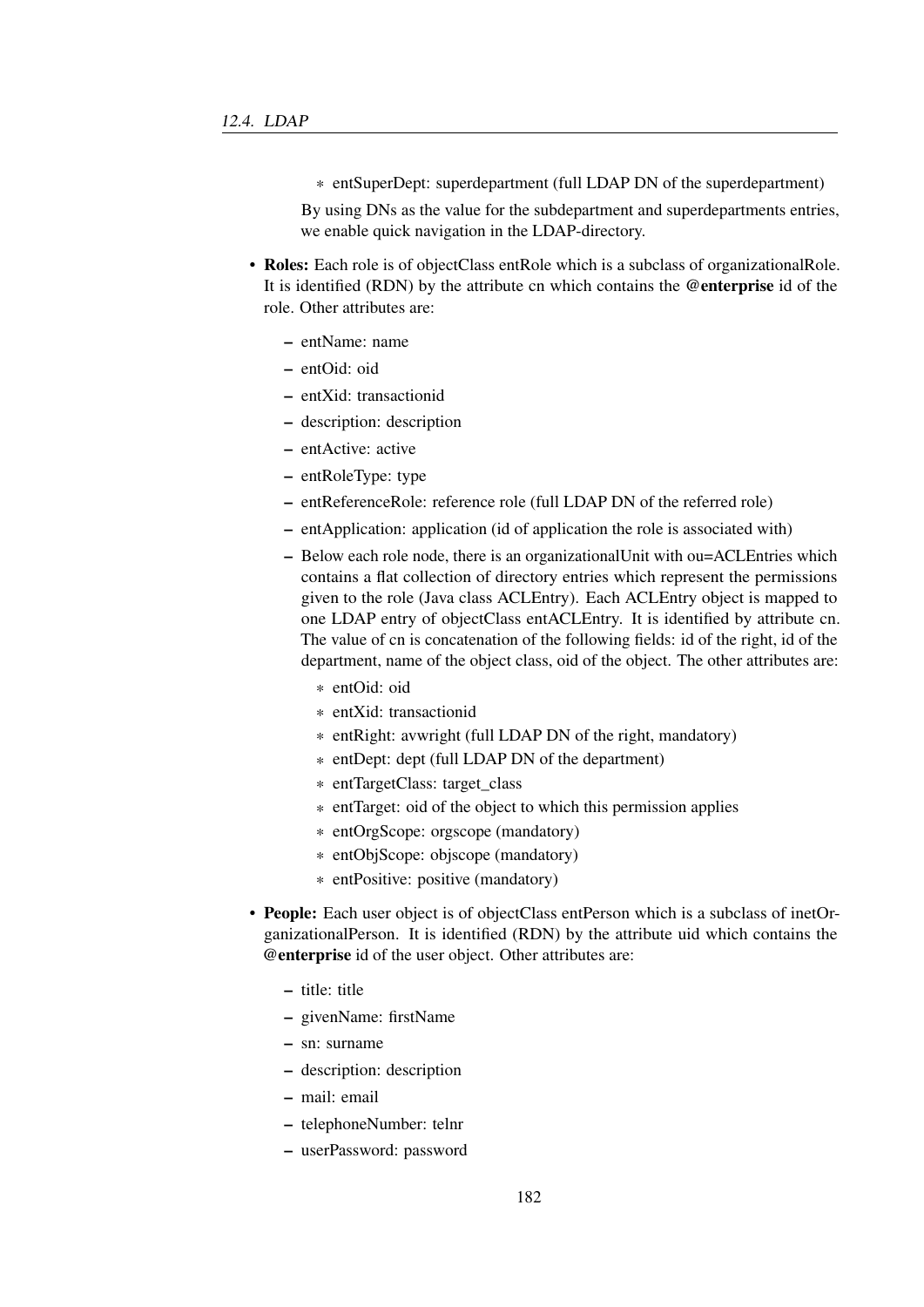- entOid: oid
- entXid: transactionid
- entServer: server (id of the users server)
- entActive: active
- entOrderAttr: orderattr
- entLocale: locale
- entPWneverExpires: pwdneverexpires
- entPWmustChange: changepwdnext
- entPWunchangeable: cantchangepwd
- Below each user node, there is organizationalUnit with ou=ACLEntries exactly like in the case of Roles.
- Under each user node, there is als an organizationalUnit with ou=UserRoles which contains a flat collection of directory entries which represent the roles given to the user( Java class UserRole). Each UserRole object is mapped to one LDAP entry of objectClass entUserRole. It is identified by attribute cn.The value of cn is a concatenation of the id of the role, optionally followed by the id of the department. The other attributes are:
	- \* entOid: oid
	- \* entXid: transactionid
	- \* entActive: active
	- \* entDept: department (full LDAP DN of the department)
	- \* entRole: role (full LDAP DN of the role, mandatory)

#### Exporting to LDAP

Exporting an @enterprise object to the LDAP directory is done like this:

- 1. Lookup the LDAP entry by its RDN
- 2. If not found, search it via the entOid Attribute
- 3. if still not found, create the LDAP entry and export all its subobjects
- 4. else if the RDN changed (attributes which form the RDN in @enterprise were updated), delete the entire LDAP-subtree below the entry and export the object
- 5. else if RDN unchanged but Xid changed, then update the LDAP entry

#### Importing from LDAP

The import algorithm for one LDAP entry can be sketched as follows:

- 1. If the entry has an entOid attribute, then search in the database based on this oid
- 2. If not found, search by its RDN
- 3. If still not found, create a new database object with the attributes of the LDAP entry
- 4. else check if an update is needed (Xid changed), and update the SQL object as needed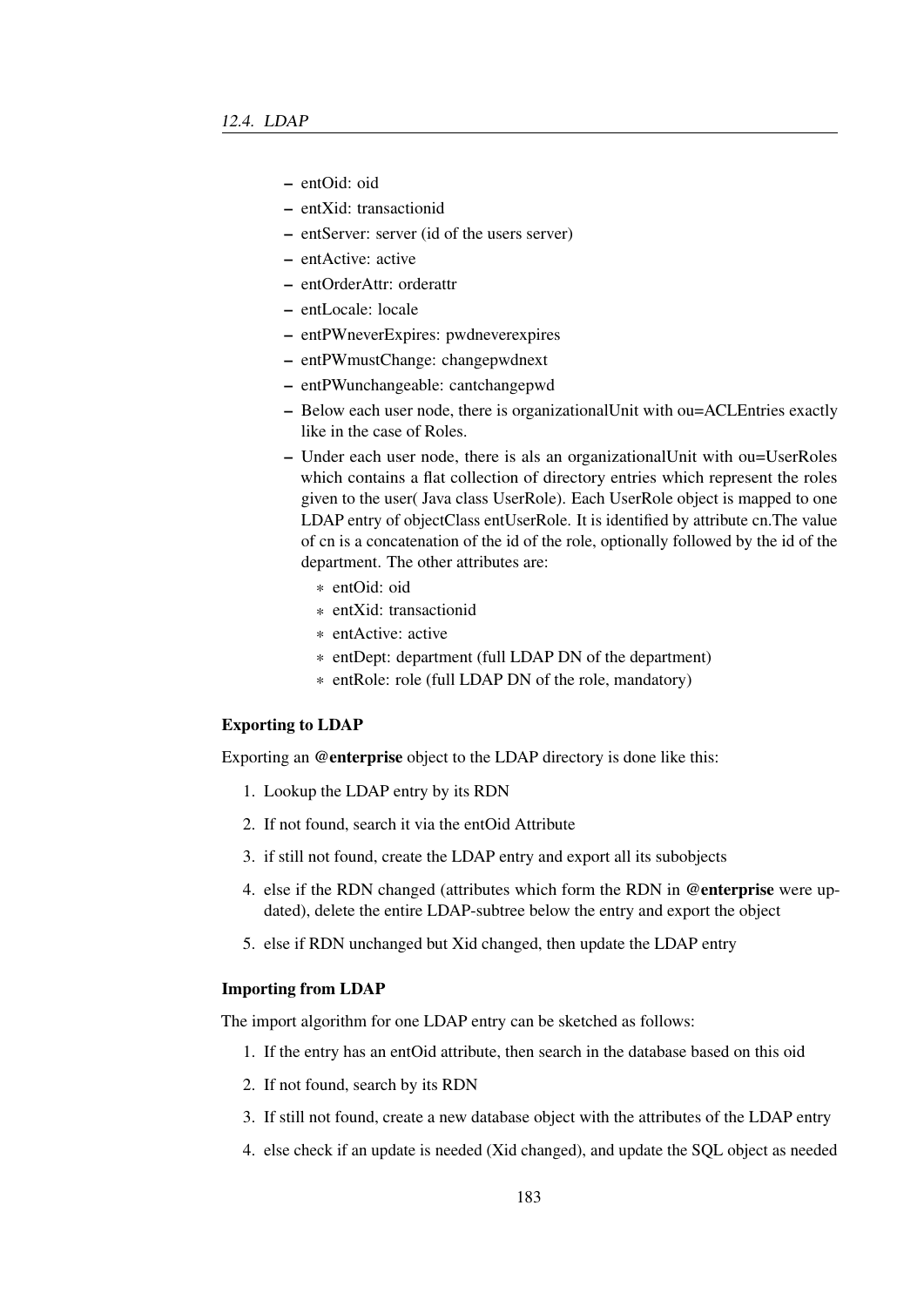#### 12.4.3 Customizing the Synchronization

The default schema is clearly much more complicated than needed in typical installations which usually just want to import user data from the directory service.

As already mentioned, one installation can use its own schema mapping semantics by providing a Java Class which implements com.groiss.ldap.DirectorySyncer. The interface consists of just one method synchronize() which receives two parameters. The first one is the com.groiss.ldap.DirectoryServer entry as entered in the administrative interface. It can be used to parametrize the synchronization process or can be ignored altogether. The second parameter of snynchronize() is a  $DirContext$  (found in the javax.naming.directory package). The DirContext represents an established connection to the LDAP-server and serves as a main entry point for all following operations in the LDAP server (using the the LDAP-Provider of JNDI).

The following class realizes a simple mapping and can be used as a starting point for ones one implementations:

#### File **com/groiss/demo/SimpleDirectorySyncher.java**

```
package com.groiss.demo;
```

```
import java.lang.reflect.Field;
import javax.naming.Binding;
import javax.naming.NamingEnumeration;
import javax.naming.directory.Attribute;
import javax.naming.directory.Attributes;
import javax.naming.directory.DirContext;
import com.groiss.ldap.DirectoryServer;
import com.groiss.ldap.DirectorySyncer;
import com.groiss.ldap.LDAPUtils;
import com.groiss.org.OrgData;
import com.groiss.org.User;
import com.groiss.store.StoreUtil;
import com.groiss.wf.ServiceLocator;
public class SimpleDirectorySyncer implements DirectorySyncer {
   private static final String LDAPKEYATTNAME = "uid";
   @Override
   public void synchronize(DirectoryServer ds, DirContext baseContext)
    throws Exception {
      NamingEnumeration<Binding> ne = baseContext.listBindings("");
      while (ne.hasMore()) {
         Binding b = ne.next();
         String rdn = b.getName();
         DirContext objectCtx = (DirContext) b.getObject();
         syncObject(rdn,ds,baseContext,objectCtx);
      }
   }
   private void syncObject(String rdn, DirectoryServer ds,
      DirContext baseContext,DirContext objectCtx) throws Exception {
```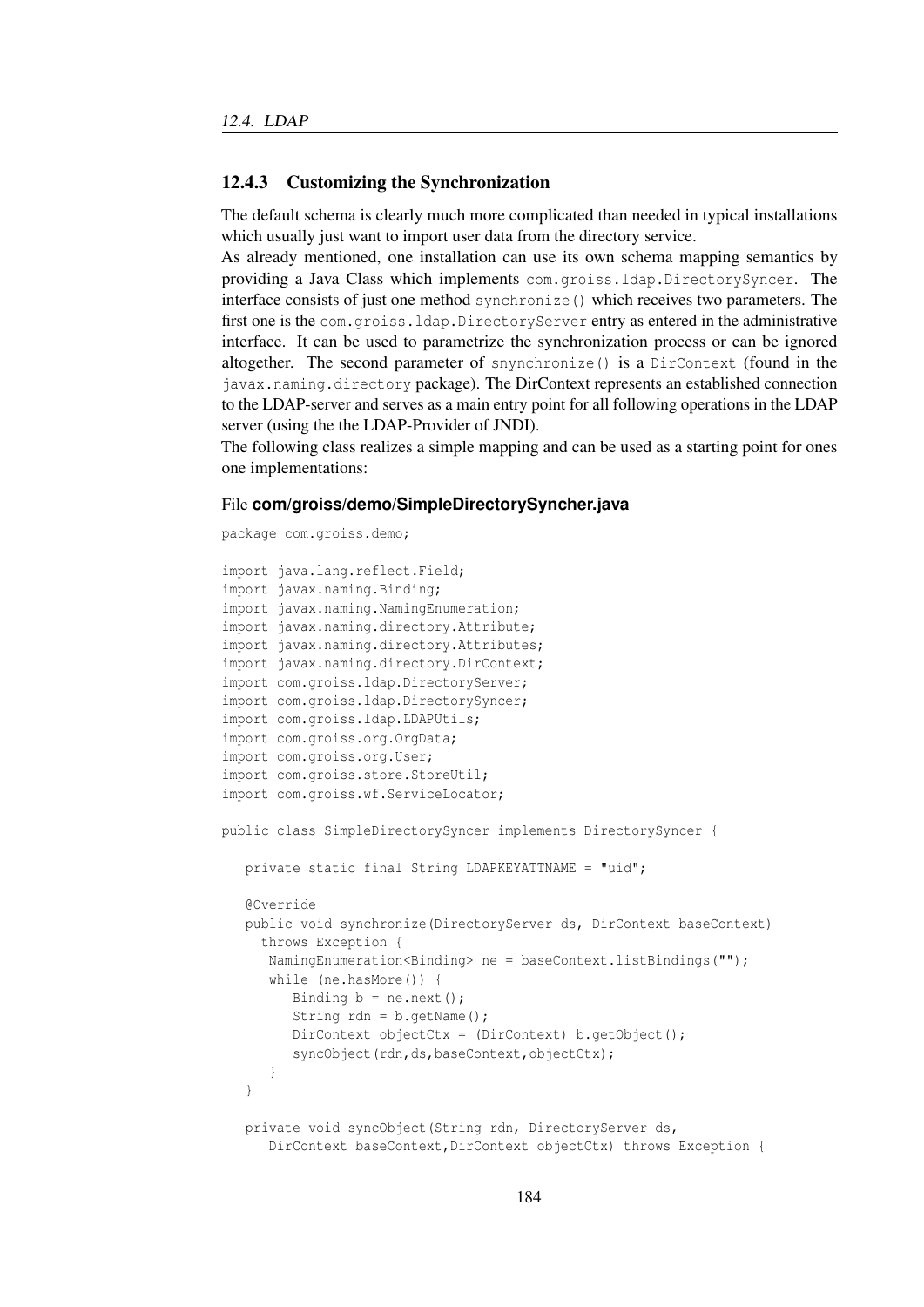}

```
Attributes attribs = objectCtx.getAttributes("");
   Object ldapKey = attribs.get(LDAPKEYATTNAME).get();
   OrgData od = ServiceLocator.getOrgData();
   User u = od.getById(User.class,(String)ldapKey);
   if (u !=null) { // object exists
      //logger.info("SimpleDirectorySyncer: "+ldapKey+"already present");
      // do nothing
      // od.update(u);
   } else { // create user object
      //logger.info("SimpleDirectorySyncer: Creating User "+ldapKey);
      u = od.createUser();
      setFields(u,attribs);
      u.setActive(true);
      od.insert(u);
   }
}
private static String[][] attMap = {
   {"sn","surname"},
   {"givenName","firstName"},
   {"uid","id"},
   {"title","title"},
   {"description","description"},
   {"mail","email"},
   {"telephoneNumber","telNr"}
};
private void setFields(User u, Attributes attribs) throws Exception {
   for (int i = 0; i< attMap.length; i++) {
      Attribute att=attribs.get(attMap[i][0]);
      if (att==null) {
         continue;
      }
      Object attVal = att.get();
      if (attVal == null) {
         continue;
      }
      Field ff = StoreUtil.getField(u,attMap[i][1]);//logger.info("******"+attMap[i][0]+" "+attMap[i][1]+" "+attVal);
      LDAPUtils.setField(ff,u,attVal);
  }
}
```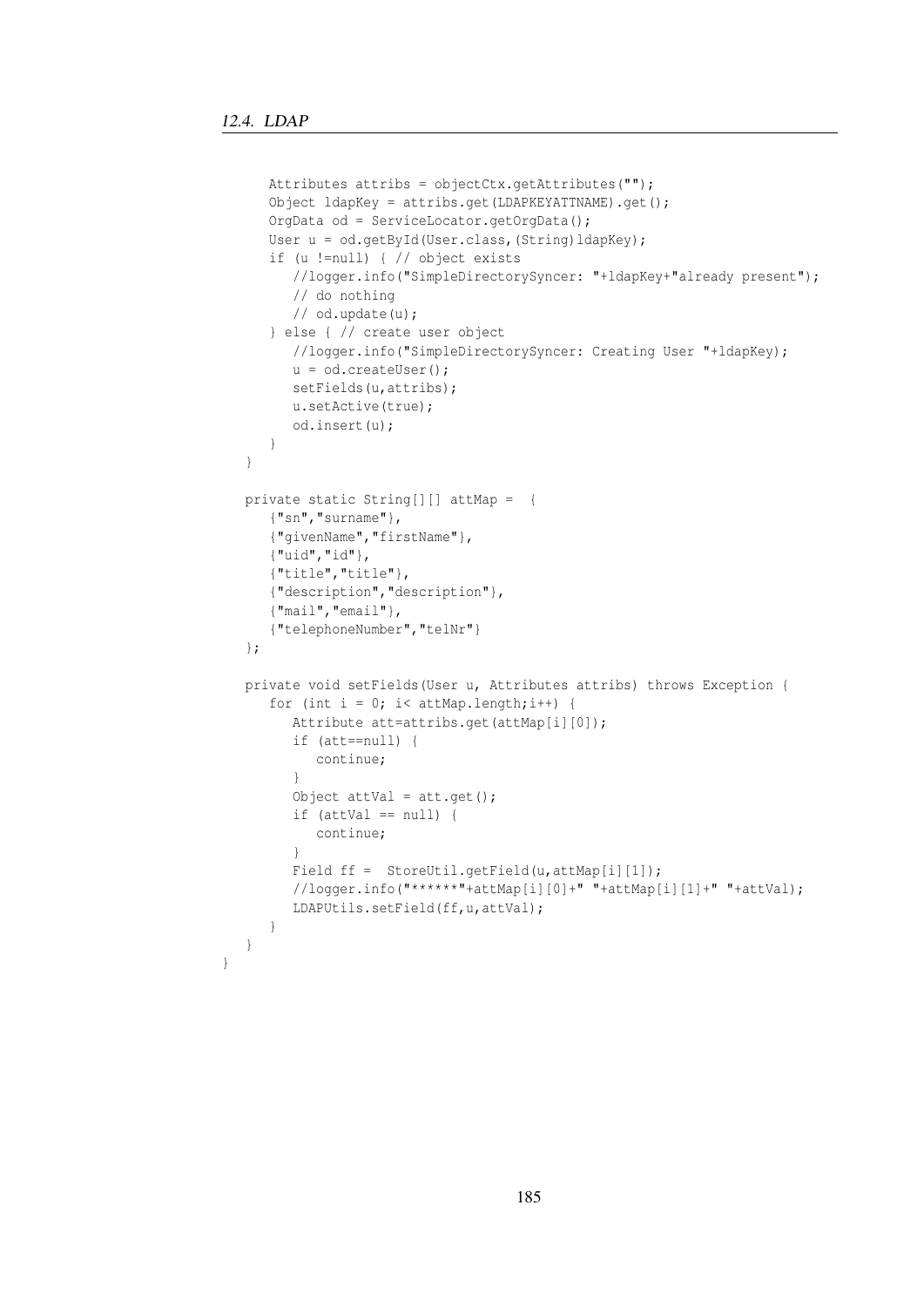## *13 Web services*

@enterprise application classes can use external web services, and provide own web service interfaces for external use. Administration console provides easy management of own web services, and allows generation of client classes for external web service from corresponding WSDL.

@enterprise provides support for web service oriented development in a broad variety of use cases.

## *13.1 Components*

#### 13.1.1 WS-Framework

**@enterprise** uses the Apache Axis2 Web service engine [\[7\]](#page-257-0)  $(v.1.5)$ . It also ships with support for several WS-standards like WS-Security, WS-Policy, WS-Trust etc. Axis2 provides code generation capabilities to generate client and service stubs and implementations from or into WSDL-files. (see: [\[8\]](#page-257-1)).

#### 13.1.2 EP-Context

This component provides an invocation context for local service implementations, in way similar as the Dispatcher class for servlet methods.

The component is implemented as an Axis2 module. The module defines handlers for InFlow, OutFlow, InFaultFlow, and OutFaultFlow. If a service wants to use this functionality, it must engage this module in the *services.xml* file:

```
<service>
...
<module ref="epcontext" />
...
</service>
```
When a service specifies the use of this module, a transaction handling mechanism takes place (cf. Dispatcher):

- If the web service throws no exception, a commit is performed automatically.
- If the web service signals an error by throwing an exception, a rollback is performed.

If a different behavior is desired, then the web service implementation must take care of it.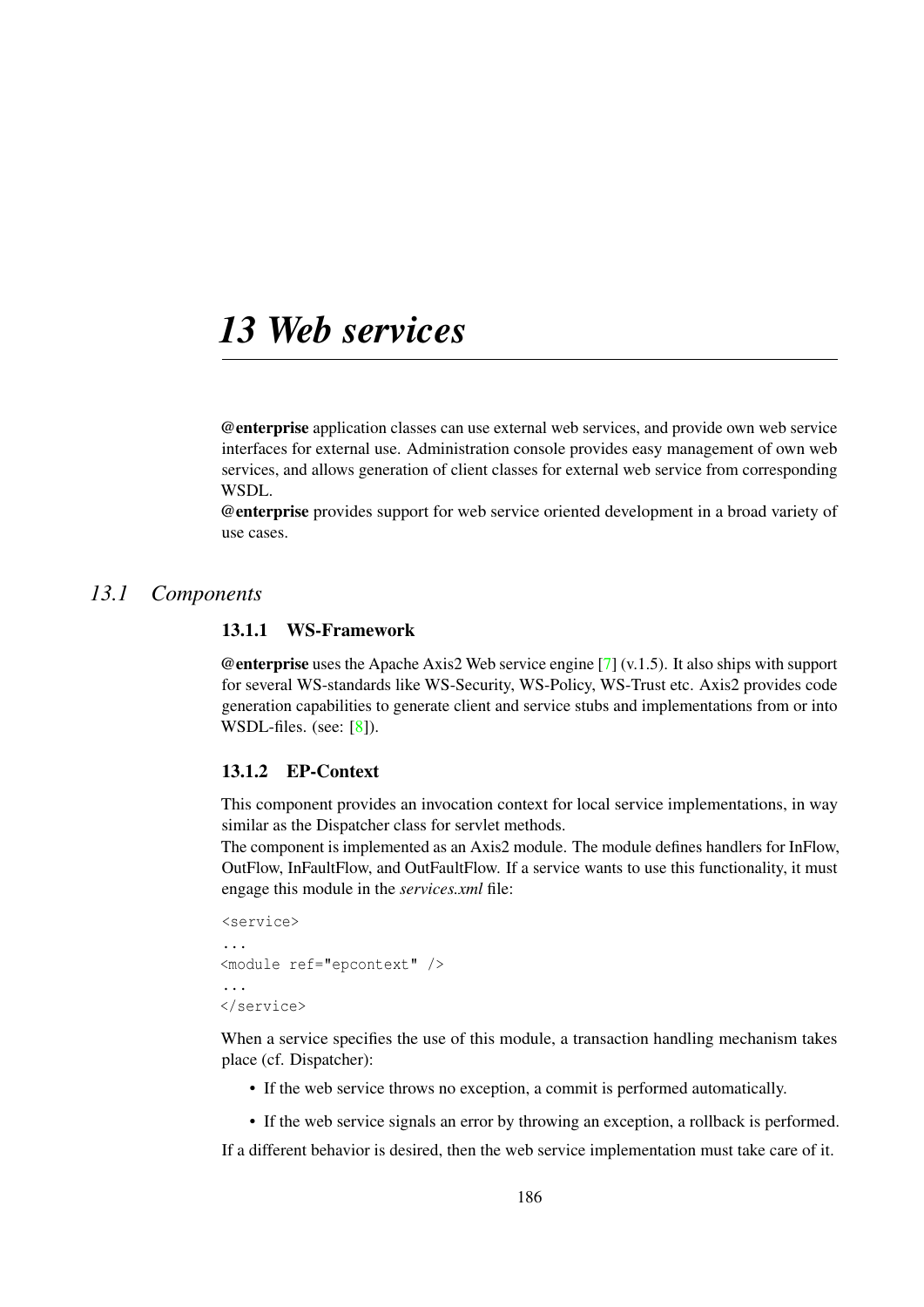#### 13.1.3 Partner Links

Partner links provide a mechanism to obtain location transparency for the addressing of remote service links.

A partner link maps a logical id of a remote web service to a specific physical transport address. Changes in the address do not require any changes in the clients, because they reference just the partner IDs. The mapping of partner IDs to addresses can be accomplished via the administrative GUI of @enterprise.

## *13.2 Providing web services*

To provide a web service via @enterprise, the Axis2 standard ways of creating webservices should be used.

Code-first write your service-implementation first and generate the WSDL

Contract-first write your WSDL to specify the service, generate the service skeletons and add your business logic

We recommend you to use the "contract-first" approach, because of better interoperability to other systems.

#### 13.2.1 Contract-first with Axis2

- 1. Specify the WSDL
- 2. Generate your service skeletons with the Axis2 CLI or Ant-Task [\[9\]](#page-257-2)
- 3. Compile the generated sources
- 4. Package the generated sources
- 5. Add the new library to your application classpath
- 6. Subclass the service-skeleton and implement your business logic
- 7. Modify the services.xml to change the implementation class. This step is required, because it's not recommended to modify the generated source files.
- 8. Package your services.xml and your WSDL as an Web service archive (.aar)
- 9. Upload the archive to the server
- 10. Deploy the service

An example contract-first-service can be found in the @enterprise demos at *demos/webservices*. Instructions on how to run the demo can be found in the readme.txt file.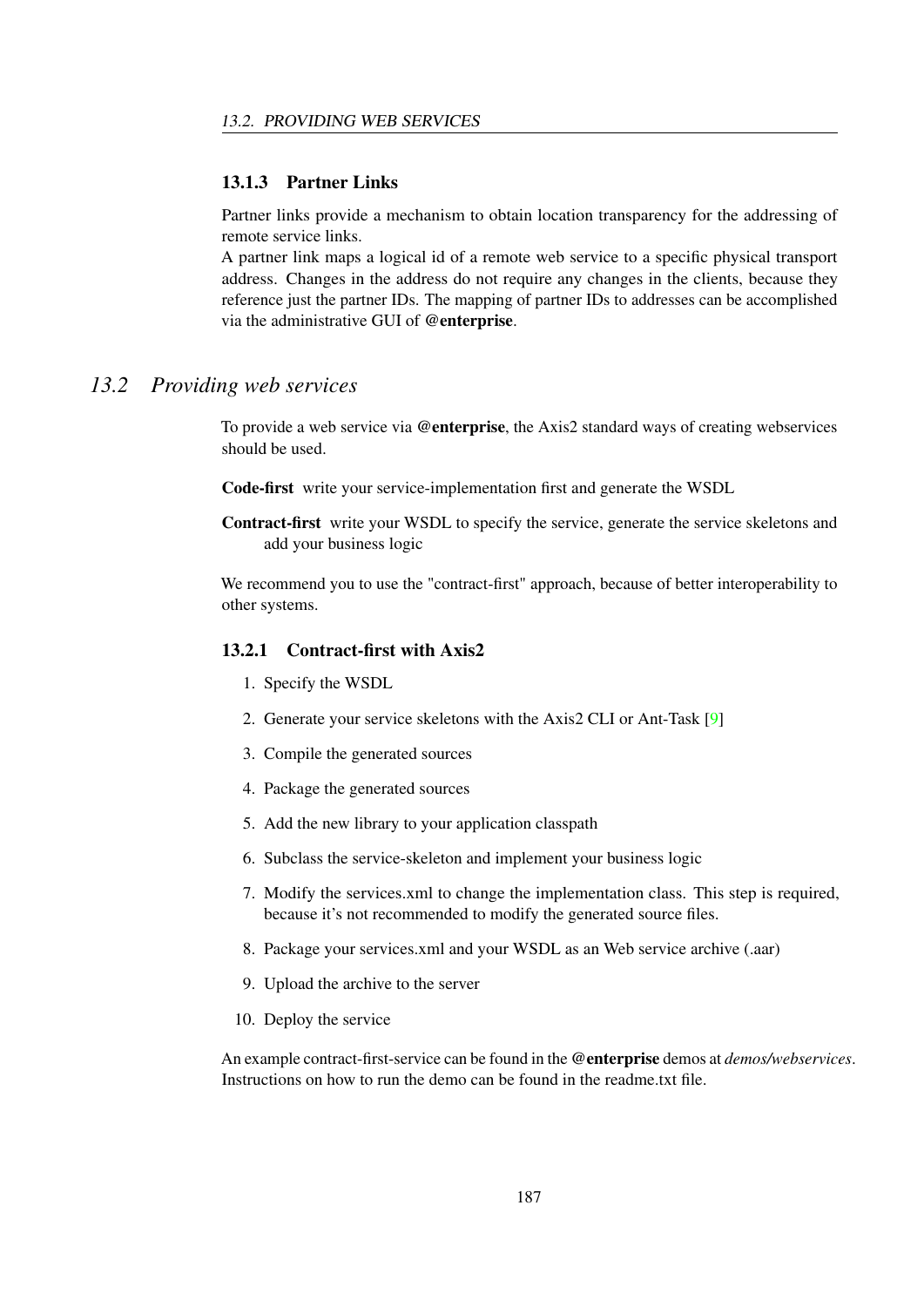## *13.3 Web service security*

Several standards like WS-Security, WS-Trust, WS-Policy, WS-Secure Conversation can be used to get the desired level of security for local services. The WS-Framework component provides an implementation of those standards.

A policy following the WS-Policy standard should be used to describe any type of service requirements (policies). One particular type of such requirements are security aspects. They are specified via a policy descriptor which is usually embedded inside a WSDL or a service deployment descriptor.

Local Web services deployed on an @enterprise server can use one of the following predefined security profiles:

UserNameToken provides authentication for a single-call scenario

SAMLToken provides authentication for a repeated-call scenario

Both profiles enable to inject the user principal information into the EP-context and to access the UserPrincical via the ThreadContext from within the web service implementation classes where fine grained access control can be provided via the well known @enterprise rights system.

Please note that sending the credentials like username and password in plain text over HTTP is not secure. It is strongly recommended to use HTTPS as encrypted transport mechanism.

## 13.3.1 WS-security with UserNameToken

This is a basic form of security scenario; it can be used to the access to a provided web service. Is specifies, that a username and a password must be sent inside the SOAP header together with the request as proper credentials to use the service. On the server side the authentication will be performed on the basis of the provided credentials against the @enterprise user base. A positive authentication will result in the call of the service method; a negative result will deny the access and send an appropriate error back to the client.

#### 13.3.2 WS-security with SAMLToken

This security scenario provides some kind of session context for repeated communication between the client and the service (cf. fig. [13.1\)](#page-188-0).

Instead of providing the username/password credentials directly to the service, calls to the actual services in this scenario are preceded by an explicit authentication step.

In this "login" phase, @enterprise issues a special access token in the form of a SAMLToken. Proper credentials like username and password must be provided in order to get such a token. When the client possesses such a token, it can issue multiple calls of services without any need to repeated re-authentication. A SAMLToken can either expire or be explicitly invalidated/canceled by the client ("logout").

## *13.4 Demos*

Examples for the various scenarios can be found in the demo package *demos.zip*.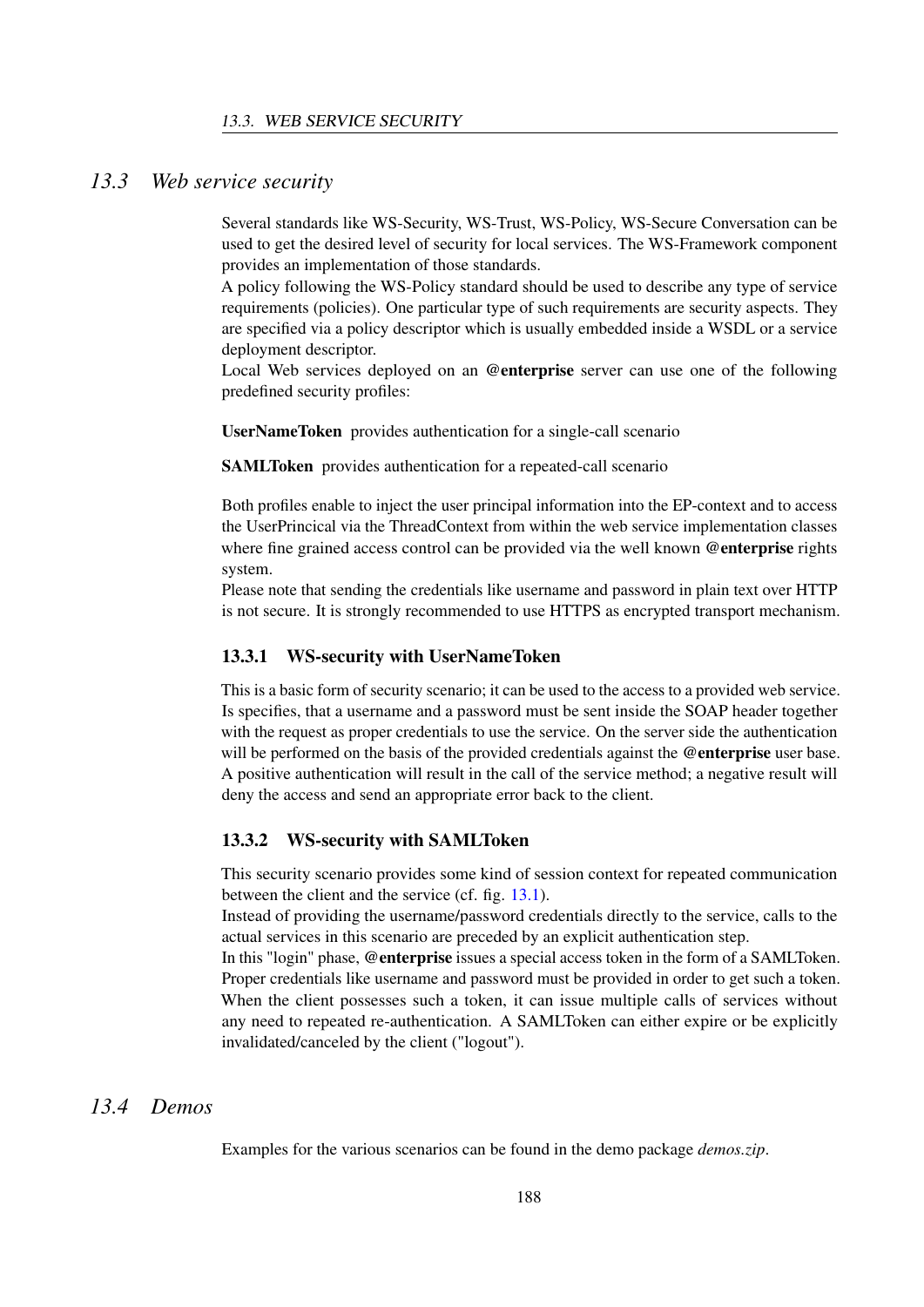

<span id="page-188-0"></span>Figure 13.1: SAMLToken: Communication between server and client

After extraction of the archive, the *classes/com/groiss/demo/ws/security* directory contains two examples for web services with authentication:

- WorklistService\_UT calls the username/password authentication.
- WorklistService\_SAML implements a communication using a SAMLToken.

To run the examples do the following:

- Upload the two WorklistService\*.aar files using the Local services wizard
- set up your server to use SSL
- browse to servlet.method/com.groiss.demo.ws.Client.showPage
- fill the required fields and perform the call, e.g. SAML-Token:
	- Client: SAML-token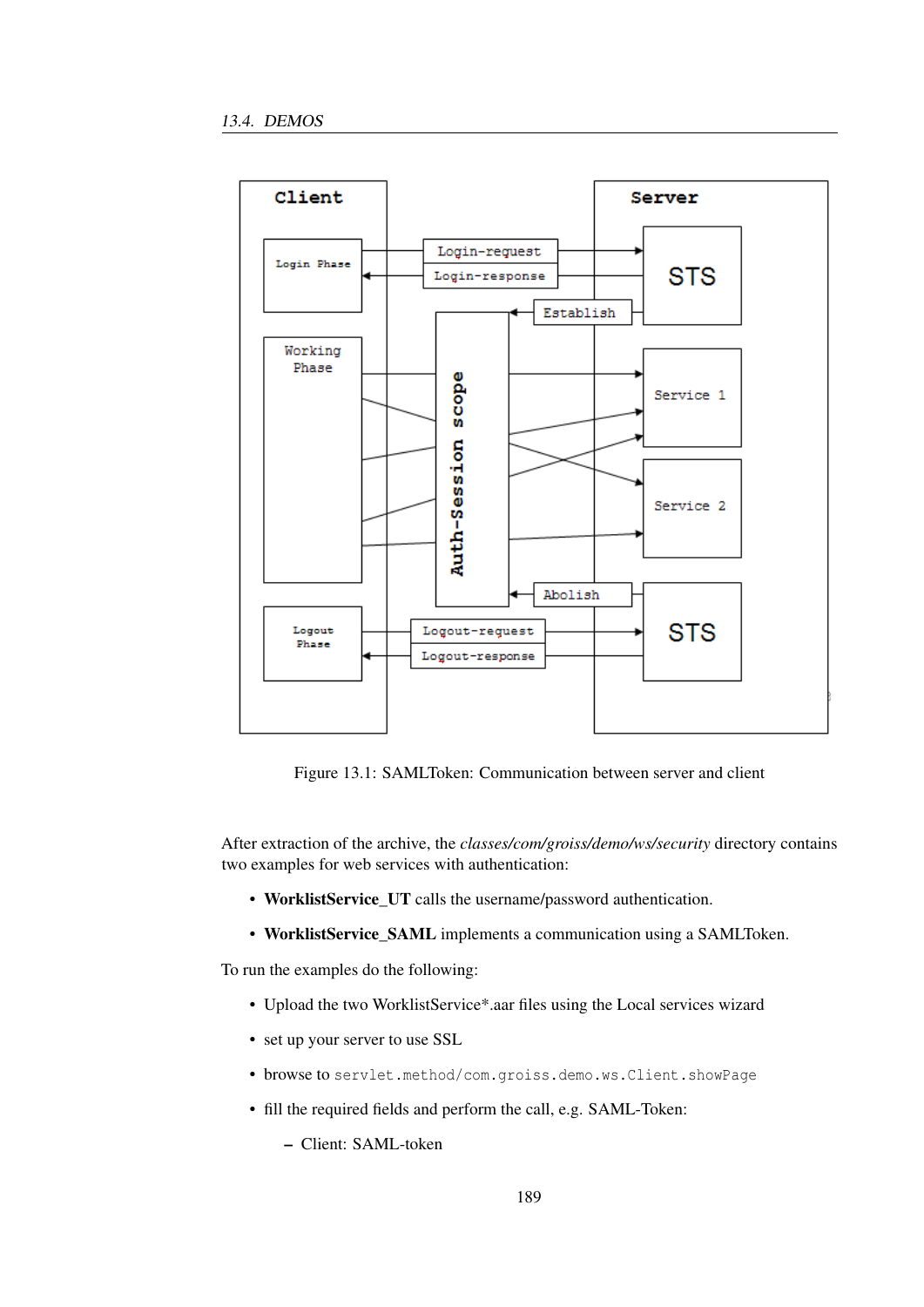- URL: https://'host':'sslport'/wf/services.axis2/WorklistService\_SAML/
- User: <user\_id>
- Password: <user\_pwd>
- UT-Service-Policy: policy/ut/policy.xml
- SAML-Service-Policy: policy/saml/policy.xml
- STS-URL: https://'host':'sslport'/wf/services.axis2/SecureTokenService/
- STS-Policy: policy/saml/policy\_sts.xml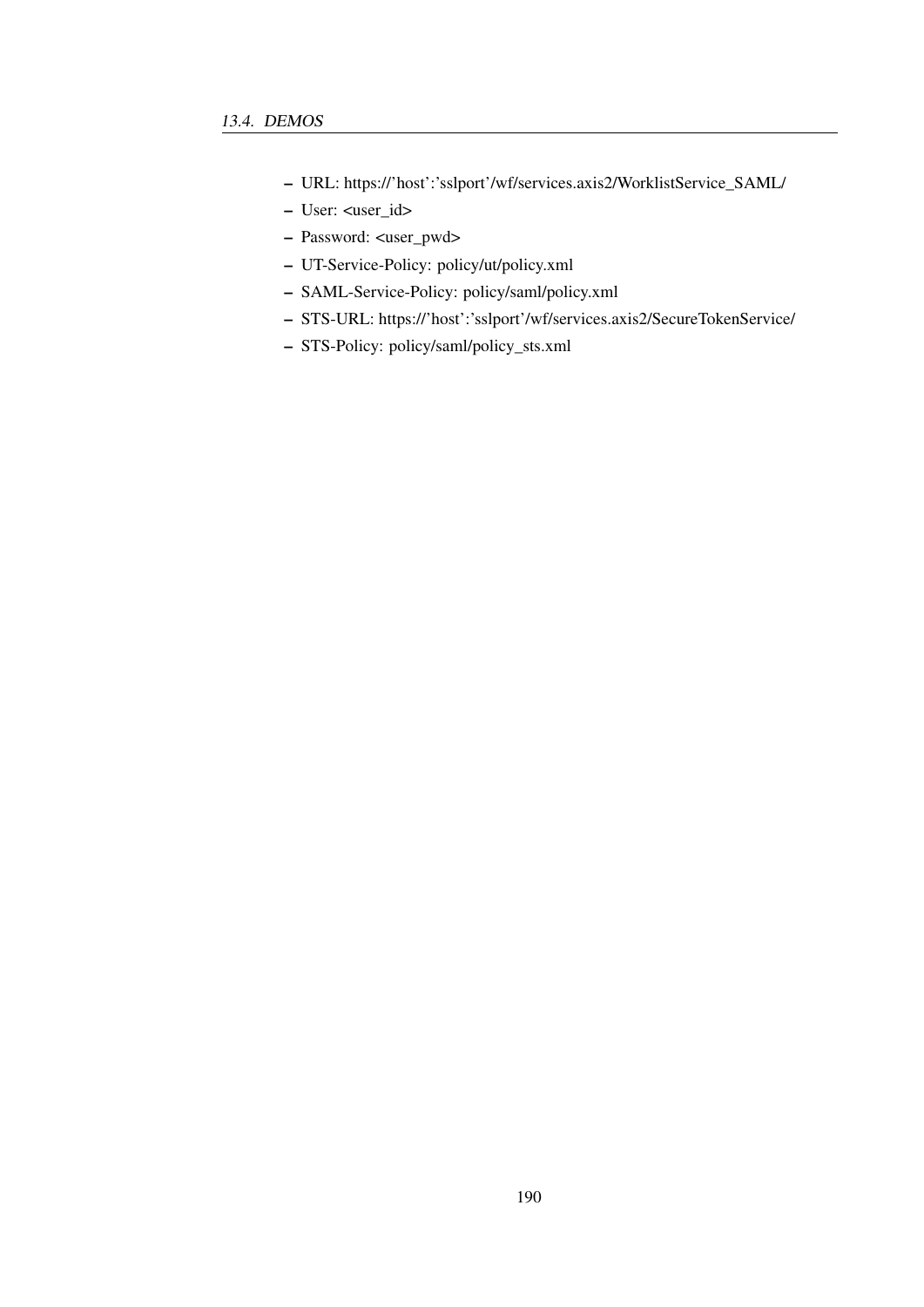## *14 XWDL*

## *14.1 Introduction*

This chapter presents the XWDL, an extensible XML based dialect of WDL. The classic approach to define process types in @enterprise was to use the Workflow Description Language (WDL) or to draw the process with the process editor applet. WDL is designed as a kind of structured, human-readable process programming language. It is not mainly targeted for the exchange of process type information with other systems. In order to semantically analyze the WDL-scripts, those third-party systems would have to make use of conventional parsing techniques.

The export/import format of @enterprise allows one to transfer application definitions (which contain process definitions) between @enterprise systems. While this format is XML based, the process information is still sent along as a WDL-Script.

Hint: Defined process escalations are not available in XWDL!

The formulation of WDL in a structure-rich XML has the following aims / benefits:

- third-party applications can generate XWDL-Scripts on the grounds of a well understood formalism
- use a plain DTD-driven XML editor to write XWDL-Scripts with automatic syntactical correctness
- verification of the syntax using solely an out of the box XMl-parser.
- third party extensions could be accommodated using an extension approach for the DTD

## *14.2 Usage*

## 14.2.1 HTML-Client

XWDL-Processes can be loaded into the system exactly like WDL Processes. There are two new links on the Process / Script page for viewing (IE6 needed) or downloading the XWDL-Code of a process.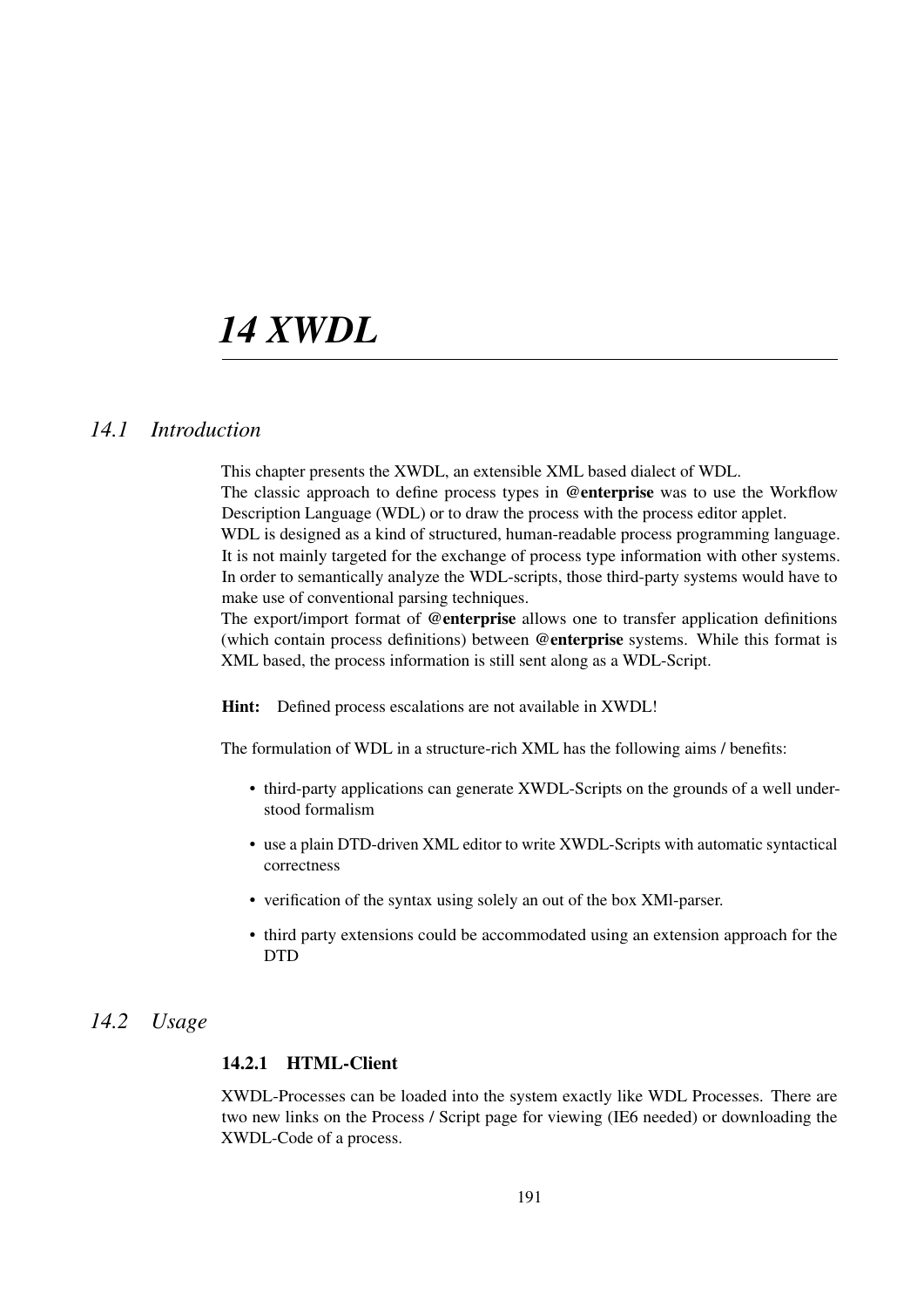## *14.3 API*

A simple API is provided to insert XWDL-Processes into the system.

```
package com.groiss.wf.xwdl;
  public class ProcessParser implements IProcessParser{
    public ProcessDefinition loadProcess(InputStream is, boolean genRoles,
        boolean genTasks) throws Exception;
    public ProcessDefinition loadProcess(String fileName, boolean genRoles,
        boolean genTasks) throws Exception;
    public String getErrors();
```
A XWDL-Process can be loaded from an InputStream or from a File which is specified via its filename. The booleans genRoles and genTasks state whether roles and tasks should be generated. When the process could be loaded without errors, no Exception is thrown and the getErrors method will return the empty string. A typical usage would be like this:

```
ProcessParser pp = new com.groiss.wf.xwdl.ProcessParser;
try {
    ProcessDefinition pd = pp.loadProcess(fileName, true, true);
} catch (Exception ex) {
    //rollback;
}
if (pp.getErrors().length() != 0) {
    // error occured;
   // rollback;
} else {
   // commit;
}
```
## *14.4 The basic DTD*

The dtd uses ENTITY definitions for the content of each element. This allows for extensions of the DTD in a modular manner. The extension mechanism is described in the next section. The DTD resides in the file conf/xwdl.dtd which is part of the distribution.

## *14.5 An Example*

We will now present a rendering of WDL in XWDL by means of an example.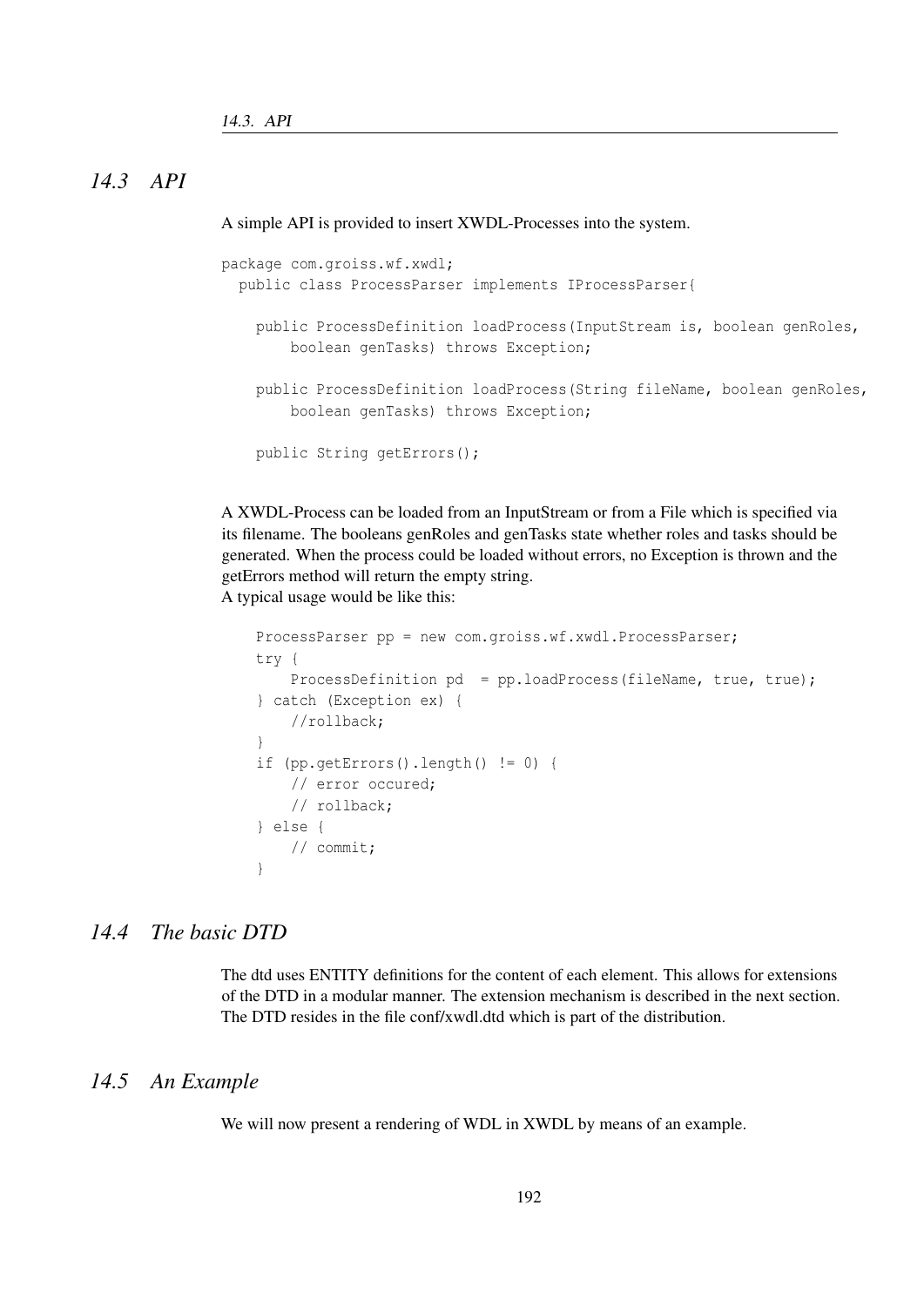## 14.5.1 WDL

#### The example in WDL is:

```
process all_things_x()
version 1;
name "all control structures";
description "Test the control structures";
maxtime 10 minutes;
forms form Jobform;
application default;
startfunction ;
begin
   <first>
   all start_task(form);
   loop
      choice
      "first choice: an if":
         if (form.type = "hw") then
            all hw task(form);
         elsif (form.type = "sw") then
            form.recipient swx task(form);
         elsif (form.type = "adm") then
            first:user adm_task(form);
         else
            first:user none_task(form);
         end;
      "second choice: a while":
         while (form.type = "hw") do
            form.recipient while_task1(form);
            <in_while>
            form.recipient while task2(form);
            form.recipient while_task3(form);
         end;
      "third choice: a loop":
         loop
            form.recipient loop_task(form);
            exit when (form.type = "hw");
         end;
      "fourth choice: system steps":
         system com.groiss.demo.SystemSteps.emptyMethod();
         form.recipient between_task(form);
         system com.groiss.demo.SystemSteps.emptyMethod();
         system com.groiss.demo.SystemSteps.emptyMethod();
         form.recipient aftersys_task(form);
      "fifth choice: andpar":
         andpar
            form.recipient andpar1 task(form);
```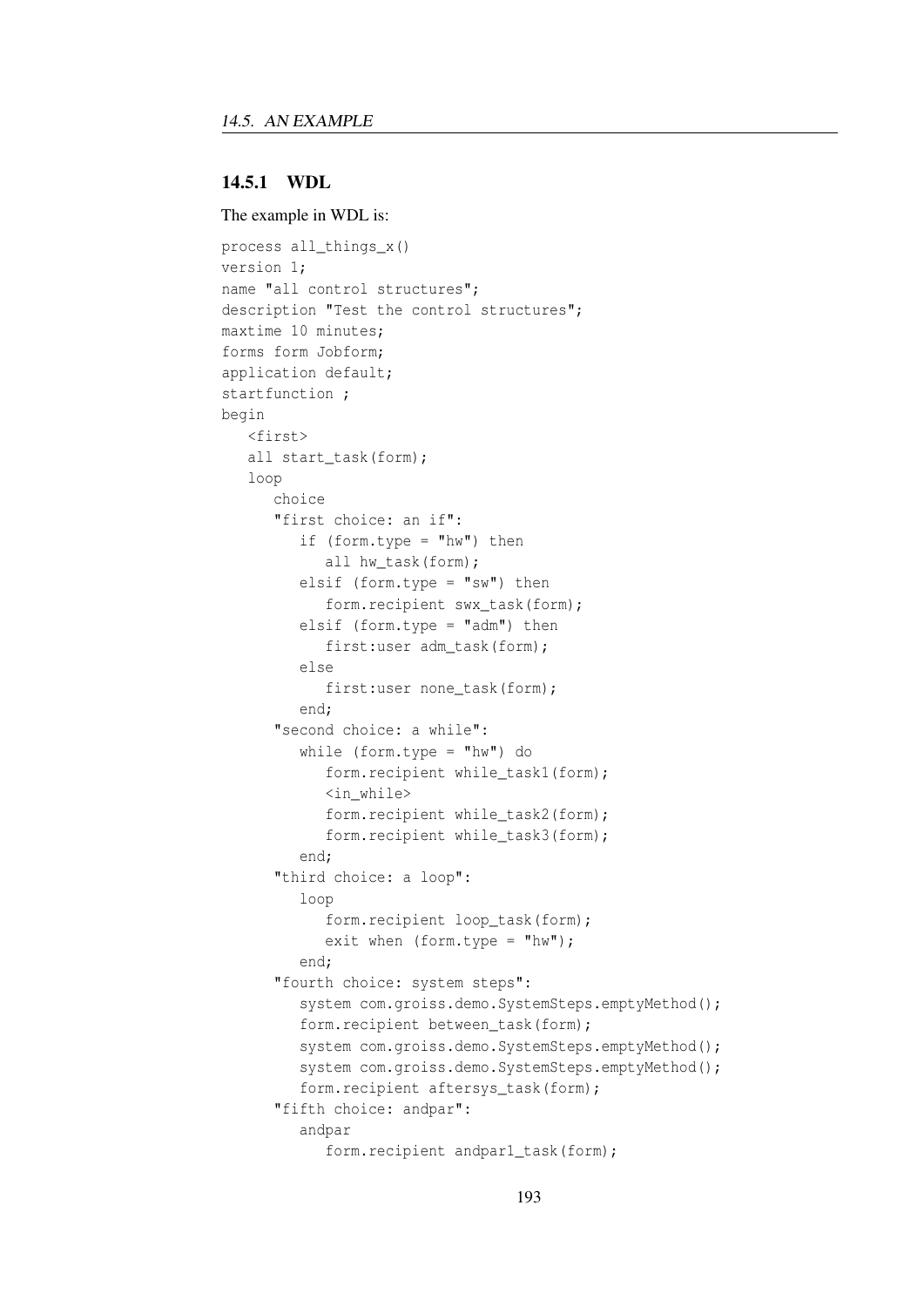```
|
            all andpar2_task(form);
            \vertform.recipient andpar3_task(form);
         end;
      "sixth choice: orpar":
         orpar
            form.recipient orpar1_task(form);
            |
            form.recipient orpar2_task(form);
            |
            form.recipient orpar3_task(form);
         end;
      "eight choice: subprocesses":
         call subflow1(form);
      "nineth choice: goto (into the while)":
         goto in_while;
      end;
      exit when (form.finished = 1);
   end;
end
```
## 14.5.2 XDWL

The corresponding formulation in XWDL would look like this:

```
<?xml version="1.0" encoding="ISO-8859-1"?>
<!DOCTYPE process SYSTEM "./conf/xwdl.dtd">
<process id="all_things_x" version="1"
name="all control structures" description="Test the control structures"
application="default">
  <forms>
    <formdecl id="form" typ="Jobform" />
  </forms>
  <label id="first" />
  <activity id="start_task">
    <agent string="all" />
    <form name="form" />
  </activity>
  <loop>
    <choice>
      <case name="first choice: an if">
        <if condition="(form.type = &quot; hw&quot;)">
          <then>
            <activity id="hw_task">
```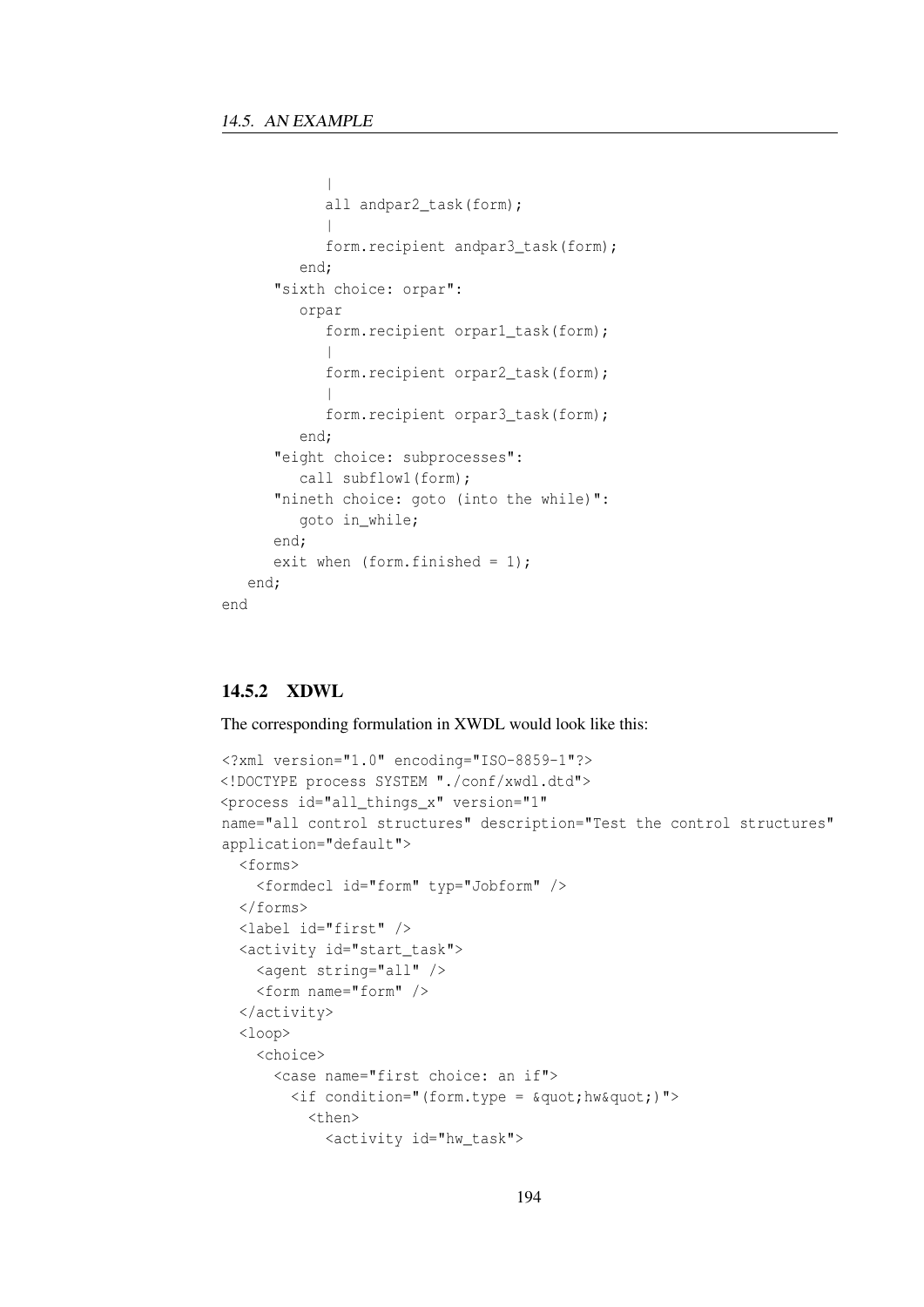```
<agent string="all" />
        <form name="form" />
      </activity>
    </then>
    <elsif condition="(form.type = &quot; sw&quot;)">
      <then>
        <activity id="swx_task">
          <agent string="form.recipient" />
          <form name="form" />
        </activity>
      </then>
    </elsif>
    <elsif condition="(form.type = \omegaquot; adm")">
      <then>
        <activity id="adm_task">
          <agent string="first:user" />
          <form name="form" />
        </activity>
      </then>
    </elsif>
    <else>
      <activity id="none_task">
        <agent string="first:user" />
        <form name="form" />
      </activity>
    </else>
 \langle/if>
</case>
<case name="second choice: a while">
 \langlewhile condition="(form.type = \&quot;hw\&quot;)">
    <activity id="while_task1">
      <agent string="form.recipient" />
      <form name="form" />
    </activity>
    <label id="in_while" />
    <activity id="while_task2">
      <agent string="form.recipient" />
      <form name="form" />
    </activity>
    <activity id="while_task3">
     <agent string="form.recipient" />
      <form name="form" />
    </activity>
 </while>
</case>
<case name="third choice: a loop">
 <loop>
```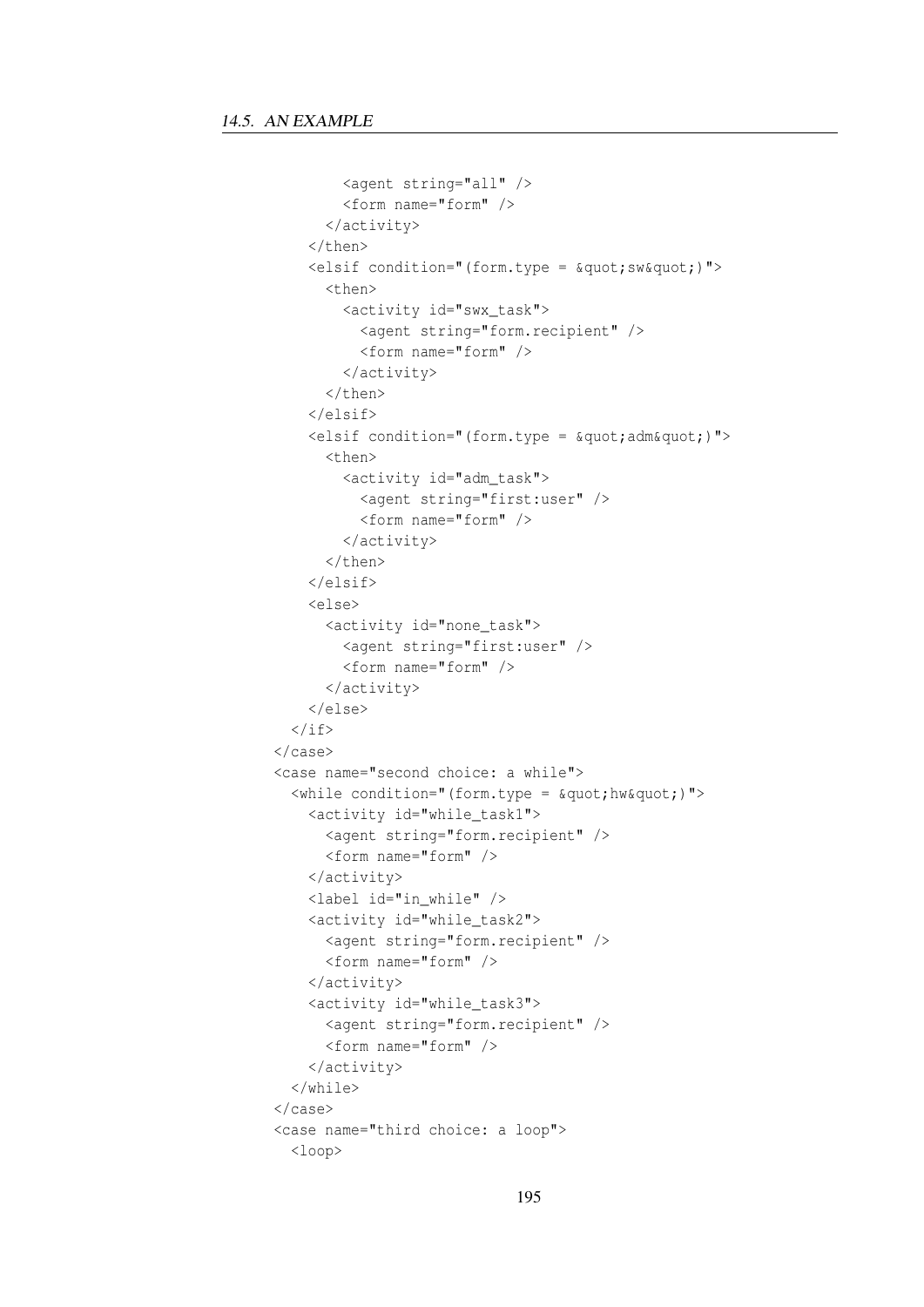```
<activity id="loop_task">
      <agent string="form.recipient" />
      <form name="form" />
    </activity>
    \epsilon <exit condition="(form.type = \epsilonquot;hw\epsilonquot;)" />
 </loop>
</case>
<case name="fourth choice: system steps">
 <system methodcall="com.groiss.demo.SystemSteps.emptyMethod()" />
 <activity id="between_task">
    <agent string="form.recipient" />
    <form name="form" />
 </activity>
 <system methodcall="com.groiss.demo.SystemSteps.emptyMethod()" />
 <system methodcall="com.groiss.demo.SystemSteps.emptyMethod()" />
 <activity id="aftersys_task">
    <agent string="form.recipient" />
    <form name="form" />
 </activity>
</case>
<case name="fifth choice: andpar">
 <andpar>
    <parallel>
      <activity id="andpar1_task">
        <agent string="form.recipient" />
        <form name="form" />
      </activity>
    </parallel>
    <parallel>
      <activity id="andpar2_task">
        <agent string="all" />
        <form name="form" />
      </activity>
    </parallel>
    <parallel>
      <activity id="andpar3_task">
        <agent string="form.recipient" />
        <form name="form" />
      </activity>
    </parallel>
 </andpar>
</case>
<case name="sixth choice: orpar">
 <orpar>
    <parallel>
      <activity id="orpar1_task">
        <agent string="form.recipient" />
```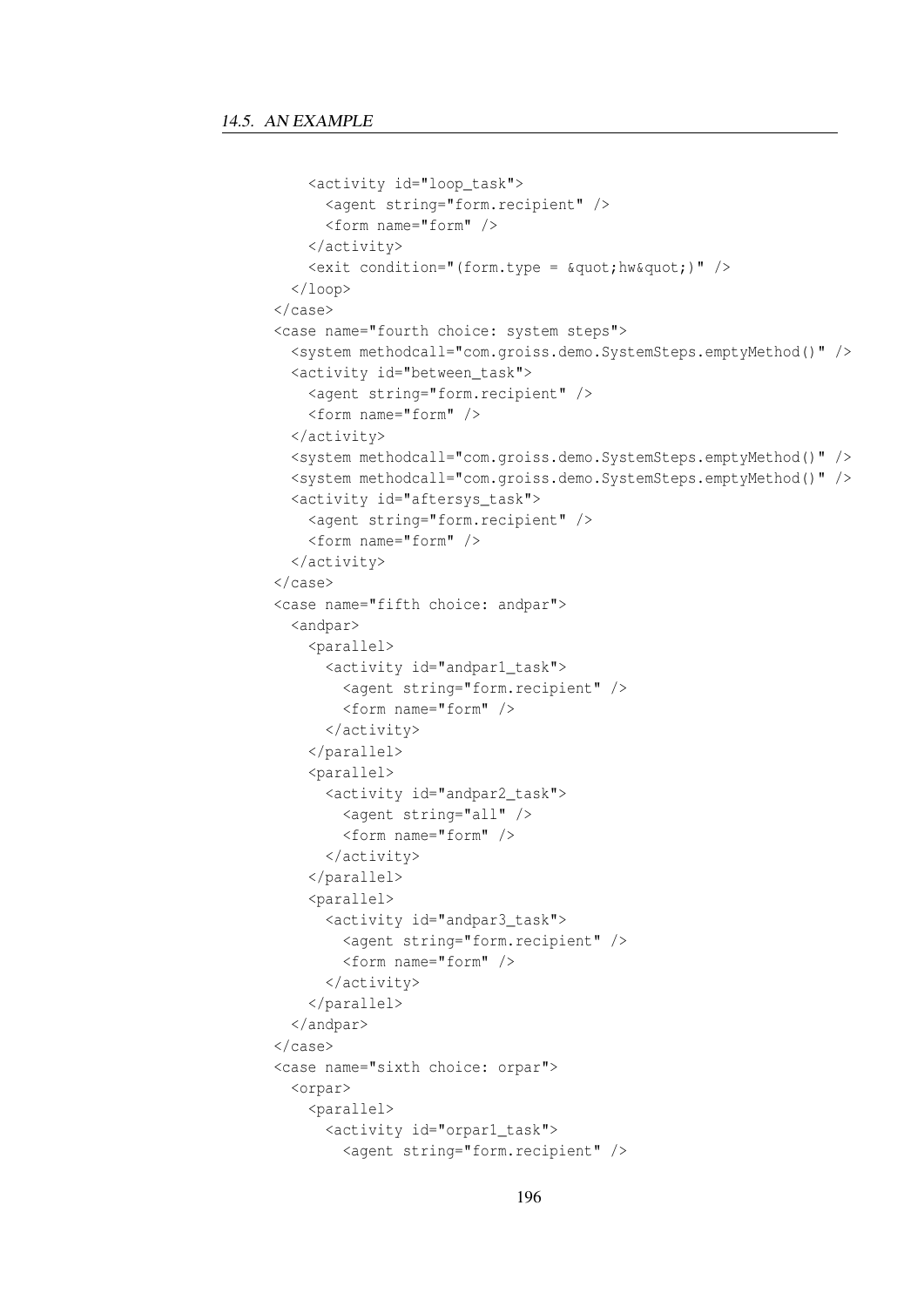```
<form name="form" />
            </activity>
          </parallel>
          <parallel>
            <activity id="orpar2_task">
              <agent string="form.recipient" />
              <form name="form" />
            </activity>
          </parallel>
          <parallel>
            <activity id="orpar3_task">
              <agent string="form.recipient" />
              <form name="form" />
            </activity>
          </parallel>
        </orpar>
      </case>
      <case name="eight choice: subprocesses">
        <call id="subflow1">
          <form name="form" />
        </call>
      </case>
      <case name="nineth choice: goto (into the while)">
        <goto label="in_while" />
      </case>
    </choice>
    \leq condition="(form.finished = 1)" />
  </loop>
</process>
```
Versioning: If -1 is specified as the version of the process, it gets a new version number. If there are already process definitions with this id in the system, the new process gets the highest version number of those processes plus one. If there are no processes with this id, version number 1 is assigned.

## *14.6 The extension model*

#### 14.6.1 The extension DTD

The extension mechanism follows the spirit of the formulation of Modular XHTML [\[5\]](#page-257-3) without introducing any unneeded complexity.

The main idea is to leave the basic XWDL DTD untouched and to define a specific extension DTD which would include the original DTD like this:

```
<![ INCLUDE [
<!ENTITY % xwdl.mod SYSTEM "./xwdl.dtd">
%xwdl.mod;]]>
```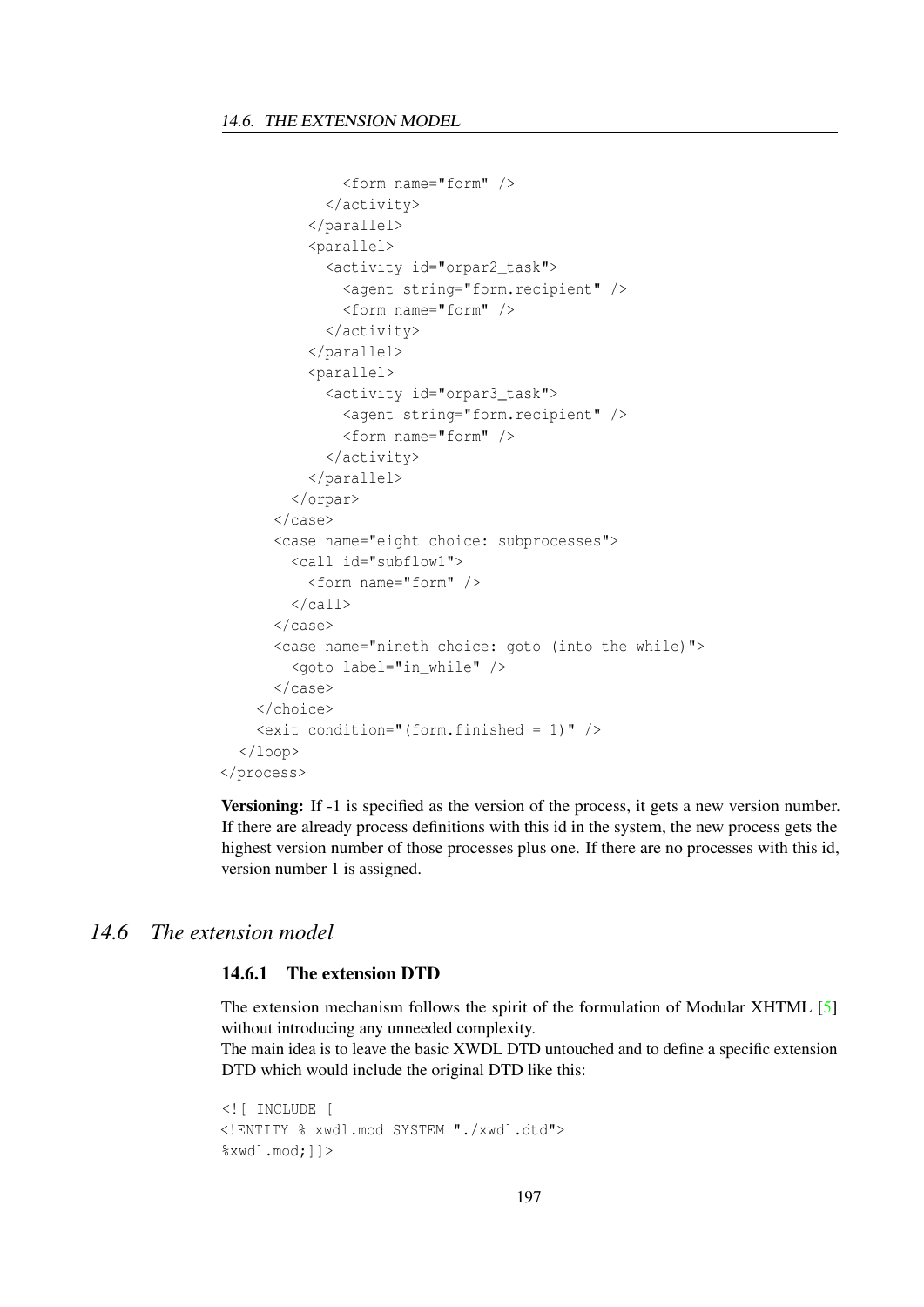Before the inclusion, one would define a name for the extension like this:

```
<!ENTITY % adonis.name "adonis">
<!ENTITY % adonis.pfx "%adonis.name;:">
```
Further a namespace for the extension is to be defined:

```
<!ENTITY % xwdl.process.xmlns.extra 'xmlns:%adonis.name;
CDATA #FIXED "http://www.woanders.com"'>
```
The xwdl.process.xmlns.extra entity was included in the attributes for the process element in the main xwdl.dtd file. By defining the namespace here, we can annotate the specific elements with the name prefix (adonis in this case).

Additional attributes would be declared via stand alone attribute lists like in the following example. We add an extra attribute to the element if with an attribute name which is prefixed by the namespace in the extension DTD. It is defined as implied, so it is not mandatory

```
<!ENTITY % adonis.if.condition.qname "%adonis.pfx;condition">
<!ATTLIST if
   %adonis.if.condition.gname; CDATA #IMPLIED
>
```
Changes in the element structure are implemented by defining the new elements in the extension DTD and then by defining the corresponding . . . content entity from the xwdl.dtd file. The example declares a new element adonis:followingProcess with four attributes and states the new content model for the activity. Thereby we can use the new element within activity elements after the original content (agents and forms).

It is a requirement, that the original content of the elements like described in the xwdl.dtd file is not altered but merely augmented.

```
<!ENTITY % adonis.followingProcess.qname "%adonis.pfx;followingProcess">
<!ELEMENT %adonis.followingProcess.qname; EMPTY>
<!ATTLIST %adonis.followingProcess.qname;
    id CDATA #REQUIRED
    name CDATA #IMPLIED
    version CDATA #IMPLIED
    gs CDATA #IMPLIED
 \rightarrow<!ENTITY % xwdl.activity.content
   "(agent*,form*,%adonis.followingProcess.qname;*)" >
System steps can be extended as follows:
<!ENTITY % adonis.varout.qname "%adonis.pfx;varout">
<!ELEMENT %adonis.varout.qname; EMPTY>
<!ATTLIST %adonis.varout.qname;
    task CDATA #REQUIRED
```
 $\ddot{\phantom{1}}$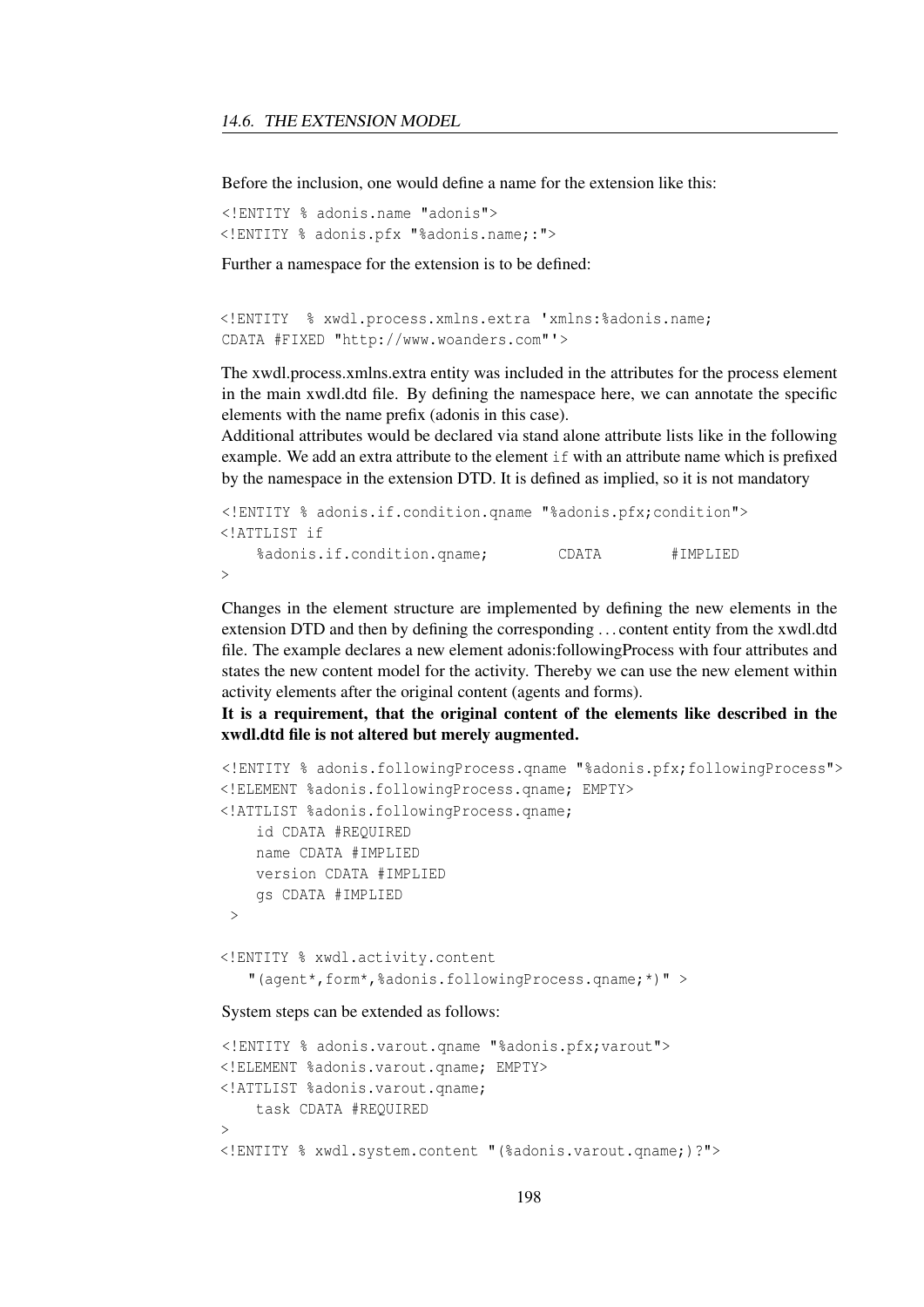The whole extension dtd looks like this:

```
<!ENTITY % adonis.name "adonis">
<!ENTITY % adonis.pfx "%adonis.name;:">
<!ENTITY % xwdl.process.xmlns.extra 'xmlns:%adonis.name;
  CDATA #FIXED "http://www.woanders.com"'>
<!ENTITY % adonis.if.condition.qname "%adonis.pfx;condition">
<!ATTLIST if
   %adonis.if.condition.gname: CDATA #IMPLIED
 >
<!ENTITY % adonis.followingProcess.qname "%adonis.pfx;followingProcess">
<!ELEMENT %adonis.followingProcess.qname; EMPTY>
<!ATTLIST %adonis.followingProcess.qname;
    id CDATA #REQUIRED
    name CDATA #IMPLIED
    version CDATA #IMPLIED
    gs CDATA #IMPLIED
 \rightarrow<!ENTITY % adonis.varout.qname "%adonis.pfx;varout">
<!ELEMENT %adonis.varout.qname; EMPTY>
<!ATTLIST %adonis.varout.qname;
    task CDATA #REQUIRED
\rightarrow<!ENTITY % xwdl.activity.content
    "(agent*,form*,%adonis.followingProcess.qname;*)" >
<!ENTITY % xwdl.system.content "(%adonis.varout.qname;)?">
<![ INCLUDE [
<!ENTITY % xwdl.mod SYSTEM "./xwdl.dtd">
%xwdl.mod;]]>
```
## 14.6.2 An Example

An extended XDWL file using the above extension dtd could look like this:

```
<?xml version="1.0" encoding="ISO-8859-1"?>
<?xwdl extensionHandler="com.groiss.wf.xwdl.NullExtensionHandler"?>
<!DOCTYPE process SYSTEM "./conf/adonis.dtd">
<process xmlns:xdwl='http://www.groiss.com'
 xmlns:adonis="http://www.woanders.com" id="all_things_x" version="1"
 name="all control structures" description="Test the control structures"
 application="default">
```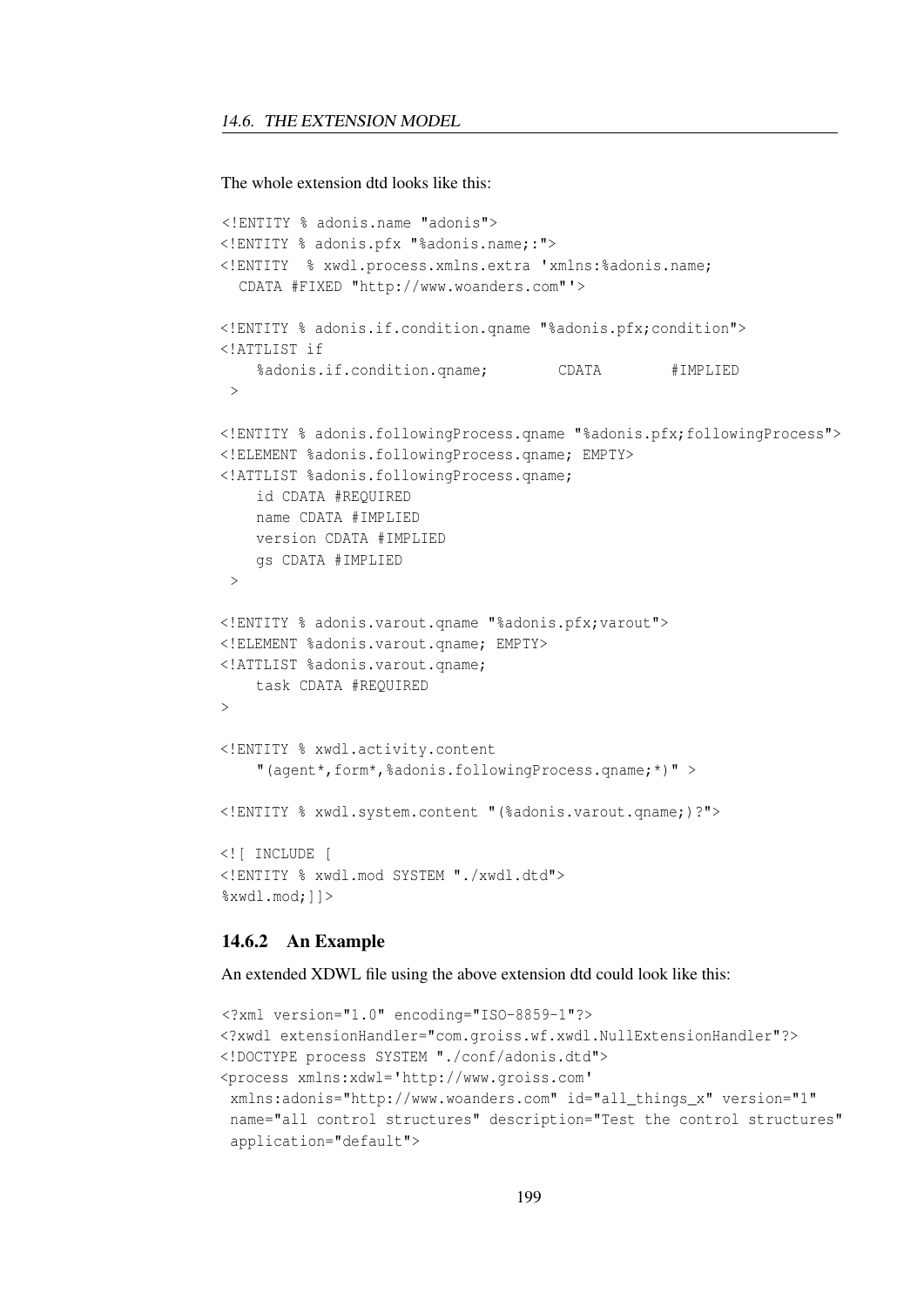```
<forms>
  <formdecl id="form" typ="Jobform" />
</forms>
<label id="first" />
<activity id="start_task">
  <agent string="all" />
  <form name="form" />
</activity>
<loop>
  <choice>
    <case name="first choice: an if">
      <if condition="(form.type = &quot; hw&quot;)" adonis: condition="cc">
        <then>
          <activity id="hw_task">
            <agent string="all" />
            <form name="form" />
            <adonis:followingProcess id="ididid" gs="gsgsgs"/>
             <adonis:followingProcess id="ididid2" gs="gsgsgs2"/>
          </activity>
        </then>
        <elsif condition="(form.type = \text{``quot}; \text{``w``quot};)">
          <then>
             <activity id="swx_task" name="the name of this task">
               <agent string="form.recipient" />
               <form name="form" />
             </activity>
          \langle/then>
        </elsif>
        <elsif condition="(form.type = &quot; adm&quot;)">
          <then>
             <activity id="adm_task">
               <agent string="first:user" />
               <form name="form" />
            </activity>
          \langle/then>
        </elsif>
        <else>
          <activity id="none_task">
            <agent string="first:user" />
            <form name="form" />
          </activity>
        </else>
      \langle/if>
    </case>
    <case name="second choice: a while">
      \lewhile condition="(form.type = \omegaquot;hw\omegaquot;)">
        <activity id="while_task1">
```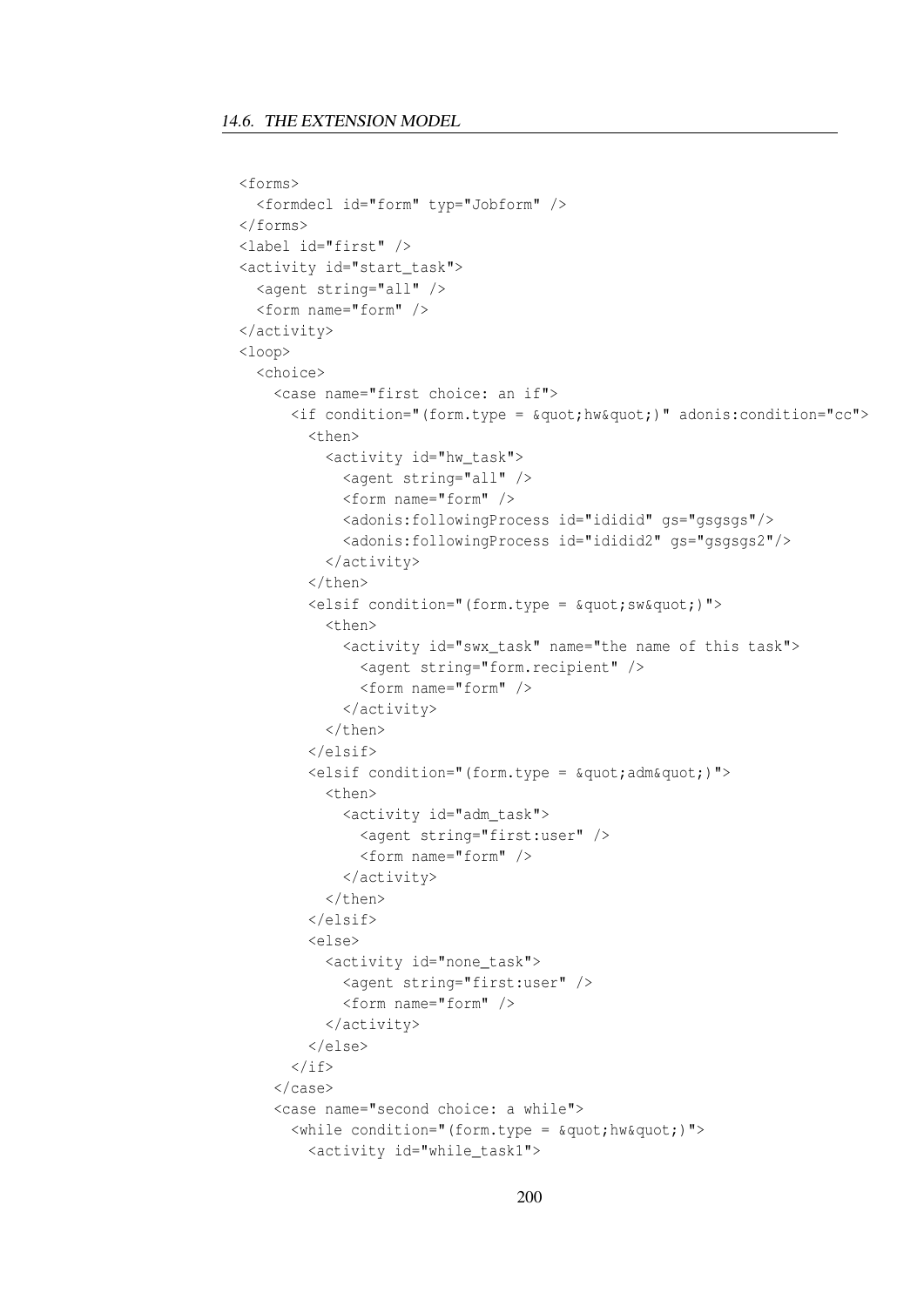```
<agent string="form.recipient" />
      <form name="form" />
    </activity>
    <label id="in_while" />
    <activity id="while_task2">
      <agent string="form.recipient" />
      <form name="form" />
    </activity>
    <activity id="while_task3">
      <agent string="form.recipient" />
      <form name="form" />
    </activity>
 </while>
</case>
<case name="third choice: a loop">
 <loop>
    <activity id="loop_task">
      <agent string="form.recipient" />
      <form name="form" />
    </activity>
    \forallexit condition="(form.type = \omegaquot;hw\omegaquot;)" />
 </loop>
</case>
<case name="fourth choice: system steps">
 <system methodcall="com.groiss.demo.SystemSteps.emptyMethod()">
     <adonis:varout task="something"/>
 </system>
 <activity id="between_task">
    <agent string="form.recipient" />
    <form name="form" />
 </activity>
 <system methodcall="com.groiss.demo.SystemSteps.emptyMethod()" />
 <system methodcall="com.groiss.demo.SystemSteps.emptyMethod()" />
 <activity id="aftersys_task">
    <agent string="form.recipient" />
    <form name="form" />
 </activity>
</case>
<case name="fifth choice: andpar">
 <andpar>
    <parallel>
      <activity id="andpar1_task">
        <agent string="form.recipient" />
        <form name="form" />
      </activity>
    </parallel>
    <parallel>
```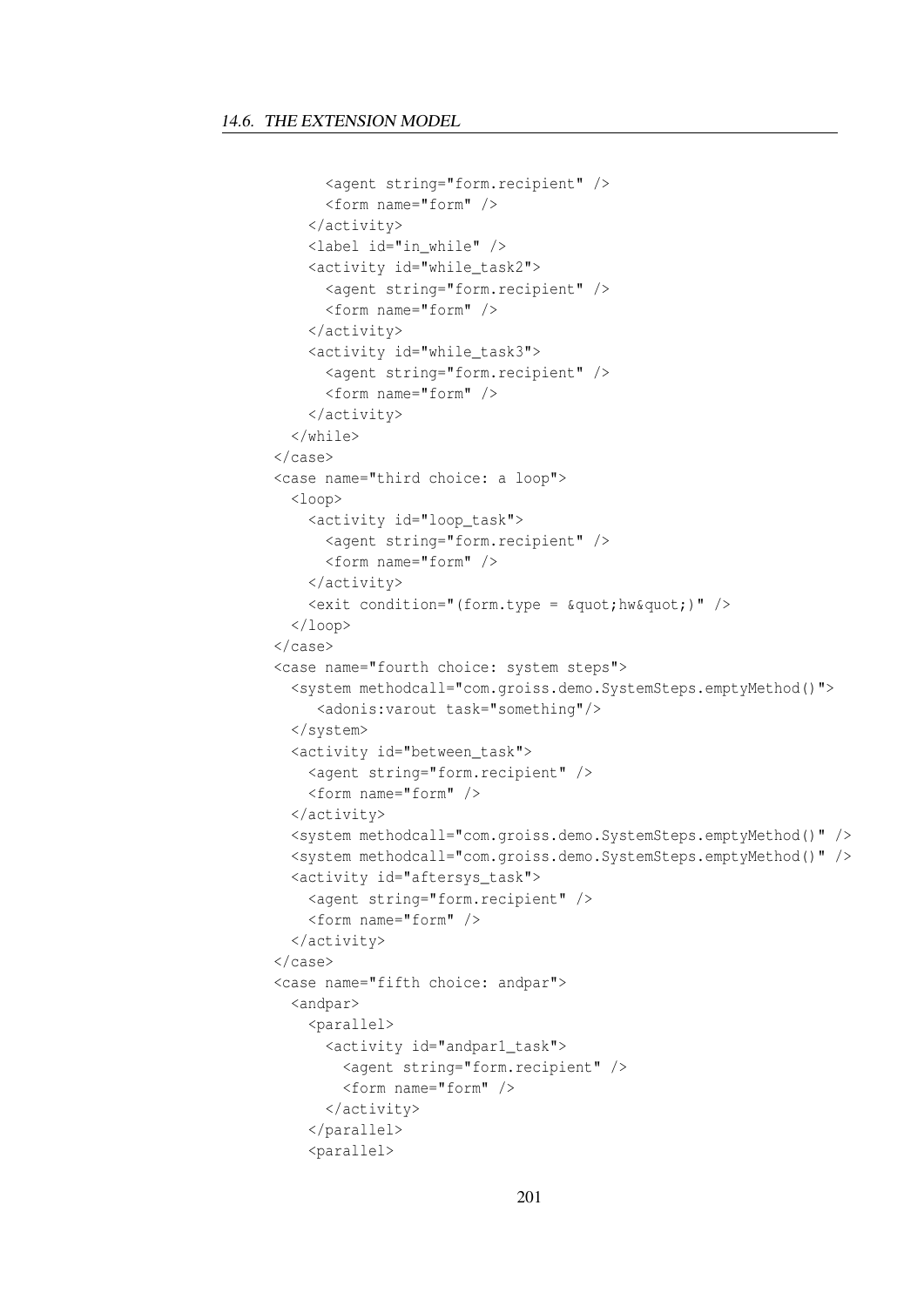```
<activity id="andpar2_task">
              <agent string="all" />
              <form name="form" />
            </activity>
          </parallel>
          <parallel>
            <activity id="andpar3_task">
              <agent string="form.recipient" />
              <form name="form" />
            </activity>
          </parallel>
        </andpar>
      </case>
      <case name="sixth choice: orpar">
        <orpar>
          <parallel>
            <activity id="orpar1_task">
              <agent string="form.recipient" />
              <form name="form" />
            </activity>
          </parallel>
          <parallel>
            <activity id="orpar2_task">
              <agent string="form.recipient" />
              <form name="form" />
            </activity>
          </parallel>
          <parallel>
            <activity id="orpar3_task">
              <agent string="form.recipient" />
              <form name="form" />
            </activity>
          </parallel>
        </orpar>
      </case>
      <case name="eight choice: subprocesses">
        <call id="subflow1">
          <form name="form" />
        </call>
      </case>
      <case name="nineth choice: goto (into the while)">
        <goto label="in_while" />
      </case>
    </choice>
    <exit condition="(form.finished = 1)" />
  </loop>
</process>
```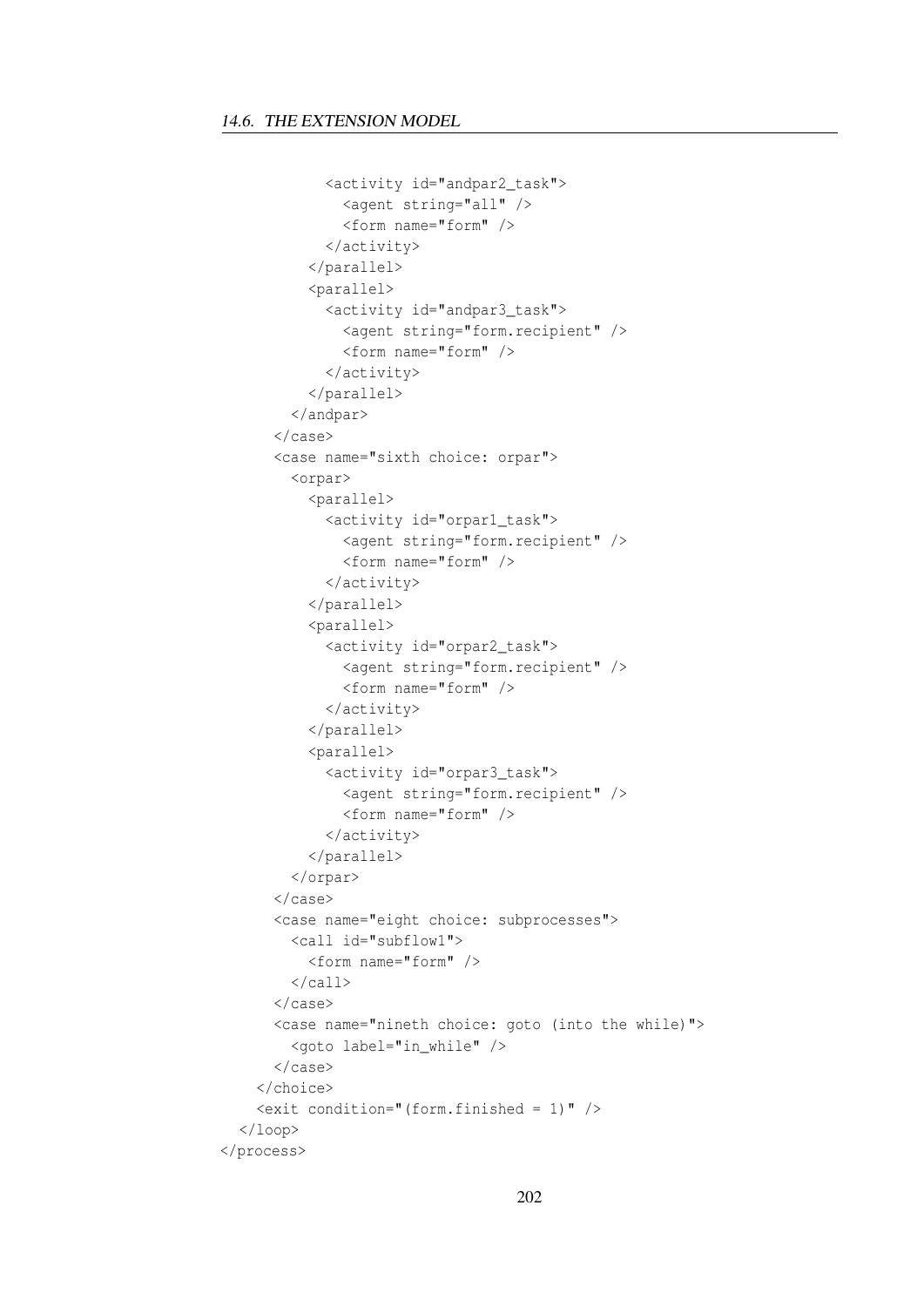## *14.7 Extension API*

Parsing a standard XWDL-file without extensions is done by @enterprise itself. For the proper treatment of extension attributes and extension elements, we define a callbackinterface. We will use the JDOM-API [\[6\]](#page-257-4) for processing.

```
package com.groiss.wf.xwdl;
import org.jdom.Element;
import com.dec.avw.core.ProcessDefinition;
import com.dec.avw.core.Step;
public interface IExtensionHandler {
  public void init();
   public void handle(Element e, Step s, ProcessDefinition pd);
}
```
Call details:

- for extended elements: when the element is recognized, processing of the JDOM-tree of the element is done by the handler. The tree walker in @enterprise will never step "into" such a subtree.
- for extended attributes: when the containing element is recognized. The handler is expected to process the extended attributes and nothing else.
- oids for the process and the steps are already set when the handler is called, but the objects themselves have not yet been written to the database.

The extensionHandler is specified via a processing-instruction in the XWDL-file:

<?xwdl extensionHandler="at.adonis.xwdl.ExtensionHandler"?>

The processing instruction must be included at the outermost document level (before the root XML element).

For debugging purposes, a NullExtensionHandler can be specified. This handler logs its calls to the system log at log level 0.

<?xwdl extensionHandler="com.groiss.wf.xwdl.NullExtensionHandler"?>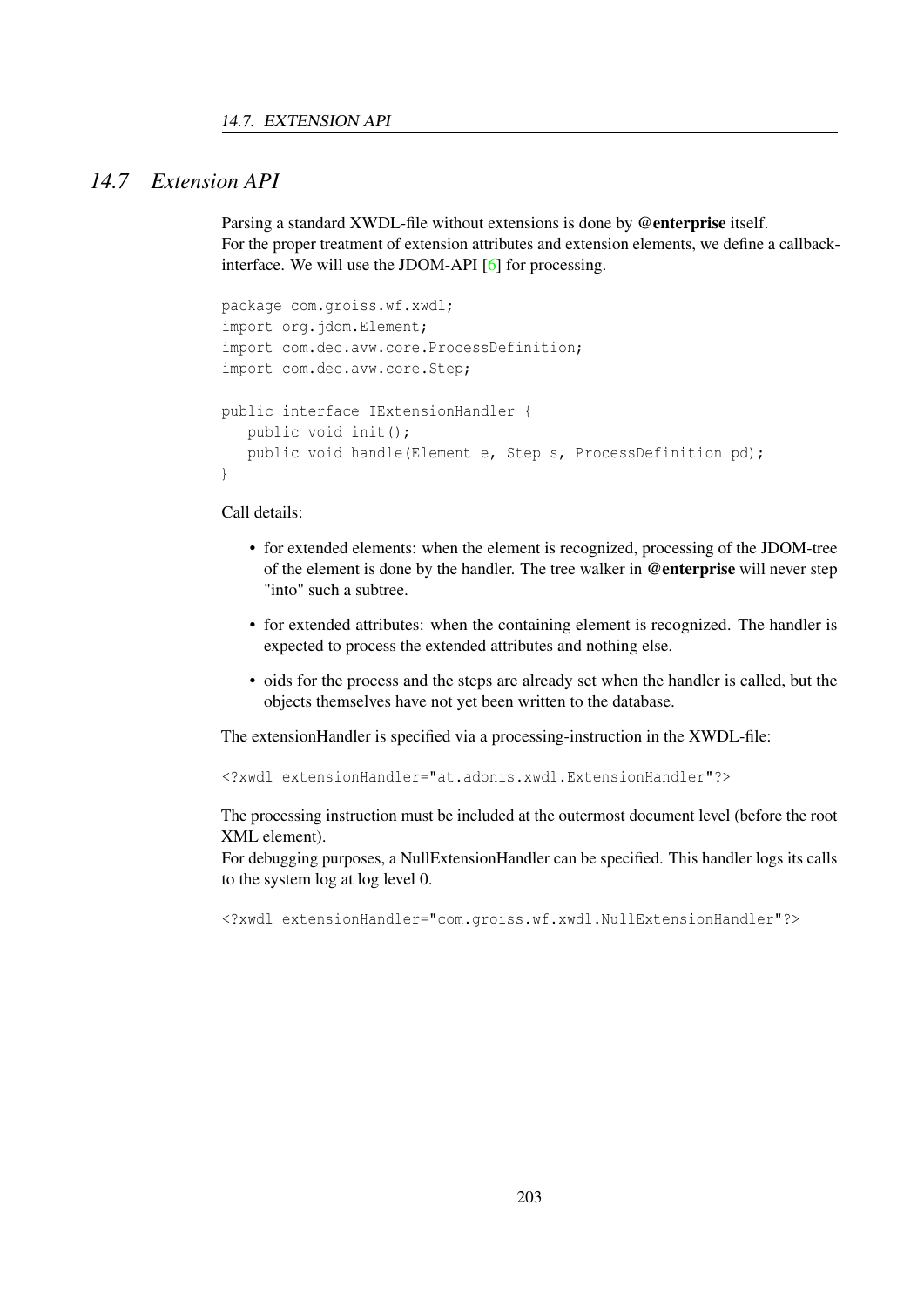## *15 BPMN*

## *15.1 Introduction*

This chapter presents the details of the BPMN 2.0 export functionality of @enterprise. BPMN 2.0 [\[10\]](#page-257-5) and @enterprise constructs cannot be simply exchanged for each other. While a principal mapping between the model elements can be achieved in a quite straightforward manner, there are subtle differences in the details.

The goal of the BPMN exporter is to provide a BPMN view of @enterprise process definitions with a suitable amount of detail to allow for extension and documentation with third-party BPMN (drawing) tools.

The internal @enterprise layout information like position and size of the nodes and the endpoints and way points of the edges is provided. But since the various tools have quite different geometrical layouts of nodes and routing approaches to edges, the layout will usually need to be manually adjusted to some degree.

The BPMN process export can be initiated from the tab *Source* of a process definition. There are two buttons providing the ability to view or to download the BPMN representation of a process definition.

## *15.2 Common elements*

#### 15.2.1 Basic layout

Within the root definitions element, there will be nested the itemDefinition elements, signal elements, message elements, interface elements and their nested operation elements. Then the central process element follows. After it, there will be globalUserTask elements and resource elements. The last structure is the single BPMNDiagram element which contains the geometrical information.

## 15.2.2 Principal definitions

The definitions root element contains the information prescribed by  $[10]$  and the @enterprise specific extension namespace.

For the namespace prefix, groissep is used, the corresponding namespase name is http://www.groiss.com/bpmn20. The exporter attribute of the definitions element is Groiss Genterprise, the id attribute is the oid of the process definition, with a " " prefix, the name attribute is the name of the process definition.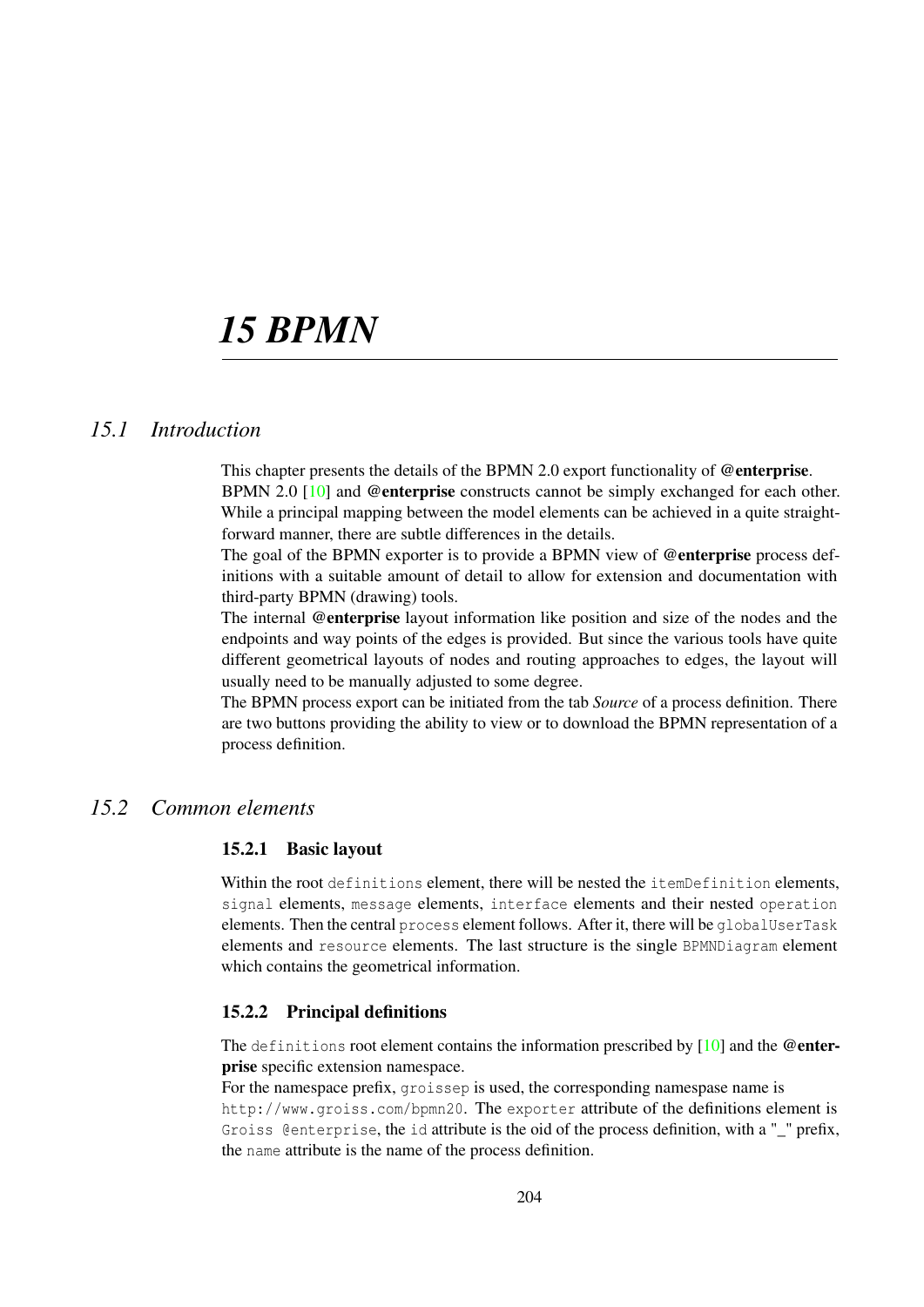## 15.2.3 Form types

For each form type mentioned in the process definition and each subform table mentioned in parallel for constructs, an itemDefinition element is created. The concrete type definitions (Java classes) are not exported with the process.

For process form variables, the id attribute of the itemDefinition starts with "formtype\_", then the id of the @enterprise form type, an underscore and the version of the form type are appended (e.g. formtype mainform 1). The attribute structure Ref captures the type information of the form, its value is the class name of the Java-class that @enterprise generates for the form type (e.g. com.dec.avw.appl.mainform\_1). The itemKind attribute is always *Information* and the isCollection attribute is always *false*.

For subform tables mentioned in parfor constructs, the id attribute of the itemDefinition starts with "formtype", then the id of the **@enterprise** form type of the main form, an underscore, the version of the form type and the id of the subform table are appended (e.g. formtype\_mainform\_1.1). The attribute structureRef captures the type information of the form, its value is the class name of the Java-class that @enterprise generates for the the formtype of the subform, prefixed by "setof\_" (e.g. setof\_com.dec.avw.appl.subform\_1). The itemKind attribute is always *Information* and the isCollection attribute is always *true*.

## 15.2.4 Signals

Signals are generated for event-nodes and for choice constructs.

In the header,a signal element is generated for each event name mentioned in the sync, raiseEvent, register and unregister @enterprise nodes of the process definition. The name of the signal is the **@enterprise** event name. If an event context object (a form variable) was given in the event-node, then the signals structureRef attribute will reference the corresponding itemDefinition for the form type.

Likewise, for each choice-construct, a synthetic signal element is generated in the header. The id of this signal is prefixed with "signal choice", followed by the id of the choice step, the signals name is prefixed by "choice\_", followed by the id of the choice step. There is no type information associated with this signal.

## 15.2.5 Messages

Messages are used rather sparingly and just when the XML schema demands such a construct. The exporter generates one dummy message element with id of create\_batch\_job\_message, when batch job nodes are used in the process definition at all.

Another message element is generated, if web service nodes are used in the process definition. The message id is ws\_placeholder\_message.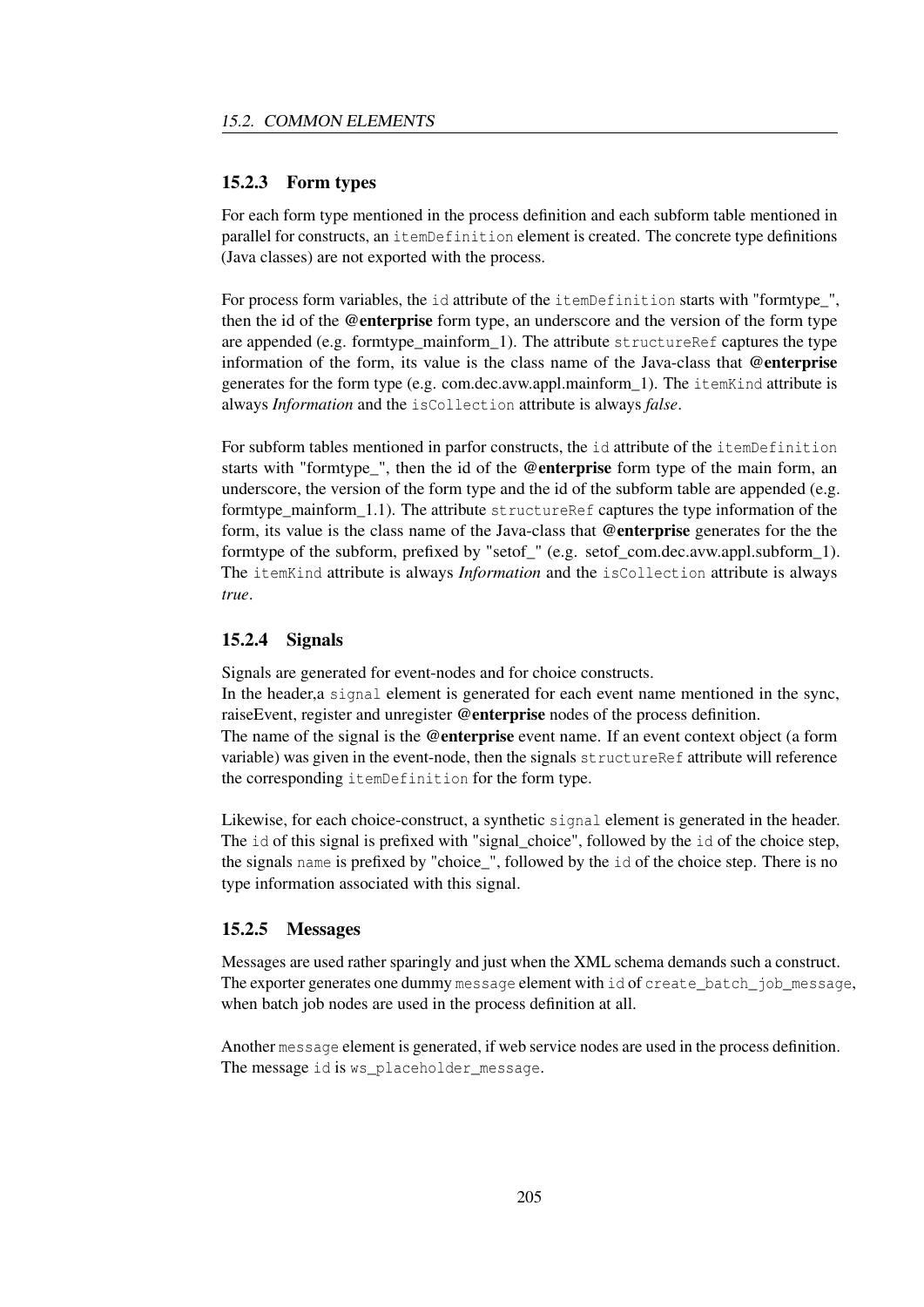## 15.2.6 Interfaces and Operations

An interface element is constructed for each Web client or Web server entry mentioned in the invoke, receive and reply nodes of the process. Each interface contains all the operation elements of the web service or web client used by the process. Each of the operations will reference the dummy ws\_placeholder\_message message.

For each batch adapter class used in batch job nodes, there is a single interface element with a single operation element. The id of the interface element is the batch adapter class name, prefixed with "if ". The id of the operation element is the id of the interface element with an suffix of ".createJob".

## <span id="page-205-0"></span>15.2.7 Resource Definitions

For each of the four principal types of resource definitions (user, role optionally with an organizational unit, agent of a previous task and agent referenced by a form field), one resource element is defined as follows:

| Resource Id          | <b>Resource Parameter Name</b> | <b>Description</b>                       |
|----------------------|--------------------------------|------------------------------------------|
| userById             | userId                         | id of the user                           |
| roleById             | roleId                         | id of the role                           |
|                      | [orgUnitId]                    | id of the organizational unit (optional) |
| previousAgentByLabel | label                          | label of the task                        |
| agentByFormField     | formId                         | id of the form variable                  |
|                      | fieldName                      | name of the form field                   |

The resource definitions are parametrized to allow for flexible and concise reference via potentialOwner or humanPerformer elements in the userTask elements.

All four resource definitions are included in every exported BPMN model, even if they are not used.

#### 15.2.8 Expressions

There are three variants of expressions in process definitions: the @enterprise proprietary WDL-condition can be used, as well as Groovy and XPath.

An expression is mapped to a formalExpression element, or to an element with the xsi:type of tFormalExpression. The following table shows the value of the language attribute of the containing element for the three types of expressions. The expression itself is captured as the elements content in the form of CDATA.

| <b>Expression Type</b> | $ $ URI language attribute           |
|------------------------|--------------------------------------|
| Groovy                 | http://groovy.codehaus.org           |
|                        | WDL   http://www.groiss.com/wdl      |
|                        | XPath   http://www.w3.org/1999/XPath |

A notable special case is the specification of a single java method call which is a subset of the WDL.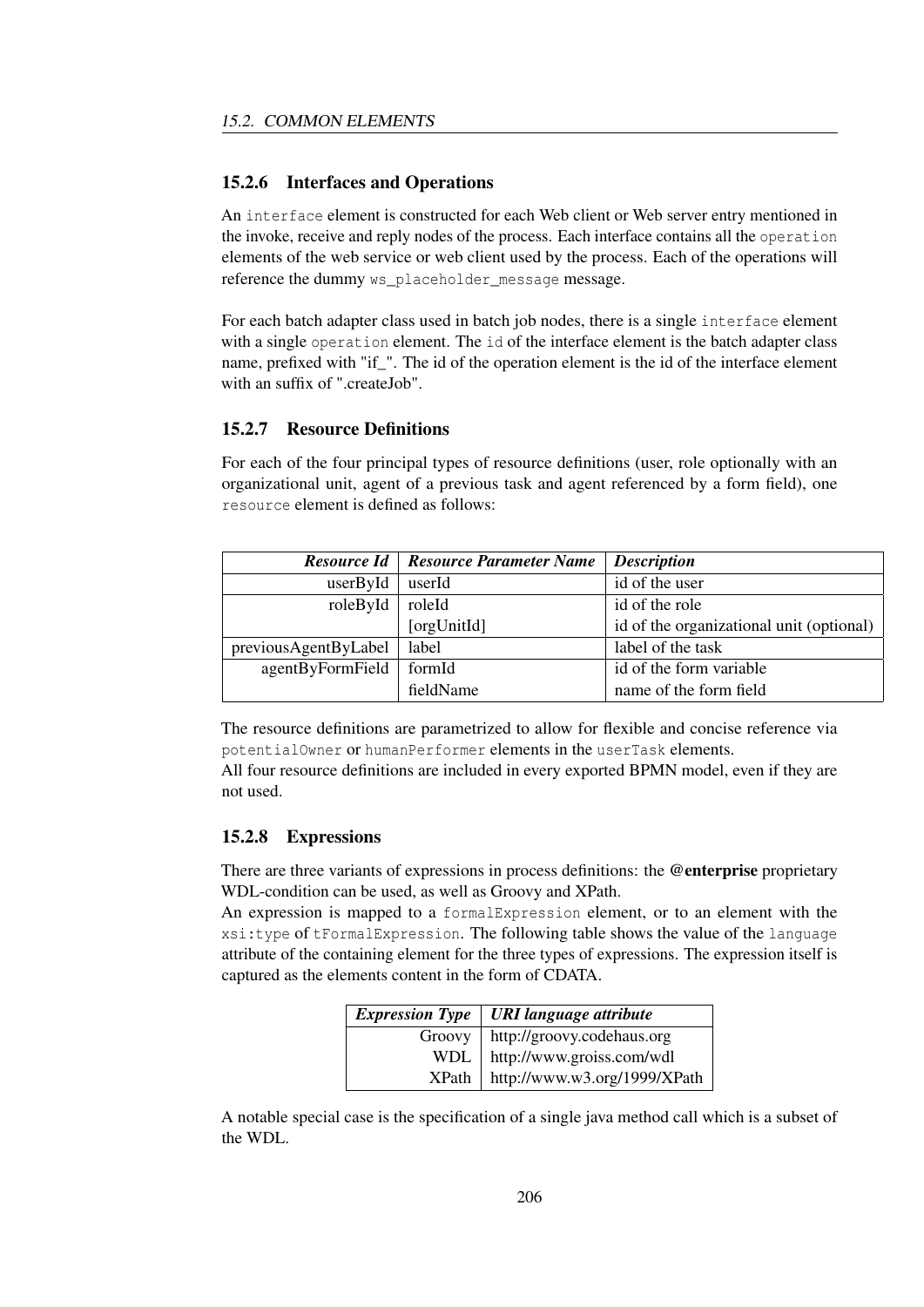#### 15.2.9 Omissions and Aspects for further enhancement

The following aspects of **@enterprise** process definitions are currently not within the scope of the BPMN export mechanism:

- escalations
- timing information
- real data type structures for forms and form fields
- form field modes
- inherent properties of tasks and processes (like due date, organizational units, ...)
- details of web services like types, messages and mappings of message elements to properties

Currently there is also no normative schema description for the proprietary extension elements.

## *15.3 Mapping of* @enterprise *constructs*

#### 15.3.1 Process definition and form declarations

The process definition itself is mapped to a process element. The id attribute is the id of the process definition concatenated with "\_" and the version of the process definition. The name attribute is the name of the process definition. Attribute isClosed is set to false, since there may always be additional events (like abort) occurring in @enterprise. Attribute isExecutable is set to true, if the process definition was active.

The nested documentation element is populated with the description of the process definition.

There is a nested groissep:process extension element, where all the properties directly attached to an @enterprise process definition are preserved in the export in the form of attributes. The mapping should be self-explanatory.

An additional extension element groissep:exporter is written with the attributes built, servername, hostname and exportedBy populated with the export date, the avw.servername configured in @enterprise the hostname of the exporting machine and the principal who initiated the export.

The begin node of the process is mapped to an startEvent element, the end node is written as an endEvent element.

For each of the process form variables, irrespective whether they are local forms variables or in-out form variables, a nested property element is written. The id attribute is the id of the form variable. The type of the form is referenced via the itemSubjectRef attribute which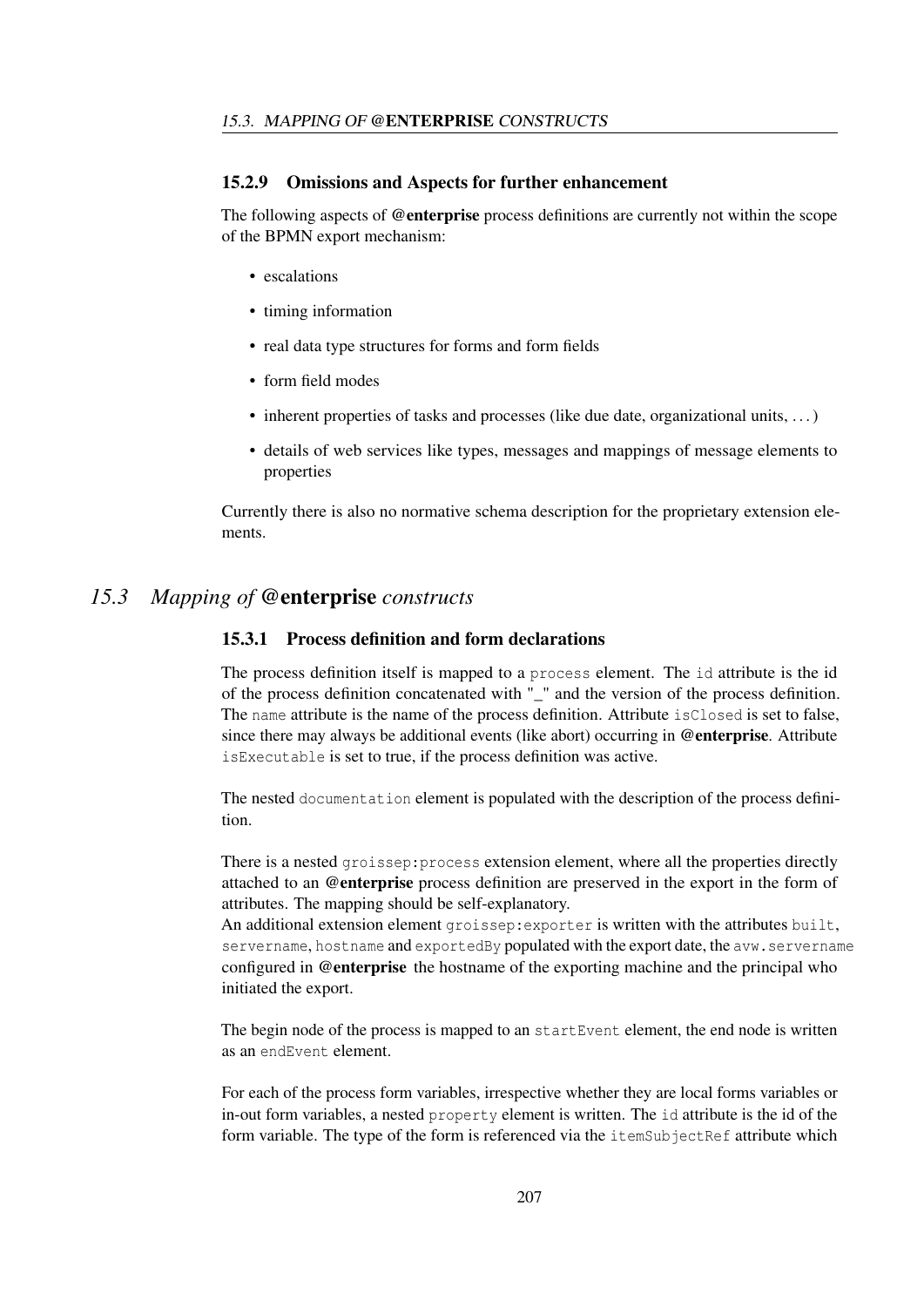states the id of the corresponding itemDefinition element. The name attribute is just the id of the form variable.

There may be a nested extension element named groissep:property, if there is additional information available. The attribute formname will carry the display name of the form variable (if they are different). In the case of an @enterprise view form, the attribute baseForm references the id of the base form variable.

#### 15.3.2 Annotations

Annotations are mapped to textAnnotation elements. Those elements are nested within the current context (which might be the top level process element or which might be a nested subProcess element from a "parallel for" node. The id attribute of the textAnnotation element is the oid of the annotation, prefixed by " ". The text of the annotation is captured in the content of a nested text element. An association element connects the textAnnotation element via its sourceRef attribute to the the element of the target node via its targetRef attribute.

#### 15.3.3 Flows

The edges in the process graph are represented in @enterprise as Flow objects. Each Flow object is mapped to a sequenceFlow element. The id attribute is the oid of the Flow object. Those elements are nested within the current context (which might be the top level process element or which might be a nested subProcess element from a "parallel for" node. Conditional expressions in @enterprise are usually attached to nodes (like if or choice branch). Contrastingly, in BPMN, the expressions are specified within the flows. The exporter will attach the expressions from the **@enterprise** nodes to the appropriate sequenceFlow elements.

For each sequenceFlow element which is not a 'normal' @enterprise flow, there is a nested groissep:flow extension element with the attributes type and typeName to capture the kind of flow in terms of @enterprise.

#### 15.3.4 Common step structure

For each of the steps of an @enterprise process definition (the nodes in the process graph), an appropriate BPMN element will be generated as detailed below. In addition to the specific node information there are some common aspects. The id attribute of the BPMN element of the step will be the @enterprise step id (a numbering scheme within a process definition) prefixed by "\_". The name attribute of the element will usually correspond to the text displayed within or below the node in the process editor.

There will be a nested extension element groissep: step with the attributes type, typeName, name, label and icon. For steps which are tasks, there may be an additional skipable attribute.

#### 15.3.5 Activities

#### Tasks

For each task node, a userTask element will be generated.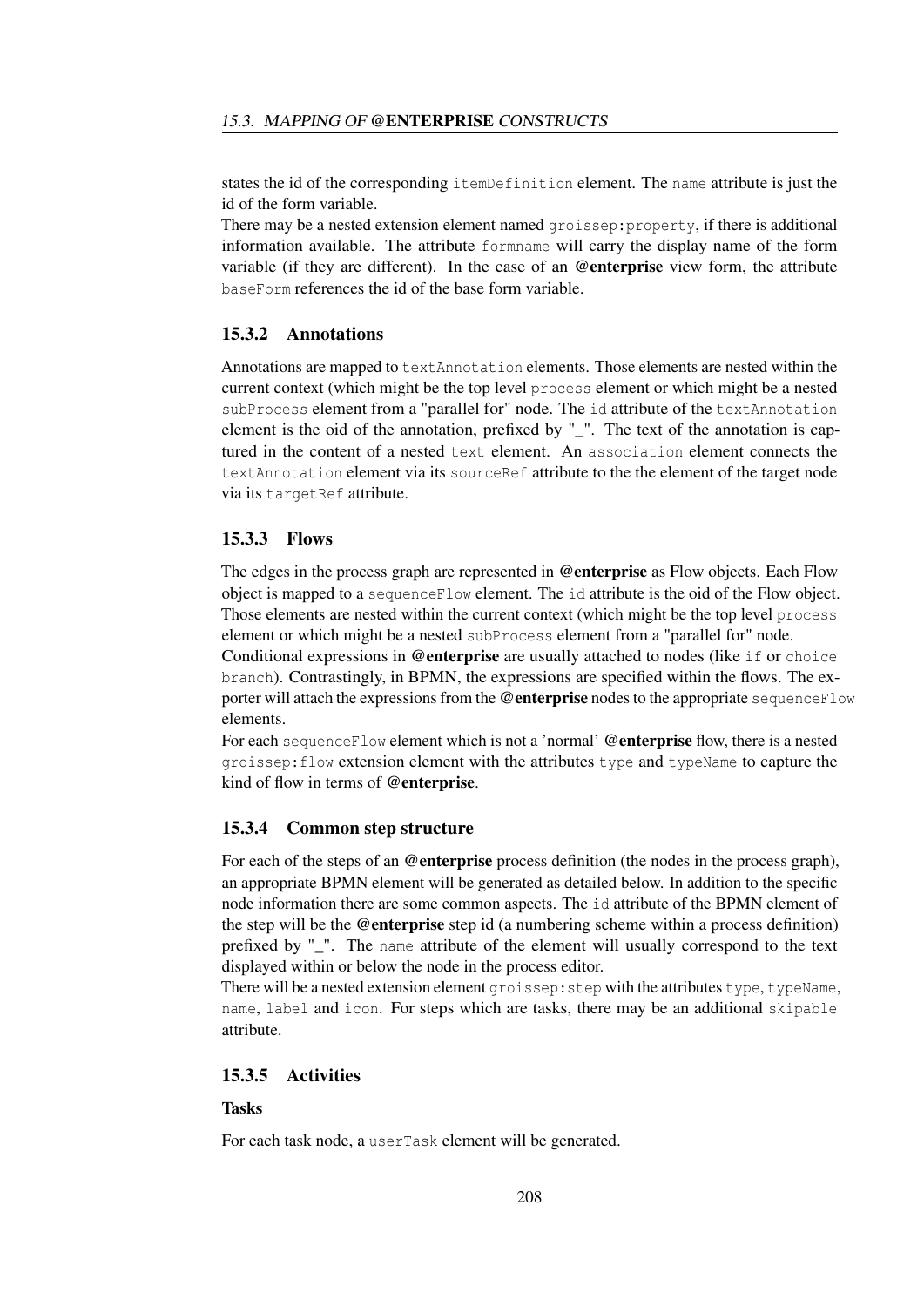The agents of the task will be captured as a sequence of nested humanPerformer elements (in the case of users and agents of previous steps), and potentialOwner elements (for roles and agents via formfields). Those elements will have the appropriate nested resourceRef and resourceParameterBinding elements like outlined in section [15.2.7](#page-205-0) above. In the case of a Java method expression to define the agent, there will be a potentialOwner element with a nested resourceAssignmentExpression with a nested formalExpression

A notable semantic difference between @enterprise and BPMN is that a multi valued list of agent descriptions in @enterprise means that the task will be routed in sequential order to the agents of the list, while the semantics of multiple performers in BPMN is questionable.

The nested documentation element is populated with the description of the task definition.

There will be a nested extension element groissep:userTask with the attributes taskid, name, version, active, duration, cost, effort, firstAgentAtRuntime and furtherAgentsAtRuntime. Within these elements there will also be nested element capturing the condition and method hooks potentially attached to a task. Those elements will be

• groissep:preProcessingAction,

element containing the expression as CDATA.

- groissep:postCondition,
- groissep:compensationAction,
- groissep:takeAction and
- groissep:untakeAction

which are formalExpressions. The groissep:postCondition element could have a nested message element for the post condition message.

The specification of the step forms, that is which form variable is visible in which user task, is somewhat involved within the context of BPMN.

For a task without any step forms, there will be a nested ioSpecification element with a nested empty inputSet element and a nested empty outputSet.

Since @enterprise stepform semantics imply potential read write access to the forms, a form variable has always the data input as well as the data output aspect.

For each step form variable, there will be a dataInput element (with attribute  $id$  consisting of the prefix "in, followed by the id of the containing userTask element and a sequence number within the step), as well as adataOutput element (with id attribute prefix of "out"). Both elements will have the id of the form variable as name and the id of the corresponding itemDefinition (formtype) as itemSubjectRef.

The inputSet element will contain dataInputRefs for all the forms, the outputSet element will contain dataOutputRefs for them.

Additionally, for each of the step forms , there will be one dataInputAssociation element as well as one dataOutputAssociation element.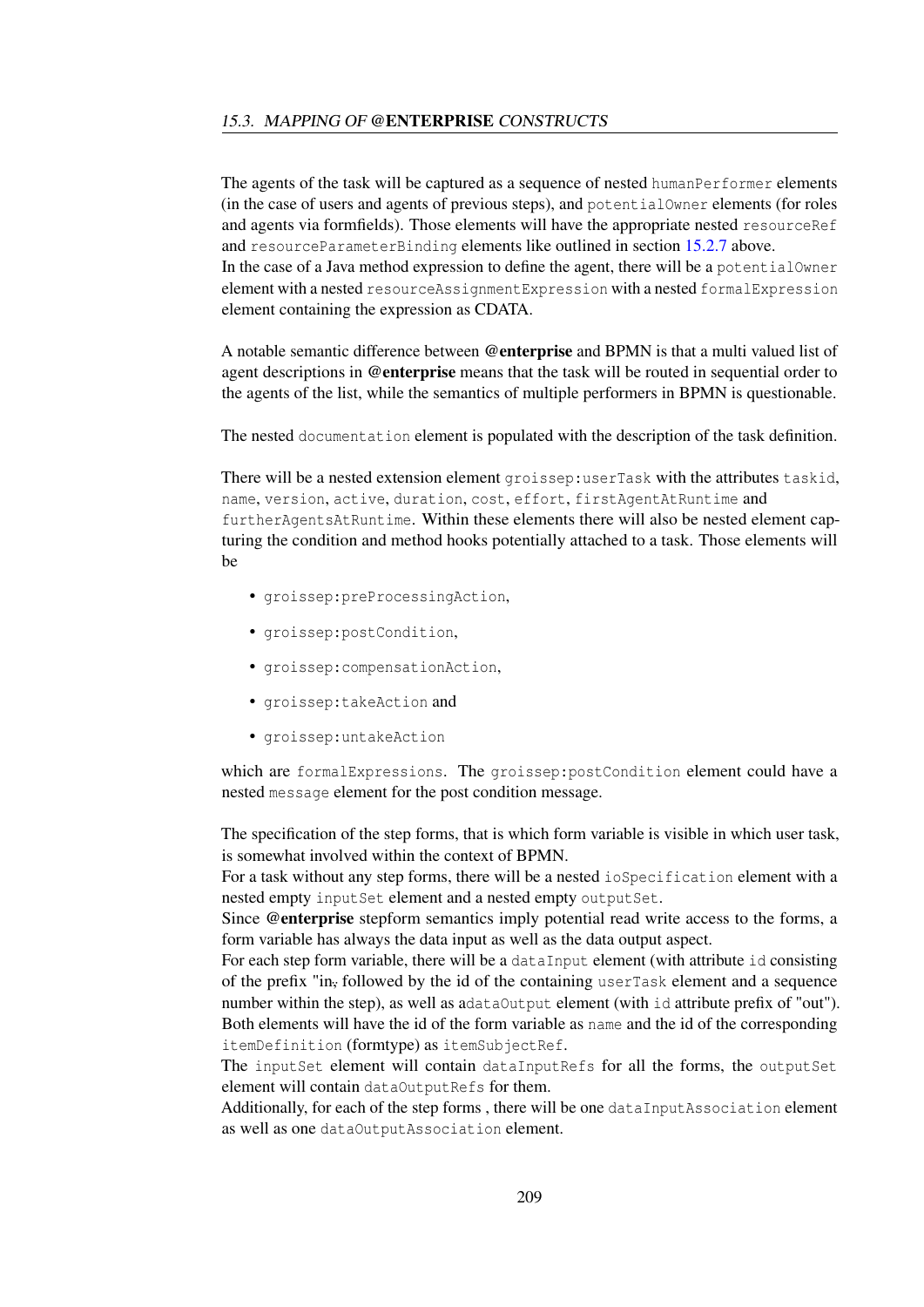The data input associations connect the "formvar" property to the corresponding "in\_stepid\_number" data inputs. Likewise, the data output associations connect the "out\_stepid\_number" data outputs to the corresponding "pform\_formvar" property.

#### Adhoc tasks

For each @enterprise adhoc task, there will be a qlobalUserTask element. Those elements are not within the main process element, but will be appended to it. Extension elements of adhoc tasks are identical to 'ordinary' user tasks.

The representation of adhoc tasks differs from the one for 'ordinary' user tasks in three areas:

- adhoc tasks do not have a direct representation in the process graph, there will be no geometry information associated with them.
- there will be no resource assignment (via potentialOwner or humanPerformer elements)
- there will be no dataInputAssociation and no dataOutputAssociation elements for step forms

#### Subprocess calls

A subprocess node is mapped to a callActivity element. The attribute calledElement has the @enterprise id of the called process. The inner structure of the subprocess itself is not included in the BPMN export of the calling process definition. To specify the actual parameters (form variables) for the call, there will be a nested ioSpecification element and a dataInputAssociation and dataOutputAssiciation element per form variable just like for the stepforms of user tasks.

#### System task nodes

A system-node is mapped to a scriptTask element with a nested script element. The attribute scriptFormat of the scriptTask element will contain the MIME type of the script language. The script element contains the CDATA of the script text. The used MIME types are application/x-xpath for XPATH, application/x-groovy for Groovy and application/x-wdl for WDL.

#### Batch nodes

A batch-node is mapped to a serviceTask element with *batch* as implementation attribute. For each @enterprise batch adapter class name, an interface element with a single nested operation element is generated in the header. The id of the interface element is batch adapter class name, prefixed with "if\_". The id of the operation element is the id of the interface element with an suffix of ".createJob". The xml schema also needs an inMessageRef, which always references the dummy create batch job message. This message will only be generated in the header, if batch-nodes are used in the process at all.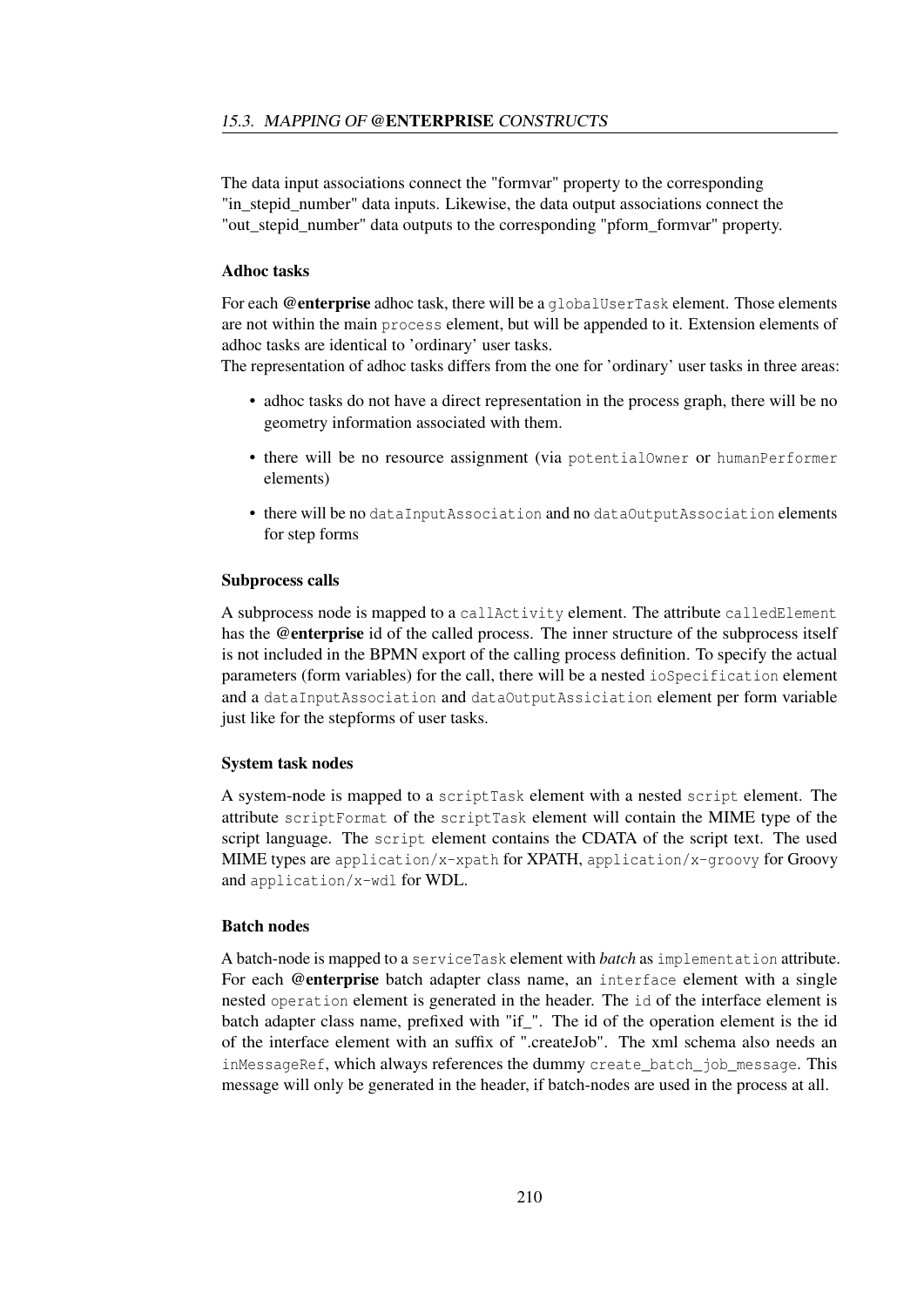#### 15.3.6 Control structures

#### If construct

Each if-node and elsif-node is mapped to a an exclusiveGateway with *Diverging* direction. The then flow (groissep:  $flow$ ) will carry the expression (conditionExpression), the else flow is marked as the default flow. The end-node is an exclusiveGateway element with *Converging* direction.

#### While construct

A while-node is mapped to a an exclusiveGateway with *Diverging* direction. The then flow (groissep:flow) will carry the expression (conditionExpression), the else flow is marked as the default flow. Note that there is no corresponding end-node for the while-node.

#### Loop construct

A loop-node is mapped to an exclusiveGateway element with *Converging* direction. The corresponding exit-when-node is an exclusiveGateway with direction *Diverging*. The then flow (groissep:flow) from the exit-when-node will carry the expression (conditionExpression), the else flow is marked as the default flow.

#### Choice construct

A choice-node is mapped to an inclusiveGateway with direction *Diverging*. For each choice node, there is a corresponding signal element generated in the root definitions element. The id of the signal is prefixed with "signal\_choice", followed by the id of the choice step. The name of the signal is prefixed by "choice\_", followed by the id of the choice step. The signal itself symbolizes the manual choice selection of the user. It will carry the information about which one of the branches is to be followed.

For each of the following choice-branch-nodes, an intermediateCatchEvent is created. The nested signalEventDefinition references the choices signal via attribute signalRef. The optional expressions for branch selectability by the user are annotated at the flows between the choice-node and the choice-branch-nodes. A missing expression is transformed to a *true* expression. The end-node of the choice is an exclusiveGateway element with direction *Converging*.

#### Andpar and Orpar constructs

The starting nodes of andpar and orpar constructs are mapped to parallel Gateway elements with *Diverging* direction. The join-nodes of andpar and orpar constructs are mapped to a complexGateway element with direction *Converging*.

For or-join-nodes, the activationCondition of the converging gateway will be annotated with 1 of n.

For and-join-nodes without an explicit expression, the activationCondition will be *n of n*, while for and-join-nodes with an explicit expresson, the activationCondition will be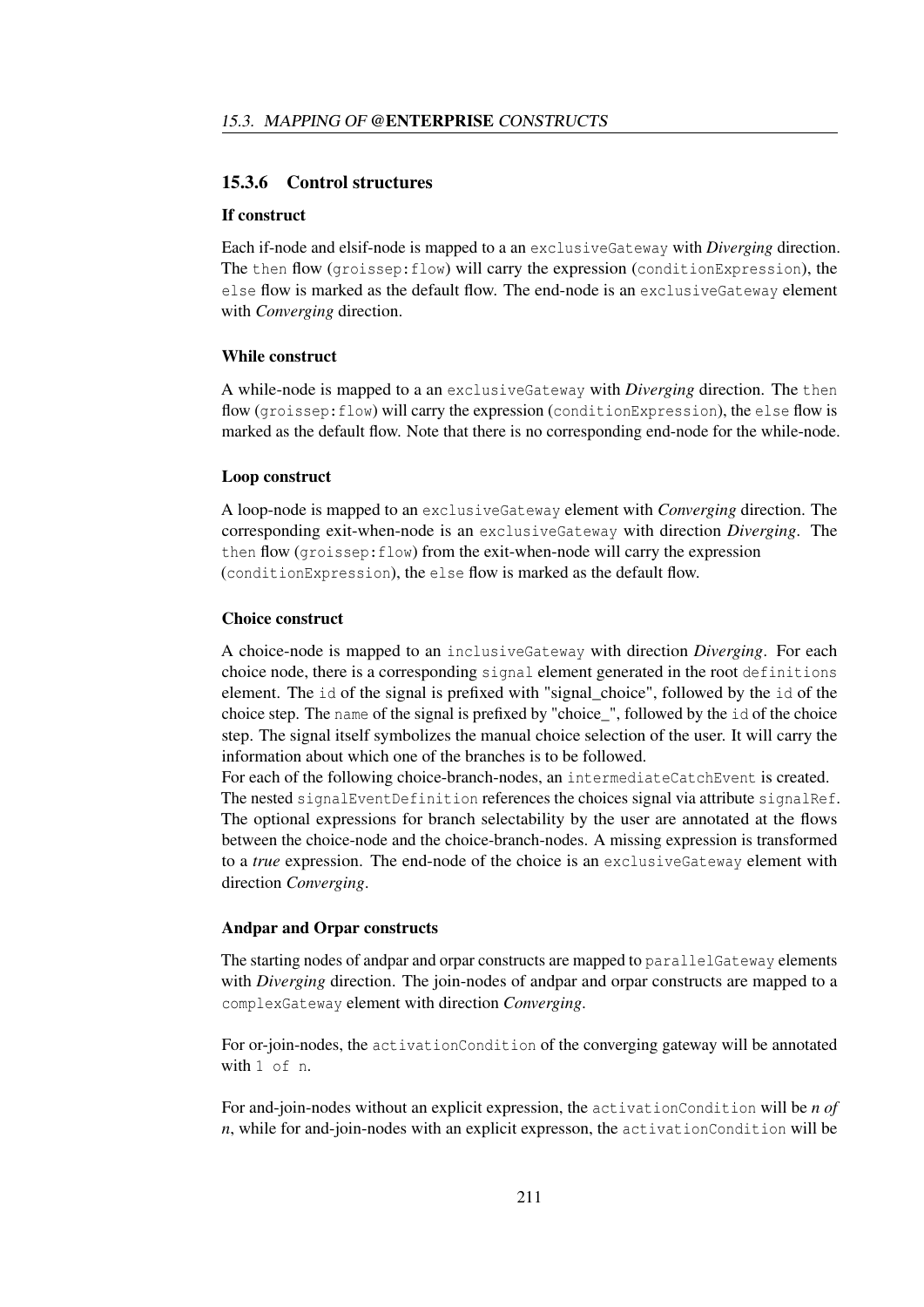*m of n*. For the last case, the expression itself will be captured in a nested groissep: endpar / groissep:method extension element.

#### Branch construct

A branch-node is mapped to an parallelGateway element with *Diverging* direction. The branch-flow from the branch-node is named *branch*, while the normal is not annotated in any special way. An end-branch-node is mapped to an endEvent element.

#### Goto and Goto-end constructs

Goto-nodes and Goto-end-nodes are mapped to exclusiveGateway elements with direction *Diverging*. The normal flow from the goto-node (to the target of the goto) is marked via the default attribute. The corresponding sequenceFlow element is named goto, the the sequenceFlow element of the other flow object is annotated with a *false* expression via a nested conditionExpression element.

#### Parallel-For construct

A parfor-node construct is mapped to a subProcess element. The parfor-node itself and the corresponding endfor-node are mapped to startEvent and endEvent elements. Those elements and the other nodes and flows within the construct are nested within a subProcess element with an id attribute of the id of the startEvent element with an suffix of " SP".

The nested multiInstanceLoopCharacteristics element of the subProcess element is marked as parallel by setting attribute isSequential to *false*. If there is a method call specified in the end node of the parallel for, there will be a nested completionCondition element with the formal expression corresponding to the method.

All the @enterprise nodes and flows within the parallel for will be nested within the subProcess element; the flows to the begin of and from the end of the parallel for are adapted to reference this element.

There are two principle forms of parallel for constructs. The first one states an iterator class which determines the parallel instances, the second one iterates over a subform table.

For the kind of parallel for with an iterator class, this class is written as a nested loopCardinality element within the multiInstanceLoopCharacteristics.

For the second kind of parallel for which iterates over a subform table, there will be a nested dataObject element representing the subform table. The id attribute of this element consists of

- the id of the main form,
- $\bullet$  a ".".
- the id (number) of the subform table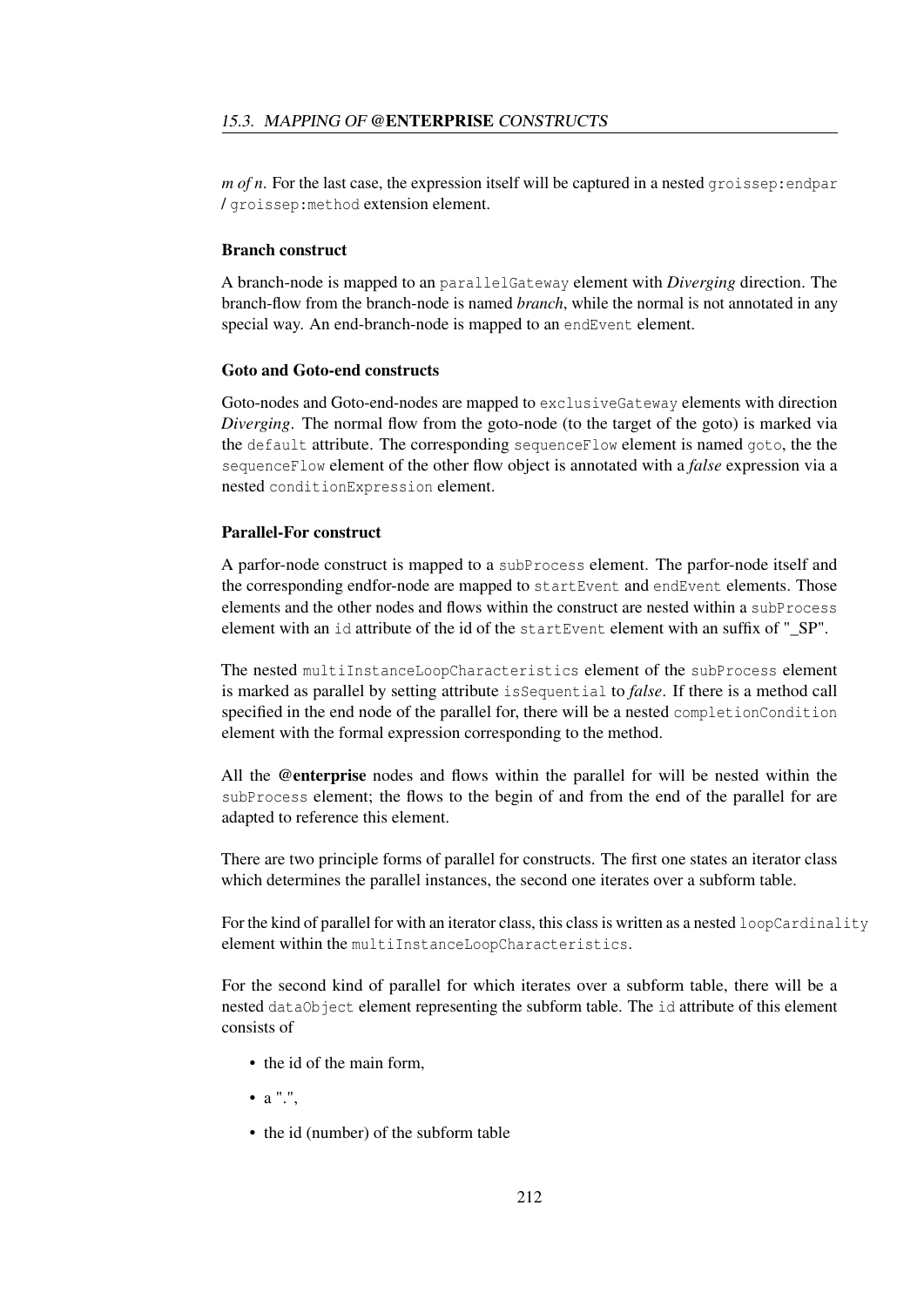• suffixed by the id of the parent subProcess element.

The attribute isCollection will be set to *true*. The appropriate itemDefinition will be references via attribute itemSubjectRef.

The multiInstanceLoopCharacteristics element will contain a loopDataInputRef as well as a loopDataOutputRef element which refer to this data object. The local loop variable is represented by a property element nested within the subProcess element. The id attribute of the property is set to the id of the form variable. The type of the form is referenced via the itemSubjectRef attribute which states the id of the corresponding itemDefinition element. The name attribute is just the id of the form variable. This property is also referenced by the inputDataItem and outputDataItem elements nested within the multiInstanceLoopCharacteristics.

There may be a condition at the parallel for node which decides if a subform instance should result in a parallel instance. This condition is captured as element groissep:whenExpression within a nested groissep:parfor extension element.

The actual nodes within the parallel for respectivly the subProcess element will start with a nested startEvent element and conclude with an endEvent element.

## 15.3.7 Events

#### Sync nodes

A sync-node is mapped to an intermediateCatchEvent element with a nested signalEventDefinition element which references the signal element that has also been generated in the root definitions element.

The id of this signal is the @enterprise event name, prefixed with "signal\_". The name of the signal is the @enterprise event name.

If the event context object was given in the sync-node, and this was a form or a formfield, then the signals structureRef attribute will reference the corresponding itemDefinition for the form type. The signalEventDefinition element of the intermediateCatchEvent element references the id of the signal by its signalRef attribute. Additionally, there will be a dataOutput element, a dataOutputAssociationElement, and an outputSet element by which the output signal of the catch event is mapped to the form variable (if applicable).

The groissep: sync extension element will carry the information about the @enterprise event handler class and the context string.

#### Raise nodes

A raise-node is mapped to an intermediateThrowEvent element with a nested signalEventDefinition element which references the signal element that has also been generated in the root definitions element.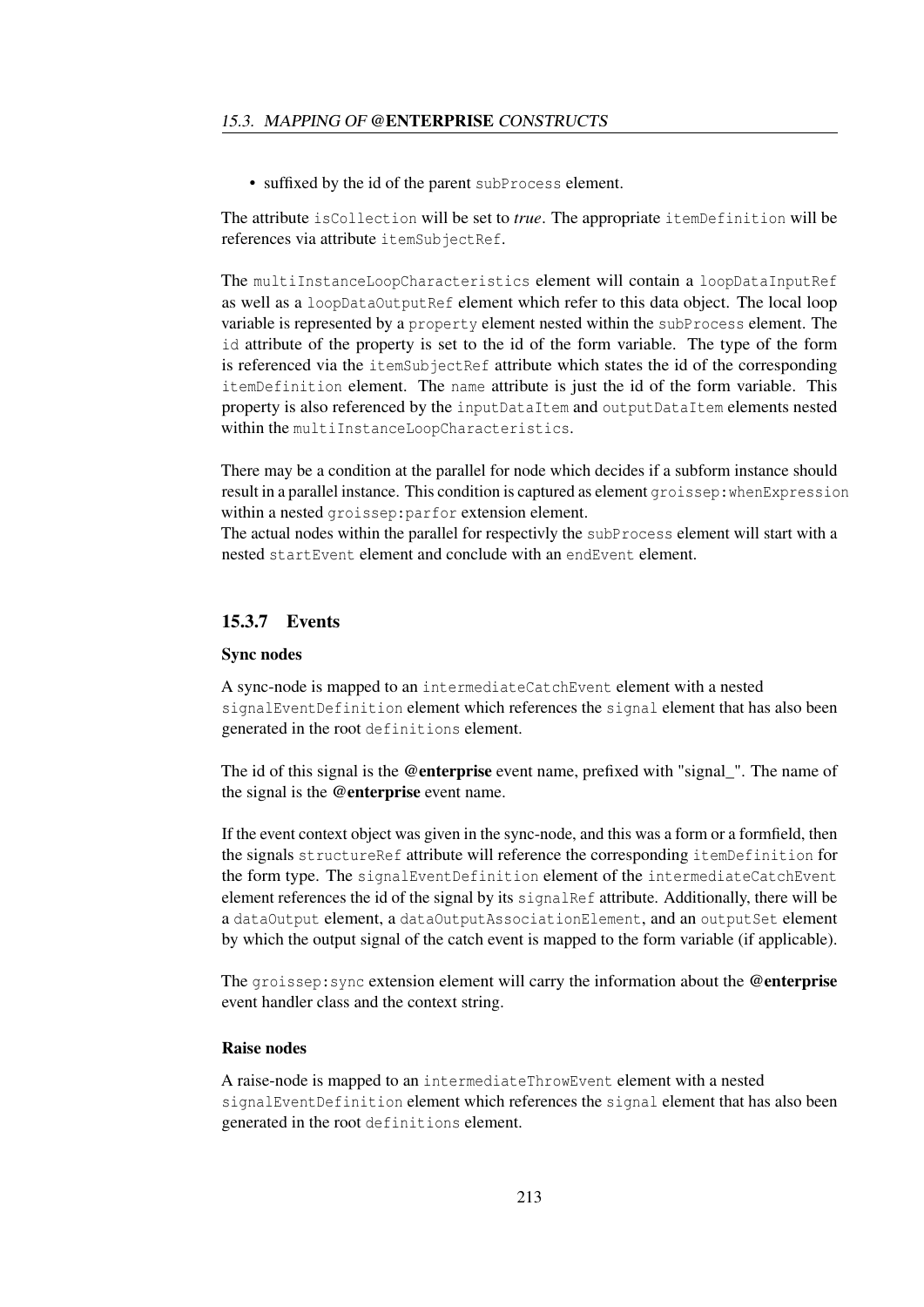The id of the signal is the @enterprise event name, prefixed with "signal\_". The name of the signal is the @enterprise event name.

If an event context object was given in the raise-node, and this was a form or a formfield, then the signals structureRef attribute will reference the corresponding itemDefinition for the form type. The signalEventDefinition element of the intermediateThrowEvent element references the id of the signal by its signalRef attribute. Additionally, there will be a dataInput element, a dataInputAssociationElement, and an inputSet element by which the form variable is marked as input for the signal of the throw event (if applicable).

The groissep: raiseEvent extension element will capture the @enterprise event transaction mode and the context string.

#### Register nodes

An event-register-node is mapped to a scriptTask element which contains the @enterprise expression to register an event.

Additionally, a signal element has also been generated in the root definitions element. This signal is not directly linked to the scriptTask element. The id of the signal is the @enterprise event name, prefixed with "signal\_". The name of the signal is the @enterprise event name. If an event context object was given in the register-node, and this was a form or a formfield, then the signals structureRef attribute will reference the corresponding itemDefinition for the form type.

#### Unregister nodes

An event-unregister-node is mapped to a script Task element which contains the @enterprise expression to register an event.

Additionally, a signal element has also been generated in the root definitions element. This signal is not directly linked to the scriptTask element. The id of the signal is the @enterprise event name, prefixed with "signal\_". The name of the signal is the @enterprise event name. There is no event context object in this case.

#### Wait nodes

A wait node is mapped to a intermediateCatchEvent element with a nested timerEventDefinition element.

If a time interval was given, it is included in a nested timeDuration element in ISO-8601 syntax. For workdays, which are not included in ISO-8601 semantics, the suffix "D\_W" will be used.

Other arbitrary date expressions are captured by a nested timeDate/formalExpression element.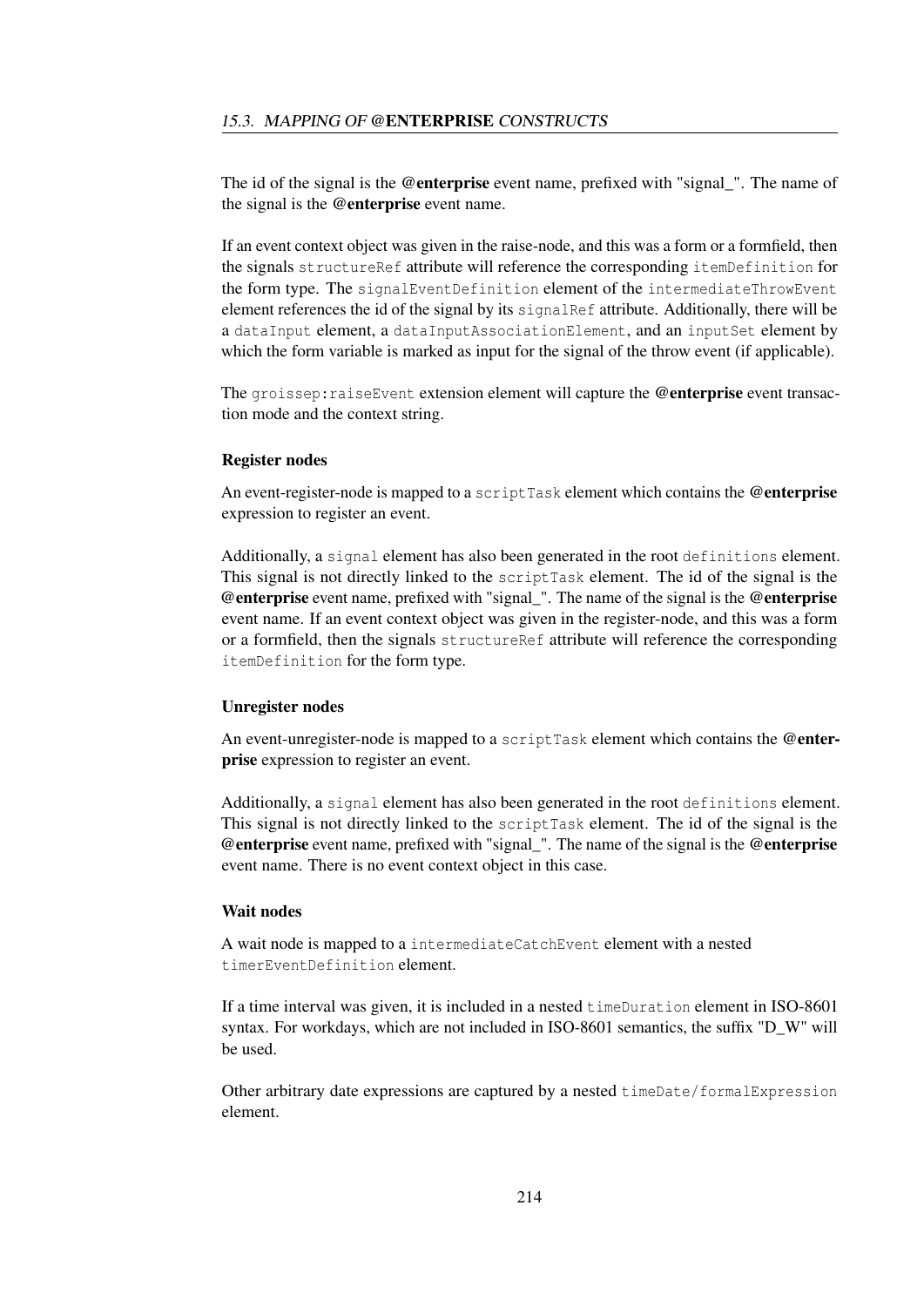## 15.3.8 Web services

#### Invoke nodes

A web service invoke-node is mapped to a serviceTask element with implementation attribute *##WebService*. The operationRef attribute references the corresponding nested operation element in the appropriate interface.

An optional exception handling is mapped to a boundaryEvent element attached to the serviceTask via attribute attachedToRef. A nested errorEventDefinition element captures the exception semantics. The end-node of the exception handling is mapped to an exclusiveGateway element with *Converging* direction. At this gateway, the normal flow and the exception flow will meet again.

#### Receive nodes

A web service receive-node is mapped to a receiveTask element with implementation attribute *##WebService*. The operationRef attribute references the corresponding nested operation element in the appropriate interface.

If the reception starts the process, the instantiate attribute will be set to *true*. No further transformations (like omission of preceding start events) are applied.

#### Reply nodes

A web service reply-node is mapped to a sendTask element with implementation attribute *##WebService*. The operationRef attribute references the corresponding nested operation element in the appropriate interface.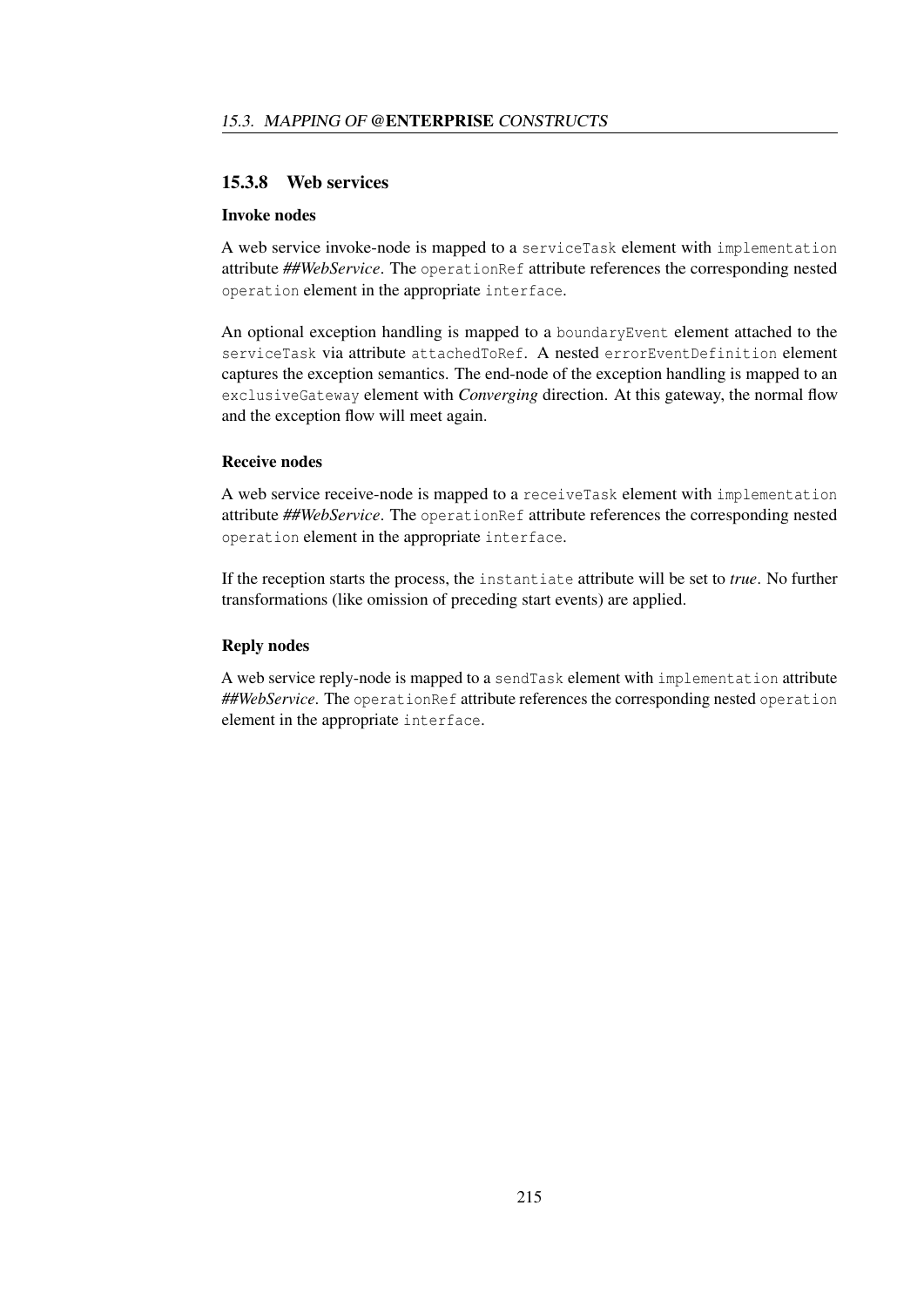# *16 Usage of DOJO and JavaScripts*

This chapter describes the handling of the **@enterprise** JavaScript library, the DOJO components (AJAX), how to use customized DOJO controls and the new smartclient handling.

## *16.1 The* @enterprise *JavaScript library*

This section describes how to embed the @enterprise JavaScript library and how the files are organized in packages. Furthermore some useful methods are explained.

Each page which should use JavaScript must contain following import within the *head*-tag. The files are taken from the JavaScript source directory, packaged into the page and cached on the server:

```
<script src="../servlet.method/com.groiss.gui.JavascriptLoader.getScripts">
</script>
```
All @enterprise JavaScript methods are structured in packages (e.g. ep.util.js for utility methods) and are stored in alllangs/scripts/source within the ep.jar. Some useful methods are described below:

- ep.util.isFF: Check, if the current browser is Firefox.
- ep.util.isIE: Check, if the current browser is Internet Explorer.
- ep.util.isIE6: Same as *ep.util.isIE*, but especially for Internet Explorer 6.
- ep.util.isSafari: Check, if the current browser is Safari. Example:

```
if(ep.util.isFF) {
 //handling for Firefox
 ...
}
else if(ep.util.isIE) {
 //handling for Internet Explorer
 ...
}
else if(ep.util.isSafari) {
```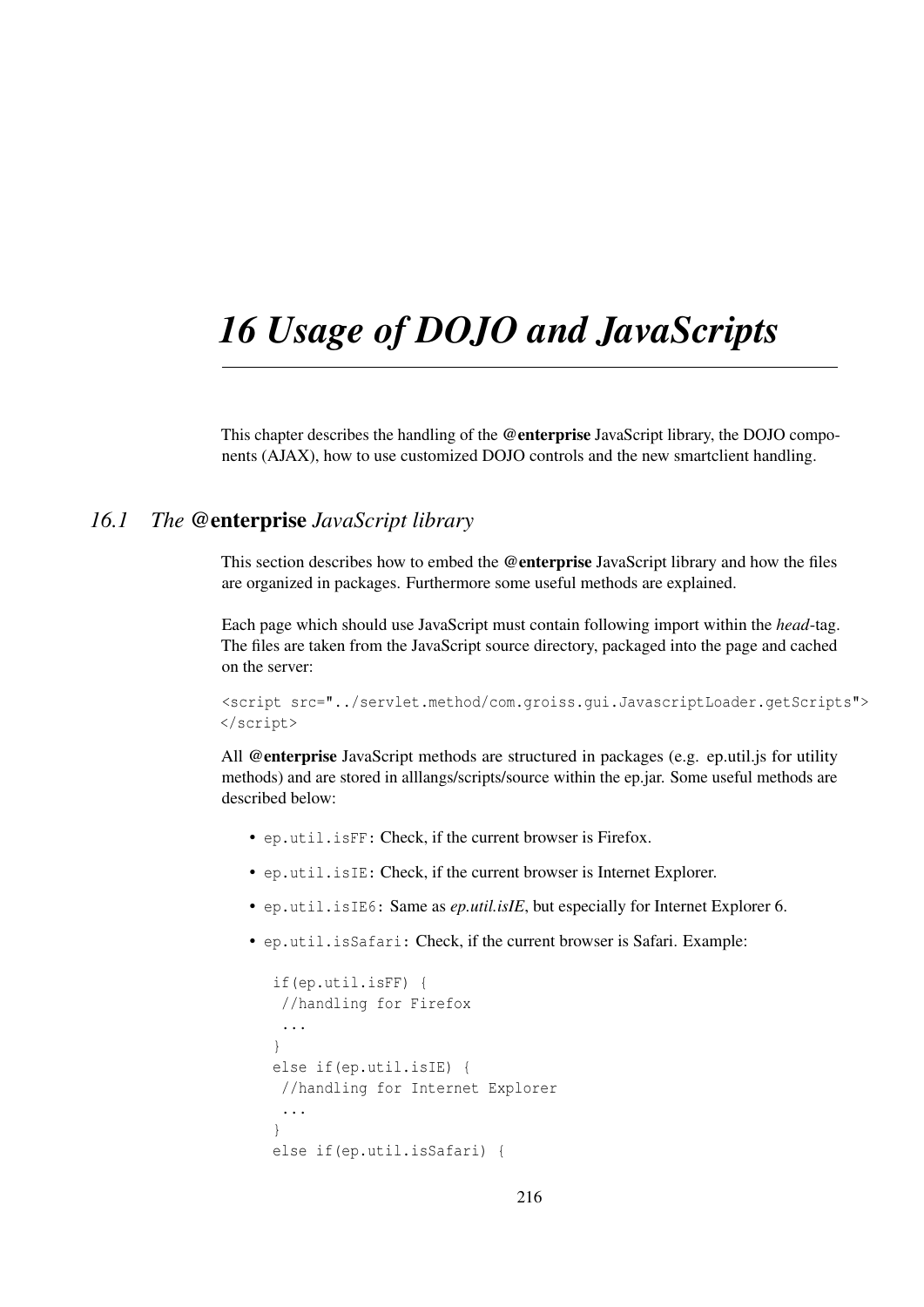```
//handling for Safari
 ...
}
else {
 //handling for all other browsers
 ...
}
```
- ep.util.getParam(name,query\_string): This method gets the parameter value from the query string of the URL ( $=$  everything behind the question mark). The parameter *query\_string* is optionally and if not used, *document.location.search* is the default search string.
- ep.util.moveEntries(sourceid,targetid,sorted,indexarray): Moves the selected entries from selectlist *sourceid* (= id of the source selectlist) to selectlist *targetid* (= id of the target selectlist). The parameter *sorted* is a boolean parameter and indicates, if the moved entries should be sorted in target selectlist. The parameter *indexarray* contains the indices of the entries in source selectlist, which should be moved. If the parameter *indexarray* is null, all entries are moved.
- ep.util.moveAllEntries(sourceid,targetid,sorted,indexarray): Moves all entries from selectlist *sourceid* (= id of the source selectlist) to selectlist *targetid* (= id of the target selectlist) analogous to *ep.util.moveEntries()*.
- ep.util.showToolbar(actions,target,toolbar,orientation): By calling this method the servlet method *com.groiss.avw.html.HTMLToolbar.show* will be invoked. The parameter *actions* contains all actions, which should be displayed in toolbar. The *actions* parameter is a whitespace separated string containing the id's of the actions (from a XML-configuration). The *target* parameter indicates the location, where the toolbar should be displayed. If the parameter is empty, *parent.right* is used. With the optional parameter *toolbar* you can define the toolbar frame. If not defined, the *parent.toolbarframe* is default. The parameter *orientation* can be used to set the alignment of the toolbar. The character v symbolizes, that a vertical toolbar should be used; h or empty *orientation* parameter means that horizontal toolbar should be used.

Example:

```
<body onload="ep.util.showToolbar('admin.refreshControl myxml.save',
 'parent.right')">
...
</body>
```
- ep.util.clearToolbar(toolbar): This method removes all functions from the toolbar. With the optional parameter *toolbar* you can define the toolbar frame. If not defined, *parent.toolbarframe* is default.
- ep.util.urlEncode(val,doc): This method encodes a string (= parameter *val*) and returns the encoded value for URL's. The optional parameter *doc* contains a reference to a document object; if the parameter is not used, the current document is used.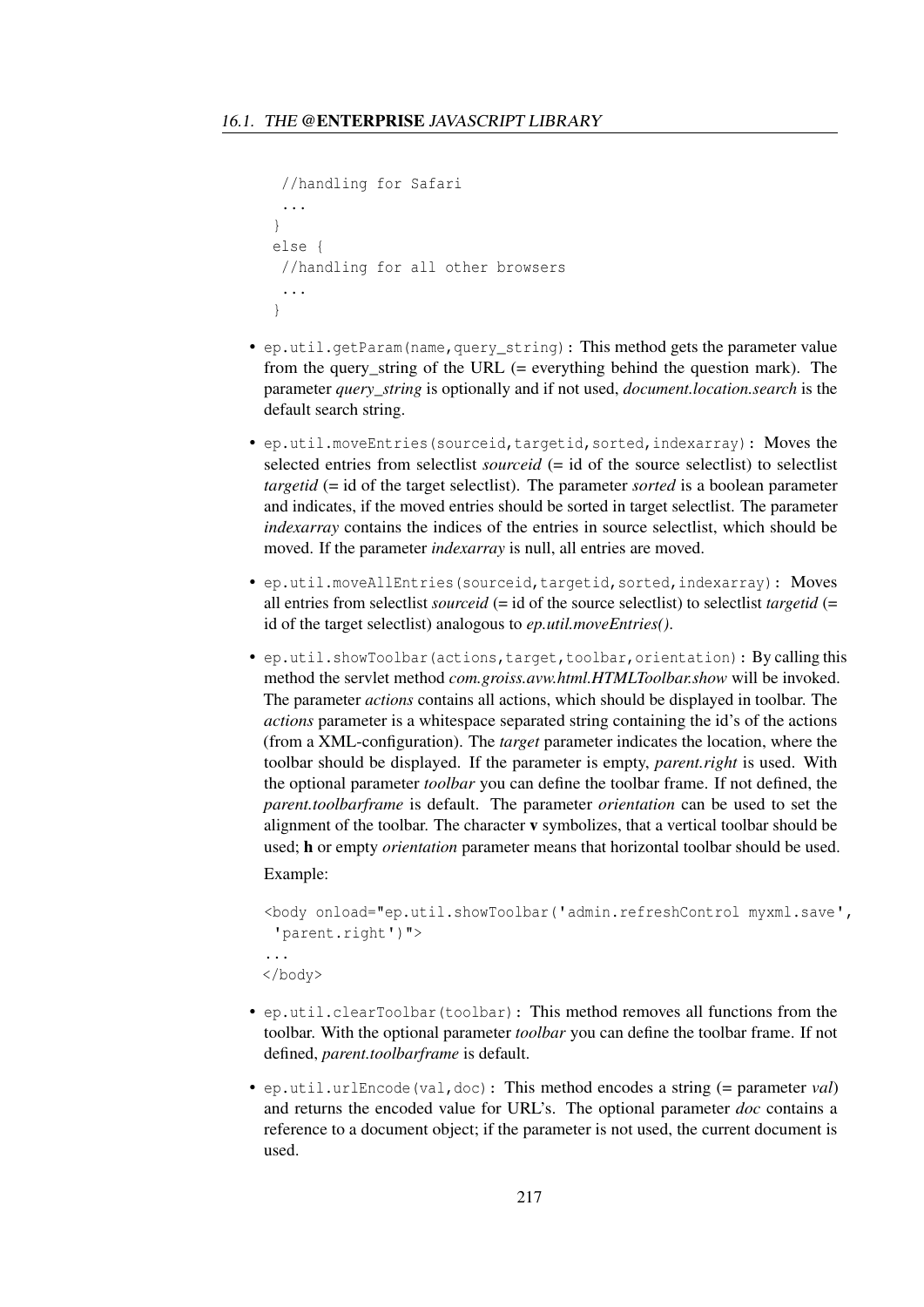- ep.util.urlDecode(val): This method is the direct opposite to *ep.util.urlEncode()*.
- ep.util.refreshOpener(): Method to refresh the opener window, e.g. if data are changed in a popup and the opener should be refreshed with this data.

# *16.2 Using DOJO in* @enterprise

The DOJO toolkit is an open source modular JavaScript library designed to ease the rapid development of cross platform, JavaScript/Ajax based applications and web sites. One important feature of Ajax applications is asynchronous communication of the browser with the server: information is exchanged and the page's presentation is updated without a need for reloading the whole page.

@enterprise uses the latest DOJO version from http://dojotoolkit.org/

# 16.2.1 Add DOJO to a page/form

This section describes which components are necessary to use DOJO in your forms (xhtml, xforms) with the standard @enterprise style:

1. Import following script beneath the *JavaScriptLoader* call:

```
<script type="text/javascript" src="../scripts/dojo/dojo.js"
 data-dojo-config="parseOnLoad: true">
</script>
```
Depending on the used DOJO control (see section [16.2.2\)](#page-218-0) it is recommended to use DOJO layers for reducing server requests and increasing performance (see http://www.qc4blog.com/?p=1001). In XForms layers are imported automatically, in all other cases use the layer ep/common-form-widgets.js like in following example:

```
<script type="text/javascript"
  src="../scripts/ep/common-form-widgets.js">
</script>
```
# 2. Import style definition:

```
<link rel="stylesheet" type="text/css"
href="../servlet.method/com.groiss.gui.css.StyleConf.loadCSS">
\langlelink
<style type="text/css">
  @import "../scripts/dijit/themes/claro/claro.css";
  @import "../scripts/dojo/resources/dojo.css";
  @import "../scripts/jscalendar/calendar-system.css";
</style>
```
3. Import used widgets, for example: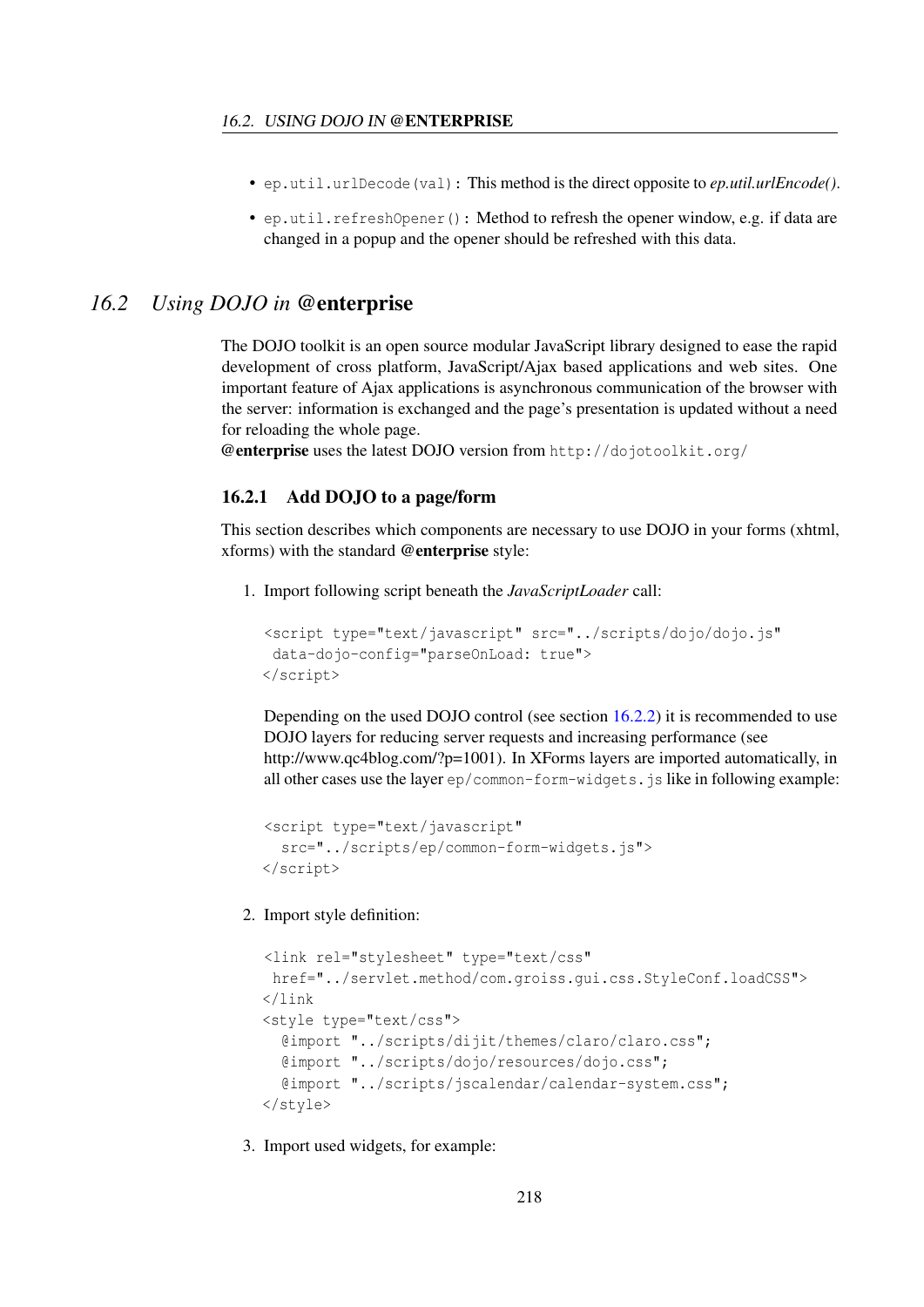```
require(["dojo/parser",
   "ep/widget/DateField", //necessary for date fields
   "ep/widget/ObjectSelect"]); //necessary for obj. select
```
DODJO widgets are prepackaged components of JavaScript code, HTML markup and CSS style declarations that can be used to enrich websites with various interactive features that work across browsers.

4. Add the following css-class to the body tag:

<body class="claro">

Hint: If your page is dojo-enabled, it's recommended to use dojo/ready instead of <br/>body onLoad="foo()">. More details according this issue can be found on http://dojotoolkit.org/reference-guide/1.10/dojo/ready.html#dojo-ready

# <span id="page-218-0"></span>16.2.2 Usage of customized DOJO controls

This section describes how the components *DateField* and *ObjectSelect* can be added to the form.

#### Date control - ep/widget/DateField

For adding a datefield an input-field must be created of dojoType *ep/widget/DateField* like in following example:

```
<input type="text" name="changeTime" id="changeTime" showTime="false"
value="" data-dojo-type="ep/widget/DateField" selectToday="true"/>
```
The attribute *showTime* means, that the time is displayed, if set to true. If attribute *selectToday* is set to true, an additional icon (function) for getting the current day is displayed beside the date picker. With attribute *defaultTime* then defined default time (hh:mm pattern) is selected, otherwise if no default time is specified, the current time of the client will be used (for dateTime fields only). If the value of a datefield should be changed, the method *set()* should be used like in following example. The method *get()* reads the value of the datefield.

```
require(["dijit/registry"], function(registry) {
  registry.byId('changeTime').set('value','01-01-2009'); //set to value 01-01-2009
  registry.byId('changeTime').get('value'); //read value of datefield
});
```
#### Object selection - ep/widget/ObjectSelect

For adding a object selection an select-field must be created of dojoType *ep/widget/ObjectSelect* like in following example: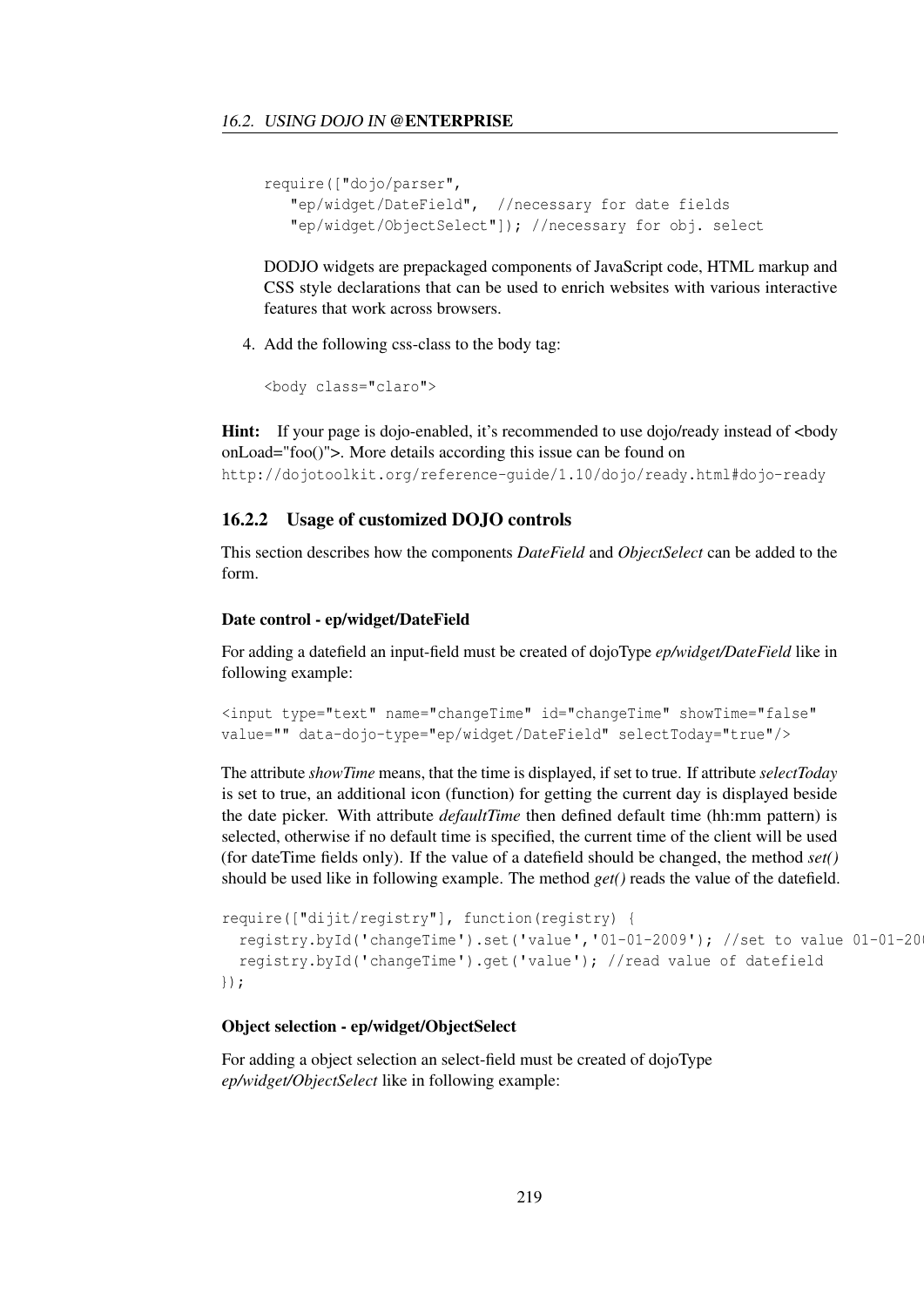```
<select id="substitute" data-dojo-type="ep/widget/ObjectSelect"
  name="substitute" style="width:400px" class="ep_select"
  classname="com.groiss.org.User" searchAttributes="surname,id"
  value="['','']">
</select>
```
The attribute classname is required and must contain a java class of type *Persistent*. Following optional attributes can be entered:

- searchAttrs: A comma separated list of attributes can be entered for searching the input string.
- searchid: This parameter must be used, if a WHERE-clause with parameter should be used. The searchid consists of the xml-id (created by the @enterprise *GUI-Configuration*) and the node-id, i.e. *<xmlid>.<nodeid>* and executes the appropriate action node of the xml.
- parameters: The parameters for the attribute *condition* in xml-file, if the WHEREclause contains parameter.
- attribs: A comma separated list of attributes to display; if empty: toString
- noClass: If set to true, the selected value will be in form  $\langle \text{oid}\rangle$  instead of  $\langle \text{class}$ name>:<oid> (default: false)
- value: Initial value in form ['label','classname:oid']
- fetchAttrs: Allow to (pre-)fetch dependent objects from the database by efficient operations. The content is a comma separated list of names of java fields of the corresponding class. The field names must denote persistent objects! Usually one BulkQuery per field is executed instead of a (single record) select-statement per record and field.

If the selection needs a condition with parameter, it must be defined in following way:

Write an *query* node in application's xml which has been created by the @enterprise *GUI-Configuration*. This query must be inside the *<nodes>* block (see section [10.2.4\)](#page-129-0). In our example we need all departments with sub-departments:

```
<nodes>
 ...
 <query id="DeptsWithSubdeptsSelect">
 <classname>com.groiss.org.Dept</classname>
 <attribs>name</attribs>
 <searchAttrs>name,id</searchAttrs>
 <title>@@@ep:dept@@</title>
  <condition>
  oid in (select superdept from avw_flatdepttree where application=?)
  </condition>
  <types>Long</types>
```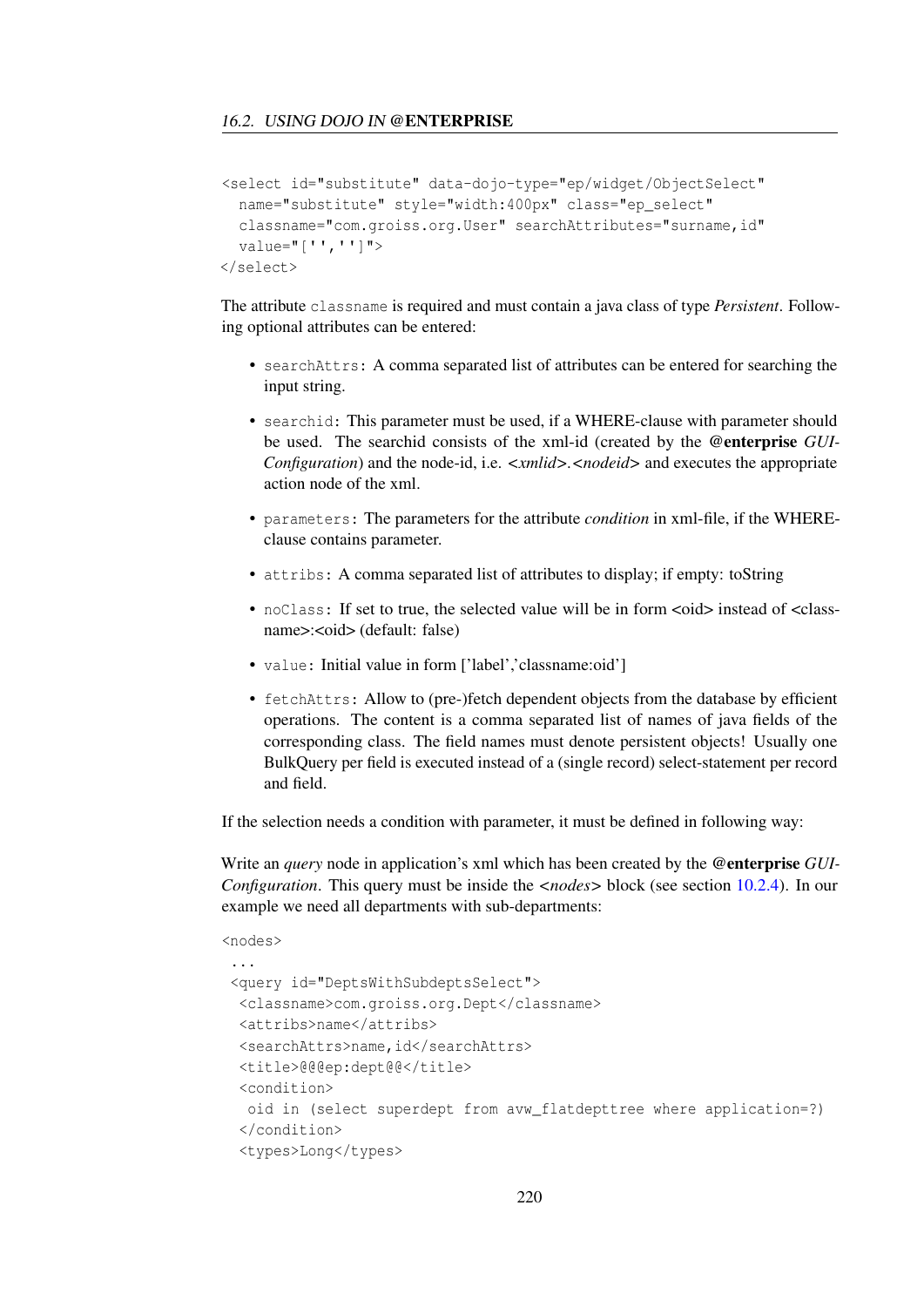```
<rightsMayExecute>NONE</rightsMayExecute>
 </query>
 ...
</nodes>
```
The attribute *condition* defines the SQL WHERE-clause. The parameters are represented by question marks (?). The attribute *types* is necessary to define the datatypes of the given *parameters*. For each parameter in condition a type is needed (comma-separated list). Possible values are:

- Persistent
- Date
- Long
- Double
- Integer
- String
- OIDList

A parameter with type *OIDList* has to be a nested JSON array (double square brackets are needed!), e.g. [[oid1,oid2,oid3]]. The condition has only one question mark (e.g: "oid not in  $(?)$ ").

The attribute *rightsMayExecute* defines the right-id which right should be checked. If the value *NONE* is entered, no right check will be performed.

After creating an action node we have to set the attributes *searchid* and *parameters* in the appropriate HTML-file. In our example the parameter is the oid of the default-application:

```
<select name="dept" id="dept" class="ep_select" style="width:400"
   tabindex="2" data-dojo-type="ep/widget/ObjectSelect"
   autoComplete="true" searchid="<xmlid>.DeptsWithSubdeptsSelect"
  parameters="1">
</select>
```
The attributes *searchid* and *parameters* can be set via JavaScript by using the functions setParameters(String) and setSearchid(String). Following an example how to use these functions:

```
require(["dijit/registry"], function(registry) {
var appl = registry.byId("application");
var proc = registry.byId("proctype");
if(appl.value && appl.value!='') {
   proc.setSearchid("ProcDefOfApplicationSelect");
   proc.setParameters(''+appl.value);
 }
});
```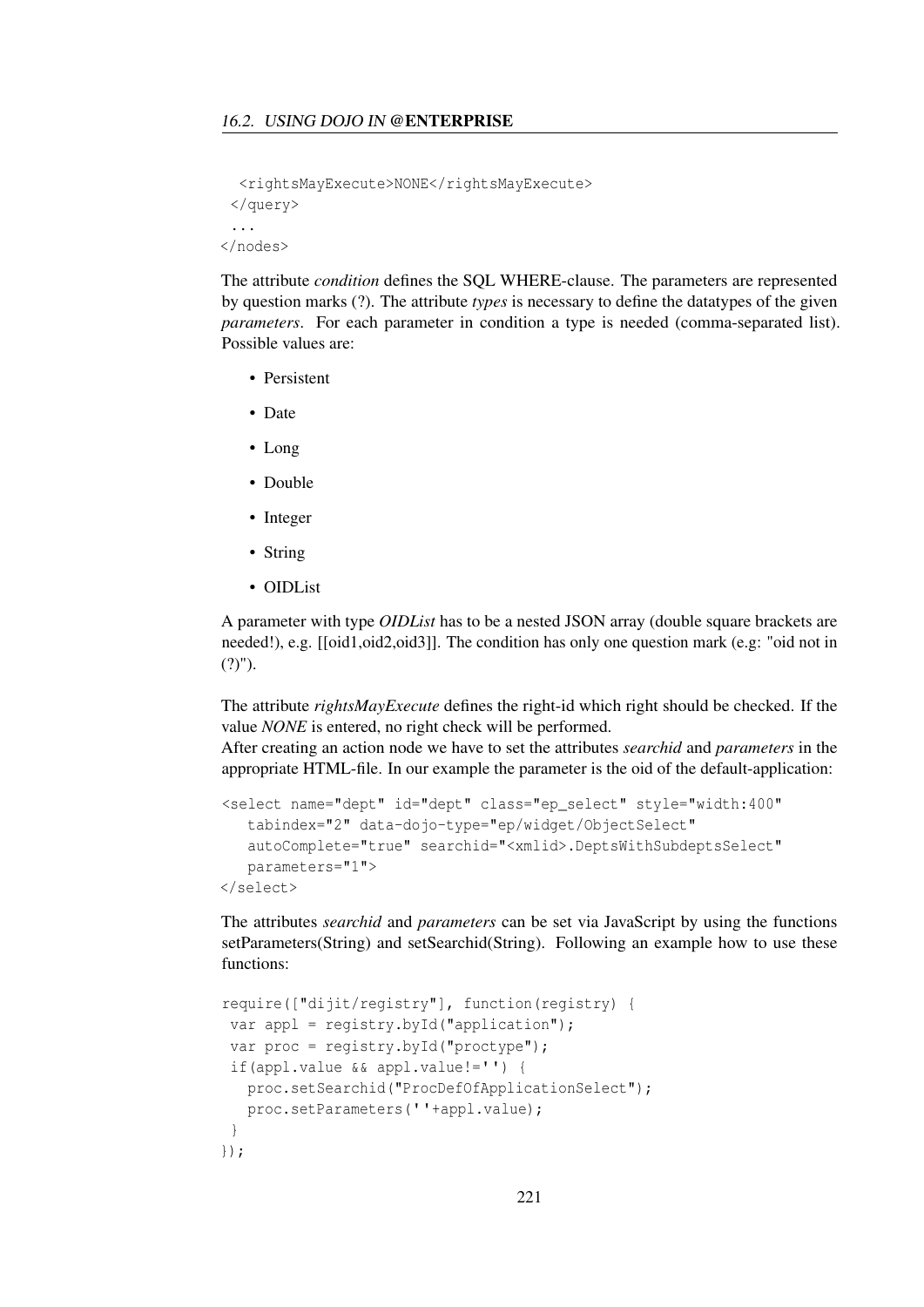The methods *get()* and *set()* should be used in the same way described in section *Date control - ep/widget/DateField*. In object selection the method *get('value')* returns the key only! If the displayed value of the current selection is needed, the method *get('displayedValue')* has to be used.

# *16.3 Smartclient*

The @enterprise smartclient is based completely on the DOJO technology and is different from previous client implementations in @enterprise. The usage of DOJO in forms (as used in @enterprise 8.0 already) has not been changed especially and is described in sections above.

# <span id="page-221-0"></span>16.3.1 Implementing own widgets

Functionality beyond forms should be handled with widgets. This section describes some cases using widgets in @enterprise. First of all widgets should be placed in applications under appli/classes/alllangs/scripts/ep/widget. A widget consists of a JavaScript file and perhaps a template (html file). A tutorial how to create and implement widgets is described under http://dojotoolkit.org/documentation/#tutorials

#### Public @enterprise widgets

@enterprise offers some public widgets which are needed for creating own applications. Two widgets (ObjectSelect and DateField) are described already in sections above, but there are some other mentionable widgets:

- ep/widget/smartclient/grid/Column: Necessary widget for overwriting column behaviour, e.g. in worklist (attribut jsClass in xml file - see section [10\)](#page-109-0).
- ep/widget/smartclient/\_Action: Widget for creating (task) functions and described in section below.
- ep/widget/smartclient/ProcessDetails: This widget allows to display the process details with methods*showDetails(objectId,props)* and *getInlineDetails(objectId,props)*.
- ep/widget/smartclient/ProcessDetailsHandler: Standard process detail handler for displaying detail tabs of a process. It is possible to implement a own detail handler and enter it at the process definition in administration in appropriate field.
- ep/widget/smartclient/StandardDialog: Widget opens a popup with a Cancel button by default, OK button and resize handling is optionally. The Cancel button closes the dialog and discard all changes. The OK button calls the function *onCommit()* of the panel and closes finally the dialog. Example:

```
var thePane = new PanelType({
 onCommit: function(onComplete) {
  // do something..
```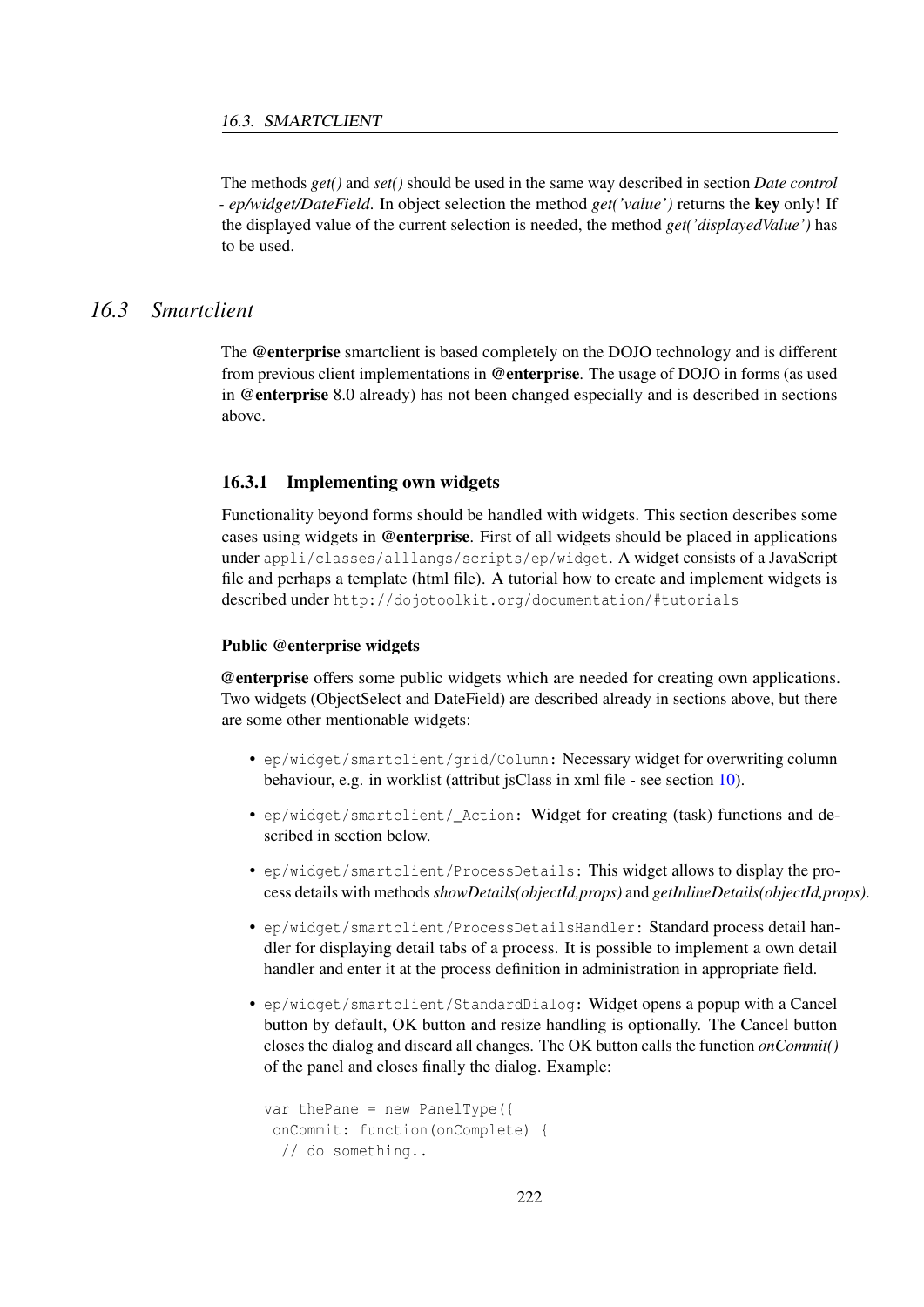```
onComplete();
 }
});
var dlg = new Dialog({
 title: "Test dialog",
 content: thePane,
 showOK: true
});
```
It is important that the function *onCommit()* is defined before the dialog is created. If components in dialog should resize, the style class *balloon* must be defined.

- ep/widget/smartclient/dms/FormDialog: This widget opens a form in a popup (= StandardDialog) with a Save and Canacel button.
- ep/widget/smartclient/Toolbar: Widget for defining a toolbar with actions.
- ep/config: AMD plugin to load server-config parameters. These parameters are defined in properties.xml of appropriate application (see section [5.1\)](#page-52-0). The definition in own widget is ep/config!<applid>:<propname1>,<applid>:<propname2>. Example:

```
define(["dojo/_base/declare",
     "ep/widget/smartclient/_Action",
     "dojo/request",
     "ep/Utils",
     "ep/config!myappl:client.property"],
function(declare,
 Action,
request,
Utils,
 serverProps) {
 return declare([_Action], {
   actionPerformed:function(evt) {
     console.debug(serverProps["client.property"]);
   }
  });
});
```
With help of the AMD-loader plugin ep/config! it is also possible to access/save any user properties on the client. Usage:

```
define(["ep/config!",function(epConfig){
   return declare([...],function() {
       anyfunc: function() {
           //access user property
           console.debug(epConfig.userproperties.get("user.property"));
```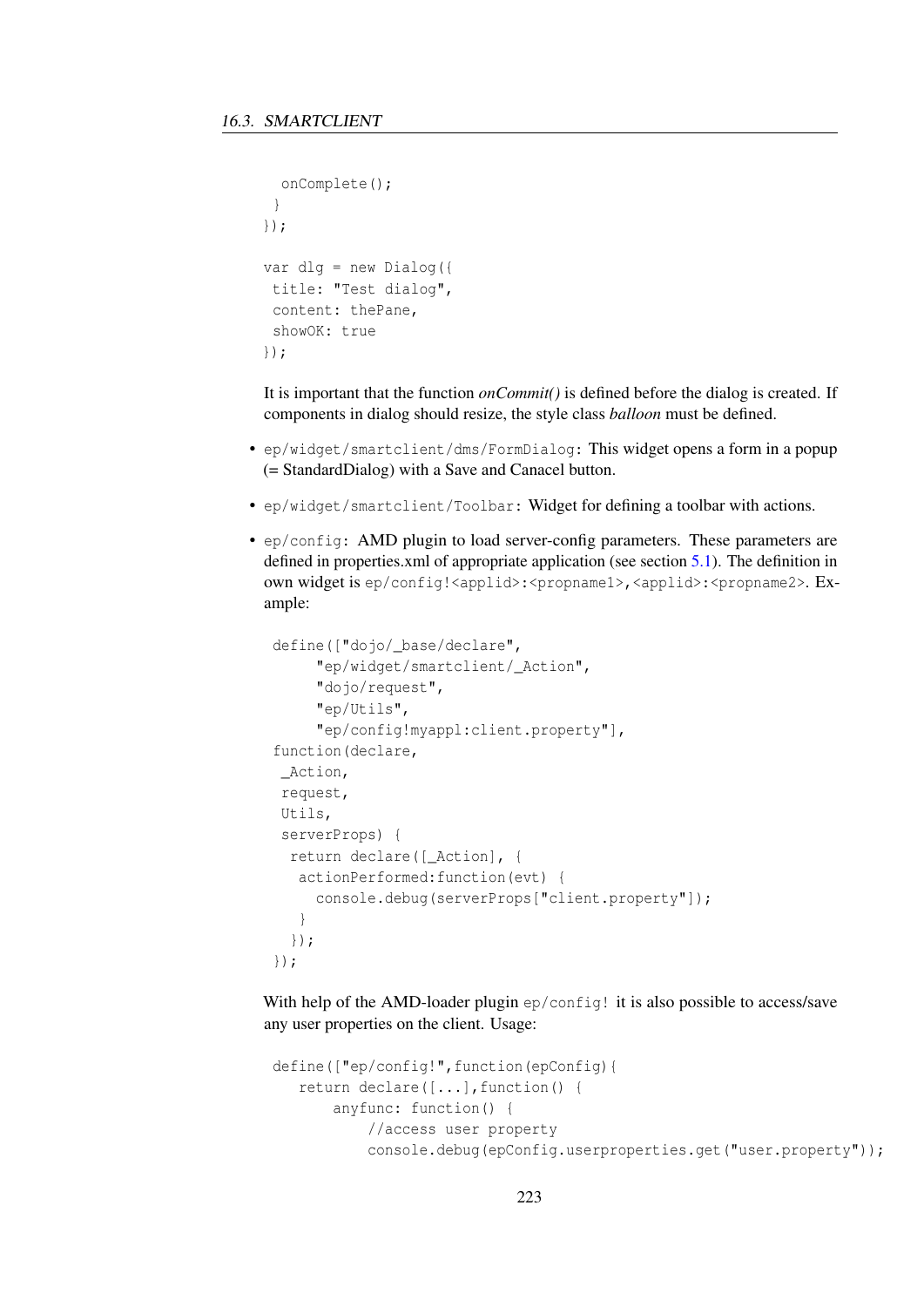```
//set user property
           epConfig.userproperties.set("user.property","new value");
       }
   };
});
```
Defined user properties may only be accessible on the client, if they are tagged as allowOnClient="true". The attribute needsClientRefresh indicates, if a manual client refresh is needed (value "true") or not. If value is "true" the user will be prompted, if the refresh could be performed immediately after saving changed user property.

#### Utility widget

In many cases some common functions are always needed. In @enterprise these functions are implemented in JavaScript class *Utils.js* (import as *ep/Utils*). Following functions are available:

• showErrorMessage(e): Function to show errors especially at AJAX calls. The argument could be a String or a JSON result of a AJAX call, e.g.

```
request.post("url", {handleAs:"json"}).then(function(result) {
}, Utils.showErrorMessage);
```
If the HTTP response code is an error code, *showErrorMessage()* will be called. The Dispatcher recognize AJAX calls and returns the appropriate JSON object.

- getErrorInfo(error): Returns a JSON object representing the error received from a servlet method or null, if the error is sent by some other source. If the result is not null, it may contain the following properties:
	- errornumber: the number of a *com.groiss.util.ApplicationException*
	- message: the message of a *com.groiss.util.ApplicationException*
	- error: the message text of the error
	- showHTML: if true, the message should not be encoded when shown to the user
- alert (message, title): This function opens a dialog which shows the given *message*. If no *title* is passed, the default 'Warning' will be taken as the dialogs title.
- refreshWorklists(data,showFirst,showDetailsOfFirstAdded,selectAdded): This method is called with the results on an worklist action. It publishes the added and deleted entries to the respective worklists. If *showFirst* is true, it publishes a show topic for the first added entry. If *showDetailsOfFirstAdded* is true, the details of first added entry are shown. If *selectAdded* is true, the added entry will be selected.
- showWorklist $(id)$ : Show the worklist with the given xml-id. Note, that the worklist is not refreshed by this call!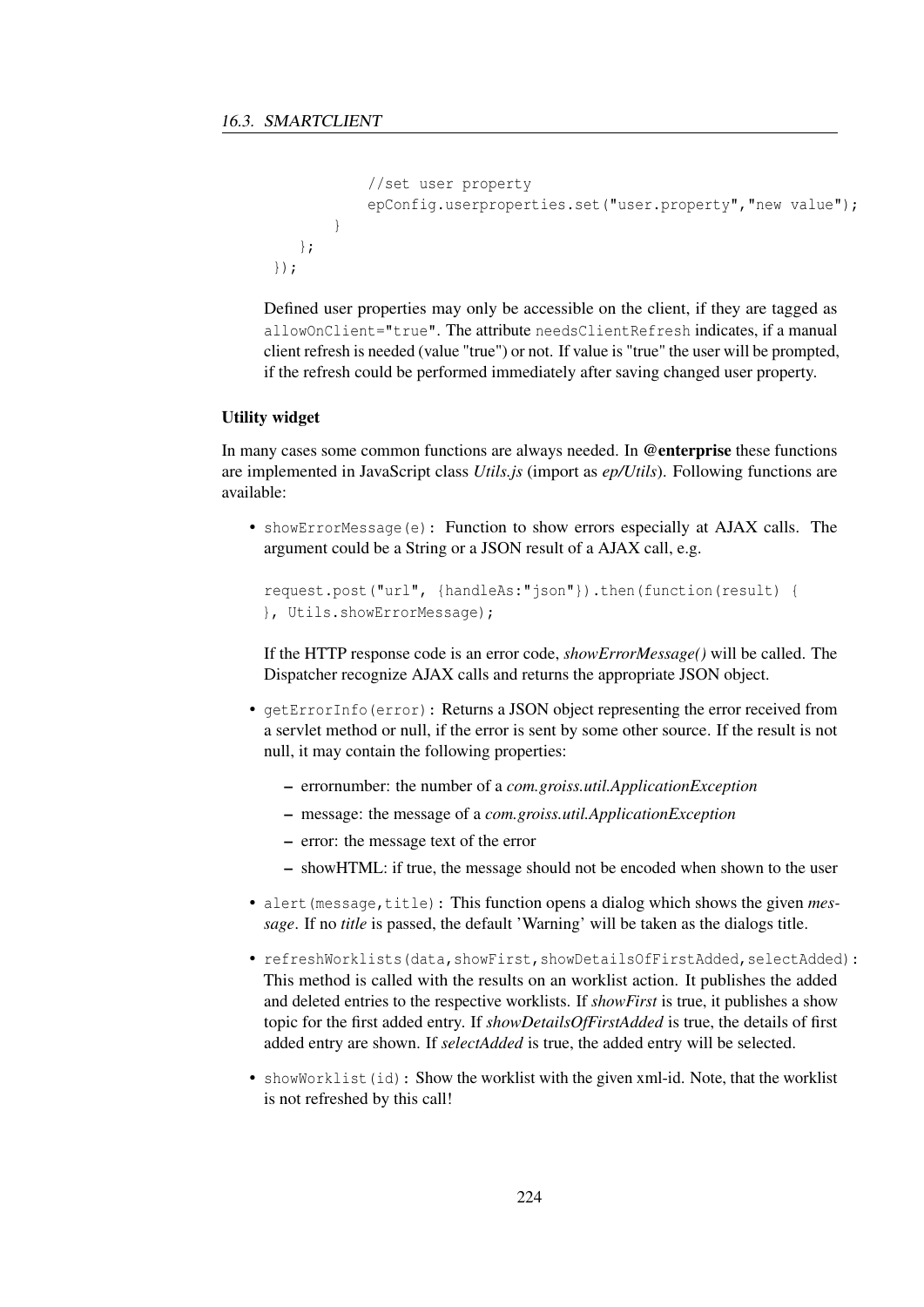- formatDateTime(d, pattern), formatDate(d): These methods take the server settings and formats the given date. If d is null, an empty string will be returned. The parameter *pattern* allows to define a own date-pattern; if null, the default pattern of @enterprise is taken.
- format Persistent(p): A persistent on client exists as JSON object with following structure:

{ objectId: "classname:oid", \_toString: "a\_string" }

The method *formatPersistent(p)* returns the field *\_toString*. On server side such objects are build with *StoreUtil.toJSONAsReference(persistent)*.

- formatMessage(string, /\* array \*/ replacements): Formats a message (argument *string*) like MessageFormat in Java.
- htmlEncode (str): This function translates some special characters to their representation in HTML.
- showProcessDetails(pi,tab): With this function the process details can be shown in a popup window. The argutment *pi* must consist of <classname>:<oid>. The argument *tab* indicates which tab should be opened, e.g. admin.procHistory.
- openUserInfo(object, node): This function opens a tooltip dialog with information about the given user (argument *object* as <classname>:<oid>).
- taskString(ai) and docsString(doc): These functions returns the string representation of given activity instance or document. Both methods can contain the object as argument or a list of objects. The methods generate HTML: a break (<br>>br>>> between the entries and an icon at documents. These methods are used e.g. in worklist dialogs and in document list.
- showDMSFolder(dmsobject,showToolbar,disableUpNav): This function opens the DMS folder of given DMS object in a popup window. The boolean parameter *showToolbar* indicates, if a toolbar should be displayed. The boolean parameter *disableUpNav* allows to avoid breadcrumb navigation to any parent of the folder passed to that function.
- executeReport(reportId, params, showToolbar, showClose, newWindow): Shows given report  $(= reportId)$  in a popup. It is possible to add additional parameters  $(=$ *params*) as array which are added to the request. The boolean parameter *showToolbar* indicates, if a toolbar should be displayed. With boolean parameter *showClose* you can display a close button in popup or not and *newWindow* indicates, if a popup or the current window should be used for representation of reporting result.
- confirm(message): A confirmation dialog is displayed with an OK and Cancel button and the given *message*. Usage:

Utils.confirm('text').then(function-on-ok, function-on-cancel);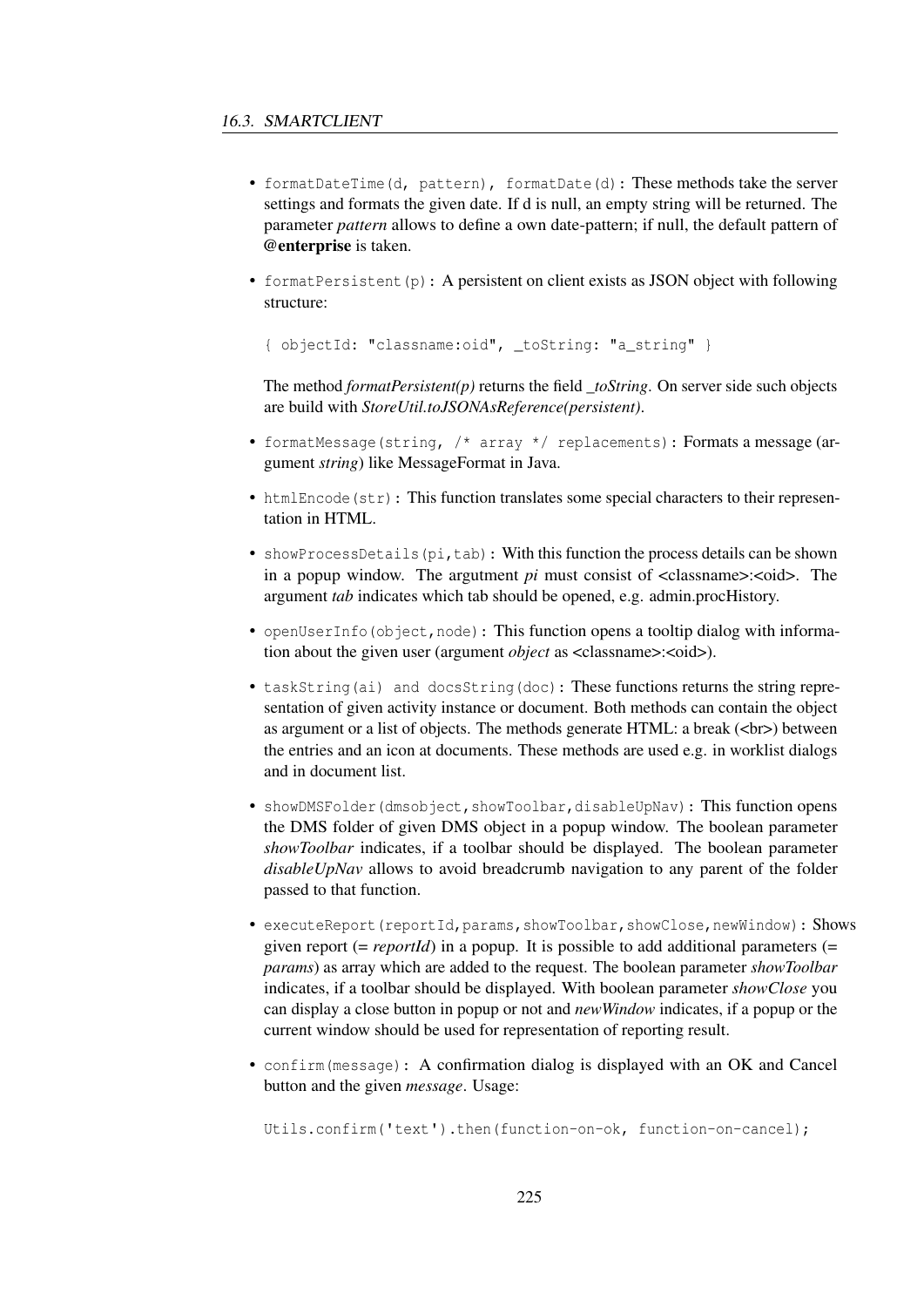• yesNoCancel(message): A dialog that shows the buttons *Yes*, *No* and *Cancel* with given *message*. Usage:

```
Utils.yesNoCancel('text').then(
  function-on-yes_or_no("yes"|"no"), function-on-cancel);
```
• prompt (message, defaultValue): A dialog that prompts for input of one value. Usage:

```
Utils.prompt('text', defaultValue).then(
          function-on-ok(newValue), function-on-cancel);
```
• hasRight(right, object): Returns a deferred JSONObject with the property 'hasRight' holding the information if the current user has the passed right on the passed object. The parameter *right* contains the id of the right and *object* the target of this check (as "classname:oid" string, but can be null, if no target specific check). Usage:

```
Utils.hasRight("right-id",object).then(function(result));
```
• getCurrentUser(): Returns the current user as "<classname>:<oid>" string.

## Worklist data

The worklist is submitted as JSON array to the client with a set of attributes. The attributes are categorized in must fields and optional fields. Must fields are always available even the value of a field is null. Optional fields are available only, if the appropriate worklist is configured.

Following must fields are available (on client e.g. wrapped in parameter *ai* for a worklist entry):

- objectId: Contains the string <classname>:<oid> of current activity instance, e.g. com.dec.avw.core.StepInstance:4295009902
- id: The process/activity instance id, e.g. 2
- priority: The priority of the current activity instance, e.g. 0
- subject: The subject of the activity instance, e.g. "My subject"
- application: Contains an array with following attributes about the application of activity instance:
	- *id:* The id of the application, e.g. default
	- *\_toString:* The toString-representation of the application, e.g. Default
	- *objectId:* Contains the string <classname>:<oid>, e.g. com.dec.avw.core.Application:1
	- *\_filterVal:* The value used for (column) filtering in worklist table, e.g. "default"
	- *\_sortValue:* The value used for (column) sorting in worklist table, e.g. "Default"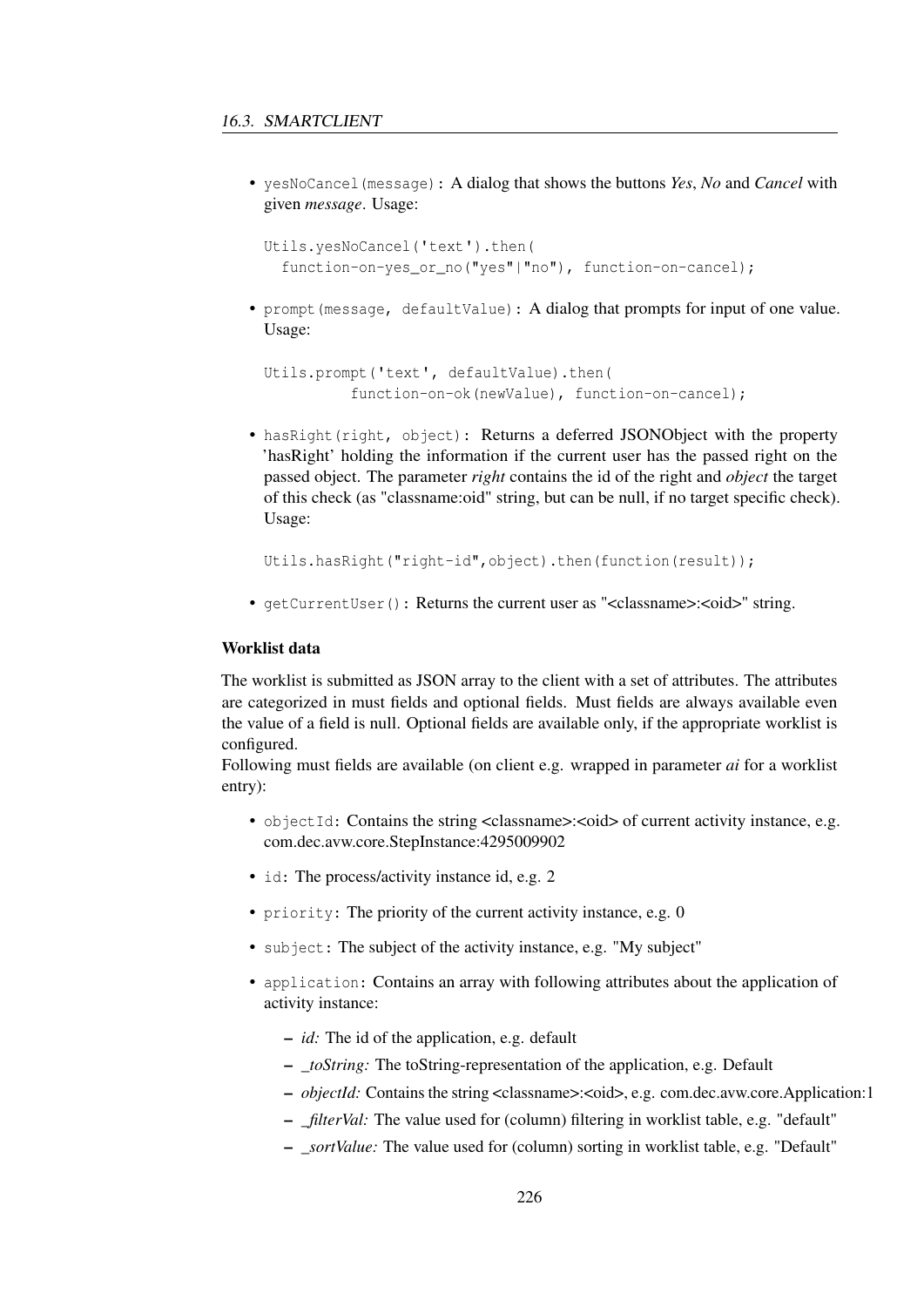- task: An array with following attributes about the task of current activity instance:
	- *id:* The id of the task, e.g. order
	- *\_toString:* The toString-representation of the task, e.g. Order
	- *objectId:* Contains the string <classname>:<oid>, e.g. com.dec.avw.core.Task:4294967315
	- *version:* The version of the task, e.g. 1
	- *\_filterVal:* The value used for (column) filtering in worklist table, e.g. "order"
	- *\_sortValue:* The value used for (column) sorting in worklist table, e.g. "order"
- activityForms: An array of objects containing all process forms used by process instance. Each array element (= object) contains following attributes:
	- *id:* The id of the process form, e.g. proc\_f
	- *title:* The displayed title of process form, e.g. "Process form"
	- *formtype:* The formtype information about the process form with following attributes:
		- \* id: The id of the formtype, e.g. jobform
		- \* version: The version of the formtype, e.g. 5
- agent: The agent of the current task (= activity instance) with following attributes:
	- *id:* The id of the agent, e.g. eisenberg
	- *\_toString:* The toString-representation of the agent, e.g. "Roland Eisenberg"
	- *objectId:* Contains the string <classname>:<oid>, e.g. com.dec.avw.core.User:4294967203
- pd: This attribute contains the process definition information about current activity instance:
	- *id:* The id of the process definition, e.g. jobproc
	- *\_toString:* The toString-representation of the process definition, e.g. Jobproc
	- *objectId:* Contains the string <classname>:<oid>,
		- e.g. com.dec.avw.core.ProcessDefinition:4294967273
	- *version:* The version of the process definition, e.g. 7
	- *\_filterVal:* The value used for (column) filtering in worklist table, e.g. "Jobproc"
	- *\_sortValue:* The value used for (column) sorting in worklist table, e.g. "Jobproc"
- pi: Detailed information about process instance of current activity instance (= ai.getProcessInstance()):
	- *oid:* The oid of the process instance, e.g. 4295611007
	- *\_toString:* The toString-representation of the process instance, e.g. "Process 768"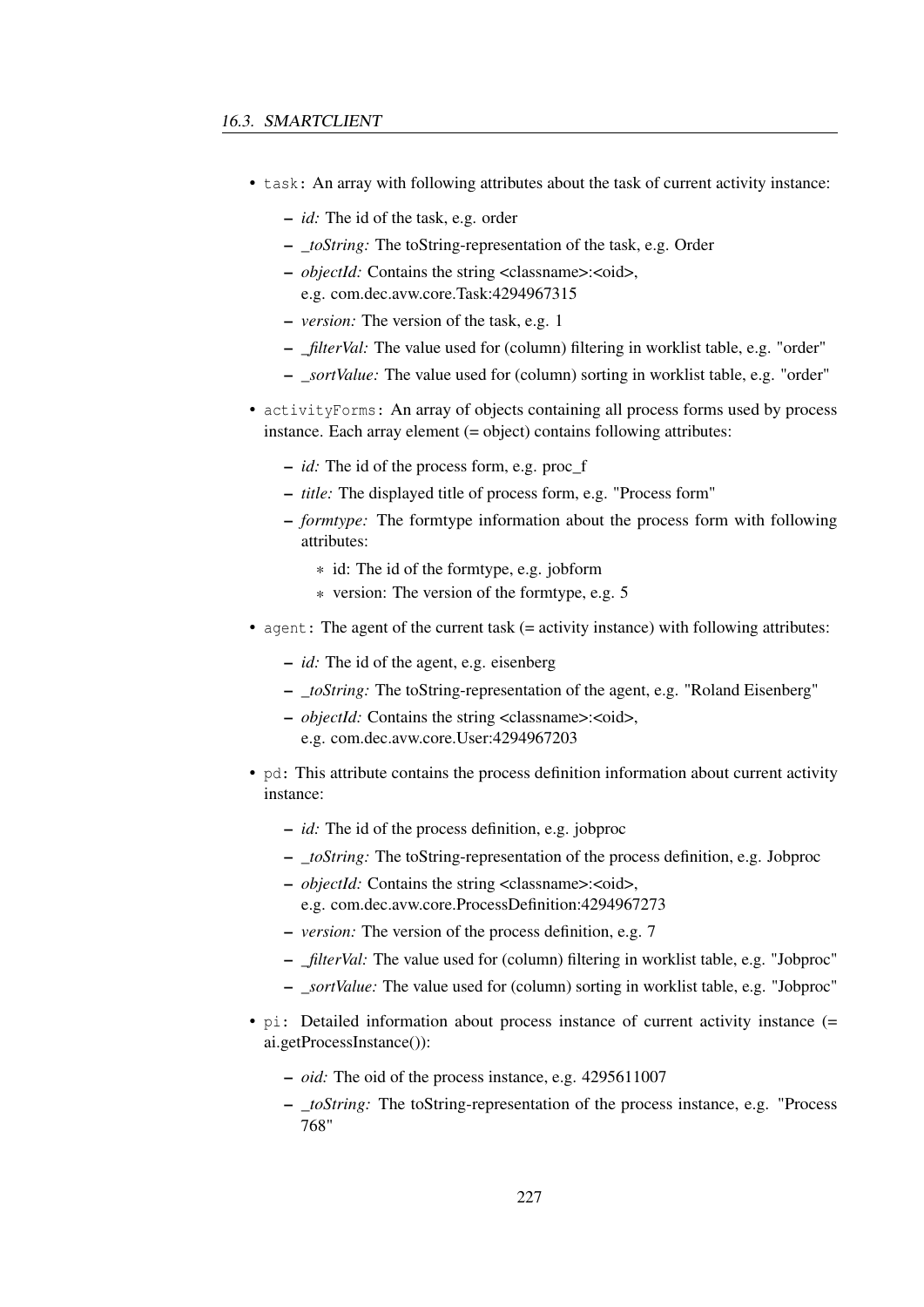- *objectId:* Contains the string <classname>:<oid>, e.g. com.dec.avw.core.StepInstance:4295611007
- *priority:* The priority of the process instance, e.g. 0
- *dueDate:* The process due date in milliseconds, e.g. 1389703560000
- *startedAt:* The date when process instance has been started (in ms), e.g. 1389692755000
- *startedBy:* The agent who started the process instance analog to attribute *agent* described above
- orgUnit: The organizational unit of the current activity instance:
	- *id:* The id of the organizational unit, e.g. GI
	- *\_toString:* The toString-representation of the organizational unit, e.g. "Groiss Informatics"
	- *objectId:* Contains the string <classname>:<oid>, e.g. com.dec.avw.core.Dept:4294967205
- hasNotes: Indicates, if notes are attached to process (activity instance) as boolean value true/false
- hasDocuments: Indicates, if documents are attached to process (activity instance) as boolean value true/false
- hasSeen: Indicates, if activity instance is seen or unseen (boolean value true/false)
- taken: Contains the date in milliseconds about the time when activity instance was taken (e.g. from role-worklist)
- started: Contains the date in milliseconds when current activity instance was started
- dueDate: The due date of current activity instance in milliseconds
- taskfunctions: The task functions of activity instance as an array of strings containing <classname>:<oid>
- canUntake: Indicates, if activity instance can be untaken (boolean value true/false)
- origin: Symbolizes, if user sees the (activity) instance via substitution or not (possible values are in Java class *ActivityInstance*)

Optional fields could be for example:

- finished: The finished date of an activity instance, e.g. in suspension list
- lastAction: The last action as numeric value (see Java class *ActivityInstance* for details)
- currentEditor: The current editor of the activity instance (only available, if AUTO-TAKE is activated) which contains the information analog to attribute *agent* mentioned above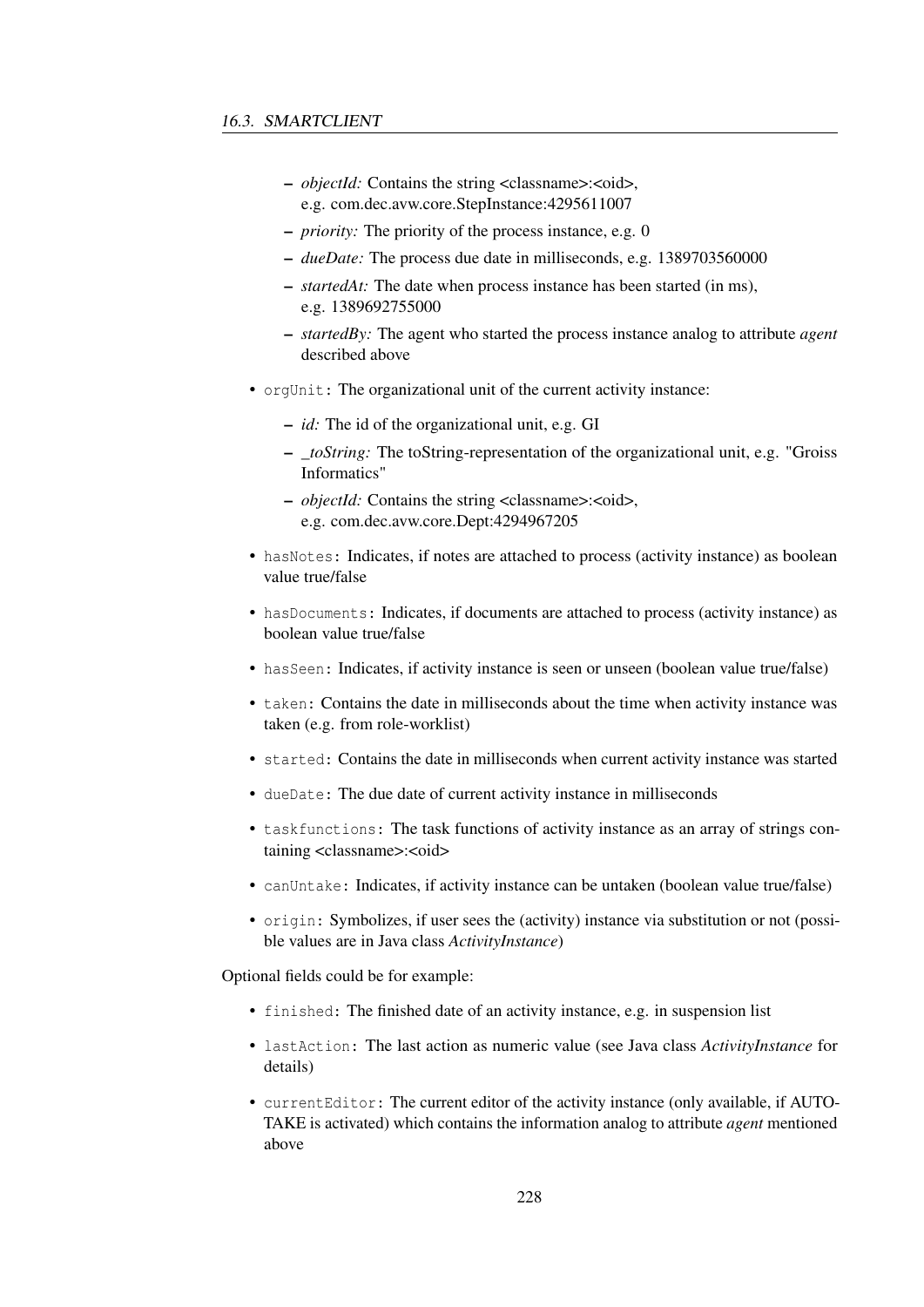- onBehalfOf: The original agent before representant has taken it containing the same information as attribute *agent*
- description: The description of the current activity instance

In the new GUI the worklist is cached on the client and the changes are sent selectively. There are 3 situations how worklists can be refreshed and shown again:

1. Worklist refresh is needed, because activity instances were changed (e.g. after process start). An example (variant 2) is shown in the demo function com.groiss.demo.StartJob.start():

```
JSONObject result = ClientUtil.getChangesAsJSON("demo.wl", true);
return new ActionPage("parent.require(['ep/Utils'],function(Utils) {" +
         "Utils.refreshWorklists(" + result + ",true);});");
```
- 2. Worklist refresh is needed, but activity instances were not changed (e.g. form field has been changed which is displayed in worklist as column value). In this case the first step is to add the changed activity instances as changes by using the WfEngine method propagateChange(ActivityInstance ai). The second step is the same as described in point 1. An example is shown in the demo function com.groiss.demo.DemoFunctions.approve().
- 3. Show the worklist only, because nothing has been changed. An example (variant 3) is shown in the demo function com.groiss.demo.StartJob.start():

```
return new ActionPage("parent.require(['ep/Utils'],function(Utils) {" +
          "Utils.showWorklist('demo.wl');});");
```
Information about the server-side function ClientUtil.getChangesAsJson() is available in @enterprise APIDoc. The client-side functions refreshWorklists() and showWorklist() are described in section *Utility widget* of chapter [16.3.1.](#page-221-0)

#### Functions

Functions in smartclient should be developed as DOJO widget on client side. For this purpose the @enterprise widget *ep/widget/smartclient/\_Action* must be extended by writing an own widget. This widget must be entered in @enterprise administration at

*Applications/<appl>/Functions/<function-object>/Tab "General"/Client action*, if used as (task) function or it is possible to define the widget in GUI-Configuration (XML) like in following example:

```
<action id="approve">
  <name>@@@approve@@</name>
  <onClick>ep/widget/smartclient/demo/Approve</onClick>
  <apply>MULTI</apply>
</action>
```
Following an example for a client side function: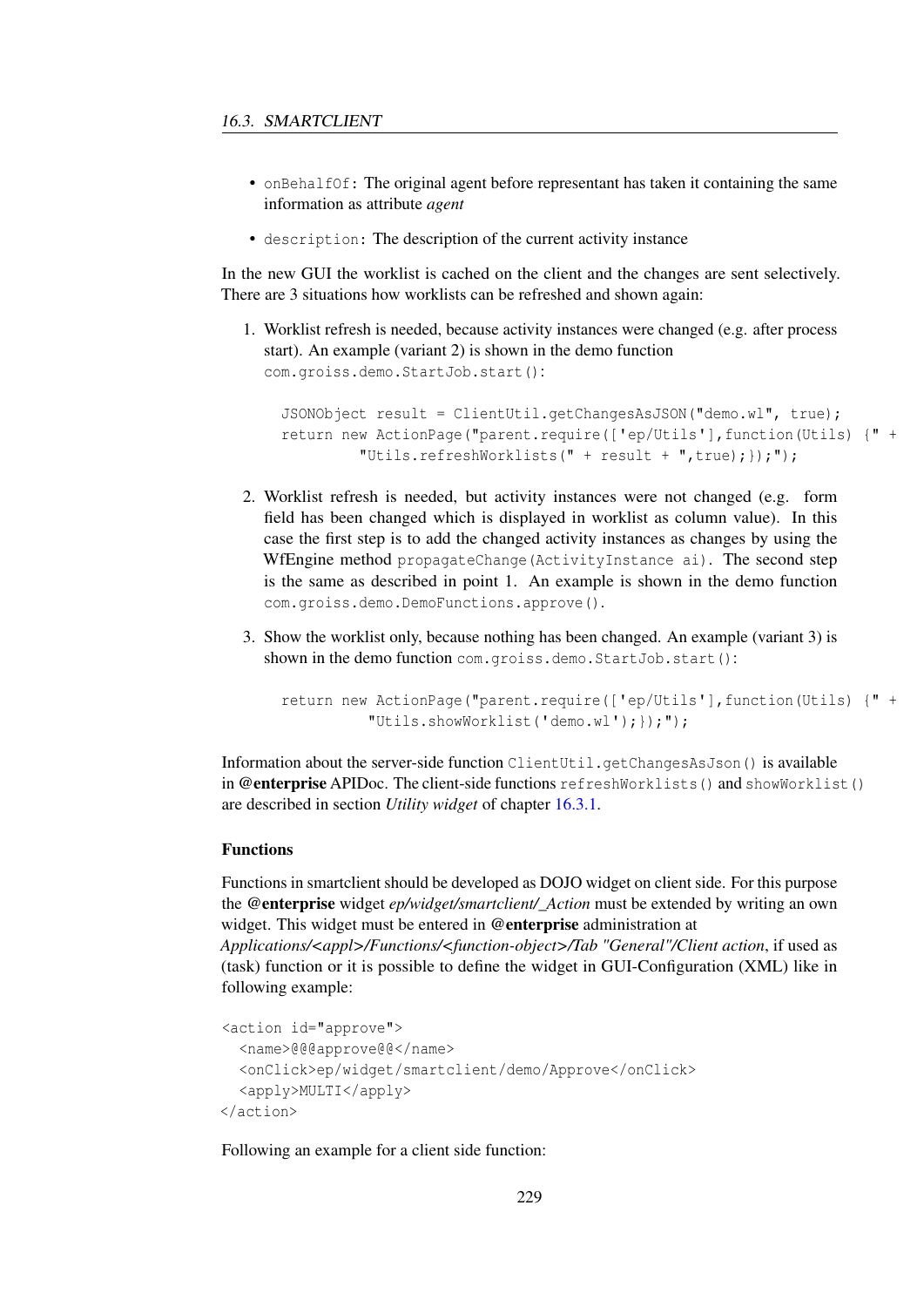```
define(["dojo/_base/declare",
        "ep/widget/smartclient/_Action",
        "dojo/request",
        "ep/widget/smartclient/wl-util",
        "ep/config!demo:client.property"],
   function(declare,
         Action,
         request,
         wlUtil,
         serverProps) {
   return declare([_Action], {
     actionPerformed: function(evt) {
     console.debug(serverProps["client.property"]);
     request.post("com.groiss.demo.DemoFunctions.approve2",{
         handleAs: "json",
         data:{
           object: this.getSelectedIds(),
           nodeid: this.nodeid
         }
     }).then(function(result) {
         wlUtil.refreshWorklists(result);
     });
    },
    isEnabled:function() {
       var selection = this.getSelection();
       if(selection.length==0) {
         return false;
       }
       for (var i = 0; i< selection.length; i++) {
         if (selection[i].pd.id != "demo_order") {
           return false;
         }
       }
       return true;
    }
});
});
```
In the example above the id's of selected worklist entries are submitted to the server-side function com.groiss.demo.DemoFunctions.approve2() for processing. This example is also available in @enterprise Demo package.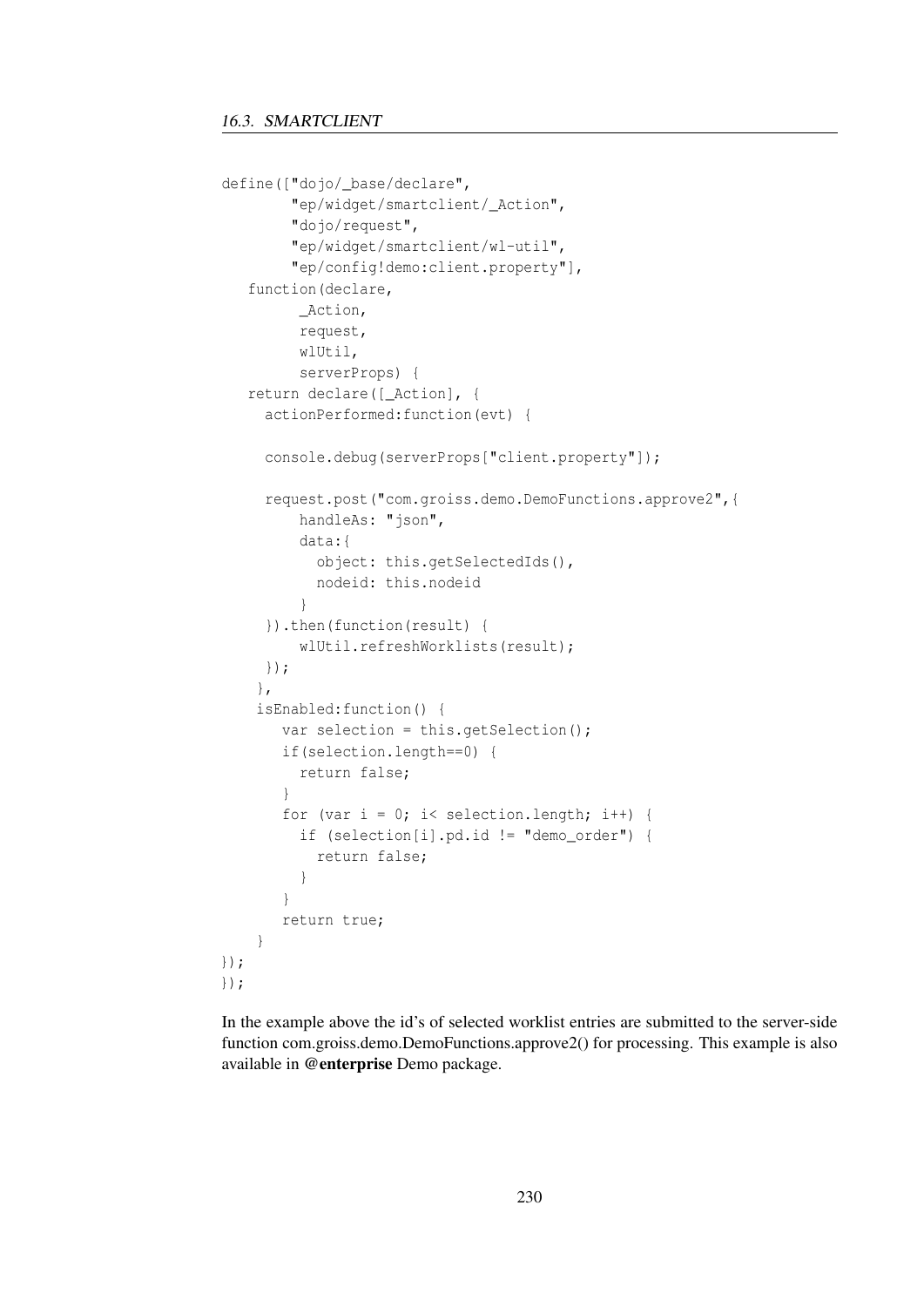# Styling

Sometimes it is necessary to use own styles for an application instead of standard @enterprise styles. For this purpose it is possible to place file *styles.css* in application class path as described in section [5.1.](#page-52-0)

Example 1: Add an icon to a menu item in navigation tree.

```
.myxmlid\.mynodeid.dijitIcon {
width: 16px;
height: 16px;
background-position:center;
background-repeat:no-repeat;
vertical-align: middle;
print-color-adjust: exact;
-webkit-print-color-adjust:exact;
background-image: url("../images/myappl/myicon.png");
}
```
The xml-node-id is set as icon class which allows to define custom icons.

Example 2: Hide certain form-toolbar button in process form depending on process and task.

```
.scProcess-myprocid.scTask-mytaskid .form\:myformid .admin\.save_and_complete {
  display:none;
}
```
Example 3: Add an icon to (process) entry in "Start process" drop-down.

```
.scProcess.myprocid {
 background-image: url("../images/myappl/startproc.png");
}
```
# 16.3.2 Smartclient notification API

The new notification API allows to send and receive arbitrary events to/at HTML-based smartclients. The @enterprise notification API is based on *CometD* which is a scalable HTTP-based event routing bus that uses a AJAX push technology pattern. More information about CometD can be found on http://cometd.org/

The server / resp. server nodes in a cluster configuration can receive NotificationItems which are distributed within the cluster nodes and to the clients. Clients in @enterprise could be:

- JAVA/RMI based: "old" notification e.g. via JMS as serializable Java Object
- HTML smartclient: notification via CometD in JSON notation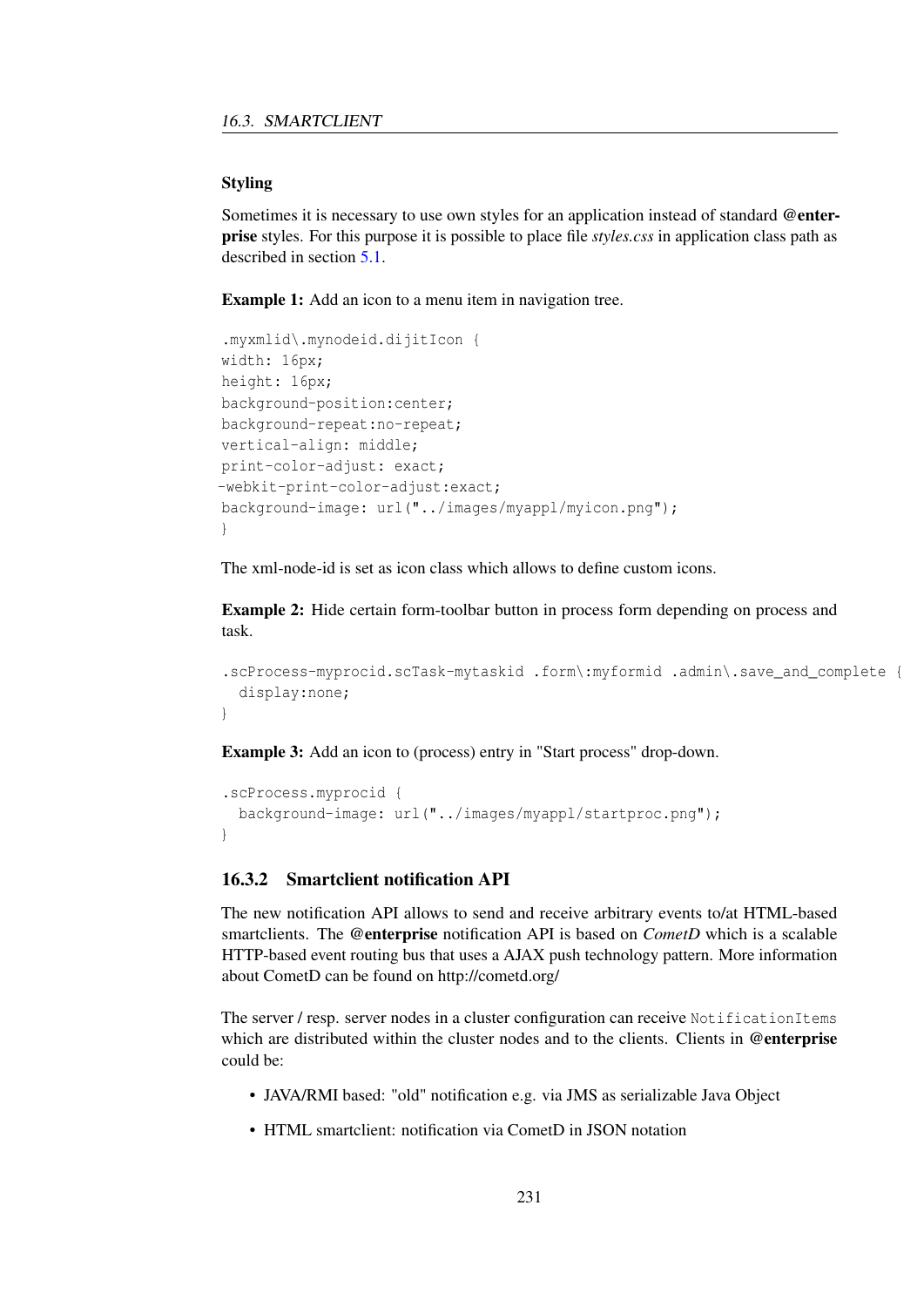The components of a NotificationItem are the destination (this is a combination of application, org-unit and agent) and the payload (the serializable java object). @enterprise offers the notification class com.groiss.notification.BasicNotificationItem which is able to be extended. For NotificationItems for smartclients two method implementations are needed

- a topic which allows to further differentiate the items at reception,
- a method get JsonPayload() which transforms the payload into a JSONObject.

In order to send such NotificationItems, the facade com.groiss.notification.NotificationSuite is provided. The most important method there is:

public static void publish(NotificationItem ni, short type);

This method publishes a NotificationItem. The parameter *type* can be used to denote, if an item is inserted, updated or deleted. Use the statics provided in the class com.groiss.Notification.Names for the values of this parameter.

Hint: The event is not published until after the transaction has been successfully committed. In case of rollback, the items are silently discarded.

At a smartclient which wants to receive such notifications, the following steps are needed:

- Require / include the dojox/cometd
- Initialization of the CometD framework
- Subscription to the items topic (usually starting with "/service/ep/appl/" or "/ep/appl/")
- Implementation of a method to call when an item is received

Since a smartclient makes use of "internal" notifications, it executes all the relevant steps, so it is recommended to integrate the functionality. Nevertheless, a mostly self contained demo client is provided to allow to experiment with the functionality. The demo client an be started via:

../servlet.method/com.groiss.demo.DemoNotificationClient.show

#### The JAVA sources for the client can be found in the demo package at

demos/java/com/groiss/demo/DemoNotification\*.java and the corresponding HTML masks at demos/classes/demo/masks/notification/\*.\*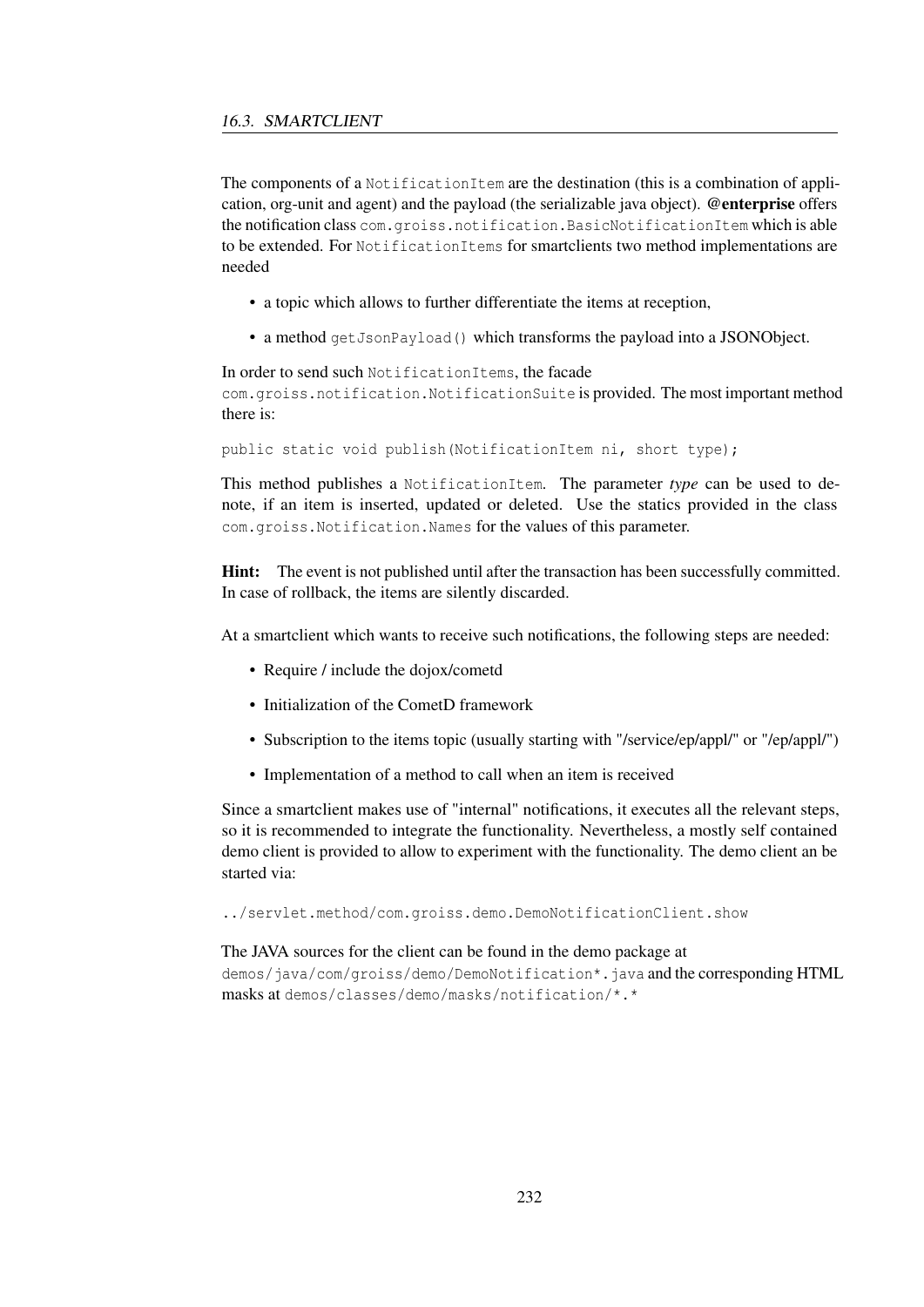# *17 Mobile GUI Client*

This chapter describes the possibilities to adapt the Mobile GUI client. The description how to use the mobile client can be found in the *User Manual*.

After activating the button *Logon* the appropriate configuration file (XML) in the default urls are searched with the suffix *mobile* only. The default XML for the mobile client is *standard\_mobile.xml*.

It is also possible to define a WorklistAdapter (see @enterprise API), but the method *listFilters()* is not relevant:

The detail page of a worklist entry can be modified by setting a *ep/widget/smartclient/wl/ProcessDetailsHandler* for your process definition in administration. You'll have to implement getMobileDetails:function(object,props) and return either a *dojox/mobile/View* or a *dojo/Deferred* which resolves to a *dojox/mobile/View*

# *17.1 WorklistAdapter Example*

This example shows how to use an own WorklistAdapter. First we need a WorklistAdapter class like in following example:

```
public class MobileWLAdapter extends WorklistAdapter {
@Override
/* If subject of a task is empty, show <No subject> */
public void modifyTableLine(ActivityInstance ai,
       Map<String,Object> line) {
   Object o = line.get("subject");if(o instanceof String) {
    if(StringUtil.isEmpty((String)o))
      line.put("subject", "<No subject>");
   }
 }
```
@Override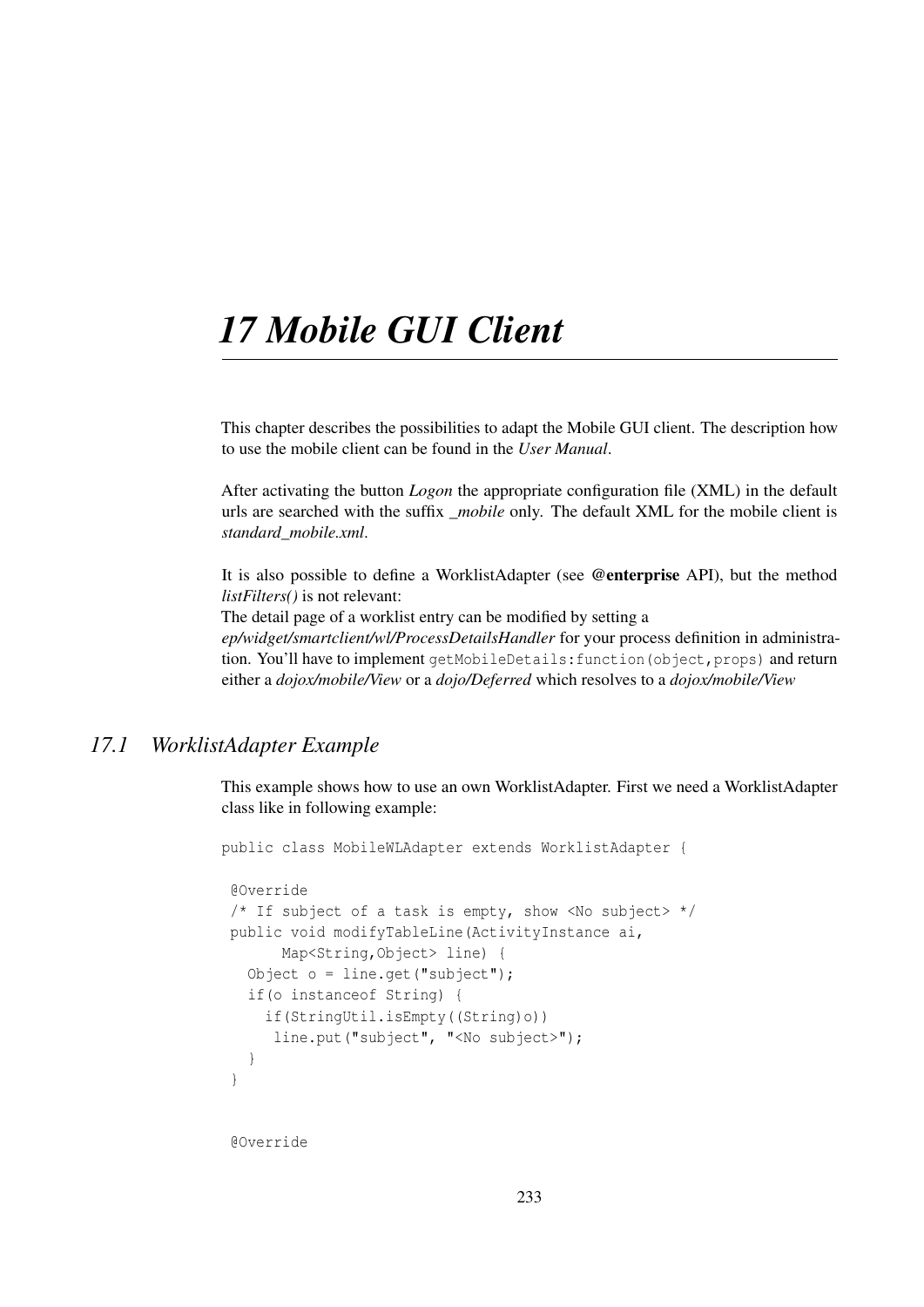```
/* Get title of worklist */
public String getTitle() {
   return "My Mobile Worklist";
 }
@Override
 /* Get list of all ais which are in itsm-application. If no itsm
  * application is installed, show default worklist*/
public List<ActivityInstance> getList(List<ActivityInstance> l) {
   WfEngine wfe = ServiceLocator.getWfEngine();
   OrgData org = ServiceLocator.getOrgData();
  Application appl = org.getById(Application.class, "itsm");
   if(\text{app1} != null)return wfe.getWorklist(appl, true);
   else
    return null;
 }
@Override
 /* Set new line style for RM processes - placeholder %linestyle% */
public String lineStyle(ActivityInstance ai, String style) {
   WfEngine wfe = ServiceLocator.getWfEngine();
  ProcessInstance pi = wfe.getMainProcess(ai);
   if(pi.getProcessDefinition().getName().equalsIgnoreCase("RM")) {
     return "rm_linestyle";
   }
   return null;
 }
}
```
This class displays *<No subject>* if there's no subject available. The getList()-method operates like a worklist-filter which displays tasks of a particular application only. Furthermore the line-style of a worklist-entry is changed, if a task of a particular process is displayed in the worklist.

After creating a WorklistAdapter the configuration file (XML) must be prepared like in following example. For this purpose open the GUI configuration in Administration of @enterprise and make a copy of the entry with id *standard\_mobile*. Rename it and edit the entry by adding the WorklistAdapter class *MobileWLAdapter* to the worklist-node. For more information about GUI Configuration please take a look into *System Administration Guide* chapter *GUI Configuration*.

# Snippet of configuration file:

```
...
<worklist id="wl">
```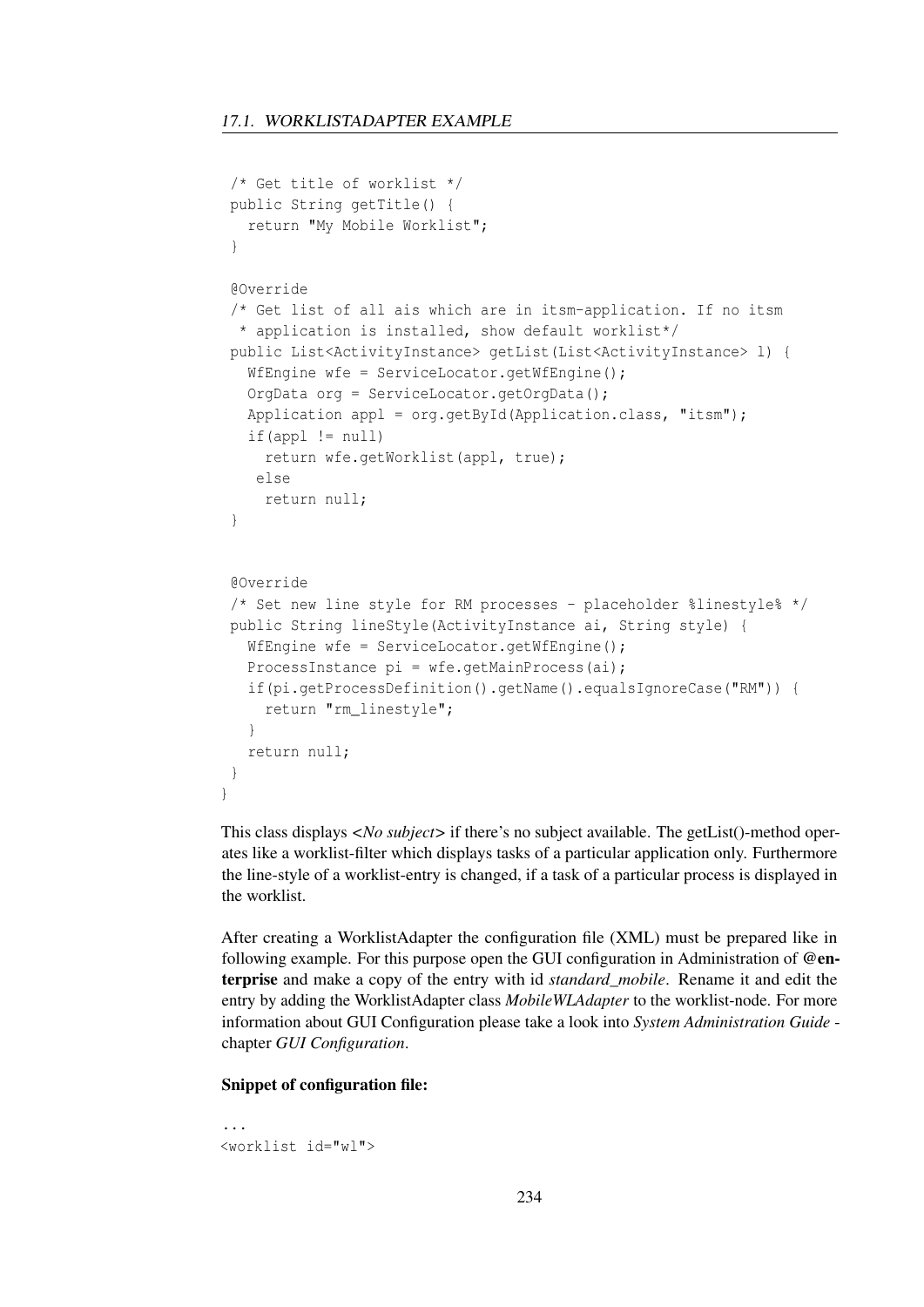```
<name>@@@ep:worklist@@</name>
    <type>USER</type>
    <default>true</default>
    <onClick>ep/widget/smartclient/mobile/Worklist</onClick>
    <widget>ep/widget/smartclient/mobile/WorklistListItem</widget>
    <showInlineDetailsAt>column:id</showInlineDetailsAt>
    <tableHandler>com.groiss.demo.MobileWLAdapter</tableHandler>
    <actions>
      <action id="untake" />
      <action id="finish_mobile" />
      <action id="goBack_mobile" />
      <action id="seeLater_mobile" />
      <action id="setAgent_mobile" />
    </actions>
    <columns>
     <row>
     <column id="id" name="@@@ep:id@@" visible="true" rowSpan="2" />
     <column id="orgUnit" name="@@@ep:deptshort@@" visible="true" />
     \langle row>
     <row><column id="subject" name="@@@ep:subject@@" visible="true" />
     \langle/row\rangle</columns>
    <defaultSortColumn>-taken</defaultSortColumn>
</worklist>
...
```
Make sure you use the appropriate \*\_mobile-Actions in your mobile-ready GUI-config.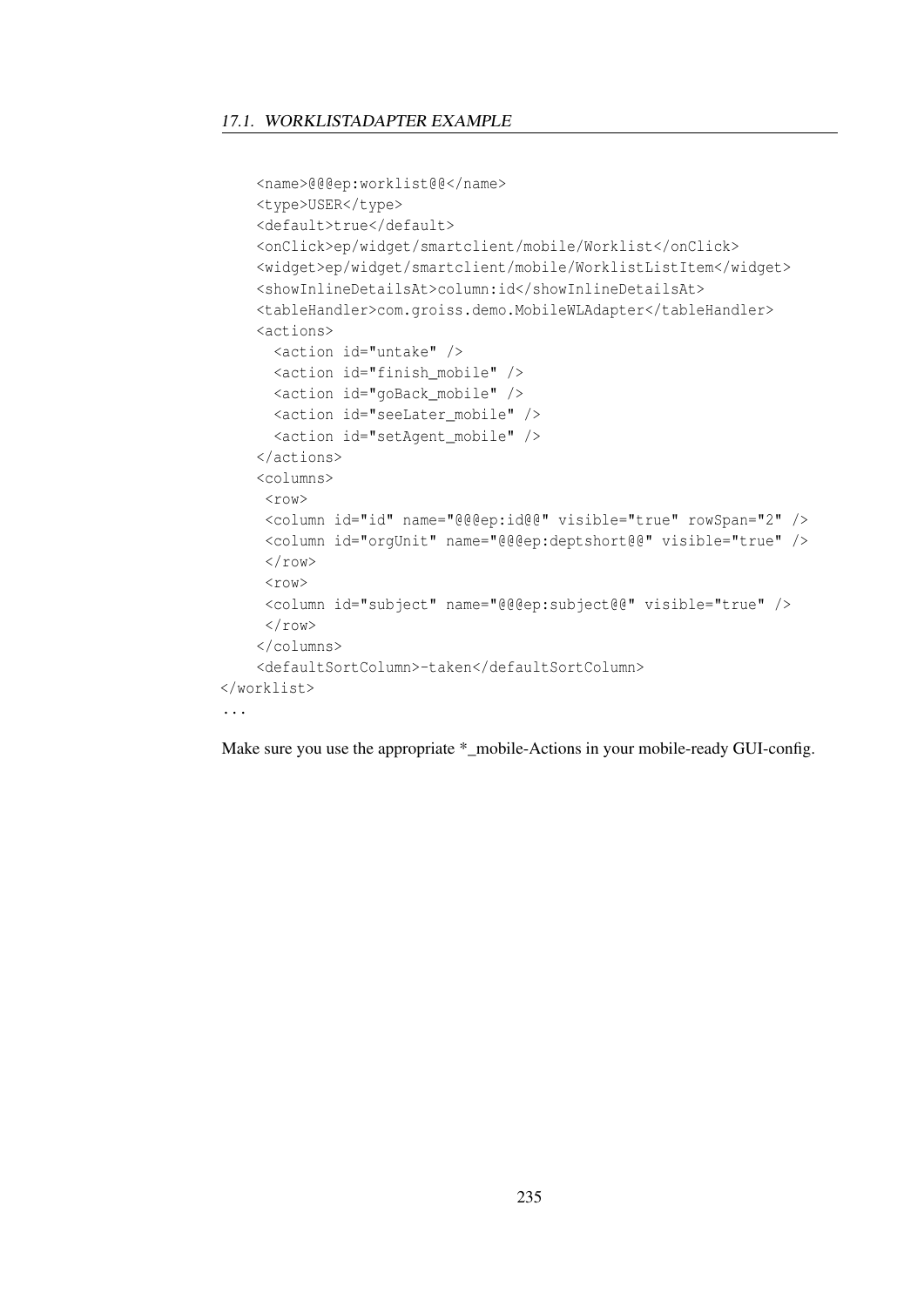# *A Database Schema Overview*

# *A.1 Introduction to the Database Schema*

This appendix briefly describes the database tables of @enterprise. The file sql/schema.sql in the  $ep.$  jar file contains the table definitions. Note, that you cannot use the file directly to create the schema, because we use placeholders for database dependent data types<sup>[1](#page-235-0)</sup>. Most tables are mapped directly to a Java class -

see the description of com.groiss.store.Persistent for details of this mapping.

Diagrams depicting the essential and most complex parts of the schema. The used notation is a variant of the UML class diagram. Figure explains the used notation.

When referencing relationships are depicted, the line ends are annotated with the name of the table column which holds the referenced value. This is usually the primary key of a table, which is almost always the column oid. For the sake of brevity, we will neither explicitly include the oid column nor depict the referencing column (e.g. server in figure  $A.1$ ). A join between User and Server would be expressed as follows:

select \* from avw\_user u, avw\_server s where u.server=s.oid

In the following, the schema is presented in a modular way organized by module or functional area. Within each section, the tables are ordered alphabetically, not all tables are also included in a schema drawing. Each table is described via its name, a Java class name, an optional Java interface name and a brief description.

filename=sql/schema.sql&database=com.dec.gi.sql.<Translator>

<span id="page-235-0"></span><sup>&</sup>lt;sup>1</sup> Using the following URL, an administrator can obtain a schema definition suitable for the DBMS being used:

<sup>../</sup>wf/servlet.method/com.dec.avw.config.HTMLConfig.scriptToNative?

Possible values for <Translator> are: DBDerby, DBDB2, DBMSSql2005, DBOracle, DBOracleLOB, DBPostgreSQL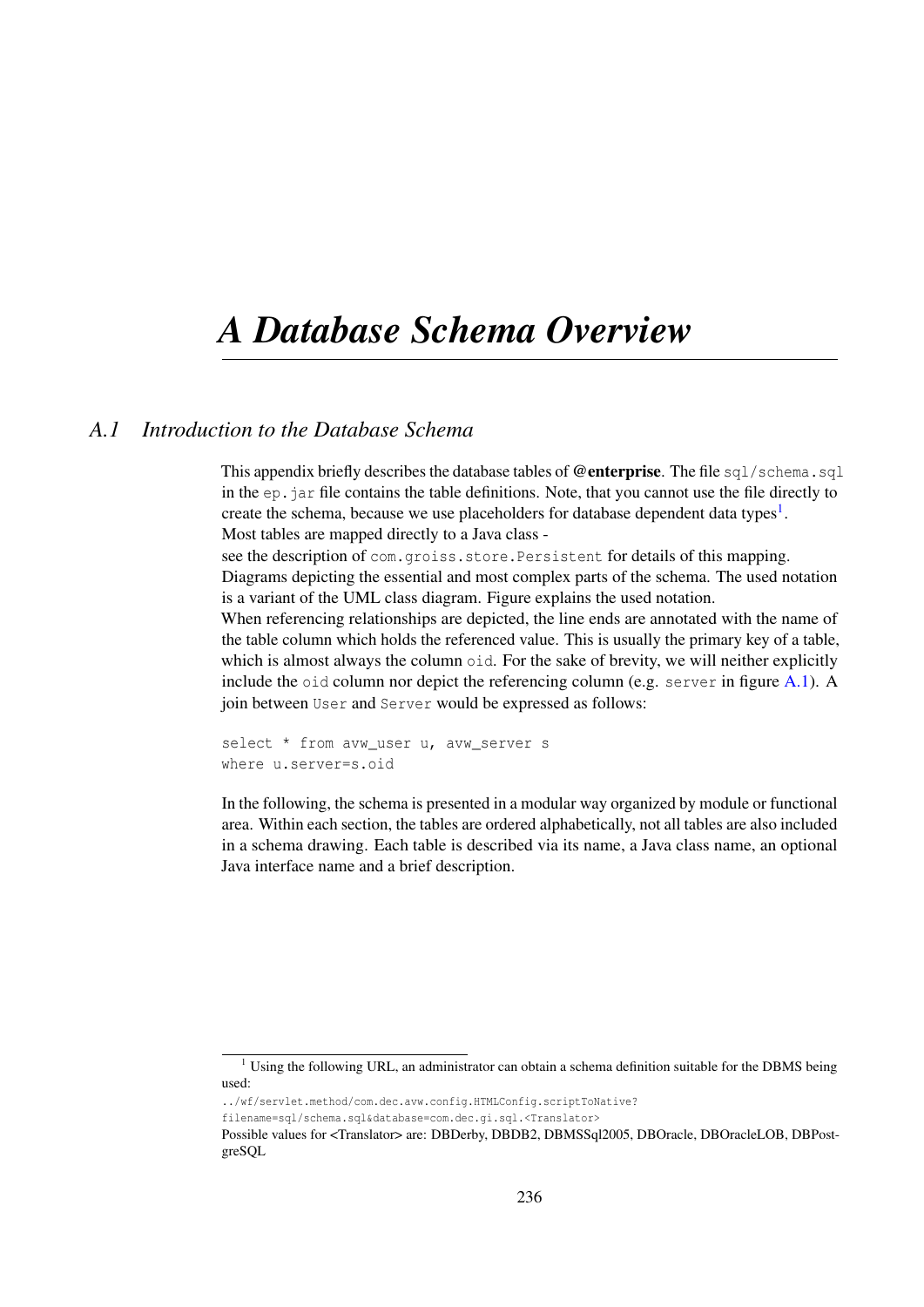#### A.2. ORGANIZATIONAL SCHEMA



<span id="page-236-0"></span>Figure A.1: Notation for schema diagrams

# *A.2 Organizational Schema*

The following tables describe the principal organizational data, like the users, their roles, and the organizational (departmental) structure. The diagram in Fig. [A.2](#page-237-0) depicts the essential tables and their relationship.

#### Table: avw\_application

Description: Applications group together roles, rights, process definitions, etc. Interface: com.groiss.org.Application Class: com.dec.avw.core.Application

#### Table: avw\_dirserver

Description: Source or destination LDAP servers for organizational data. Class: com.groiss.ldap.DirectoryServer

## Table: avw\_deferredchange

Description: The set of pending changes (to be carried out in the future). Class: com.dec.gi.sql.DeferredChange

Table: avw\_dept Description: The organizational units. Interface: com.groiss.org.OrgUnit Class: com.dec.avw.core.Dept

Table: avw depthierarchy Description: The hierarchy of organizational units. Class: com.dec.avw.core.DeptHierarchy

Table: avw\_depthistory Description: Historical departmental relationships (splits and mergers). Class: com.dec.avw.core.DeptHistory

Table: avw\_depttree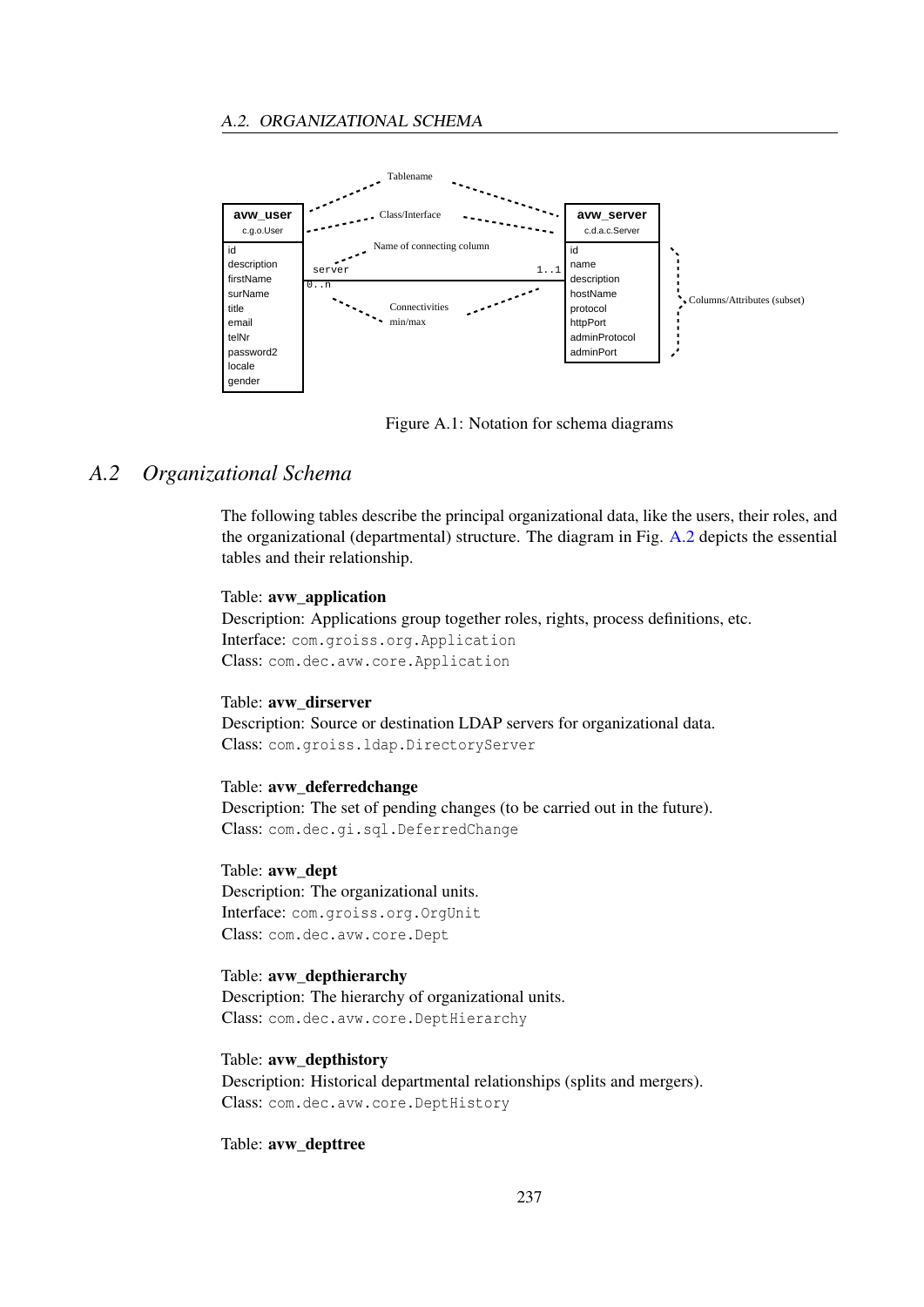**@enterprise 9.0: Organizational Schema**



<span id="page-237-0"></span>Figure A.2: **Schema of Organization**

Description: Defines an organization tree. Interface: com.groiss.org.OrgTree Class: com.dec.avw.core.DeptTree

## Table: avw\_flatdepttree

Description: Transitive closure of the avw\_depthierarchy table. Class: com.dec.avw.core.FlatDeptTree

#### Table: avw\_log

Description: Changes of logged objects and versioning.

Interface: com.groiss.org.LogEntry,com.groiss.org.PersistentVersion Class: com.dec.gi.sql.Log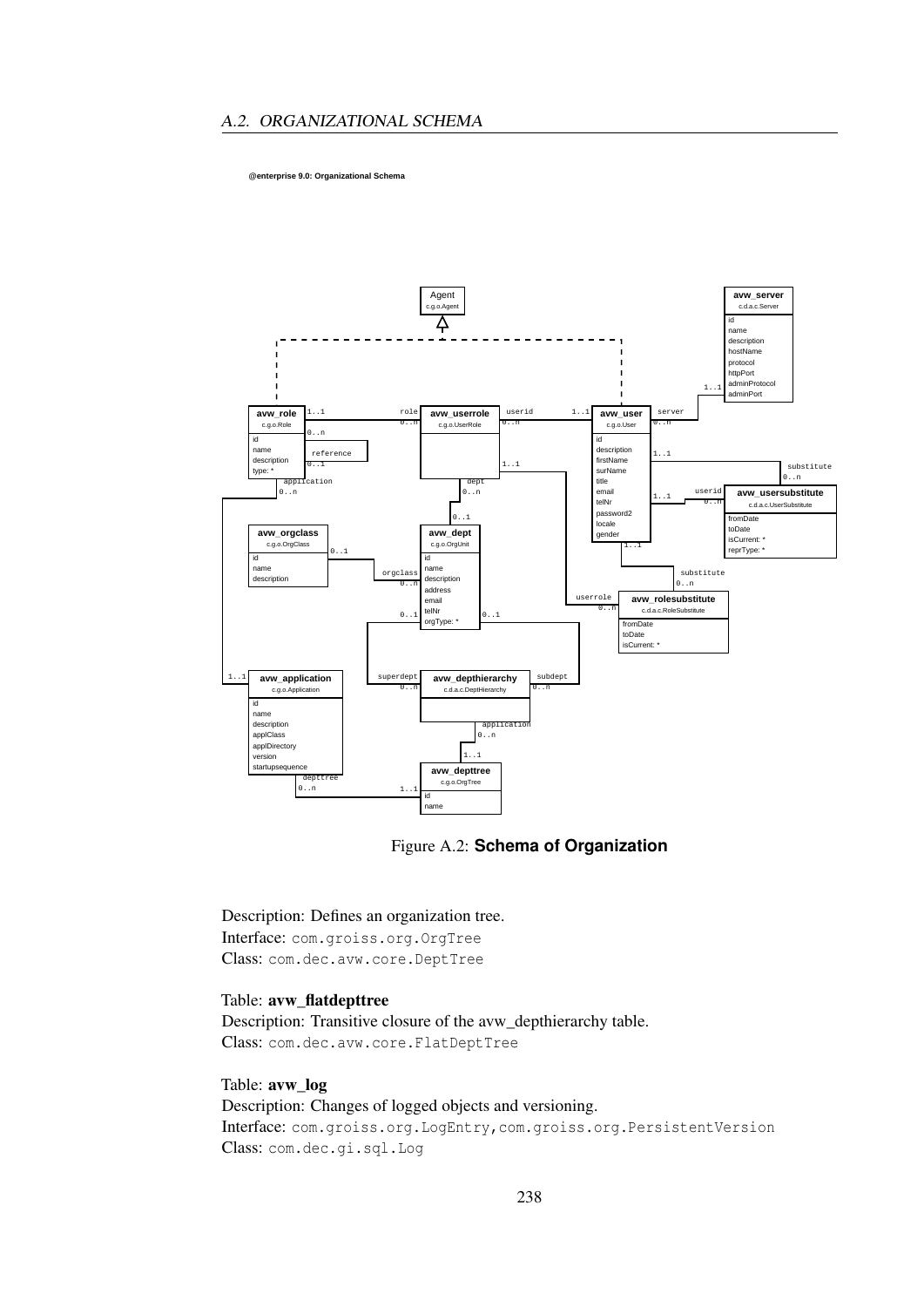#### A.3. SCHEMA FOR PROCESS DEFINITIONS

#### Table: avw\_objectextension

Description: Relates extension objects to their base objects. Class: com.dec.avw.core.ObjectExtension

Table: avw\_orgclass Description: Categorization of organizational units. Interface: com.groiss.org.OrgClass Class: com.dec.avw.core.OrgClass

Table: avw\_profilepicture Description: Pictures attached to users (profiles). Class: com.groiss.dms.impl.ProfilePicture

#### Table: avw\_role

Description: The definition of roles. Interface: com.groiss.org.Role Class: com.dec.avw.core.Role

Table: avw\_rolesubstitute Description: The relation of role assignments to the substitutes. Class: com.dec.avw.core.RoleSubstitute

Table: avw\_server Description: Represents an @enterprise installation.

Class: com.dec.avw.core.Server

Table: avw\_user Description: User accounts. Interface: com.groiss.org.User Class: com.dec.avw.core.User

Table: avw\_userrole Description: Assignments of users to roles. Interface: com.groiss.org.UserRole Class: com.dec.avw.core.UserRole

Table: avw\_usersubstitute Description: Relates users to their substitutes. Class: com.dec.avw.core.UserSubstitute

# *A.3 Schema for Process Definitions*

The following tables contain the data for process definitions and dependent objects necessary for defining workflows (forms, tasks, etc.).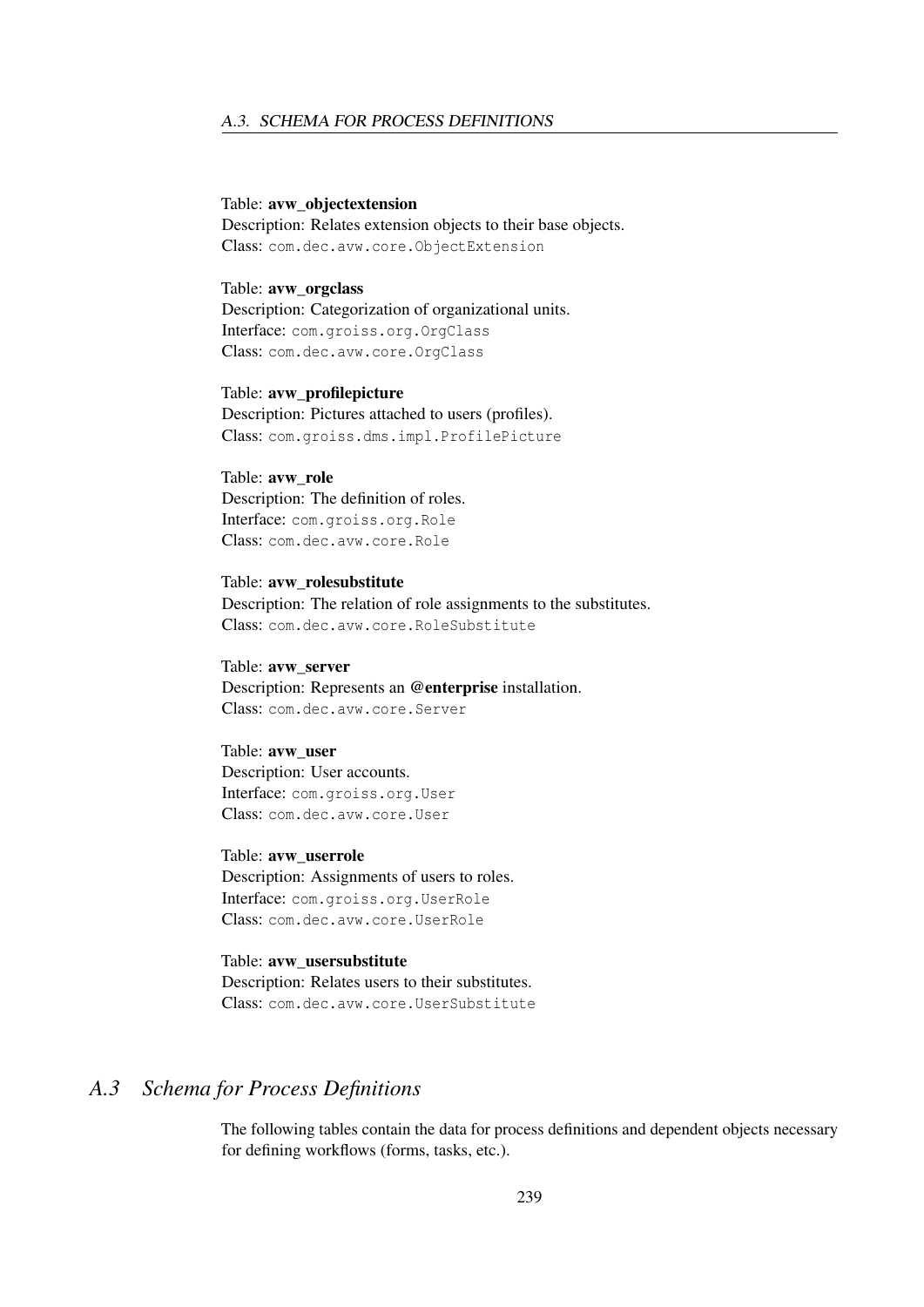The diagram in fig. [A.3](#page-239-0) depicts the schema and also shows the most essential run time data schema elements.



<span id="page-239-0"></span>Figure A.3: **Process Definition and essential Run-Time Data**

# Table: avw\_activityform

Description: Form variable declarations.The relation between a process definition (or task ) and the form types.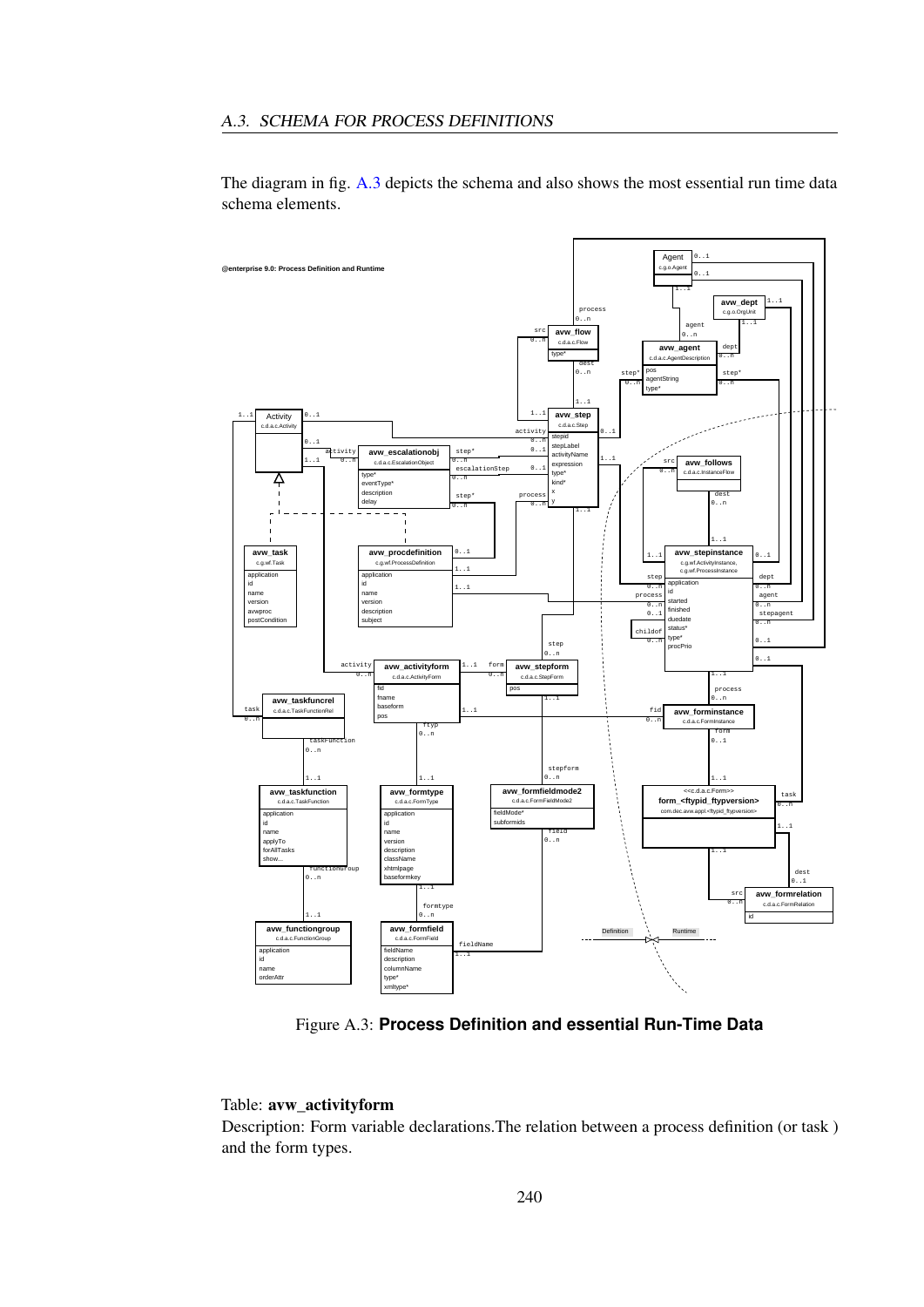#### A.3. SCHEMA FOR PROCESS DEFINITIONS

Class: com.dec.avw.core.ActivityForm

#### Table: avw\_agent

Description: Description of agents of steps and stepinstances. Class: com.dec.avw.core.AgentDescription

#### Table: avw\_escalationobj

Description: Handling of escalations in task and process timeouts. Class: com.dec.avw.core.EscalationObject

#### Table: avw\_flow

Description: The paths between steps. May be restricted to one process instance (ad-hoc steps). Class: com.dec.avw.core.Flow

#### Table: avw\_formfield

Description: The fields of the forms. Class: com.dec.avw.core.FormField

Table: avw\_formfieldmode2 Description: The modes/visibilities of form fields in steps. Class: com.dec.avw.core.FormFieldMode2

#### Table: avw\_formtype

Description: The types of forms. Interface: com.groiss.dms.FormType Class: com.dec.avw.core.FormType

#### Table: avw\_functiongroup

Description: Groups of functions Class: com.dec.avw.core.TaskFunction

Table: avw\_procdefinition Description: The process definitions. Interface: com.groiss.wf.ProcessDefinition Class: com.dec.avw.core.ProcessDefinition

#### Table: avw\_procinterface

Description: Which process is to be started upon reception of a form, mail, ... Class: com.dec.avw.core.ProcessInterface

Table: avw\_step Description: Steps in the process definitions. Class: com.dec.avw.core.Step

#### Table: avw\_stepform

Description: Relates the steps to the form variables (which forms are used in which step).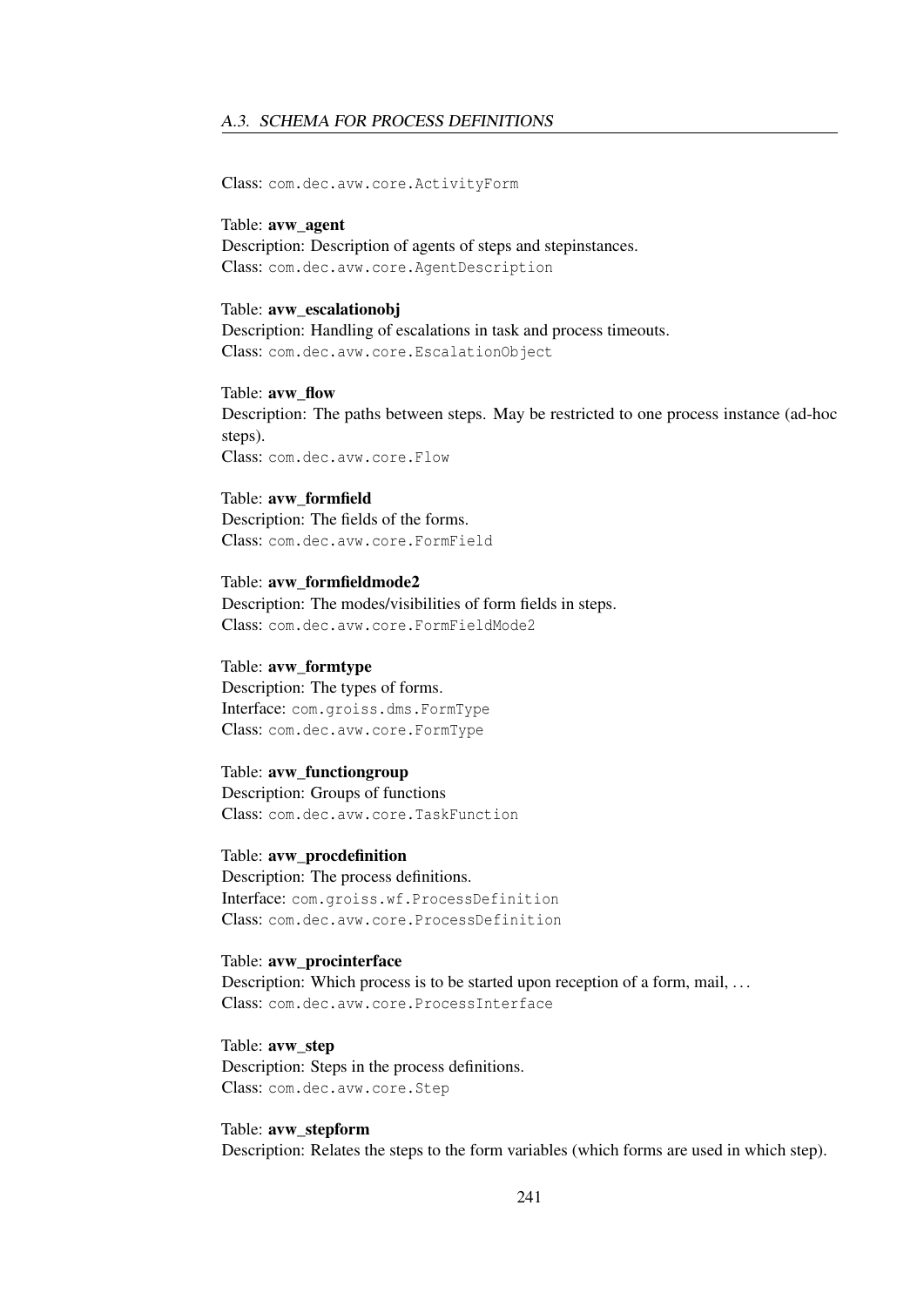#### A.4. SCHEMA FOR RUN-TIME DATA

Class: com.dec.avw.core.StepForm

Table: avw\_task Description: Manual activities within a process definition. Interface: com.groiss.wf.Task Class: com.dec.avw.core.Task

Table: avw\_taskfunction

Description: Function definitions (esp. attached to tasks). Class: com.dec.avw.core.TaskFunction

Table: avw\_taskfuncrel Description: The relation between functions and tasks. Class: com.dec.avw.core.TaskFunctionRelation

# *A.4 Schema for Run-Time Data*

# A.4.1 Essential Process Run-Time Data

To get a more complete picture of the interrelations between run time data and process definition schema elements, the most essential run time schema elements are depicted in figure [A.3.](#page-239-0) Less significant run time data schema elements will be dealt with in the next section.

Table: avw\_follows

Description: The paths between step instances. Class: com.dec.avw.core.InstanceFlow

Table: avw\_forminstance

Description: The relation between the forms and the process instance. Class: com.dec.avw.core.FormInstance

Table: avw\_formrelation

Description: The relation between forms and subforms. Class: com.dec.avw.core.FormRelation

# Table: avw\_stepinstance

Description: The instances of processes and steps. Interface: com.groiss.wf.ActivityInstance,com.groiss.wf.ProcessInstance Class: com.dec.avw.core.StepInstance

Table: form\_<ftypid\_ftypversion> Description: The (generated) tables for the forms. One table per form type. Class: com.dec.avw.core.Form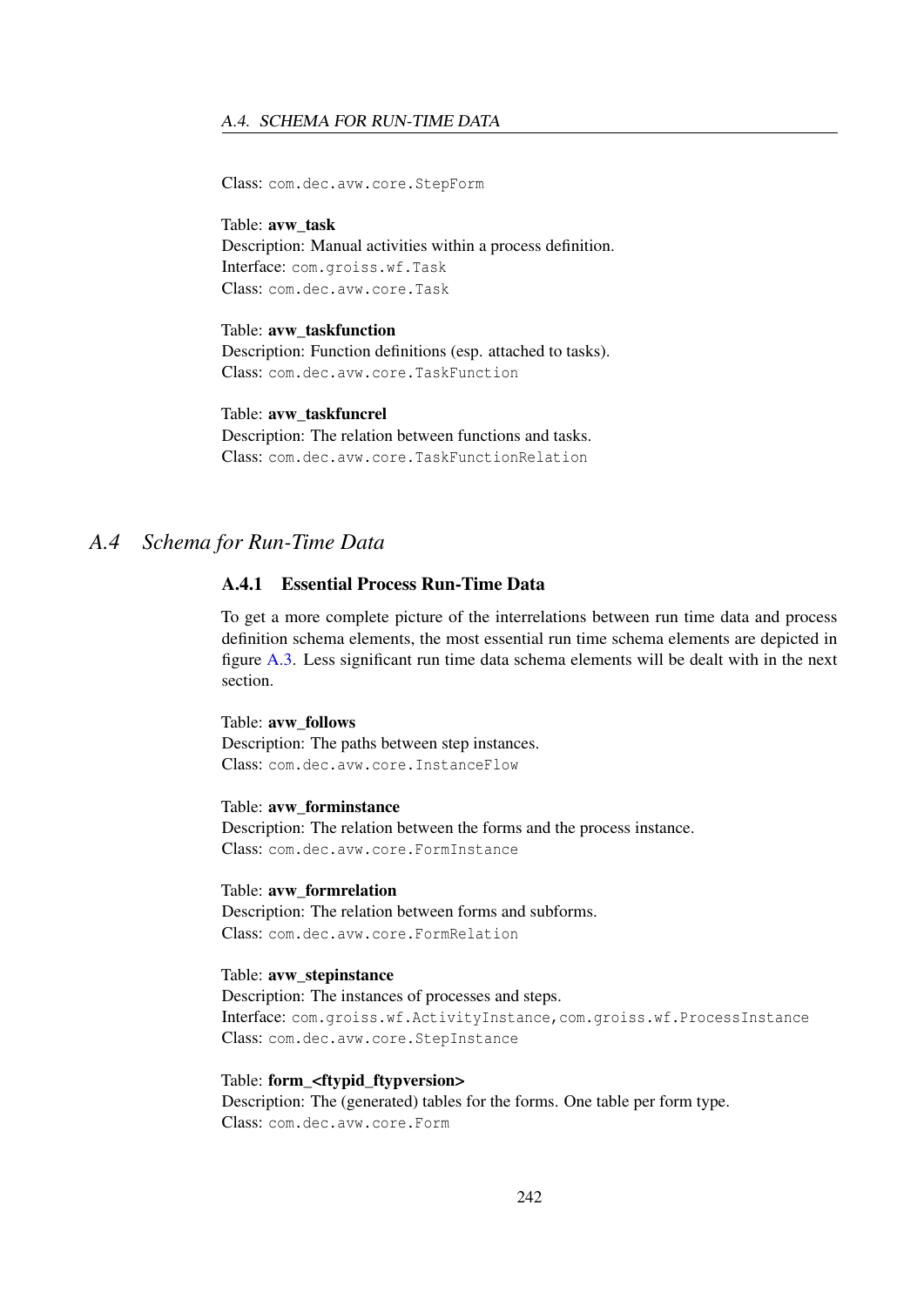# A.4.2 Further Process Run-Time Data Schema

#### Table: avw\_basicevent

Description: Records persistent events. Interface: com.groiss.event.Event Class: com.groiss.event.BasicEvent

#### Table: avw\_batchjob

Description: Captures state information about batch job process steps. Class: com.groiss.wf.batch.BatchJob

#### Table: avw\_currenteditor

Description: In installations with autotake activated, records which agent is currently editing which form. Class: com.dec.avw.core.CurrentEditor

#### Table: avw\_escalationfire

Description: Contains state of fired escalations. Class: com.dec.avw.core.EscalationFired

Table: avw\_eventregistry Description: Records event registrations. Interface: com.groiss.event.EventRegistry Class: com.groiss.event.impl.EventRegistryImpl

#### Table: avw\_procrelation

Description: Can record arbitrary relationships between process instances. Class: com.groiss.wf.ProcessRelation

Table: avw\_suspension Description: Records suspension intervals of Stepinstances. Interface: com.groiss.wf.Suspension Class: com.dec.avw.core.Suspension

#### Table: avw\_seenobject

Description: This table records which user has seen which step instance. Class: com.dec.avw.core.SeenObject

#### Table: avw\_seenobject2

Description: Offers possibility to record which user has seen which arbitrary persistent object.

Class: com.dec.avw.core.SeenObject

Table: avw\_sequence Description: Contains the counters e.g. for process ids (id=processid). Class: -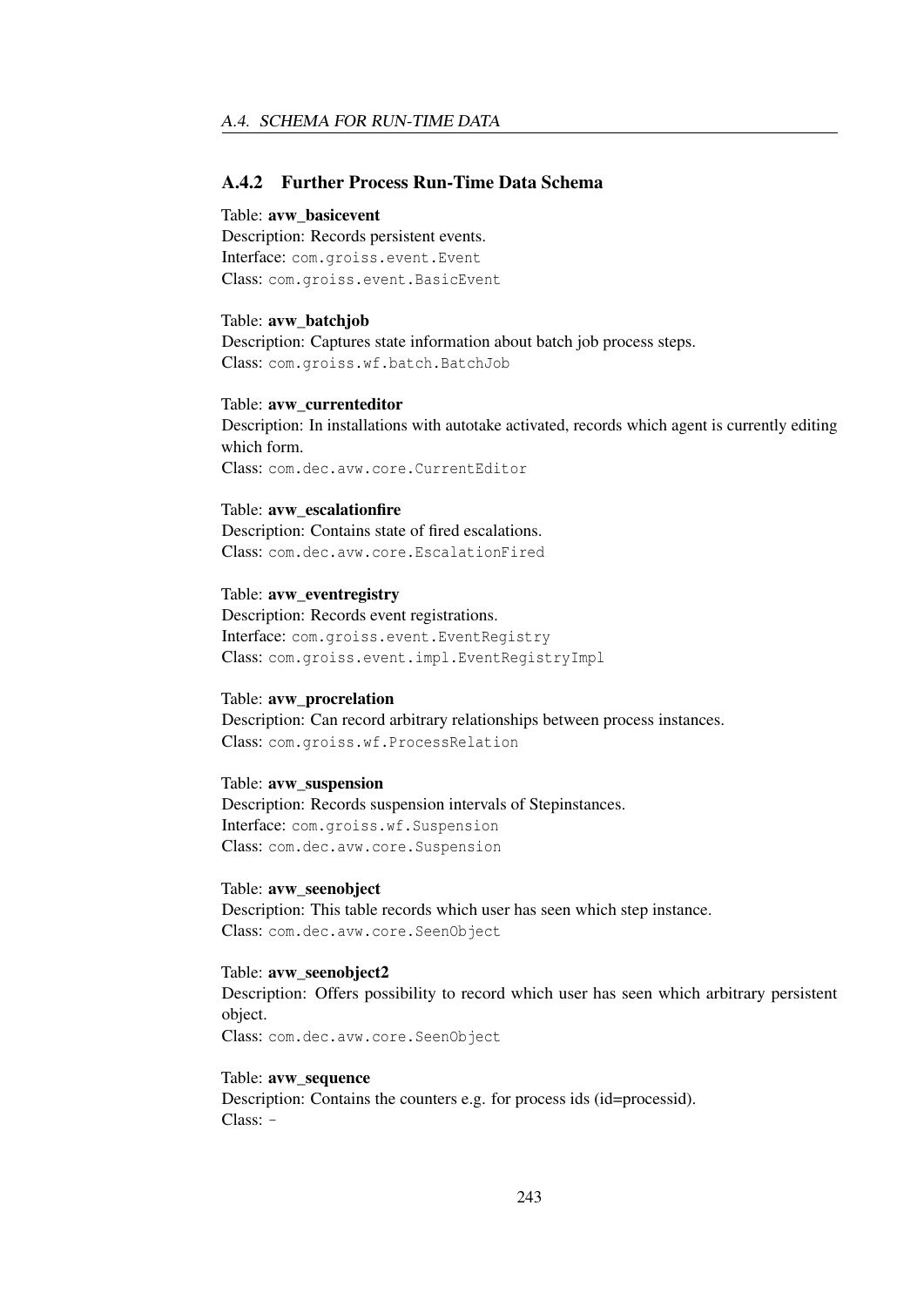# *A.5 Schema of Permission system*

The picture in fig. [A.4](#page-243-0) shows the schema elements dealing with permissions.

**@enterprise 9.0: Permissions**



<span id="page-243-0"></span>Figure A.4: **Permission Schema**

Table: avw\_acl Description: Defines access control lists (ACLs). Interface: com.groiss.org.PermissionList Class: com.dec.avw.core.ACL

Table: avw\_aclentry

Description: The relation between agents (user or role), rights, and objects.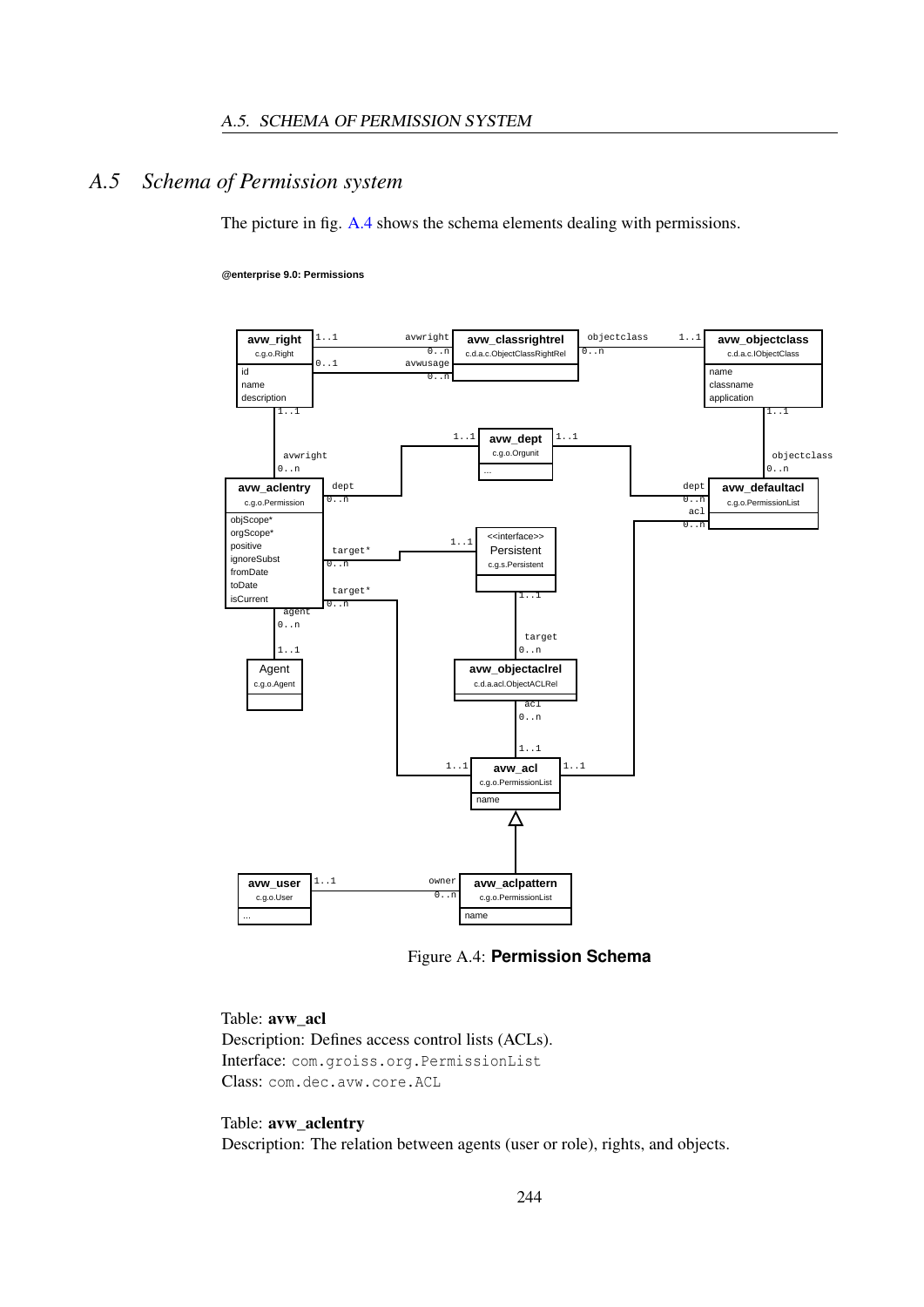#### A.6. SCHEMA FOR DOCUMENT MANAGEMENT

Interface: com.groiss.org.Permission Class: com.dec.avw.acl.ACLEntry

Table: avw\_aclpattern Description: Prototype ACLs of users. Interface: com.groiss.org.PermissionList Class: com.dec.avw.acl.ACLPattern

Table: avw\_classrightrel

Description: Defines the relation between object classes and the rights that can be applied. Class: com.dec.avw.core.ObjectClassRightRel

Table: avw\_defaultacl Description: The relation between object classes and their default access control list. Class: com.dec.avw.core.DefaultACL

Table: avw\_objectaclrel Description: The relation between objects and ACLs. Class: com.dec.avw.core.ObjectACLRel

Table: avw\_objectclass

Description: Object classes. Interface: com.dec.avw.core.IObjectClass Class: com.dec.avw.core.ObjectClass

Table: avw right Description: The definition of rights. Interface: com.groiss.org.Right Class: com.dec.avw.core.Right

# *A.6 Schema for Document Management*

# A.6.1 Main tables in DMS

Fig. [A.5](#page-245-0) shows the central schema of the document management.

#### Table: avw\_dmsfldritemrel

Description: Relates folders and their contents; is also used for the relation between StepInstances and their documents because StepInstances are folders, too. Class: com.groiss.dms.DMSFolderItemRel

Table: avw\_doccontent Description: Content of documents. Class: com.groiss.dms.store.DocumentContent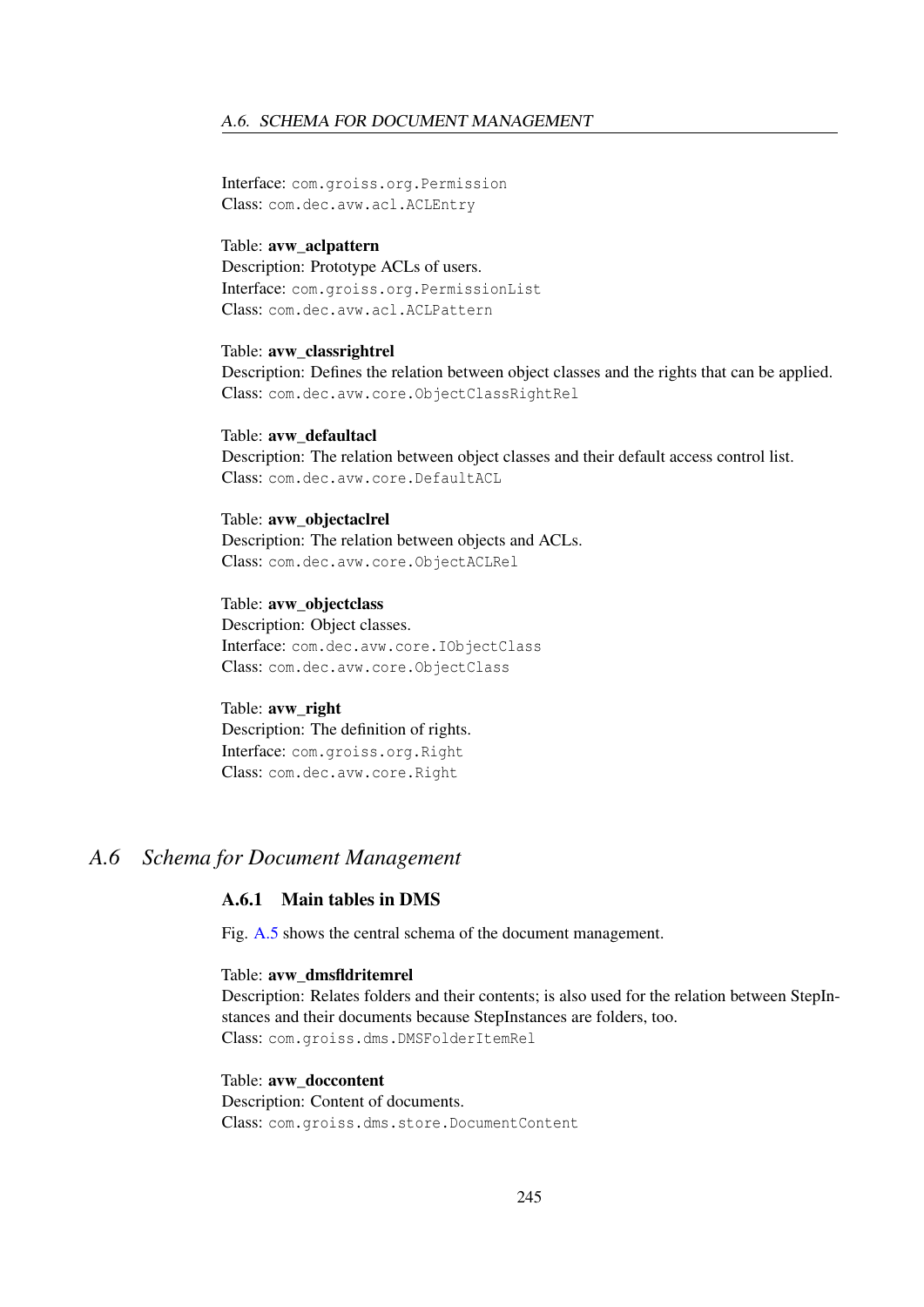#### **@enterprise 9.0: Documents and Forms**



<span id="page-245-0"></span>Figure A.5: **Schema of Documents**

# Table: avw\_documentlink

Description: Links to documents (internal in @enterprise). Interface: com.groiss.dms.DMSLink Class: com.groiss.dms.impl.DMSObjectLink

# Table: avw\_standarddoc

Description: Standard documents.

Interface: com.groiss.dms.DMSDocForm Class: com.groiss.dms.impl.StandardDocument

#### Table: avw\_standardfldr

Description: Standard folders for documents.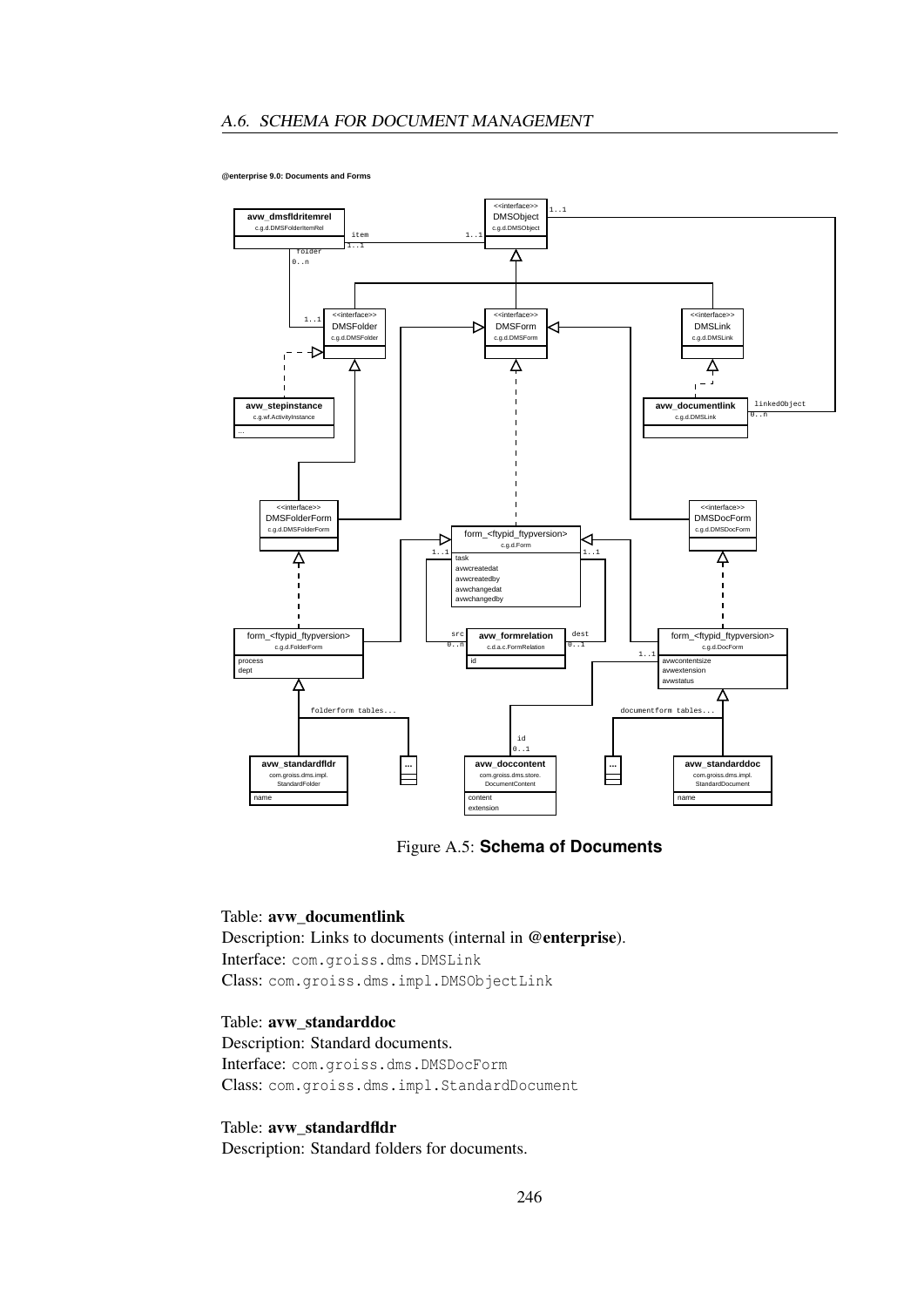#### A.6. SCHEMA FOR DOCUMENT MANAGEMENT

Interface: com.groiss.dms.DMSFolderForm Class: com.groiss.dms.impl.StandardFolder

# A.6.2 Additional Tables for Document Management

#### Table: avw\_dockeywordrel

Description: Relation between DMSObjects and attached keywords. Class: com.groiss.dms.impl.DocKeywordRel

#### Table: avw\_folderprops

Description: Properties of folders (columns,actions,restrictions,paging). Class: com.groiss.dms.impl.FolderProperties

#### Table: avw\_formfieldvals

Description: Field values of specific form objects; needed for full-text searches. Class: com.dec.avw.core.FormFieldValues

#### Table: avw\_keyword

Description: Keywords for documents. May be organized hierarchically. Interface: com.groiss.dms.Keyword Class: com.groiss.dms.impl.KeywordImpl

#### Table: avw\_news

Description: News, messages of the day. Interface: com.groiss.dms.DMSForm Class: com.groiss.dms.impl.News

#### Table: avw\_note3

Description: Notes attached to process instances or documents. Interface: com.groiss.dms.DMSNote Class: com.groiss.dms.impl.Note3

## Table: avw\_recyclebin

Description: User specific recycle bins for documents. Interface: com.groiss.dms.DMSFolderForm Class: com.groiss.dms.impl.RecycleBin

# Table: avw\_recbinrelext Description: Preserves original context of items in recycle bins. Class: com.groiss.dms.impl.RecycleBinRelExtension

# Table: avw\_value

Description: Values for value lists. Interface: com.groiss.dms.DMSForm Class: com.groiss.dms.impl.Value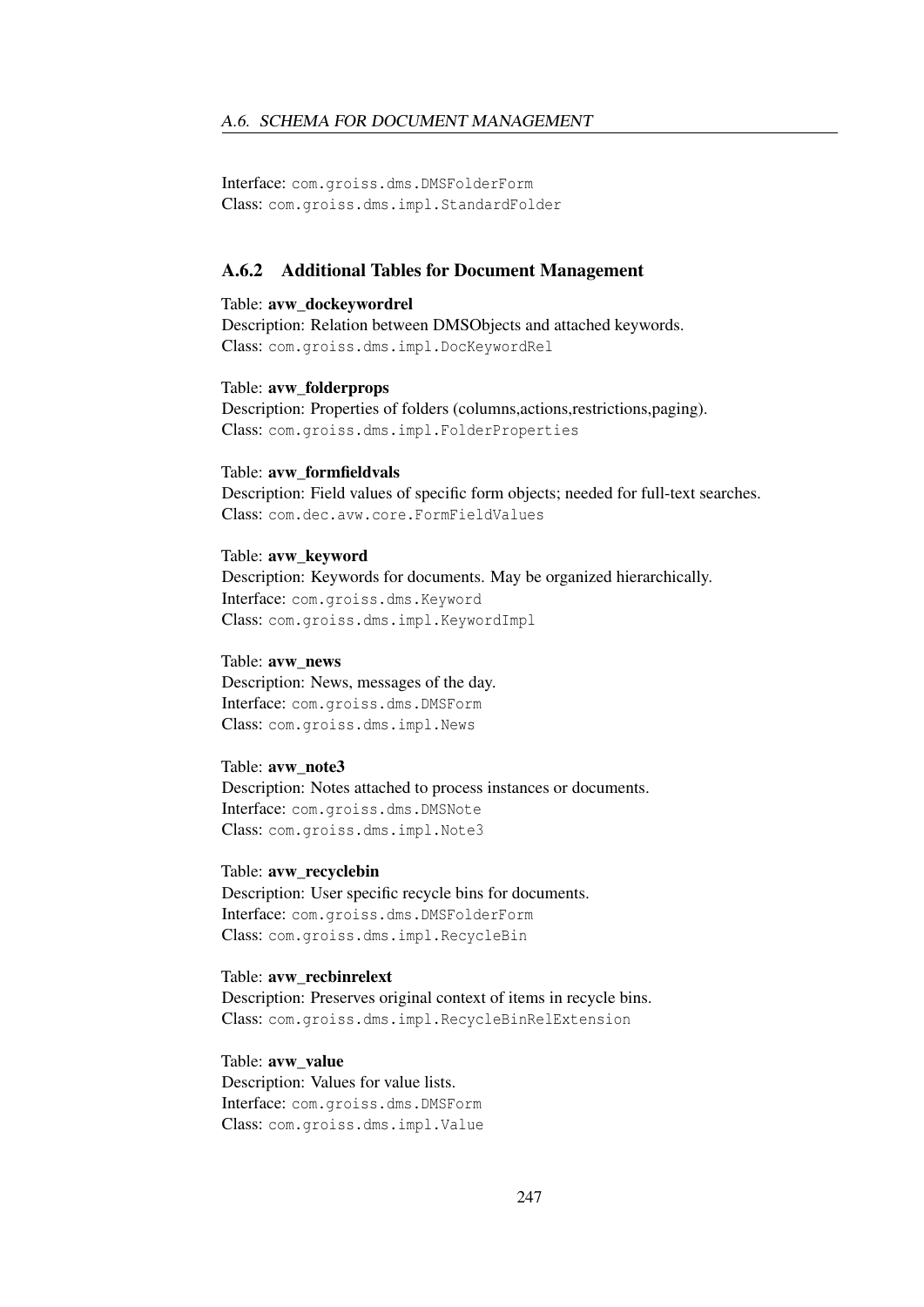#### A.7. MISCELLANEOUS

#### Table: avw\_valuelist

Description: Value lists (enumeration types). Interface: com.groiss.dms.DMSForm Class: com.groiss.dms.impl.Valuelist

Table: avw\_weblink Description: External links. Interface: com.groiss.dms.DMSWebLink Class: com.groiss.dms.impl.WebLink

# *A.7 Miscellaneous*

# A.7.1 User related tables

#### Table: avw\_dashboard

Description: Holds user defined dashboard information. Class: com.groiss.avw.html.DashboardDefinition

# Table: avw\_dashboarditem

Description: The individual items of the dashboards. Class: com.groiss.avw.html.DashboardItem

#### Table: avw\_documenttracker

Description: Records interest of users in following document changes. Class: com.groiss.messaging.DocumentTracker

#### Table: avw\_folderitemrel

Description: Relates Activityinstances to Userfolders and Processinstances to Referencefolders Class: com.dec.avw.core.FolderItemRel

Table: avw\_processtracker Description: Records interest of users in following process steps. Class: com.dec.avw.core.ProcessTracker

# Table: avw\_referencefldr

Description: Reference folders contain pointers to process instances (search results). Class: com.dec.avw.core.ReferenceFolder

Table: avw\_unsuccesslogin

Description: Stores unsuccessful login attempts. Class: com.dec.avw.core.UnsuccessfulLogins

Table: avw\_userfilter2 Description: Stores user defined filters for table display in GUI.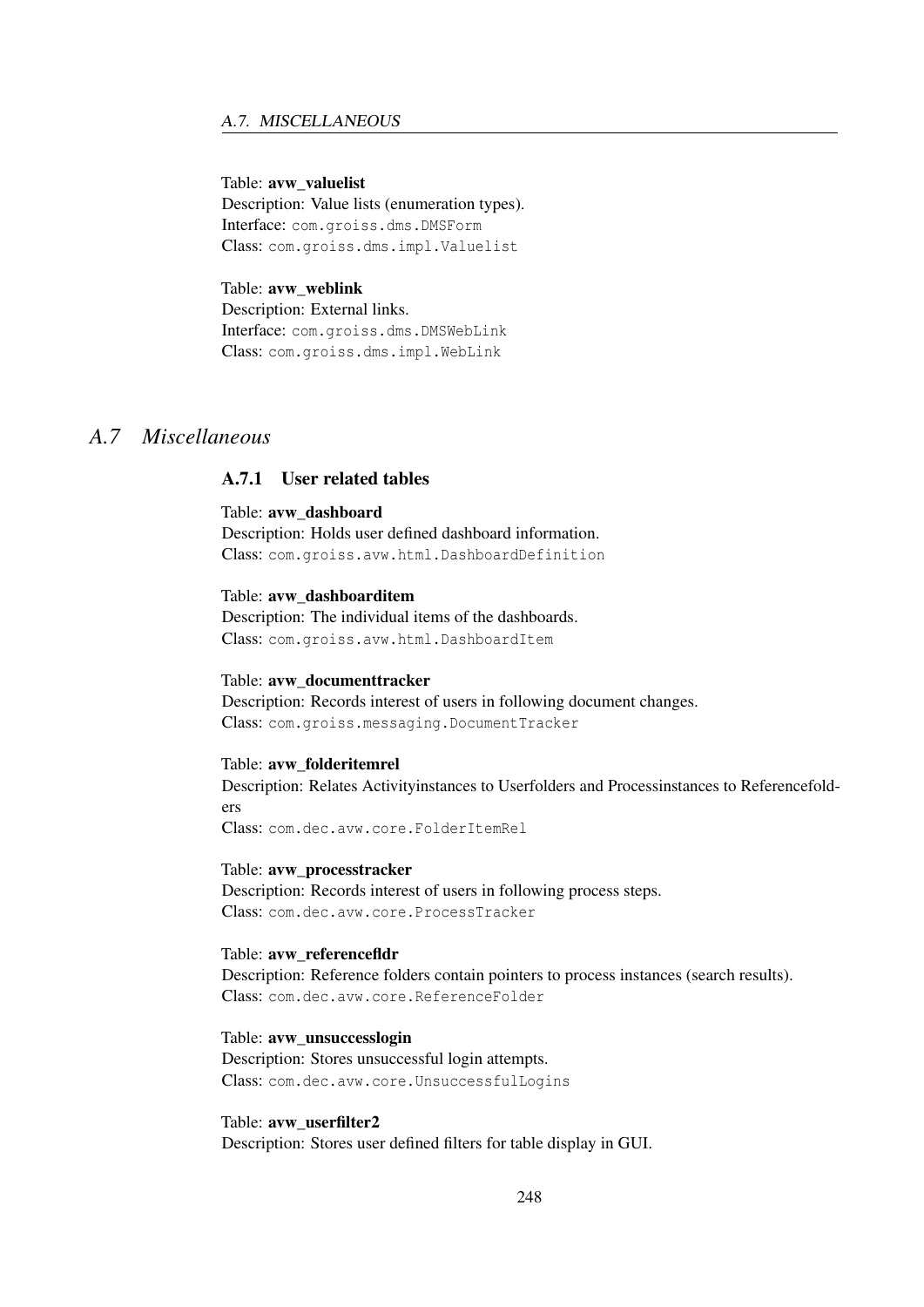#### A.7. MISCELLANEOUS

Class: com.dec.avw.core.UserFilter2

Table: avw\_userfolder Description: Definition of user folders (which contain ActivityInstances). Interface: com.groiss.wf.UserFolder Class: com.dec.avw.core.UserFolder

Table: avw\_userkeystore Description: Keystores of agents. Class: com.dec.avw.core.AgentKeystore

Table: avw\_userprop Description: User properties. Class: com.dec.avw.core.UserProperty

Table: avw\_usersession Description: Login sessions of users. Interface: com.groiss.org.IUserSession Class: com.groiss.org.impl.UserSession

# A.7.2 Reporting

#### Table: avw\_cockpit

Description: Allows to create overview reports about process definitions ans run time data. Class: com.groiss.cockpit.CockpitForm

#### Table: avw\_contextescalationfire

Description: Records fired escalations for stored queries for process instances. Class: com.dec.avw.core.ContextEscalationFired

Table: avw\_storedquery2

Description: Query definitions for reports (may be related to function groups). Class: com.groiss.reporting.StoredQuery

## A.7.3 Schema for messaging

Table: avw\_mailbox Description: Mail account and processing information. Interface: com.groiss.mail.MailBox Class: com.groiss.mail.MailBoxImpl

Table: avw\_mailqueueitem Description: Queues unsent mail items. Class: com.groiss.mail.MailQueueItem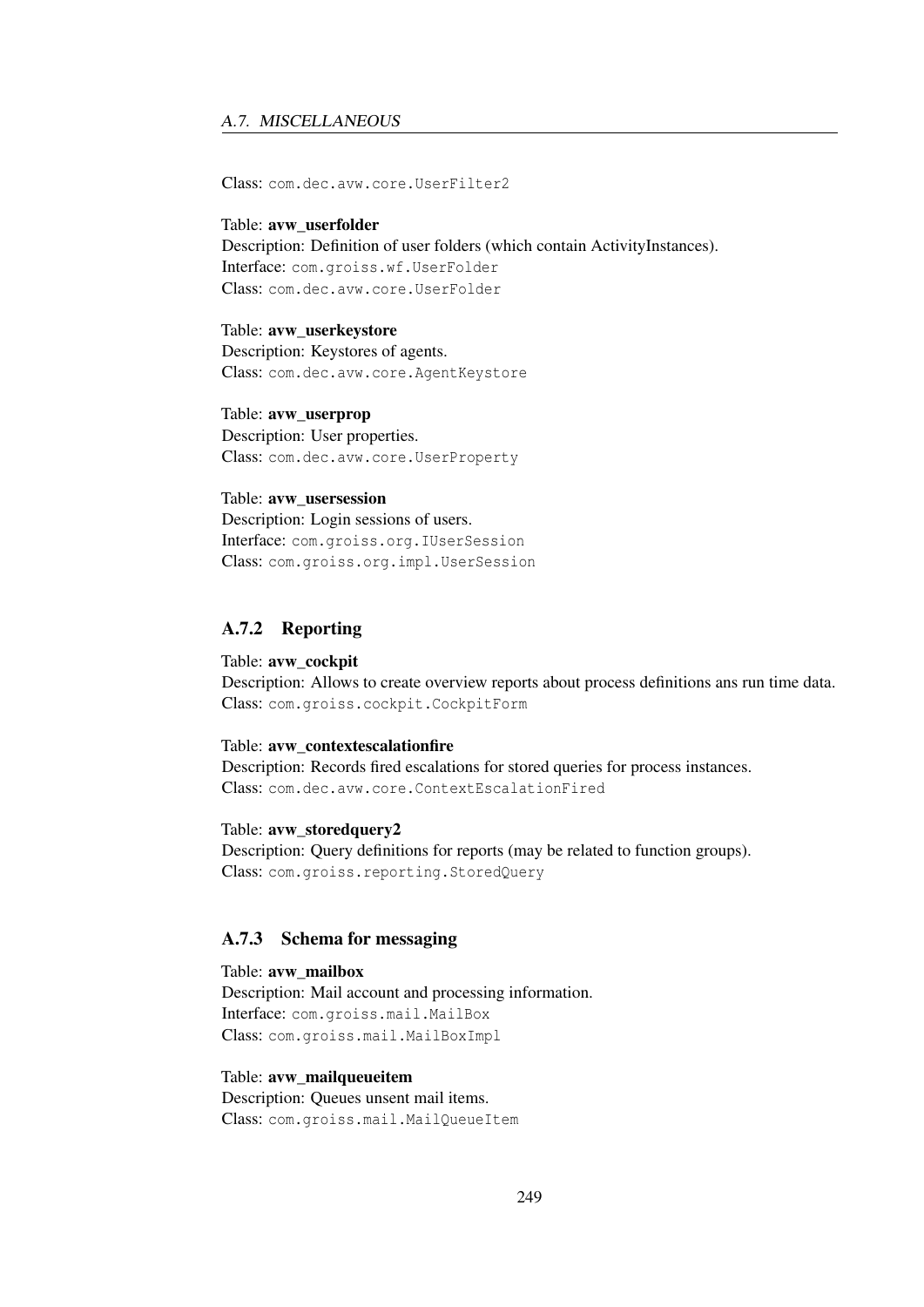#### Table: avw\_messagejournal

Description: Records sent messages. Class: com.groiss.mail.MessageJournal

#### Table: avw\_msgrecipient

Description: Recipient definitions for message templates. Class: com.groiss.messaging.Recipient

#### Table: avw\_messagetemplate

Description: Templates for messages. Interface: com.groiss.messaging.MessageTemplate Class: com.groiss.messaging.MessageTemplateImpl

# A.7.4 Schema for Timers

# Table: avw\_timerentry Description: The timer entries. Interface: com.groiss.timer.TimerEntry

Class: com.groiss.timer.impl.TimerEntry

## Table: avw\_timerrun

Description: Persistent planned essential timer runs. Class: com.groiss.timer.impl.TimerRun

# A.7.5 Schema for GUI configuration

Table: avw\_defaulturl Description: Relates default GUI entry points to agents. Class: com.groiss.avw.DefaultURL

Table: avw\_guiconfig Description: Stores information about available GUI configurations. Class: com.groiss.avw.GuiConfig

# A.7.6 System State

#### Table: avw\_clusterlock

Description: Cluster wide lock info for determining the distinguished cluster timer node. Class: -

Table: avw\_lastupdate

Description: Holds maximum oid of last synchronization of (replicated) master data. Class: -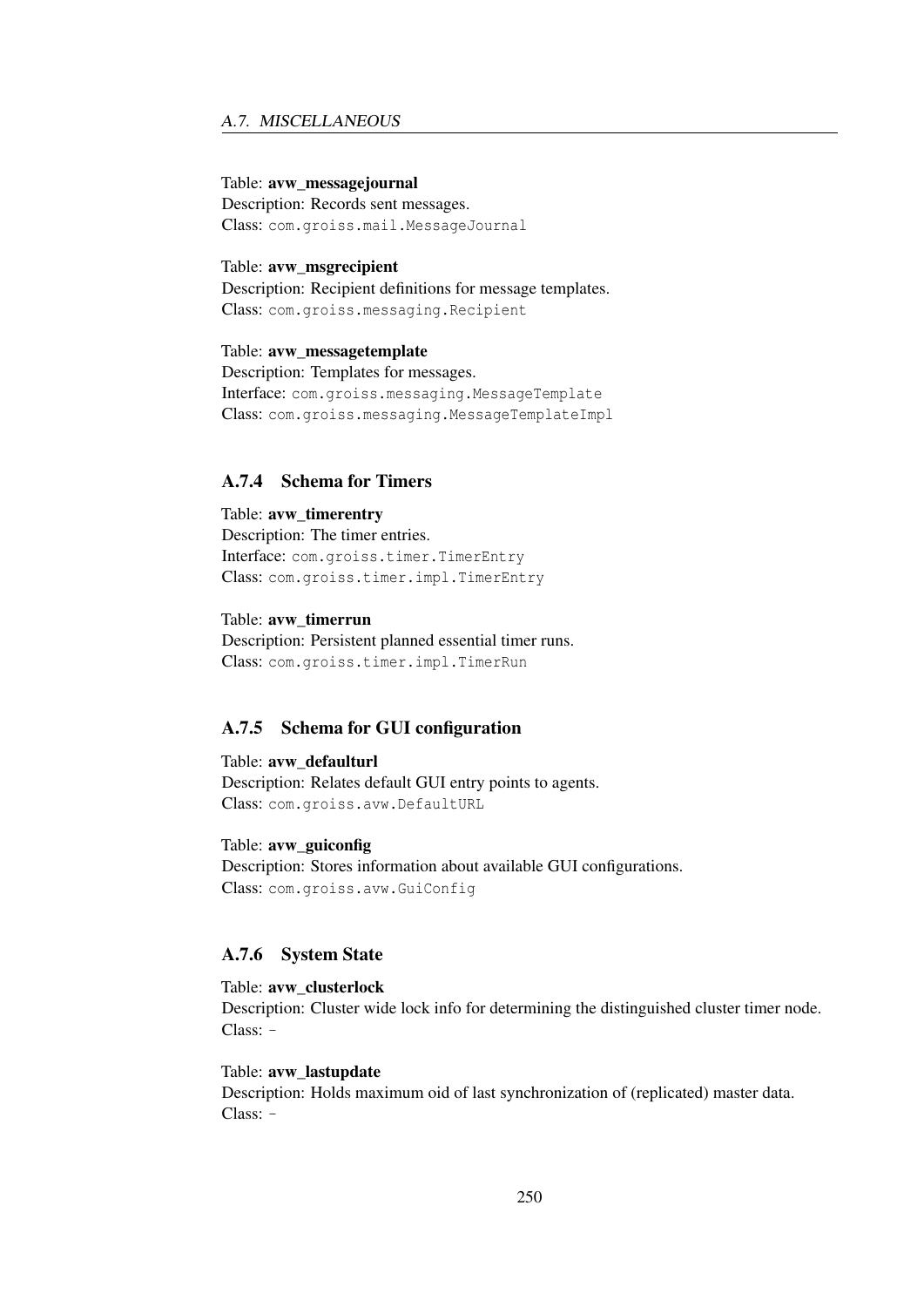#### A.7. MISCELLANEOUS

Table: avw\_lock Description: Table for obtaining a (cluster-wide) lock. Class: com.groiss.store.Lock

Table: avw\_oid Description: Records next free oid value. Class: -

Table: avw\_runningnode Description: Stores state of nodes in a clustered installation. Class: com.groiss.server.RunningNode

Table: avw\_sysevent Description: Stores system events (startup,shutdown, . . . ). Class: com.groiss.avw.SysEvent

Table: avw\_version Description: Records the version of @enterprise. Class: -

# A.7.7 Calendar Schema

The following tables comprise the schema part of the calendar functions.

Table: avw\_calattendee Description: Relates attendees and calendar events. Class: com.groiss.calendar.pers.Attendee

Table: avw\_calevent Description: Calendar events. Interface: com.groiss.calendar.pers.CalEventImpl Class: com.groiss.cal.CalEvent

Table: avw\_caleventfired Description: Records fired calendar events. Class: com.groiss.calendar.pers.CalEventReminded

Table: avw\_calview Description: Stores sets of users and resources. Class: com.groiss.calendar.pers.CalView

Table: avw\_calview Description: Stores sets of users and resources. Class: com.groiss.calendar.pers.CalView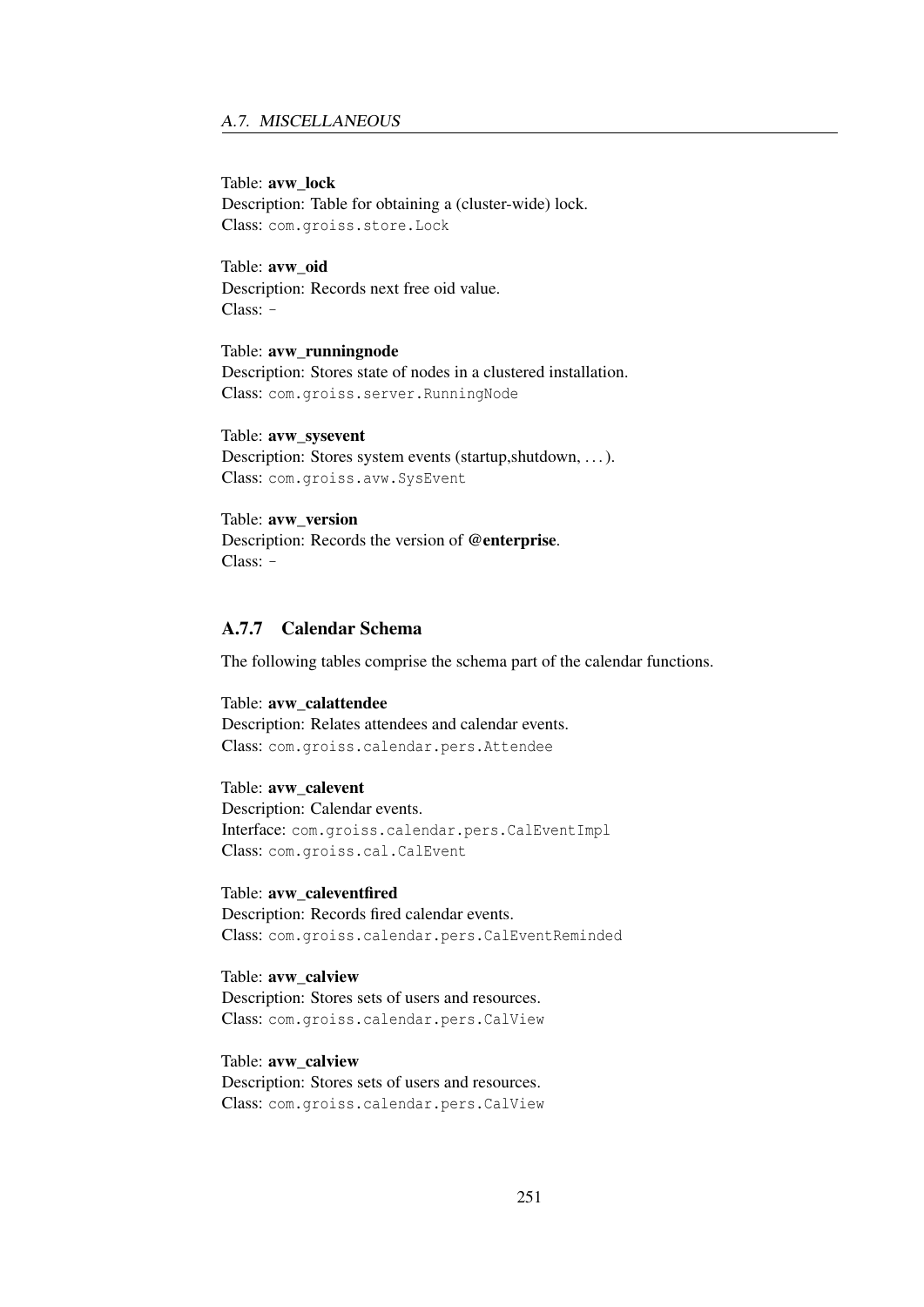#### Table: avw\_calviewobject

Description: Relates Views and contained objects. Class: com.groiss.calendar.pers.ViewedObject

#### Table: avw\_calviewsrc

Description: Maps calender views to source data. Class: com.groiss.calendar.pers.ViewedSource

#### Table: avw\_externalcal

Description: Addresses of external calendars for users. Class: com.groiss.calendar.pers.ExternalCalendar

#### Table: avw\_resource

Description: Schedulable resources. Class: com.groiss.calendar.pers.Resource

#### A.7.8 Schema for Webservices

The following tables are used for web service definition and details about invoking them in process steps.

Table: avw\_ws\_activity Description: Referenced by web service steps (receive, reply, invoke). Points to a web service operation.

Interface: com.dec.avw.core.Activity Class: com.groiss.ws.wf.WebserviceActivity

#### Table: avw\_ws\_parameter

Description: Parameters for web service operations. Class: com.groiss.ws.Parameter

Table: avw\_ws\_parameter\_mapping Description: Mapping between web service activities and parameters. Class: com.groiss.ws.wf.ParameterMapping

# Table: avw\_webservice Description: Definitions of Web services. Class: com.groiss.ws.WebService

Table: avw\_webservice\_operation Description: Individual operations for Web services. Class: com.groiss.ws.WebserviceOperation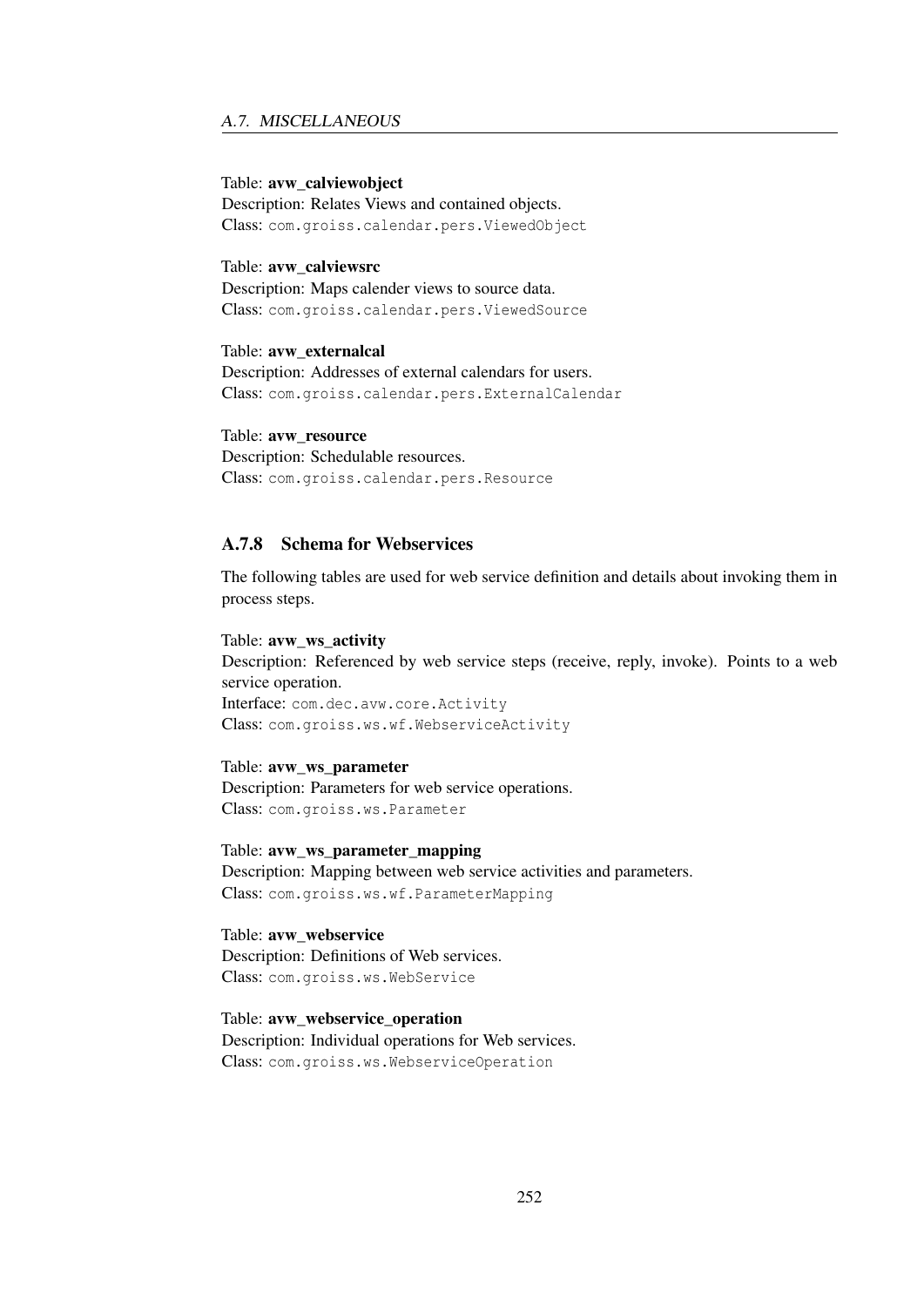# A.7.9 Schema for WfXML

These are the tables for communication via WfXML.

Table: avw\_wfxml2accesslog

Description: Log entries about WfXMl operations. Class: com.groiss.wfxml2.dataobject.AccessLogEntry

#### Table: avw\_wfxml2asynclistener

Description: Stores listeners for asynchronous callbacks. Class: com.groiss.wfxml2.dataobject.InternalRequestListener

#### Table: avw\_wfxml2intobservers

Description: Stores internal process instance observers. Class: com.groiss.wfxml2.dataobject.InternalProcessStateObserver

#### Table: avw\_wfxml2observers

Description: Stores external process instance observers. Class: com.groiss.wfxml2.dataobject.ExternalProcessStateObserver

#### Table: avw\_wfxml2pendingmsg

Description: Intermediate store foe pending outgoing messages. Class: com.groiss.wfxml2.dataobject.PendingMessage

#### Table: avw\_wfxml2pd

Description: Conceptual WfXML remote process definitions. Class: com.groiss.wfxml2.engine.remote.registry.ProcessDefinition

#### Table: avw\_wfxml2remoteinstance

Description: Stores data about remote process instances. Class: com.groiss.wfxml2.dataobject.RemoteProcessInstance

# Table: avw\_wfxml2rpd

Description: Connects conceptual remote ProcessDefinitions with concrete partners. Class: com.groiss.wfxml2.engine.remote.registry.RemoteProcessDefinition

# Table: avw\_wfxmlmsglisten

Description: Stores persistent message listeners (WfXML-1). Class: com.groiss.wfxml.impl.PersistentMessageListener

#### Table: avw\_wfxmloutbuffer

Description: Temporary store for outgoing messages (WfXML-1). Class: com.groiss.wfxml.impl.OutgoingBufferItem

# Table: avw\_wfxmlpartner

Description: Partner system descriptions for WfXML communication. Class: com.groiss.wfxml.Partner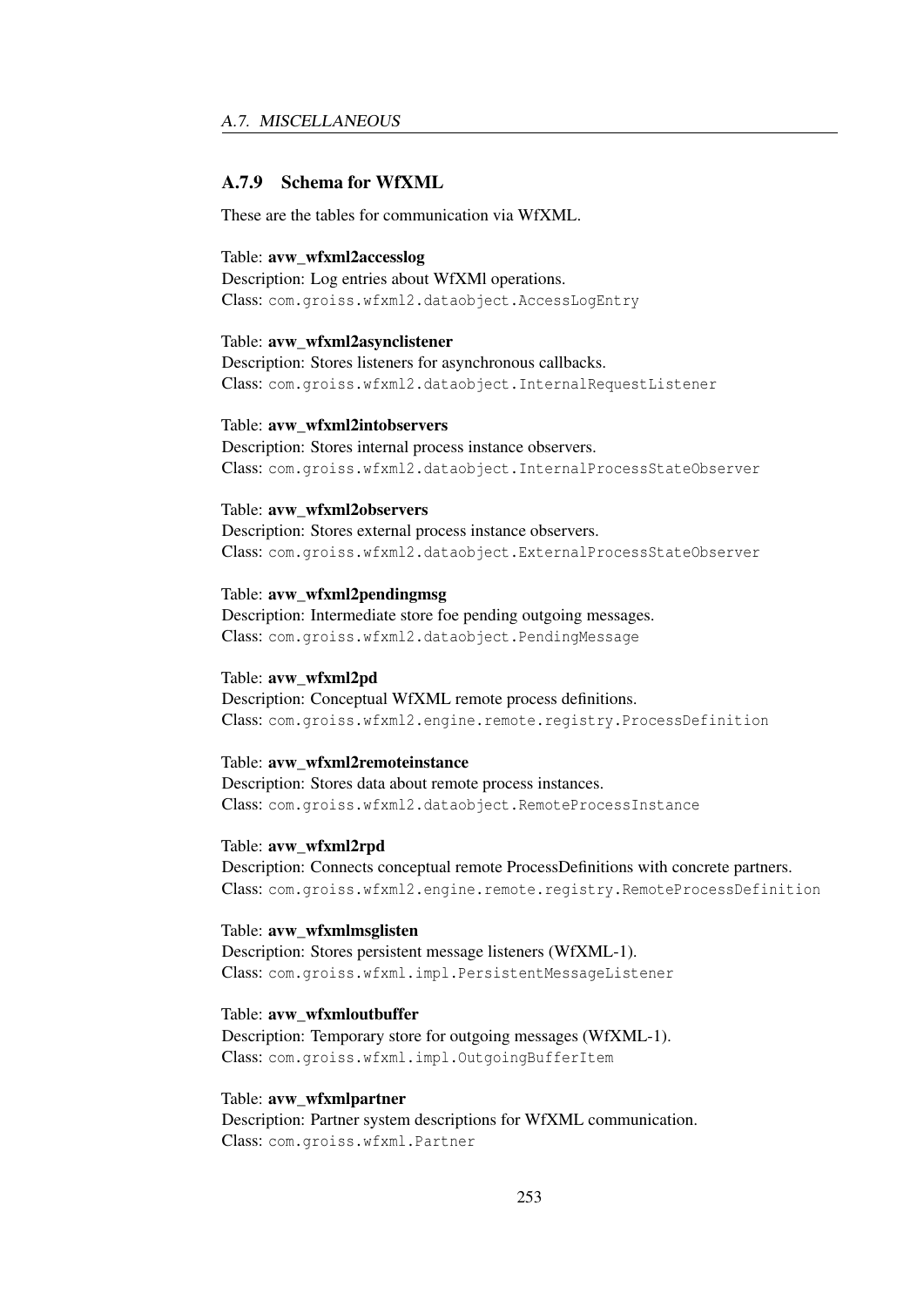#### Table: avw\_wfxmlpiobserv

Description: Stores process instance observers (WfXML-1). Class: com.groiss.wfxml.impl.PersistentPIObserver

#### Table: avw\_wfxmlprocbuff

Description: On active servers, holds polled messages from passive partners (WfXML-1). Class: com.groiss.wfxml.impl.ProcessingBufferItem

#### A.7.10 Schema for Probabilistic Time Management

Tables for process related probabilistic time data.

# Table: avw\_tmdurationstat

Description: Logically related group of time information. Class: com.groiss.timemgmt.data.DurationStatistics

#### Table: avw\_tmtimeedge

Description: Edges of the time node graph (probabilities for flows between time nodes). Class: com.groiss.timemgmt.data.TimeEdge

#### Table: avw\_tmflowprob

Description: Probabilities for flows between steps in the process definition. Class: com.groiss.timemgmt.data.FlowProbability

#### Table: avw\_tmhistogram

Description: Time histogram entries (the individual probabilities and durations). Class: com.groiss.timemgmt.data.HistogramEntry

#### Table: avw\_tmhistogram

Description: Duration histogram for a step or a timenode. Class: com.groiss.timemgmt.data.Histogram

# Table: avw\_tmprocstatrel

Description: Mapping between process definitions and durationstatistics. Class: com.groiss.timemgmt.data.ProcStatRel

# Table: avw\_tmtimenode

Description: Nodes of the unfolded process graph for individual steps. Class: com.groiss.timemgmt.data.TimeNode

# Table: avw\_tmtimenodeinstance

Description: Runtime mapping between time nodes and step instances. Class: com.groiss.timemgmt.data.TimeNodeInstance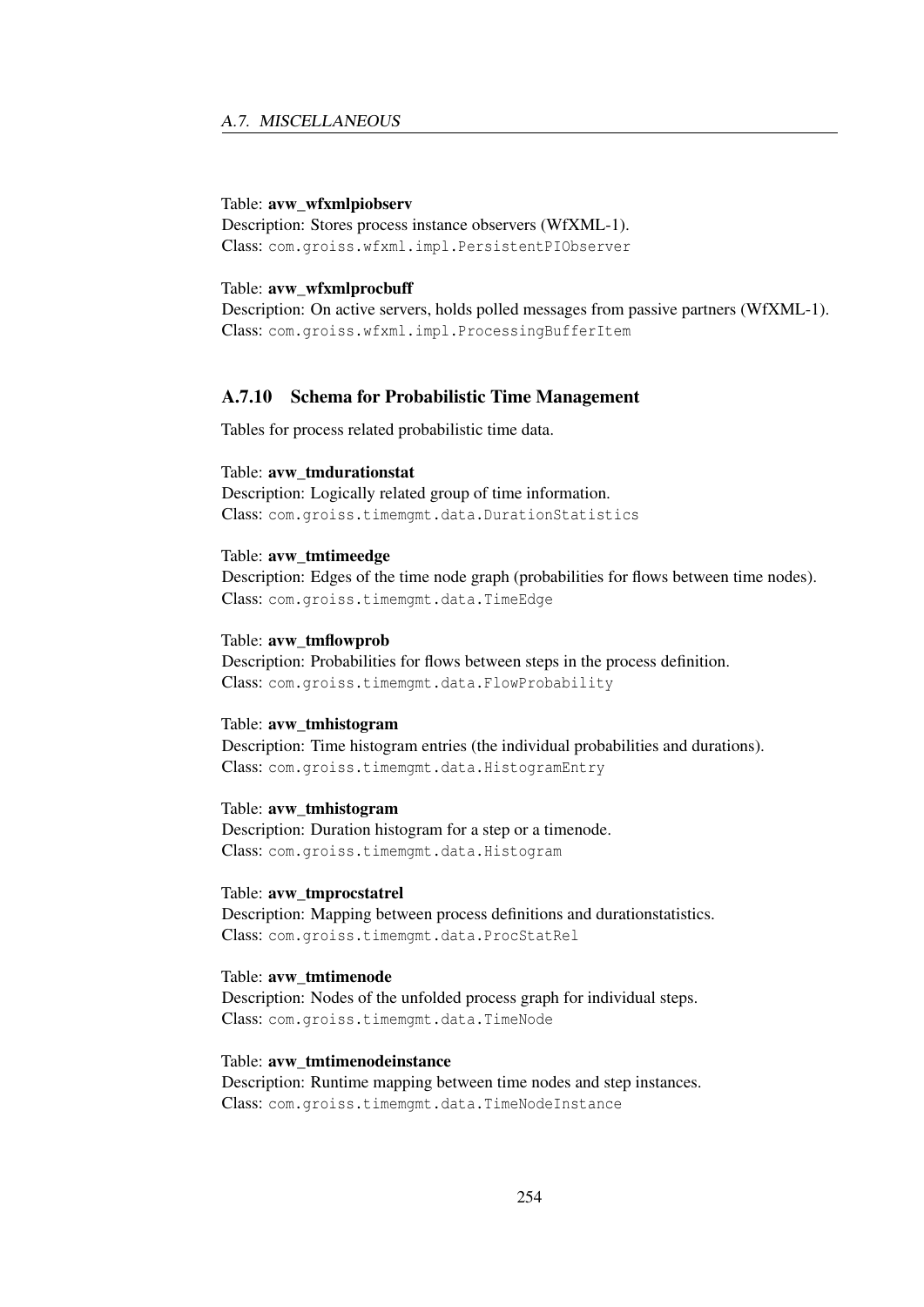# A.7.11 Tables for Process Debugging

Table: avw\_testcase Description: Testcases for Process Debugger Class: com.groiss.proctest.TestCase

Table: avw\_teststep Description: Stept for testcases for Process Debugger Class: com.groiss.proctest.TestStep

# A.7.12 Tables used only in Java Client

Table: avw\_procstartagent Description: Who may start which process. Class: com.groiss.wf.contrib.ProcessStartAgent

#### Table: avw\_userfilter

Description: User filter definitions. Class: com.dec.avw.core.WLFilter

# *A.8 Obsolete schema elements*

The following tables are not used any more by @enterprise itself. Nevertheless, they remain in the schema, because applications may still be using them.

Table: avw\_document Description: Used for documents (pre 4.0). Class: com.dec.avw.core.Document

Table: avw\_document2 Description: Meta-data attached to documents (until 6.0). Class: com.dec.avw.core.Document2

Table: avw\_doctype Description: Classification of documents (until 4.0). Class: com.dec.avw.core.DocumentType

Table: avw\_docversion Description: Version of the documents (until 6.4) Class: com.groiss.dms.DocumentVersion

Table: avw\_docversionrel Description: Relation between documents versions and documents (until 6.4) Class: com.groiss.dms.DocumentVersionRel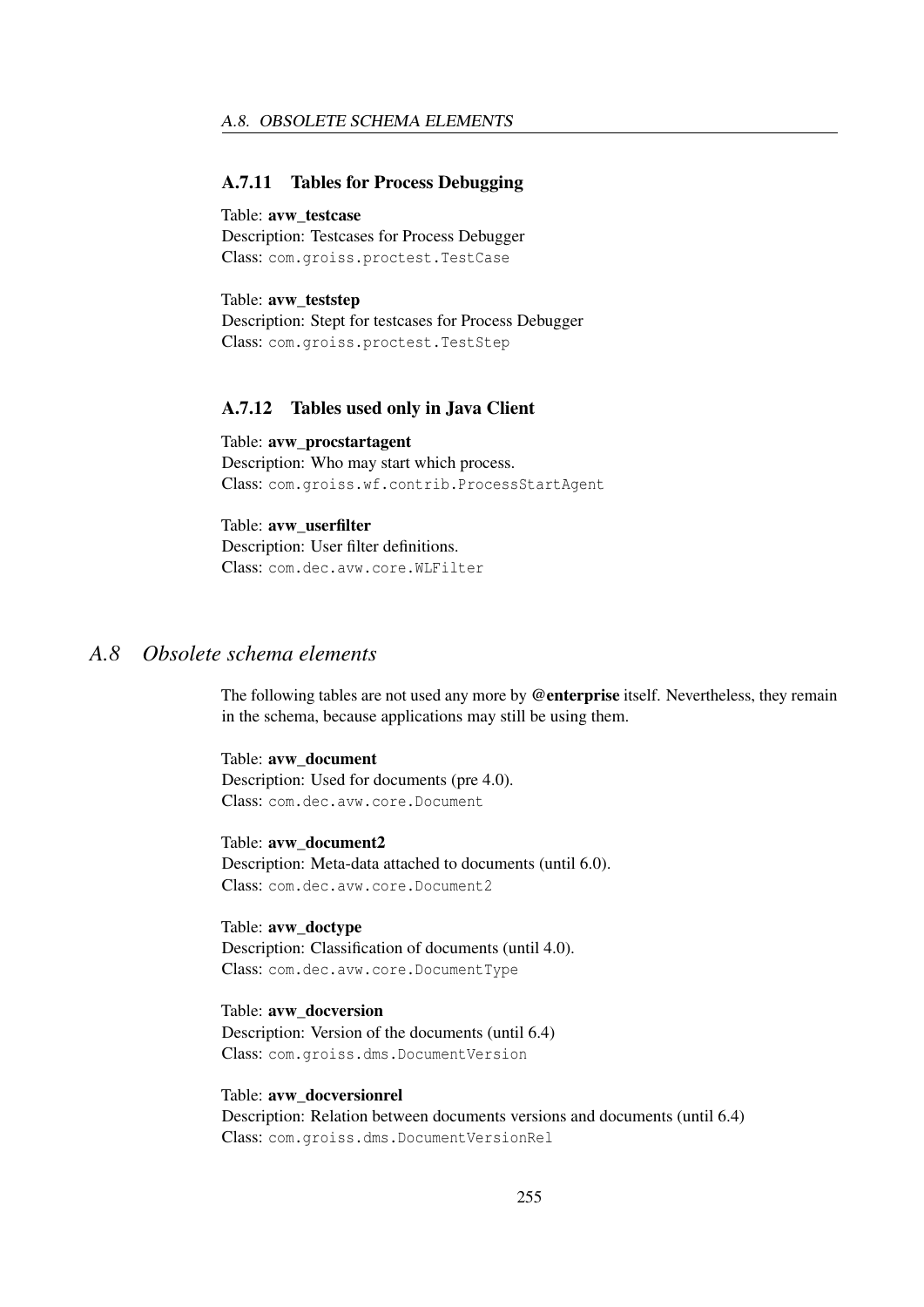### Table: avw\_folderrestrict

Description: Content restriction for DMS folders Class: com.dec.avw.core.FolderRestriction

#### Table: avw\_formfieldfode

Description: The modes of form fields in activities (until 6.1). Class: com.dec.avw.core.FormFieldMode

#### Table: avw\_formversion

Description: Relates forms to their versions (until 6.4). Class: com.dec.avw.core.FormVersion

# Table: avw\_frmfldritemrel

Description: Relation to contents of the folders (until 6.0) Class: com.dec.avw.dms.FormFolderItemRel

# Table: avw\_migrationqitem

Description: Queue for migration of process instances. Class: -

Table: avw\_note Description: Notes attached to process (until 4.0) Class: com.dec.avw.core.Note

# Table: avw\_objectonserver

Description: Records which object class is used on which server. Class: com.dec.avw.core.ObjectOnServer

#### Table: avw\_procdocument

Description: Relation between process instance and documents (until 6.0) Class: com.dec.avw.core.ProcessDocument

Table: avw\_processobject Description: Relation between process instance and note (until 4.0) Class: com.dec.avw.core.ProcessObject

Table: avw\_replqitem Description: Queue for master data replication. Class: -

Table: avw\_storedquery Description: Table containing the stored queries (until 6.4). Class: com.dec.avw.monitoring.StoredQuery

Table: form\_standarddoc\_1 Description: Standard document types (until 6.0). Class: com.dec.avw.appl.Standarddokument\_1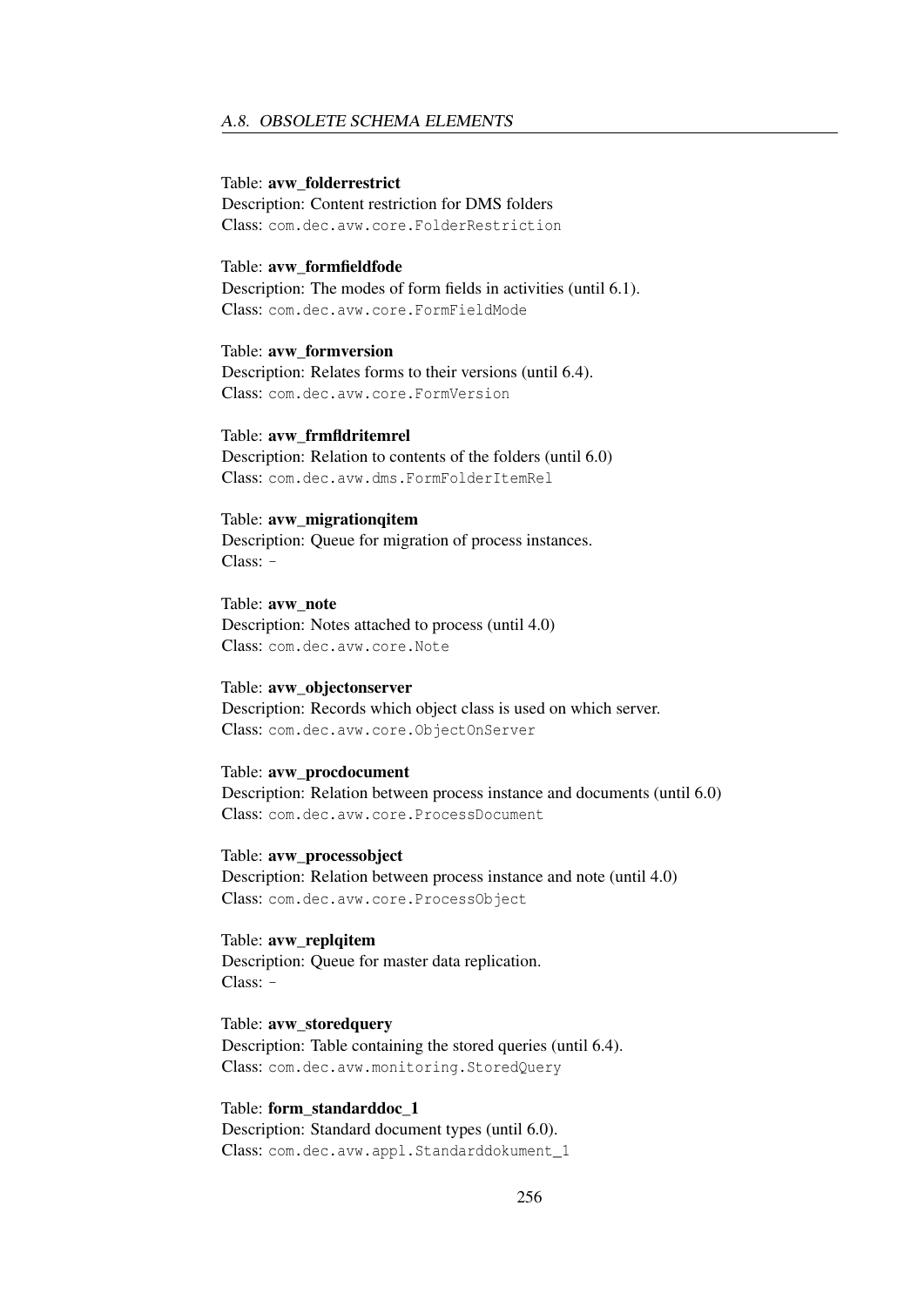# A.8. OBSOLETE SCHEMA ELEMENTS